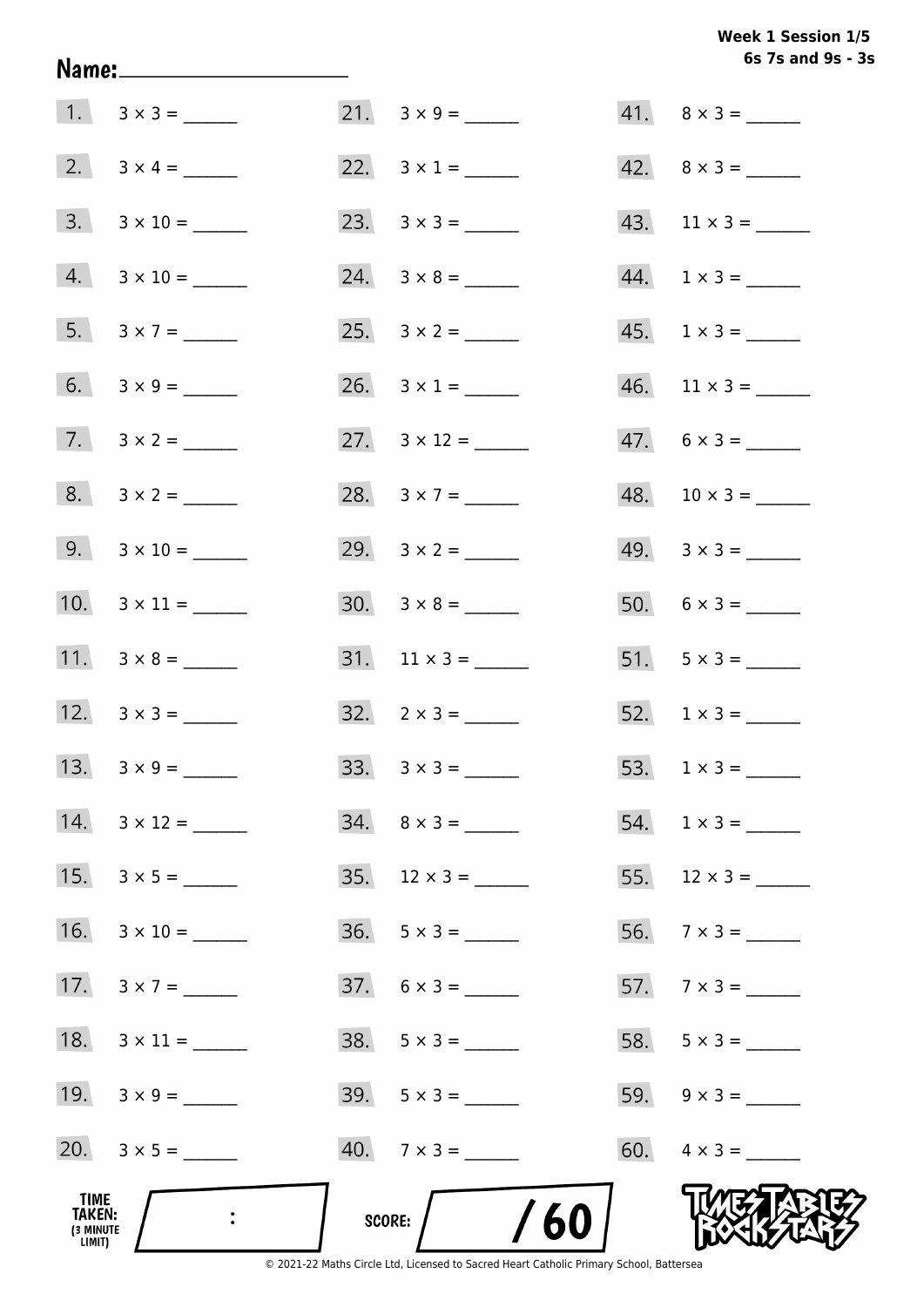| Name:                                 |                                             |     |                       |        |                                   |     |                           | <b>MACCV</b> | ೆ<br>6331VII 4/J<br>6s 7s and 9s - 3s |
|---------------------------------------|---------------------------------------------|-----|-----------------------|--------|-----------------------------------|-----|---------------------------|--------------|---------------------------------------|
| 1.                                    | $3\sqrt{15}$                                | 13. | $3\overline{)18}$     | 25.    | $3\overline{3}$                   | 37. | $3\overline{)30}$         | 49.          | 3 <sup>1</sup><br>$15$                |
| 2.                                    | $3\overline{24}$                            | 14. | $3\sqrt{18}$          | 26.    | $\overline{21}$<br>3              | 38. | $3\overline{24}$          | 50.          | $\overline{3}$<br>$\overline{3}$      |
| 3.                                    | $3\sqrt{18}$                                | 15. | $3\overline{6}$       | 27.    | $3\vert$<br>$\overline{21}$       | 39. | $3\sqrt{24}$              | 51.          | 27<br>3 <sup>1</sup>                  |
| 4.                                    | $3\overline{3}$                             | 16. | $3\overline{)36}$     | 28.    | $\overline{6}$<br>3 <sup>5</sup>  | 40. | $3\overline{27}$          | 52.          | $3\vert$<br>21                        |
| 5.                                    | $3\sqrt{36}$                                | 17. | $3\overline{24}$      | 29.    | $\overline{33}$<br>3 <sup>2</sup> | 41. | $3\overline{\smash{)}15}$ | 53.          | $\overline{3}$<br>21                  |
| 6.                                    | $3\overline{9}$                             | 18. | $3\overline{)33}$     | 30.    | $\overline{18}$<br>$\overline{3}$ | 42. | $3\sqrt{9}$               | 54.          | 15<br>$\mathsf{3}$                    |
| 7.                                    | $3\sqrt{21}$                                | 19. | $3\overline{)30}$     | 31.    | $\overline{3}$<br>3               | 43. | $\boxed{33}$<br>$3\vert$  | 55.          | $\overline{15}$<br>$\overline{3}$     |
| 8.                                    | $\overline{27}$<br>3                        | 20. | 33<br>3               | 32.    | $30\,$<br>3                       | 44. | 9<br>3                    | 56.          | 36<br>3                               |
| 9.                                    | 33<br>3                                     | 21. | $21\,$<br>3           | 33.    | 27<br>3                           | 45. | 15<br>3                   | 57.          | 33<br>3                               |
| 10.                                   | $\boldsymbol{6}$<br>$\overline{\mathsf{3}}$ | 22. | $21\,$<br>3           | 34.    | $27\,$<br>3                       | 46. | $\boldsymbol{9}$<br>3     | 58.          | $30\,$<br>3                           |
| 11.                                   | $\overline{6}$<br>$\overline{\mathbf{3}}$   | 23. | $\boldsymbol{9}$<br>3 | 35.    | 24<br>3                           | 47. | 36<br>3                   | 59.          | 24<br>3                               |
| 12.                                   | 21<br>$3\vert$                              | 24. | $\overline{12}$<br>3  | 36.    | $\overline{3}$<br>3               | 48. | $\overline{3}$<br>3       | 60.          | $12\,$<br>3                           |
| TIME<br>TAKEN:<br>(3 MINUTE<br>LIMIT) |                                             |     |                       | SCORE: |                                   | 60  |                           |              |                                       |

**Week 1 Session 2/5**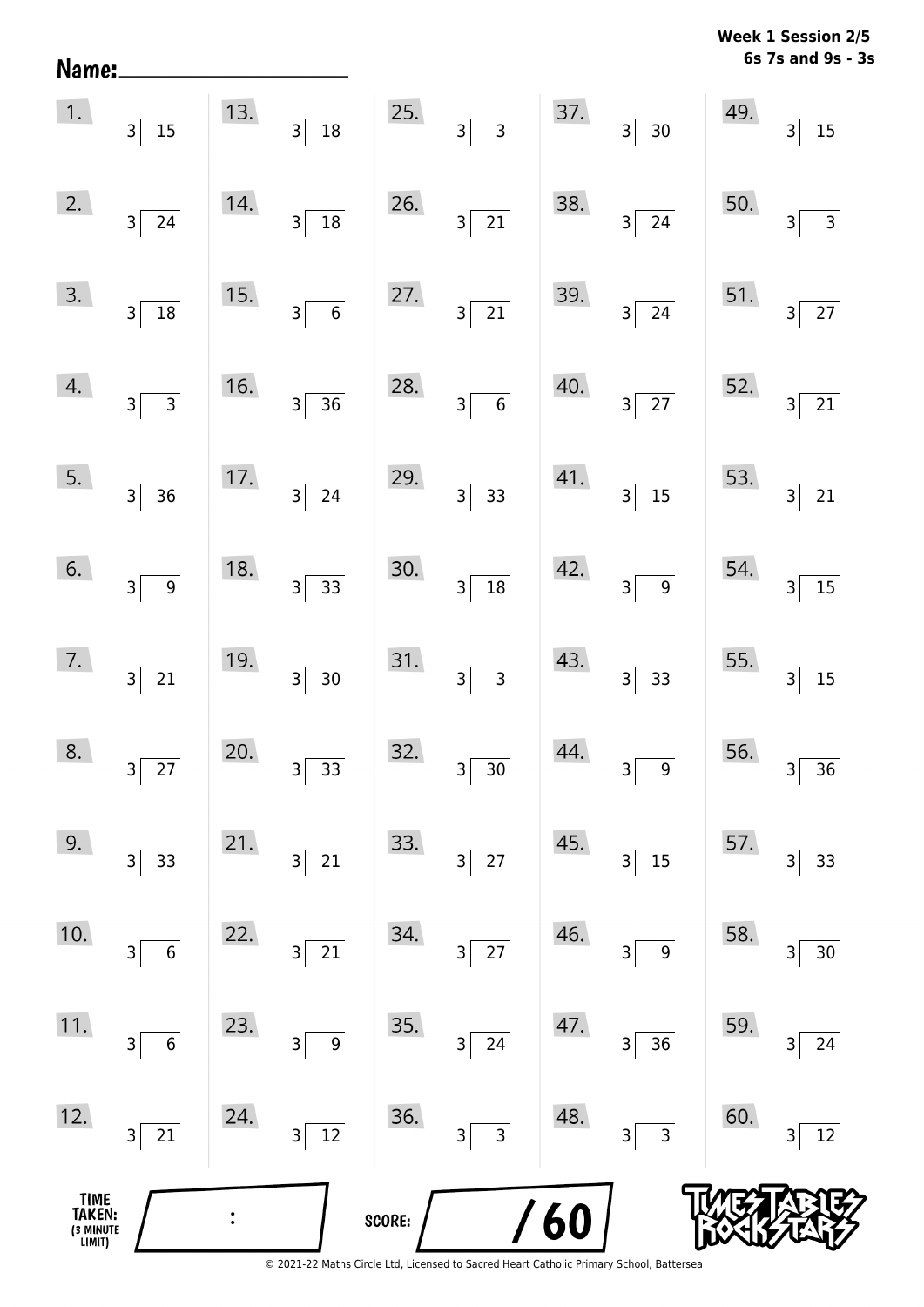**6s 7s and 9s - 3s Week 1 Session 3/5** 

|                                               | 1. $\begin{array}{c} 3 \\ \times 10 \end{array}$ |                | 13. $\begin{array}{@{}c@{\hspace{1em}}c@{\hspace{1em}}c@{\hspace{1em}}c@{\hspace{1em}}c@{\hspace{1em}}c@{\hspace{1em}}c@{\hspace{1em}}c@{\hspace{1em}}c@{\hspace{1em}}c@{\hspace{1em}}c@{\hspace{1em}}c@{\hspace{1em}}c@{\hspace{1em}}c@{\hspace{1em}}c@{\hspace{1em}}c@{\hspace{1em}}c@{\hspace{1em}}c@{\hspace{1em}}c@{\hspace{1em}}c@{\hspace{1em}}c@{\hspace{1em}}c@{\hspace{1em}}c@{\hspace{1em}}c@$ |        | $\begin{array}{c} 3 \\ \times 6 \end{array}$     |     | $\begin{array}{c} 3 \\ \times 4 \end{array}$<br>37. $\times$                              | 49. | $\begin{array}{c} 3 \\ \times 7 \end{array}$  |
|-----------------------------------------------|--------------------------------------------------|----------------|-----------------------------------------------------------------------------------------------------------------------------------------------------------------------------------------------------------------------------------------------------------------------------------------------------------------------------------------------------------------------------------------------------------|--------|--------------------------------------------------|-----|-------------------------------------------------------------------------------------------|-----|-----------------------------------------------|
| 2.                                            | $\begin{array}{c} 3 \\ \times 3 \end{array}$     | 14.            | $\frac{3}{11}$                                                                                                                                                                                                                                                                                                                                                                                            |        | 26. $\begin{array}{r} 3 \\ \times 5 \end{array}$ | 38. | $\begin{array}{r} 3 \\ \times 1 \end{array}$                                              | 50. | $\begin{array}{r} 3 \\ \times 6 \end{array}$  |
| 3.                                            | $\begin{array}{r} 3 \\ \times 10 \end{array}$    | 15.            | $\mathbf{3}$<br>$\times$ 4                                                                                                                                                                                                                                                                                                                                                                                | 27.    | $\begin{array}{c} 3 \\ \times 3 \end{array}$     | 39. | $\frac{3}{x^2}$ 51.                                                                       |     | $\overline{\phantom{a}}$<br>$\times$ 12       |
| 4.                                            | $\begin{array}{r} 3 \\ \times 1 \end{array}$     |                | 16. $3 \times 11$                                                                                                                                                                                                                                                                                                                                                                                         |        | 28. $\frac{3}{x}$                                | 40. | $\begin{array}{ c c c }\n \hline\n & 3 & 52. & 3 \\  \hline\n & x 11 & x 11\n\end{array}$ |     |                                               |
| 5.                                            | $\begin{array}{c} 3 \\ \times 8 \end{array}$     |                | 17. $\begin{array}{r} 3 \\ \times 10 \end{array}$                                                                                                                                                                                                                                                                                                                                                         |        | 29. $3 \times 12$                                |     | 41. $\begin{array}{c c} 3 & 53. & 3 \ \times 9 & \times 6 \end{array}$                    |     |                                               |
|                                               | 6. $3 \times 10$                                 | 18.            | 8. $3 \times 11$ 30.                                                                                                                                                                                                                                                                                                                                                                                      |        | $\begin{array}{r} 3 \\ \times 3 \end{array}$     |     | 42. $3 \times 11$ 54.                                                                     |     | $\begin{array}{r} 3 \\ \times 10 \end{array}$ |
| 7.                                            | $\begin{array}{c} 3 \\ \times 7 \end{array}$     | 19.            | $\begin{array}{r} 3 \\ \times 6 \end{array}$                                                                                                                                                                                                                                                                                                                                                              |        | 31. $\begin{array}{r} 3 \\ \times 8 \end{array}$ |     | 43. $3 \times 3$ 55.                                                                      |     | $\begin{array}{c} 3 \\ \times 1 \end{array}$  |
| 8.                                            | $\frac{3}{2}$                                    | 20.            | $\begin{array}{c} 3 \\ \times 11 \end{array}$                                                                                                                                                                                                                                                                                                                                                             | 32.    | $\begin{array}{c} 3 \\ \times 7 \end{array}$     | 44. | $\begin{array}{c} 3 \\ \times 10 \end{array}$                                             | 56. | $\mathbf{3}$<br>$\times 9$                    |
| 9.                                            | 3<br>$\times$ 11                                 | 21.            | 3<br>$\times$ 7                                                                                                                                                                                                                                                                                                                                                                                           | 33.    | 3<br>$\times$ 10                                 | 45. | 3<br>$\times$ 3                                                                           | 57. | 3<br>$\times$ 11                              |
| 10.                                           | 3<br>$\times$ 7                                  | 22.            | 3<br>$\times$ 11                                                                                                                                                                                                                                                                                                                                                                                          | 34.    | 3<br>$\times$ 10                                 | 46. | 3<br>$\times$ 2                                                                           | 58. | $\mathsf 3$<br>$\times$ 7                     |
| 11.                                           | 3<br>$\times 6$                                  | 23.            | 3<br>$\times$ 11                                                                                                                                                                                                                                                                                                                                                                                          | 35.    | 3<br>$\times$ 11                                 | 47. | 3<br>$\times$ 11                                                                          | 59. | $\mathsf 3$<br>$\times$ 3                     |
| 12.                                           | 3<br>$\times$ 1                                  | 24.            | 3<br>$\times$ 6                                                                                                                                                                                                                                                                                                                                                                                           | 36.    | 3<br>$\times$ 3                                  | 48. | 3<br>$\times$ 9                                                                           | 60. | 3<br>$\times$ 4                               |
| <b>TIME<br/>TAKEN:</b><br>(3 MINUTE<br>LIMIT) |                                                  | $\ddot{\cdot}$ |                                                                                                                                                                                                                                                                                                                                                                                                           | SCORE: |                                                  | /60 |                                                                                           |     |                                               |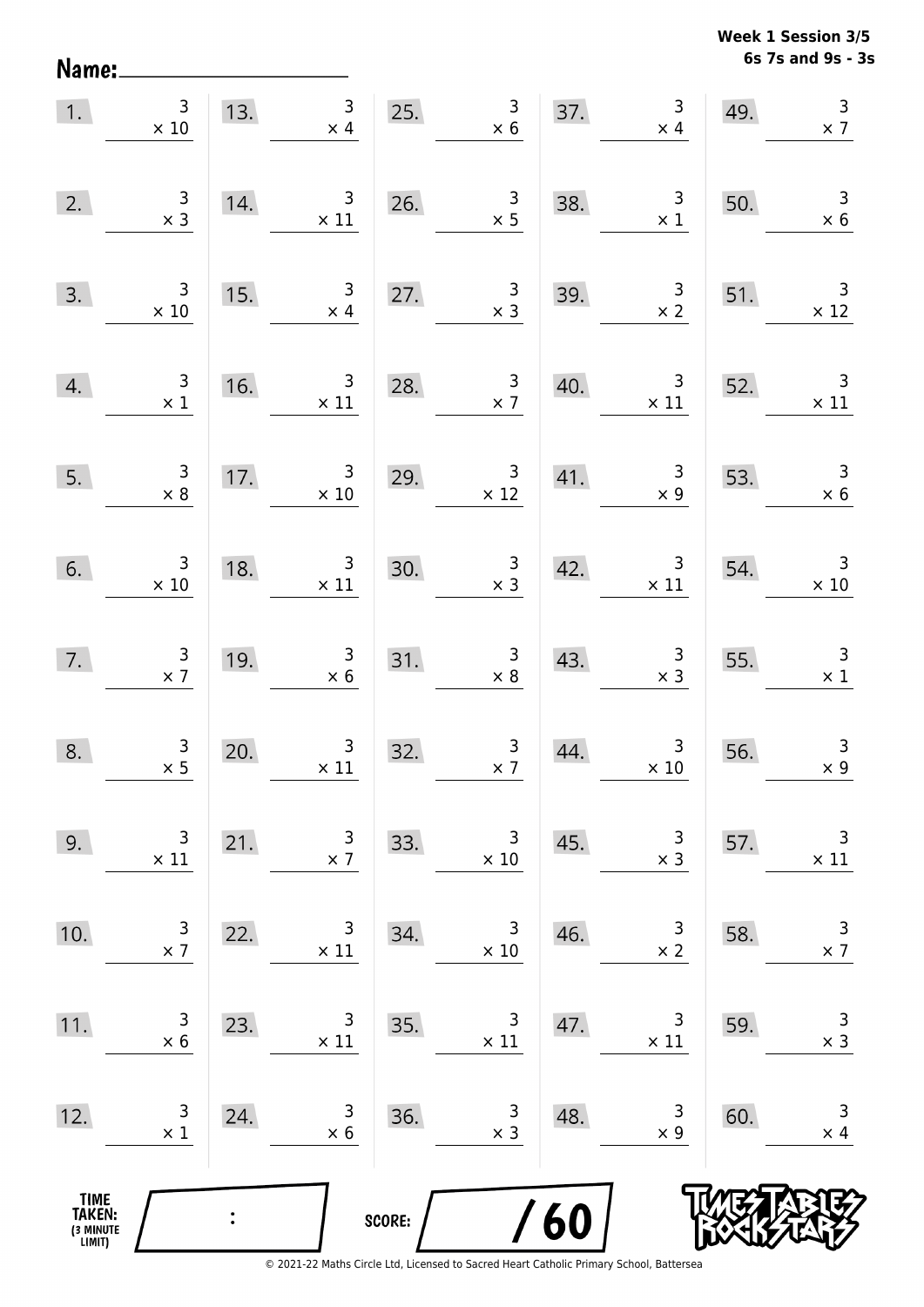|                                       | <u> Name:____________________</u> |        |                                  |     | 6s 7s and 9s - 3s                |
|---------------------------------------|-----------------------------------|--------|----------------------------------|-----|----------------------------------|
|                                       | 1. $3 \div 3 =$                   |        |                                  |     |                                  |
|                                       | 2. $30 \div 3 =$                  |        | 22. $6 \div 3 =$                 |     | $42. \hspace{1.5cm} 36 \div 3 =$ |
|                                       | $3. \qquad 9 \div 3 =$            |        | 23. $6 \div 3 =$                 |     |                                  |
| 4.                                    | $21 \div 3 =$                     |        | 24. $12 \div 3 =$                |     |                                  |
| 5.                                    | $9 \div 3 =$                      |        | 25. $12 \div 3 =$                |     |                                  |
| 6.                                    | $21 \div 3 =$                     |        | 26. $21 \div 3 =$                |     | $46.$ $24 \div 3 =$              |
| 7.                                    |                                   |        | 27. $30 \div 3 =$                |     |                                  |
| 8.                                    | $21 \div 3 =$                     |        | 28. $9 \div 3 =$                 |     |                                  |
| 9.                                    | $21 \div 3 =$                     |        | 29. $33 \div 3 =$                |     | 49. $6 \div 3 =$                 |
| 10.                                   | $9 \div 3 =$                      |        | 30. $24 \div 3 =$                |     | 50. $33 \div 3 =$                |
| 11.                                   | $36 \div 3 =$                     |        |                                  |     |                                  |
| 12.                                   | $27 \div 3 =$                     |        | $32. \hspace{1.5cm} 21 \div 3 =$ |     | 52. $18 \div 3 =$                |
| 13.                                   |                                   | 33.    | $9 \div 3 =$                     | 53. |                                  |
| 14.                                   |                                   | 34.    |                                  | 54. |                                  |
| 15.                                   | $21 \div 3 =$                     | 35.    | $12 \div 3 =$                    | 55. | $36 \div 3 =$                    |
| 16.                                   |                                   | 36.    | $12 \div 3 =$                    | 56. | $9 \div 3 =$                     |
| 17.                                   | $3 \div 3 =$                      | 37.    | $27 \div 3 =$                    | 57. |                                  |
| 18.                                   |                                   | 38.    | $27 \div 3 =$                    |     | $58.$ $3 \div 3 =$               |
| 19.                                   |                                   |        |                                  | 59. |                                  |
| 20.                                   | $27 \div 3 =$                     |        | $40.$ $21 \div 3 =$              | 60. | $12 \div 3 =$                    |
| TIME<br>TAKEN:<br>(3 MINUTE<br>LIMIT) |                                   | SCORE: | /60                              |     |                                  |

© 2021-22 Maths Circle Ltd, Licensed to Sacred Heart Catholic Primary School, Battersea

**6s 7s and 9s - 3s Week 1 Session 4/5**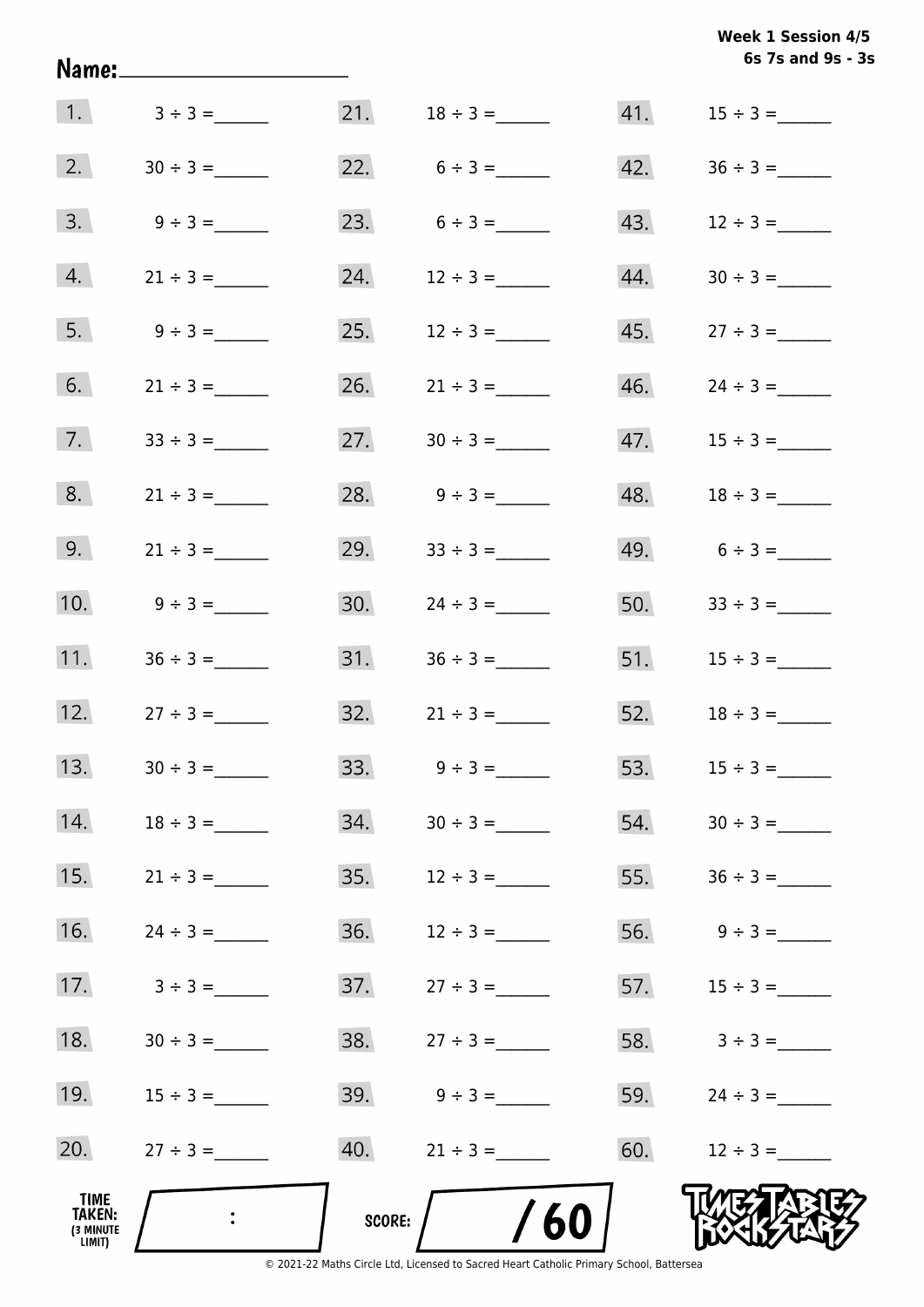| Week 1 Session 5/5 |                   |  |  |
|--------------------|-------------------|--|--|
|                    | 6s 7s and 9s - 3s |  |  |

|                                       |                          |     |                                    |     |                                     | ADD UP<br>YOUR TIME                  |
|---------------------------------------|--------------------------|-----|------------------------------------|-----|-------------------------------------|--------------------------------------|
|                                       |                          |     |                                    | 42. | $33 \div 3 =$                       | FOR THE WEEK                         |
| 3.                                    | $3 \times 7 =$           |     |                                    | 43. | $12 \div 3 =$                       | MINUTES<br>S1:                       |
|                                       | $4. 3 \times 1 =$        |     | $24. 3 \times 9 =$                 | 44. | $24 \div 3 =$                       | S2:                                  |
|                                       |                          |     |                                    | 45. | $21 \div 3 =$                       | S3:                                  |
|                                       |                          |     |                                    | 46. | $12 \div 3 =$                       | S4:                                  |
|                                       | $7. 3 \times 8 =$        |     |                                    | 47. |                                     | SS:<br><b>Total:</b>                 |
|                                       | $8. 3 \times 2 =$        |     |                                    |     | $48. 6 \div 3 =$                    |                                      |
|                                       |                          |     |                                    |     |                                     | SECONDS<br>S1:                       |
|                                       | $9. 3 \times 10 =$       |     |                                    |     | 49. $15 \div 3 =$                   | S2:                                  |
|                                       | 10. $3 \times 12 =$      |     |                                    |     | 50. $24 \div 3 =$                   | S3:                                  |
|                                       |                          |     |                                    |     | 31. $12 \div 3 =$ 51. $21 \div 3 =$ | S4:                                  |
|                                       |                          |     | 32. $36 \div 3 =$ 52. $6 \div 3 =$ |     |                                     | S5:                                  |
|                                       | 13. $3 \times 10 =$      |     | 33. $27 \div 3 = 53. 9 \div 3 =$   |     |                                     | Total:                               |
|                                       | 14. $3 \times 7 =$       | 34. | $15 \div 3 =$ 54.                  |     |                                     | ADD UP<br>YOUR SCORE<br>FOR THE WEEK |
|                                       | $15. \quad 3 \times 9 =$ | 35. |                                    |     | $15 \div 3 =$ 55. $27 \div 3 =$     | S1:                                  |
|                                       | 16. $3 \times 5 =$       | 36. | $30 \div 3 =$ 56. $27 \div 3 =$    |     |                                     | S2:                                  |
|                                       | 17. $3 \times 3 =$       | 37. | $36 \div 3 =$ 57.                  |     | $36 \div 3 =$                       | S3:                                  |
|                                       |                          | 38. | $33 \div 3 =$ 58. $3 \div 3 =$     |     |                                     | S4:                                  |
|                                       |                          | 39. | $24 \div 3 =$ 59.                  |     | $27 \div 3 =$                       | S5:                                  |
|                                       |                          | 40. | $6 \div 3 = 60.$                   |     | $27 \div 3 =$                       | Total:                               |
| TIME<br>TAKEN:<br>(3 MINUTE<br>LIMIT) |                          |     | <b>SCORE:</b>                      |     | 60                                  |                                      |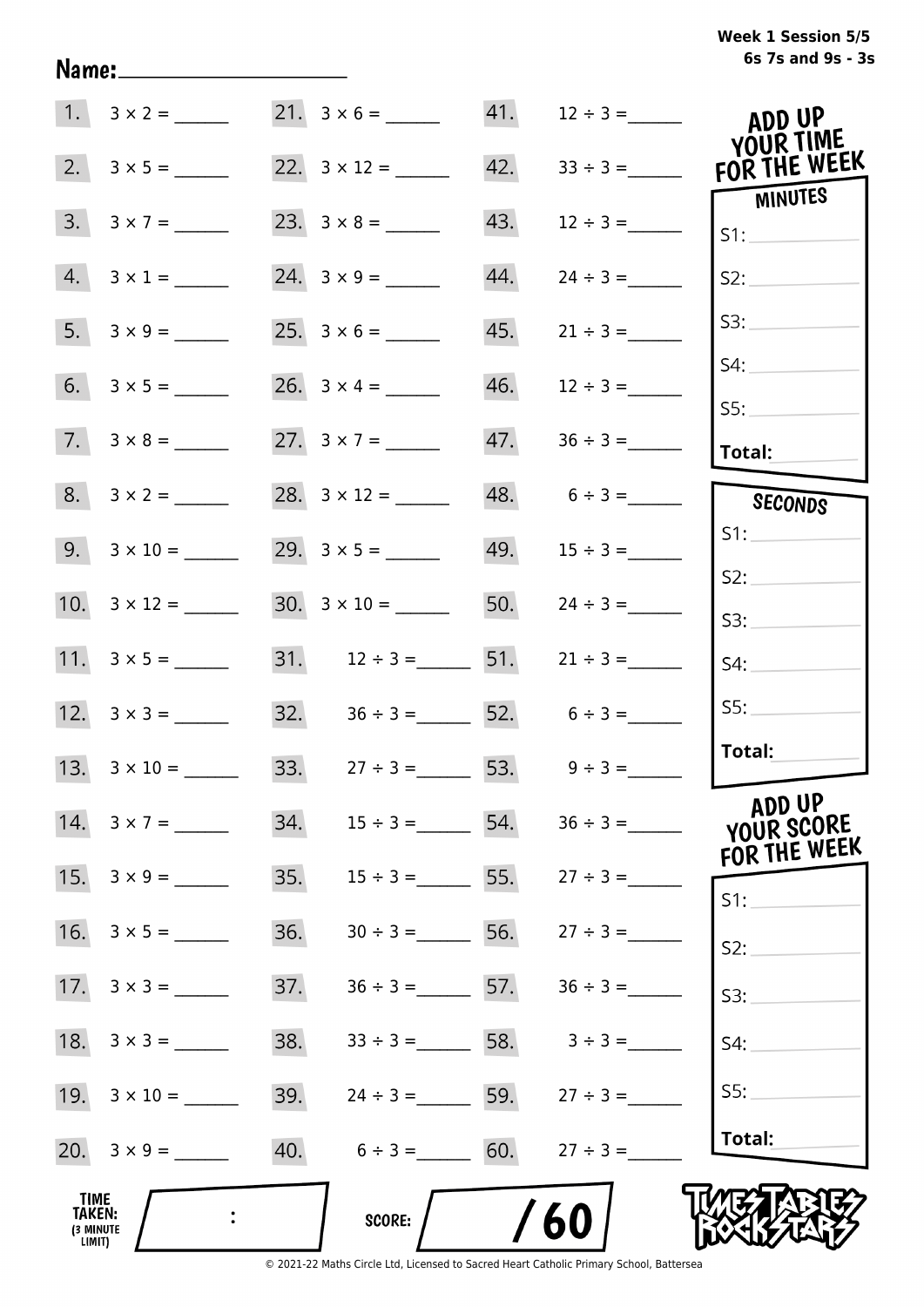# Week 2 Session 1/5 6s 7s and 9s - 6s

|                                       |                     |                          | $41. \quad 8 \times 6 =$ |
|---------------------------------------|---------------------|--------------------------|--------------------------|
|                                       |                     |                          | $42. \quad 4 \times 6 =$ |
|                                       | $3. 6 \times 10 =$  |                          | $43. 9 \times 6 =$       |
|                                       | $4. 6 \times 2 =$   | 24. $6 \times 7 =$       | $44. 3 \times 6 =$       |
|                                       |                     |                          | $45. \quad 2 \times 6 =$ |
|                                       |                     | $26. 6 \times 10 =$      | $46. 2 \times 6 =$       |
|                                       |                     |                          | $47. \quad 4 \times 6 =$ |
|                                       |                     | 28. $6 \times 3 =$       | $48.$ 12 × 6 = ______    |
|                                       | 9. $6 \times 1 =$   | 29. $6 \times 12 =$      |                          |
|                                       | 10. $6 \times 3 =$  |                          |                          |
|                                       | 11. $6 \times 8 =$  | $31. \quad 8 \times 6 =$ |                          |
|                                       | 12. $6 \times 5 =$  | $32. 5 \times 6 =$       |                          |
|                                       |                     |                          |                          |
|                                       | 14. $6 \times 7 =$  | $34. \quad 8 \times 6 =$ |                          |
|                                       | $15. 6 \times 10 =$ | $35. 6 \times 6 =$       |                          |
|                                       | 16. $6 \times 2 =$  | $36. 5 \times 6 =$       |                          |
|                                       | 17. $6 \times 10 =$ | $37. \quad 9 \times 6 =$ |                          |
|                                       |                     | $38. 9 \times 6 =$       |                          |
|                                       | 19. $6 \times 1 =$  | 39. $4 \times 6 =$       |                          |
|                                       | 20. $6 \times 2 =$  |                          |                          |
| TIME<br>TAKEN:<br>(3 MINUTE<br>LIMIT) |                     | SCORE: $/$ /60           |                          |

Name: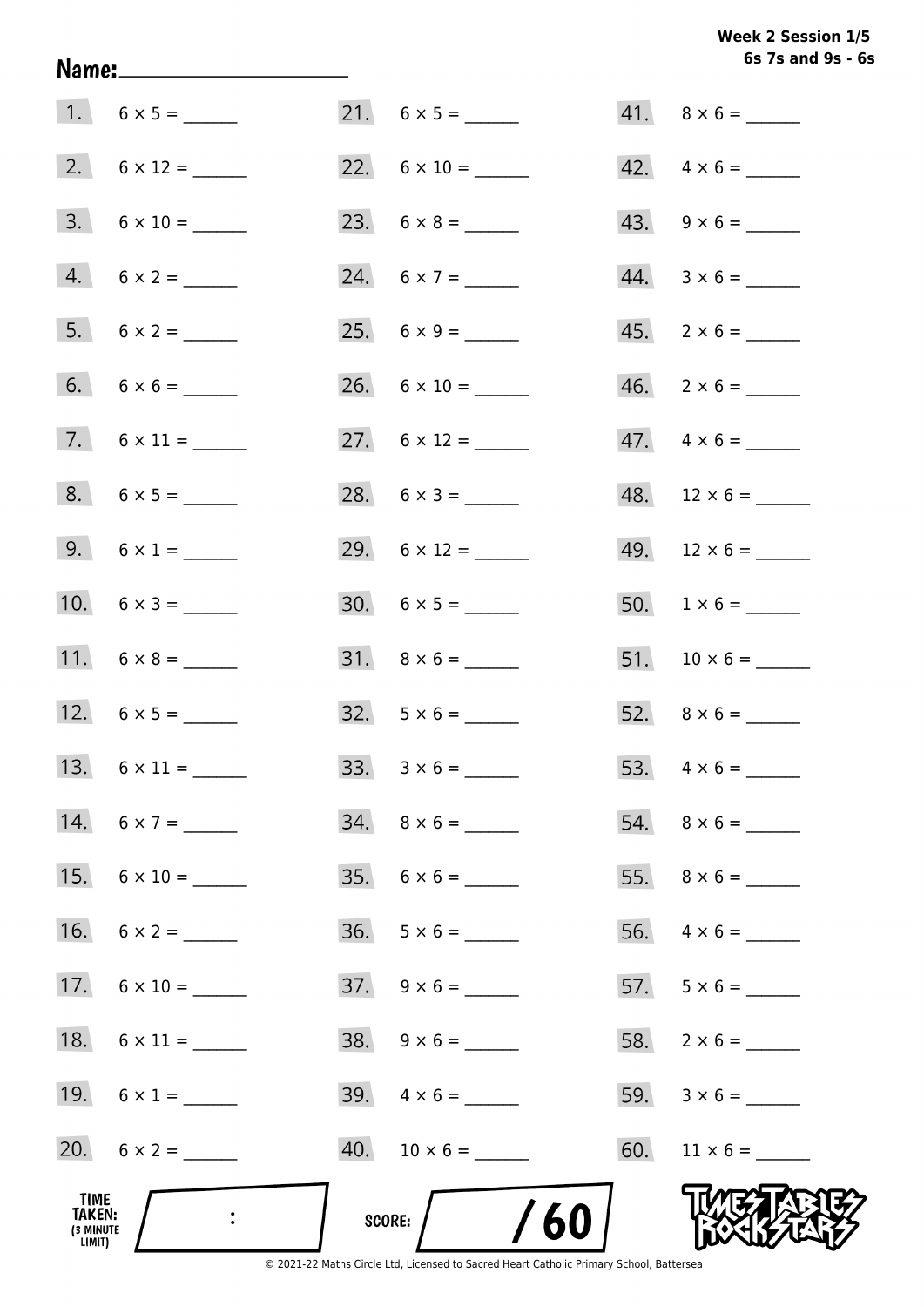**6s 7s and 9s - 6s Week 2 Session 2/5** 

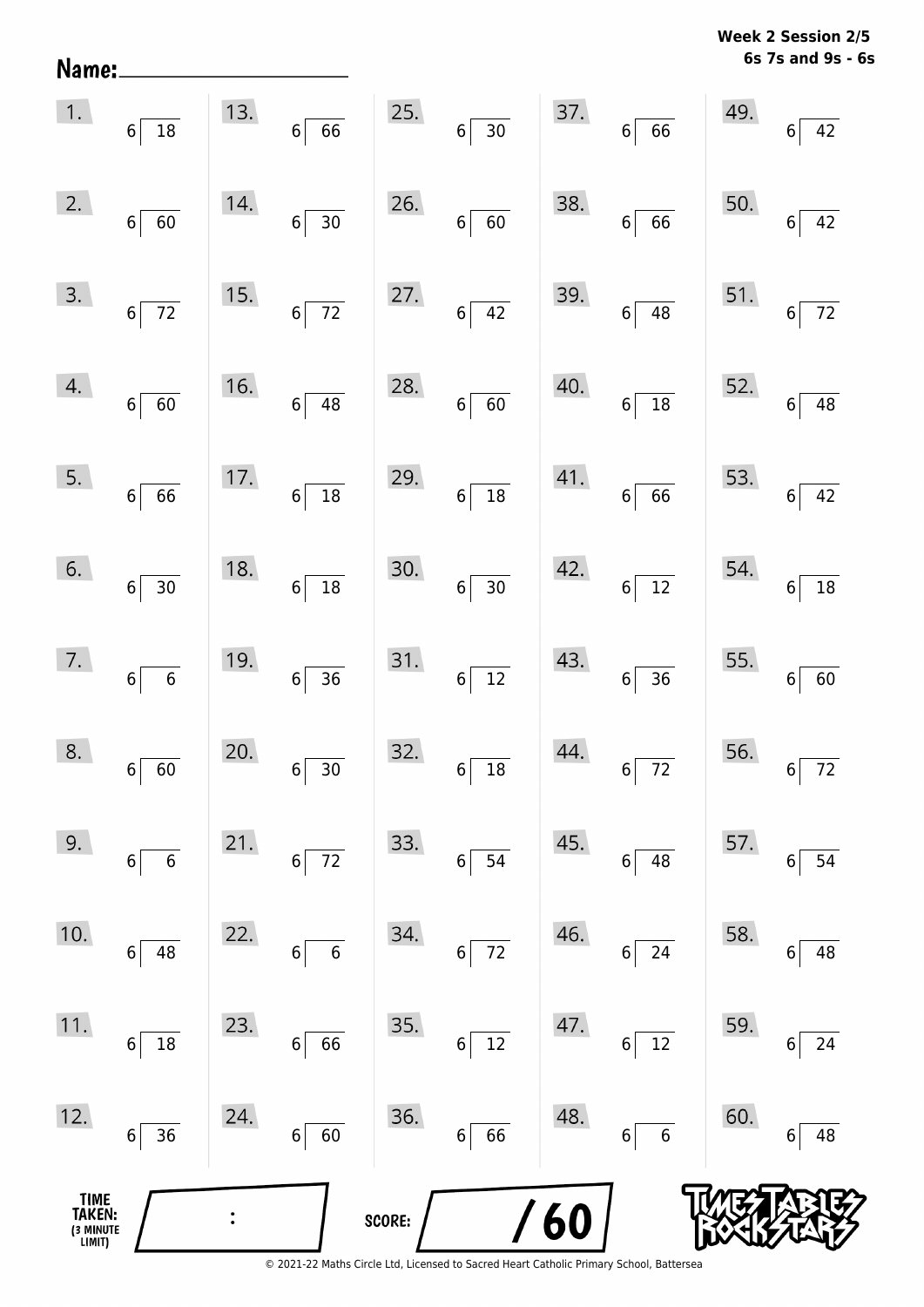**6s 7s and 9s - 6s Week 2 Session 3/5** 

| 1.                                            | $\begin{array}{c} 6 \\ \times 5 \end{array}$  |     | 13.6<br>$\times$ 1                                    | 25.    | $6\phantom{a}$<br>$\times$ 12                |     | 37. $6 \times 8$                                    | 49. | 6<br>$\times$ 10                             |
|-----------------------------------------------|-----------------------------------------------|-----|-------------------------------------------------------|--------|----------------------------------------------|-----|-----------------------------------------------------|-----|----------------------------------------------|
| 2.                                            | $\begin{array}{c} 6 \\ \times 2 \end{array}$  | 14. | $\begin{array}{c} 6 \\ \times 3 \end{array}$          | 26.    | $\begin{array}{c} 6 \\ \times 4 \end{array}$ | 38. | $6\overline{6}$<br>$\times$ 12                      | 50. | $6\overline{6}$<br>$\times$ 6                |
| 3.                                            | $\begin{array}{c} 6 \\ \times 2 \end{array}$  | 15. | $6\overline{6}$<br>$\times$ 6                         | 27.    | $\begin{array}{c} 6 \\ \times 7 \end{array}$ | 39. | $\begin{array}{c c} & 6 \\ \times 12 & \end{array}$ | 51. | $\begin{array}{c} 6 \\ \times 3 \end{array}$ |
| 4.                                            | $\begin{array}{c} 6 \\ \times 11 \end{array}$ | 16. | $\begin{array}{r} 6 \\ \times 10 \end{array}$         |        | 28. $6 \times 11$                            | 40. | $rac{6}{\times 12}$                                 | 52. | $\begin{array}{r} 6 \\ \times 6 \end{array}$ |
| 5.                                            | $\begin{array}{c} 6 \\ \times 4 \end{array}$  | 17. | $\begin{array}{c c}\n & 6 \\ \times 3 \\ \end{array}$ | 29.    | $\begin{array}{c} 6 \\ \times 3 \end{array}$ |     | 41. $\begin{array}{c} 6 \\ \times 1 \end{array}$    | 53. | $6\overline{6}$<br>$\times$ 4                |
| 6.                                            | $\begin{array}{c} 6 \\ \times 2 \end{array}$  | 18. | $6 \times 2$                                          | 30.    | $\begin{array}{c} 6 \\ \times 1 \end{array}$ | 42. | $\begin{array}{c} 6 \\ \times 1 \end{array}$        | 54. | $\begin{array}{c} 6 \\ \times 7 \end{array}$ |
| 7.                                            | $\begin{array}{c} 6 \\ \times 6 \end{array}$  | 19. | $\begin{array}{c} 6 \\ \times 4 \end{array}$          | 31.    | $\begin{array}{c} 6 \\ \times 5 \end{array}$ | 43. | $\begin{array}{c} 6 \\ \times 9 \end{array}$        | 55. | $\overline{\phantom{0}}$ 6<br>$\times$ 4     |
| 8.                                            | $\begin{array}{c} 6 \\ \times 7 \end{array}$  | 20. | $\begin{array}{c} 6 \\ \times 1 \end{array}$          | 32.    | $\begin{array}{c} 6 \\ \times 7 \end{array}$ | 44. | $\begin{array}{c} 6 \\ \times 3 \end{array}$        | 56. | $6\,$<br>$\times$ 11                         |
| 9.                                            | $\boldsymbol{6}$<br>$\times$ 1                | 21. | 6<br>$\times$ 6                                       | 33.    | 6<br>$\times$ 3                              | 45. | 6<br>$\times$ 11                                    | 57. | $\boldsymbol{6}$<br>$\times$ 3               |
| 10.                                           | 6<br>$\times$ 9                               | 22. | 6<br>$\times$ 1                                       | 34.    | 6<br>$\times$ 7                              | 46. | 6<br>$\times$ 10                                    | 58. | 6<br>$\times$ 2                              |
| 11.                                           | 6<br>$\times$ 3                               | 23. | 6<br>$\times$ 9                                       | 35.    | 6<br>$\times$ 12                             | 47. | 6<br>$\times$ 5                                     | 59. | $\boldsymbol{6}$<br>$\times 8$               |
| 12.                                           | 6<br>$\times$ 12                              | 24. | 6<br>$\times$ 10                                      | 36.    | 6<br>$\times$ 5                              | 48. | 6<br>$\times$ 9                                     | 60. | $\boldsymbol{6}$<br>$\times$ 6               |
| <b>TIME<br/>TAKEN:</b><br>(3 MINUTE<br>LIMIT) |                                               |     |                                                       | SCORE: |                                              | 60  |                                                     |     |                                              |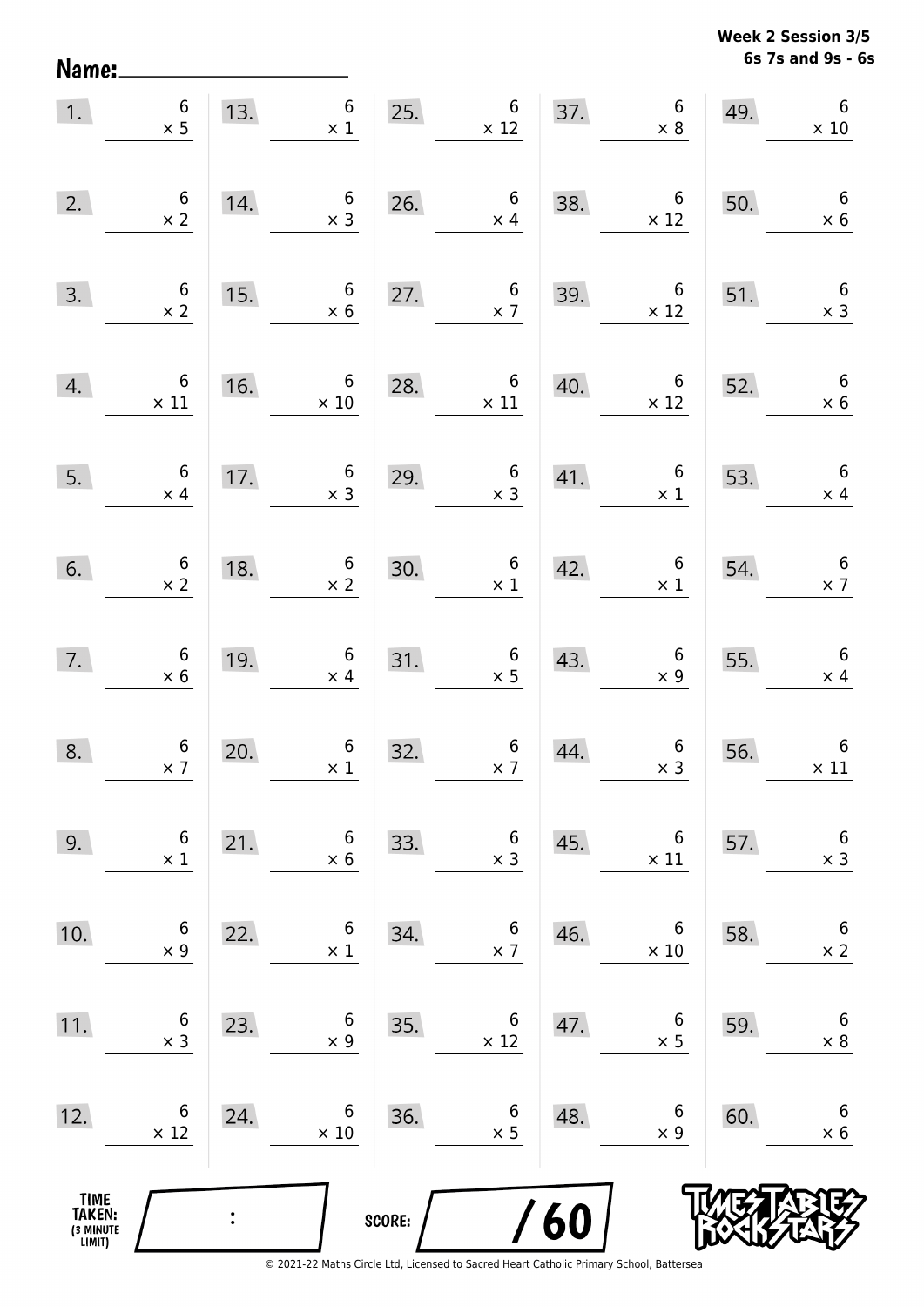|                                              | Name:______________________ |        |                                                                                               |     | 6s 7s and 9s - 6s |
|----------------------------------------------|-----------------------------|--------|-----------------------------------------------------------------------------------------------|-----|-------------------|
| 1.                                           |                             |        |                                                                                               |     | $41. 6 \div 6 =$  |
| 2.                                           | $12 \div 6 =$               |        | 22. $12 \div 6 =$                                                                             | 42. |                   |
| 3.                                           | $18 \div 6 =$               | 23.    | $48 \div 6 =$                                                                                 | 43. | $12 \div 6 =$     |
| 4.                                           | $72 \div 6 =$               | 24.    |                                                                                               | 44. |                   |
| 5.                                           | $42 \div 6 =$               |        | 25. $6 \div 6 =$                                                                              |     |                   |
| 6.                                           |                             | 26.    | $12 \div 6 =$                                                                                 |     |                   |
| 7.                                           | $18 \div 6 =$               | 27.    | $42 \div 6 =$                                                                                 | 47. |                   |
| 8.                                           | $18 \div 6 =$               | 28.    | $48 \div 6 =$                                                                                 | 48. |                   |
| 9.                                           | $66 \div 6 =$               | 29.    | $66 \div 6 =$                                                                                 | 49. |                   |
| 10.                                          | $6 \div 6 =$                | 30.    | $24 \div 6 =$                                                                                 |     | 50. $42 \div 6 =$ |
| 11.                                          |                             |        |                                                                                               |     |                   |
| 12.                                          |                             |        | $32. 66 \div 6 =$                                                                             |     | 52. $54 \div 6 =$ |
| 13.                                          |                             | 33.    |                                                                                               | 53. | $6 \div 6 =$      |
| 14.                                          | $66 \div 6 =$               | 34.    | $12 \div 6 =$                                                                                 | 54. |                   |
| 15.                                          | $6 \div 6 =$                | 35.    | $12 \div 6 =$                                                                                 | 55. |                   |
| 16.                                          | $24 \div 6 =$               | 36.    |                                                                                               | 56. |                   |
| 17.                                          | $72 \div 6 =$               | 37.    |                                                                                               | 57. |                   |
| 18.                                          | $72 \div 6 =$               | 38.    | $48 \div 6 =$                                                                                 | 58. |                   |
| 19.                                          |                             |        |                                                                                               | 59. |                   |
| 20.                                          | $6 \div 6 =$                | 40.    | $36 \div 6 =$                                                                                 | 60. |                   |
| TIME<br><b>TAKEN:</b><br>(3 MINUTE<br>LIMIT) | $\mathbf{L}$                | SCORE: | 60<br>© 2021-22 Maths Circle Ltd. Licensed to Sacred Heart Catholic Primary School. Battersea |     |                   |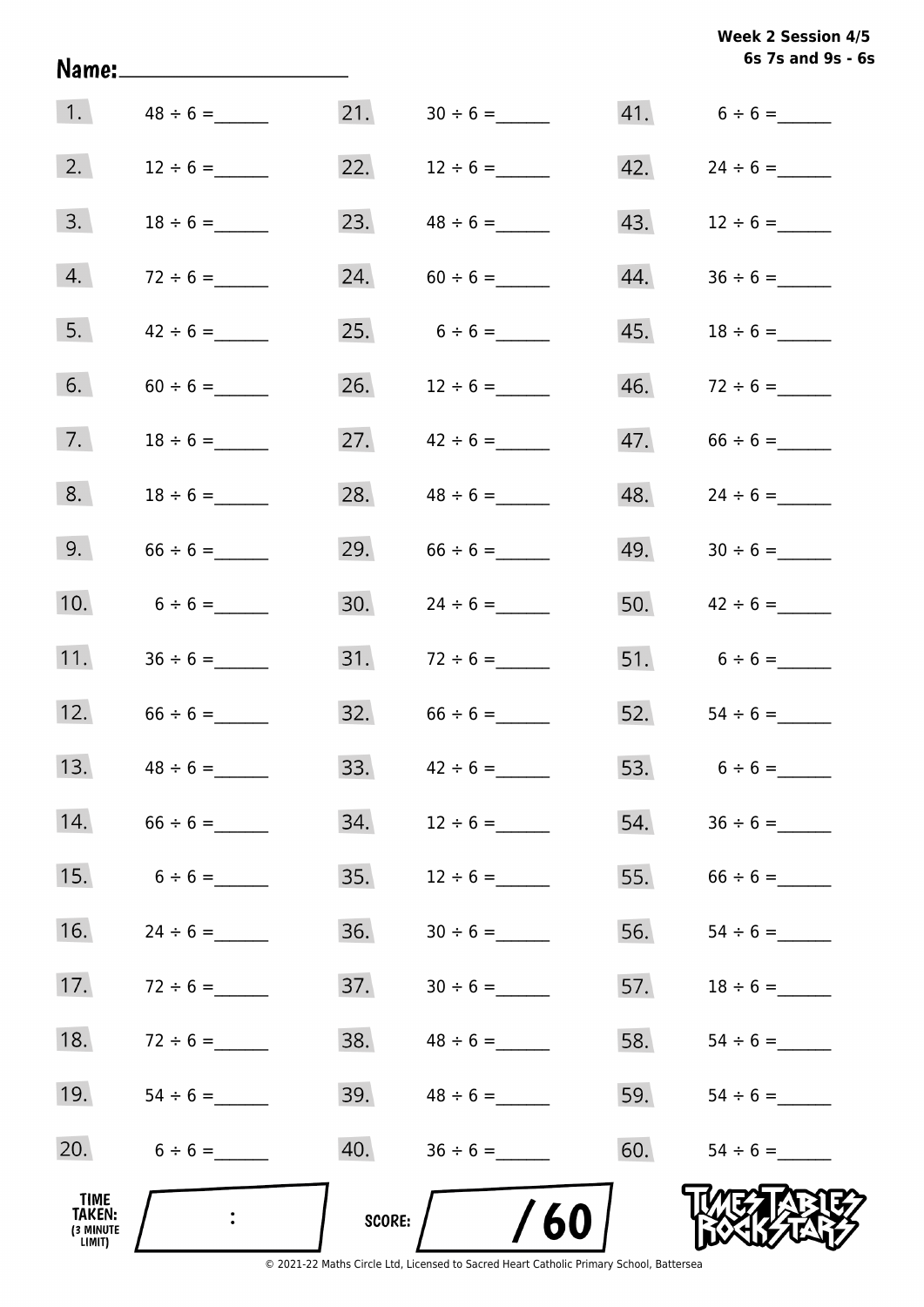# **6s 7s and 9s - 6s Week 2 Session 5/5**

|                                                     |                     |     | $21. 6 \times 5 =$                  |     | $41. 6 \div 6 =$                    | ADD UP<br>YOUR TIME                  |
|-----------------------------------------------------|---------------------|-----|-------------------------------------|-----|-------------------------------------|--------------------------------------|
|                                                     |                     |     |                                     | 42. | $24 \div 6 =$                       | FOR THE WEEK                         |
| 3.                                                  |                     |     |                                     | 43. |                                     | MINUTES<br>S1:                       |
|                                                     | $4. 6 \times 10 =$  |     |                                     | 44. | $12 \div 6 =$                       | S2:                                  |
|                                                     |                     |     |                                     | 45. | $54 \div 6 =$                       | S3:                                  |
|                                                     |                     |     |                                     | 46. | $48 \div 6 =$                       | S4:                                  |
|                                                     | $7.6 \times 10 =$   |     | 27. $6 \times 1 =$                  | 47. |                                     | SS:<br>Total:                        |
|                                                     | $8. 6 \times 1 =$   |     | 28. $6 \times 10 =$                 | 48. |                                     | SECONDS                              |
|                                                     |                     |     |                                     | 49. | $24 \div 6 =$                       | S1:                                  |
|                                                     |                     |     |                                     | 50. | $48 \div 6 =$                       | S2:                                  |
|                                                     |                     |     | 31. $54 \div 6 =$ 51.               |     | $12 \div 6 =$                       | S3:                                  |
|                                                     |                     |     |                                     |     |                                     | S4:<br>SS:                           |
|                                                     | 12. $6 \times 12 =$ |     | 32. $42 \div 6 =$ 52. $6 \div 6 =$  |     |                                     | Total:                               |
|                                                     | 13. $6 \times 4 =$  |     | 33. $66 \div 6 =$ 53. $72 \div 6 =$ |     |                                     |                                      |
|                                                     | $14. 6 \times 3 =$  |     | $34. 6 \div 6 =$ 54.                |     | $60 \div 6 =$                       | ADD UP<br>YOUR SCORE<br>FOR THE WEEK |
|                                                     |                     |     |                                     |     | 35. $60 \div 6 =$ 55. $60 \div 6 =$ | S1:                                  |
|                                                     |                     | 36. | $72 \div 6 =$                       |     | 56. $72 \div 6 =$                   | S2:                                  |
|                                                     |                     | 37. | $6 \div 6 =$ 57.                    |     | $18 \div 6 =$                       | S3:                                  |
|                                                     |                     | 38. |                                     |     | $54 \div 6 =$ 58. $48 \div 6 =$     | S4:                                  |
|                                                     |                     |     |                                     |     | 39. $24 \div 6 =$ 59. $42 \div 6 =$ | SS:                                  |
|                                                     | 20. $6 \times 3 =$  |     | 40. $6 \div 6 =$ 60.                |     | $66 \div 6 =$                       | Total:                               |
| <b>TIME</b><br><b>TAKEN:</b><br>(3 MINUTE<br>LIMIT) |                     |     | SCORE:                              |     | 60                                  |                                      |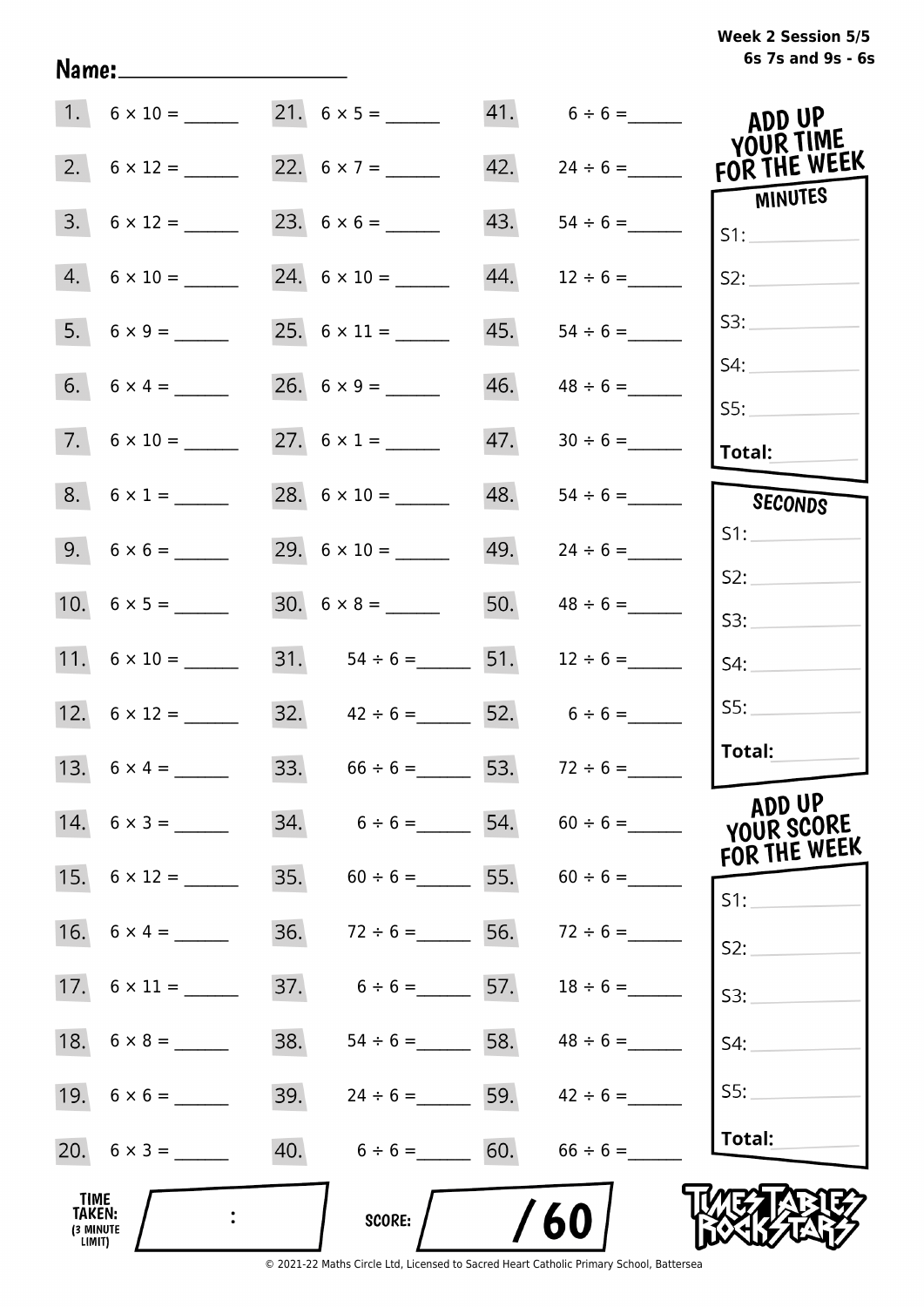# Week 3 Session 1/5 6s 7s and 9s - 3s, 6s

| TIME<br>TAKEN:<br>(3 MINUTE<br>LIMIT) |                          | SCORE: $/$ /60                |                              |
|---------------------------------------|--------------------------|-------------------------------|------------------------------|
|                                       |                          | $40. 1 \times 3 =$            | $60. 9 \times 6 =$           |
|                                       | 19. $3 \times 3 =$       | $39. \quad 8 \times 3 =$      |                              |
|                                       | 18. $3 \times 1 =$       | $38.$ 11 $\times$ 6 = _______ |                              |
|                                       | 17. $3 \times 1 =$       | $37. 1 \times 6 =$            |                              |
|                                       | 16. $3 \times 6 =$       |                               |                              |
|                                       | 15. $6 \times 3 =$       | $35. \quad 6 \times 3 =$      |                              |
|                                       | 14. $3 \times 4 =$       | $34. \quad 8 \times 6 =$      |                              |
|                                       | 13. $6 \times 1 =$       |                               |                              |
|                                       |                          | $32. 10 \times 3 =$           | $52. 5 \times 6 =$           |
|                                       | 11. $6 \times 10 =$      |                               |                              |
|                                       |                          | $30. 6 \times 5 =$            |                              |
|                                       | 9. $3 \times 11 =$       | 29. $6 \times 4 =$            |                              |
|                                       | $8. 3 \times 1 =$        |                               | $48.$ 11 × 6 = ______        |
|                                       | $7. 3 \times 10 =$       |                               | $47.5 \times 3 =$            |
|                                       |                          |                               | $46. \quad 2 \times 6 =$     |
|                                       |                          |                               | $45.$ 12 $\times$ 3 = ______ |
|                                       | $4. 3 \times 6 =$        |                               | $44. \quad 3 \times 6 =$     |
|                                       | $3. \quad 3 \times 12 =$ | 23. $6 \times 7 =$            | $43. \quad 8 \times 3 =$     |
|                                       | 2. $3 \times 1 =$        |                               | $42. 1 \times 6 =$           |
|                                       | $1. 3 \times 2 =$        |                               | $41. 6 \times 3 =$           |

Name: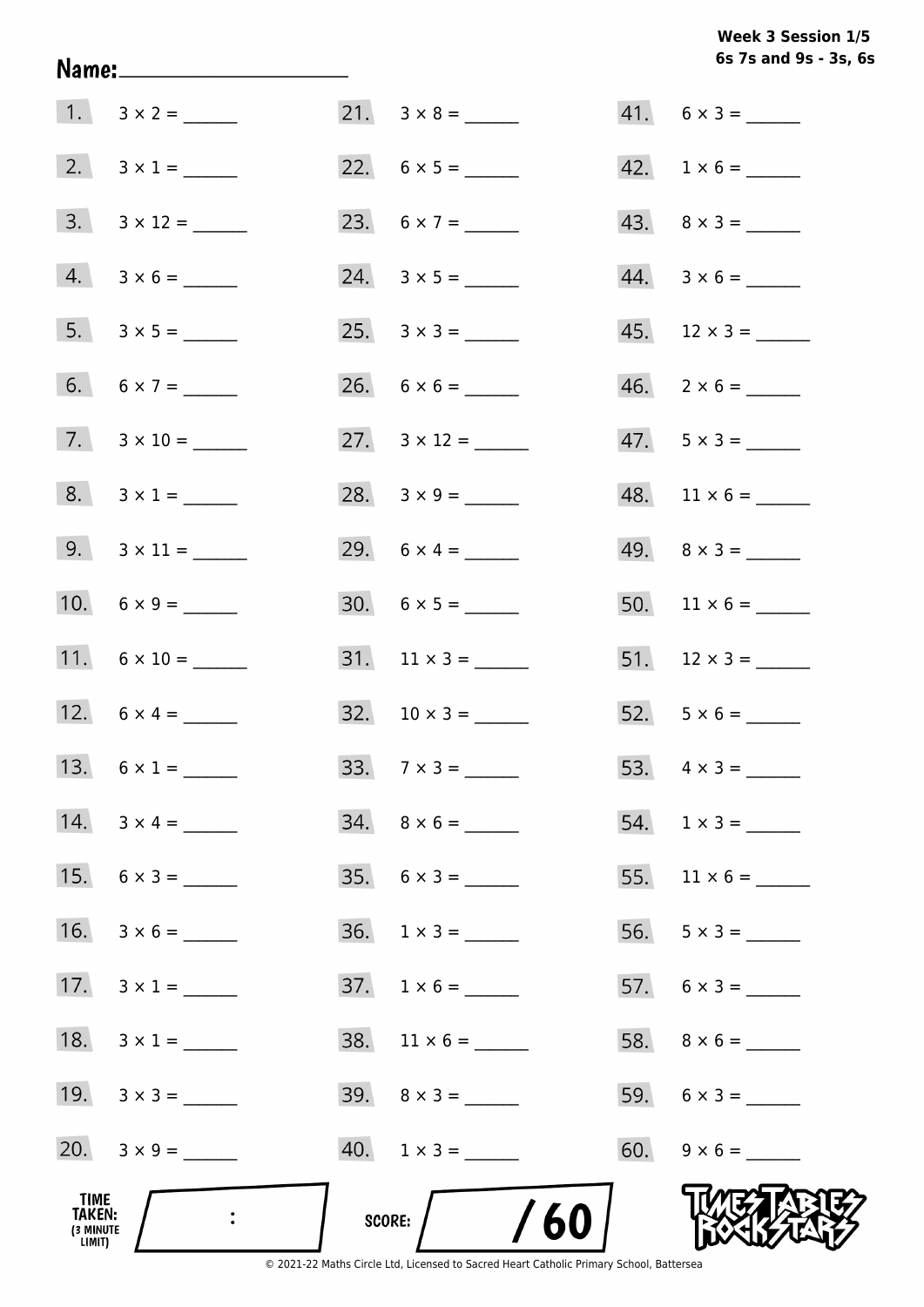**6s 7s and 9s - 3s, 6s Week 3 Session 2/5** 

|                                               | $\begin{array}{ c c } \hline 1. & 6 & 60 \ \hline \end{array}$ |     | 13. $3\overline{)12}$                                           |        | 25. $6 \overline{)30}$                      |     | 37. $3\overline{6}$                                                     |     | 49. $6 \overline{)24}$   |
|-----------------------------------------------|----------------------------------------------------------------|-----|-----------------------------------------------------------------|--------|---------------------------------------------|-----|-------------------------------------------------------------------------|-----|--------------------------|
| 2.                                            | $3\overline{)15}$                                              | 14. | $3\overline{)30}$                                               | 26.    | $6\overline{)36}$                           | 38. | $3\overline{)18}$                                                       | 50. | $6\overline{)42}$        |
| 3.                                            | $3\overline{)21}$                                              | 15. | $3\overline{6}$                                                 | 27.    | $6\overline{)30}$                           |     | $\begin{array}{c c} 39. & 3 & 33 \end{array}$                           |     | 51. $3\overline{)9}$     |
| 4.                                            | $6\overline{6}$                                                | 16. | $6\overline{24}$                                                |        | 28. $3\overline{)27}$                       | 40. | $6\overline{)42}$                                                       |     | 52. $6\overline{6}$      |
| 5.                                            | $6\overline{72}$                                               |     | $\begin{array}{ c c } \hline 17. & 3 & 36 \ \hline \end{array}$ |        | 29. $3\overline{)30}$                       |     | $\begin{array}{ c c } \hline 41. & & \\ & 3 & 33 \\ \hline \end{array}$ |     | 53. $6\overline{6}$      |
| 6.                                            | $6\overline{)18}$                                              | 18. | $6\overline{)30}$                                               | 30.    | $6 \overline{66}$                           |     | 42.66                                                                   |     | 54. $3\overline{)12}$    |
|                                               | $\begin{array}{ c c }\n\hline\n7. & 3 & 15\n\end{array}$       | 19. | $3\overline{)3}$                                                |        | 31. $3\overline{)12}$                       | 43. | $3\overline{)}$ 3                                                       |     | 55. $3\overline{)33}$    |
| 8.                                            | $6\overline{)42}$                                              | 20. | $3\overline{)}$ 3                                               | 32.    | $3\overline{)33}$                           | 44. | $6\overline{)30}$                                                       |     | $56.$ $6 \overline{)60}$ |
| 9.                                            | $\overline{\mathsf{3}}$<br>30                                  | 21. | $3\vert$<br>27                                                  | 33.    | $\overline{\mathbf{3}}$<br>$\boldsymbol{9}$ | 45. | $\overline{15}$<br>3                                                    | 57. | 12<br>3                  |
| 10.                                           | 12<br>$\overline{\mathbf{3}}$                                  | 22. | $\overline{12}$<br>$\vert$ 3                                    | 34.    | 42<br>$6 \mid$                              | 46. | 66<br>$6\vert$                                                          | 58. | 12<br>6                  |
| 11.                                           | $6\vert$<br>60                                                 | 23. | 60<br>6 <sup>1</sup>                                            | 35.    | $6\phantom{1}6$<br>$6\vert$                 | 47. | 3 <br>$6\phantom{a}$                                                    | 59. | 60<br>6                  |
| 12.                                           | 18<br>$6 \mid$                                                 | 24. | $3\vert$<br>$\overline{9}$                                      | 36.    | $3 \overline{)36}$                          | 48. | $3\overline{27}$                                                        | 60. | 27<br>3                  |
| <b>TIME<br/>TAKEN:</b><br>(3 MINUTE<br>LIMIT) |                                                                |     |                                                                 | SCORE: |                                             | 60  |                                                                         |     |                          |

Name: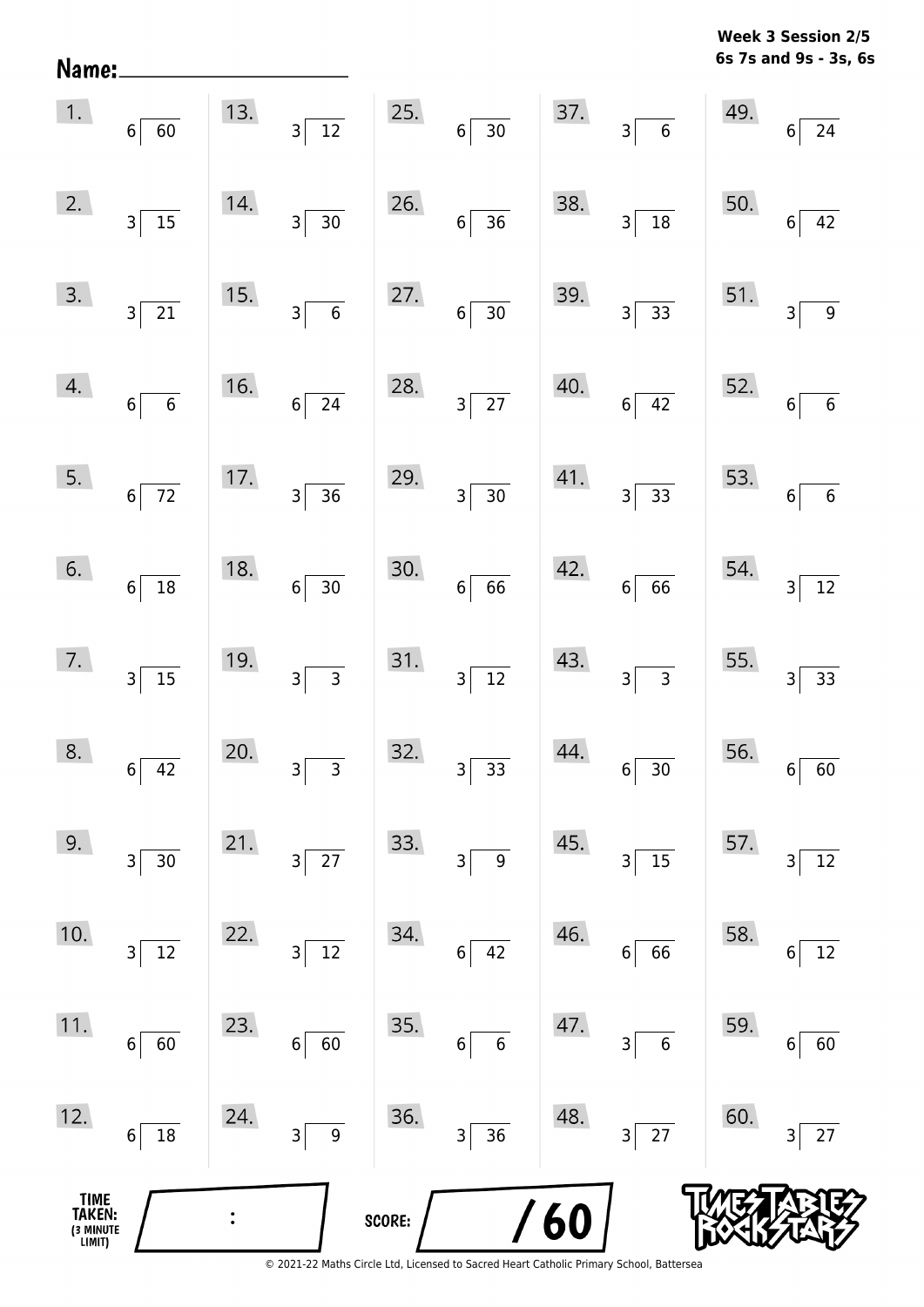**6s 7s and 9s - 3s, 6s Week 3 Session 3/5** 

| 1.                                    | $\frac{3}{x}$                                            |     | $\begin{array}{r} 3 \\ \times 5 \end{array}$<br>13.                                  |        | 25. $6 \times 5$                              |     | 37. $6 \times 2$                                                               | 49.                                                                                         | $\sqrt{6}$<br>$\times$ 6                      |
|---------------------------------------|----------------------------------------------------------|-----|--------------------------------------------------------------------------------------|--------|-----------------------------------------------|-----|--------------------------------------------------------------------------------|---------------------------------------------------------------------------------------------|-----------------------------------------------|
| 2.                                    | $\begin{array}{c} 6 \\ \times 7 \end{array}$             | 14. | $\begin{array}{c} 6 \\ \times 5 \end{array}$                                         | 26.    | $\begin{array}{c} 6 \\ \times 9 \end{array}$  | 38. | $\begin{array}{c c} & 6 \\ \times 12 & \end{array}$                            | 50.                                                                                         | $\begin{array}{c} 6 \\ \times 3 \end{array}$  |
|                                       | $\begin{array}{c c}\n3. & & 3 \\ \times 11\n\end{array}$ | 15. | $\begin{array}{c c}\n3 & \rightarrow \\ \times 6 & \rightarrow \n\end{array}$        |        | 27. $6 \times 12$                             |     | $\begin{array}{c c} & 6 \\ \times 6 \end{array}$<br>$\frac{39.}{\frac{1}{25}}$ | 51.                                                                                         | $\begin{array}{c} 6 \\ \times 11 \end{array}$ |
| 4.                                    | $\begin{array}{c} 6 \\ \times 2 \end{array}$             |     | $\begin{array}{c}\n16.\n\end{array}$<br>$\begin{array}{c} 3 \\ \times 5 \end{array}$ | 28.    | $\begin{array}{c} 6 \\ \times 2 \end{array}$  | 40. |                                                                                | $\begin{array}{@{}c@{\hspace{1em}}c@{\hspace{1em}}}\n & 3 & 52. \\  \times 7 & \end{array}$ | $\begin{array}{c} 6 \\ \times 1 \end{array}$  |
| 5.                                    | $\begin{array}{c} 3 \\ \times 7 \end{array}$             |     | 17. $6 \times 12$                                                                    | 29.    | 29. $6 \times 12$                             |     | 41. $\begin{array}{c} 6 \\ \times 3 \end{array}$ 53.                           |                                                                                             | $\begin{array}{c} 6 \\ \times 10 \end{array}$ |
| 6.                                    | $\begin{array}{c} 6 \\ \times 8 \end{array}$             | 18. | $6 \times 6$                                                                         |        | 30. $6 \times 8$                              | 42. |                                                                                | $\begin{array}{c} 3 \\ \times 2 \end{array}$ 54.                                            | $\begin{array}{c} 6 \\ \times 6 \end{array}$  |
| 7.                                    | $\begin{array}{c} 6 \\ \times 5 \end{array}$             | 19. | $\begin{array}{c c}\n & 6 \\ \times 5 \\ \hline\n\end{array}$                        |        | 31. $6 \times 12$                             | 43. | $\begin{array}{c} 6 \\ \times 8 \end{array}$                                   |                                                                                             | 55. $6 \times 6$                              |
| 8.                                    | $\begin{array}{c} 3 \\ \times 12 \end{array}$            | 20. | $\frac{3}{x 8}$                                                                      | 32.    | $\begin{array}{c} 3 \\ \times 10 \end{array}$ | 44. | $\begin{array}{c c}\n & 3 \\  \times 2\n \end{array}$                          | 56.                                                                                         | $\begin{array}{c} 6 \\ \times 11 \end{array}$ |
| 9.                                    | 6<br>$\times$ 8                                          | 21. | 6<br>$\times$ 7                                                                      | 33.    | 3<br>$\times$ 4                               | 45. | 6<br>$\times$ 4                                                                | 57.                                                                                         | $\mathsf{3}$<br>$\times$ 3                    |
| 10.                                   | 3<br>$\times$ 6                                          | 22. | 6<br>$\times$ 7                                                                      | 34.    | 6<br>$\times$ 1                               | 46. | 3<br>$\times$ 12                                                               | 58.                                                                                         | 3<br>$\times$ 10                              |
| 11.                                   | $\boldsymbol{6}$<br>$\times$ 5                           | 23. | 6<br>$\times$ 3                                                                      | 35.    | 3<br>$\times$ 9                               | 47. | 6<br>$\times$ 5                                                                | 59.                                                                                         | 3<br>$\times$ 6                               |
| 12.                                   | 6<br>$\times$ 3                                          | 24. | 6<br>$\times$ 10                                                                     | 36.    | 6<br>$\times$ 5                               | 48. | 3<br>$\times$ 9                                                                | 60.                                                                                         | 6<br>$\times$ 6                               |
| TIME<br>TAKEN:<br>(3 MINUTE<br>LIMIT) |                                                          |     |                                                                                      | SCORE: |                                               | /60 |                                                                                |                                                                                             |                                               |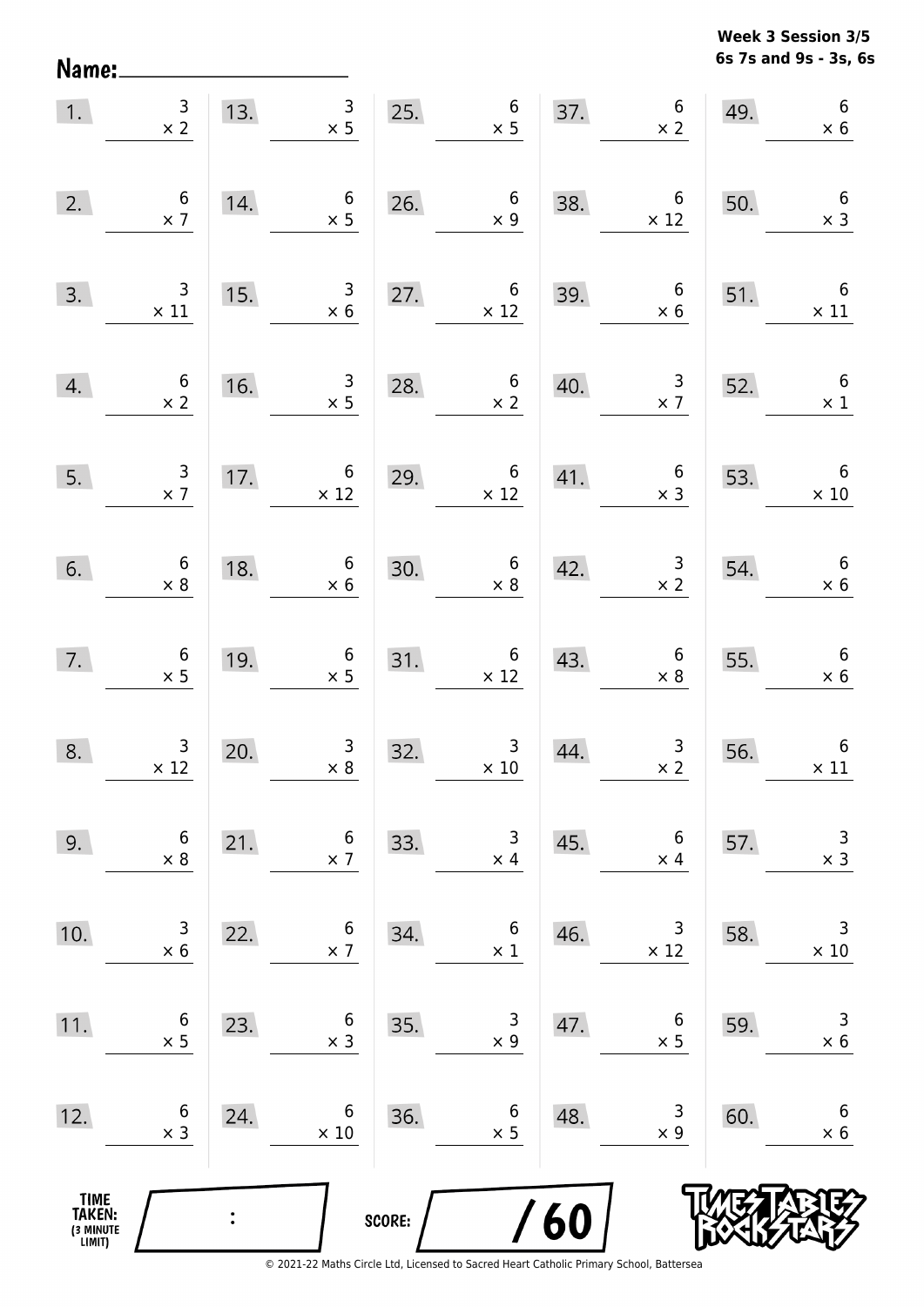**6s 7s and 9s - 3s, 6s Week 3 Session 4/5** 

|                                       | 1. $60 \div 6 =$ |        |                   |     |                                 |
|---------------------------------------|------------------|--------|-------------------|-----|---------------------------------|
| 2.                                    | $6 \div 3 =$     |        | 22. $9 \div 3 =$  |     | 42. $48 \div 6 =$               |
| 3.                                    | $66 \div 6 =$    | 23.    | $36 \div 3 =$     | 43. |                                 |
| 4.                                    |                  | 24.    |                   | 44. | $21 \div 3 =$                   |
| 5.                                    | $12 \div 3 =$    | 25.    | $24 \div 6 =$     | 45. |                                 |
| 6.                                    | $3 \div 3 =$     | 26.    | $42 \div 6 =$     | 46. |                                 |
| 7.                                    |                  | 27.    |                   |     | $47. \hspace{1.5cm} 3 \div 3 =$ |
| 8.                                    | $42 \div 6 =$    | 28.    | $42 \div 6 =$     | 48. |                                 |
| 9.                                    | $24 \div 6 =$    | 29.    | $42 \div 6 =$     | 49. |                                 |
| 10.                                   | $33 \div 3 =$    |        | 30. $6 \div 3 =$  | 50. | $12 \div 3 =$                   |
| 11.                                   | $24 \div 6 =$    |        |                   | 51. | $12 \div 3 =$                   |
| 12.                                   |                  |        |                   | 52. | $15 \div 3 =$                   |
| 13.                                   |                  |        | 33. $33 \div 3 =$ |     | 53. $27 \div 3 =$               |
| 14.                                   |                  | 34.    | $6 \div 3 =$      | 54. | $27 \div 3 =$                   |
| 15.                                   | $12 \div 6 =$    | 35.    | $21 \div 3 =$     | 55. | $12 \div 3 =$                   |
| 16.                                   |                  | 36.    | $60 \div 6 =$     | 56. |                                 |
| 17.                                   | $18 \div 6 =$    | 37.    | $24 \div 6 =$     | 57. | $42 \div 6 =$                   |
| 18.                                   |                  | 38.    |                   | 58. |                                 |
| 19.                                   | $18 \div 6 =$    | 39.    | $12 \div 6 =$     | 59. | $12 \div 3 =$                   |
| 20.                                   |                  | 40.    | $24 \div 6 =$     | 60. | $21 \div 3 =$                   |
| TIME<br>TAKEN:<br>(3 MINUTE<br>LIMIT) | $\ddot{\cdot}$   | SCORE: | 60                |     |                                 |

Name: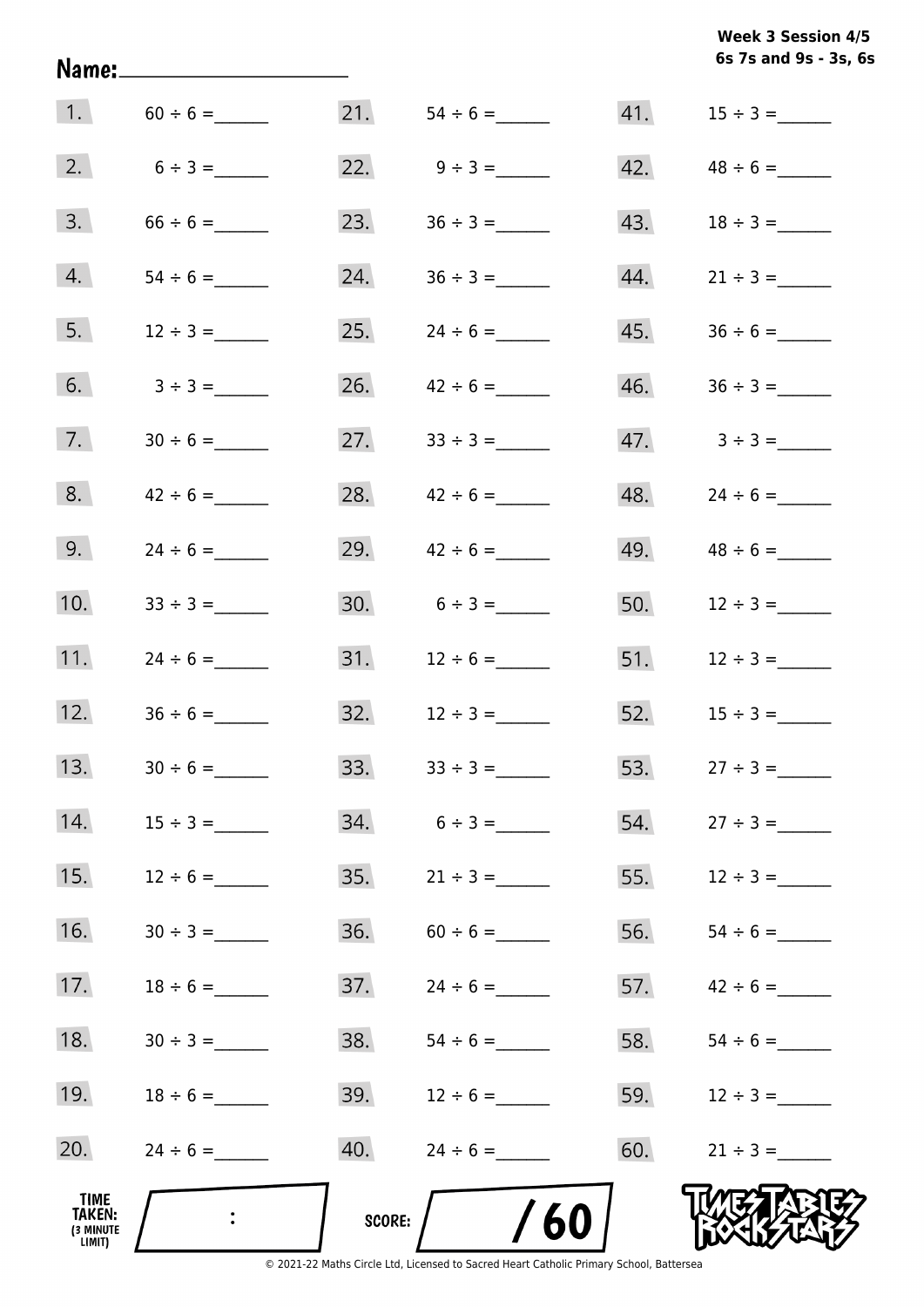# **6s 7s and 9s - 3s, 6s Week 3 Session 5/5**

|                                              | $1. 6 \times 2 =$  |     |                                     |     | $41. 3 \div 3 =$                | ADD UP<br>YOUR TIME                  |
|----------------------------------------------|--------------------|-----|-------------------------------------|-----|---------------------------------|--------------------------------------|
|                                              | 2. $3 \times 4 =$  |     | 22. $6 \times 3 =$                  | 42. | $30 \div 3 =$                   | FOR THE WEEK                         |
|                                              | $3. 6 \times 3 =$  |     |                                     | 43. |                                 | MINUTES<br>S1:                       |
|                                              | $4. 6 \times 2 =$  |     | 24. $6 \times 1 =$                  |     | $44. 9 \div 3 =$                | S2:                                  |
|                                              |                    |     |                                     | 45. | $42 \div 6 =$                   | S3:                                  |
|                                              |                    |     | 26. $6 \times 1 =$                  |     | $46.$ $33 \div 3 =$             | S4:                                  |
|                                              | $7.6 \times 9 =$   |     |                                     | 47. |                                 | SS:                                  |
|                                              |                    |     |                                     |     |                                 | Total:                               |
|                                              | $8. 3 \times 9 =$  |     |                                     |     | $48. 24 \div 6 =$               | SECONDS                              |
|                                              | $9. 6 \times 3 =$  |     |                                     |     | $49.6 \div 6 =$                 | S1:                                  |
|                                              |                    |     |                                     |     |                                 | S2:                                  |
|                                              |                    |     |                                     | 50. | $15 \div 3 =$                   | S3:                                  |
|                                              | 11. $6 \times 1 =$ |     | 31. $15 \div 3 =$ 51.               |     | $54 \div 6 =$                   | S4:                                  |
|                                              | 12. $3 \times 9 =$ |     | 32. $36 \div 6 =$ 52. $42 \div 6 =$ |     |                                 | SS:                                  |
|                                              | 13. $6 \times 7 =$ |     | 33. $9 \div 3 =$ 53.                |     | $24 \div 6 =$                   | Total:                               |
|                                              | 14. $3 \times 5 =$ | 34. | $21 \div 3 =$                       |     |                                 | ADD UP<br>YOUR SCORE<br>FOR THE WEEK |
|                                              |                    | 35. |                                     |     | $30 \div 6 =$ 55. $66 \div 6 =$ | S1:                                  |
|                                              |                    | 36. | $3 \div 3 =$ 56. $42 \div 6 =$      |     |                                 | S2:                                  |
|                                              |                    | 37. | $9 \div 3 =$ 57. 60 ÷ 6 =           |     |                                 | S3:                                  |
|                                              |                    | 38. | $12 \div 3 =$ 58. $48 \div 6 =$     |     |                                 | S4:                                  |
|                                              | 19. $6 \times 2 =$ | 39. | $54 \div 6 =$ 59. $6 \div 6 =$      |     |                                 | SS:                                  |
|                                              |                    | 40. | $18 \div 6 = 60.$                   |     | $24 \div 3 =$                   | Total:                               |
| TIME<br><b>TAKEN:</b><br>(3 MINUTE<br>LIMIT) |                    |     | <b>SCORE:</b>                       |     | 60                              |                                      |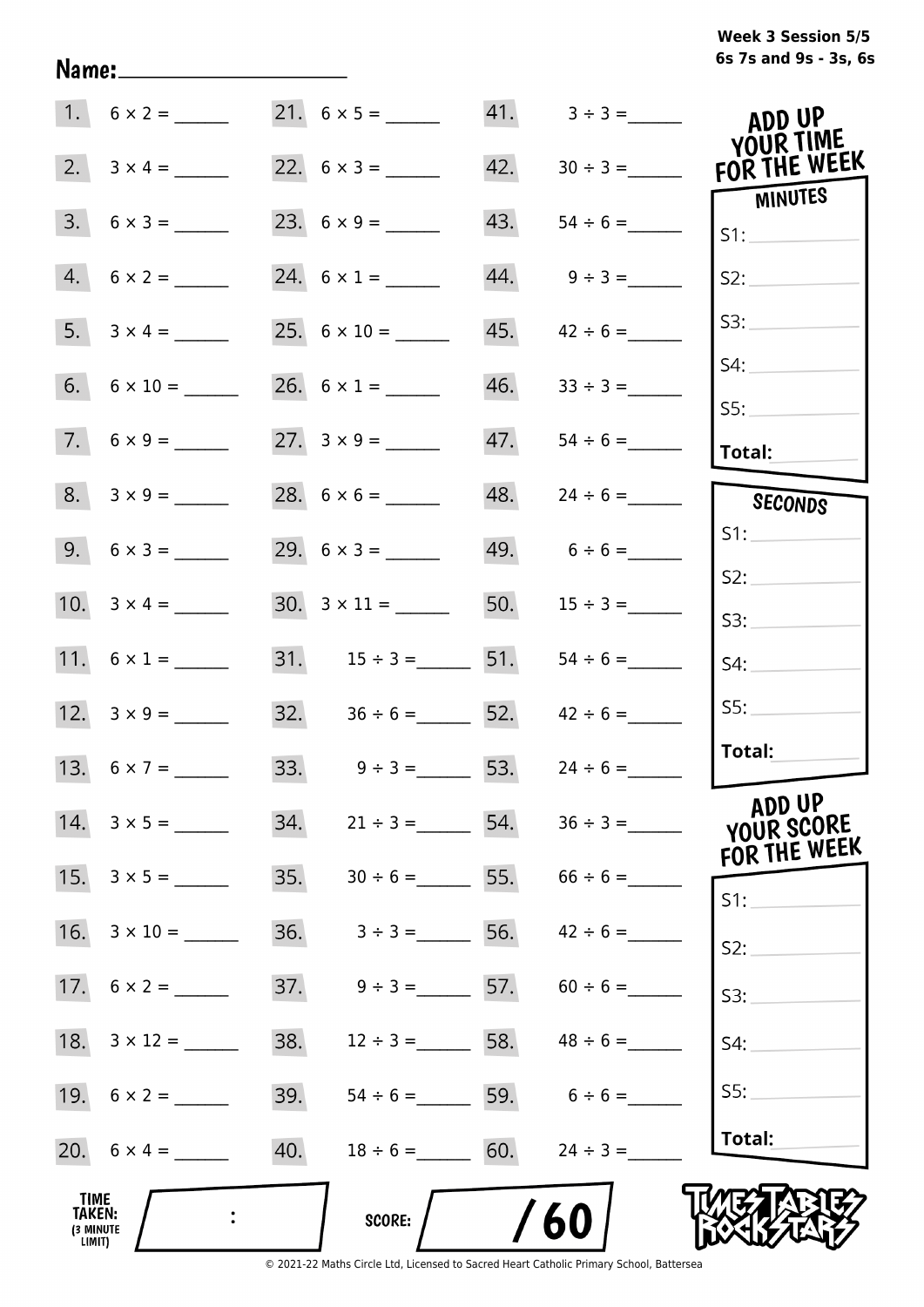| TIME<br>TAKEN:<br>(3 MINUTE<br>LIMIT) |                     | /60<br>SCORE:               |                             |
|---------------------------------------|---------------------|-----------------------------|-----------------------------|
|                                       | $20. 9 \times 10 =$ | $40.7 \times 9 =$           | 60. $7 \times 9 =$          |
|                                       | 19. $9 \times 2 =$  | $39. \quad 3 \times 9 = \_$ |                             |
|                                       | 18. $9 \times 11 =$ | $38. \quad 8 \times 9 = \_$ | 58. $3 \times 9 =$          |
|                                       | 17. $9 \times 1 =$  |                             | 57. $10 \times 9 =$         |
| 16.                                   |                     |                             | 56. $7 \times 9 =$          |
|                                       | 15. $9 \times 3 =$  | $35. 6 \times 9 =$          |                             |
|                                       | 14. $9 \times 8 =$  | $34. 6 \times 9 =$          |                             |
|                                       |                     |                             |                             |
|                                       | 12. $9 \times 11 =$ | $32. \quad 8 \times 9 =$    | 52. $3 \times 9 =$          |
|                                       | 11. $9 \times 9 =$  | $31. 10 \times 9 =$         |                             |
|                                       | 10. $9 \times 9 =$  | $30. 9 \times 2 =$          |                             |
|                                       | 9. $9 \times 9 =$   | 29. $9 \times 12 =$         |                             |
|                                       | $8. 9 \times 5 =$   |                             | $48. 7 \times 9 =$          |
|                                       |                     |                             | $47. \quad 9 \times 9 =$    |
|                                       |                     |                             | $46.$ 12 × 9 = _______      |
|                                       |                     |                             |                             |
|                                       | $4. 9 \times 2 =$   | 24. $9 \times 4 =$          | $44. \quad 3 \times 9 = \_$ |
|                                       | $3. 9 \times 2 =$   | 23. $9 \times 1 =$          | $43. 5 \times 9 =$          |
|                                       |                     |                             | $42. \quad 8 \times 9 =$    |
|                                       |                     |                             | $41. 3 \times 9 =$          |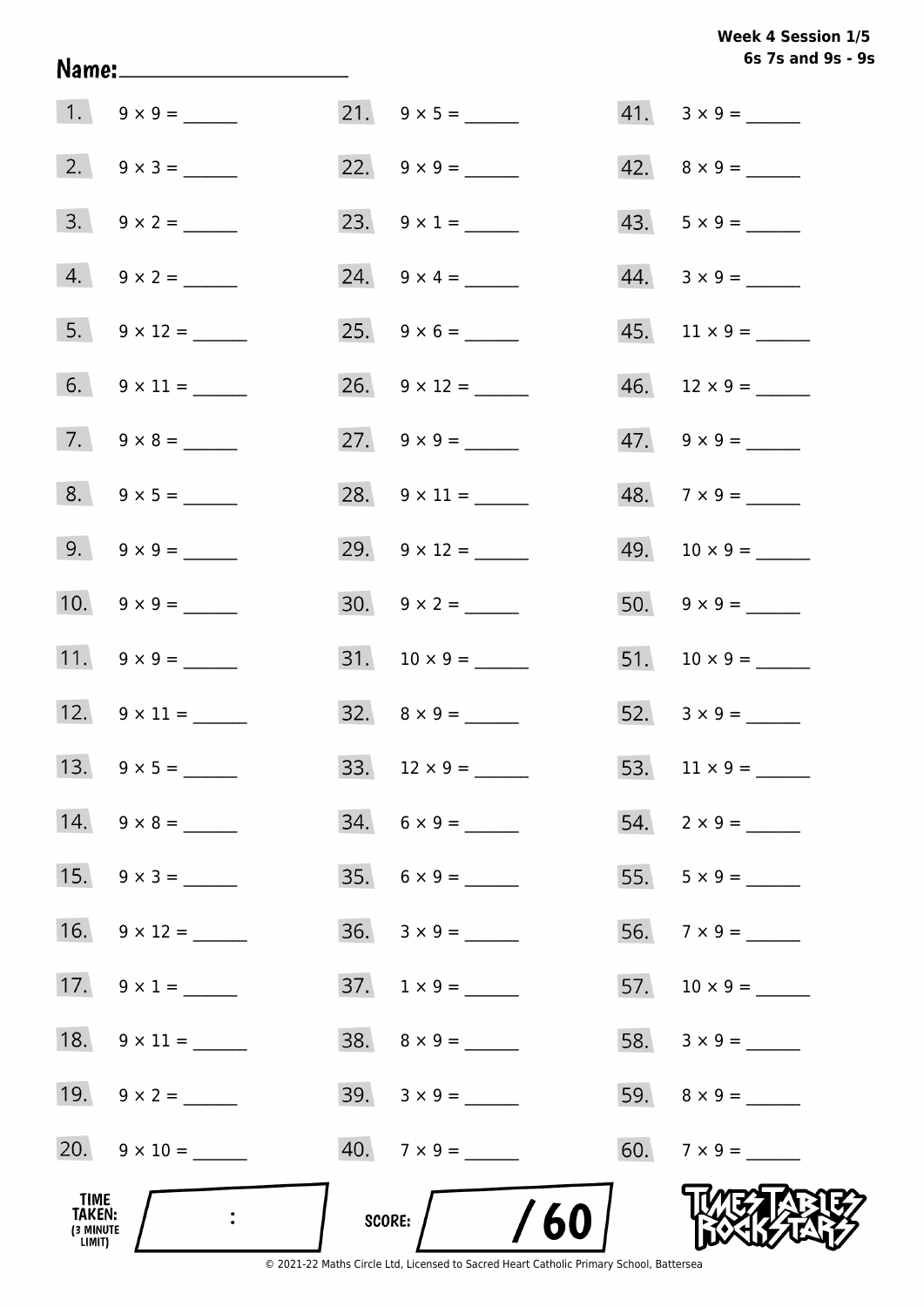| Name:                                |                                |     |                                     |        |                                   |     |                                   |     | 6s 7s and 9s - 9s        |
|--------------------------------------|--------------------------------|-----|-------------------------------------|--------|-----------------------------------|-----|-----------------------------------|-----|--------------------------|
| 1.                                   | $9\sqrt{108}$                  | 13. | $\overline{27}$<br> 9               | 25.    | $9\sqrt{108}$                     | 37. | $9 \ 63$                          | 49. | $27\,$<br>9 <sup>1</sup> |
| 2.                                   | $9\sqrt{ }$<br>45              | 14. | $\overline{36}$<br>$\overline{9}$   | 26.    | $\overline{27}$<br>9 <sup>1</sup> | 38. | $\overline{36}$<br>9 <sup>2</sup> | 50. | 99<br>9                  |
| 3.                                   | $9 \overline{)45}$             | 15. | $\overline{99}$<br>$\boldsymbol{9}$ | 27.    | 54<br>$9\,$                       | 39. | $9\overline{27}$                  | 51. | 99<br>9                  |
| 4.                                   | 9 <sup>5</sup><br>63           | 16. | 99<br>$\boldsymbol{9}$              | 28.    | $\overline{72}$<br>$9\,$          | 40. | $\overline{72}$<br>9 <sup>1</sup> | 52. | 81<br>9                  |
| 5.                                   | $9\sqrt{ }$<br>$\overline{72}$ | 17. | $\overline{36}$<br>$\overline{9}$   | 29.    | 99<br>$9\,$                       | 41. | $\overline{90}$<br>9              | 53. | $90\,$<br>$9\,$          |
| 6.                                   | $9 \overline{)45}$             | 18. | $\overline{99}$<br> 9               | 30.    | 63<br>9 <sup>1</sup>              | 42. | $\overline{9}$<br> 9              | 54. | 45<br>9                  |
| 7.                                   | 9 <sup>2</sup><br>54           | 19. | $\overline{72}$<br> 9               | 31.    | 63<br>9 <sup>1</sup>              | 43. | $9\sqrt{27}$                      | 55. | 72<br>9                  |
| 8.                                   | $\overline{27}$<br>9           | 20. | $90\,$<br>9                         | 32.    | 99<br>9                           | 44. | $90\,$<br>9                       | 56. | 99<br>9                  |
| 9.                                   | 36<br>9                        | 21. | 36<br>9                             | 33.    | 36<br>9                           | 45. | 36<br>9                           | 57. | 108<br>$\boldsymbol{9}$  |
| 10.                                  | $\boldsymbol{9}$<br>54         | 22. | 36<br>9                             | 34.    | 45<br>9                           | 46. | 81<br>9                           | 58. | 99<br>9                  |
| 11.                                  | 45<br>9                        | 23. | 108<br>9                            | 35.    | 36<br>9                           | 47. | $27\,$<br>9                       | 59. | 63<br>9                  |
| 12.                                  | $90\,$<br>$9\vert$             | 24. | $90\,$<br>9                         | 36.    | 36<br>9                           | 48. | 63<br>$\boldsymbol{9}$            | 60. | 99<br>9                  |
| TIME<br>TAKEN:<br>3 MINUTE<br>LIMIT) |                                |     |                                     | SCORE: |                                   | 60  |                                   |     |                          |

**Week 4 Session 2/5** 

<sup>© 2021-22</sup> Maths Circle Ltd, Licensed to Sacred Heart Catholic Primary School, Battersea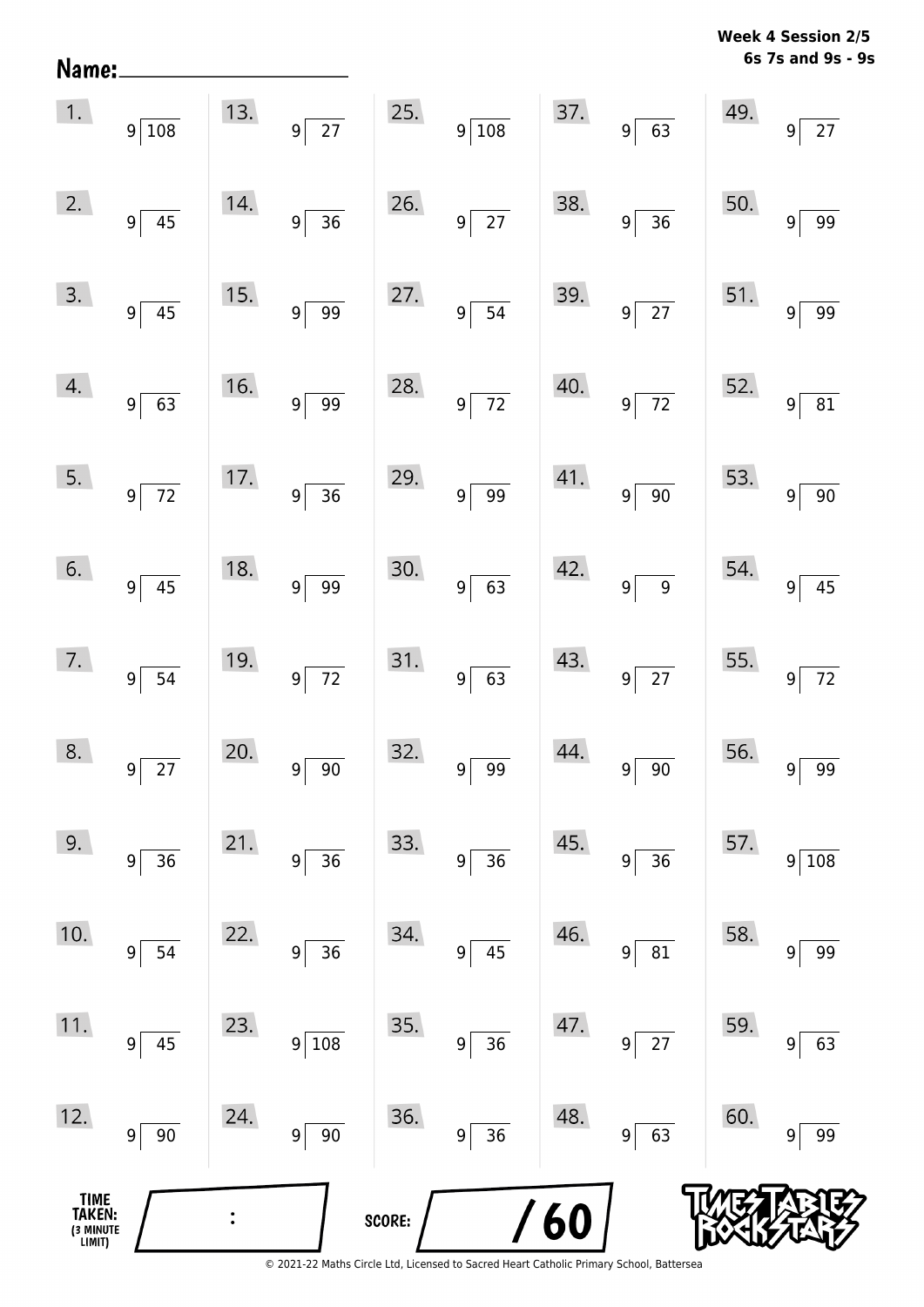**6s 7s and 9s - 9s Week 4 Session 3/5** 

| 1.                                            | $\begin{array}{c} 9 \\ \times 2 \end{array}$ | 13. | 9<br>$\times$ 2                              | 25.    | 9<br>$\times$ 9                              | 37. | 9<br>$\times$ 6                              | 49. | $9\,$<br>$\times$ 10                         |
|-----------------------------------------------|----------------------------------------------|-----|----------------------------------------------|--------|----------------------------------------------|-----|----------------------------------------------|-----|----------------------------------------------|
| 2.                                            | $\begin{array}{c} 9 \\ \times 8 \end{array}$ | 14. | $9\,$<br>$\times$ 6                          | 26.    | 9<br>$\times$ 7                              | 38. | $\boldsymbol{9}$<br>$\times$ 4               | 50. | $\begin{array}{c} 9 \\ \times 2 \end{array}$ |
| 3.                                            | $\begin{array}{c} 9 \\ \times 1 \end{array}$ | 15. | 9<br>$\times$ 5                              | 27.    | 9<br>$\times$ 11                             | 39. | $9\phantom{.0}$<br>$\times$ 7                | 51. | $9\,$<br>$\times 8$                          |
| 4.                                            | $\begin{array}{c} 9 \\ \times 1 \end{array}$ | 16. | $\boldsymbol{9}$<br>$\times$ 7               | 28.    | 9<br>$\times$ 1                              | 40. | $9\,$<br>$\times$ 3                          | 52. | $\overline{9}$<br>$\times$ 8                 |
| 5.                                            | $\boldsymbol{9}$<br>$\times$ 11              | 17. | $\boldsymbol{9}$<br>$\times$ 5               | 29.    | $\mathsf 9$<br>$\times$ 9                    | 41. | $\boldsymbol{9}$<br>$\times$ 1               | 53. | $\overline{9}$<br>$\times$ 2                 |
| 6.                                            | $\begin{array}{c} 9 \\ x 9 \end{array}$      | 18. | 9<br>$\times$ 4                              | 30.    | $\begin{array}{c} 9 \\ \times 6 \end{array}$ | 42. | 9<br>$\times$ 11                             | 54. | $\overline{9}$<br>$\times$ 9                 |
| 7.                                            | $\begin{array}{c} 9 \\ \times 2 \end{array}$ | 19. | $\begin{array}{c} 9 \\ \times 8 \end{array}$ | 31.    | $\begin{array}{c} 9 \\ \times 4 \end{array}$ | 43. | $\begin{array}{c} 9 \\ \times 2 \end{array}$ | 55. | $\overline{9}$<br>$\times$ 11                |
| 8.                                            | $\begin{array}{c} 9 \\ \times 2 \end{array}$ | 20. | 9<br>$\times$ 7                              | 32.    | $\begin{array}{c} 9 \\ \times 1 \end{array}$ | 44. | $\begin{array}{c} 9 \\ \times 5 \end{array}$ | 56. | $\boldsymbol{9}$<br>$\times$ 3               |
| 9.                                            | 9<br>$\times$ 4                              | 21. | 9<br>$\times$ 10                             | 33.    | 9<br>$\times$ 8                              | 45. | 9<br>$\times$ 8                              | 57. | $\boldsymbol{9}$<br>$\times$ 3               |
| 10.                                           | 9<br>$\times$ 7                              | 22. | 9<br>$\times 8$                              | 34.    | 9<br>$\times$ 4                              | 46. | 9<br>$\times$ 6                              | 58. | 9<br>$\times$ 11                             |
| 11.                                           | 9<br>$\times$ 10                             | 23. | 9<br>$\times$ 2                              | 35.    | 9<br>$\times$ 6                              | 47. | 9<br>$\times$ 3                              | 59. | 9<br>$\times$ 3                              |
| 12.                                           | 9<br>$\times$ 5                              | 24. | 9<br>$\times$ 11                             | 36.    | 9<br>$\times$ 5                              | 48. | 9<br>$\times$ 10                             | 60. | 9<br>$\times$ 6                              |
| <b>TIME<br/>TAKEN:</b><br>(3 MINUTE<br>LIMIT) |                                              |     |                                              | SCORE: |                                              | 60  |                                              |     |                                              |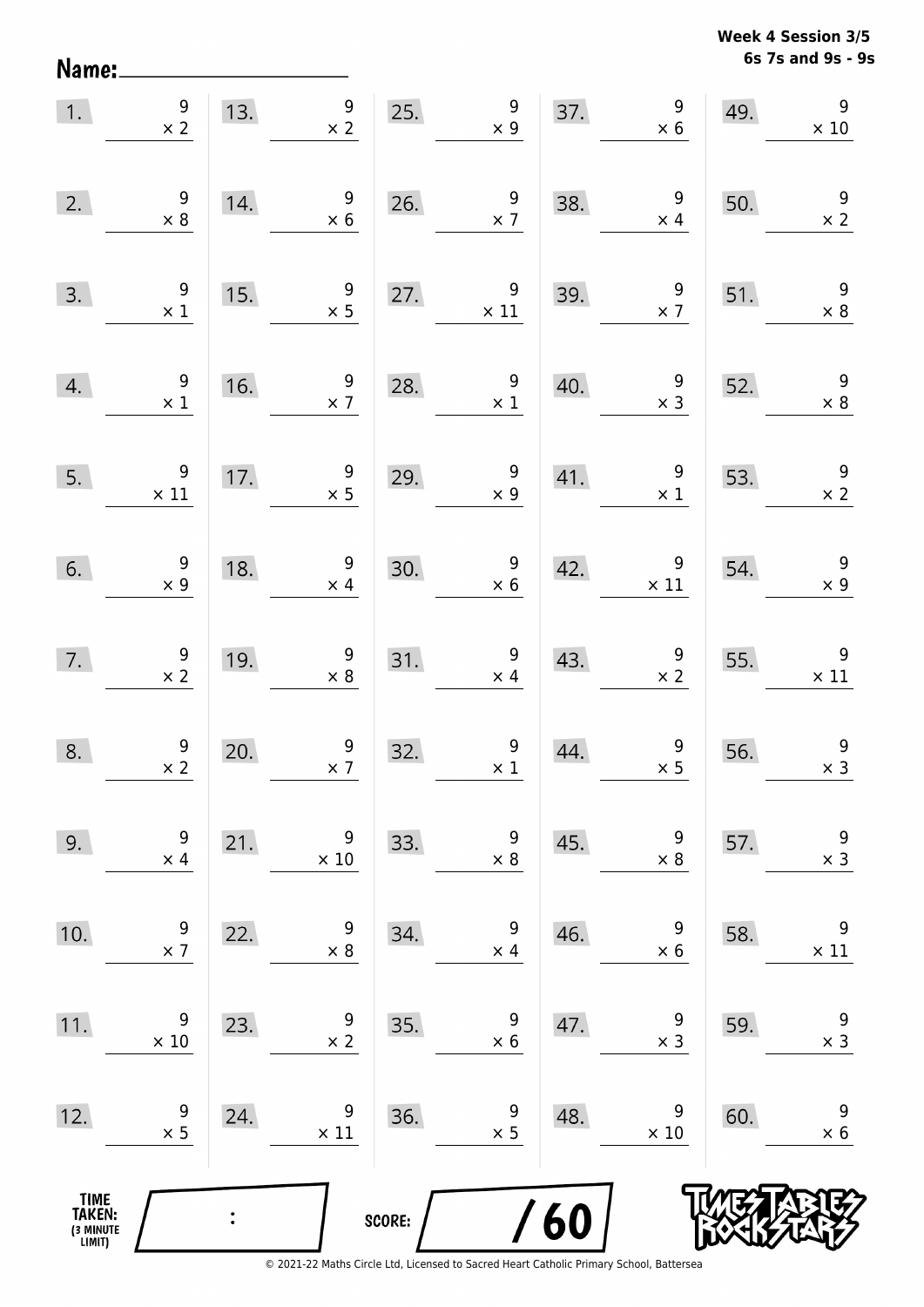|                                              | Name:______________________ |        |                                  |     | 6s 7s and 9s - 9s               |
|----------------------------------------------|-----------------------------|--------|----------------------------------|-----|---------------------------------|
|                                              | 1. $54 \div 9 =$            |        |                                  |     |                                 |
| 2.                                           |                             |        | 22. $63 \div 9 =$                |     | $42. \hspace{20pt} 27 \div 9 =$ |
| 3.                                           |                             |        | 23. $36 \div 9 =$                |     |                                 |
| 4.                                           |                             |        | 24. $72 \div 9 =$                |     | $44. 63 \div 9 =$               |
| 5.                                           |                             | 25.    |                                  |     |                                 |
| 6.                                           | $63 \div 9 =$               |        | 26. $90 \div 9 =$                |     | $46.$ $99 \div 9 =$             |
| 7.                                           |                             |        | 27. $36 \div 9 =$                |     | $47.$ $27 \div 9 =$             |
| 8.                                           | $108 \div 9 =$              |        | 28. $9 \div 9 =$                 |     |                                 |
| 9.                                           |                             |        | 29. $63 \div 9 =$                |     |                                 |
| 10.                                          | $90 \div 9 =$               |        |                                  |     | 50. $72 \div 9 =$               |
| 11.                                          | $27 \div 9 =$               |        |                                  |     |                                 |
| 12.                                          | $27 \div 9 =$               |        | $32. \hspace{1.5cm} 36 \div 9 =$ |     | 52. $90 \div 9 =$               |
| 13.                                          | $99 \div 9 =$               | 33.    |                                  | 53. | $18 \div 9 =$                   |
| 14.                                          | $9 \div 9 =$                | 34.    | $63 \div 9 =$                    | 54. |                                 |
| 15.                                          | $99 \div 9 =$               | 35.    | $9 \div 9 =$                     | 55. | $18 \div 9 =$                   |
| 16.                                          |                             | 36.    | $9 \div 9 =$                     | 56. |                                 |
| 17.                                          |                             |        |                                  | 57. | $99 \div 9 =$                   |
| 18.                                          | $81 \div 9 =$               |        | $38. 63 \div 9 =$                | 58. |                                 |
| 19.                                          |                             | 39.    | $9 \div 9 =$                     | 59. | $9 \div 9 =$                    |
| 20.                                          | $72 \div 9 =$               |        |                                  | 60. | $63 \div 9 =$                   |
| TIME<br><b>TAKEN:</b><br>(3 MINUTE<br>LIMIT) |                             | SCORE: | 60                               |     |                                 |

**6s 7s and 9s - 9s**

**Week 4 Session 4/5**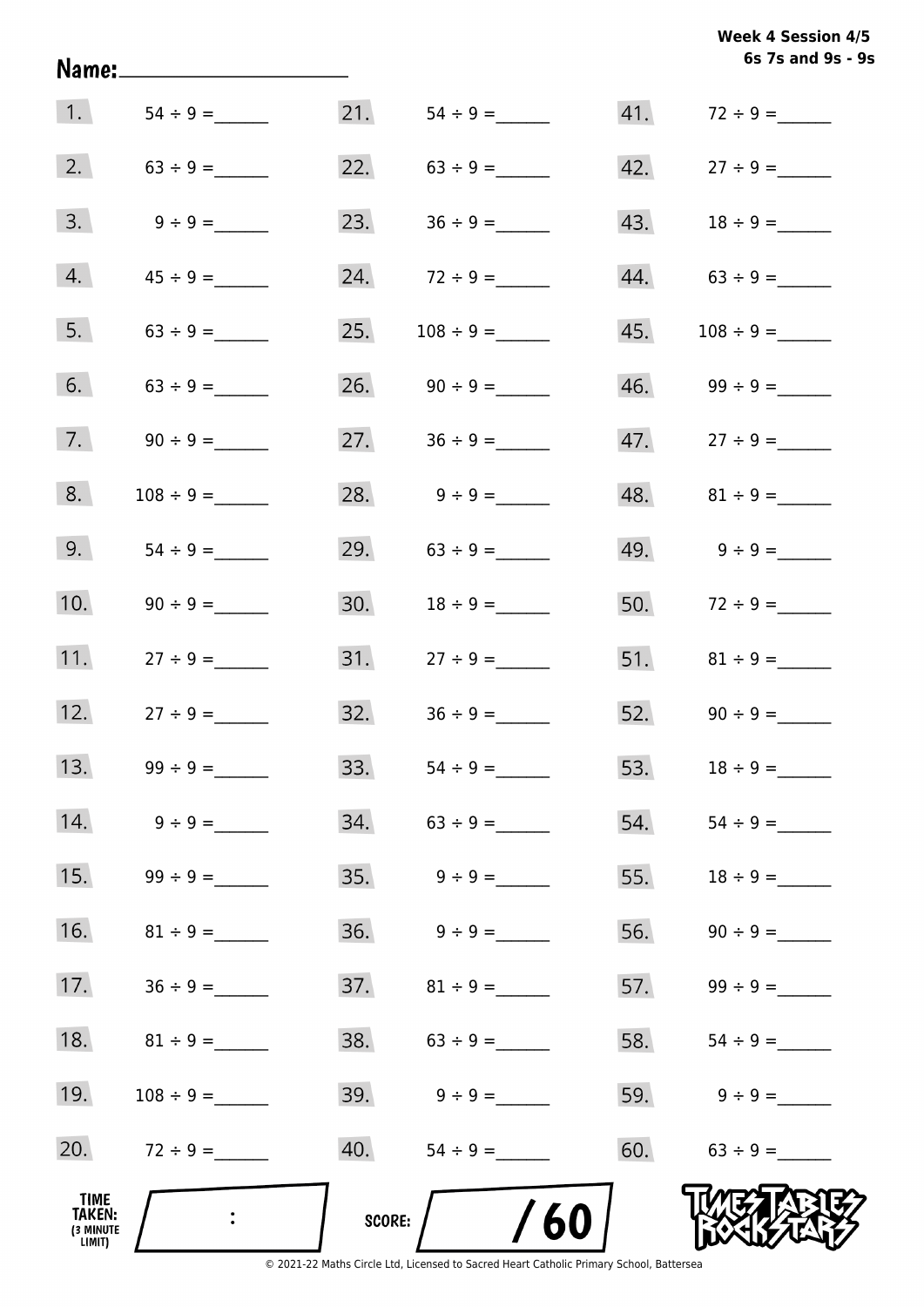| Week 4 Session 5/5 |                   |  |  |
|--------------------|-------------------|--|--|
|                    | 6s 7s and 9s - 9s |  |  |

|                                              |                     | 21. $9 \times 12 =$ 41. $18 \div 9 =$ |                    |                                 | ADD UP<br>YOUR TIME                  |
|----------------------------------------------|---------------------|---------------------------------------|--------------------|---------------------------------|--------------------------------------|
|                                              | 2. $9 \times 4 =$   | 22. $9 \times 12 =$                   |                    |                                 | FOR THE WEEK                         |
| 3.                                           |                     |                                       | 43.                |                                 | MINUTES<br>S1:                       |
|                                              | $4. 9 \times 7 =$   | $24. 9 \times 6 =$                    | 44.                | $18 \div 9 =$                   | S2:                                  |
|                                              |                     | 25. $9 \times 7 =$                    | 45.                | $90 \div 9 =$                   | S3:                                  |
|                                              |                     |                                       | 46.                | $45 \div 9 =$                   | S4:<br>SS:                           |
|                                              | 7. $9 \times 4 =$   |                                       | 47.                | $9 \div 9 =$                    | Total:                               |
|                                              | $8. 9 \times 5 =$   | 28. $9 \times 11 =$                   |                    | $48. 63 \div 9 =$               | SECONDS                              |
|                                              | 9. $9 \times 1 =$   | 29. $9 \times 12 =$                   |                    |                                 | S1:                                  |
|                                              |                     | $30. 9 \times 6 =$                    |                    | 50. $81 \div 9 =$               | S2:<br>S3:                           |
|                                              |                     | 31. $36 \div 9 =$ 51.                 |                    | $54 \div 9 =$                   | S4:                                  |
|                                              |                     | 32. $27 \div 9 =$ 52. $63 \div 9 =$   |                    |                                 | S5:                                  |
|                                              |                     | 33. $18 \div 9 = 53. 99 \div 9 =$     |                    |                                 | Total:                               |
|                                              | $14. 9 \times 9 =$  | 34.                                   |                    | $18 \div 9 = 54.$ $45 \div 9 =$ | ADD UP<br>YOUR SCORE<br>FOR THE WEEK |
|                                              | 15. $9 \times 12 =$ | 35.                                   | $90 \div 9 = 55$ . | $90 \div 9 =$                   | S1:                                  |
| 16.                                          | $9 \times 4 =$      | 36.<br>$9 \div 9 =$                   | 56.                | $99 \div 9 =$                   | S2:                                  |
| 17.                                          | $9 \times 4 =$      | 37.                                   | $90 \div 9 =$ 57.  | $18 \div 9 =$                   | S3:                                  |
| 18.                                          | $9 \times 12 =$     | 38.<br>$9 \div 9 =$                   | 58.                | $36 \div 9 =$                   | S4:                                  |
|                                              |                     | 39.                                   | $99 \div 9 = 59$ . | $18 \div 9 =$                   | S5:                                  |
|                                              |                     | 40.                                   | $72 \div 9 = 60.$  | $18 \div 9 =$                   | Total:                               |
| <b>TIME</b><br>TAKEN:<br>(3 MINUTE<br>LIMIT) |                     | SCORE:                                |                    | 60                              |                                      |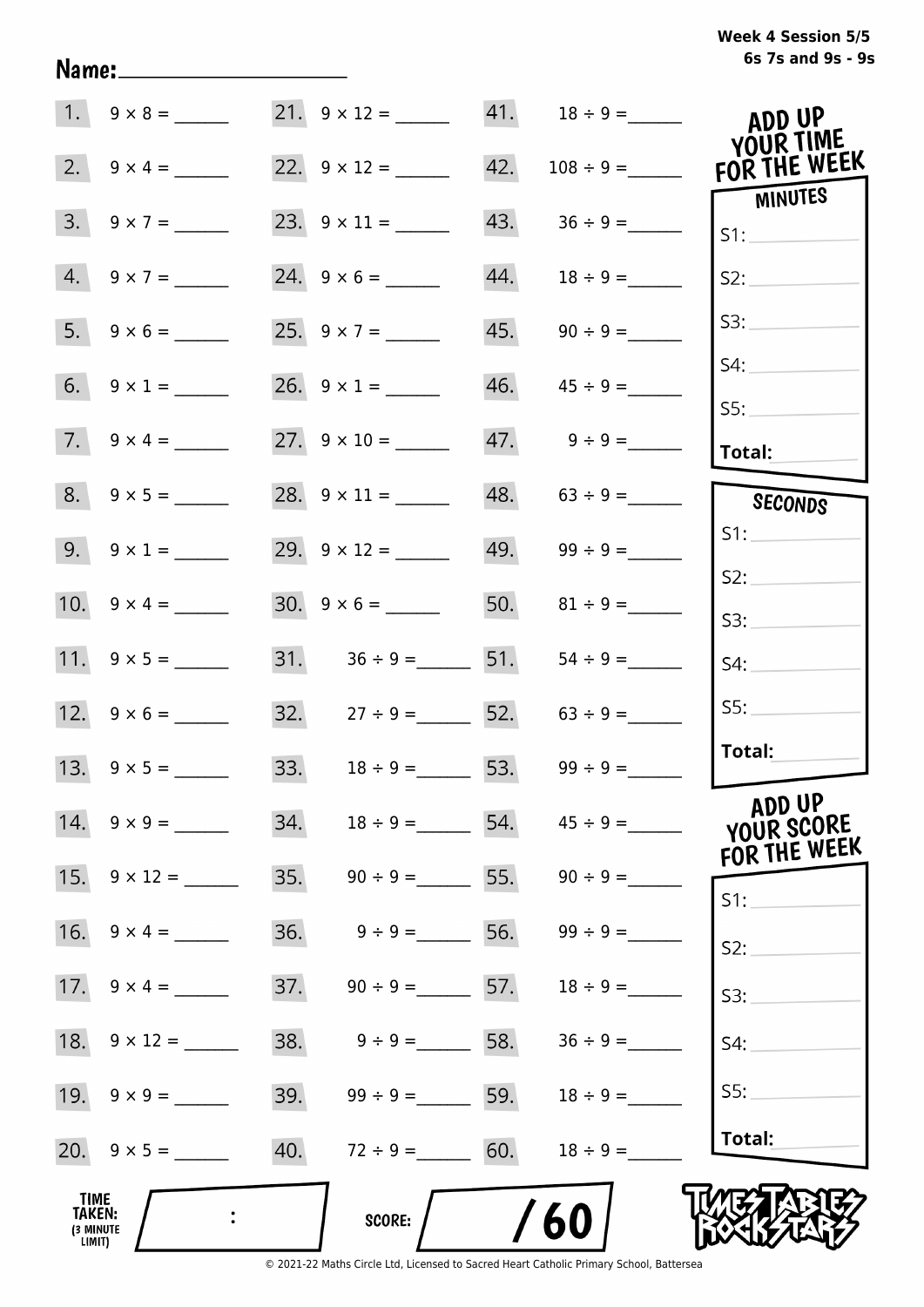**6s 7s and 9s - 3s, 9s Week 5 Session 1/5** 

|                                       | 7. $3 \times 4 =$   |                              | $47. \quad 2 \times 9 =$ |
|---------------------------------------|---------------------|------------------------------|--------------------------|
|                                       | 8. $3 \times 4 =$   | 28. $3 \times 1 =$           | $48. \quad 8 \times 3 =$ |
|                                       | 9. $9 \times 2 =$   | 29. $3 \times 7 =$           |                          |
|                                       | 10. $3 \times 3 =$  |                              | 50. $6 \times 3 =$       |
|                                       | 11. $3 \times 8 =$  |                              |                          |
|                                       | 12. $3 \times 2 =$  | $32. \quad 4 \times 3 =$     | 52. $12 \times 3 =$      |
|                                       |                     |                              |                          |
|                                       | 14. $3 \times 11 =$ | $34. 5 \times 9 =$           | 54. $11 \times 3 =$      |
|                                       | 15. $9 \times 10 =$ | $35. \quad 11 \times 3 = \_$ |                          |
| 16.                                   |                     |                              |                          |
| 17.                                   |                     | $37. \quad 2 \times 9 =$     |                          |
|                                       | 18. $9 \times 4 =$  | $38. 3 \times 9 =$           |                          |
|                                       | 19. $9 \times 12 =$ | $39. \quad 2 \times 9 =$     |                          |
|                                       | 20. $9 \times 11 =$ | $40.$ 11 x 9 = ______        |                          |
| TIME<br>TAKEN:<br>(3 MINUTE<br>LIMIT) |                     | /60<br><b>SCORE:</b>         |                          |

Name: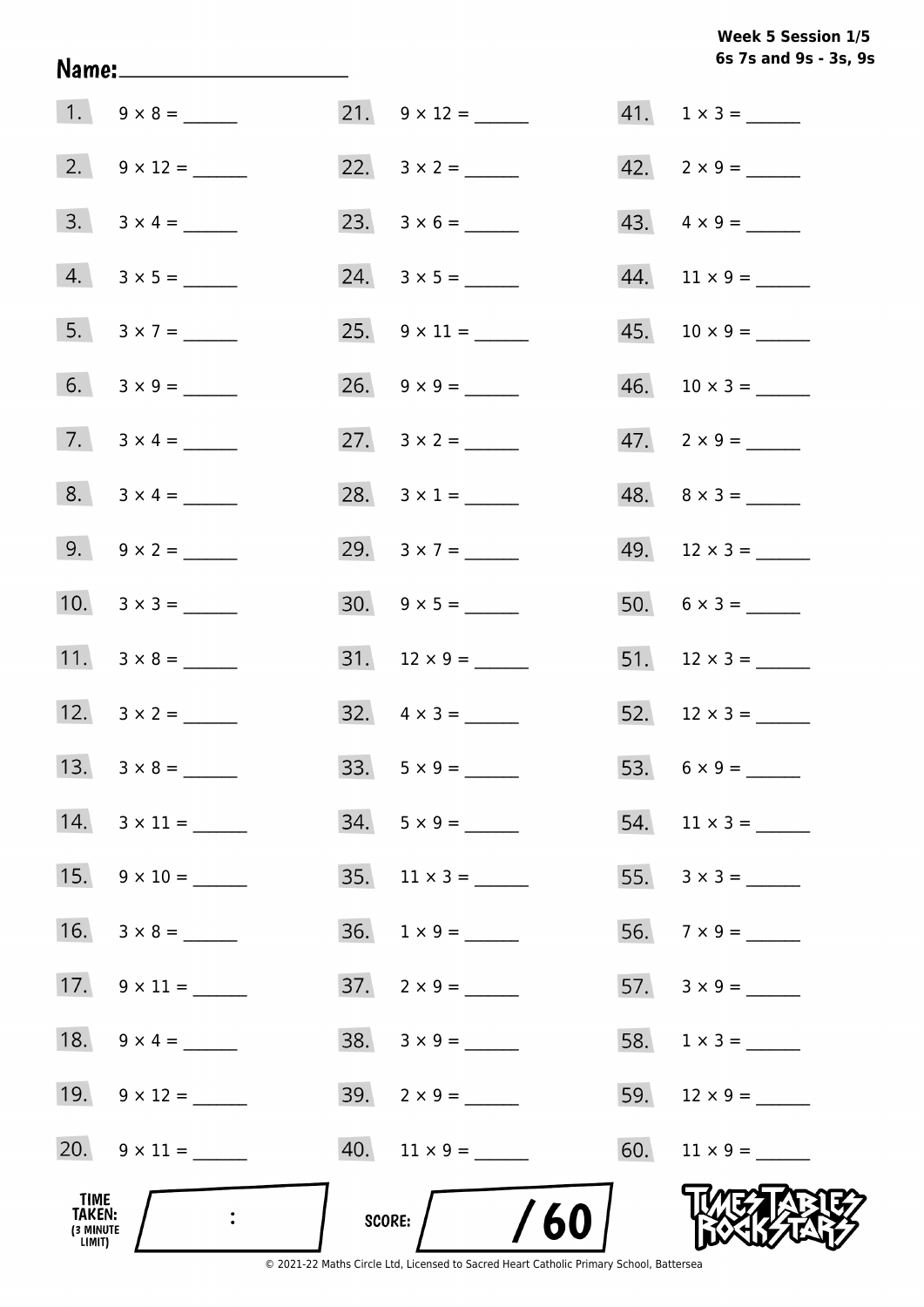**6s 7s and 9s - 3s, 9s** Name:  $1.$  $13.$ 25. 37. 49. 9 81 3 15 3 24 9 9 3 24  $2.$ 14. 26. 38. 50. 9 9 9 36 9 36 3 37 38 39 34  $3.$ 15. 27. 39. 51. 9 72 3 3 3 9 9 3 27 3 27  $\mathcal{A}$ . 16. 28. 40. 52. 9 99 99 9 18 3 24 3 3 3 9 18  $5.$  $17.$ 29. 41. 53.  $9 \mid 63 \mid 9 \mid 63 \mid 9 \mid 81 \mid 3 \mid 21 \mid 9 \mid 18$  $6.$ 18. 30. 42. 54. 3 21 9 81 9 54 3 36 9 45  $\overline{7}$ . 19. 31. 43. 55.  $3 \mid 18 \mid 9 \mid 99 \mid 9 \mid 9 \mid 3 \mid 33 \mid 33 \mid 33$ 8.  $20.$ 32. 44. 56. 9 3 36 9 9 45 3 33  $9.$  $21.$ 33. 45. 57. 9 72 9 18 3 9 3 18 9 63 10.  $22.$ 34. 46. 58. 3 21 9 99 9 108 9 63 3 24  $11.$ 23. 35. 47. 59. 3 30 3 18 3 3 15 9 54 9 90  $12.$ 24. 36. 48. 60. 9 99 9 36 3 36 9 90 3 12**TIME**  $\ddot{\cdot}$ 6 **TAKEN: SCORE:** (3 MINUTE<br>LIMIT)

**Week 5 Session 2/5**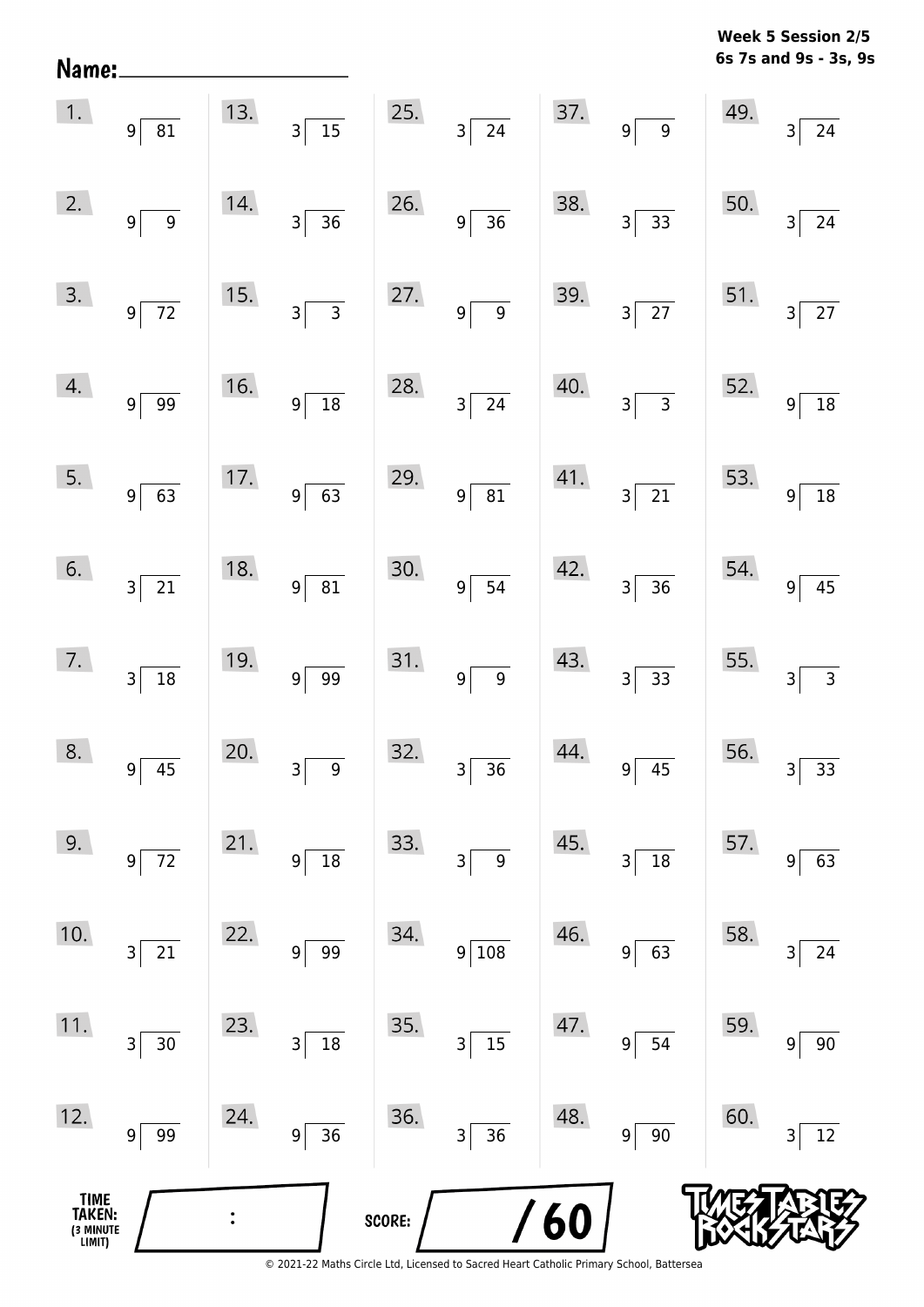**6s 7s and 9s - 3s, 9s Week 5 Session 3/5** 

| 1.                                            | $\begin{array}{c} 9 \\ \times 2 \end{array}$                  | 13.            | 9<br>$\times$ 1                               | 25.    | $\begin{array}{c c}\n3 & \cdots \\ \times 1 & \cdots\n\end{array}$ |     | $\mathsf{3}$<br>37.<br>$\times$ 4                | 49. | $\overline{9}$<br>$\times$ 1                 |
|-----------------------------------------------|---------------------------------------------------------------|----------------|-----------------------------------------------|--------|--------------------------------------------------------------------|-----|--------------------------------------------------|-----|----------------------------------------------|
| 2.                                            | 9<br>$\times$ 10                                              | 14.            | $\begin{array}{c} 9 \\ \times 9 \end{array}$  |        | 26. $\frac{9}{x7}$                                                 | 38. | $\begin{array}{r} 3 \\ \times 2 \end{array}$     | 50. | $\begin{array}{c} 9 \\ \times 8 \end{array}$ |
| 3.                                            | $9\,$<br>$\times$ 10                                          | 15.            | 9<br>$\times$ 6                               | 27.    | $\mathbf{3}$<br>$\times$ 4                                         | 39. | $\overline{\mathbf{3}}$<br>$\times$ 4            | 51. | $\overline{9}$<br>$\times 8$                 |
| 4.                                            | $\begin{array}{c} 3 \\ \times 6 \end{array}$                  | 16.            | $\begin{array}{c} 3 \\ \times 3 \end{array}$  | 28.    | $\overline{\mathbf{3}}$<br>$\times$ 10                             | 40. | $\begin{array}{c} 3 \\ \times 4 \end{array}$     | 52. | $\begin{array}{c} 3 \\ \times 5 \end{array}$ |
| 5.                                            | $\mathsf{3}$<br>$\begin{array}{c} 3 \\ \times 11 \end{array}$ | 17.            | $\overline{\mathbf{3}}$<br>$\times$ 10        |        | 29. $\begin{array}{r} 9 \\ \times 10 \end{array}$                  |     | 41. $\begin{array}{c} 3 \\ \times 1 \end{array}$ | 53. | $\overline{\mathbf{3}}$<br>$\times$ 6        |
| 6.                                            | $\begin{array}{c} 3 \\ \times 4 \end{array}$                  | 18.            | $\begin{array}{r} 9 \\ \times 6 \end{array}$  | 30.    | $\begin{array}{c} 9 \\ \times 12 \end{array}$                      | 42. | $\begin{array}{c} 9 \\ \times 3 \end{array}$     | 54. | $\begin{array}{c} 3 \\ \times 7 \end{array}$ |
| 7.                                            | $\begin{array}{c} 9 \\ x 3 \end{array}$                       | 19.            | $\begin{array}{c} 3 \\ \times 11 \end{array}$ |        | 31. $\begin{array}{c} 9 \\ \times 4 \end{array}$                   | 43. | $\begin{array}{c} 3 \\ \times 7 \end{array}$     | 55. | $\begin{array}{r} 9 \\ \times 3 \end{array}$ |
| 8.                                            | $\begin{array}{c} 9 \\ \times 2 \end{array}$                  | 20.            | $\begin{array}{c} 9 \\ x \end{array}$         | 32.    | $\begin{array}{c} 3 \\ \times 8 \end{array}$                       | 44. | $\begin{array}{c} 9 \\ \times 8 \end{array}$     | 56. | $\mathsf{3}$<br>$\times$ 4                   |
| 9.                                            | 9<br>$\times$ 7                                               | 21.            | 9<br>$\times$ 9                               | 33.    | 9<br>$\times$ 3                                                    | 45. | 3<br>$\times$ 2                                  | 57. | 3<br>$\times$ 4                              |
| 10.                                           | 9<br>$\times$ 3                                               | 22.            | 3<br>$\times$ 7                               | 34.    | 3<br>$\times$ 9                                                    | 46. | 3<br>$\times$ 1                                  | 58. | $\boldsymbol{9}$<br>$\times$ 6               |
| 11.                                           | 9<br>$\times$ 10                                              | 23.            | 3<br>$\times$ 12                              | 35.    | 3<br>$\times$ 12                                                   | 47. | 3<br>$\times$ 6                                  | 59. | 9<br>$\times$ 4                              |
| 12.                                           | 3<br>$\times 8$                                               | 24.            | 9<br>$\times$ 3                               | 36.    | 3<br>$\times$ 7                                                    | 48. | 9<br>$\times$ 1                                  | 60. | 3<br>$\times$ 9                              |
| <b>TIME<br/>TAKEN:</b><br>(3 MINUTE<br>LIMIT) |                                                               | $\ddot{\cdot}$ |                                               | SCORE: |                                                                    | /60 |                                                  |     |                                              |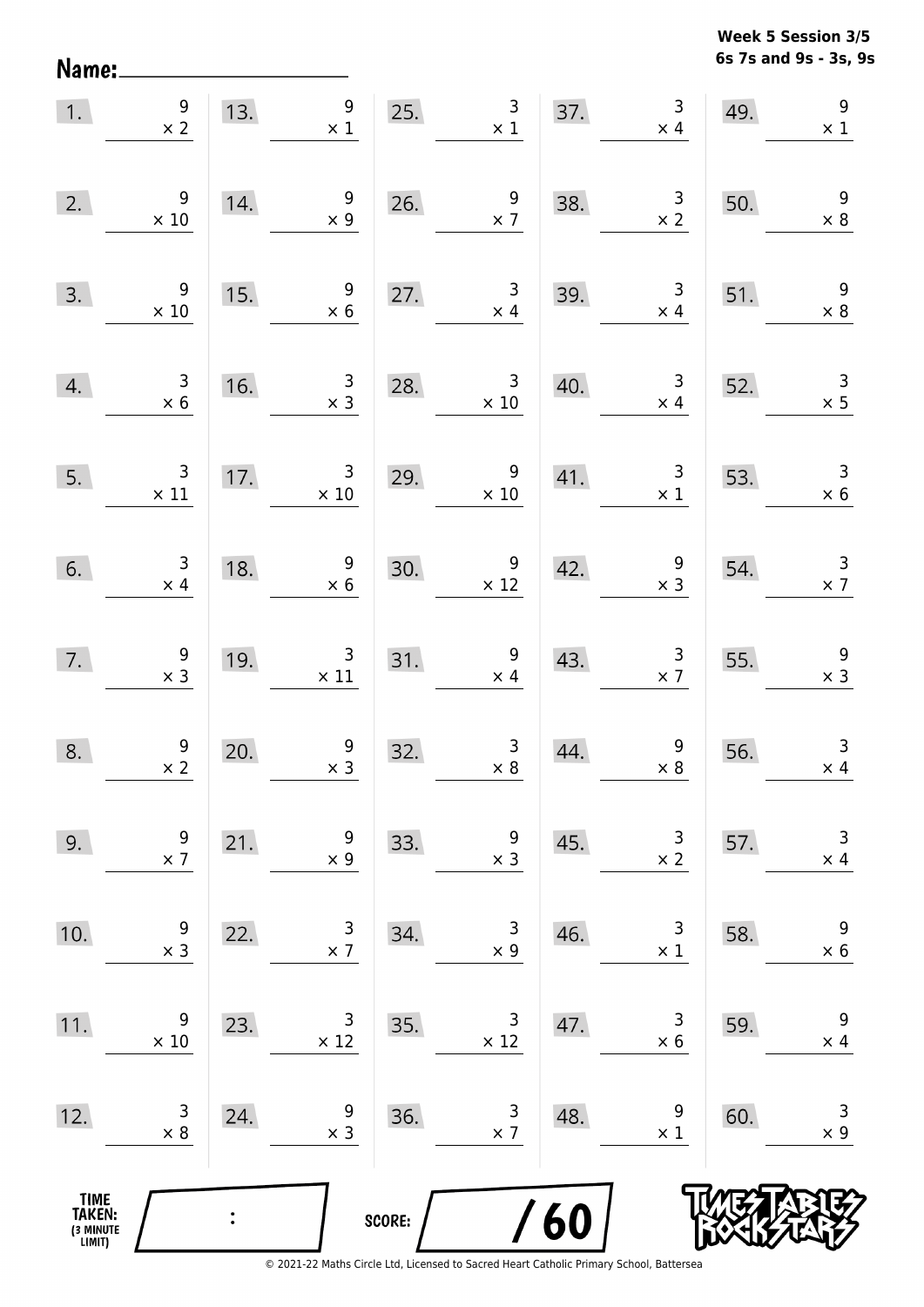|                                              | Name:_____________________ |        |                   |     | 6s 7s and 9s - 3s, 9s            |
|----------------------------------------------|----------------------------|--------|-------------------|-----|----------------------------------|
|                                              |                            |        |                   |     |                                  |
| 2.                                           | $72 \div 9 =$              |        | 22. $27 \div 9 =$ |     |                                  |
| 3.                                           |                            |        | 23. $3 \div 3 =$  |     | $43. \hspace{1.5cm} 90 \div 9 =$ |
| 4.                                           | $18 \div 3 =$              |        |                   |     |                                  |
| 5.                                           |                            |        |                   |     |                                  |
| 6.                                           | $36 \div 3 =$              |        | 26. $12 \div 3 =$ |     |                                  |
| 7.                                           | $12 \div 3 =$              | 27.    |                   |     |                                  |
| 8.                                           | $30 \div 3 =$              | 28.    | $27 \div 9 =$     |     | $48. 63 \div 9 =$                |
| 9.                                           | $21 \div 3 =$              | 29.    |                   |     |                                  |
| 10.                                          |                            | 30.    |                   |     | 50. $24 \div 3 =$                |
| 11.                                          | $15 \div 3 =$              |        |                   |     | 51. $3 \div 3 =$                 |
| 12.                                          | $12 \div 3 =$              |        | $32. 6 \div 3 =$  |     | 52. $12 \div 3 =$                |
| 13.                                          | $36 \div 3 =$              | 33.    | $36 \div 9 =$     | 53. | $21 \div 3 =$                    |
| 14.                                          | $9 \div 3 =$               | 34.    | $3 \div 3 =$      | 54. | $54 \div 9 =$                    |
| 15.                                          | $45 \div 9 =$              | 35.    |                   | 55. | $108 \div 9 =$                   |
| 16.                                          | $3 \div 3 =$               | 36.    |                   | 56. | $108 \div 9 =$                   |
| 17.                                          |                            | 37.    |                   |     | 57. $9 \div 3 =$                 |
| 18.                                          |                            | 38.    |                   |     | 58. $27 \div 9 =$                |
| 19.                                          | $21 \div 3 =$              | 39.    |                   |     | 59. $21 \div 3 =$                |
| 20.                                          | $36 \div 9 =$              | 40.    |                   | 60. | $12 \div 3 =$                    |
| TIME<br><b>TAKEN:</b><br>(3 MINUTE<br>LIMIT) |                            | SCORE: | 60                |     |                                  |

**Week 5 Session 4/5**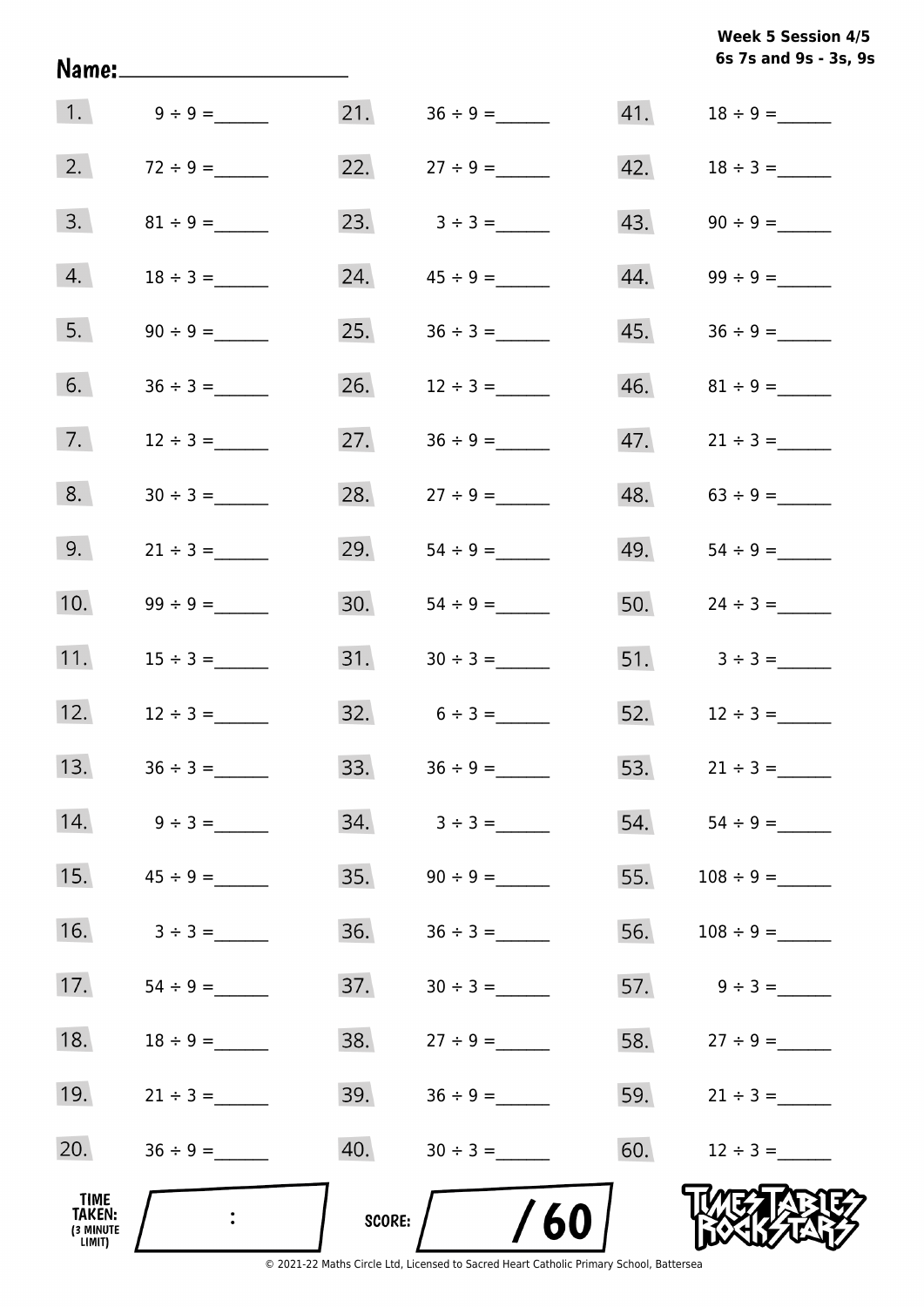# **6s 7s and 9s - 3s, 9s Week 5 Session 5/5**

|                                                     | $1. 9 \times 6 =$        | $21. 9 \times 1 =$                 |     |                     | ADD UP                               |
|-----------------------------------------------------|--------------------------|------------------------------------|-----|---------------------|--------------------------------------|
| 2.                                                  |                          |                                    | 42. | $30 \div 3 =$       | YOUR TIME<br>FOR THE WEEK            |
| 3.                                                  | $3 \times 1 =$           | 23. $9 \times 3 =$                 | 43. | $12 \div 3 =$       | MINUTES<br>S1:                       |
|                                                     | $4. \quad 9 \times 11 =$ | 24. $9 \times 1 =$                 | 44. |                     | S2:                                  |
|                                                     |                          |                                    | 45. | $108 \div 9 =$      | S3:                                  |
|                                                     |                          |                                    |     | $46.$ $99 \div 9 =$ | S4:<br>S5:                           |
|                                                     | $7. 3 \times 9 =$        | 27. $9 \times 7 =$                 | 47. |                     | Total:                               |
|                                                     | $8. 3 \times 10 =$       |                                    |     | 48. $72 \div 9 =$   | SECONDS                              |
|                                                     | 9. $3 \times 9 =$        |                                    |     |                     | S1:                                  |
|                                                     | 10. $9 \times 11 =$      |                                    |     | 50. $9 \div 3 =$    | S2:<br>S3:                           |
|                                                     |                          | 31. $24 \div 3 =$ 51.              |     | $21 \div 3 =$       | S4:                                  |
|                                                     | 12. $3 \times 7 =$       | $32. \t 12 \div 3 =$ 52.           |     | $54 \div 9 =$       | SS:                                  |
|                                                     | 13. $3 \times 3 =$       | 33. $24 \div 3 =$ 53. $6 \div 3 =$ |     |                     | Total:                               |
|                                                     | 14. $3 \times 6 =$       | 34.<br>$27 \div 3 =$               | 54. | $33 \div 3 =$       | ADD UP<br>YOUR SCORE<br>FOR THE WEEK |
| 15.                                                 | $3 \times 3 =$           | 35.<br>$99 \div 9 =$               | 55. |                     | $S1$ :                               |
| 16.                                                 | $3 \times 10 =$          | 36.<br>$12 \div 3 =$               | 56. | $33 \div 3 =$       | S2:                                  |
|                                                     |                          | 37.<br>$15 \div 3 = 57.$           |     | $18 \div 3 =$       | S3:                                  |
|                                                     |                          | 38.<br>$9 \div 9 =$ 58.            |     | $12 \div 3 =$       | S4:                                  |
|                                                     |                          | 39.<br>$24 \div 3 =$ 59.           |     | $45 \div 9 =$       | SS:                                  |
|                                                     |                          | 40. $9 \div 3 = 60$ .              |     | $72 \div 9 =$       | Total:                               |
| <b>TIME</b><br><b>TAKEN:</b><br>(3 MINUTE<br>LIMIT) |                          | <b>SCORE:</b>                      |     | 60                  |                                      |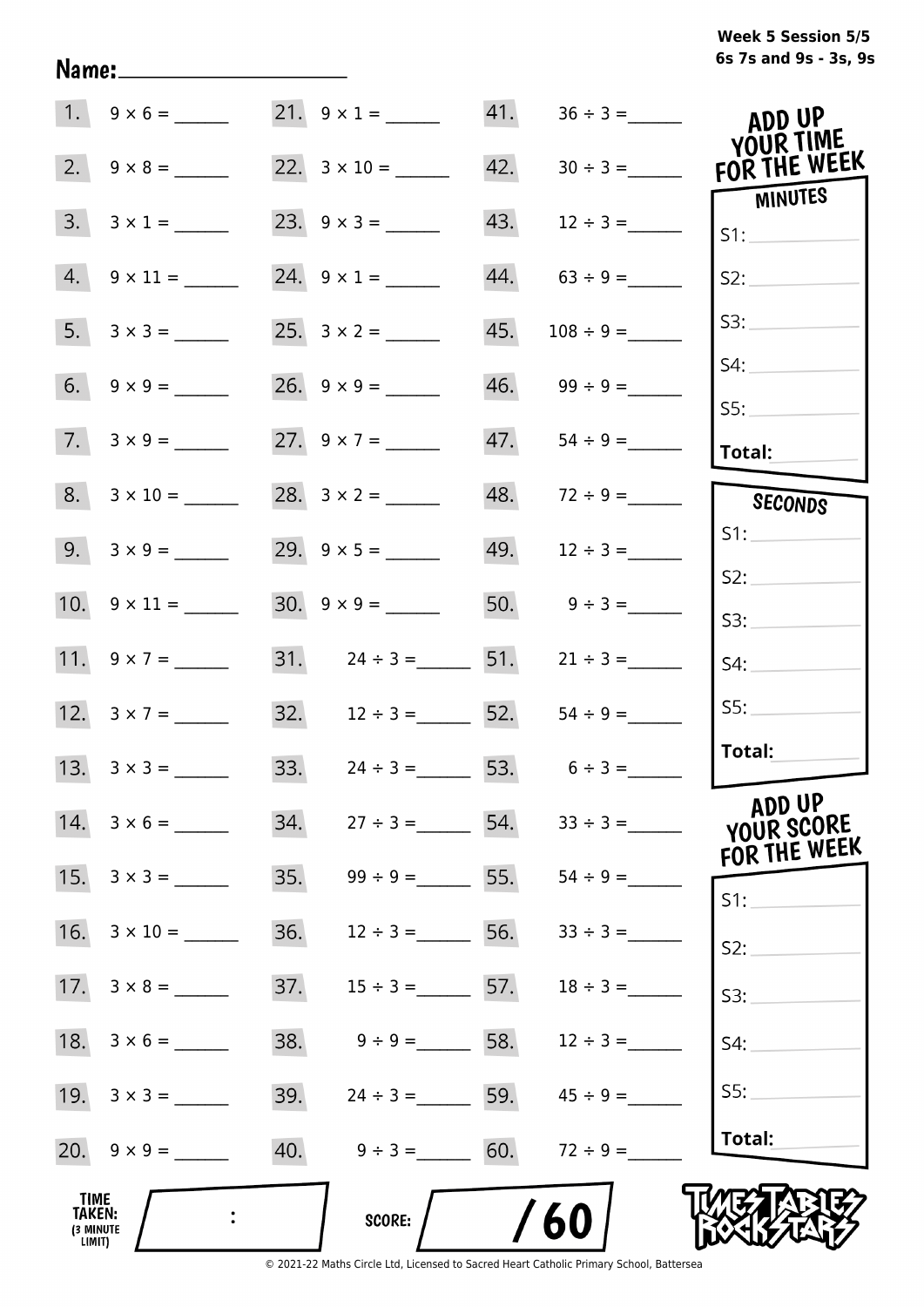Week 6 Session 1/5 6s 7s and 9s - 3s, 6s, 9s

|                                       |                     |                             | $41. 9 \times 3 =$          |
|---------------------------------------|---------------------|-----------------------------|-----------------------------|
|                                       | $2. 9 \times 12 =$  |                             | $42. 10 \times 9 =$         |
|                                       |                     | 23. $9 \times 1 =$          |                             |
|                                       | $4. 3 \times 1 =$   |                             | $44. \quad 3 \times 6 = \_$ |
|                                       | $5. 6 \times 2 =$   |                             | $45. \quad 9 \times 3 =$    |
|                                       | $6. 6 \times 8 =$   |                             |                             |
|                                       | 7. $3 \times 9 =$   |                             |                             |
|                                       | $8. 9 \times 2 =$   | 28. $3 \times 7 =$          | $48. 5 \times 3 =$          |
|                                       | 9. $9 \times 10 =$  | 29. $6 \times 3 =$          | $49. \quad 8 \times 3 =$    |
|                                       |                     | $30. \quad 3 \times 9 = \_$ |                             |
|                                       | 11. $3 \times 5 =$  | $31. 1 \times 3 =$          |                             |
|                                       | 12. $9 \times 8 =$  | $32. \quad 3 \times 9 =$    | 52. $12 \times 9 =$         |
|                                       |                     | 33. $11 \times 3 =$         |                             |
|                                       | 14. $6 \times 4 =$  | $34. 6 \times 9 =$          | $54. 5 \times 6 =$          |
|                                       |                     |                             |                             |
| 16.                                   |                     | $36. \quad 7 \times 6 =$    |                             |
|                                       | 17. $3 \times 9 =$  | $37.7 \times 3 =$           | 57. $10 \times 6 =$         |
|                                       | 18. $9 \times 11 =$ | $38. 12 \times 9 =$         |                             |
|                                       | $19. 6 \times 12 =$ | $39. 3 \times 6 =$          |                             |
|                                       | 20. $3 \times 1 =$  |                             |                             |
| TIME<br>TAKEN:<br>(3 MINUTE<br>LIMIT) |                     | 60<br>SCORE:                |                             |

Name: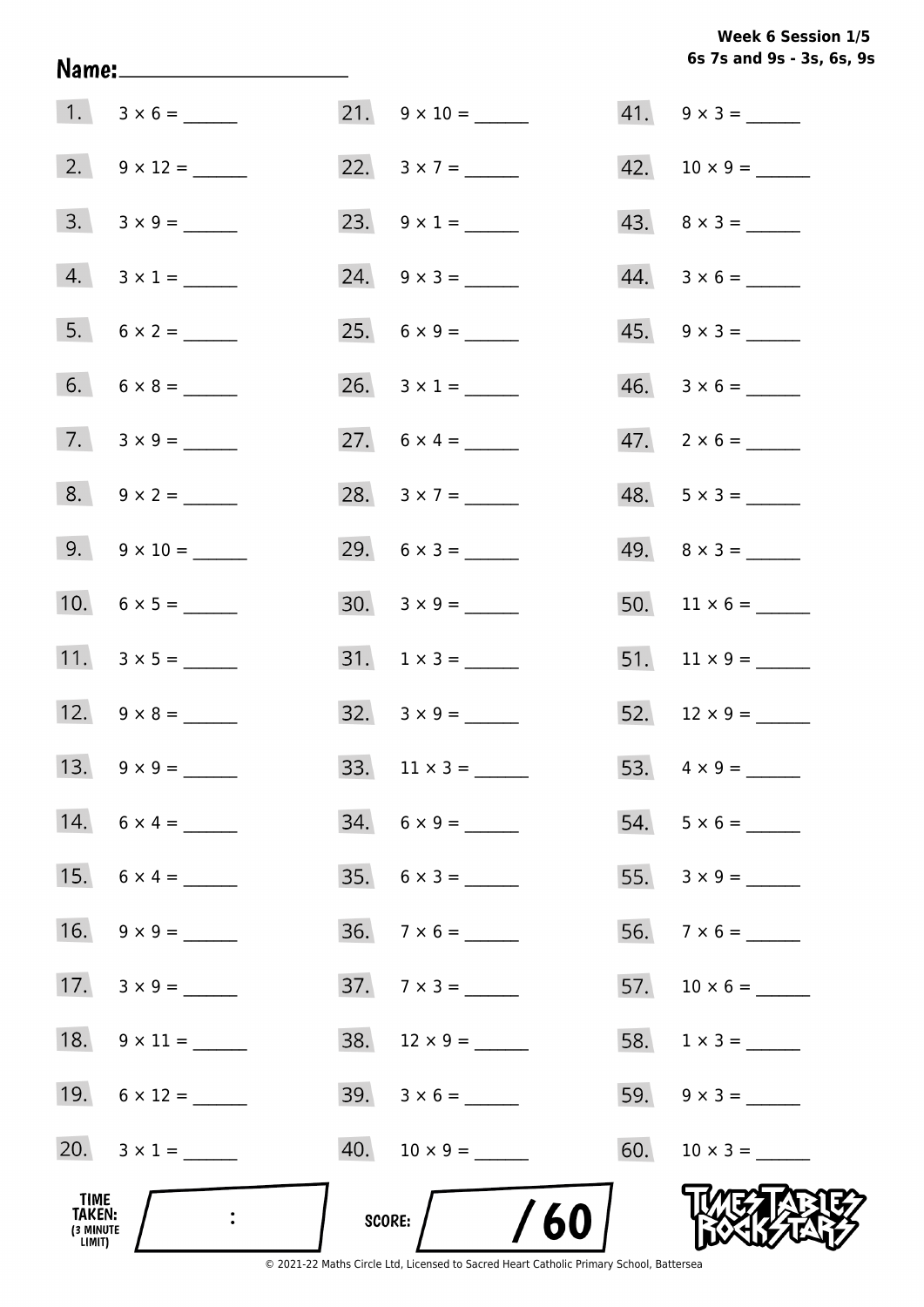**6s 7s and 9s - 3s, 6s, 9s Week 6 Session 2/5** 

| 1.                                    | $9\overline{\smash{)}108}$          |                | 13. $9\overline{)18}$                       |        | 25. $9\overline{)27}$         |     | $\begin{array}{c c} 37. & 3 & 21 \end{array}$ |     | $\begin{array}{c c} 49. & 9 & 108 \end{array}$ |
|---------------------------------------|-------------------------------------|----------------|---------------------------------------------|--------|-------------------------------|-----|-----------------------------------------------|-----|------------------------------------------------|
| 2.                                    | $3\sqrt{27}$                        | 14.            | $3\overline{9}$                             | 26.    | $9\overline{)45}$             | 38. | $9\sqrt{72}$                                  | 50. | $\overline{21}$<br>3 <sup>2</sup>              |
| 3.                                    | $6\overline{)42}$                   | 15.            | $3\overline{)12}$                           | 27.    | $6\overline{72}$              | 39. | $6\overline{)12}$                             | 51. | $9^{\frac{1}{2}}$<br>$\overline{36}$           |
| 4.                                    | 9 <sup>5</sup><br>$\overline{81}$   | 16.            | $3\overline{)30}$                           | 28.    | $3\overline{21}$              | 40. | $3\overline{)33}$                             | 52. | $\overline{81}$<br>$9^{\frac{1}{2}}$           |
| 5.                                    | 9 <sup>5</sup><br>$\overline{9}$    | 17.            | $6\overline{72}$                            | 29.    | $9\overline{72}$              | 41. | $6\overline{)30}$                             | 53. | $\sqrt{72}$<br> 9                              |
| 6.                                    | $6\vert$<br>$\overline{66}$         | 18.            | $9\overline{)}\ \overline{)}\ \overline{)}$ | 30.    | $3\overline{\smash{)}\ 24}$   | 42. | $3\overline{)15}$                             | 54. | $\boxed{21}$<br>3 <sup>1</sup>                 |
| 7.                                    | 9 <sup>5</sup><br>$\overline{18}$   | 19.            | $3\overline{)3}$                            | 31.    | $9\overline{\smash{)}108}$    | 43. | $9\overline{27}$                              | 55. | $\overline{45}$<br> 9                          |
| 8.                                    | $9^{\frac{1}{2}}$<br>$\overline{9}$ | 20.            | $\overline{63}$<br> 9                       | 32.    | $6\overline{6}$               | 44. | $3\overline{3}$                               | 56. | 81<br>$9^{\frac{1}{2}}$                        |
| 9.                                    | 42<br>6                             | 21.            | 36<br>$\boldsymbol{6}$                      | 33.    | $90\,$<br>9 <sup>1</sup>      | 45. | $6\phantom{1}6$<br>6                          | 57. | 45<br>9                                        |
| 10.                                   | 15<br>3                             | 22.            | 36<br>6                                     | 34.    | 12<br>$\overline{\mathbf{3}}$ | 46. | 12<br>6                                       | 58. | $\boldsymbol{6}$<br>3                          |
| 11.                                   | 36<br>6                             | 23.            | 12<br>3                                     | 35.    | 54<br>9 <sup>1</sup>          | 47. | 54<br>9                                       | 59. | $\boldsymbol{9}$<br>9                          |
| 12.                                   | 54<br>6                             | 24.            | 36<br>$\bf 6$                               | 36.    | 30<br>$6\vert$                | 48. | 81<br>9                                       | 60. | 66<br>6                                        |
| TIME<br>TAKEN:<br>(3 MINUTE<br>LIMIT) |                                     | $\ddot{\cdot}$ |                                             | SCORE: |                               | 60  |                                               |     |                                                |

Name: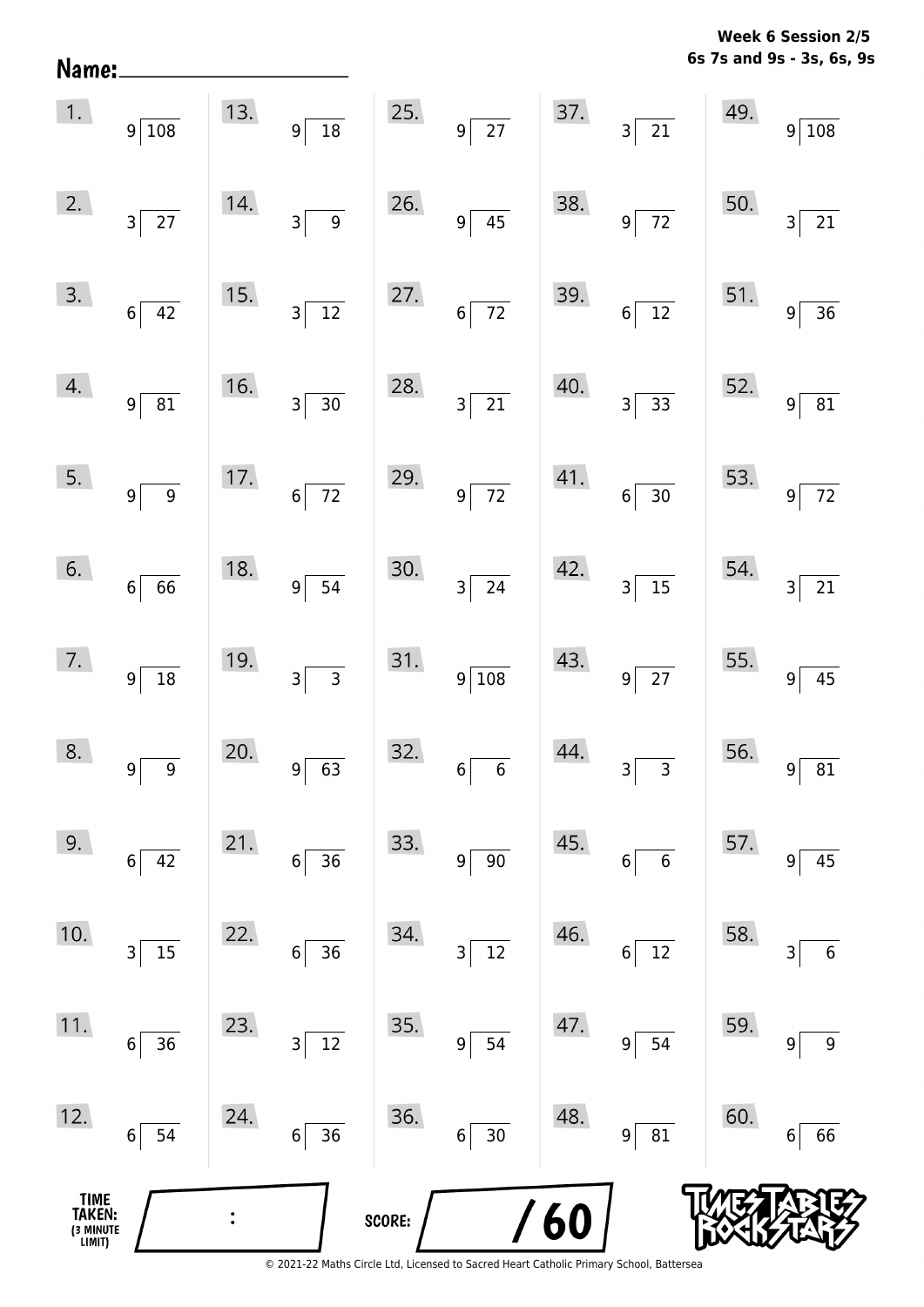**6s 7s and 9s - 3s, 6s, 9s Week 6 Session 3/5** 

| 1.                                    | $\begin{array}{c} 3 \\ \times 3 \end{array}$  | 13. | $\begin{array}{r} 9 \\ \times 11 \end{array}$     |        | 25. $\begin{array}{r} 3 \\ \times 6 \end{array}$         |     | 37. $3 \times 2$                             | 49. | $\begin{array}{c} 6 \\ \times 3 \end{array}$  |
|---------------------------------------|-----------------------------------------------|-----|---------------------------------------------------|--------|----------------------------------------------------------|-----|----------------------------------------------|-----|-----------------------------------------------|
| 2.                                    | $\begin{array}{r} 9 \\ \times 12 \end{array}$ | 14. | $\begin{array}{c} 6 \\ \times 7 \end{array}$      | 26.    | $\overline{6}$<br>$\times$ 11                            | 38. | $\begin{array}{c} 9 \\ \times 3 \end{array}$ | 50. | $\frac{9}{2}$                                 |
| 3.                                    | $\begin{array}{c} 6 \\ \times 2 \end{array}$  | 15. | $\begin{array}{c} 3 \\ \times 9 \end{array}$      |        | 27. $\begin{array}{r} 9 \\ \times 12 \end{array}$        | 39. | $\begin{array}{c} 9 \\ \times 9 \end{array}$ | 51. | $\frac{3}{x}$                                 |
| 4.                                    | $\begin{array}{c} 6 \\ \times 2 \end{array}$  | 16. | $\begin{array}{c} 3 \\ \times 4 \end{array}$      | 28.    | $\begin{array}{c} 9 \\ \times 4 \end{array}$             | 40. | $\begin{array}{c} 3 \\ \times 8 \end{array}$ | 52. | $\begin{array}{r} 3 \\ \times 8 \end{array}$  |
| 5.                                    | $\begin{array}{c} 3 \\ \times 8 \end{array}$  |     | 17. $\begin{array}{c} 3 \\ \times 11 \end{array}$ | 29.    | $\frac{9}{x}$                                            | 41. | $\begin{array}{r} 9 \\ \times 9 \end{array}$ | 53. | $6\overline{6}$<br>$\times$ 1                 |
| 6.                                    | $\begin{array}{c} 6 \\ \times 7 \end{array}$  | 18. | $\frac{9}{10}$                                    | 30.    | $\begin{array}{c} 6 \\ \times 4 \end{array}$             | 42. | $\begin{array}{r} 9 \\ \times 6 \end{array}$ | 54. | $\begin{array}{c} 3 \\ \times 11 \end{array}$ |
| 7.                                    | $6 \times 12$                                 | 19. | $\begin{array}{c} 6 \\ \times 3 \end{array}$      | 31.    | $\begin{array}{c c}\n31. & & 3 \\ \times 1\n\end{array}$ | 43. | $\begin{array}{r} 3 \\ \times 4 \end{array}$ | 55. | $\begin{array}{r} 3 \\ \times 1 \end{array}$  |
| 8.                                    | $\frac{3}{x^2}$                               | 20. | $\begin{array}{r} 3 \\ \times 2 \end{array}$      | 32.    | $\begin{array}{c} 6 \\ \times 9 \end{array}$             | 44. | $\begin{array}{r} 3 \\ \times 4 \end{array}$ | 56. | $\begin{array}{c} 3 \\ \times 10 \end{array}$ |
| 9.                                    | 6<br>$\times$ 9                               | 21. | 3<br>$\times$ 5                                   | 33.    | 9<br>$\times$ 12                                         | 45. | 9<br>$\times$ 5                              | 57. | 9<br>$\times$ 11                              |
| 10.                                   | 3<br>$\times$ 12                              | 22. | 6<br>$\times$ 7                                   | 34.    | 6<br>$\times$ 6                                          | 46. | 6<br>$\times$ 6                              | 58. | 6<br>$\times$ 6                               |
| 11.                                   | 3<br>$\times$ 11                              | 23. | 6<br>$\times 8$                                   | 35.    | 3<br>$\times$ 3                                          | 47. | 9<br>$\times$ 2                              | 59. | 9<br>$\times$ 2                               |
| 12.                                   | 9<br>$\times$ 10                              | 24. | 3<br>$\times$ 12                                  | 36.    | 3<br>$\times$ 3                                          | 48. | 6<br>$\times$ 2                              | 60. | 3<br>$\times$ 12                              |
| TIME<br>TAKEN:<br>(3 MINUTE<br>LIMIT) |                                               |     |                                                   | SCORE: |                                                          | /60 |                                              |     |                                               |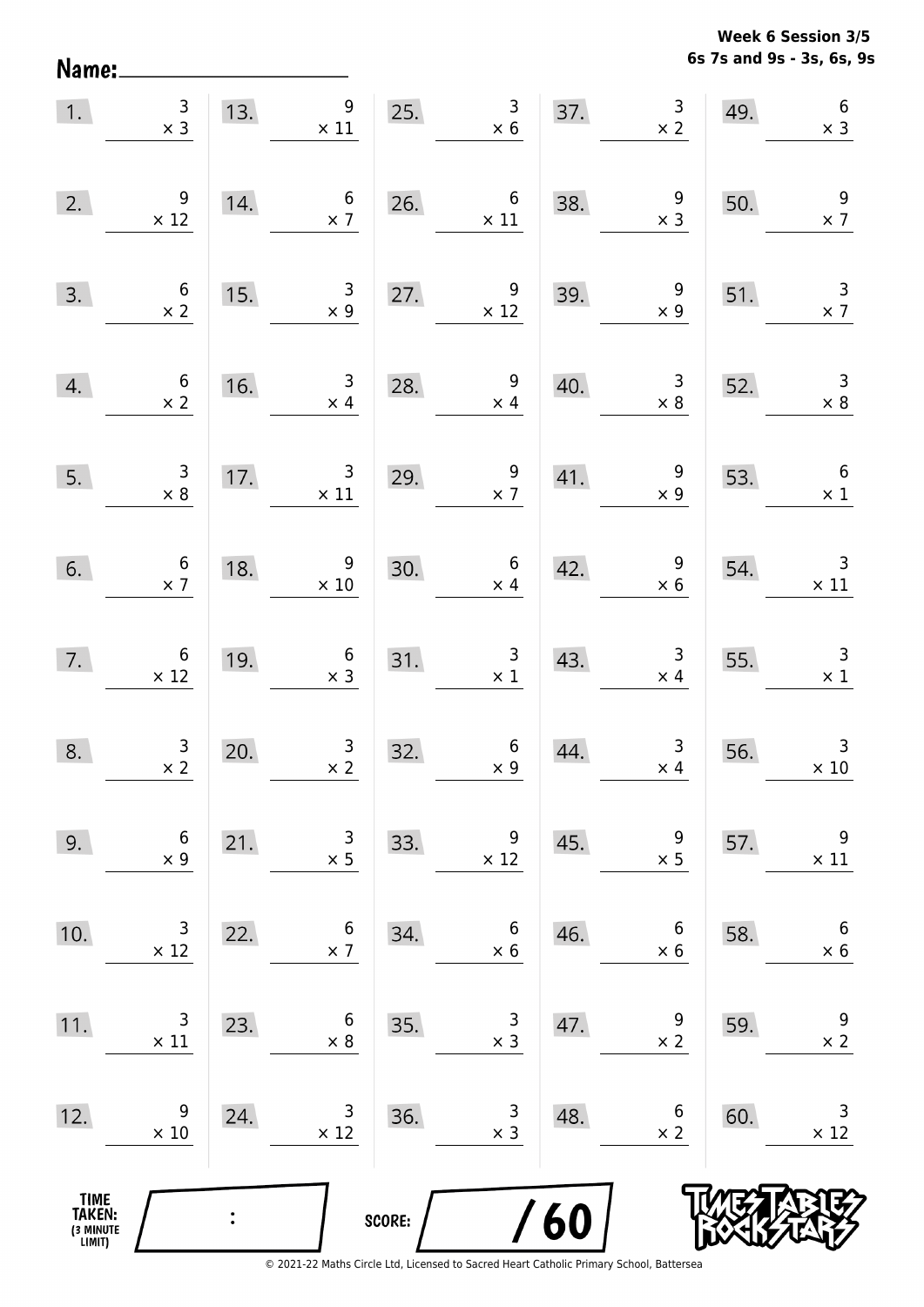|  |  | <b>Week 6 Session 4/5</b> |  |
|--|--|---------------------------|--|
|  |  | 6s 7s and 9s - 3s, 6s, 9s |  |

| 1.                                    | $33 \div 3 =$     |        | 21. $90 \div 9 =$               |     |                                 |
|---------------------------------------|-------------------|--------|---------------------------------|-----|---------------------------------|
| 2.                                    | $63 \div 9 =$     | 22.    | $54 \div 6 =$                   |     | $42. \hspace{1.5cm} 3 \div 3 =$ |
| 3.                                    | $27 \div 9 =$     | 23.    |                                 |     |                                 |
| 4.                                    | $12 \div 3 =$     | 24.    | $24 \div 3 =$                   |     |                                 |
| 5.                                    | $6 \div 6 =$      | 25.    | $21 \div 3 =$                   |     |                                 |
| 6.                                    |                   | 26.    | $18 \div 6 =$                   |     |                                 |
| 7.                                    |                   | 27.    | $15 \div 3 =$                   |     |                                 |
| 8.                                    | $27 \div 3 =$     | 28.    |                                 |     | $48. 66 \div 6 =$               |
| 9.                                    | $48 \div 6 =$     | 29.    | $54 \div 6 =$                   |     |                                 |
| 10.                                   |                   | 30.    | $27 \div 9 =$                   |     | 50. $6 \div 3 =$                |
| 11.                                   |                   | 31.    | $18 \div 6 =$                   |     |                                 |
|                                       | 12. $63 \div 9 =$ |        | $32. \hspace{1.5cm} 3 \div 3 =$ |     | 52. $18 \div 3 =$               |
| 13.                                   | $30 \div 6 =$     |        |                                 |     |                                 |
| 14.                                   |                   | 34.    | $48 \div 6 =$                   | 54. |                                 |
| 15.                                   | $27 \div 3 =$     | 35.    |                                 | 55. | $36 \div 3 =$                   |
| 16.                                   |                   | 36.    | $9 \div 3 =$                    | 56. |                                 |
| 17.                                   |                   | 37.    | $60 \div 6 =$                   | 57. |                                 |
| 18.                                   |                   | 38.    |                                 | 58. | $6 \div 3 =$                    |
| 19.                                   | $12 \div 3 =$     | 39.    | $9 \div 9 =$                    | 59. |                                 |
| 20.                                   |                   | 40.    | $9 \div 9 =$                    | 60. | $18 \div 9 =$                   |
| TIME<br>TAKEN:<br>(3 MINUTE<br>LIMIT) |                   | SCORE: | /60                             |     |                                 |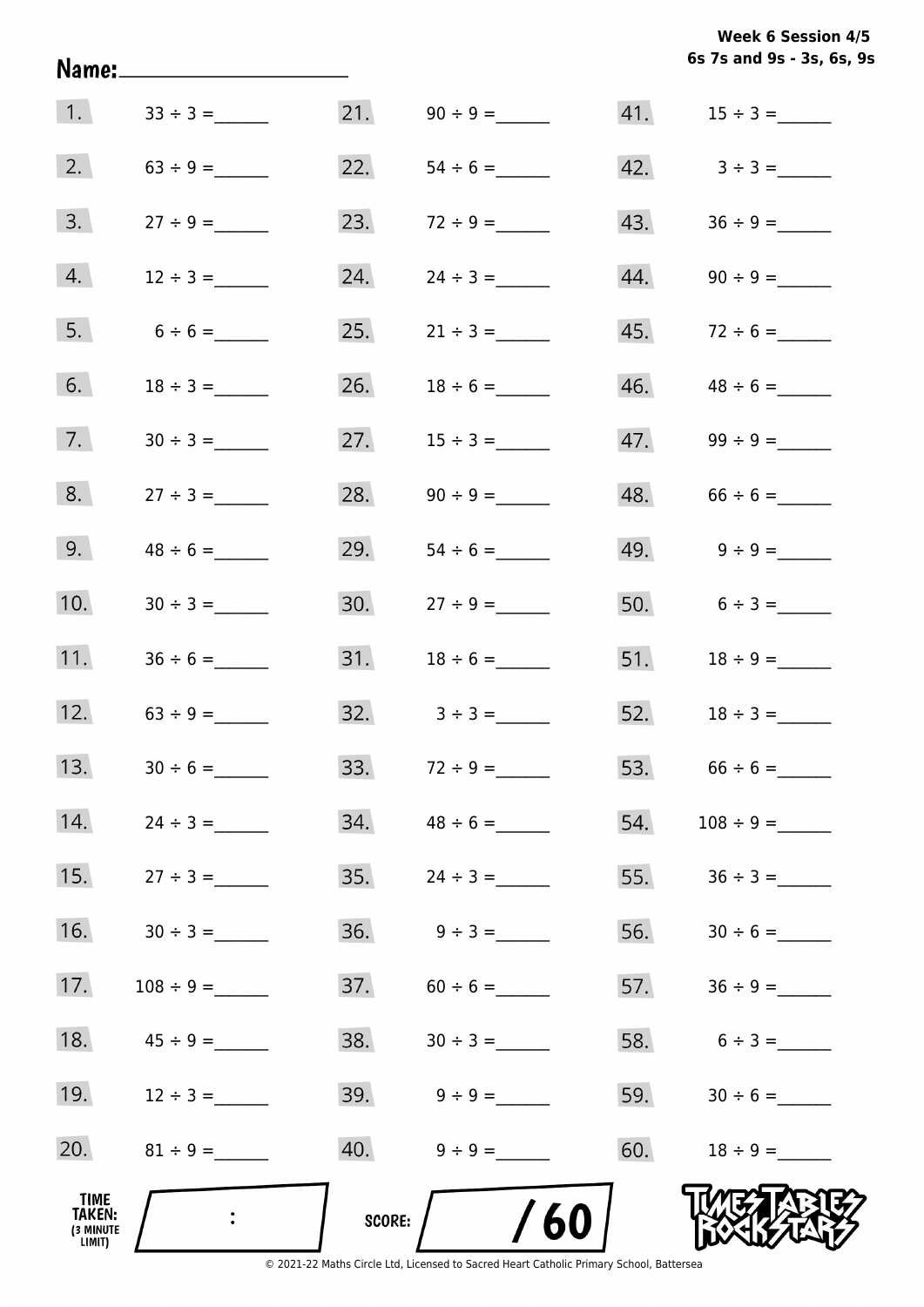|  | Week 6 Session 5/5        |  |  |  |
|--|---------------------------|--|--|--|
|  | 6s 7s and 9s - 3s, 6s, 9s |  |  |  |

|                                       | 1. $3 \times 1 =$       | $21. \quad 3 \times 11 =$              | 41. | $27 \div 3 =$                   | ADD UP<br>YOUR TIME                  |
|---------------------------------------|-------------------------|----------------------------------------|-----|---------------------------------|--------------------------------------|
| 2.                                    |                         |                                        | 42. | $54 \div 6 =$                   | FOR THE WEEK                         |
| 3.                                    | $3 \times 4 =$          |                                        | 43. | $27 \div 3 =$                   | <b>MINUTES</b><br>S1:                |
| 4.                                    |                         | 24. $9 \times 10 =$                    | 44. |                                 | S2:                                  |
| 5.                                    |                         |                                        | 45. | $81 \div 9 =$                   | S3:                                  |
|                                       |                         |                                        | 46. | $36 \div 6 =$                   | S4:                                  |
|                                       | $7. \quad 9 \times 3 =$ | 27. $6 \times 4 =$                     | 47. | $72 \div 6 =$                   | SS:<br><b>Total:</b>                 |
|                                       | $8. 3 \times 2 =$       | 28. $9 \times 1 =$                     |     | $48.$ $27 \div 3 =$             | SECONDS                              |
|                                       |                         | 29. $3 \times 10 =$                    |     | 49. $24 \div 3 =$               | S1:                                  |
|                                       |                         | $30. 3 \times 4 =$                     | 50. |                                 | S2:                                  |
|                                       |                         |                                        |     |                                 | S3:                                  |
|                                       | 11. $3 \times 10 =$     | 31. $81 \div 9 =$ 51. $33 \div 3 =$    |     |                                 | S4:                                  |
|                                       |                         | 32. $90 \div 9 =$ 52.                  |     | $54 \div 9 =$                   | SS:                                  |
|                                       |                         | 33. $72 \div 6 =$ 53. $27 \div 9 =$    |     |                                 | Total:                               |
|                                       | 14. $9 \times 5 =$      | 34. $54 \div 6 =$ 54. $24 \div 6 =$    |     |                                 | ADD UP<br>YOUR SCORE<br>FOR THE WEEK |
|                                       | 15. $6 \times 4 =$      | 35.                                    |     | $6 \div 6 =$ 55. $81 \div 9 =$  | S1:                                  |
|                                       | 16. $6 \times 7 =$      | 36.                                    |     | $48 \div 6 =$ 56. $72 \div 9 =$ | S2:                                  |
|                                       |                         | 37.                                    |     | $54 \div 6 =$ 57. $6 \div 6 =$  | S3:                                  |
|                                       | 18. $9 \times 7 =$      | 38.<br>$9 \div 9 =$ 58.                |     | $108 \div 9 =$                  | S4:                                  |
|                                       |                         | 39.                                    |     | $15 \div 3 =$ 59. $9 \div 9 =$  | SS:                                  |
|                                       | 20. $6 \times 4 =$      | 40.<br>$42 \div 6 = 60.$ $63 \div 9 =$ |     |                                 | Total:                               |
| TIME<br>TAKEN:<br>(3 MINUTE<br>LIMIT) |                         | <b>SCORE:</b>                          |     | 60                              |                                      |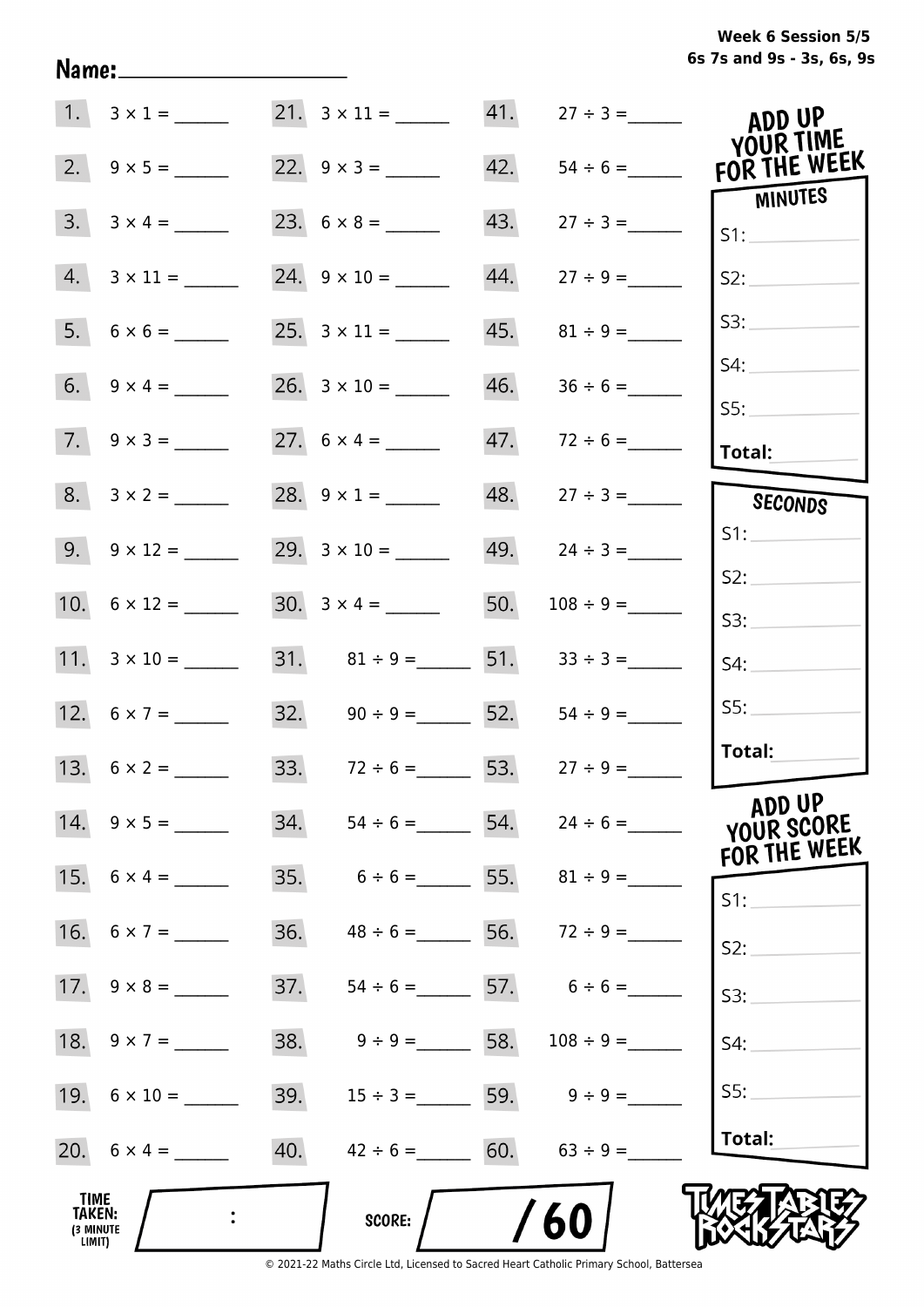# Week 7 Session 1/5 6s 7s and 9s - 7s

| TIME<br><b>TAKEN:</b><br><b>(3 MINUTE)</b><br>LIMIT) | $\mathbb{R}^2$      | $/$ /60<br>score:        |                          |
|------------------------------------------------------|---------------------|--------------------------|--------------------------|
|                                                      | 20. $7 \times 2 =$  | $40. 1 \times 7 =$       | 60. $9 \times 7 =$       |
|                                                      |                     | $39.7 \times 7 =$        | 59. $9 \times 7 =$       |
|                                                      | 18. $7 \times 11 =$ |                          | 58. $3 \times 7 =$       |
|                                                      | 17. $7 \times 3 =$  | $37.5 \times 7 =$        |                          |
|                                                      |                     | $36. \quad 4 \times 7 =$ |                          |
|                                                      | 15. $7 \times 5 =$  | 35. $12 \times 7 =$      |                          |
|                                                      | 14. $7 \times 4 =$  |                          |                          |
|                                                      | 13. $7 \times 7 =$  | 33. $12 \times 7 =$      |                          |
|                                                      | 12. $7 \times 1 =$  | $32. 1 \times 7 =$       | 52. $3 \times 7 =$       |
|                                                      |                     |                          | 51. $1 \times 7 =$       |
|                                                      | 10. $7 \times 8 =$  | $30.7 \times 8 =$        | 50. $2 \times 7 =$       |
|                                                      | 9. $7 \times 2 =$   | 29. $7 \times 9 =$       |                          |
|                                                      | 8. $7 \times 1 =$   | 28. $7 \times 4 =$       |                          |
|                                                      | $7. 7 \times 6 =$   |                          |                          |
|                                                      |                     |                          | $46. \quad 2 \times 7 =$ |
|                                                      | $5.7 \times 11 =$   |                          |                          |
|                                                      | 4. $7 \times 12 =$  |                          | 44. $9 \times 7 =$       |
|                                                      | $3.7 \times 2 =$    |                          |                          |
|                                                      | 2. $7 \times 3 =$   |                          | 42. $5 \times 7 =$       |
|                                                      | $1.7 \times 6 =$    | 21. $7 \times 1 =$       | 41. $12 \times 7 =$      |

Name: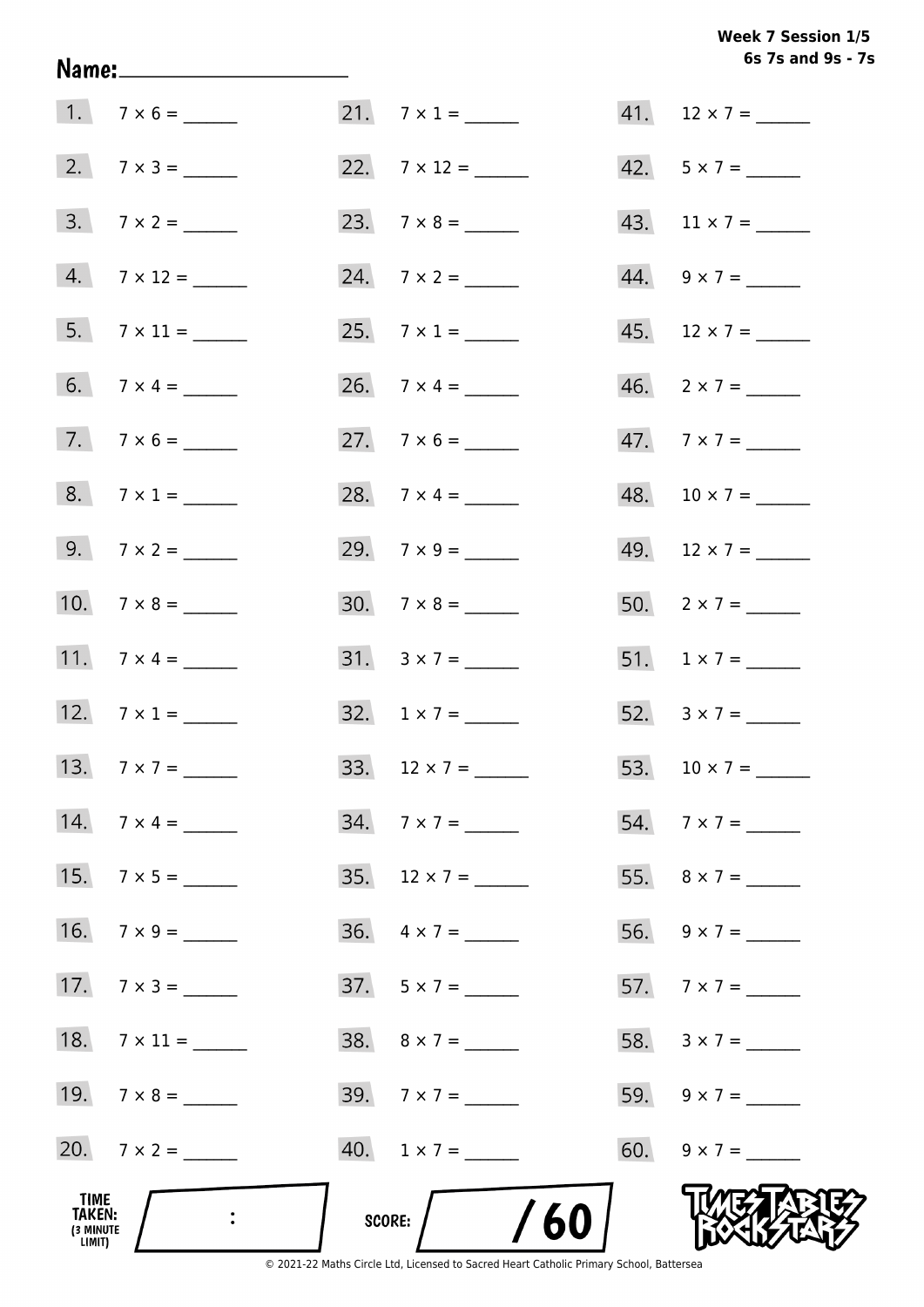| Name:                                 |                                  |     |                                      |        |                                   |     |                                   |     | 6s 7s and 9s - 7s                 |
|---------------------------------------|----------------------------------|-----|--------------------------------------|--------|-----------------------------------|-----|-----------------------------------|-----|-----------------------------------|
| 1.                                    | $7\overline{)}56$                | 13. | $7\overline{7}$ 25. $7\overline{14}$ |        |                                   |     | 37. $7\overline{)42}$             | 49. | $7\vert$<br>$\overline{77}$       |
| 2.                                    | $7\overline{77}$                 | 14. | $7\overline{21}$                     | 26.    | $7\overline{)28}$                 | 38. | $7\overline{70}$                  | 50. | $7^{\circ}$<br>$\overline{35}$    |
| 3.                                    | $7\overline{\smash{)}\ 84}$      | 15. | $7\overline{7}$                      |        | 27. $7 \overline{)28}$            | 39. | $7\overline{77}$                  | 51. | $\overline{7}$<br>7 <sup>1</sup>  |
| 4.                                    | $7\overline{)35}$                | 16. | $7\overline{)14}$                    |        | 28. $7\overline{)35}$             | 40. | $7\overline{)49}$                 | 52. | $\overline{35}$<br>$\overline{7}$ |
| 5.                                    | $7\sqrt{21}$                     | 17. | $7\overline{)}56$                    |        | 29. $7\overline{77}$              | 41. | $7\overline{)42}$                 | 53. | 7 <sup>1</sup><br>42              |
| 6.                                    | $7\overline{63}$                 | 18. | $\overline{21}$<br>$7\vert$          | 30.    | $7\overline{28}$                  | 42. | $7\overline{\smash{)}\ 28}$       | 54. | 84<br>$\overline{7}$              |
| 7.                                    | $7\overline{)49}$                | 19. | $7\overline{56}$                     |        | 31. $7\overline{7}$               | 43. | $7\overline{)42}$                 | 55. | $\overline{7}$<br>$\overline{14}$ |
| 8.                                    | $\overline{7}$<br>7 <sup>1</sup> | 20. | $\overline{28}$<br>$\overline{7}$    | 32.    | $\overline{7}$<br>$\overline{7}$  | 44. | $\overline{70}$<br>$\overline{7}$ | 56. | 14                                |
| 9.                                    | 21<br>7                          | 21. | 49<br>$\overline{7}$                 | 33.    | 49<br>$\overline{7}$              | 45. | 84<br>$\overline{7}$              | 57. | 84                                |
| 10.                                   | 28<br>7                          | 22. | $\overline{35}$<br>$\overline{7}$    | 34.    | 21<br>$\overline{7}$              | 46. | 42<br>$\overline{7}$              | 58. | 84<br>7                           |
| 11.                                   | 28<br>7                          | 23. | $\overline{21}$<br>$\overline{7}$    | 35.    | $\overline{56}$<br>$\overline{7}$ | 47. | 84<br>$\overline{7}$              | 59. | 21<br>$\overline{7}$              |
| 12.                                   | $\overline{35}$<br>$7\vert$      | 24. | $\frac{1}{35}$<br>$\boldsymbol{7}$   | 36.    | $\overline{21}$<br>$7\vert$       | 48. | $\overline{70}$<br>$7\vert$       | 60. | 56                                |
| TIME<br>TAKEN:<br>(3 MINUTE<br>LIMIT) |                                  |     |                                      | SCORE: |                                   | /60 |                                   |     |                                   |

**Week 7 Session 2/5**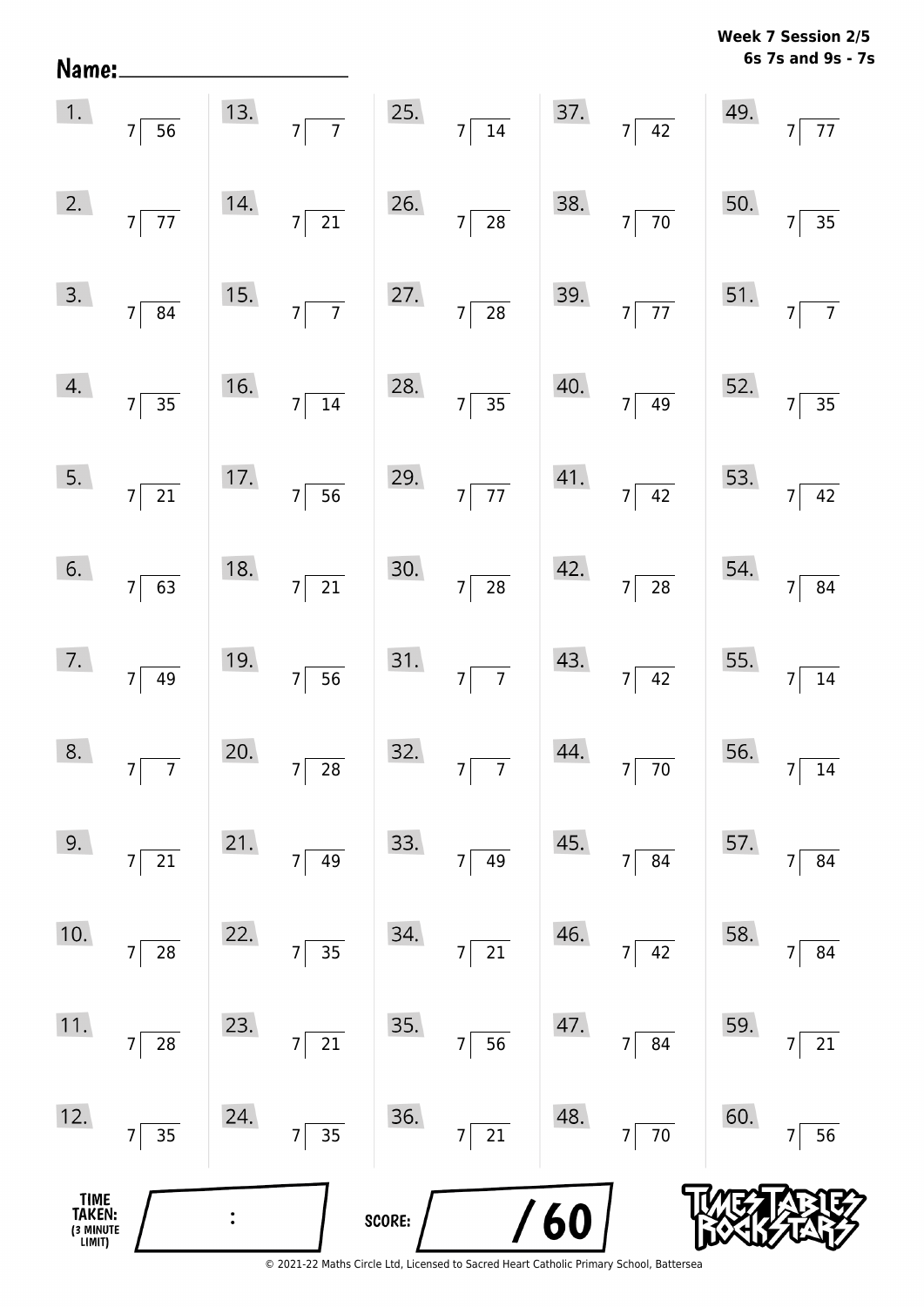**6s 7s and 9s - 7s Week 7 Session 3/5** 

| 1.                                            | $7\overline{ }$<br>$\times 10$                | 13.            | 7 <sup>1</sup><br>$\times$ 1                   |        | 25. $7 \times 6$                              | 37. | $\begin{array}{c} 7 \\ \times 3 \end{array}$                    | 49. | $\overline{7}$<br>$\times 8$                  |
|-----------------------------------------------|-----------------------------------------------|----------------|------------------------------------------------|--------|-----------------------------------------------|-----|-----------------------------------------------------------------|-----|-----------------------------------------------|
| 2.                                            | $\begin{array}{c} 7 \\ \times 8 \end{array}$  | 14.            | $\begin{array}{c} 7 \\ \times 2 \end{array}$   | 26.    | $\begin{array}{c} 7 \\ \times 5 \end{array}$  | 38. | $\begin{array}{c} 7 \\ \times 3 \end{array}$                    | 50. | $\overline{7}$<br>$\times 8$                  |
| 3.                                            | $\overline{7}$<br>$\times$ 12                 | 15.            | $\begin{array}{c} 7 \\ \times \ 1 \end{array}$ | 27.    | $\begin{array}{c} 7 \\ \times 9 \end{array}$  | 39. | $\begin{array}{c} 7 \\ \times 1 \end{array}$                    | 51. | $\begin{array}{c} 7 \\ \times 7 \end{array}$  |
| 4.                                            | $\begin{array}{c} 7 \\ \times 3 \end{array}$  | 16.            | $\begin{array}{c} 7 \\ \times 11 \end{array}$  | 28.    | $\begin{array}{c} 7 \\ \times 8 \end{array}$  | 40. | $\begin{array}{c} 7 \\ \times 7 \end{array}$                    | 52. | $\begin{array}{c} 7 \\ \times 10 \end{array}$ |
| 5.                                            | $\begin{array}{c} 7 \\ \times 11 \end{array}$ | 17.            | $\begin{array}{c} 7 \\ \times 2 \end{array}$   | 29.    | $\begin{array}{c} 7 \\ \times 12 \end{array}$ | 41. | $\begin{array}{c} 7 \\ \times 10 \end{array}$                   | 53. | $\begin{array}{c} 7 \\ \times 1 \end{array}$  |
| 6.                                            | $\begin{array}{c}7\\ \times 11\end{array}$    | 18.            | $\begin{array}{c} 7 \\ \times 3 \end{array}$   | 30.    | $\begin{array}{c} 7 \\ \times 7 \end{array}$  | 42. | $\begin{array}{c} 7 \\ \times 3 \end{array}$                    | 54. | $\begin{array}{c} 7 \\ \times 9 \end{array}$  |
| 7.                                            | $\begin{array}{c}7\\ \times 11\end{array}$    | 19.            | $\begin{array}{c} 7 \\ \times 5 \end{array}$   | 31.    | $\begin{array}{c} 7 \\ \times 5 \end{array}$  | 43. | $\begin{array}{c} 7 \\ \times 12 \end{array}$                   | 55. | $\begin{array}{c} 7 \\ \times 3 \end{array}$  |
| 8.                                            | $\begin{array}{c} 7 \\ \times 9 \end{array}$  | 20.            | $\begin{array}{c} 7 \\ \times 11 \end{array}$  | 32.    | $\begin{array}{c} 7 \\ \times 11 \end{array}$ | 44. | $\overline{7}$<br>$\begin{array}{c} 7 \\ \times 12 \end{array}$ | 56. | $\overline{7}$<br>$\times 2$                  |
| 9.                                            | $\overline{7}$<br>$\times$ 1                  | 21.            | $\overline{7}$<br>$\times$ 5                   | 33.    | 7<br>$\times$ 10                              | 45. | $\overline{7}$<br>$\times$ 5                                    | 57. | $\overline{7}$<br>$\times$ 3                  |
| 10.                                           | $\overline{7}$<br>$\times$ 6                  | 22.            | $\overline{7}$<br>$\times 8$                   | 34.    | $\overline{7}$<br>$\times$ 1                  | 46. | $\overline{7}$<br>$\times$ 1                                    | 58. | $\overline{7}$<br>$\times$ 4                  |
| 11.                                           | 7<br>$\times$ 1                               | 23.            | $\overline{7}$<br>$\times$ 9                   | 35.    | $\overline{7}$<br>$\times$ 2                  | 47. | 7<br>$\times$ 12                                                | 59. | $\overline{7}$<br>$\times$ 9                  |
| 12.                                           | 7<br>$\times$ 10                              | 24.            | $\overline{7}$<br>$\times 8$                   | 36.    | 7<br>$\times$ 11                              | 48. | 7<br>$\times$ 1                                                 | 60. | $\overline{7}$<br>$\times$ 1                  |
| <b>TIME<br/>TAKEN:</b><br>(3 MINUTE<br>LIMIT) |                                               | $\ddot{\cdot}$ |                                                | SCORE: |                                               | 60  |                                                                 |     |                                               |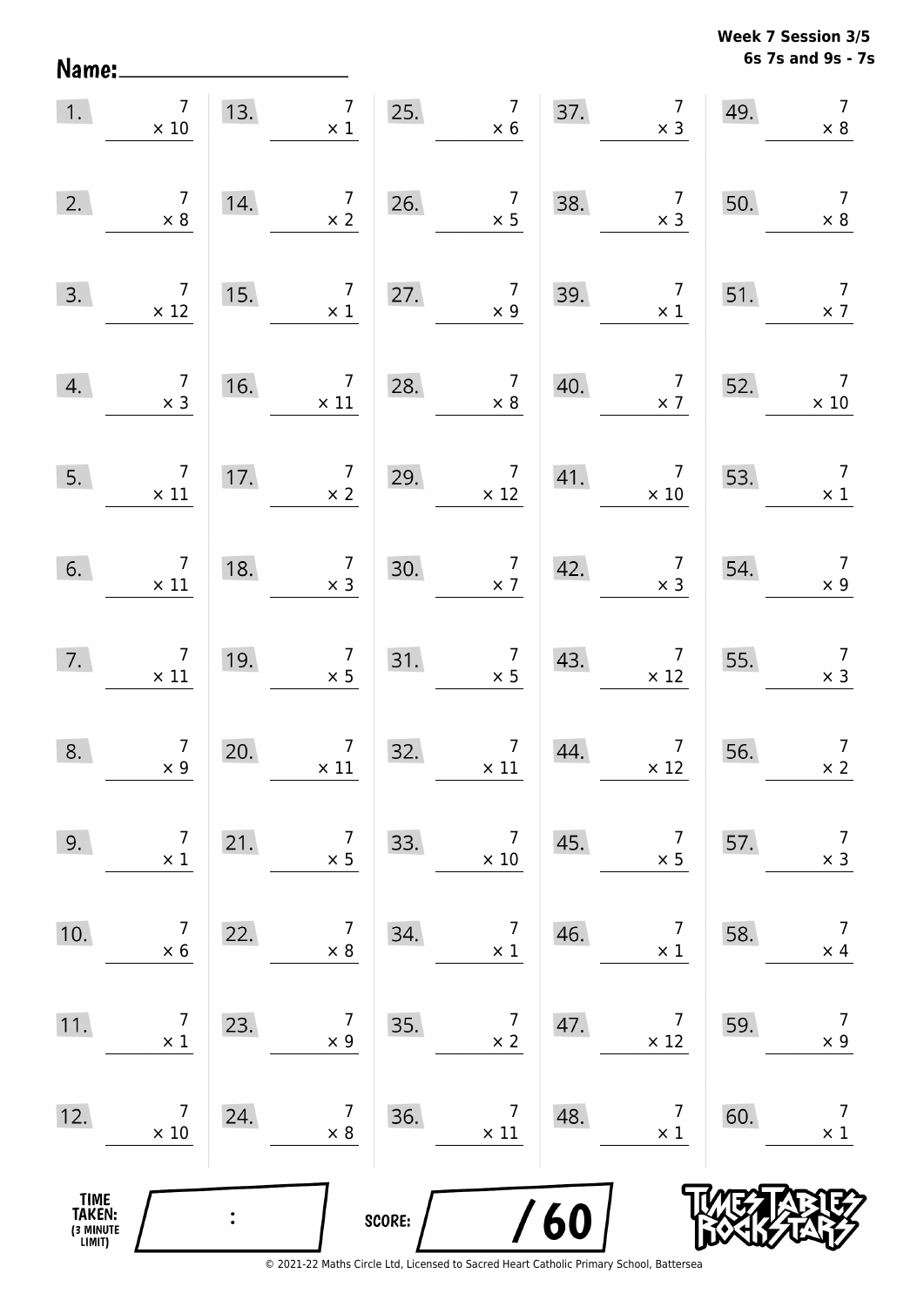**6s 7s and 9s - 7s Week 7 Session 4/5** 

|                                       |                                                                                       |     |                  |     | 6s 7s and 9s - 7  |
|---------------------------------------|---------------------------------------------------------------------------------------|-----|------------------|-----|-------------------|
| $\vert 1. \vert$                      | $42 \div 7 =$                                                                         | 21. | $63 \div 7 =$    |     |                   |
| 2.                                    |                                                                                       | 22. |                  | 42. | $84 \div 7 =$     |
| 3.                                    | $35 \div 7 =$                                                                         | 23. | $63 \div 7 =$    | 43. | $14 \div 7 =$     |
| 4.                                    | $84 \div 7 =$                                                                         | 24. |                  | 44. |                   |
| 5.                                    | $7 ÷ 7 =$                                                                             | 25. | $28 \div 7 =$    | 45. |                   |
| 6.                                    | $77 \div 7 =$                                                                         | 26. | $28 \div 7 =$    | 46. |                   |
| 7.                                    | $49 \div 7 =$                                                                         | 27. |                  | 47. | $42 \div 7 =$     |
| 8.                                    | $70 \div 7 =$                                                                         | 28. | $21 \div 7 =$    | 48. | $7 \div 7 =$      |
| 9.                                    | $7 \div 7 =$                                                                          | 29. |                  | 49. | $49 \div 7 =$     |
| 10.                                   | $21 \div 7 =$                                                                         | 30. |                  |     | 50. $70 \div 7 =$ |
| 11.                                   | $42 \div 7 =$                                                                         | 31. | $35 \div 7 =$    |     | 51. $42 \div 7 =$ |
| 12.                                   | $7 ÷ 7 =$                                                                             | 32. | $35 \div 7 =$    | 52. |                   |
| 13.                                   | $21 \div 7 =$                                                                         | 33. | $84 \div 7 =$    | 53. | $35 \div 7 =$     |
| 14.                                   | $21 \div 7 =$                                                                         | 34. |                  | 54. | $14 \div 7 =$     |
| 15.                                   | $63 \div 7 =$                                                                         | 35. | $42 \div 7 =$    |     | 55. $21 \div 7 =$ |
| 16.                                   | $70 \div 7 =$                                                                         | 36. |                  | 56. | $21 \div 7 =$     |
| 17.                                   | $14 \div 7 =$                                                                         | 37. |                  |     | 57. $7 \div 7 =$  |
| 18.                                   | $77 \div 7 =$                                                                         | 38. | $84 \div 7 =$    |     | 58. $56 \div 7 =$ |
| 19.                                   | $70 \div 7 =$                                                                         | 39. | $21 \div 7 =$    |     | 59. $70 \div 7 =$ |
| 20.                                   | $42 \div 7 =$                                                                         |     | 40. $7 \div 7 =$ |     | 60. $28 \div 7 =$ |
| TIME<br>TAKEN:<br>(3 MINUTE<br>LIMIT) | $\mathcal{L}^{\text{max}}_{\text{max}}$ . The $\mathcal{L}^{\text{max}}_{\text{max}}$ |     | SCORE: $/$ /60   |     |                   |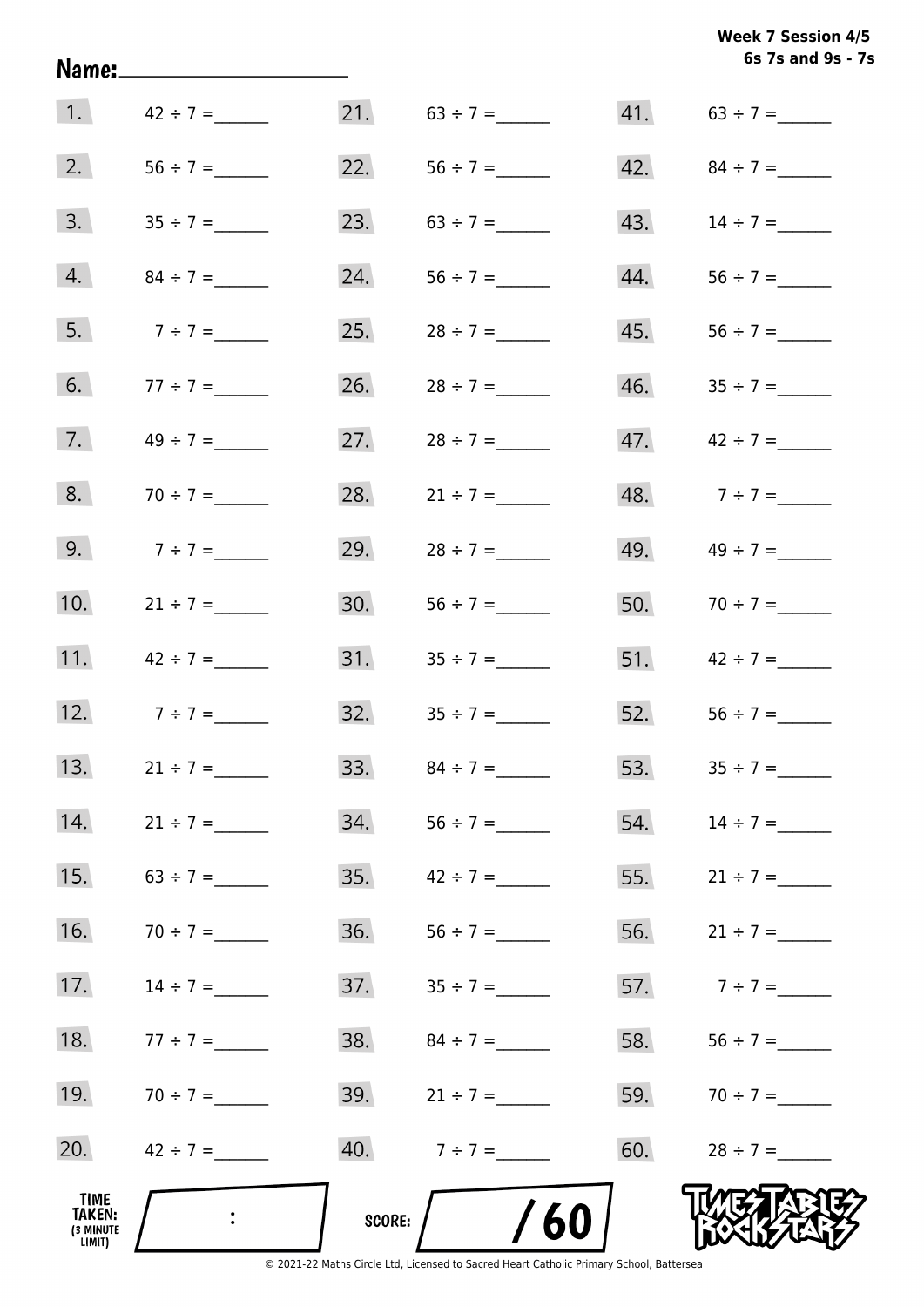# **6s 7s and 9s - 7s Week 7 Session 5/5**

|                                       | 1. $7 \times 11 =$ 21. $7 \times 5 =$ 21. |     |                                     |     | 41. $7 \div 7 =$                    | ADD UP<br>YOUR TIME                  |
|---------------------------------------|-------------------------------------------|-----|-------------------------------------|-----|-------------------------------------|--------------------------------------|
|                                       |                                           |     |                                     |     | 42. $84 \div 7 =$                   | FOR THE WEEK                         |
|                                       | $3.7 \times 1 =$                          |     |                                     |     | 43. $63 \div 7 =$                   | MINUTES<br>S1:                       |
|                                       | $4.7 \times 6 =$                          |     |                                     | 44. | $49 \div 7 =$                       | S2:                                  |
|                                       | 5. $7 \times 3 =$                         |     |                                     |     | $45.$ $28 \div 7 =$                 | S3:                                  |
|                                       |                                           |     |                                     |     | $46.$ $21 \div 7 =$                 | S4:                                  |
|                                       | $7.7 \times 2 =$                          |     |                                     |     | 47. $7 \div 7 =$                    | SS:<br>Total:                        |
|                                       | $8. 7 \times 9 =$                         |     |                                     |     | $48. \qquad 49 \div 7 =$            | SECONDS                              |
|                                       |                                           |     |                                     |     | 49. $7 \div 7 =$                    | S1:                                  |
|                                       | 10. $7 \times 9 =$                        |     | 30. $7 \times 1 =$                  |     | 50. $42 \div 7 =$                   | S2:<br>S3:                           |
|                                       |                                           |     |                                     |     | 31. $14 \div 7 =$ 51. $49 \div 7 =$ | S4:                                  |
|                                       | 12. $7 \times 4 =$                        |     | 32. $70 \div 7 =$ 52. $63 \div 7 =$ |     |                                     | SS:                                  |
|                                       | 13. $7 \times 3 =$                        |     | 33. $42 \div 7 =$ 53. $7 \div 7 =$  |     |                                     | Total:                               |
|                                       | 14. $7 \times 3 =$                        |     |                                     |     | 34. $7 \div 7 =$ 54. $84 \div 7 =$  | ADD UP<br>YOUR SCORE<br>FOR THE WEEK |
|                                       | 15. $7 \times 1 =$                        |     |                                     |     | 35. $63 \div 7 =$ 55. $84 \div 7 =$ | S1:                                  |
|                                       |                                           | 36. | $63 \div 7 =$ 56. $63 \div 7 =$     |     |                                     | S2:                                  |
|                                       |                                           | 37. | $63 \div 7 =$ 57. $77 \div 7 =$     |     |                                     | S3:                                  |
| 18.                                   | $7 \times 2 =$                            | 38. | $77 \div 7 =$ 58. 63 ÷ 7 =          |     |                                     | S4:                                  |
|                                       |                                           | 39. |                                     |     | $49 \div 7 =$ 59. $28 \div 7 =$     | S5:                                  |
|                                       | 20. $7 \times 2 =$                        |     | 40. $35 \div 7 =$ 60. $63 \div 7 =$ |     |                                     | Total:                               |
| TIME<br>TAKEN:<br>(3 MINUTE<br>LIMIT) |                                           |     | <b>SCORE:</b>                       |     | 60                                  |                                      |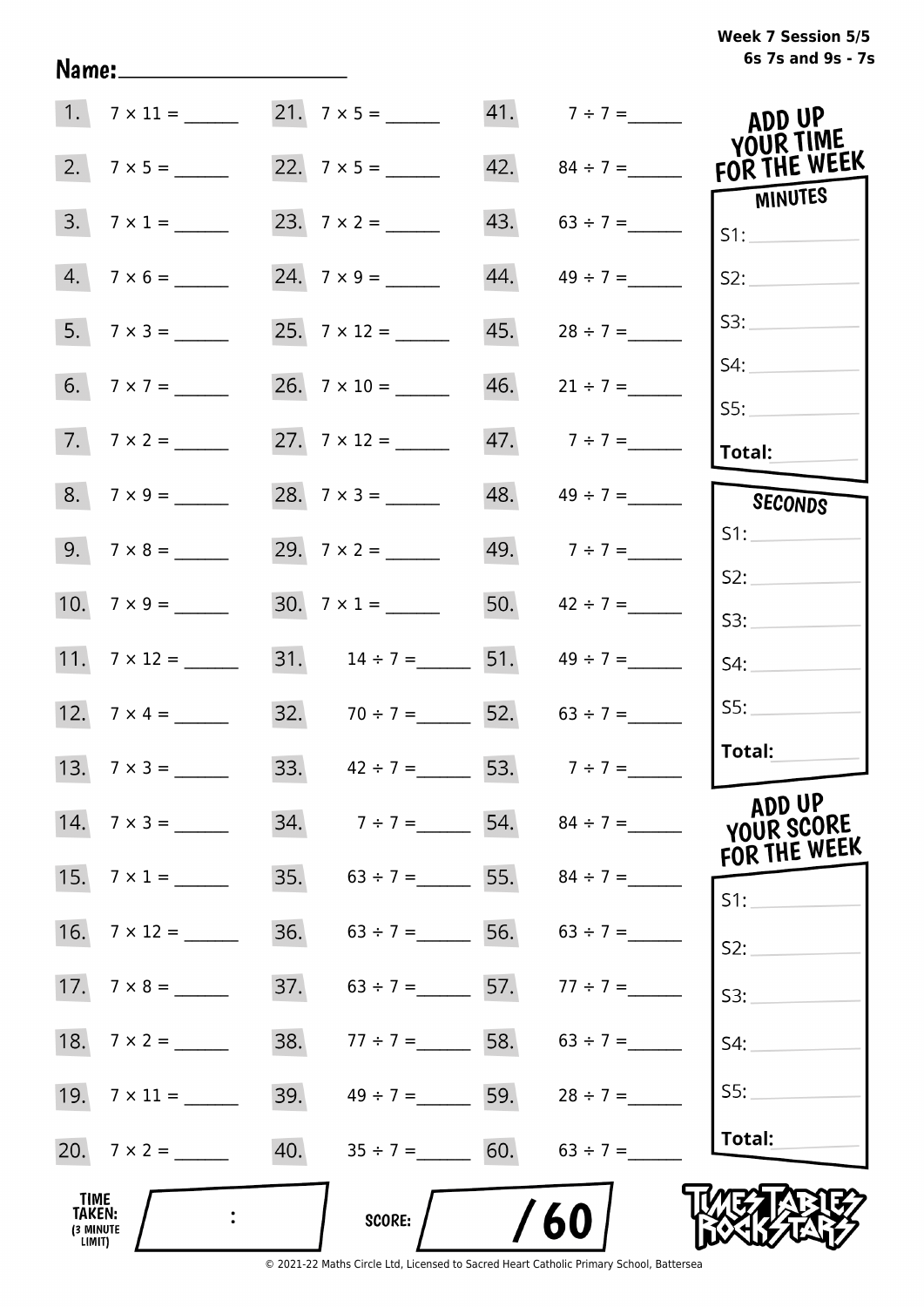# Week 8 Session 1/5 6s 7s and 9s - 7s

| TIME<br><b>TAKEN:</b><br>(3 MINUTE<br>LIMIT) | $\ddot{\cdot}$     | /60<br>SCORE:            |                             |
|----------------------------------------------|--------------------|--------------------------|-----------------------------|
|                                              | 20. $7 \times 7 =$ | $40. 6 \times 7 =$       |                             |
|                                              |                    | $39. 1 \times 7 =$       |                             |
|                                              | 18. $7 \times 1 =$ | $38. 9 \times 7 =$       | 58. $12 \times 7 =$         |
|                                              | $17.7 \times 3 =$  | $37. \quad 8 \times 7 =$ | 57. $10 \times 7 =$         |
|                                              |                    | $36. \quad 4 \times 7 =$ | 56. $4 \times 7 =$          |
|                                              | 15. $7 \times 9 =$ | $35. \quad 9 \times 7 =$ |                             |
|                                              | 14. $7 \times 5 =$ | $34. 3 \times 7 =$       | $54. 3 \times 7 =$          |
|                                              | 13. $7 \times 6 =$ | 33. $5 \times 7 =$       |                             |
|                                              | 12. $7 \times 7 =$ | $32. 9 \times 7 =$       | 52. $6 \times 7 =$          |
|                                              | 11. $7 \times 9 =$ |                          |                             |
|                                              | 10. $7 \times 7 =$ | $30. 7 \times 9 =$       | 50. $4 \times 7 =$          |
|                                              | 9. $7 \times 7 =$  | 29. $7 \times 11 =$      | 49. $9 \times 7 =$          |
|                                              | 8. $7 \times 12 =$ |                          | 48. $9 \times 7 =$          |
|                                              | $7.7 \times 5 =$   |                          |                             |
|                                              |                    |                          | $46. 1 \times 7 =$          |
|                                              | $7 \times 2 =$     |                          | $45. \quad 3 \times 7 = \_$ |
|                                              |                    |                          | 44. $1 \times 7 =$          |
|                                              | $3.7 \times 5 =$   | 23. $7 \times 3 =$       | 43. $11 \times 7 =$         |
|                                              |                    |                          | 42. $1 \times 7 =$          |
|                                              | $1.7 \times 1 =$   | $21.7 \times 1 =$        | $41. 5 \times 7 =$          |

Name: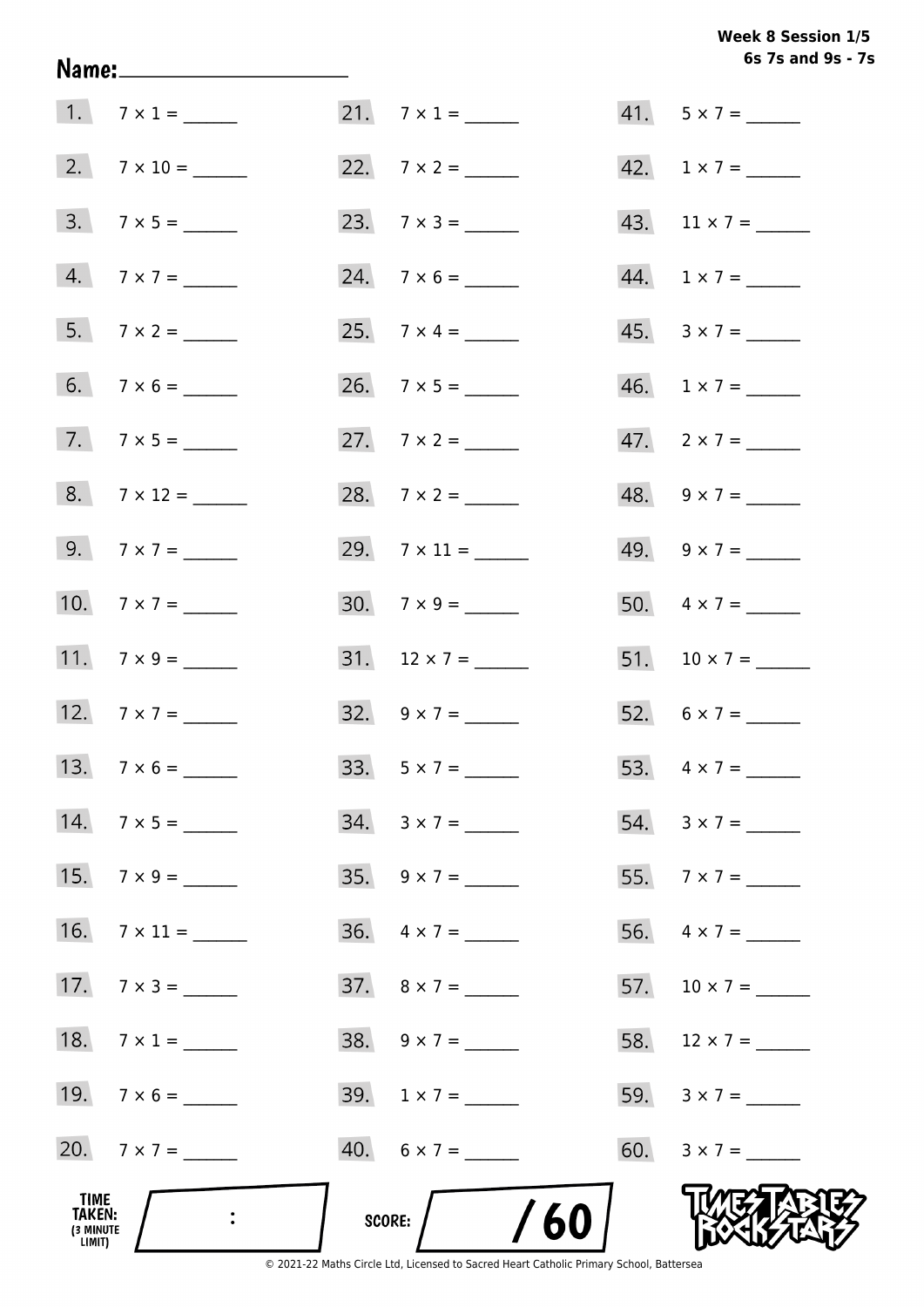| Name:                                 |                              |     |                                   |        |                                               |     |                                            |     | MEER O SESSION TO<br>6s 7s and 9s - 7s |
|---------------------------------------|------------------------------|-----|-----------------------------------|--------|-----------------------------------------------|-----|--------------------------------------------|-----|----------------------------------------|
| 1.                                    | $7\overline{)35}$            | 13. | $7\overline{7}$                   | 25.    | $7\overline{)42}$                             | 37. | $7\overline{7}$                            | 49. | $\overline{7}$<br>$28\,$               |
| 2.                                    | $7\overline{56}$             | 14. | $7\overline{21}$                  | 26.    | $\overline{\overline{\qquad \qquad }35}$<br>7 | 38. | $\overline{70}$<br>7                       | 50. | $\overline{35}$<br>$\overline{7}$      |
| 3.                                    | $7\overline{56}$             | 15. | $7\overline{)35}$                 | 27.    | $7\overline{84}$                              | 39. | $\overline{14}$<br>$7\lceil$               | 51. | $\overline{28}$<br>$\overline{7}$      |
| 4.                                    | $7\overline{70}$             | 16. | $7\overline{56}$                  | 28.    | $7\overline{28}$                              | 40. | $\overline{7}$<br>7                        | 52. | $14\,$<br>$\overline{7}$               |
| 5.                                    | $7\overline{21}$             | 17. | $\overline{7}$<br>$7\vert$        | 29.    | $7\overline{\smash{)}\ 14}$                   | 41. | $7\overline{35}$                           | 53. | $\overline{7}$<br>$\overline{7}$       |
| 6.                                    | $7 \overline{)49}$           | 18. | $\overline{14}$<br>7              | 30.    | $\overline{70}$<br>$7\vert$                   | 42. | 42<br>7                                    | 54. | 42<br>7 <sup>1</sup>                   |
| 7.                                    | $7\overline{63}$             | 19. | $7\overline{21}$                  | 31.    | $7\overline{)14}$                             | 43. | $\overline{14}$<br>7                       | 55. | 42<br>$\overline{7}$                   |
| 8.                                    | 63<br>$7\vert$               | 20. | $\overline{28}$<br>$\overline{7}$ | 32.    | $\overline{7}$<br>$\overline{28}$             | 44. | $\overline{14}$<br>7 <sup>5</sup>          | 56. | $\overline{21}$<br>$\overline{7}$      |
| 9.                                    | $7 \overline{)56}$           | 21. | $\overline{21}$<br>$\overline{7}$ | 33.    | $\overline{14}$<br>$\overline{7}$             | 45. | $\overline{\mathbf{28}}$<br>$\overline{7}$ | 57. | 77<br>$\overline{7}$                   |
| 10.                                   | $\overline{35}$<br>7         | 22. | $\frac{1}{14}$<br>7               | 34.    | $\frac{1}{7}$<br>7                            | 46. | $\overline{56}$<br>$7\vert$                | 58. | 42<br>$\overline{7}$                   |
| 11.                                   | $7\vert$<br>$\overline{28}$  | 23. | $\overline{77}$<br>7              | 35.    | $\overline{7}$<br>$\overline{7}$              | 47. | $\overline{21}$<br>7                       | 59. | 84<br>7                                |
| 12.                                   | $\overline{63}$<br>$7\lceil$ | 24. | $7\overline{)35}$                 | 36.    | $\sqrt{28}$<br>7                              | 48. | $\frac{1}{35}$<br>7                        | 60. | 14                                     |
| TIME<br>TAKEN:<br>(3 MINUTE<br>LIMIT) |                              |     |                                   | SCORE: |                                               | /60 |                                            |     |                                        |

**Week 8 Session 2/5**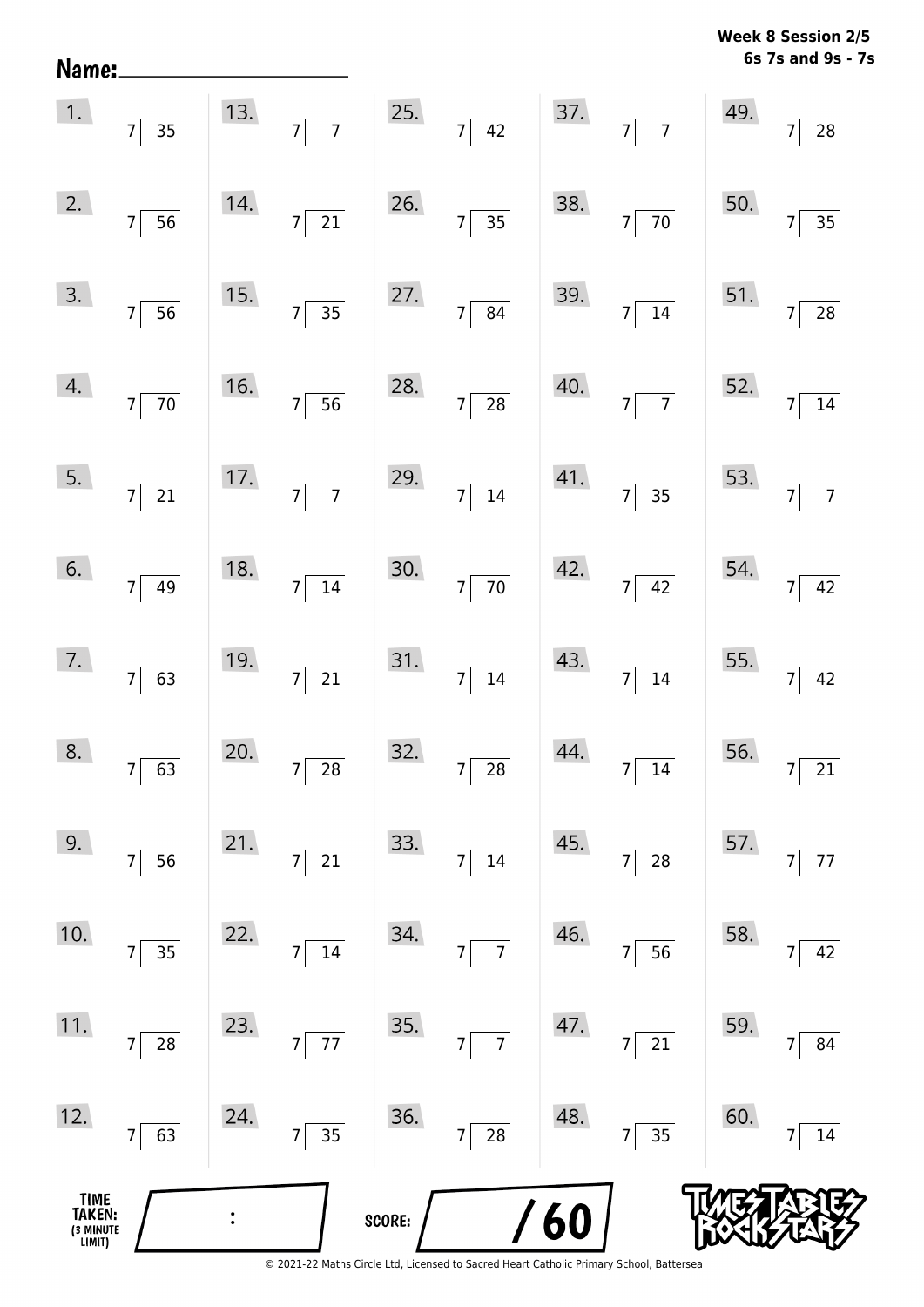Name:

**6s 7s and 9s - 7s Week 8 Session 3/5** 

| 1.                                            | $\overline{7}$<br>$\times$ 12                    | 13. | $\begin{array}{c} 7 \\ \times 8 \end{array}$     |        | 25. $7 \times 9$                                       |     | 37. $7 \times 1$                                           | 49. | $\overline{7}$<br>$\times$ 10                 |
|-----------------------------------------------|--------------------------------------------------|-----|--------------------------------------------------|--------|--------------------------------------------------------|-----|------------------------------------------------------------|-----|-----------------------------------------------|
| 2.                                            | $\begin{array}{c} 7 \\ \times 2 \end{array}$     | 14. | $\begin{array}{c} 7 \\ \times 7 \end{array}$     | 26.    | $\begin{array}{c} 7 \\ \times 7 \end{array}$           | 38. | $\begin{array}{c} 7 \\ \times 4 \end{array}$               | 50. | $\begin{array}{c} 7 \\ \times 4 \end{array}$  |
| 3.                                            | $\begin{array}{c} 7 \\ \times 4 \end{array}$     | 15. | $\begin{array}{c} 7 \\ \times 2 \end{array}$     | 27.    | $\begin{array}{c c} 7 & 39. \\ \times 4 & \end{array}$ |     | $\begin{array}{c c} & 7 \\ \hline & \times 10 \end{array}$ | 51. | $\begin{array}{c} 7 \\ \times 7 \end{array}$  |
| 4.                                            | $\begin{array}{c} 7 \\ \times 6 \end{array}$     | 16. | $\begin{array}{c c}\n7 \\ \times 5\n\end{array}$ | 28.    | $\begin{array}{c} 7 \\ \times 5 \end{array}$           | 40. | $\begin{array}{c c} & 7 \\ \times 9 \end{array}$           | 52. | $\begin{array}{c} 7 \\ \times 9 \end{array}$  |
| 5.                                            | $\begin{array}{c} 7 \\ \times 8 \end{array}$     | 17. | $\begin{array}{c} 7 \\ \times 3 \end{array}$     | 29.    | $\begin{array}{c} 7 \\ \times 2 \end{array}$           | 41. | $\begin{array}{c} 7 \\ \times 3 \end{array}$               | 53. | $\overline{7}$<br>$\times$ 11                 |
| 6.                                            | $\begin{array}{c} 7 \\ \times 9 \end{array}$     | 18. | $\begin{array}{c} 7 \\ \times 4 \end{array}$     | 30.    | $\begin{array}{c} 7 \\ \times 9 \end{array}$           | 42. | $\begin{array}{c} 7 \\ \times 6 \end{array}$               | 54. | $\overline{7}$<br>$\times$ 12                 |
| 7.                                            | $\begin{array}{c} \n7 \\ \times 12\n\end{array}$ | 19. | $\frac{7}{\times 9}$                             | 31.    | $\begin{array}{c} 7 \\ \times 10 \end{array}$          | 43. | $\begin{array}{c} 7 \\ \times 8 \end{array}$               | 55. | $\begin{array}{c} 7 \\ \times 10 \end{array}$ |
| 8.                                            | $\begin{array}{c} 7 \\ \times 4 \end{array}$     | 20. | $\begin{array}{c} 7 \\ \times 5 \end{array}$     | 32.    | $\begin{array}{c} 7 \\ \times 12 \end{array}$          | 44. | $\begin{array}{c} 7 \\ \times 8 \end{array}$               | 56. | $\overline{7}$<br>$\times$ 7                  |
| 9.                                            | 7<br>$\times$ 3                                  | 21. | $\overline{7}$<br>$\times$ 1                     | 33.    | $\overline{7}$<br>$\times$ 1                           | 45. | 7<br>$\times$ 3                                            | 57. | $\overline{7}$<br>$\times$ 2                  |
| 10.                                           | 7<br>$\times$ 10                                 | 22. | $\overline{7}$<br>$\times$ 10                    | 34.    | $\overline{7}$<br>$\times$ 7                           | 46. | 7<br>$\times$ 7                                            | 58. | $\overline{7}$<br>$\times$ 4                  |
| 11.                                           | 7<br>$\times$ 10                                 | 23. | $\overline{7}$<br>$\times$ 11                    | 35.    | 7<br>$\times$ 4                                        | 47. | 7<br>$\times$ 10                                           | 59. | $\overline{7}$<br>$\times$ 12                 |
| 12.                                           | 7<br>$\times$ 5                                  | 24. | 7<br>$\times$ 5                                  | 36.    | 7<br>$\times$ 6                                        | 48. | 7<br>$\times 8$                                            | 60. | $\overline{7}$<br>$\times$ 3                  |
| <b>TIME<br/>TAKEN:</b><br>(3 MINUTE<br>LIMIT) |                                                  |     |                                                  | SCORE: |                                                        | 60  |                                                            |     |                                               |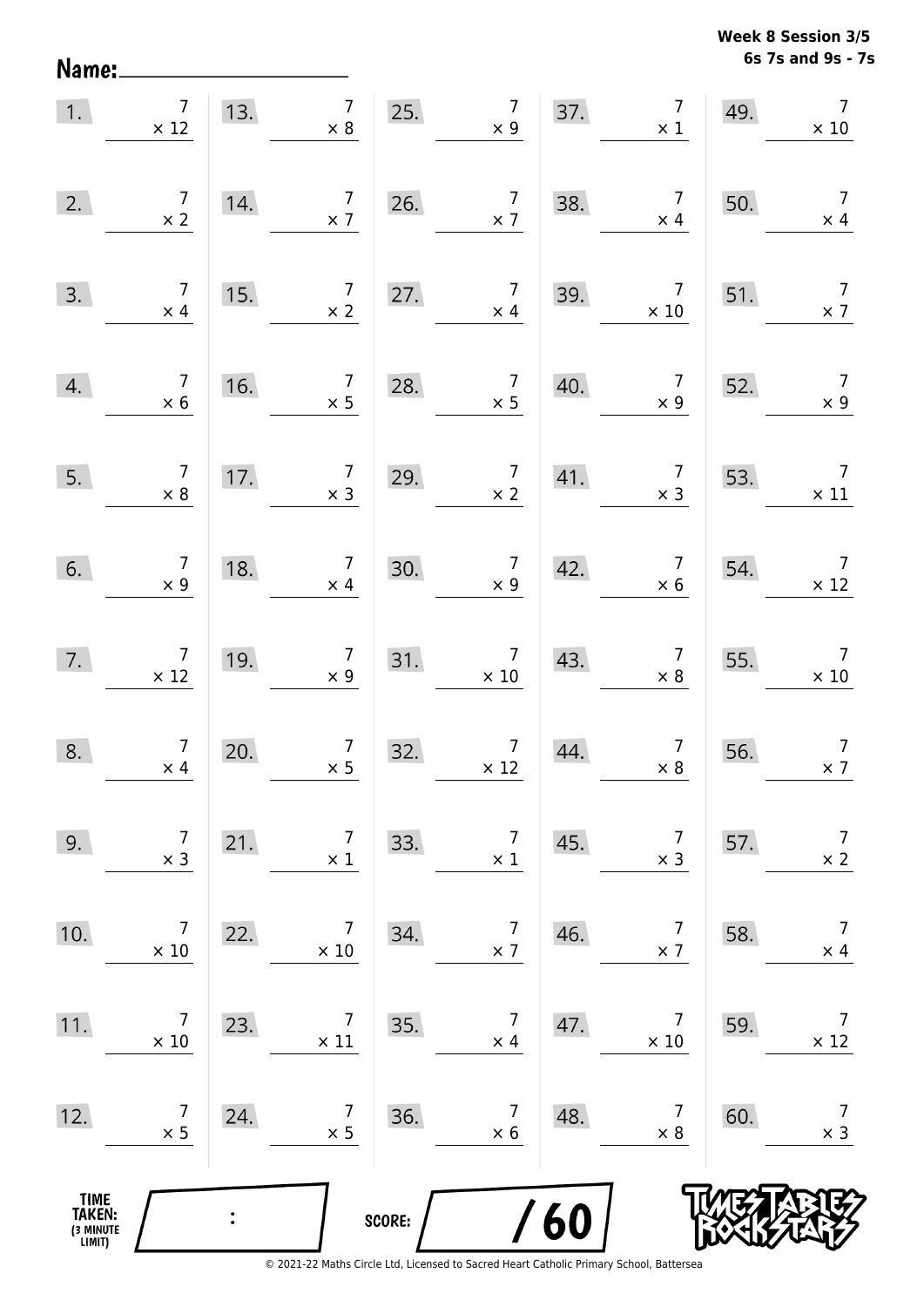**6s 7s and 9s - 7s Week 8 Session 4/5** 

| 1.                                    | $70 \div 7 =$             | 21.    | $28 \div 7 =$ |     |                   |
|---------------------------------------|---------------------------|--------|---------------|-----|-------------------|
| 2.                                    | $77 \div 7 =$             | 22.    |               | 42. |                   |
| 3.                                    | $14 \div 7 =$             | 23.    | $84 \div 7 =$ | 43. | $84 \div 7 =$     |
| 4.                                    | $77 \div 7 =$             | 24.    | $28 \div 7 =$ | 44. |                   |
| 5.                                    | $21 \div 7 =$             | 25.    |               |     | 45. $63 \div 7 =$ |
| 6.                                    |                           | 26.    | $14 \div 7 =$ | 46. |                   |
| 7.                                    | $14 \div 7 =$             | 27.    | $35 \div 7 =$ | 47. | $28 \div 7 =$     |
| 8.                                    | $42 \div 7 =$             | 28.    | $42 \div 7 =$ | 48. | $70 \div 7 =$     |
| 9.                                    | $77 \div 7 =$             | 29.    |               |     | 49. $7 \div 7 =$  |
| 10.                                   | $84 \div 7 =$             | 30.    |               |     | 50. $77 \div 7 =$ |
| 11.                                   |                           | 31.    | $84 \div 7 =$ |     | 51. $7 \div 7 =$  |
|                                       | 12. $7 \div 7 =$          | 32.    |               |     | 52. $35 \div 7 =$ |
| 13.                                   | $84 \div 7 =$             | 33.    | $14 \div 7 =$ |     | 53. $28 \div 7 =$ |
| 14.                                   |                           | 34.    |               | 54. |                   |
| 15.                                   | $21 \div 7 =$             | 35.    | $70 \div 7 =$ | 55. | $49 \div 7 =$     |
| 16.                                   | $28 \div 7 =$             | 36.    | $14 \div 7 =$ | 56. | $84 \div 7 =$     |
| 17.                                   |                           | 37.    | $77 \div 7 =$ | 57. | $21 \div 7 =$     |
| 18.                                   | $42 \div 7 =$             | 38.    | $28 \div 7 =$ |     | 58. $77 \div 7 =$ |
| 19.                                   | $77 \div 7 =$             | 39.    | $28 \div 7 =$ |     | 59. $49 \div 7 =$ |
| 20.                                   | $7 \div 7 =$              | 40.    | $42 \div 7 =$ | 60. | $42 \div 7 =$     |
| TIME<br>TAKEN:<br>(3 MINUTE<br>LIMIT) | $\mathbb{R}^{\mathbb{Z}}$ | SCORE: | /60           |     |                   |

Name: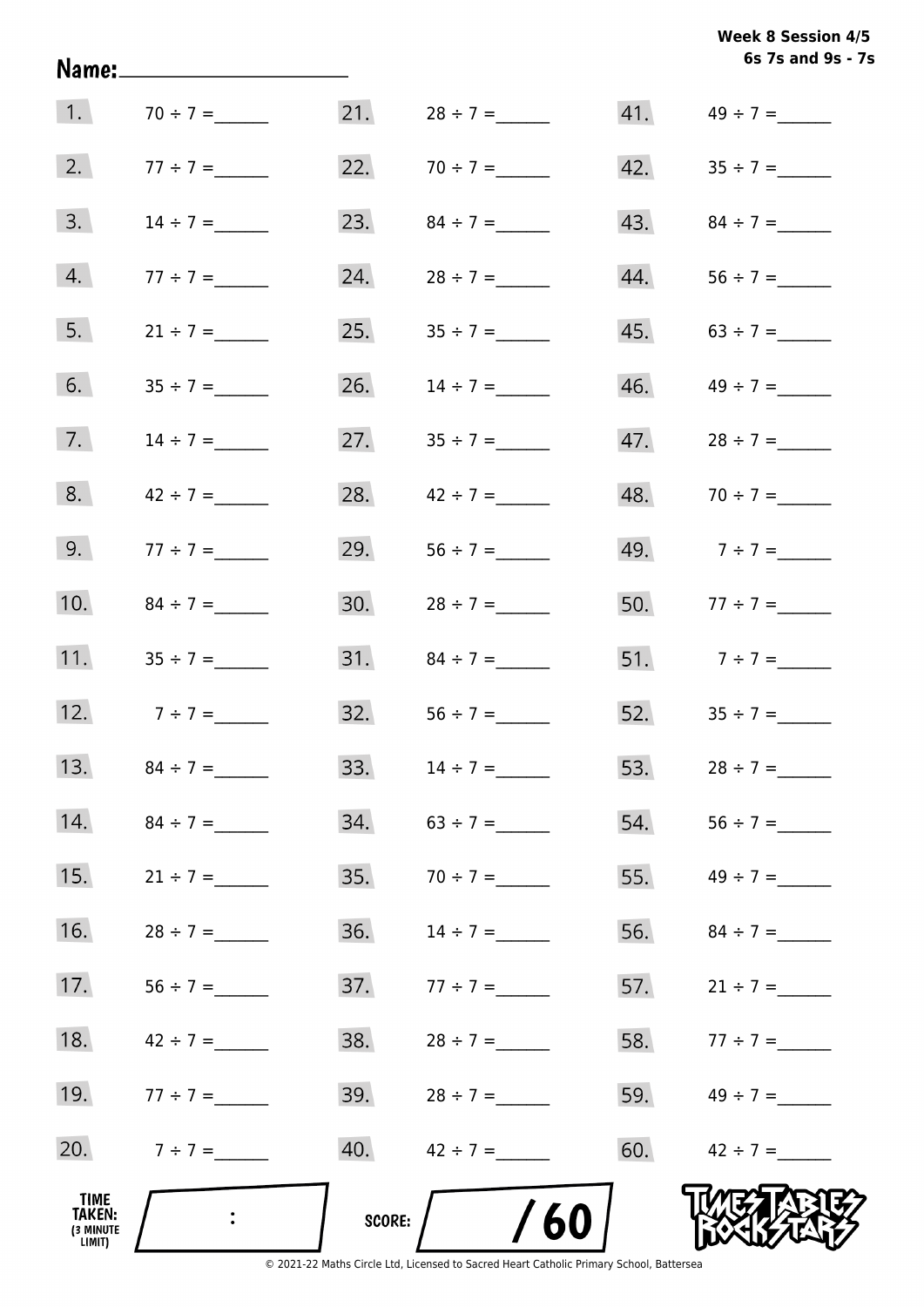# **6s 7s and 9s - 7s Week 8 Session 5/5**

|                                       | $1. 7 \times 10 =$  | 21. $7 \times 10 =$ 41. $42 \div 7 =$ |     |                                 | ADD UP<br>YOUR TIME                  |
|---------------------------------------|---------------------|---------------------------------------|-----|---------------------------------|--------------------------------------|
|                                       | 2. $7 \times 1 =$   |                                       | 42. | $14 \div 7 =$                   | FOR THE WEEK                         |
|                                       | $3. 7 \times 2 =$   |                                       | 43. |                                 | MINUTES<br>S1:                       |
|                                       | $4.7 \times 1 =$    |                                       | 44. | $70 \div 7 =$                   | S2:                                  |
|                                       |                     |                                       | 45. | $14 \div 7 =$                   | S3:                                  |
|                                       | 6. $7 \times 7 =$   |                                       | 46. | $35 \div 7 =$                   | S4:                                  |
|                                       | $7.7 \times 1 =$    | 27. $7 \times 3 =$                    |     | 47. $7 \div 7 =$                | S5:<br>Total:                        |
|                                       | $8. 7 \times 2 =$   |                                       |     | $48. 28 \div 7 =$               | SECONDS                              |
|                                       |                     |                                       |     | 49. $42 \div 7 =$               | S1:                                  |
|                                       |                     | $30.7 \times 1 =$                     | 50. |                                 | S2:<br>S3:                           |
|                                       | 11. $7 \times 3 =$  | 31. $63 \div 7 =$ 51.                 |     | $77 \div 7 =$                   | S4:                                  |
|                                       | 12. $7 \times 12 =$ | 32. $49 \div 7 =$ 52.                 |     | $28 \div 7 =$                   | SS:                                  |
|                                       | 13. $7 \times 4 =$  | 33. $7 \div 7 =$ 53. $7 \div 7 =$     |     |                                 | Total:                               |
|                                       |                     | 34.                                   |     | $77 \div 7 =$ 54. $42 \div 7 =$ | ADD UP<br>YOUR SCORE<br>FOR THE WEEK |
|                                       |                     | 35.                                   |     | $84 \div 7 =$ 55. $63 \div 7 =$ | S1:                                  |
| 16.                                   |                     | 36.<br>$21 \div 7 =$ 56.              |     | $63 \div 7 =$                   | S2:                                  |
|                                       |                     | 37.<br>$77 \div 7 =$ 57.              |     | $42 \div 7 =$                   | S3:                                  |
| 18.                                   | $7 \times 2 =$      | 38.<br>$63 \div 7 =$ 58.              |     | $42 \div 7 =$                   | S4:                                  |
|                                       | 19. $7 \times 11 =$ | 39.                                   |     | $49 \div 7 =$ 59. $77 \div 7 =$ | SS:                                  |
|                                       | 20. $7 \times 9 =$  | 40.                                   |     | $63 \div 7 =$ 60. $49 \div 7 =$ | Total:                               |
| TIME<br>TAKEN:<br>(3 MINUTE<br>LIMIT) |                     | <b>SCORE:</b>                         |     | 60                              |                                      |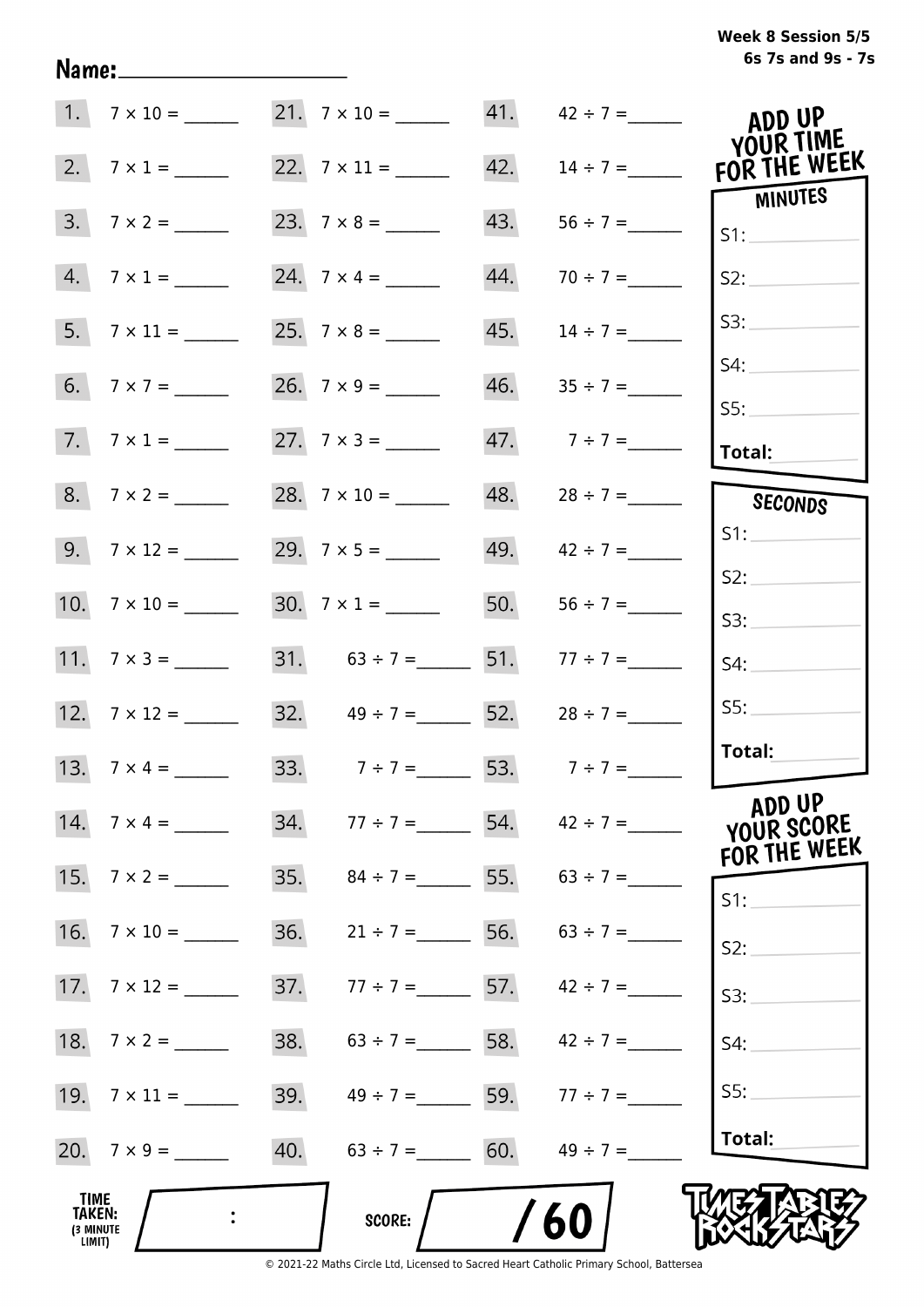**6s 7s and 9s - 2s, 4s, 8s Week 9 Session 1/5** 

|                                              | 1. $2 \times 11 =$      | 21. $4 \times 8 =$                                                                                | $41. 1 \times 2 =$       |
|----------------------------------------------|-------------------------|---------------------------------------------------------------------------------------------------|--------------------------|
|                                              |                         |                                                                                                   | $42. \quad 4 \times 2 =$ |
|                                              | $3. \quad 4 \times 6 =$ |                                                                                                   | 43. $1 \times 2 =$       |
|                                              | 4. $8 \times 1 =$       |                                                                                                   |                          |
|                                              | 5. $8 \times 1 =$       |                                                                                                   | $45. 5 \times 8 =$       |
|                                              |                         |                                                                                                   |                          |
|                                              |                         | 27. $2 \times 1 =$                                                                                | $47.7 \times 2 =$        |
|                                              |                         | 28. $2 \times 7 =$                                                                                |                          |
|                                              | 9. $4 \times 10 =$      | 29. $2 \times 12 =$                                                                               | $49. 1 \times 8 =$       |
|                                              | 10. $2 \times 5 =$      |                                                                                                   |                          |
|                                              | 11. $8 \times 1 =$      | $31. 2 \times 8 =$                                                                                | 51. $5 \times 4 =$       |
|                                              | 12. $8 \times 2 =$      | $32. \quad 2 \times 8 =$                                                                          | 52. $11 \times 4 =$      |
|                                              | 13. $4 \times 9 =$      |                                                                                                   | 53. $11 \times 2 =$      |
| 14.                                          | $8 \times 11 =$         | $34. \quad 4 \times 8 =$                                                                          | $54. \quad 4 \times 8 =$ |
| 15.                                          |                         | $35. 6 \times 2 =$                                                                                |                          |
| 16.                                          |                         |                                                                                                   |                          |
| 17.                                          | $2 \times 11 =$         | $37. \quad 4 \times 8 =$                                                                          |                          |
|                                              |                         | $38. 7 \times 8 =$                                                                                |                          |
|                                              | 19. $8 \times 8 =$      | 39. $12 \times 4 =$                                                                               |                          |
|                                              | 20. $2 \times 1 =$      | $40. 5 \times 8 =$                                                                                |                          |
| TIME<br><b>TAKEN:</b><br>(3 MINUTE<br>LIMIT) |                         | SCORE:<br>© 2021-22 Maths Circle Ltd. Licensed to Sacred Heart Catholic Primary School, Battersea |                          |

Name: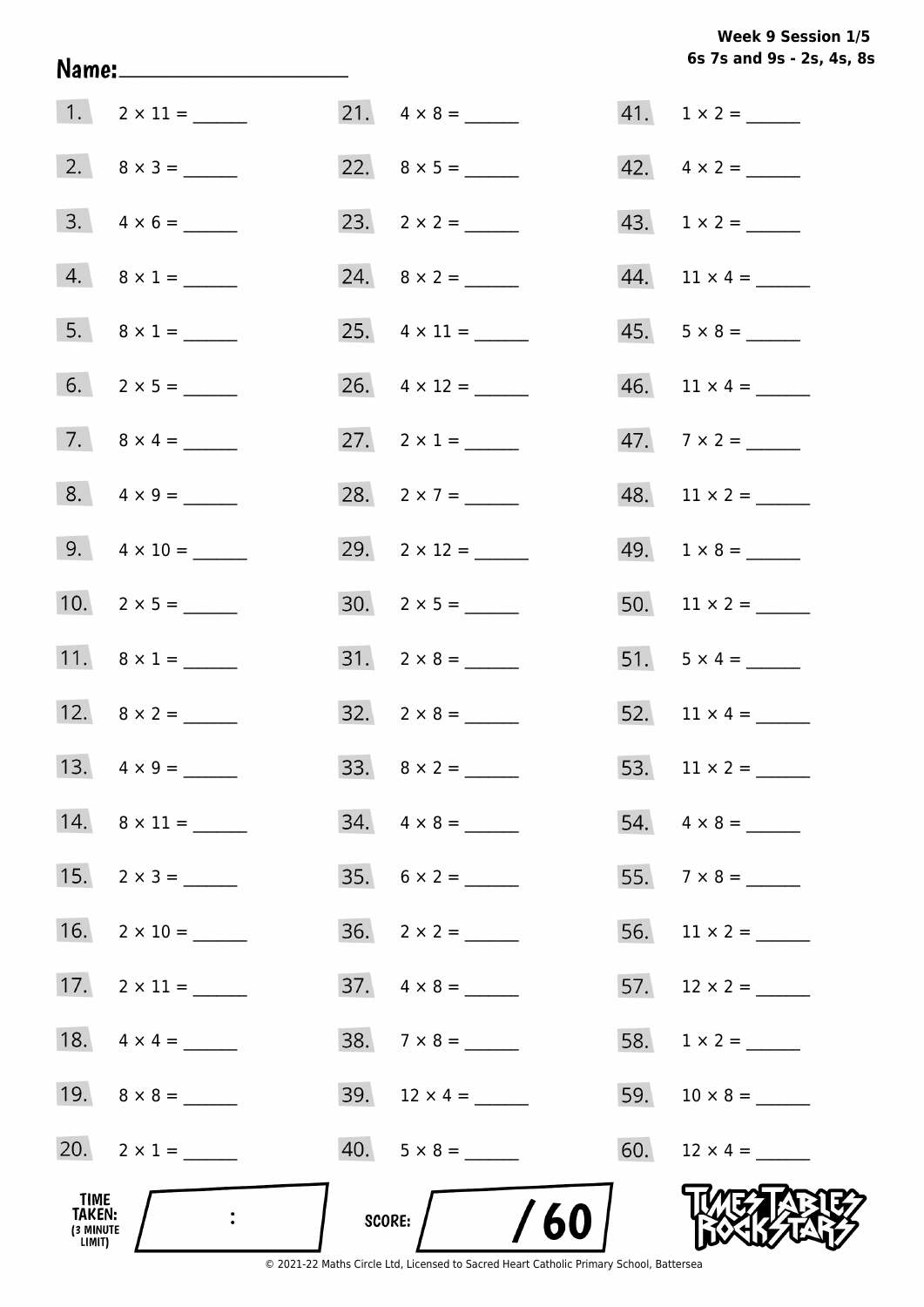**6s 7s and 9s - 2s, 4s, 8s Week 9 Session 2/5** 

| Name:                                         |                            |                |                                    |        |                                |     |                                |     | 6s 7s and 9s - 2s, 4s, 8          |
|-----------------------------------------------|----------------------------|----------------|------------------------------------|--------|--------------------------------|-----|--------------------------------|-----|-----------------------------------|
| 1.                                            | $8 \mid 96$                | 13.            | $\overline{32}$<br>$\vert 4 \vert$ | 25.    | $\overline{80}$<br>$8\sqrt{ }$ | 37. | $8\sqrt{32}$                   | 49. | 40<br>8                           |
| 2.                                            | $\vert 4 \vert$<br>36      | 14.            | $\overline{40}$<br>$8\sqrt{ }$     | 26.    | $2\sqrt{6}$                    | 38. | $\overline{36}$<br>$4\vert$    | 50. | $\overline{8}$<br>$\overline{4}$  |
| 3.                                            | $2\sqrt{12}$               | 15.            | $\overline{40}$<br>$4\sqrt{ }$     | 27.    | $2\sqrt{22}$                   | 39. | $4\sqrt{24}$                   | 51. | $\overline{10}$<br>$\overline{2}$ |
| 4.                                            | $8\overline{72}$           | 16.            | $\overline{20}$<br>$4\vert$        | 28.    | $2\sqrt{12}$                   | 40. | $2\sqrt{18}$                   | 52. | $\overline{56}$<br>8              |
| 5.                                            | $8\sqrt{64}$               | 17.            | $4\overline{)32}$                  | 29.    | $2\sqrt{2}$                    | 41. | $4\sqrt{20}$                   | 53. | $\overline{4}$<br>$\overline{2}$  |
| 6.                                            | $\vert 4 \vert$<br>$\bf 8$ | 18.            | $\overline{8}$<br>$2\sqrt{ }$      | 30.    | $\overline{4}$<br>$4\sqrt{ }$  | 42. | $\overline{40}$<br>$8\vert$    | 54. | $\overline{2}$<br>$\overline{2}$  |
| 7.                                            | $2\sqrt{12}$               | 19.            | $8 \overline{)48}$                 | 31.    | $2\sqrt{16}$                   | 43. | $\overline{4}$<br>$4\vert$     | 55. | $\overline{16}$<br>$\overline{2}$ |
| 8.                                            | 24<br>$\vert 4 \vert$      | 20.            | $\vert 8 \vert$<br>64              | 32.    | $2\vert$<br>$\overline{4}$     | 44. | $2\sqrt{ }$<br>$\overline{22}$ | 56. | 36<br>4                           |
| 9.                                            | 20<br> 4                   | 21.            | $80\,$<br>8                        | 33.    | $2\sqrt{12}$                   | 45. | $\overline{24}$<br> 8          | 57. | $88\,$<br>8                       |
| 10.                                           | 22<br>$2\vert$             | 22.            | $\overline{10}$<br>$2\vert$        | 34.    | $2 \mid 6$                     | 46. | $\overline{24}$<br>$2\sqrt{ }$ | 58. | $\overline{16}$<br>$\overline{2}$ |
| 11.                                           | 8<br>$\vert 4 \vert$       | 23.            | $\overline{32}$<br>$8\vert$        | 35.    | 56<br>$8\vert$                 | 47. | 8 <br>40                       | 59. | $\overline{72}$<br>8              |
| 12.                                           | $2\vert$<br>$\overline{4}$ | 24.            | $\overline{20}$<br>$4\vert$        | 36.    | $8\sqrt{24}$                   | 48. | $\overline{16}$<br>$8\vert$    | 60. | $\sqrt{6}$<br>$\overline{2}$      |
| <b>TIME<br/>TAKEN:</b><br>(3 MINUTE<br>LIMIT) |                            | $\ddot{\cdot}$ |                                    | SCORE: |                                | /60 |                                |     |                                   |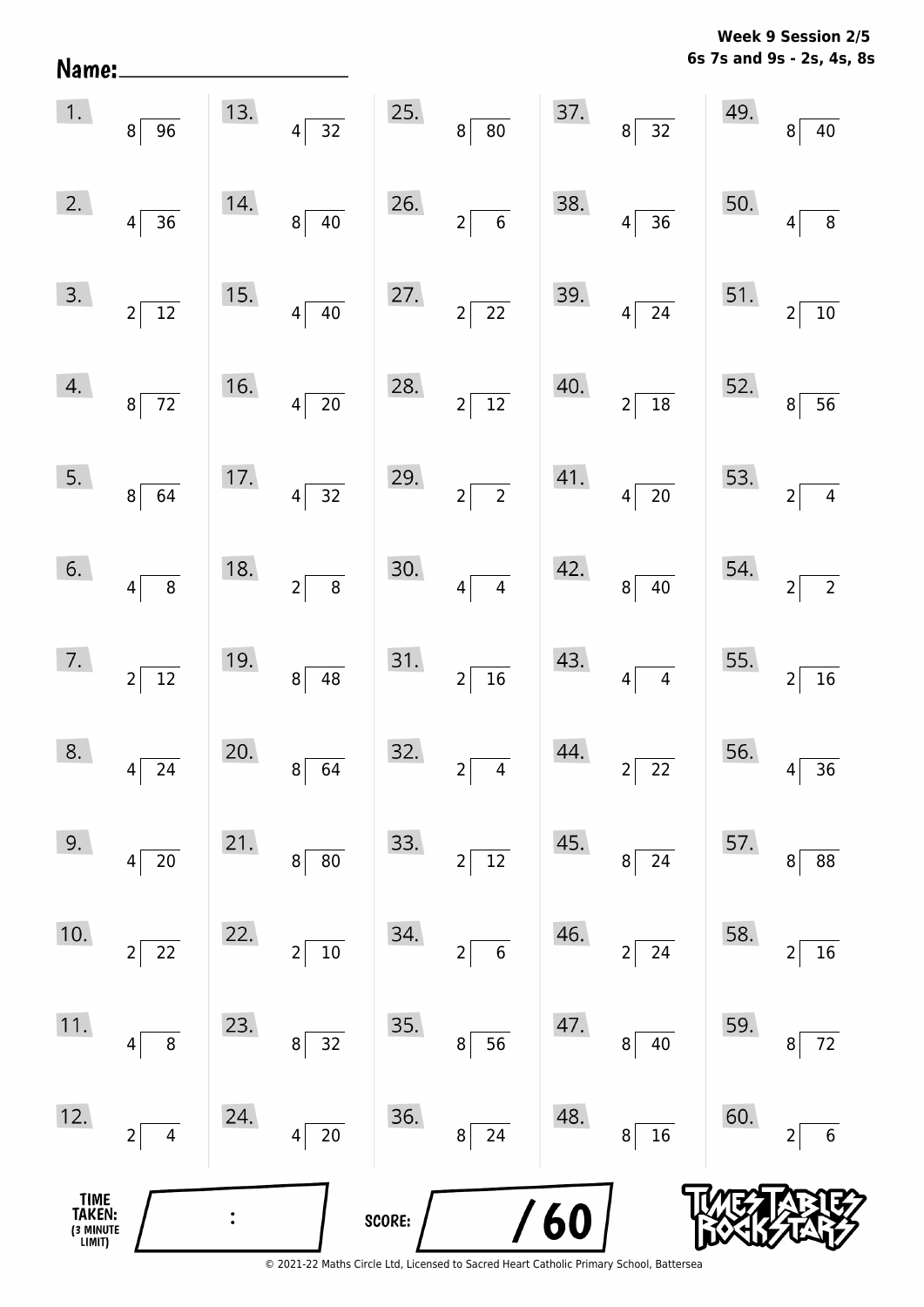Name:

**6s 7s and 9s - 2s, 4s, 8s Week 9 Session 3/5** 

| 1.                                            | $\begin{array}{c} 2 \\ \times 1 \end{array}$ |     | 13. $8 \times 7 \times 7 \times 8$               |        |                                               |                                                        | 37.<br>$4 \times 9$                           | 49.                                                                                           | $\, 8$<br>$\times$ 1                                                                                  |
|-----------------------------------------------|----------------------------------------------|-----|--------------------------------------------------|--------|-----------------------------------------------|--------------------------------------------------------|-----------------------------------------------|-----------------------------------------------------------------------------------------------|-------------------------------------------------------------------------------------------------------|
| 2.                                            | 4<br>$\times$ 10                             | 14. | $2^{\circ}$<br>$\times$ 1                        | 26.    | $\begin{array}{c} 8 \\ \times 6 \end{array}$  | 38.                                                    | $\begin{array}{r} 8 \\ \times 4 \end{array}$  | 50.                                                                                           | $\overline{\phantom{0}}$ 8<br>$\times$ 11                                                             |
| 3.                                            | $\begin{array}{r} 2 \\ \times 8 \end{array}$ |     | 15. $8 \times 12$                                |        | 27. $4 \times 11$                             | 39.                                                    | 39. $4 \times 12$ 51.                         |                                                                                               | $\begin{array}{c} 8 \\ \times 3 \end{array}$                                                          |
| 4.                                            | $4 \times 3$                                 |     | 16. $8 \times 10$                                | 28.    | 28. $4 \times 2$                              | 40.                                                    |                                               | $\begin{array}{@{}c@{\hspace{1em}}c@{\hspace{1em}}}\n & 4 & 52. \\  \times 5 & & \end{array}$ | $\overline{\mathbf{c}}$<br>$\times$ 1                                                                 |
| 5.                                            | $\frac{2}{x}$                                |     | 17. $\begin{array}{c} 8 \\ \times 4 \end{array}$ | 29.    |                                               | $\begin{array}{c c} 2 & 41. \\ \times 9 & \end{array}$ | $\begin{array}{c} 4 \\ \times 4 \end{array}$  | 53.                                                                                           | $4 \times 9$                                                                                          |
| 6.                                            | $\begin{array}{c} 4 \\ \times 8 \end{array}$ | 18. | $\begin{array}{r}4\\ \times 7\end{array}$        |        | $30.$ $4 \times 11$                           | 42.                                                    |                                               | $\begin{array}{c c} 8 & 54. \ \times 4 & \end{array}$                                         | $\begin{array}{c} 2 \\ \times 11 \end{array}$                                                         |
| 7.                                            | $\frac{2}{x^2}$                              |     | 19. $\begin{array}{r} 2 \\ \times 3 \end{array}$ |        | $31.$ $4 \times 8$                            | $\begin{array}{c}\n 43. \\  -\end{array}$              |                                               |                                                                                               | $\begin{array}{ c c c }\n \hline\n & 8 & 55. & 2 \\  \times 11 & & \times 3 \\  \hline\n \end{array}$ |
| 8.                                            | $\begin{array}{c} 2 \\ \times 6 \end{array}$ | 20. | $\begin{array}{c} 4 \\ \times 12 \end{array}$    | 32.    | $\begin{array}{c} 2 \\ \times 12 \end{array}$ | 44.                                                    | $\begin{array}{c} 8 \\ \times 12 \end{array}$ | 56.                                                                                           | $\begin{array}{c}2\\ \times 12\end{array}$                                                            |
| 9.                                            | 4<br>$\times$ 3                              | 21. | $\overline{2}$<br>$\times$ 7                     | 33.    | 4<br>$\times$ 4                               | 45.                                                    | $\overline{2}$<br>$\times$ 8                  | 57.                                                                                           | $\overline{2}$<br>$\times$ 7                                                                          |
| 10.                                           | 4<br>$\times$ 3                              | 22. | 4<br>$\times$ 4                                  | 34.    | 8<br>$\times$ 2                               | 46.                                                    | $\overline{2}$<br>$\times$ 3                  | 58.                                                                                           | 4<br>$\times$ 11                                                                                      |
| 11.                                           | 8<br>$\times$ 9                              | 23. | $\overline{2}$<br>$\times$ 6                     | 35.    | 4<br>$\times$ 10                              | 47.                                                    | $\overline{2}$<br>$\times$ 5                  | 59.                                                                                           | 4<br>$\times$ 9                                                                                       |
| 12.                                           | 4<br>$\times 8$                              | 24. | 4<br>$\times$ 5                                  | 36.    | $\overline{2}$<br>$\times$ 10                 | 48.                                                    | 8<br>$\times$ 12                              | 60.                                                                                           | $\overline{2}$<br>$\times$ 11                                                                         |
| <b>TIME<br/>TAKEN:</b><br>(3 MINUTE<br>LIMIT) |                                              |     |                                                  | SCORE: |                                               | 60                                                     |                                               |                                                                                               |                                                                                                       |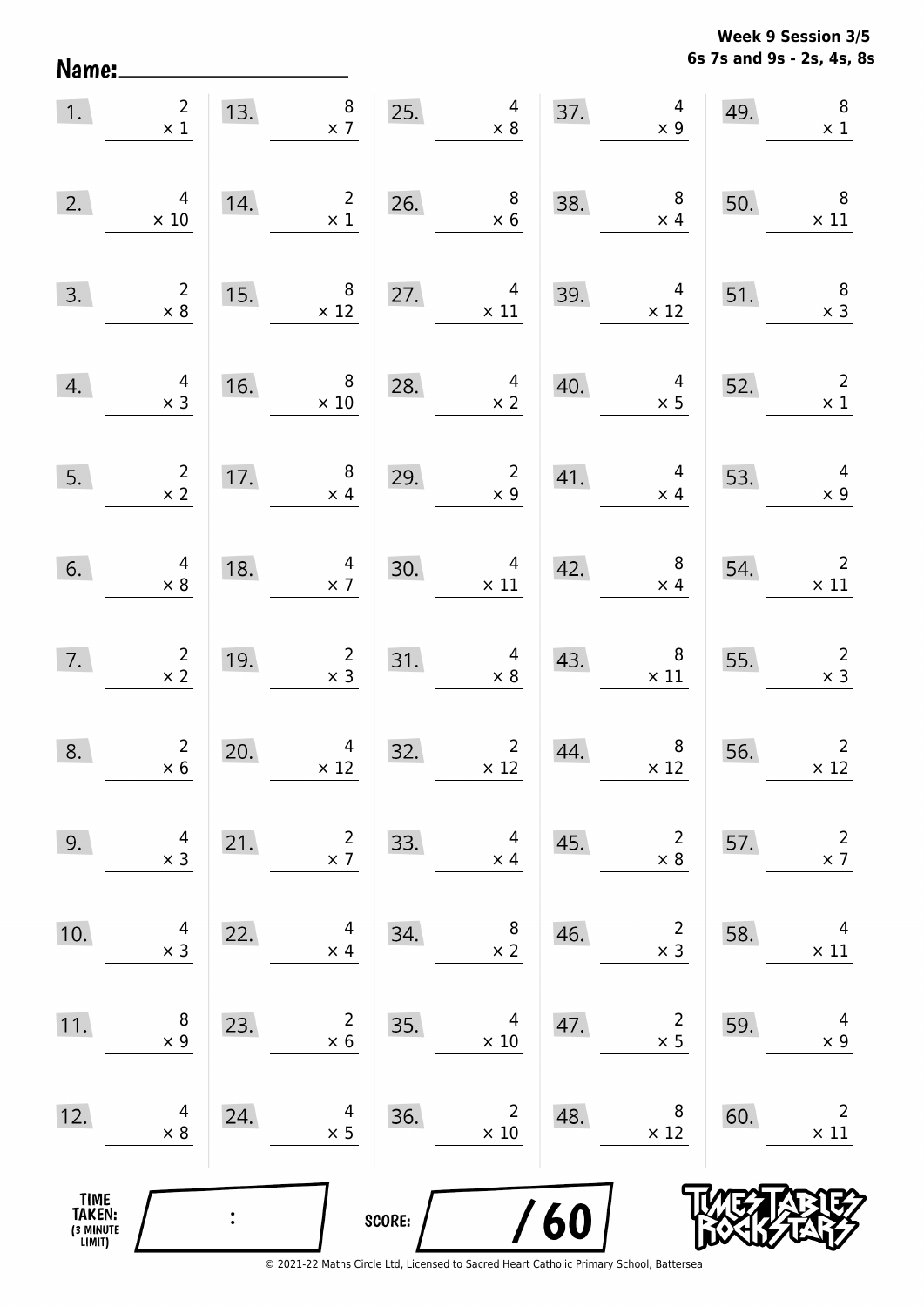|                           | <b>Week 9 Session 4/5</b> |  |  |
|---------------------------|---------------------------|--|--|
| 6s 7s and 9s - 2s, 4s, 8s |                           |  |  |

|                                       |                           |        |               |     | 6s 7s and 9s - 2s, 4s, 8 |
|---------------------------------------|---------------------------|--------|---------------|-----|--------------------------|
| 1.                                    | $48 \div 4 =$             |        |               |     | $41. 20 \div 4 =$        |
| 2.                                    | $48 \div 4 =$             | 22.    |               | 42. | $10 \div 2 =$            |
| 3.                                    | $16 \div 8 =$             | 23.    | $72 \div 8 =$ | 43. |                          |
| 4.                                    | $48 \div 8 =$             | 24.    | $24 \div 2 =$ | 44. | $2 \div 2 =$             |
| 5.                                    | $24 \div 2 =$             | 25.    | $44 \div 4 =$ | 45. |                          |
| 6.                                    | $12 \div 4 =$             | 26.    | $20 \div 4 =$ | 46. | $14 \div 2 =$            |
| 7.                                    | $32 \div 4 =$             | 27.    |               | 47. | $12 \div 2 =$            |
| 8.                                    |                           | 28.    |               | 48. | $10 \div 2 =$            |
| 9.                                    |                           | 29.    | $12 \div 2 =$ | 49. | $24 \div 4 =$            |
| 10.                                   | $4 \div 2 =$              | 30.    |               | 50. |                          |
| 11.                                   | $22 \div 2 =$             | 31.    | $16 \div 2 =$ | 51. |                          |
| 12.                                   | $40 \div 4 =$             | 32.    | $40 \div 4 =$ |     | 52. $16 \div 8 =$        |
| 13.                                   |                           | 33.    | $24 \div 2 =$ |     | 53. $32 \div 8 =$        |
| 14.                                   | $36 \div 4 =$             |        |               | 54. | $16 \div 4 =$            |
| 15.                                   |                           | 35.    | $24 \div 8 =$ |     |                          |
| 16.                                   | $12 \div 2 =$             | 36.    | $24 \div 2 =$ |     | 56. $8 \div 4 =$         |
| 17.                                   | $8 \div 2 =$              |        |               |     | 57. $6 \div 2 =$         |
| 18.                                   | $28 \div 4 =$             | 38.    | $56 \div 8 =$ |     | 58. $44 \div 4 =$        |
| 19.                                   | $12 \div 4 =$             | 39.    | $8 \div 4 =$  |     | 59. $24 \div 8 =$        |
| 20.                                   | $44 \div 4 =$             |        |               |     |                          |
| TIME<br>TAKEN:<br>(3 MINUTE<br>LIMIT) | $\mathbb{R}^{\mathbb{Z}}$ | score: | /60           |     |                          |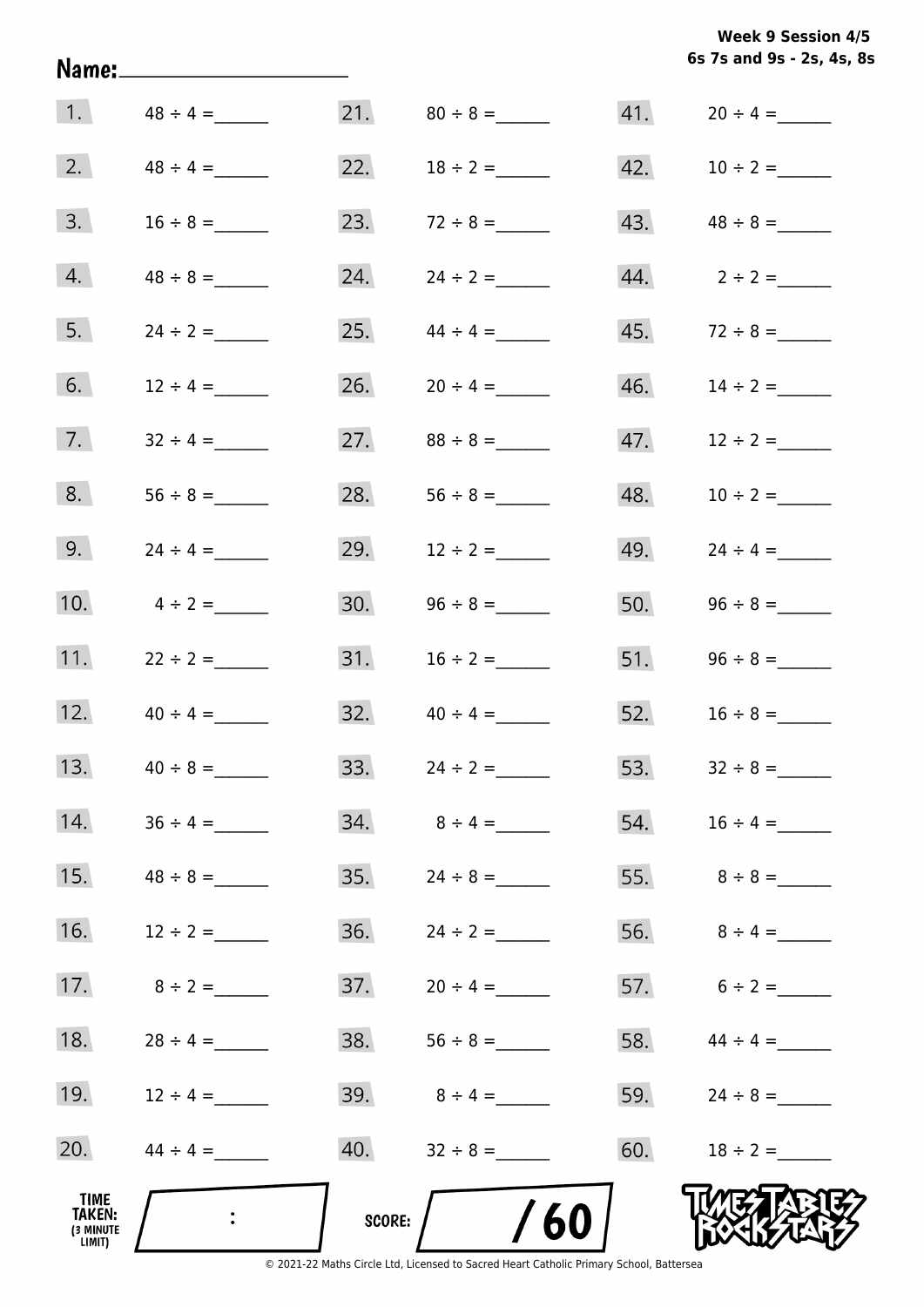|  | Week 9 Session 5/5        |  |  |  |
|--|---------------------------|--|--|--|
|  | 6s 7s and 9s - 2s, 4s, 8s |  |  |  |

|                                        | $1. 8 \times 6 =$    |     | 21. $8 \times 12 =$ 41. $4 \div 4 =$ |     |                   | ADD UP<br>YOUR TIME                  |
|----------------------------------------|----------------------|-----|--------------------------------------|-----|-------------------|--------------------------------------|
|                                        | 2. $8 \times 1 =$    |     |                                      | 42. | $24 \div 2 =$     | FOR THE WEEK                         |
|                                        | $3. \ 8 \times 12 =$ |     |                                      | 43. | $56 \div 8 =$     | MINUTES<br>S1:                       |
|                                        | $4. 8 \times 4 =$    |     |                                      | 44. | $20 \div 2 =$     | S2:                                  |
|                                        | 5. $8 \times 1 =$    |     |                                      |     | $45. 6 \div 2 =$  | S3:                                  |
|                                        |                      |     | 26. $2 \times 1 =$                   | 46. |                   | S4:<br>SS:                           |
|                                        |                      |     |                                      | 47. |                   | Total:                               |
|                                        |                      |     | 28. $8 \times 9 =$                   | 48. | $24 \div 4 =$     | SECONDS                              |
|                                        | 9. $4 \times 3 =$    |     |                                      |     | $49. 12 \div 4 =$ | S1:                                  |
|                                        |                      |     | $30. 8 \times 7 =$                   | 50. | $36 \div 4 =$     | S2:<br>S3:                           |
|                                        | 11. $4 \times 7 =$   |     | 31. $64 \div 8 =$ 51.                |     |                   | S4:                                  |
|                                        |                      |     | 32. $56 \div 8 =$ 52. $8 \div 8 =$   |     |                   | SS:                                  |
|                                        | 13. $2 \times 12 =$  |     | 33. $8 \div 4 = 53. 80 \div 8 =$     |     |                   | Total:                               |
| 14.                                    |                      | 34. | $28 \div 4 =$                        |     | 54. $8 \div 4 =$  | ADD UP<br>YOUR SCORE<br>FOR THE WEEK |
| 15.                                    | $4 \times 4 =$       | 35. | $96 \div 8 =$ 55.                    |     | $96 \div 8 =$     | $S1$ :                               |
| 16.                                    | $2 \times 10 =$      | 36. | $10 \div 2 =$                        | 56. | $72 \div 8 =$     | S2:                                  |
|                                        |                      | 37. | $24 \div 4 =$ 57.                    |     | $24 \div 4 =$     | S3:                                  |
|                                        |                      | 38. | $48 \div 4 =$ 58.                    |     | $20 \div 4 =$     | S4:                                  |
|                                        |                      | 39. | $80 \div 8 =$ 59.                    |     | $24 \div 8 =$     | SS:                                  |
|                                        |                      | 40. | $96 \div 8 =$ 60.                    |     | $28 \div 4 =$     | Total:                               |
| _TIME<br>TAKEN:<br>(3 MINUTE<br>LIMIT) |                      |     | <b>SCORE:</b>                        |     | 60                |                                      |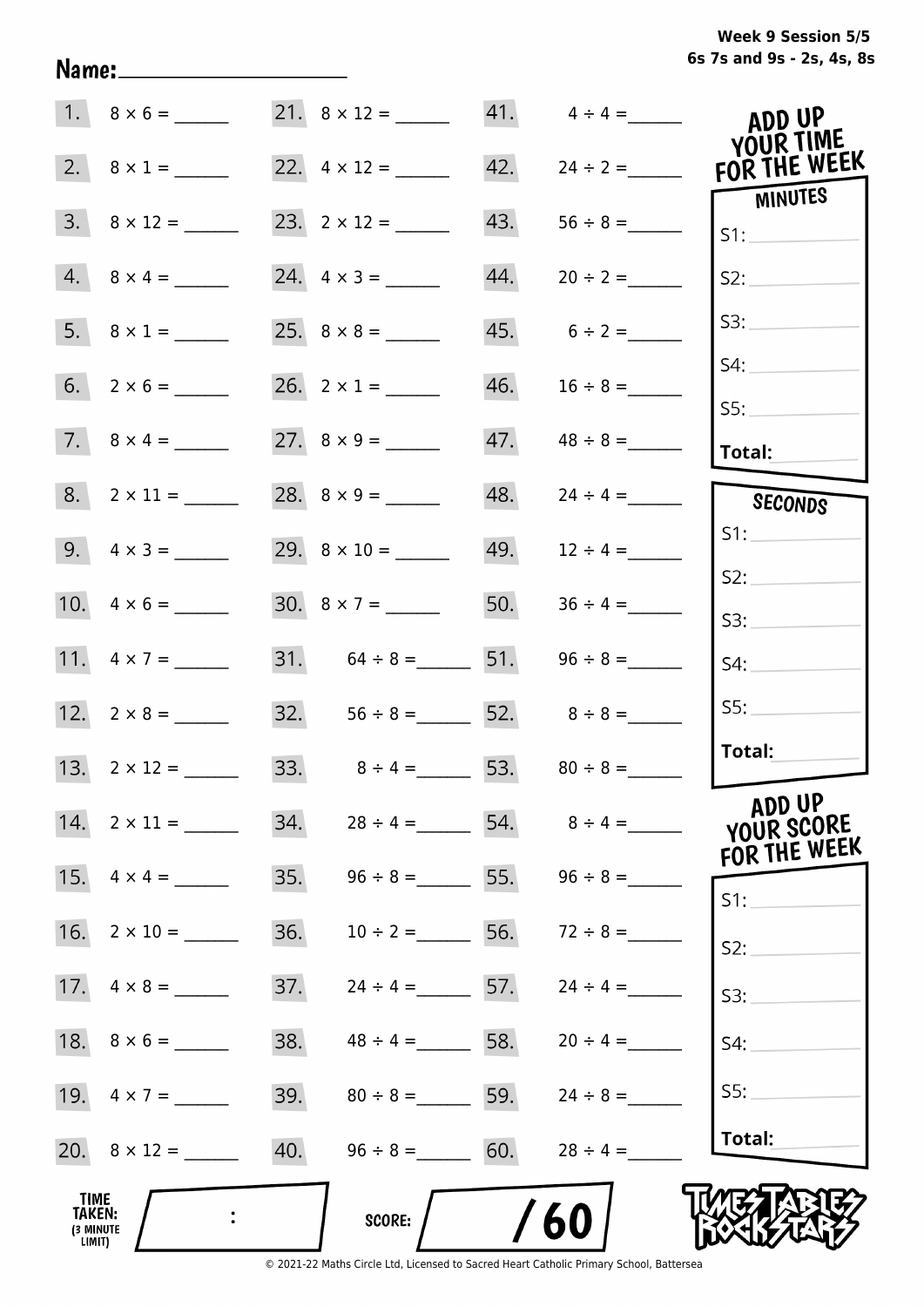# Week 10 Session 1/5 6s 7s and 9s - 7s

| TIME<br>TAKEN:<br>(3 MINUTE<br>LIMIT) | $\mathbb{R}^2$      | SCORE: $/$ /60           |                          |
|---------------------------------------|---------------------|--------------------------|--------------------------|
|                                       | 20. $7 \times 3 =$  | $40.$ 12 × 7 = _______   | 60. $10 \times 7 =$      |
|                                       | 19. $7 \times 3 =$  | $39. \quad 2 \times 7 =$ |                          |
|                                       | 18. $7 \times 4 =$  | 38. $8 \times 7 =$       | 58. $9 \times 7 =$       |
|                                       |                     | $37. 12 \times 7 =$      | 57. $2 \times 7 =$       |
|                                       | 16. $7 \times 1 =$  | $36. \quad 4 \times 7 =$ |                          |
|                                       |                     |                          |                          |
|                                       | $14.7 \times 5 =$   | $34. \quad 2 \times 7 =$ | 54. $12 \times 7 =$      |
|                                       | 13. $7 \times 1 =$  | 33. $6 \times 7 =$       |                          |
|                                       | 12. $7 \times 12 =$ | 32. $8 \times 7 =$       | 52. $4 \times 7 =$       |
|                                       | 11. $7 \times 8 =$  | $31. 9 \times 7 =$       | 51. $1 \times 7 =$       |
|                                       | 10. $7 \times 9 =$  | 30. $7 \times 7 =$       | 50. $2 \times 7 =$       |
|                                       |                     | 29. $7 \times 7 =$       | 49. $2 \times 7 =$       |
|                                       |                     | 28. $7 \times 7 =$       | $48. 3 \times 7 =$       |
|                                       | $7. 7 \times 10 =$  |                          | $47. \quad 3 \times 7 =$ |
|                                       |                     |                          | $46. \quad 2 \times 7 =$ |
|                                       | $7 \times 9 =$      |                          | 45. $9 \times 7 =$       |
|                                       | $4.7 \times 5 =$    | 24. $7 \times 12 =$      | 44. $11 \times 7 =$      |
|                                       | $3. 7 \times 9 =$   |                          | 43. $11 \times 7 =$      |
|                                       |                     |                          | 42. $7 \times 7 =$       |
|                                       | 1. $7 \times 1 =$   | $21.7 \times 1 =$        | $41. 6 \times 7 =$       |

Name: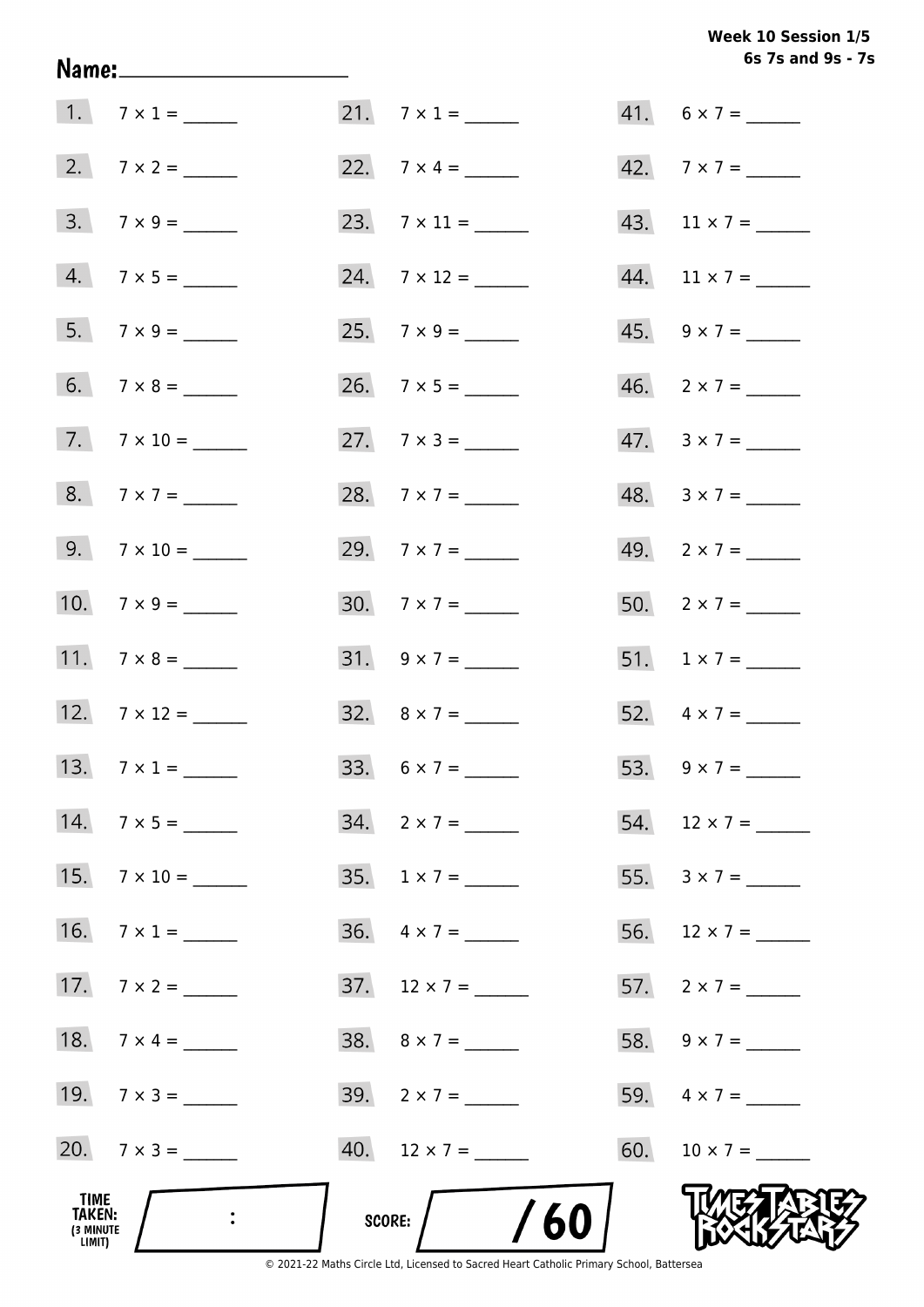| Name:                                 |                                                  |     |                                   |        |                                   |     |                                              |                                        | odiui<br>41 J<br>6s 7s and 9s - 7s |
|---------------------------------------|--------------------------------------------------|-----|-----------------------------------|--------|-----------------------------------|-----|----------------------------------------------|----------------------------------------|------------------------------------|
| 1.                                    | $7\overline{56}$                                 |     | 13. $7\overline{77}$              |        | 25. $7\overline{77}$              |     | 37.7735                                      | 49.                                    | 7 <sup>5</sup><br>49               |
| 2.                                    | $7\overline{7}$                                  | 14. | $7\overline{28}$                  |        | 26. $7\overline{77}$              | 38. | $7\overline{77}$                             | 50.                                    | 7 <sup>5</sup><br>$\overline{35}$  |
| 3.                                    | $7\sqrt{63}$                                     | 15. | $7\overline{)35}$                 |        | 27. $7 \overline{)42}$            |     | 39. $7\overline{)42}$                        | 51.                                    | $7\overline{)}$<br>$\overline{35}$ |
| 4.                                    | $7\overline{\smash{)}21}$                        |     | 16. $7\overline{70}$              |        | 28. $7 \overline{)28}$            | 40. | $7\overline{21}$                             | 52. $7\begin{bmatrix} 7 \end{bmatrix}$ | $\overline{21}$                    |
|                                       | $\begin{array}{ c c }\n5. & 7 & 14\n\end{array}$ | 17. | $7\overline{7}$                   | 29.    | $7\overline{)42}$                 | 41. | $7\sqrt{14}$                                 | 53.                                    | 28<br>$\overline{7}$               |
| 6.                                    | $7\overline{7}$                                  | 18. | $7\overline{63}$                  | 30.    | $\overline{49}$<br>7              | 42. | $\overline{49}$<br>7                         | 54.                                    | $\overline{7}$<br>84               |
| 7.                                    | $7\overline{)35}$                                | 19. | $7\overline{28}$                  | 31.    | $7\overline{)28}$                 | 43. | $7\overline{84}$                             | 55.                                    | $\overline{7}$<br>$\overline{7}$   |
| 8.                                    | $\overline{56}$<br>$7\vert$                      | 20. | $\overline{21}$<br>$\overline{7}$ | 32.    | 7 <sup>1</sup><br>$\overline{7}$  | 44. | $\overline{35}$                              | 56.                                    | $70\,$                             |
| 9.                                    | $3\overline{5}$<br>$7\vert$                      | 21. | $\overline{7}$<br>$\overline{7}$  | 33.    | $\overline{7}$<br>7               | 45. | $35\overline{}$<br>7                         | 57.                                    | 49                                 |
| 10.                                   | $\overline{70}$<br>7 <sup>1</sup>                | 22. | 42<br>$\overline{7}$              | 34.    | 42<br>$\overline{7}$              | 46. | 14                                           | 58.                                    | $70\,$                             |
| 11.                                   | $7\vert$<br>42                                   | 23. | $\frac{1}{28}$<br>$\overline{7}$  | 35.    | $\overline{77}$<br>$\overline{7}$ | 47. | $\overline{28}$<br>$\overline{7}$            | 59.                                    | 63<br>7                            |
| 12.                                   | $\overline{21}$<br>$7\vert$                      | 24. | $\overline{35}$<br>7              | 36.    | $\overline{35}$<br>$\overline{7}$ | 48. | $\overline{\mathbf{14}}$<br>$\boldsymbol{7}$ | 60.                                    | $\overline{7}$                     |
| TIME<br>TAKEN:<br>(3 MINUTE<br>LIMIT) |                                                  |     |                                   | SCORE: |                                   | 60  |                                              |                                        |                                    |

**Week 10 Session 2/5**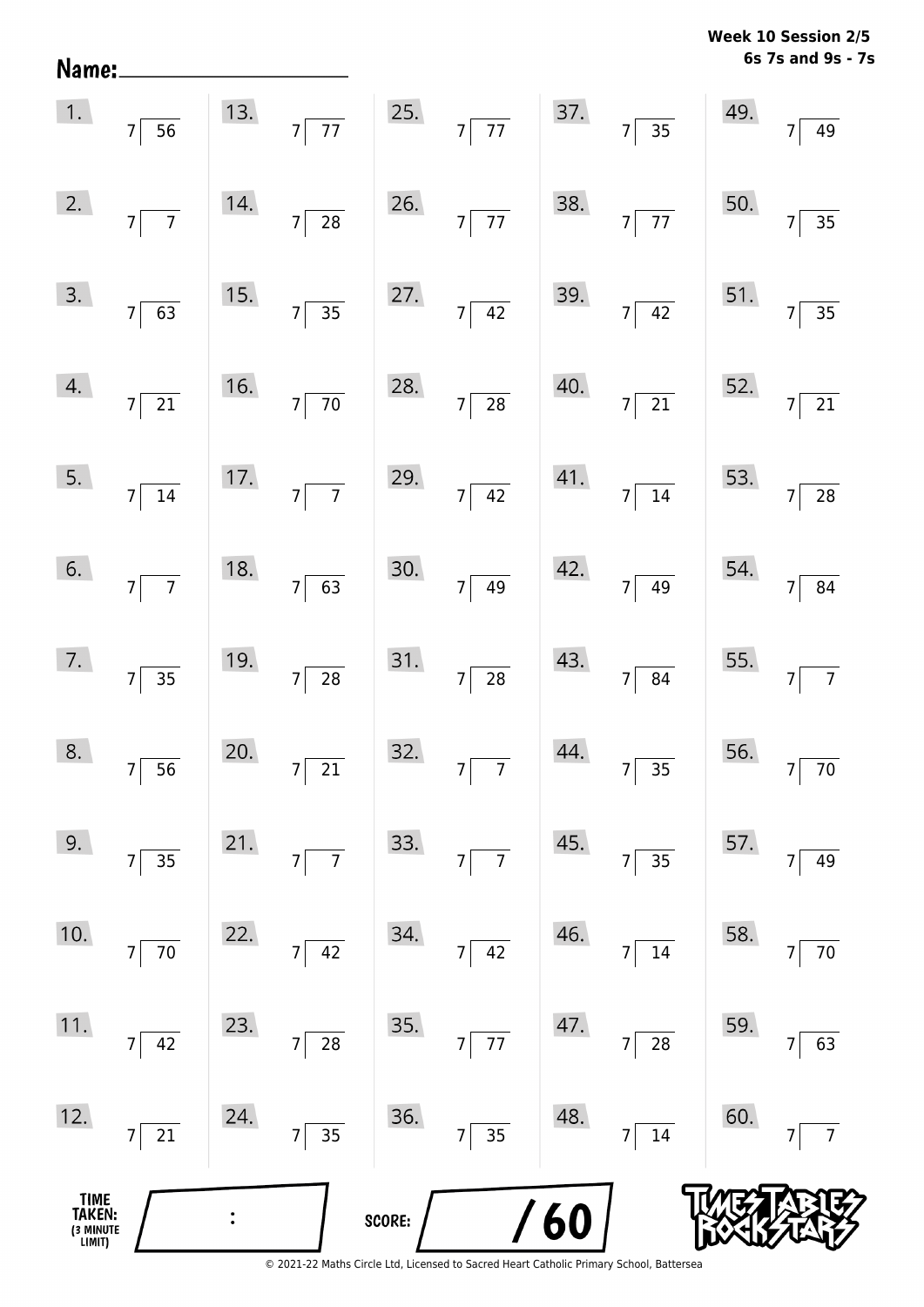Name:

**6s 7s and 9s - 7s Week 10 Session 3/5** 

| 1.                                            | $\begin{array}{c} \n7 \\ \times 12\n\end{array}$ | 13. $7 \times 5$                                     | 25. $7 \times 3$ |                                                         |     | 37. $7 \times 2$                             | 49. | $\overline{7}$<br>$\times$ 5                 |
|-----------------------------------------------|--------------------------------------------------|------------------------------------------------------|------------------|---------------------------------------------------------|-----|----------------------------------------------|-----|----------------------------------------------|
| 2.                                            | $\begin{array}{c} 7 \\ \times 9 \end{array}$     | $\begin{array}{c} 7 \\ \times 8 \end{array}$<br>14.  | 26.              | $\begin{array}{c} 7 \\ \times 12 \end{array}$           | 38. | $\overline{7}$<br>$\times$ 9                 | 50. | $\overline{7}$<br>$\times$ 5                 |
| 3.                                            | $\overline{7}$<br>$\times$ 12                    | $\begin{array}{c} 7 \\ \times 4 \end{array}$<br>15.  | 27.              | $\begin{array}{c} 7 \\ \times 9 \end{array}$            | 39. | $7\overline{ }$<br>$\times$ 10               | 51. | $\overline{7}$<br>$\times$ 6                 |
| 4.                                            | $\overline{7}$<br>$\times$ 4                     | $\overline{7}$<br>16.<br>$\times$ 5                  | 28.              | $\begin{array}{c} 7 \\ \times 3 \end{array}$            | 40. | $\overline{7}$<br>$\times 9$                 | 52. | $\overline{7}$<br>$\times$ 1                 |
| 5.                                            | $\overline{7}$<br>$\times$ 10                    | $\begin{array}{c} 7 \\ \times 8 \end{array}$<br>17.  | 29.              | $\begin{array}{c} 7 \\ \times 9 \end{array}$            | 41. | $\overline{7}$<br>$\times$ 11                | 53. | $\overline{7}$<br>$\times$ 2                 |
| 6.                                            | $\begin{array}{c} 7 \\ \times 2 \end{array}$     | $\begin{array}{c} 7 \\ \times 4 \end{array}$<br>18.  | 30.              | $\begin{array}{c} 7 \\ \times 6 \end{array}$            | 42. | $\begin{array}{c} 7 \\ \times 4 \end{array}$ | 54. | $\begin{array}{c} 7 \\ \times 6 \end{array}$ |
| 7.                                            | $\begin{array}{c} 7 \\ \times 7 \end{array}$     | $\begin{array}{c} 7 \\ \times 2 \end{array}$<br>19.  | 31. $7 \times 7$ |                                                         | 43. | $\begin{array}{c} 7 \\ \times 7 \end{array}$ | 55. | $\begin{array}{c}7\\ \times 10\end{array}$   |
| 8.                                            | $\begin{array}{c}7\\ \times 12\end{array}$       | $\begin{array}{c} 7 \\ \times 12 \end{array}$<br>20. | 32.              | $\begin{array}{c c} & 7 & 4 \end{array}$<br>$\times 12$ | 44. | $\begin{array}{c} 7 \\ x 3 \end{array}$      | 56. | $\overline{7}$<br>$\times$ 10                |
| 9.                                            | 7<br>$\times$ 3                                  | 7<br>21.<br>$\times$ 12                              | 33.              | 7<br>$\times$ 4                                         | 45. | 7<br>$\times$ 4                              | 57. | $\overline{7}$<br>$\times$ 12                |
| 10.                                           | $\overline{7}$<br>$\times$ 11                    | 7<br>22.<br>$\times$ 3                               | 34.              | $\overline{7}$<br>$\times$ 2                            | 46. | 7<br>$\times$ 3                              | 58. | $\overline{7}$<br>$\times$ 4                 |
| 11.                                           | $\overline{7}$<br>$\times$ 4                     | $\overline{7}$<br>23.<br>$\times$ 11                 | 35.              | $\overline{7}$<br>$\times$ 2                            | 47. | 7<br>$\times$ 3                              | 59. | $\overline{7}$<br>$\times$ 1                 |
| 12.                                           | $\overline{7}$<br>$\times$ 10                    | 7<br>24.<br>$\times$ 3                               | 36.              | $\overline{7}$<br>$\times$ 3                            | 48. | 7<br>$\times$ 7                              | 60. | $\overline{7}$<br>$\times$ 7                 |
| <b>TIME<br/>TAKEN:</b><br>(3 MINUTE<br>LIMIT) |                                                  |                                                      | SCORE:           |                                                         | 60  |                                              |     |                                              |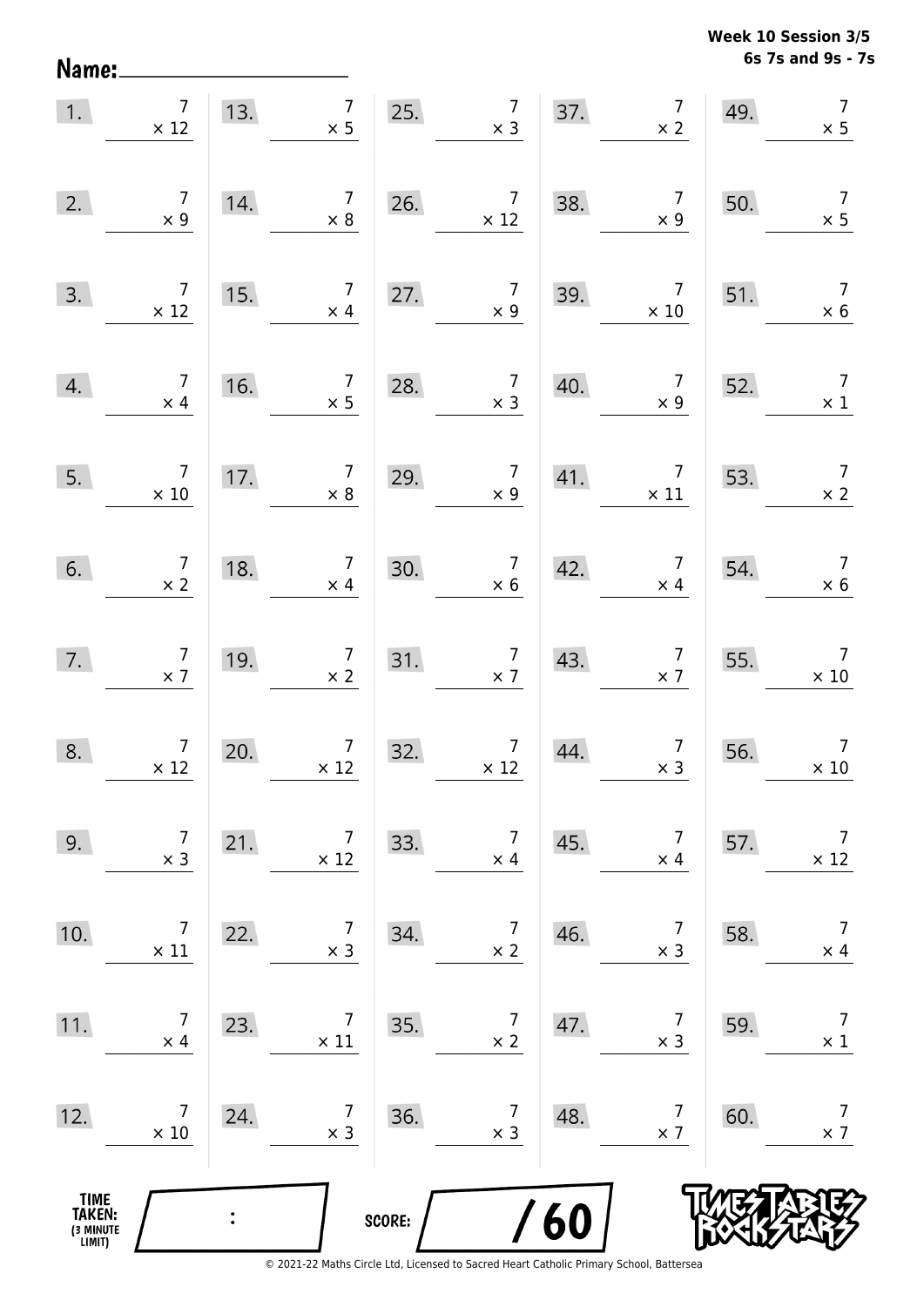**6s 7s and 9s - 7s Week 10 Session 4/5** 

|                                       | Name:________________________       |     |                       |     | 6s 7s and 9s - 7  |
|---------------------------------------|-------------------------------------|-----|-----------------------|-----|-------------------|
| $\vert$ 1.                            | $28 \div 7 =$                       | 21. |                       | 41. | $14 \div 7 =$     |
| 2.                                    | $21 \div 7 =$                       | 22. |                       | 42. |                   |
| 3.                                    | $21 \div 7 =$                       | 23. | $70 \div 7 =$         | 43. |                   |
| 4.                                    |                                     | 24. |                       | 44. | $77 \div 7 =$     |
| 5.                                    | $63 \div 7 =$                       | 25. | $14 \div 7 =$         | 45. | $14 \div 7 =$     |
| 6.                                    | $14 \div 7 =$                       | 26. | $21 \div 7 =$         |     | 46. $7 \div 7 =$  |
| 7.                                    | $35 \div 7 =$                       | 27. |                       |     | 47. $7 \div 7 =$  |
| 8.                                    | $42 \div 7 =$                       | 28. |                       |     | 48. $84 \div 7 =$ |
| 9.                                    |                                     | 29. | $70 \div 7 =$         |     | 49. $84 \div 7 =$ |
| 10.                                   | $77 \div 7 =$                       | 30. | $63 \div 7 =$         |     | 50. $35 \div 7 =$ |
| 11.                                   | $70 \div 7 =$                       | 31. |                       |     | 51. $63 \div 7 =$ |
| 12.                                   |                                     | 32. | $28 \div 7 =$         |     | 52. $63 \div 7 =$ |
| 13.                                   | $49 \div 7 =$                       | 33. | $56 \div 7 =$         |     | 53. $7 \div 7 =$  |
| 14.                                   | $42 \div 7 =$                       | 34. |                       |     | 54. $70 \div 7 =$ |
| 15.                                   | $77 \div 7 =$                       | 35. | $28 \div 7 =$         |     | 55. $77 \div 7 =$ |
| 16.                                   |                                     | 36. |                       | 56. | $21 \div 7 =$     |
| 17.                                   | $63 \div 7 =$                       | 37. | $14 \div 7 =$         |     | 57. $84 \div 7 =$ |
| 18.                                   | $42 \div 7 =$                       | 38. | $56 \div 7 =$         |     | 58. $56 \div 7 =$ |
| 19.                                   |                                     | 39. | $21 \div 7 =$         |     | 59. $49 \div 7 =$ |
| 20.                                   | $7 ÷ 7 =$                           | 40. | $49 \div 7 =$         |     | 60. $42 \div 7 =$ |
| TIME<br>TAKEN:<br>(3 MINUTE<br>LIMIT) | $\mathbb{R}^2$ . The $\mathbb{R}^2$ |     | /60<br>SCORE: $\bigg$ |     |                   |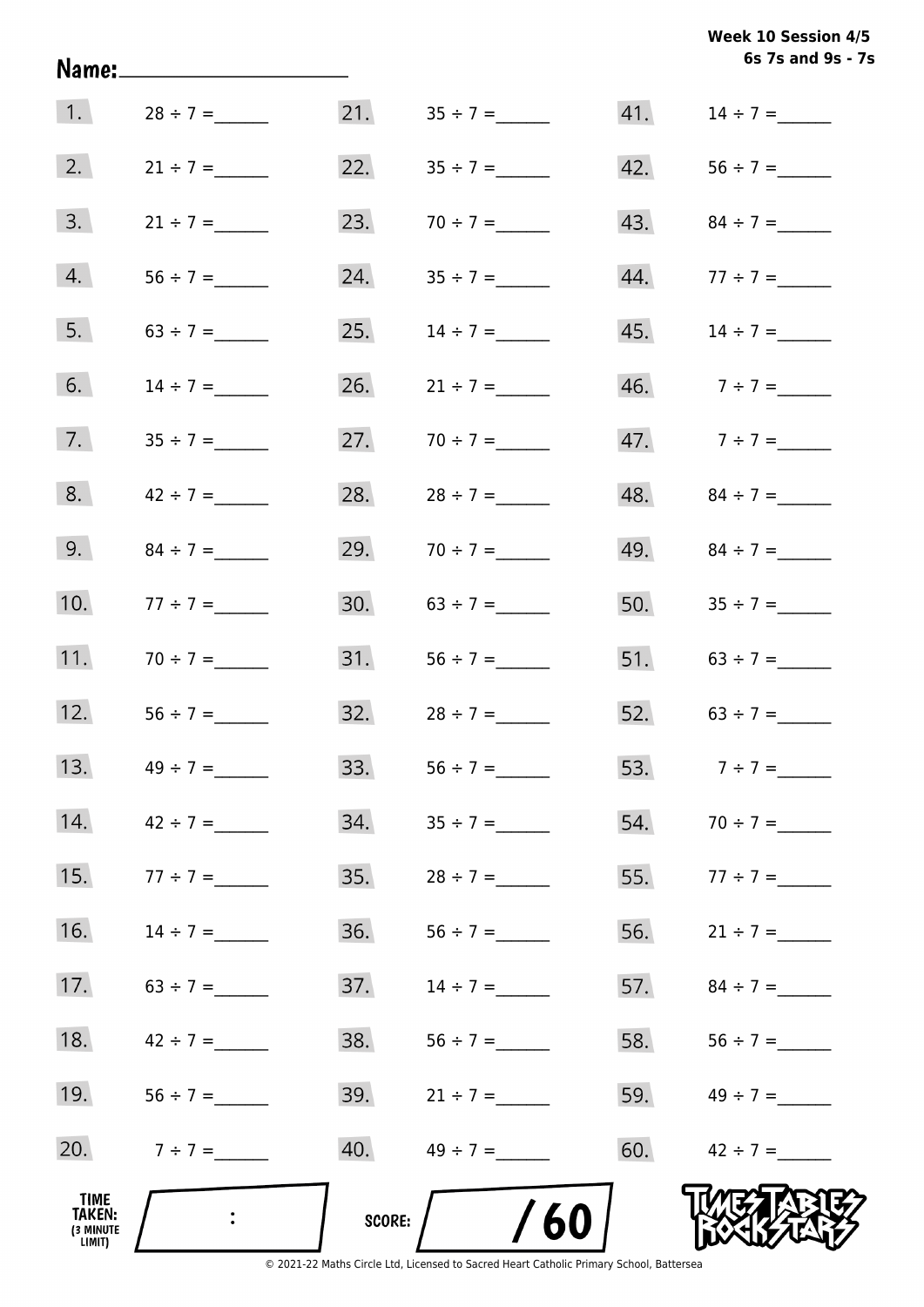# **6s 7s and 9s - 7s Week 10 Session 5/5**

|                                       | $1.7 \times 2 =$    |     | $21. 7 \times 3 =$                  | 41. | $21 \div 7 =$                       | ADD UP<br>YOUR TIME            |
|---------------------------------------|---------------------|-----|-------------------------------------|-----|-------------------------------------|--------------------------------|
|                                       |                     |     |                                     | 42. | $56 \div 7 =$                       | FOR THE WEEK<br><b>MINUTES</b> |
|                                       | $3. 7 \times 12 =$  |     |                                     | 43. |                                     | S1:                            |
|                                       | $4. 7 \times 7 =$   |     |                                     | 44. | $49 \div 7 =$                       | S2:                            |
|                                       | 5. $7 \times 7 =$   |     |                                     | 45. | $14 \div 7 =$                       | S3:                            |
|                                       | $6. 7 \times 6 =$   |     |                                     |     | $46.$ $35 \div 7 =$                 | S4:<br>SS:                     |
|                                       | $7.7 \times 8 =$    |     | 27. $7 \times 7 =$                  |     | $47. 63 \div 7 =$                   | <b>Total:</b>                  |
|                                       |                     |     |                                     |     | 48. $7 \div 7 =$                    | SECONDS                        |
|                                       |                     |     | 29. $7 \times 3 =$                  |     | 49. $21 \div 7 =$                   | S1:                            |
|                                       | 10. $7 \times 4 =$  |     | 30. $7 \times 7 =$                  |     | 50. $63 \div 7 =$                   | S2:<br>S3:                     |
|                                       |                     |     | 31. $77 \div 7 =$ 51.               |     | $14 \div 7 =$                       | S4:                            |
|                                       | 12. $7 \times 3 =$  |     | 32. $63 \div 7 =$ 52.               |     | $70 \div 7 =$                       | SS:                            |
|                                       | 13. $7 \times 1 =$  |     | 33. $56 \div 7 =$ 53. $56 \div 7 =$ |     |                                     | Total:                         |
|                                       | 14. $7 \times 6 =$  | 34. |                                     |     | $28 \div 7 =$ 54. $77 \div 7 =$     | ADD UP<br>YOUR SCORE           |
|                                       |                     |     |                                     |     | 35. $21 \div 7 =$ 55. $63 \div 7 =$ | FOR THE WEEK<br>S1:            |
|                                       |                     | 36. | $42 \div 7 =$ 56. $77 \div 7 =$     |     |                                     | S2:                            |
|                                       |                     | 37. | $84 \div 7 =$ 57. $7 \div 7 =$      |     |                                     | S3:                            |
|                                       | 18. $7 \times 11 =$ | 38. | $77 \div 7 =$ 58. 63 ÷ 7 =          |     |                                     | S4:                            |
|                                       | 19. $7 \times 9 =$  | 39. |                                     |     | $70 \div 7 =$ 59. $7 \div 7 =$      | S5:                            |
|                                       | 20. $7 \times 12 =$ |     | 40. $35 \div 7 =$ 60. $70 \div 7 =$ |     |                                     | Total:                         |
| TIME<br>TAKEN:<br>(3 MINUTE<br>LIMIT) |                     |     | <b>SCORE:</b>                       |     | 60                                  |                                |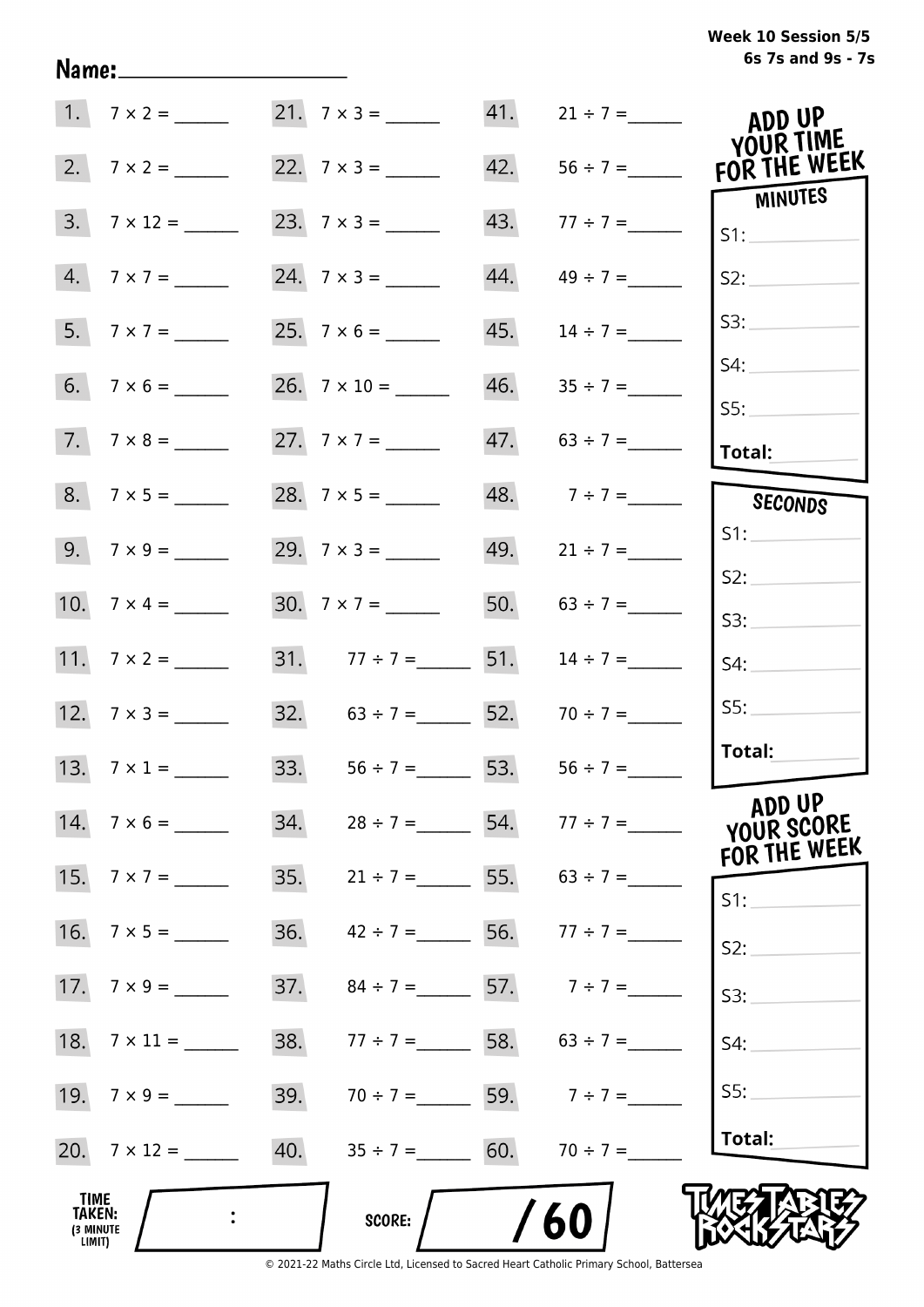# Week 11 Session 1/5 6s 7s and 9s - 6s, 7s

| TIME<br>TAKEN:<br>(3 MINUTE<br>LIMIT) | $\ddot{\phantom{1}}$ | /60<br>SCORE:            |     |                          |
|---------------------------------------|----------------------|--------------------------|-----|--------------------------|
|                                       | 20. $7 \times 8 =$   | $40. \quad 4 \times 6 =$ | 60. | $10 \times 7 =$          |
|                                       | 19. $7 \times 7 =$   | $39. 3 \times 6 =$       | 59. |                          |
|                                       | 18. $7 \times 8 =$   |                          |     | 58. $1 \times 7 =$       |
|                                       | 17. $6 \times 3 =$   | $37.$ 12 × 6 = ______    |     |                          |
| 16.                                   |                      | $36. 3 \times 7 =$       |     |                          |
|                                       | 15. $7 \times 7 =$   | $35. \quad 2 \times 6 =$ |     | 55. $3 \times 7 =$       |
|                                       | 14. $6 \times 9 =$   | $34. 3 \times 6 =$       |     | 54. $12 \times 7 =$      |
|                                       |                      |                          |     |                          |
|                                       | 12. $6 \times 5 =$   | $32. 11 \times 7 =$      |     |                          |
|                                       | 11. $7 \times 6 =$   | $31. 2 \times 7 =$       |     | 51. $3 \times 7 =$       |
|                                       | 10. $6 \times 7 =$   |                          |     | 50. $4 \times 7 =$       |
|                                       | 9. $7 \times 1 =$    | 29. $7 \times 10 =$      |     |                          |
|                                       | $8. 7 \times 9 =$    |                          |     | $48. 6 \times 7 =$       |
|                                       |                      |                          |     | $47. \quad 4 \times 6 =$ |
|                                       | $6. 6 \times 3 =$    | $26. 6 \times 11 =$      |     |                          |
|                                       | $5. 7 \times 5 =$    |                          |     | 45. $12 \times 7 =$      |
|                                       | $4.7 \times 1 =$     |                          |     | $44. 6 \times 7 =$       |
|                                       | $3. 6 \times 2 =$    |                          |     | $43. 6 \times 6 =$       |
|                                       |                      |                          |     |                          |
|                                       | $1. 6 \times 6 =$    | $21.7 \times 8 =$        |     | $41. 2 \times 6 =$       |

Name: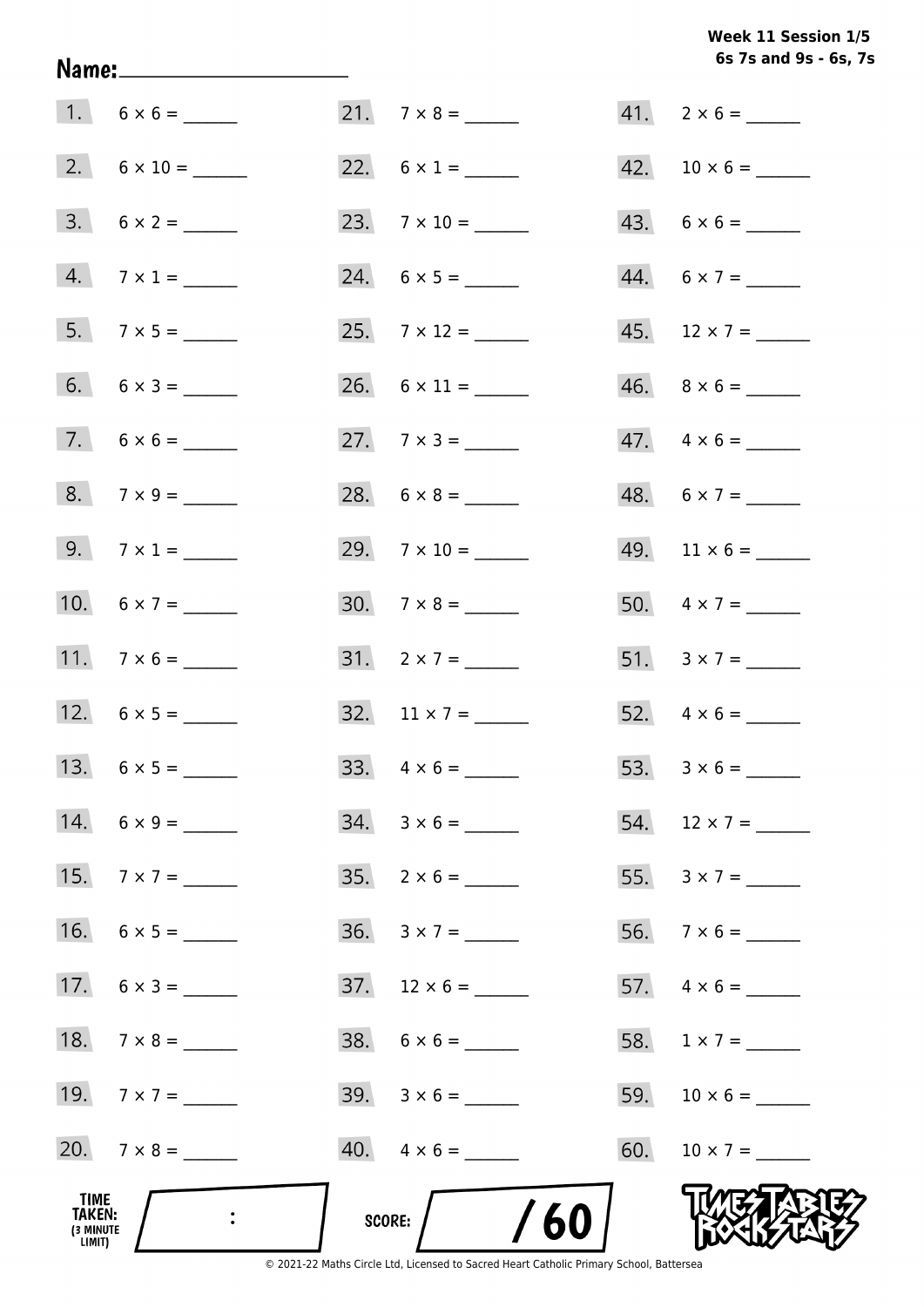**6s 7s and 9s - 6s, 7s Week 11 Session 2/5** 

| TIME<br>TAKEN:<br>(3 MINUTE<br>LIMIT) |                                   |     |                        | SCORE: |                                               | 60  |                        |     |                          |
|---------------------------------------|-----------------------------------|-----|------------------------|--------|-----------------------------------------------|-----|------------------------|-----|--------------------------|
| 12.                                   | 21<br>$\overline{7}$              | 24. | 60<br>6                | 36.    | 66<br>$6 \mid$                                | 48. | 56<br>$\overline{7}$   | 60. | 21                       |
| 11.                                   | 54<br>6                           | 23. | 21<br>$\overline{7}$   | 35.    | $30\,$<br>$6 \overline{6}$                    | 47. | 60<br>6                | 59. | 42<br>6                  |
| 10.                                   | 60<br>6                           | 22. | 6<br>60                | 34.    | 49<br>7                                       | 46. | 21<br>$\overline{7}$   | 58. | 12<br>6                  |
| 9.                                    | 21<br>$\overline{7}$              | 21. | 72<br>6                | 33.    | $14\,$<br>7                                   | 45. | 66<br>6                | 57. | 14                       |
| 8.                                    | $6\overline{)48}$                 | 20. | $7\overline{70}$       |        | $32.6 \overline{)12}$                         | 44. | $7\overline{77}$       |     | 56. $7 \overline{)56}$   |
| 7.                                    | $7\overline{)14}$                 | 19. | $7\overline{21}$       |        | $31.6 \overline{)36}$                         |     | 43. $7 \overline{)42}$ |     | 55. $6 \overline{)36}$   |
| 6.                                    | $7\overline{)}\ \overline{)}\$    | 18. | $6\overline{)48}$      |        | $30.7 \overline{)14}$                         |     | 42.666                 |     | $54.$ $6 \overline{)24}$ |
| 5.                                    | $7\overline{70}$                  |     | 17. $7\sqrt{42}$       |        | 29. $6\overline{)18}$                         |     | $41.$ 6 72             |     | 53. $6\overline{)12}$    |
|                                       | $14.7 \overline{)14}$             |     | 16. $7 \overline{)21}$ |        | 28. $7 \overline{)21}$                        |     | $40.6 \overline{)42}$  |     | 52. $7\overline{70}$     |
|                                       | $\overline{3.}$ $7 \overline{63}$ |     | 15. $7\overline{70}$   |        | 27. $6 \overline{)42}$                        |     | $39.6 \overline{)12}$  |     | 51. $7\overline{63}$     |
| 2.                                    | $7\overline{77}$                  |     | 14. $7\overline{70}$   |        | 26. $6 \overline{)48}$                        |     | $38.$ 6 48             |     | 50.6748                  |
|                                       | 1. $7\overline{)35}$              |     |                        |        | 13. $6 \overline{)36}$ 25. $6 \overline{)60}$ |     | 37. $7\overline{77}$   |     | 49.66                    |

Name: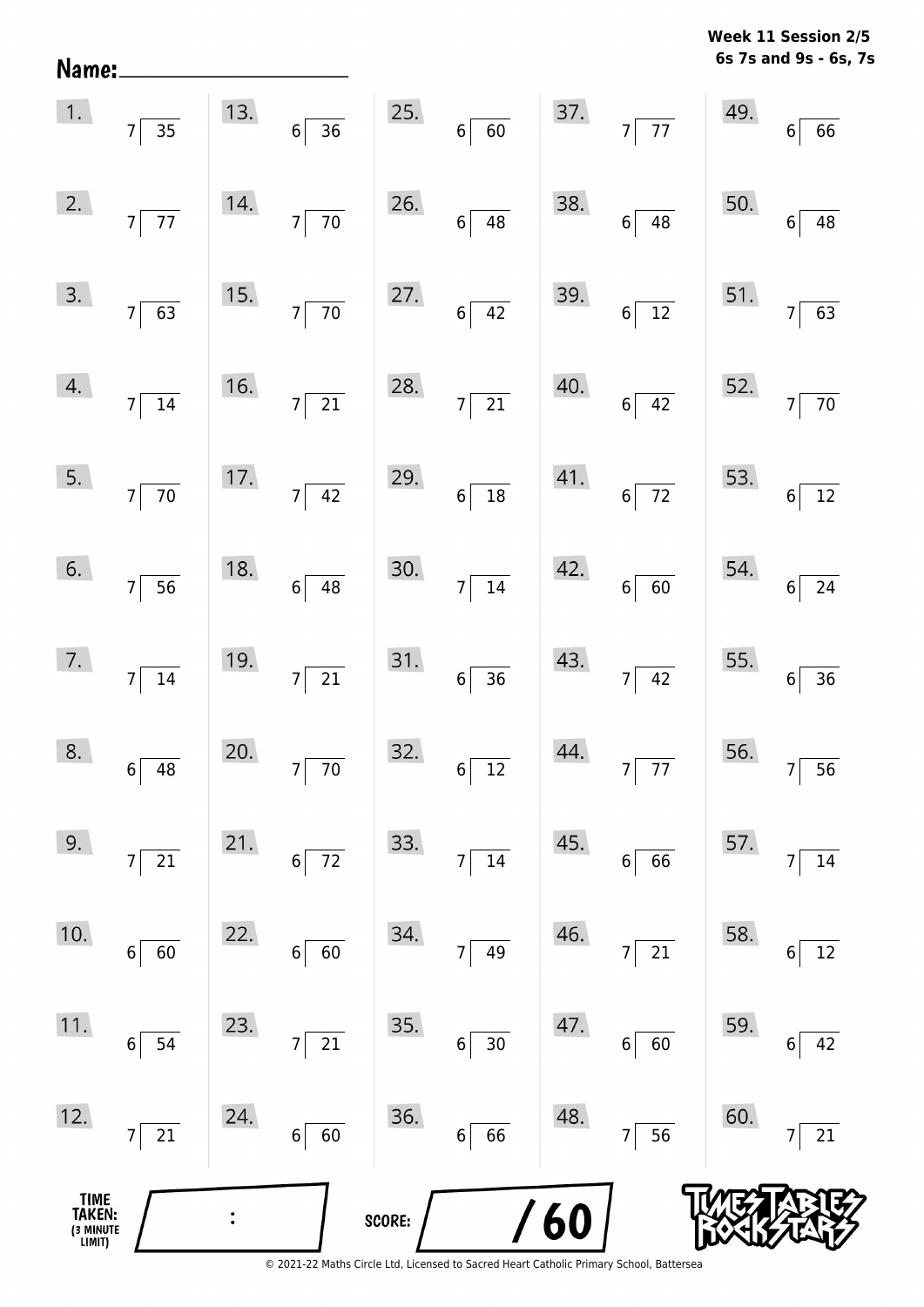Name:

**6s 7s and 9s - 6s, 7s Week 11 Session 3/5** 

| 1.                                    | $\boldsymbol{6}$<br>$\times$ 4                | 13. | $6\overline{6}$<br>$\times$ 1                                  | 25.    | $6\,$<br>$\times$ 10                            | 37. | $\begin{array}{c} 6 \\ \times 7 \end{array}$  | 49. | $\boldsymbol{6}$<br>$\times$ 3                |
|---------------------------------------|-----------------------------------------------|-----|----------------------------------------------------------------|--------|-------------------------------------------------|-----|-----------------------------------------------|-----|-----------------------------------------------|
| 2.                                    | $\overline{7}$<br>$\times$ 10                 | 14. | $\sqrt{6}$<br>$\times 2$                                       | 26.    | $\overline{7}$<br>$\times$ 2                    | 38. | $\begin{array}{c} 6 \\ \times 3 \end{array}$  | 50. | $6\overline{6}$<br>$\times$ 10                |
| 3.                                    | $\overline{7}$<br>$\times$ 1                  | 15. | $\overline{7}$<br>$\times$ 7                                   | 27.    | $\boldsymbol{6}$<br>$\times$ 10                 | 39. | $\overline{7}$<br>$\times$ 3                  | 51. | $\overline{7}$<br>$\times$ 12                 |
| 4.                                    | $\begin{array}{c} 7 \\ \times 12 \end{array}$ | 16. | $\overline{7}$<br>$\times$ 7                                   | 28.    | $\begin{array}{c} 7 \\ \times 2 \end{array}$    | 40. | $\overline{7}$<br>$\times$ 8                  | 52. | $\begin{array}{c} 6 \\ \times 11 \end{array}$ |
| 5.                                    | $\begin{array}{c} 6 \\ \times 6 \end{array}$  | 17. | $\begin{array}{c} 7 \\ \times 5 \end{array}$                   | 29.    | $\overline{7}$<br>$\times$ 7                    | 41. | $\begin{array}{c} 7 \\ \times 2 \end{array}$  | 53. | $\begin{array}{c} 7 \\ \times 5 \end{array}$  |
| 6.                                    | $\begin{array}{c} 7 \\ \times 2 \end{array}$  | 18. | $6\phantom{a}$<br>$\times$ 1                                   | 30.    | $\begin{array}{c} 7 \\ \times \ 10 \end{array}$ | 42. | $\begin{array}{c} 7 \\ \times 12 \end{array}$ | 54. | $\overline{7}$<br>$\times$ 7                  |
| 7.                                    | $\begin{array}{c} 7 \\ \times 9 \end{array}$  | 19. | $\overline{7}$<br>$\begin{array}{c} 7 \\ \times 9 \end{array}$ | 31.    | $\begin{array}{c} 6 \\ \times 8 \end{array}$    | 43. | $\boldsymbol{6}$<br>$\times$ 6                | 55. | $\overline{7}$<br>$\times$ 1                  |
| 8.                                    | $\begin{array}{c} 7 \\ \times 3 \end{array}$  | 20. | $6\,$<br>$\times$ 5                                            | 32.    | $6$ $\times$ 11                                 | 44. | $\begin{array}{c} 6 \\ \times 5 \end{array}$  | 56. | $\overline{7}$<br>$\times$ 3                  |
| 9.                                    | $\,6$<br>$\times 10$                          | 21. | 6<br>$\times$ 4                                                | 33.    | $\overline{7}$<br>$\times$ 6                    | 45. | $\boldsymbol{6}$<br>$\times$ 9                | 57. | $\boldsymbol{6}$<br>$\times$ 6                |
| 10.                                   | 6<br>$\times 6$                               | 22. | 6<br>$\times 8$                                                | 34.    | 6<br>$\times$ 1                                 | 46. | 6<br>$\times$ 6                               | 58. | $\boldsymbol{6}$<br>$\times$ 7                |
| 11.                                   | 6<br>$\times$ 6                               | 23. | 6<br>$\times$ 1                                                | 35.    | 6<br>$\times$ 3                                 | 47. | 6<br>$\times$ 10                              | 59. | $\overline{7}$<br>$\times$ 9                  |
| 12.                                   | 7<br>$\times$ 9                               | 24. | 7<br>$\times$ 12                                               | 36.    | 6<br>$\times$ 10                                | 48. | 7<br>$\times$ 11                              | 60. | $\boldsymbol{6}$<br>$\times$ 9                |
| TIME<br>TAKEN:<br>(3 MINUTE<br>LIMIT) |                                               |     |                                                                | SCORE: |                                                 | 60  |                                               |     |                                               |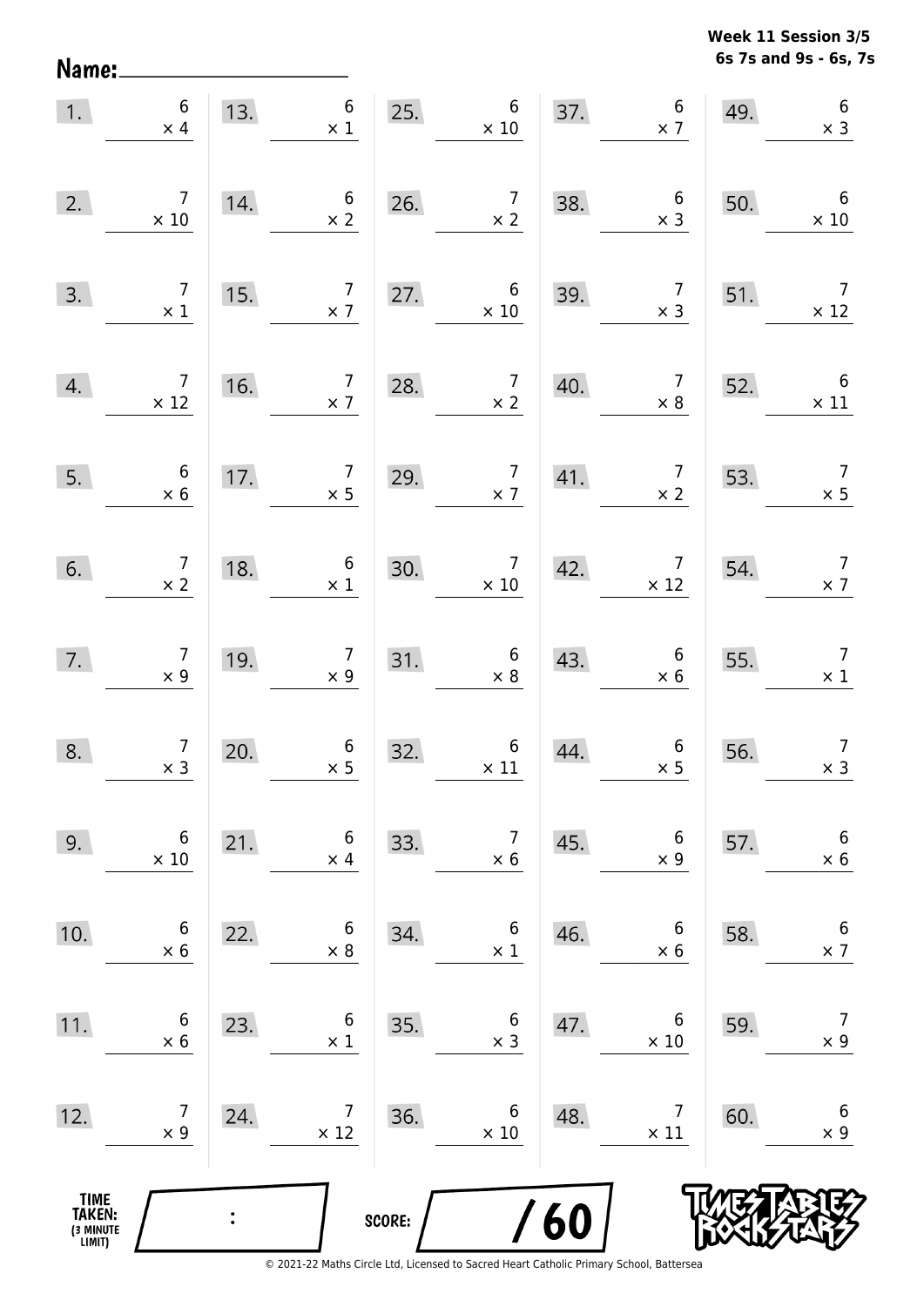**6s 7s and 9s - 6s, 7s Week 11 Session 4/5** 

|                                       |                           |     |                     |     | 6s 7s and 9s - 6s, 7 |
|---------------------------------------|---------------------------|-----|---------------------|-----|----------------------|
| $\vert 1. \vert$                      | $70 \div 7 =$             |     | $21.$ $49 \div 7 =$ | 41. | $42 \div 7 =$        |
| 2.                                    |                           | 22. | $21 \div 7 =$       | 42. |                      |
| 3.                                    |                           | 23. | $7 ÷ 7 =$           | 43. | $84 \div 7 =$        |
| 4.                                    | $12 \div 6 =$             | 24. |                     | 44. | $14 \div 7 =$        |
| 5.                                    | $28 \div 7 =$             | 25. | $14 \div 7 =$       | 45. |                      |
| 6.                                    | $28 \div 7 =$             | 26. | $42 \div 6 =$       | 46. | $36 \div 6 =$        |
| 7.                                    |                           | 27. |                     | 47. | $42 \div 7 =$        |
| 8.                                    |                           | 28. |                     | 48. | $12 \div 6 =$        |
| 9.                                    | $72 \div 6 =$             | 29. |                     | 49. |                      |
| 10.                                   | $6 \div 6 =$              | 30. |                     | 50. | $24 \div 6 =$        |
| 11.                                   | $42 \div 7 =$             | 31. | $42 \div 7 =$       | 51. | $18 \div 6 =$        |
| 12.                                   | $24 \div 6 =$             | 32. |                     |     | 52. $6 \div 6 =$     |
| 13.                                   | $77 \div 7 =$             | 33. | $18 \div 6 =$       |     | 53. $72 \div 6 =$    |
| 14.                                   | $70 \div 7 =$             | 34. | $72 \div 6 =$       |     |                      |
| 15.                                   | $66 \div 6 =$             | 35. | $70 \div 7 =$       |     | 55. $66 \div 6 =$    |
| 16.                                   | $77 \div 7 =$             | 36. |                     |     |                      |
| 17.                                   | $35 \div 7 =$             | 37. | $28 \div 7 =$       |     | 57. $77 \div 7 =$    |
| 18.                                   | $63 \div 7 =$             | 38. | $72 \div 6 =$       |     | 58. $14 \div 7 =$    |
| 19.                                   | $18 \div 6 =$             |     | 39. $63 \div 7 =$   |     | 59. $49 \div 7 =$    |
| 20.                                   | $72 \div 6 =$             |     | 40. $70 \div 7 =$   |     |                      |
| TIME<br>TAKEN:<br>(3 MINUTE<br>LIMIT) | $\mathbb{R}^{\mathbb{Z}}$ |     | /60<br>SCORE: /     |     |                      |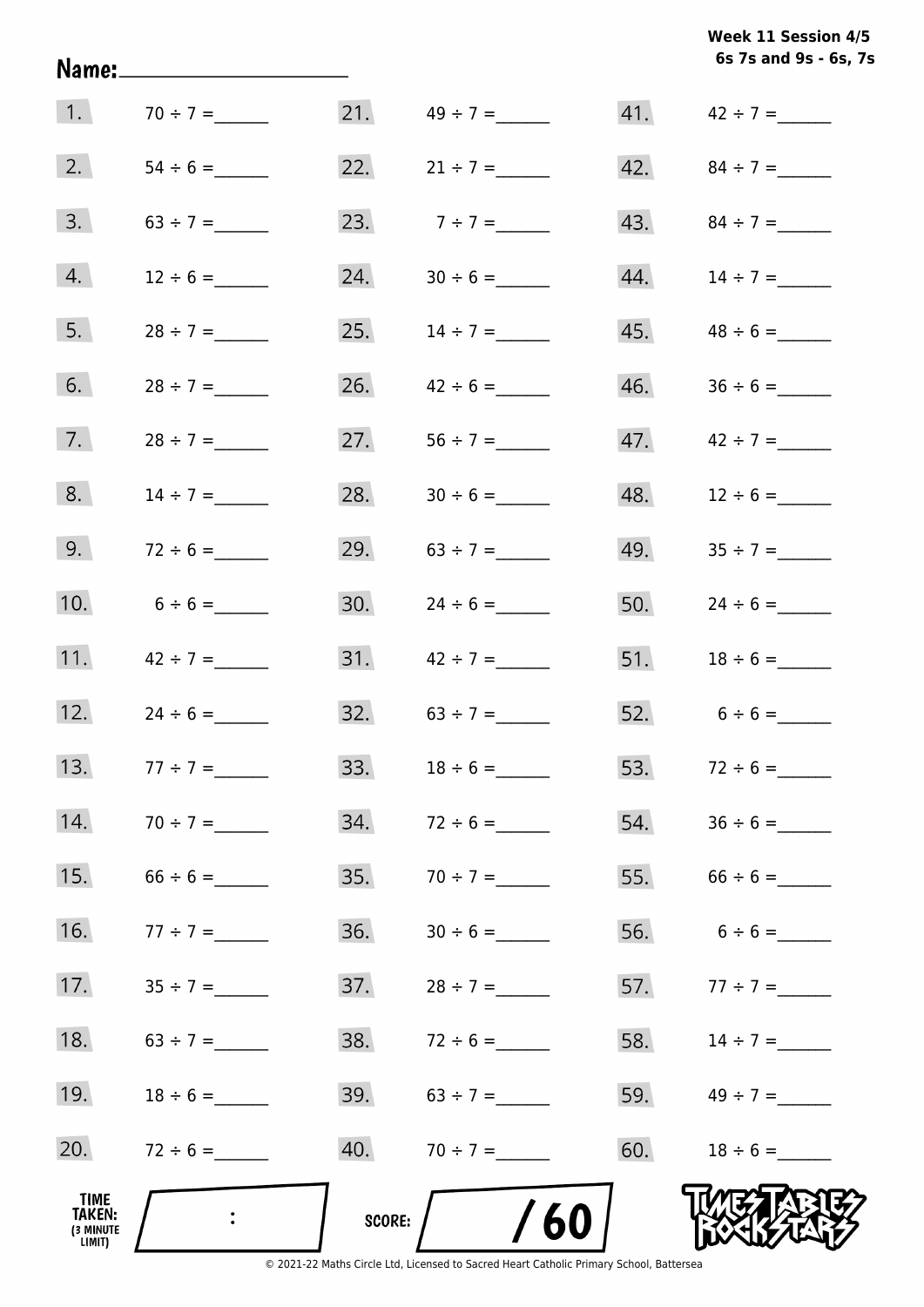# **6s 7s and 9s - 6s, 7s Week 11 Session 5/5**

|                                                           |                    | 21. $7 \times 4 =$                  |                   | $41. 6 \div 6 =$                |               | ADD UP                               |
|-----------------------------------------------------------|--------------------|-------------------------------------|-------------------|---------------------------------|---------------|--------------------------------------|
| 2.                                                        |                    |                                     |                   | 42.                             | $42 \div 6 =$ | <b>YOUR TIME</b><br>FOR THE WEEK     |
| 3.                                                        | $7 \times 3 =$     |                                     | 43.               |                                 | $42 \div 6 =$ | <b>MINUTES</b><br>S1:                |
| 4.                                                        | $7 \times 6 =$     |                                     | 44.               |                                 |               | S2:                                  |
|                                                           | 5. $7 \times 4 =$  |                                     | 45.               | $21 \div 7 =$                   |               | S3:                                  |
|                                                           |                    |                                     | 46.               |                                 | SS:           | S4:                                  |
|                                                           | $7.7 \times 7 =$   |                                     |                   | 47.                             | $14 \div 7 =$ | Total:                               |
|                                                           | $8. 6 \times 12 =$ | 28. $6 \times 8 =$ ________         |                   | 48.                             |               | SECONDS                              |
|                                                           | 9. $7 \times 8 =$  |                                     |                   | 49.<br>$66 \div 6 =$            | S1:           |                                      |
|                                                           |                    | $30. \quad 7 \times 11 =$           |                   | 50.<br>$72 \div 6 =$            | S2:<br>S3:    |                                      |
|                                                           | 11. $7 \times 4 =$ | 31. $63 \div 7 =$ 51.               |                   | $48 \div 6 =$                   | S4:           |                                      |
|                                                           |                    | 32. $72 \div 6 =$ 52. $63 \div 7 =$ |                   |                                 |               | SS:                                  |
|                                                           | 13. $7 \times 1 =$ | 33. $6 \div 6 =$ 53.                |                   | $18 \div 6 =$                   |               | Total:                               |
|                                                           | 14. $7 \times 2 =$ | 34. $12 \div 6 =$ 54. $24 \div 6 =$ |                   |                                 |               | ADD UP<br>YOUR SCORE<br>FOR THE WEEK |
| 15.                                                       | $7 \times 10 =$    | 35. $6 \div 6 =$ 55. $6 \div 6 =$   |                   |                                 | S1:           |                                      |
|                                                           |                    | 36.                                 | $12 \div 6 =$     | 56. $56 \div 7 =$               | S2:           |                                      |
|                                                           |                    | 37.                                 |                   | $63 \div 7 =$ 57. $54 \div 6 =$ | S3:           |                                      |
|                                                           |                    | 38.                                 |                   | $54 \div 6 =$ 58. $72 \div 6 =$ | S4:           |                                      |
|                                                           |                    | 39.                                 |                   | $18 \div 6 =$ 59. $42 \div 6 =$ |               | S5:                                  |
|                                                           |                    | 40.                                 | $48 \div 6 = 60.$ | $14 \div 7 =$                   |               | Total:                               |
| TIME <sub>.</sub><br><b>TAKEN:</b><br>(3 MINUTE<br>LIMIT) |                    | <b>SCORE:</b>                       |                   | 60                              |               |                                      |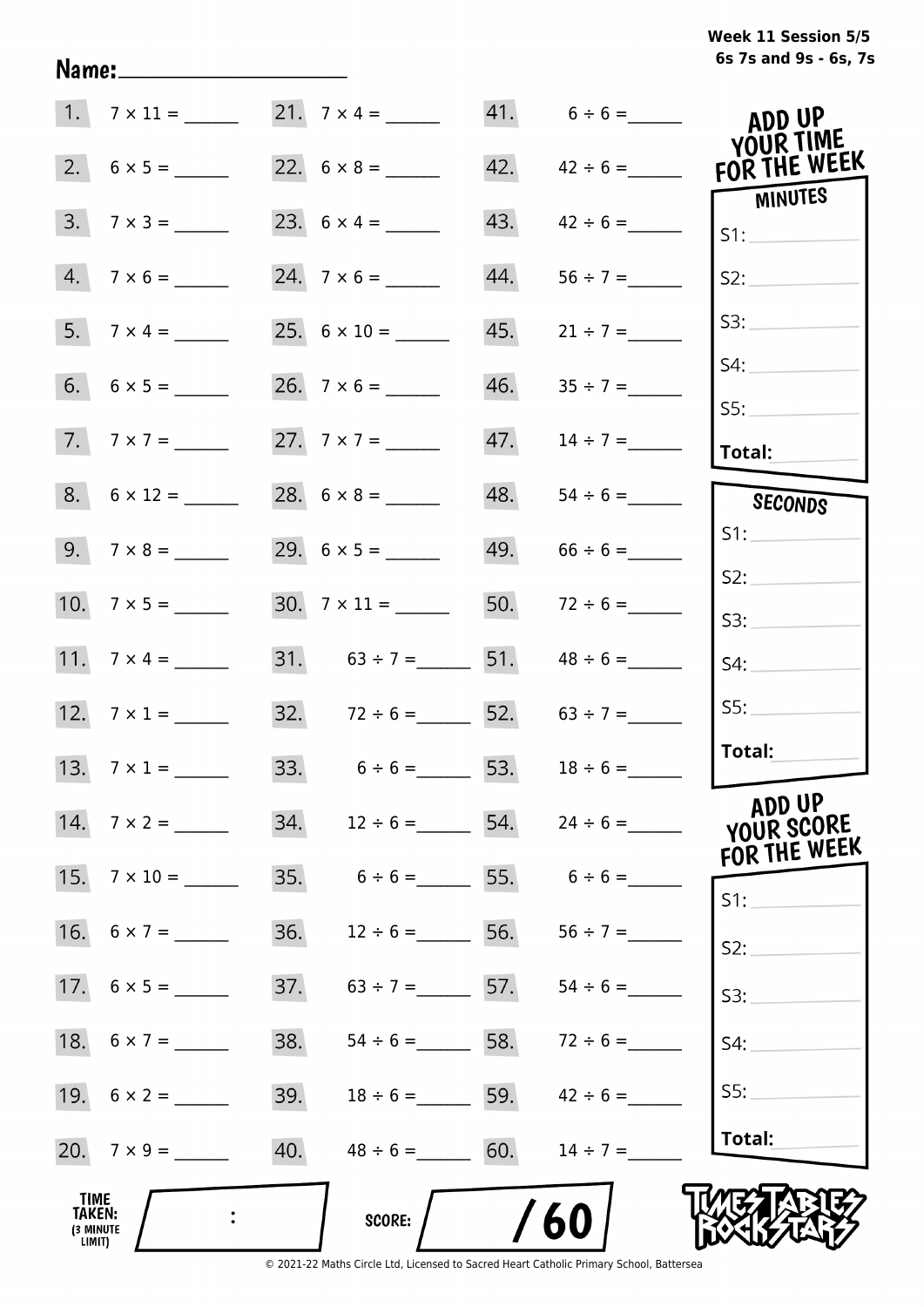# **6s 7s and 9s - 9s Week 12 Session 1/5**

|                                              |                          |                             | 6s 7s and 9s - 9         |
|----------------------------------------------|--------------------------|-----------------------------|--------------------------|
|                                              | $1. 9 \times 6 =$        |                             |                          |
|                                              | 2. $9 \times 1 =$        | 22. $9 \times 10 =$         |                          |
|                                              | $3. \quad 9 \times 4 =$  |                             | $43. \quad 8 \times 9 =$ |
|                                              | $4. 9 \times 3 =$        | $24. \quad 9 \times 3 =$    |                          |
|                                              | 5. $9 \times 3 =$        |                             | $45. 6 \times 9 =$       |
|                                              | 6. $9 \times 12 =$       | 26. $9 \times 1 =$          | $46. 3 \times 9 =$       |
|                                              | 7. $9 \times 9 =$        | 27. $9 \times 7 =$          |                          |
|                                              | $8. 9 \times 5 =$        | 28. $9 \times 7 =$          | $48. 1 \times 9 =$       |
|                                              | 9. $9 \times 8 =$        | 29. $9 \times 9 =$          | $49.$ 12 × 9 = ______    |
|                                              | 10. $9 \times 3 =$       |                             | 50. $11 \times 9 =$      |
|                                              | 11. $9 \times 10 =$      |                             |                          |
|                                              | 12. $9 \times 8 =$       | $32. \quad 2 \times 9 =$    |                          |
|                                              |                          |                             | 53. $5 \times 9 =$       |
|                                              | $14. \quad 9 \times 1 =$ | $34.$ 12 × 9 = ______       |                          |
|                                              |                          |                             |                          |
|                                              | 16. $9 \times 9 =$       |                             |                          |
|                                              |                          | $37.6 \times 9 =$           |                          |
|                                              | 18. $9 \times 7 =$       | $38. \quad 6 \times 9 = \_$ |                          |
|                                              | 19. $9 \times 3 =$       | $39.5 \times 9 =$           | 59. $12 \times 9 =$      |
|                                              | 20. $9 \times 10 =$      |                             |                          |
| TIME<br><b>TAKEN:</b><br>(3 MINUTE<br>LIMIT) |                          | /60<br>SCORE:               |                          |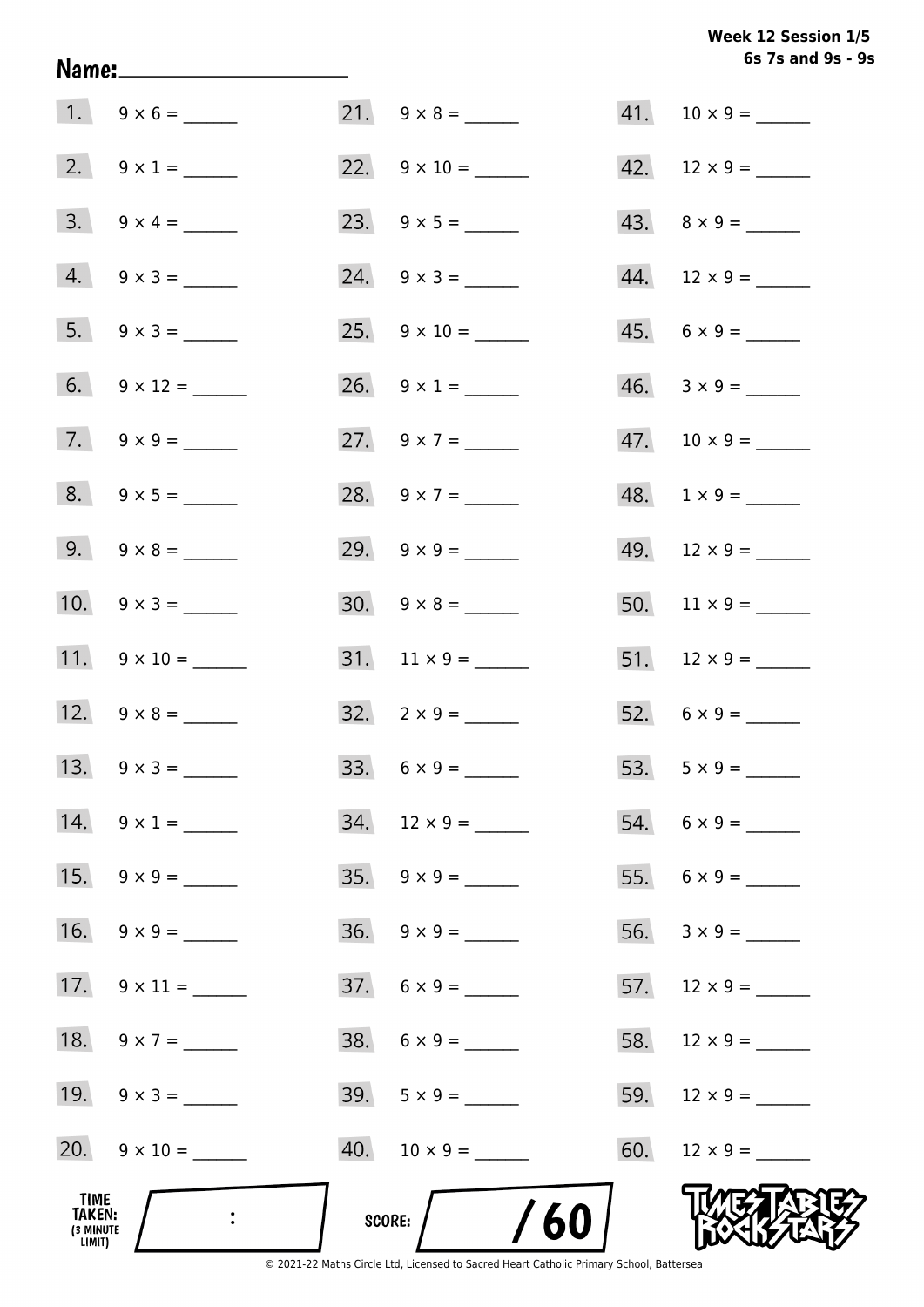| Name:                                         |                                   |     |                                   |        |                                      |     |                              |     | 6s 7s and 9s - 9s                 |
|-----------------------------------------------|-----------------------------------|-----|-----------------------------------|--------|--------------------------------------|-----|------------------------------|-----|-----------------------------------|
| 1.                                            | $9\lceil$<br>72                   | 13. | $\overline{9}$<br> 9              | 25.    | 9 <sup>5</sup><br>$\overline{54}$    | 37. | $\overline{81}$<br>$9\lceil$ | 49. | 90<br>9 <sup>1</sup>              |
| 2.                                            | $9\overline{72}$                  | 14. | 63<br>$9\vert$                    | 26.    | 90<br>$\overline{9}$                 | 38. | 54<br>9 <sup>1</sup>         | 50. | 54<br> 9                          |
| 3.                                            | $9 \overline{\smash{)}\,36}$      | 15. | $9\overline{27}$                  | 27.    | 9 <sup>5</sup><br>63                 | 39. | $\overline{45}$<br>$9\lceil$ | 51. | 99<br>9 <sup>1</sup>              |
| 4.                                            | 9 <sup>2</sup><br>$\overline{18}$ | 16. | $\overline{36}$<br>$9\vert$       | 28.    | $9^{\frac{1}{2}}$<br>54              | 40. | $\overline{90}$<br>$9\vert$  | 52. | 36<br>9 <sup>1</sup>              |
| 5.                                            | $9\overline{)18}$                 | 17. | $\overline{81}$<br>9 <sup>5</sup> | 29.    | $\overline{72}$<br>$9^{\frac{1}{2}}$ | 41. | $\overline{54}$<br>$9\vert$  | 53. | 81<br>9 <sup>1</sup>              |
| 6.                                            | $9 \overline{\smash{)}\ 99}$      | 18. | $\overline{36}$<br>$9\sqrt{ }$    | 30.    | $\overline{9}$<br>$\overline{9}$     | 42. | $9\overline{72}$             | 54. | $\overline{72}$<br>$\overline{9}$ |
| 7.                                            | $9\sqrt{108}$                     | 19. | $\overline{18}$<br> 9             | 31.    | 9 108                                | 43. | 45<br>9                      | 55. | $\boldsymbol{9}$<br>9             |
| 8.                                            | $9^{\frac{1}{2}}$<br>$18\,$       | 20. | 9 108                             | 32.    | 9 <br>36                             | 44. | 63<br> 9                     | 56. | 99<br>$\overline{9}$              |
| 9.                                            | $18\,$<br>$9 \mid$                | 21. | $18\,$<br>$9\vert$                | 33.    | 99<br> 9                             | 45. | 72<br>$9\vert$               | 57. | $72\,$<br>9 <sup>1</sup>          |
| 10.                                           | 99<br>$9\vert$                    | 22. | 63<br>$9\vert$                    | 34.    | 63<br>$9$ $\,$                       | 46. | $90\,$<br> 9                 | 58. | 36<br>9 <sup>1</sup>              |
| 11.                                           | $9\overline{72}$                  | 23. | 72<br>$9\vert$                    | 35.    | 99<br>$9\,$                          | 47. | $90\,$<br>$9\vert$           | 59. | 18<br> 9                          |
| 12.                                           | $9$ 63                            | 24. | 36<br>$9\vert$                    | 36.    | $90\,$<br>$9\,$                      | 48. | 54<br>$9\vert$               | 60. | $18\,$<br>9 <sup>1</sup>          |
| <b>TIME<br/>TAKEN:</b><br>(3 MINUTE<br>LIMIT) |                                   |     |                                   | SCORE: |                                      | 60  |                              |     |                                   |

**Week 12 Session 2/5** 

<sup>© 2021-22</sup> Maths Circle Ltd, Licensed to Sacred Heart Catholic Primary School, Battersea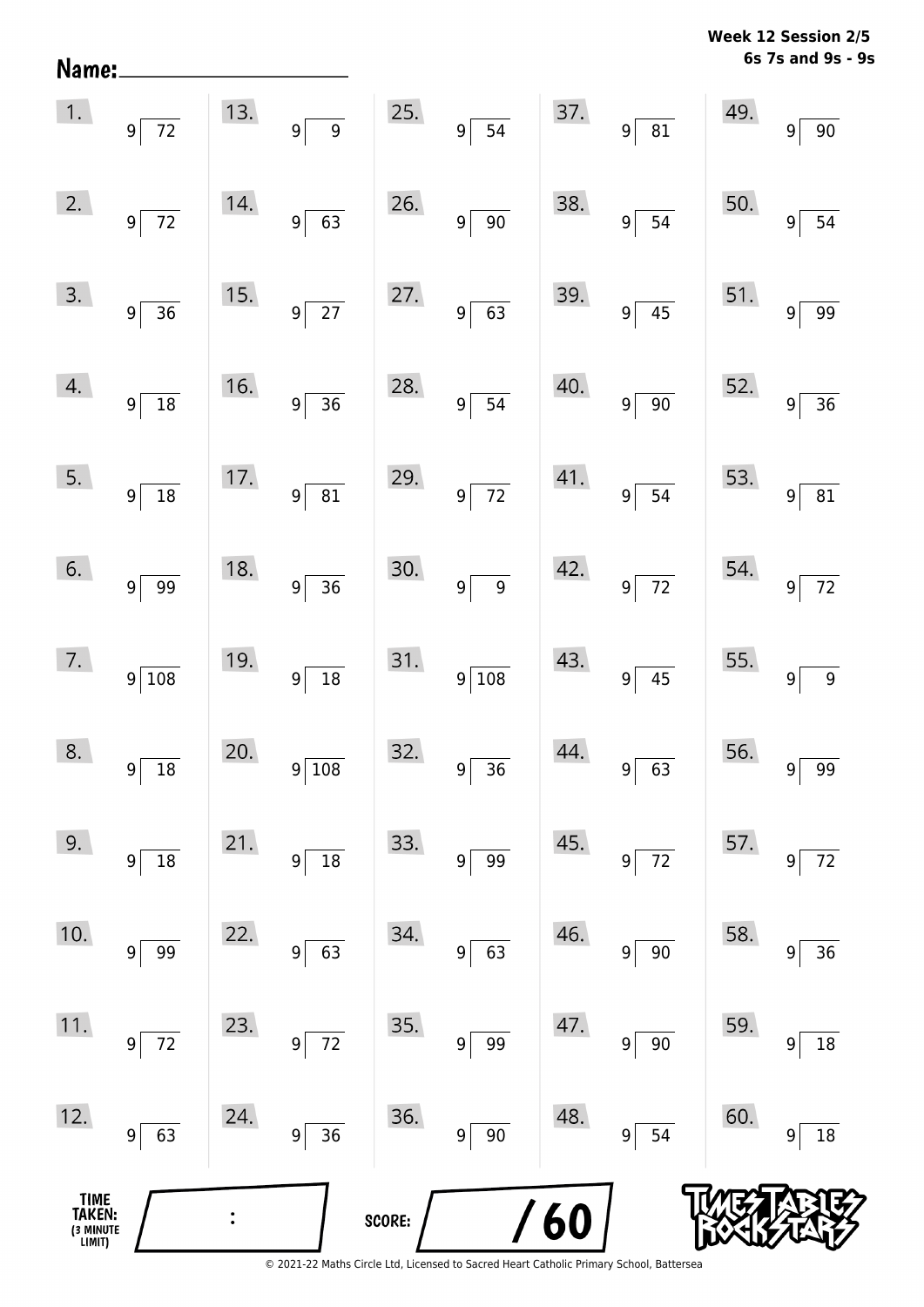Name:

**6s 7s and 9s - 9s Week 12 Session 3/5** 

| 1.                                            | $\frac{9}{x}$                                    | 13.                                      | 9<br>$\times$ 11                              | 25.    | $\begin{array}{r} 9 \\ \times 6 \end{array}$     |     | 37. $\begin{array}{r} 9 \\ \times 4 \end{array}$ | 49.                         | $\begin{array}{c} 9 \\ \times 9 \end{array}$ |
|-----------------------------------------------|--------------------------------------------------|------------------------------------------|-----------------------------------------------|--------|--------------------------------------------------|-----|--------------------------------------------------|-----------------------------|----------------------------------------------|
| 2.                                            | $\begin{array}{r} 9 \\ \times 4 \end{array}$     | 14.                                      | $\overline{\phantom{a}}$<br>$\times$ 5        |        | 26. $\begin{array}{r} 9 \\ \times 6 \end{array}$ | 38. | $\begin{array}{r} 9 \\ \times 9 \end{array}$     | 50.                         | $\begin{array}{c} 9 \\ \times 7 \end{array}$ |
| 3.                                            | $\begin{array}{c} 9 \\ \times 11 \end{array}$    | 15.                                      | $9\,$<br>$\times$ 11                          |        | 27. $\begin{array}{c} 9 \\ \times 1 \end{array}$ | 39. | 9<br>$\times$ 11                                 | 51.                         | $\overline{9}$<br>$\times$ 1                 |
| 4.                                            | $\begin{array}{r} 9 \\ \times 3 \end{array}$     | 16.                                      | $\overline{9}$<br>$\times$ 11                 | 28.    | $\frac{9}{x}$                                    | 40. | $\overline{9}$<br>$\times$ 12                    | 52.                         | $\frac{9}{1}$                                |
| 5.                                            | $\begin{array}{c} 9 \\ \times 3 \end{array}$     | 17.                                      | $\begin{array}{c} 9 \\ x 3 \end{array}$       | 29.    | $\begin{array}{r} 9 \\ \times 9 \end{array}$     | 41. | $\overline{9}$<br>$\times$ 12                    | 53.                         | $\frac{9}{1}$                                |
| 6.                                            | $\begin{array}{r} 9 \\ \times 12 \end{array}$    | 18.                                      | $\begin{array}{r} 9 \\ \times 10 \end{array}$ | 30.    | $\begin{array}{r} 9 \\ \times 8 \end{array}$     | 42. | $\begin{array}{c} 9 \\ \times 10 \end{array}$    | 54.                         | $\begin{array}{r} 9 \\ \times 5 \end{array}$ |
|                                               | 7. $\begin{array}{c} 9 \\ \times 12 \end{array}$ | $\begin{array}{c} 19. \\ -1 \end{array}$ | $\begin{array}{c} 9 \\ \times 9 \end{array}$  |        | 31. $\begin{array}{c} 9 \\ \times 9 \end{array}$ |     | 43. $\begin{array}{c} 9 \\ \times 4 \end{array}$ | $\overline{\phantom{0}55.}$ | $\overline{\phantom{a}}$<br>$\times$ 7       |
| 8.                                            | $\begin{array}{c} 9 \\ \times 8 \end{array}$     | 20.                                      | $\begin{array}{c} 9 \\ \times 11 \end{array}$ | 32.    | $9$ $\times$ 11                                  | 44. | $\begin{array}{c} 9 \\ \times 2 \end{array}$     | 56.                         | $\begin{array}{c} 9 \\ \times 4 \end{array}$ |
| 9.                                            | 9<br>$\times 6$                                  | 21.                                      | 9<br>$\times$ 6                               | 33.    | 9<br>$\times$ 11                                 | 45. | 9<br>$\times$ 3                                  | 57.                         | $\boldsymbol{9}$<br>$\times$ 9               |
| 10.                                           | 9<br>$\times$ 11                                 | 22.                                      | 9<br>$\times$ 1                               | 34.    | 9<br>$\times 10$                                 | 46. | 9<br>$\times$ 6                                  | 58.                         | $\boldsymbol{9}$<br>$\times$ 4               |
| 11.                                           | 9<br>$\times$ 7                                  | 23.                                      | 9<br>$\times$ 6                               | 35.    | 9<br>$\times$ 2                                  | 47. | 9<br>$\times$ 2                                  | 59.                         | $\boldsymbol{9}$<br>$\times$ 5               |
| 12.                                           | 9<br>$\times 6$                                  | 24.                                      | 9<br>$\times 10$                              | 36.    | 9<br>$\times 8$                                  | 48. | 9<br>$\times$ 2                                  | 60.                         | 9<br>$\times$ 7                              |
| <b>TIME<br/>TAKEN:</b><br>(3 MINUTE<br>LIMIT) |                                                  | $\ddot{\cdot}$                           |                                               | SCORE: |                                                  | 60  |                                                  |                             |                                              |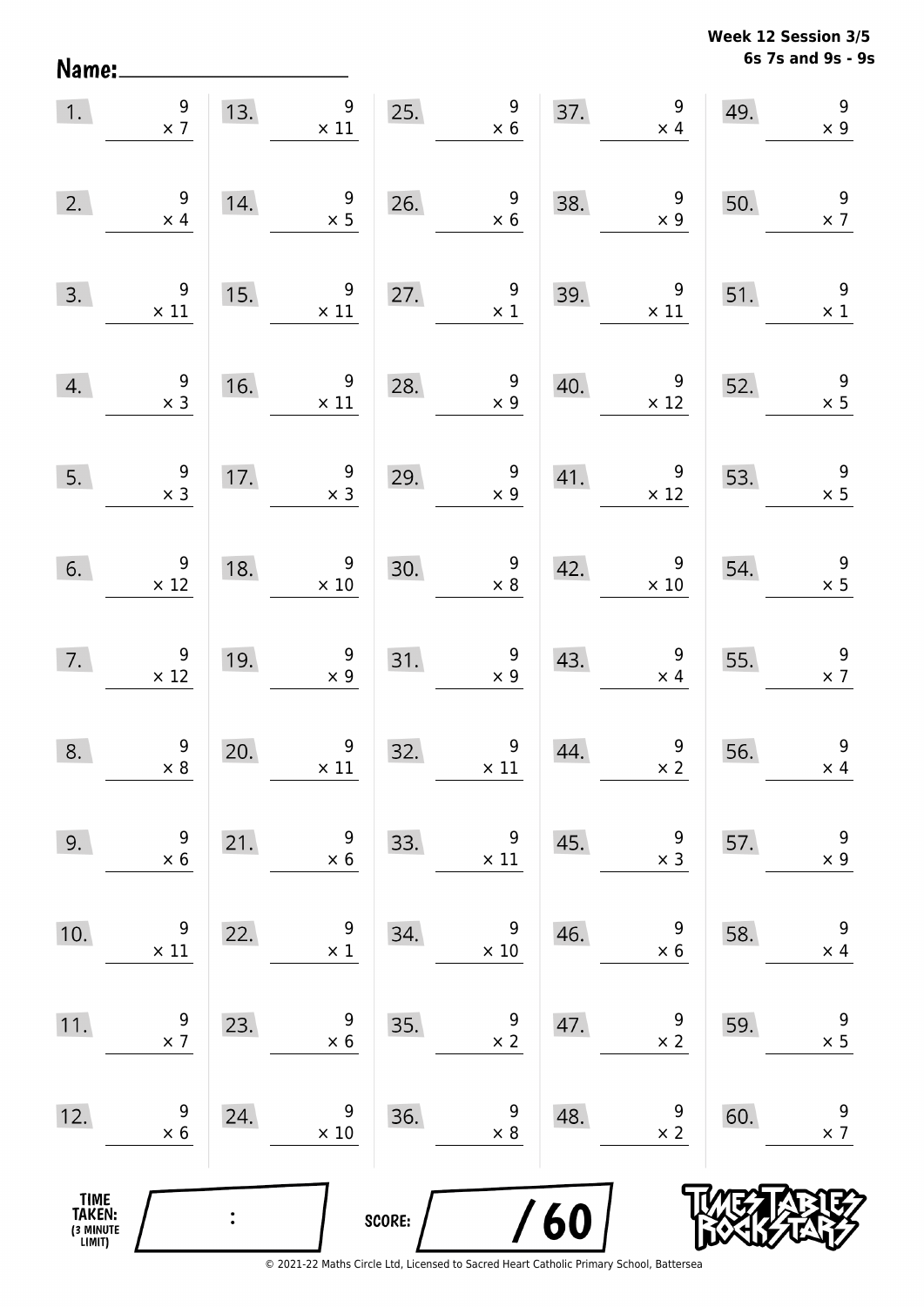| Week 12 Session 4/5 |  |                   |  |  |
|---------------------|--|-------------------|--|--|
|                     |  | 6s 7s and 9s - 9s |  |  |

|                                              |                 |        |                          |     | 6s 7s and 9s - 9s                |
|----------------------------------------------|-----------------|--------|--------------------------|-----|----------------------------------|
|                                              | 1. $9 \div 9 =$ |        | 21. $72 \div 9 =$        |     |                                  |
| 2.                                           |                 |        | 22. $9 \div 9 =$         |     | $42. \hspace{1.5cm} 45 \div 9 =$ |
| 3.                                           |                 | 23.    |                          |     | $43. \hspace{1.5cm} 9 \div 9 =$  |
| 4.                                           |                 | 24.    |                          |     |                                  |
| 5.                                           | $45 \div 9 =$   | 25.    | $99 \div 9 =$            |     |                                  |
| 6.                                           | $54 \div 9 =$   | 26.    | $90 \div 9 =$            |     |                                  |
| 7.                                           | $72 \div 9 =$   |        | 27. $90 \div 9 =$        |     |                                  |
| 8.                                           |                 |        | 28. $72 \div 9 =$        |     |                                  |
| 9.                                           | $90 \div 9 =$   |        | 29. $9 \div 9 =$         |     | 49. $81 \div 9 =$                |
| 10.                                          |                 |        | 30. $81 \div 9 =$        |     | 50. $45 \div 9 =$                |
| 11.                                          | $27 \div 9 =$   |        |                          |     |                                  |
| 12.                                          | $63 \div 9 =$   |        | $32.$ $27 \div 9 =$      |     | $52.$ $108 \div 9 =$             |
| 13.                                          | $90 \div 9 =$   | 33.    | $63 \div 9 =$            | 53. | $18 \div 9 =$                    |
| 14.                                          | $18 \div 9 =$   | 34.    | $36 \div 9 =$            | 54. |                                  |
| 15.                                          |                 | 35.    | $63 \div 9 =$            | 55. |                                  |
| 16.                                          | $9 \div 9 =$    | 36.    |                          | 56. | $27 \div 9 =$                    |
| 17.                                          |                 |        | $37.$ $45 \div 9 =$      | 57. |                                  |
| 18.                                          | $18 \div 9 =$   |        |                          |     | 58. $72 \div 9 =$                |
| 19.                                          | $27 \div 9 =$   |        | $39. \qquad 99 \div 9 =$ | 59. | $63 \div 9 =$                    |
| 20.                                          | $27 \div 9 =$   | 40.    | $90 \div 9 =$            | 60. | $63 \div 9 =$                    |
| TIME<br><b>TAKEN:</b><br>(3 MINUTE<br>LIMIT) |                 | SCORE: | 60                       |     |                                  |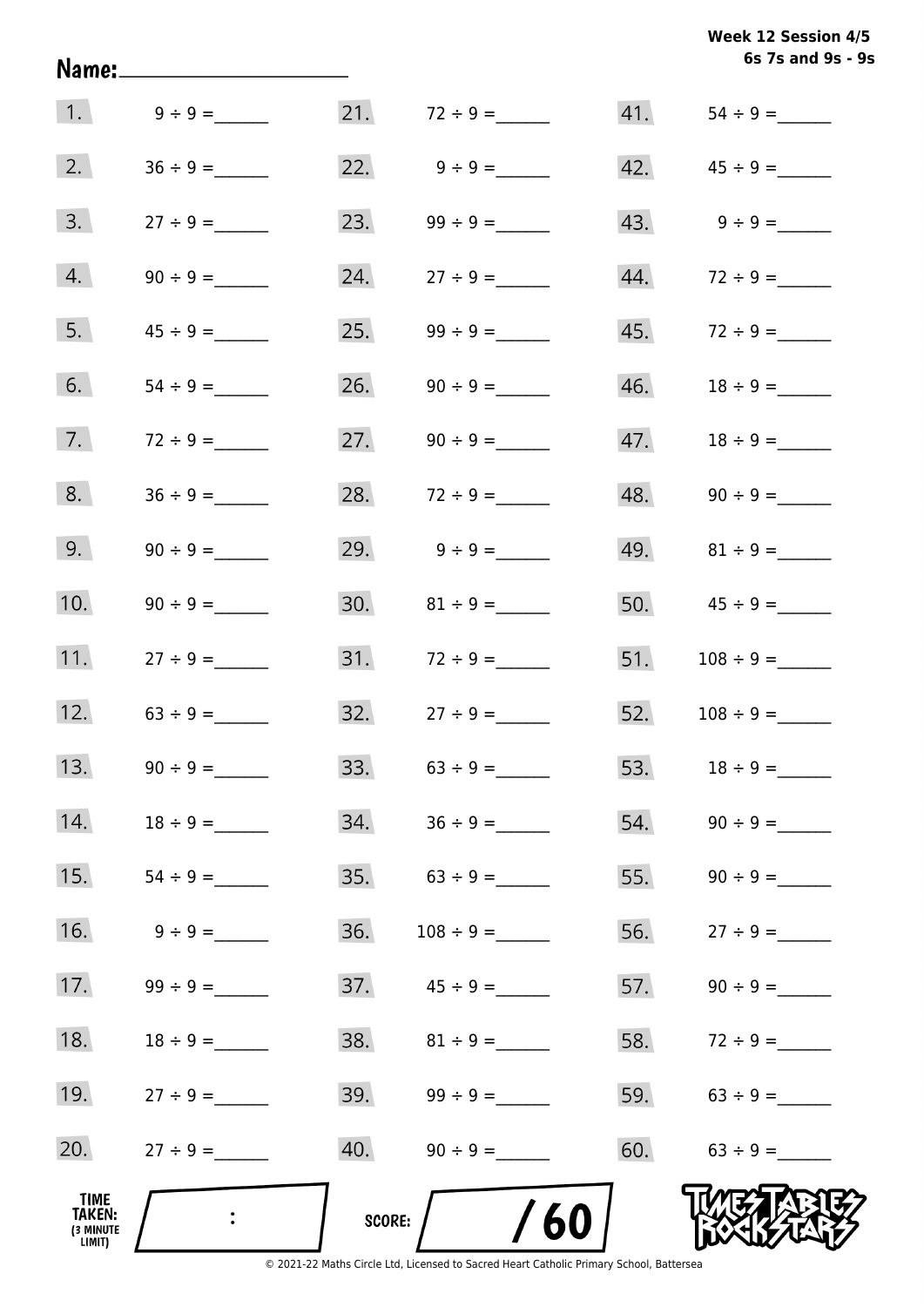|                                       | 1. $9 \times 12 =$ 21. $9 \times 7 =$ |     |                                     |     | 41. $81 \div 9 =$               | ADD UP<br>YOUR TIME            |
|---------------------------------------|---------------------------------------|-----|-------------------------------------|-----|---------------------------------|--------------------------------|
| 2.                                    |                                       |     |                                     | 42. | $27 \div 9 =$                   | FOR THE WEEK<br><b>MINUTES</b> |
|                                       | $3. \quad 9 \times 4 =$               |     |                                     | 43. | $63 \div 9 =$                   | S1:                            |
|                                       | $4. 9 \times 5 =$                     |     | 24. $9 \times 12 =$                 | 44. | $27 \div 9 =$                   | S2:                            |
|                                       |                                       |     |                                     | 45. | $54 \div 9 =$                   | S3:                            |
|                                       |                                       |     |                                     |     | $46.$ $99 \div 9 =$             | S4:                            |
|                                       |                                       |     |                                     |     |                                 | S5:<br>Total:                  |
|                                       |                                       |     |                                     |     |                                 | SECONDS                        |
|                                       | $9. \quad 9 \times 9 =$               |     | 29. $9 \times 4 =$                  |     | $49. 108 \div 9 =$              | S1:                            |
|                                       |                                       |     | $30. \quad 9 \times 12 =$           |     | 50. $36 \div 9 =$               | S2:                            |
|                                       |                                       |     | 31. $36 \div 9 =$ 51. $99 \div 9 =$ |     |                                 | S3:                            |
|                                       | 12. $9 \times 2 =$                    |     | 32. $9 \div 9 =$ 52. $72 \div 9 =$  |     |                                 | S4:<br>SS:                     |
|                                       |                                       |     |                                     |     |                                 | Total:                         |
|                                       |                                       |     | 33. $9 \div 9 = 53$ .               |     | $18 \div 9 =$                   | ADD UP                         |
|                                       | $14. \quad 9 \times 11 =$             | 34. |                                     |     | $36 \div 9 =$ 54. $18 \div 9 =$ | YOUR SCORE<br>FOR THE WEEK     |
|                                       |                                       | 35. |                                     |     | $63 \div 9 =$ 55. $27 \div 9 =$ | $S1$ :                         |
|                                       | 16. $9 \times 12 =$                   | 36. | $54 \div 9 =$                       |     | 56. $9 \div 9 =$                | S2:                            |
|                                       |                                       | 37. | $99 \div 9 = 57$ .                  |     | $99 \div 9 =$                   | S3:                            |
|                                       | 18. $9 \times 5 =$                    | 38. | $81 \div 9 = 58.$                   |     | $99 \div 9 =$                   | S4:                            |
|                                       | $19. \quad 9 \times 8 =$              | 39. | $81 \div 9 = 59.$                   |     | $36 \div 9 =$                   | SS:                            |
|                                       |                                       | 40. | $108 \div 9 = 60.$                  |     | $81 \div 9 =$                   | Total:                         |
| TIME<br>TAKEN:<br>(3 MINUTE<br>LIMIT) |                                       |     | <b>SCORE:</b>                       |     | 60                              |                                |

<sup>© 2021-22</sup> Maths Circle Ltd, Licensed to Sacred Heart Catholic Primary School, Battersea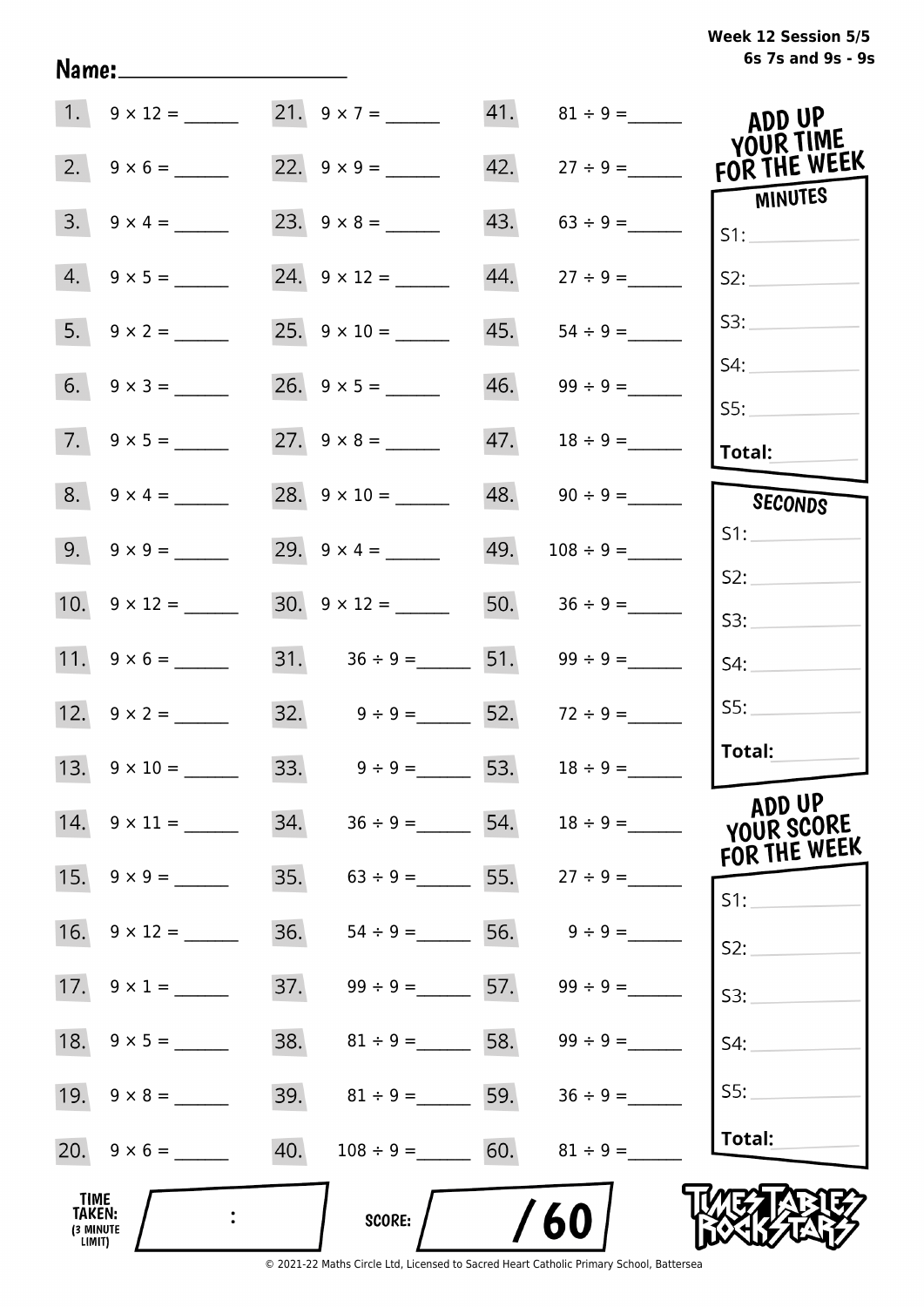# Week 13 Session 1/5 6s 7s and 9s - 6s

| TIME<br>TAKEN:<br>(3 MINUTE<br>LIMIT) |                     | $\frac{1}{60}$<br>SCORE: |                          |
|---------------------------------------|---------------------|--------------------------|--------------------------|
|                                       | 20. $6 \times 7 =$  |                          | $60. 7 \times 6 =$       |
|                                       | 19. $6 \times 7 =$  | $39. 6 \times 6 =$       |                          |
|                                       | 18. $6 \times 12 =$ | $38. 12 \times 6 =$      |                          |
|                                       | 17. $6 \times 3 =$  | $37. 10 \times 6 =$      |                          |
|                                       | 16. $6 \times 4 =$  | $36. 3 \times 6 =$       |                          |
|                                       | 15. $6 \times 7 =$  |                          |                          |
|                                       | 14. $6 \times 11 =$ | $34. 9 \times 6 =$       | 54. $4 \times 6 =$       |
|                                       | 13. $6 \times 7 =$  |                          |                          |
|                                       |                     | $32. \quad 2 \times 6 =$ |                          |
|                                       | 11. $6 \times 4 =$  | $31. \quad 4 \times 6 =$ |                          |
|                                       | 10. $6 \times 3 =$  | 30. $6 \times 1 =$       |                          |
|                                       | 9. $6 \times 9 =$   |                          | $49. 3 \times 6 =$       |
|                                       | $8. 6 \times 11 =$  | 28. $6 \times 7 =$       | $48. 3 \times 6 =$       |
|                                       |                     |                          |                          |
|                                       |                     |                          |                          |
|                                       |                     | 25. $6 \times 1 =$       | $45. \quad 3 \times 6 =$ |
|                                       | $4. 6 \times 2 =$   | 24. $6 \times 1 =$       |                          |
|                                       | $3. 6 \times 11 =$  |                          |                          |
|                                       |                     |                          | $42. 5 \times 6 =$       |
|                                       | 1. $6 \times 1 =$   |                          | $41. 2 \times 6 =$       |

Name: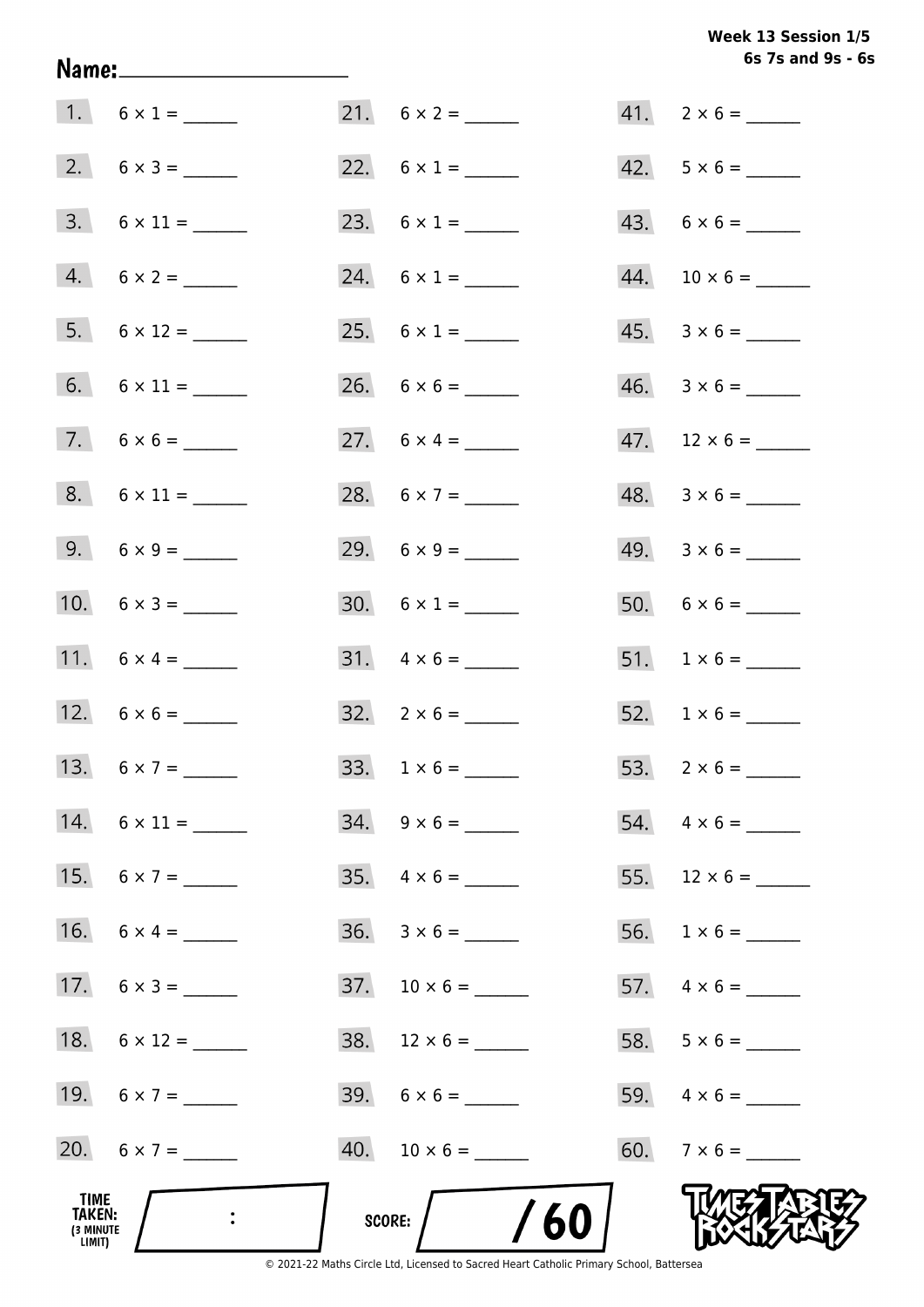**6s 7s and 9s - 6s Week 13 Session 2/5** 

| TIME<br>TAKEN:<br>(3 MINUTE<br>LIMIT) |                    |     |                        | SCORE: |                                        | <b>/60</b> |                       |     |                                   |
|---------------------------------------|--------------------|-----|------------------------|--------|----------------------------------------|------------|-----------------------|-----|-----------------------------------|
| 12.                                   | 36<br>6            | 24. | $\boldsymbol{6}$<br>6  | 36.    | 24<br>$\bf 6$                          | 48.        | $30\,$<br>$6\vert$    | 60. | 54<br>6                           |
| 11.                                   | 36<br>6            | 23. | 18<br>6                | 35.    | 6<br>48                                | 47.        | 66<br>6               | 59. | 42<br>6                           |
| 10.                                   | 24<br>6            | 22. | 54<br>6                | 34.    | $18\,$<br>$\,$ 6 $\,$                  | 46.        | $6\phantom{a}$<br>6   | 58. | $30\,$<br>6                       |
| 9.                                    | $18\,$<br>6        | 21. | 24<br>6                | 33.    | 24<br>6                                | 45.        | $24\,$<br>6           | 57. | 24<br>6                           |
| 8.                                    | $6 \overline{)54}$ | 20. | $6\overline{66}$       | 32.    | $\overline{\phantom{0}}$ 6<br>$6\vert$ | 44.        | $6\overline{)30}$     | 56. | 48<br>$\boldsymbol{6}$            |
| 7.                                    | $6\overline{72}$   | 19. | $6\overline{)48}$      | 31.    | $6\overline{72}$                       | 43.        | $6\overline{)30}$     | 55. | $\frac{12}{12}$<br>$6\phantom{a}$ |
| 6.                                    | $6\overline{)}54$  | 18. | $6\overline{)42}$      | 30.    | $6\overline{6}$                        | 42.        | $6\overline{6}$       | 54. | $\overline{48}$<br>$6\vert$       |
| 5.                                    | $6\overline{72}$   |     | 17. $6 \overline{)24}$ | 29.    | $6\overline{)42}$                      | 41.        | $6\overline{24}$      | 53. | $6\vert$                          |
| 4.                                    | $6\overline{6}$    |     | 16. $6\overline{)24}$  | 28.    | $6\overline{)54}$                      | 40.        | $6\overline{)42}$     | 52. | $\overline{42}$<br>$6\vert$       |
| 3.                                    | $6\overline{)18}$  | 15. | $6\overline{)30}$      | 27.    | $6\overline{)42}$                      |            | $39.$ 6 12            | 51. | $\frac{1}{12}$<br>$6\vert$        |
| 2.                                    | $6\overline{72}$   | 14. | $6\overline{72}$       | 26.    | $6\overline{)42}$                      | 38.        | $6\overline{)42}$     | 50. | $\overline{60}$<br>$6\,$          |
| 1.                                    | $6\overline{)36}$  | 13. | $6\overline{)18}$      | 25.    | $6\overline{)48}$                      |            | $37.6 \overline{)54}$ | 49. | $6\overline{24}$                  |

Name: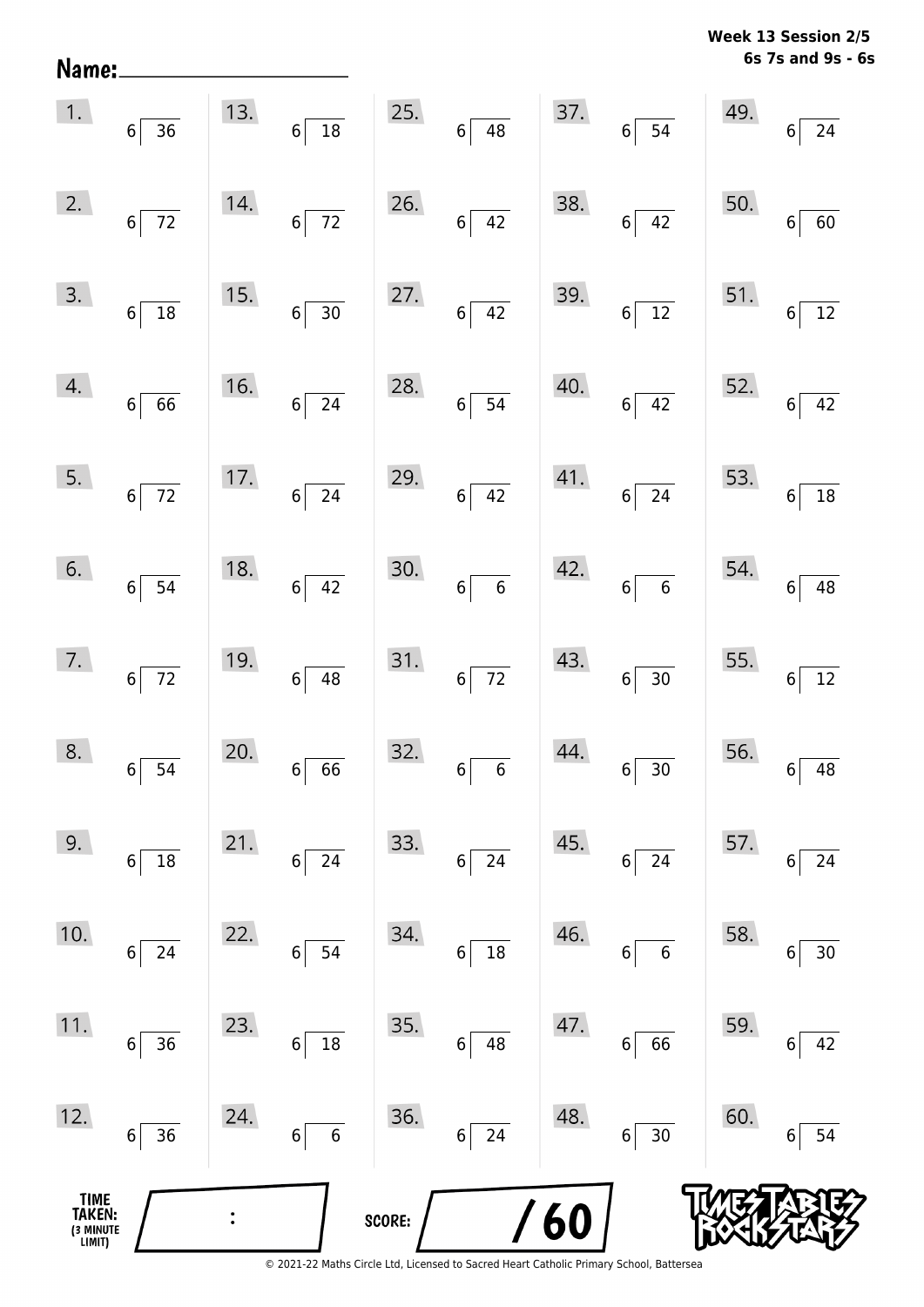Name:

**6s 7s and 9s - 6s Week 13 Session 3/5** 

| $\overline{1}$ .                              | $\boldsymbol{6}$<br>$\times$ 12                   |                | 13. $6 \times 11$ 25.                                         |        | $\begin{array}{c} 6 \\ \times 6 \end{array}$     |     | $\begin{array}{c} 6 \\ \times 3 \end{array}$<br>37.  | 49.                          | $\boldsymbol{6}$<br>$\times$ 5                |
|-----------------------------------------------|---------------------------------------------------|----------------|---------------------------------------------------------------|--------|--------------------------------------------------|-----|------------------------------------------------------|------------------------------|-----------------------------------------------|
| 2.                                            | $\begin{array}{c} 6 \\ \times 9 \end{array}$      | 14.            | $6\overline{6}$<br>$\times$ 4                                 |        | 26. $\begin{array}{r} 6 \\ \times 5 \end{array}$ | 38. | $\overline{\phantom{0}}$ 6<br>$\times$ 12            | 50.                          | $\begin{array}{c} 6 \\ \times 5 \end{array}$  |
| 3.                                            | $\begin{array}{c} 6 \\ \times 4 \end{array}$      | 15.            | $6 \times 6$                                                  | 27.    | $\begin{array}{c} 6 \\ \times 5 \end{array}$     | 39. | $\begin{array}{c} 6 \\ \times 3 \end{array}$         | 51.                          | $6\overline{6}$<br>$\times$ 8                 |
| 4.                                            | $\begin{array}{c} 6 \\ \times 1 \end{array}$      | 16.            | $6\overline{6}$<br>$\times$ 1                                 |        | 28. $6 \times 8$                                 | 40. | $\begin{array}{c c} & 6 \\ \times 10 \end{array}$    | $\overline{\phantom{2}}$ 52. | $6\overline{6}$<br>$\times$ 2                 |
| 5.                                            | $\begin{array}{c} 6 \\ \times 3 \end{array}$      |                | 17. $6 \times 7$                                              | 29.    | $\begin{array}{c} 6 \\ \times 9 \end{array}$     |     | 41. $6 \times 3$ 53.                                 |                              | $6\overline{6}$<br>$\times 2$                 |
|                                               | $\begin{matrix} 6. & 6 \\ \times 11 \end{matrix}$ | 18.            | $\begin{array}{c cc}\n 8. & & 6 \\  \times & 1\n \end{array}$ | 30.    | $\begin{array}{c} 6 \\ \times 3 \end{array}$     |     | $\begin{array}{cc} 42. & 6 \\ \times 10 \end{array}$ | 54.                          | $\begin{array}{c} 6 \\ \times 8 \end{array}$  |
| 7.                                            | $\begin{array}{c} 6 \\ \times 3 \end{array}$      |                | 19. $6 \times 11$                                             |        | 31. $6 \times 4$                                 | 43. | $\begin{array}{c} 6 \\ \times 10 \end{array}$        | 55.                          | $\begin{array}{c} 6 \\ \times 12 \end{array}$ |
| 8.                                            | $6 \times 2$                                      | 20.            | $\begin{array}{c} 6 \\ \times 11 \end{array}$                 | 32.    | $\begin{array}{c} 6 \\ \times 5 \end{array}$     | 44. | $\begin{array}{c} 6 \\ x \end{array}$                | 56.                          | $\boldsymbol{6}$<br>$\times$ 2                |
| 9.                                            | 6<br>$\times$ 4                                   | 21.            | 6<br>$\times$ 10                                              | 33.    | 6<br>$\times$ 12                                 | 45. | 6<br>$\times$ 8                                      | 57.                          | $\boldsymbol{6}$<br>$\times$ 2                |
| 10.                                           | 6<br>$\times$ 1                                   | 22.            | 6<br>$\times$ 1                                               | 34.    | $\boldsymbol{6}$<br>$\times 2$                   | 46. | 6<br>$\times$ 2                                      | 58.                          | $\boldsymbol{6}$<br>$\times$ 2                |
| 11.                                           | 6<br>$\times$ 11                                  | 23.            | 6<br>$\times 8$                                               | 35.    | $\boldsymbol{6}$<br>$\times$ 1                   | 47. | 6<br>$\times$ 10                                     | 59.                          | $6\phantom{.}6$<br>$\times$ 2                 |
| 12.                                           | 6<br>$\times$ 12                                  | 24.            | 6<br>$\times$ 7                                               | 36.    | 6<br>$\times$ 7                                  | 48. | 6<br>$\times$ 2                                      | 60.                          | $6\phantom{.}6$<br>$\times$ 2                 |
| <b>TIME<br/>TAKEN:</b><br>(3 MINUTE<br>LIMIT) |                                                   | $\ddot{\cdot}$ |                                                               | SCORE: |                                                  | 60  |                                                      |                              |                                               |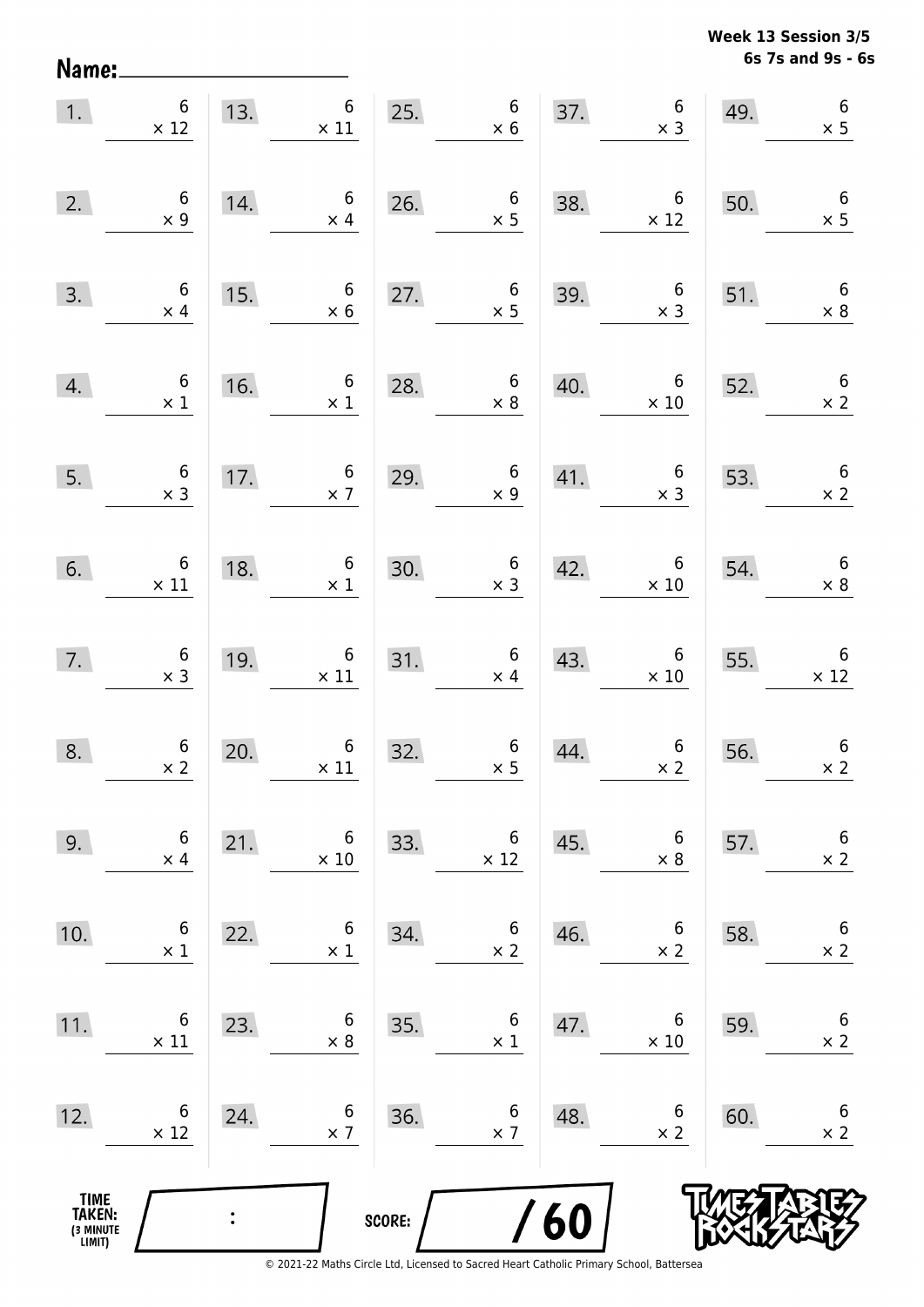| Week 13 Session 4/5 |  |                   |  |  |
|---------------------|--|-------------------|--|--|
|                     |  | 6s 7s and 9s - 6s |  |  |

| 1.                                    | $72 \div 6 =$ | 21.           |                   |     |                   |
|---------------------------------------|---------------|---------------|-------------------|-----|-------------------|
| 2.                                    | $24 \div 6 =$ | 22.           |                   |     |                   |
| 3.                                    |               | 23.           |                   |     | 43. $6 \div 6 =$  |
| 4.                                    | $18 \div 6 =$ | 24.           |                   | 44. |                   |
| 5.                                    |               | 25.           | $24 \div 6 =$     |     | 45. $18 \div 6 =$ |
| 6.                                    |               | 26.           |                   | 46. |                   |
| 7.                                    |               | 27.           | $18 \div 6 =$     | 47. |                   |
| 8.                                    | $12 \div 6 =$ | 28.           |                   | 48. | $24 \div 6 =$     |
| 9.                                    | $6 \div 6 =$  | 29.           | $48 \div 6 =$     | 49. |                   |
| 10.                                   | $66 \div 6 =$ | 30.           | $72 \div 6 =$     | 50. | $60 \div 6 =$     |
| 11.                                   | $18 \div 6 =$ | 31.           | $72 \div 6 =$     |     | 51. $66 \div 6 =$ |
| 12.                                   |               |               | 32. $72 \div 6 =$ |     | 52. $12 \div 6 =$ |
| 13.                                   |               |               | 33. $42 \div 6 =$ |     | 53. $24 \div 6 =$ |
| 14.                                   | $48 \div 6 =$ | 34.           | $60 \div 6 =$     | 54. |                   |
| 15.                                   | $72 \div 6 =$ | 35.           | $30 \div 6 =$     | 55. | $66 \div 6 =$     |
| 16.                                   |               | 36.           |                   | 56. |                   |
| 17.                                   |               | 37.           |                   | 57. |                   |
| 18.                                   | $6 \div 6 =$  | 38.           |                   | 58. |                   |
| 19.                                   |               | 39.           |                   | 59. |                   |
| 20.                                   |               | 40.           | $24 \div 6 =$     | 60. |                   |
| TIME<br>TAKEN:<br>(3 MINUTE<br>LIMIT) |               | <b>SCORE:</b> | <b>/60</b>        |     |                   |

Name: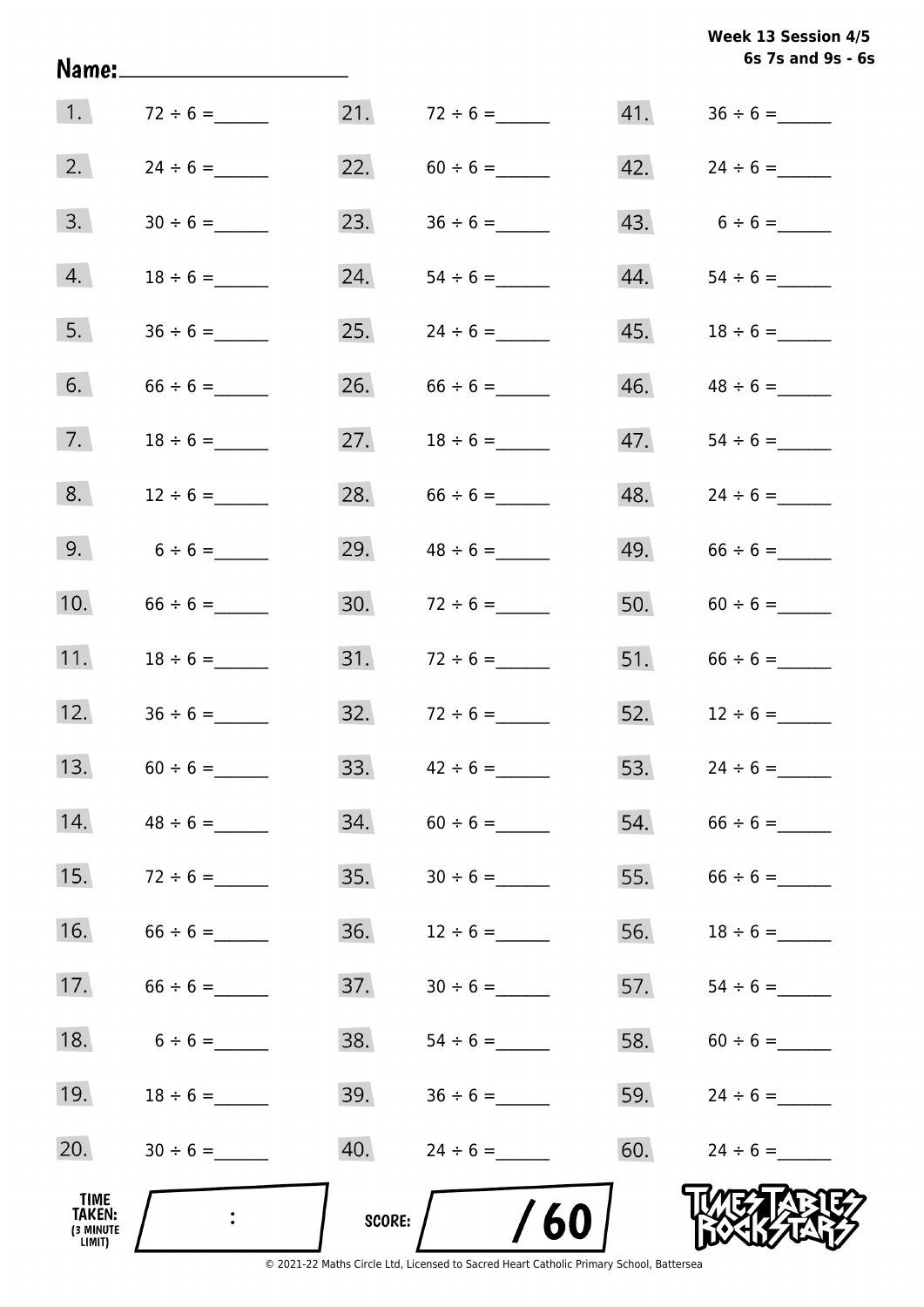| Week 13 Session 5/5 |  |  |  |
|---------------------|--|--|--|
| 6s 7s and 9s - 6s   |  |  |  |

|                                              | $1.6 \times 3 =$          |     | 21. $6 \times 9 =$                   |     |                                 | ADD UP<br>YOUR TIME                  |
|----------------------------------------------|---------------------------|-----|--------------------------------------|-----|---------------------------------|--------------------------------------|
|                                              |                           |     |                                      | 42. |                                 | FOR THE WEEK                         |
| 3.                                           | $6 \times 10 =$           |     |                                      | 43. |                                 | <b>MINUTES</b><br>S1:                |
|                                              | $4. 6 \times 7 =$         |     | 24. $6 \times 9 =$                   | 44. | $18 \div 6 =$                   | S2:                                  |
|                                              |                           |     |                                      | 45. | $12 \div 6 =$                   | S3:                                  |
|                                              |                           |     |                                      | 46. | $18 \div 6 =$                   | S4:<br>SS:                           |
|                                              | $7.6 \times 5 =$          |     |                                      | 47. | $42 \div 6 =$                   | <b>Total:</b>                        |
|                                              | $8. 6 \times 6 =$         |     |                                      | 48. |                                 | SECONDS                              |
|                                              | $9. 6 \times 11 =$        |     |                                      | 49. | $72 \div 6 =$                   | S1:                                  |
|                                              |                           |     |                                      |     |                                 | S2:                                  |
|                                              |                           |     | $30. 6 \times 10 =$                  |     |                                 | S3:                                  |
|                                              |                           |     | $31.$ $30 \div 6 =$ 51.              |     |                                 | S4:                                  |
|                                              |                           |     | $32. \hspace{1.5cm} 36 \div 6 =$ 52. |     | $54 \div 6 =$                   | SS:                                  |
|                                              |                           |     | 33. $66 \div 6 =$ 53.                |     |                                 | Total:                               |
|                                              | $14. \quad 6 \times 11 =$ | 34. | $12 \div 6 =$ 54.                    |     |                                 | ADD UP<br>YOUR SCORE<br>FOR THE WEEK |
|                                              |                           | 35. |                                      |     | $54 \div 6 =$ 55. $72 \div 6 =$ | S1:                                  |
|                                              | 16. $6 \times 3 =$        | 36. | $24 \div 6 =$ 56.                    |     | $12 \div 6 =$                   | S2:                                  |
|                                              | 17. $6 \times 3 =$        | 37. | $18 \div 6 =$ 57.                    |     | $42 \div 6 =$                   | S3:                                  |
|                                              |                           | 38. | $30 \div 6 =$ 58.                    |     | $12 \div 6 =$                   | S4:                                  |
|                                              |                           | 39. | $54 \div 6 =$ 59.                    |     | $54 \div 6 =$                   | S5:                                  |
|                                              |                           | 40. | $18 \div 6 =$ 60.                    |     | $18 \div 6 =$                   | Total:                               |
| TIME<br><b>TAKEN:</b><br>(3 MINUTE<br>LIMIT) |                           |     | SCORE:                               |     | 60                              |                                      |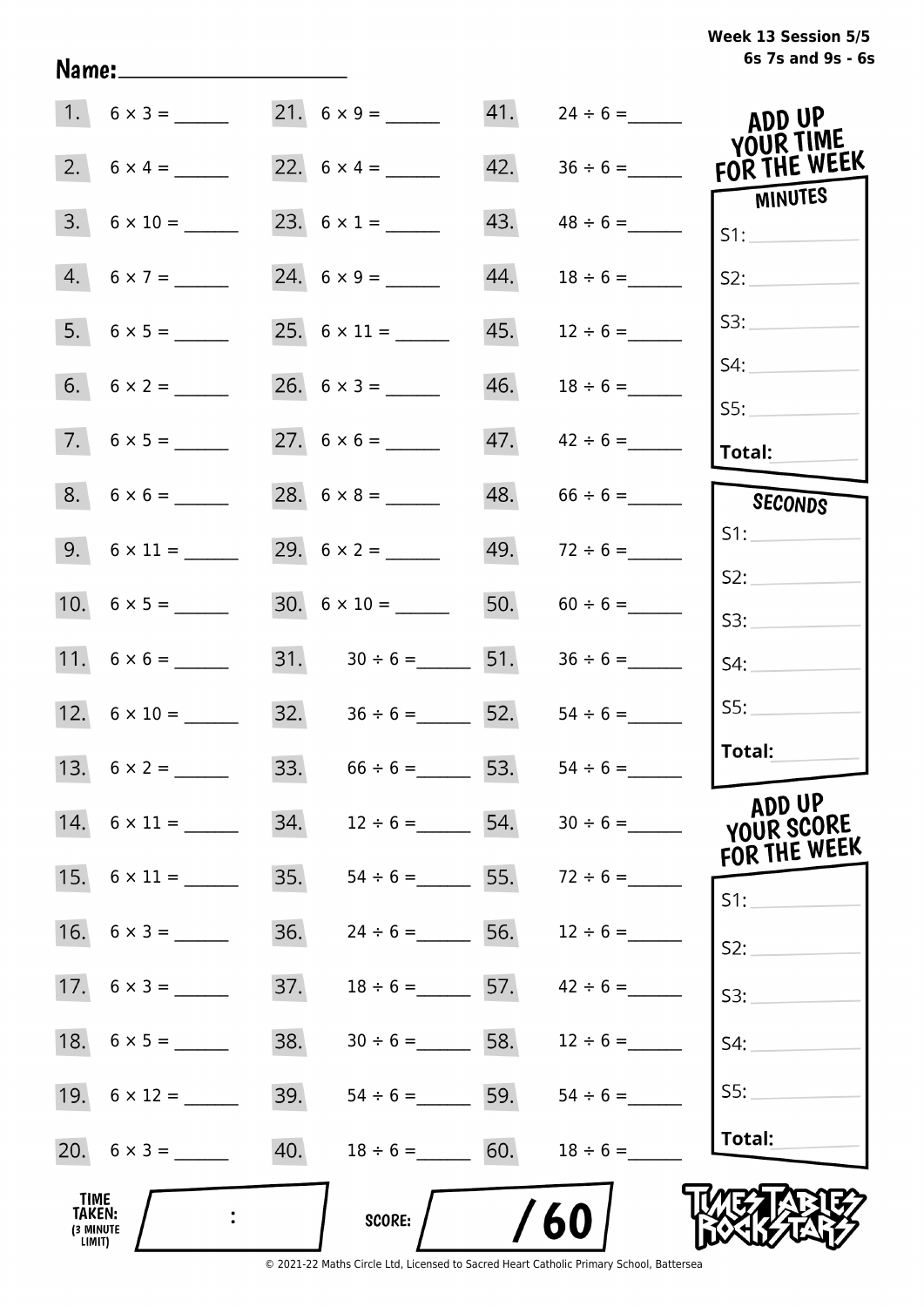# **6s 7s and 9s - 7s Week 14 Session 1/5**

| TIME<br>TAKEN:<br>(3 MINUTE<br>LIMIT) |                     | /60<br>SCORE:               |                             |
|---------------------------------------|---------------------|-----------------------------|-----------------------------|
|                                       | 20. $7 \times 3 =$  | $40.$ 11 x 7 = ______       | 60. $12 \times 7 =$         |
|                                       | 19. $7 \times 10 =$ | 39. $10 \times 7 =$         | 59. $11 \times 7 =$         |
|                                       | 18. $7 \times 3 =$  | $38. \quad 9 \times 7 =$    | 58. $6 \times 7 =$          |
|                                       | 17. $7 \times 12 =$ | $37.7 \times 7 =$           | 57. $4 \times 7 =$          |
|                                       | 16. $7 \times 12 =$ | $36. \quad 1 \times 7 = \_$ |                             |
|                                       | 15. $7 \times 12 =$ | $35. 6 \times 7 =$          | 55. $11 \times 7 =$         |
|                                       | 14. $7 \times 7 =$  | $34. 6 \times 7 =$          | 54. $5 \times 7 =$          |
|                                       |                     | 33. $5 \times 7 =$          |                             |
|                                       | 12. $7 \times 2 =$  | 32. $11 \times 7 =$         | 52. $1 \times 7 =$          |
|                                       |                     |                             | 51. $1 \times 7 =$          |
|                                       | 10. $7 \times 11 =$ | 30. $7 \times 7 =$          | 50. $10 \times 7 =$         |
|                                       | $9. 7 \times 3 =$   | 29. $7 \times 9 =$          | 49. $12 \times 7 =$         |
|                                       |                     | 28. $7 \times 3 =$          |                             |
|                                       | $7. 7 \times 8 =$   |                             | 47. $11 \times 7 =$         |
|                                       |                     |                             |                             |
|                                       |                     |                             | $45. \quad 9 \times 7 = \_$ |
|                                       | $4. 7 \times 9 =$   |                             |                             |
|                                       | $3. 7 \times 3 =$   | 23. $7 \times 12 =$         | 43. $2 \times 7 =$          |
|                                       |                     |                             | 42. $10 \times 7 =$         |
|                                       | $1. 7 \times 5 =$   |                             | 41. $8 \times 7 =$          |

Name: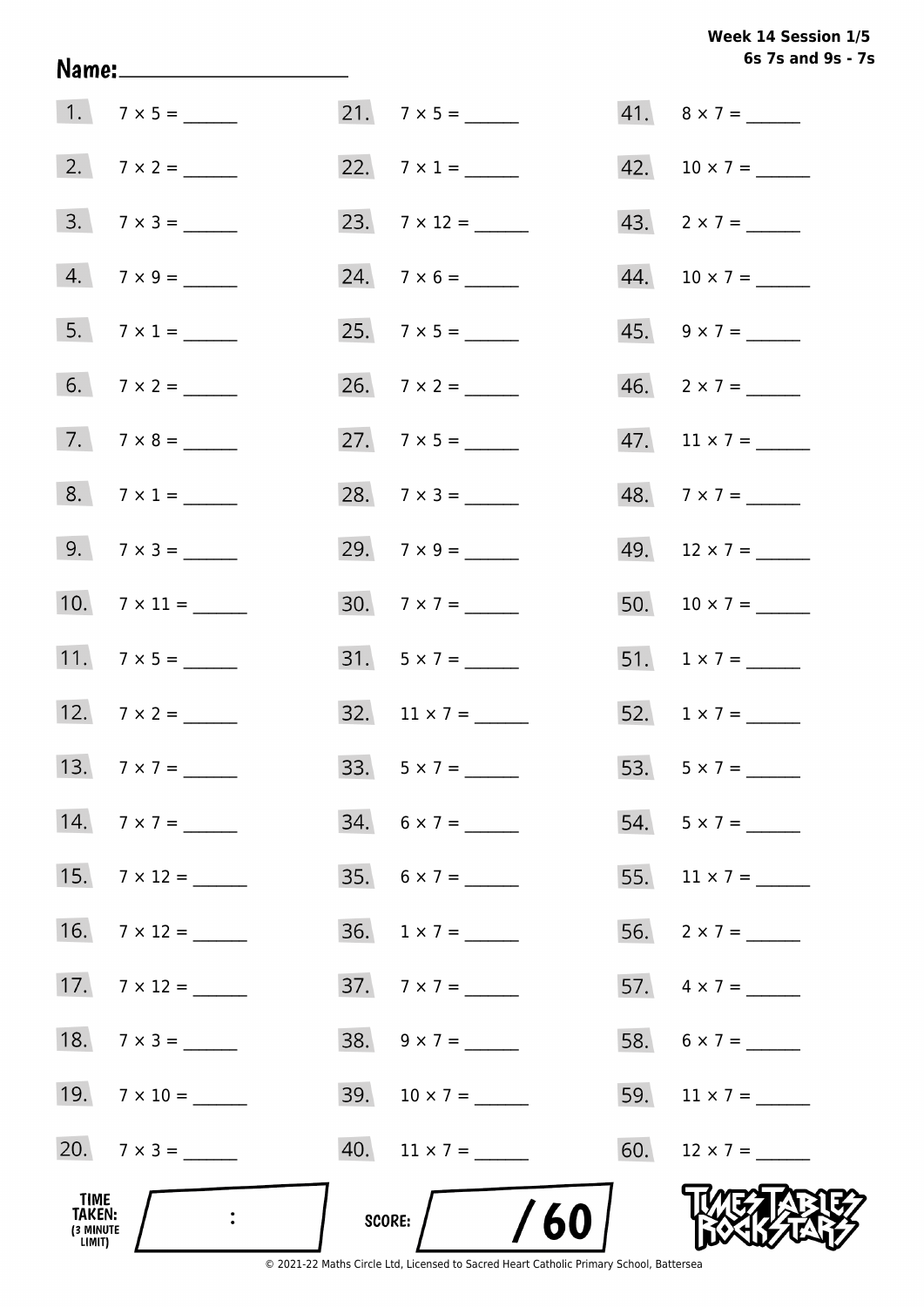**6s 7s and 9s - 7s Week 14 Session 2/5** 

| Name:                                 |                                   |     |                                   |        |                                   |      |                                  |     | 6s 7s and 9s - 7                  |
|---------------------------------------|-----------------------------------|-----|-----------------------------------|--------|-----------------------------------|------|----------------------------------|-----|-----------------------------------|
| 1.                                    | $7 \overline{\smash{)}84}$        | 13. | $7\overline{28}$                  | 25.    | $7\overline{63}$                  | 37.  | $7\overline{84}$                 | 49. | $\frac{1}{70}$<br>$\overline{7}$  |
| 2.                                    | $7\vert$<br>$\overline{63}$       | 14. | $\overline{56}$<br>$7\vert$       | 26.    | $7\overline{)14}$                 | 38.  | $7\overline{)35}$                | 50. | $\overline{42}$<br>$\overline{7}$ |
| 3.                                    | 7<br>$\overline{63}$              | 15. | $7\overline{70}$                  | 27.    | $7\overline{)49}$                 | 39.  | $7\overline{70}$                 | 51. | $\overline{63}$<br>$\overline{7}$ |
| 4.                                    | $7\overline{7}$                   | 16. | $7\overline{70}$                  | 28.    | $7\overline{56}$                  | 40.  | $7\overline{63}$                 | 52. | $\overline{84}$<br>$\overline{7}$ |
| 5.                                    | $7\vert$<br>$\overline{35}$       | 17. | $7\overline{)}56$                 | 29.    | $7\overline{56}$                  | 41.  | $7\overline{84}$                 | 53. | $\overline{21}$<br>$\overline{7}$ |
| 6.                                    | $7 \overline{)42}$                | 18. | $7\overline{21}$                  | 30.    | $7\overline{84}$                  | 42.  | $7\overline{84}$                 | 54. | $\overline{7}$<br>$\overline{7}$  |
| 7.                                    | 7 <sup>5</sup><br>$\overline{7}$  | 19. | $7\overline{)56}$                 | 31.    | $7\overline{7}$                   | 43.  | $7\overline{)56}$                | 55. | $\overline{7}$<br>$\overline{84}$ |
| 8.                                    | $\overline{21}$<br>$\overline{7}$ | 20. | 7 <sup>1</sup><br>$\overline{84}$ | 32.    | 7 <sup>5</sup><br>$\overline{84}$ | 44.  | $\overline{7}$<br>7 <sup>5</sup> | 56. | 35<br>7                           |
| 9.                                    | $\overline{7}$<br>$\overline{7}$  | 21. | $\overline{56}$<br>$\overline{7}$ | 33.    | 14<br>7                           | 45.  | $\overline{63}$<br>7             | 57. | 14<br>7                           |
| 10.                                   | 28<br>$\overline{7}$              | 22. | $\overline{28}$<br>$7\vert$       | 34.    | $7\overline{)35}$                 | 46.  | $\overline{77}$<br>$7\vert$      | 58. | $\overline{28}$<br>7              |
| 11.                                   | $\overline{7}$<br>7               | 23. | $7\overline{63}$                  | 35.    | $7\overline{84}$                  | 47.  | $7\overline{70}$                 | 59. | $\overline{56}$<br>$\overline{7}$ |
| 12.                                   | 49<br>7                           | 24. | $7\overline{70}$                  | 36.    | $7\overline{)35}$                 | 48.  | $7\overline{63}$                 | 60. | $\overline{35}$<br>7              |
| TIME<br>TAKEN:<br>(3 MINUTE<br>LIMIT) |                                   | :   |                                   | SCORE: |                                   | /60/ |                                  |     |                                   |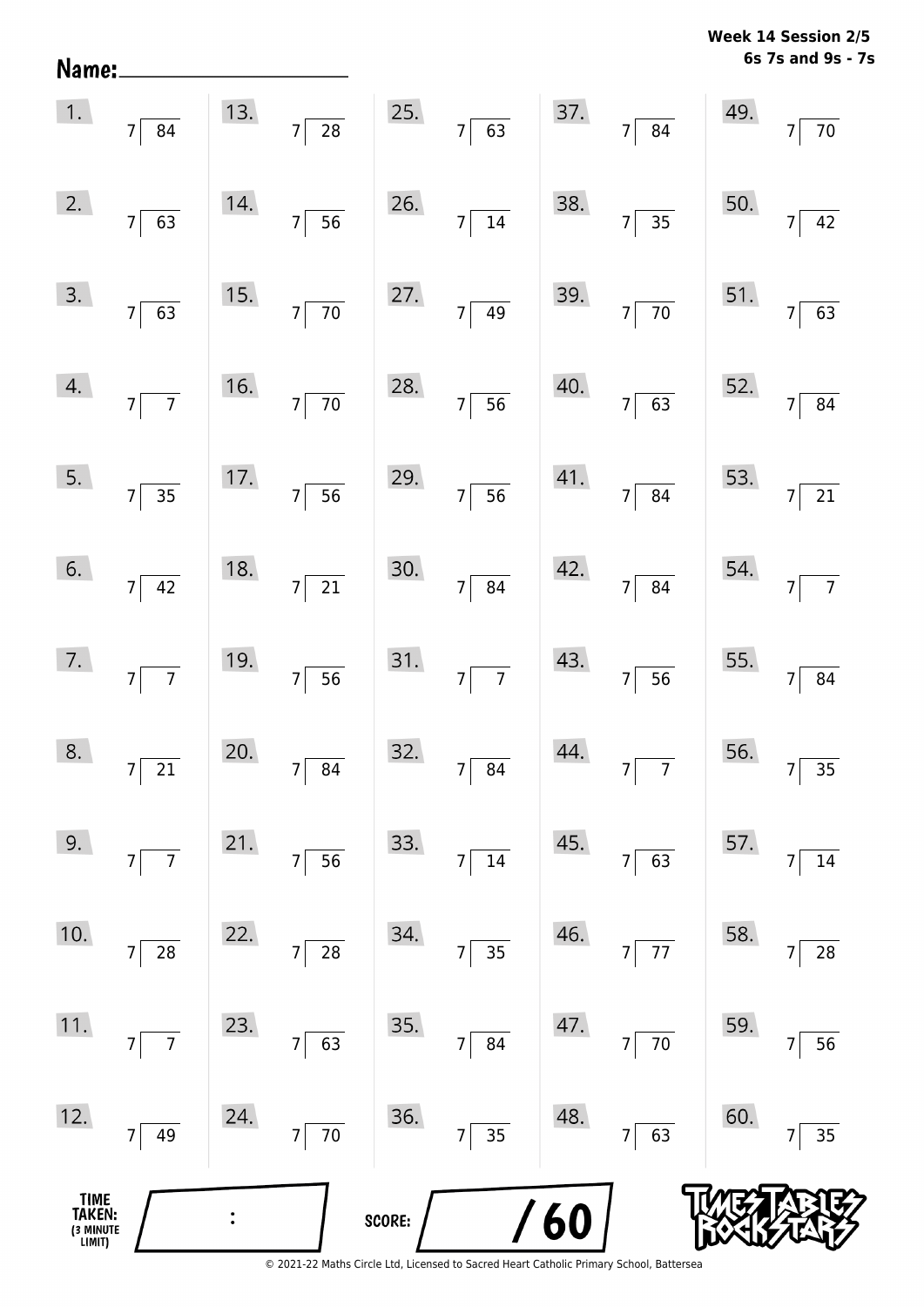**6s 7s and 9s - 7s Week 14 Session 3/5** 

| 1.                                            | $\overline{7}$<br>$\times$ 1                  | 13. | $\overline{7}$<br>$\times$ 3                 |        | 25. $7 \times 7$                             | 37. | $\begin{array}{c} 7 \\ \times 6 \end{array}$ | 49. | $\overline{7}$<br>$\times$ 4                 |
|-----------------------------------------------|-----------------------------------------------|-----|----------------------------------------------|--------|----------------------------------------------|-----|----------------------------------------------|-----|----------------------------------------------|
| 2.                                            | $\begin{array}{c} 7 \\ \times 9 \end{array}$  | 14. | $\overline{7}$<br>$\times$ 11                | 26.    | $\begin{array}{c} 7 \\ \times 5 \end{array}$ | 38. | $\begin{array}{c} 7 \\ \times 5 \end{array}$ | 50. | $\overline{7}$<br>$\times$ 5                 |
| 3.                                            | $\overline{7}$<br>$\times$ 10                 | 15. | $\begin{array}{c} 7 \\ \times 3 \end{array}$ | 27.    | $\overline{7}$<br>$\times$ 11                | 39. | $\overline{7}$<br>$\times$ 10                | 51. | $\begin{array}{c} 7 \\ \times 3 \end{array}$ |
| 4.                                            | $\begin{array}{c} 7 \\ \times 7 \end{array}$  | 16. | $\begin{array}{c} 7 \\ \times 6 \end{array}$ | 28.    | $\begin{array}{c} 7 \\ \times 8 \end{array}$ | 40. | $\overline{7}$<br>$\times$ 11                | 52. | $\begin{array}{c} 7 \\ \times 8 \end{array}$ |
| 5.                                            | $\overline{7}$<br>$\times$ 1                  | 17. | $\begin{array}{c} 7 \\ \times 2 \end{array}$ | 29.    | $\begin{array}{c} 7 \\ \times 4 \end{array}$ | 41. | $\begin{array}{c} 7 \\ \times 4 \end{array}$ | 53. | $\overline{7}$<br>$\times$ 4                 |
| 6.                                            | $\begin{array}{c} 7 \\ \times 3 \end{array}$  | 18. | $\begin{array}{c} 7 \\ \times 4 \end{array}$ | 30.    | $\frac{7}{\times 2}$                         | 42. | $\begin{array}{c} 7 \\ \times 3 \end{array}$ | 54. | $\begin{array}{c} 7 \\ \times 3 \end{array}$ |
| 7.                                            | $\begin{array}{c}7\\ \times 12\end{array}$    | 19. | $\begin{array}{c} 7 \\ \times 4 \end{array}$ | 31.    | $\begin{array}{c} 7 \\ \times 7 \end{array}$ | 43. | $\begin{array}{c} 7 \\ \times 5 \end{array}$ | 55. | $\begin{array}{c} 7 \\ \times 5 \end{array}$ |
| 8.                                            | $\begin{array}{c} 7 \\ \times 11 \end{array}$ | 20. | $\begin{array}{c} 7 \\ \times 7 \end{array}$ | 32.    | $\begin{array}{c} 7 \\ \times 7 \end{array}$ | 44. | $\begin{array}{c} 7 \\ \times 6 \end{array}$ | 56. | $\overline{7}$<br>$\times 6$                 |
| 9.                                            | $\overline{7}$<br>$\times 6$                  | 21. | $\overline{7}$<br>$\times$ 9                 | 33.    | $\overline{7}$<br>$\times$ 10                | 45. | $\overline{7}$<br>$\times$ 11                | 57. | $\overline{7}$<br>$\times$ 10                |
| 10.                                           | $\overline{7}$<br>$\times$ 1                  | 22. | 7<br>$\times 10$                             | 34.    | $\overline{7}$<br>$\times$ 2                 | 46. | $\overline{7}$<br>$\times$ 5                 | 58. | $\overline{7}$<br>$\times$ 12                |
| 11.                                           | 7<br>$\times$ 11                              | 23. | 7<br>$\times$ 3                              | 35.    | 7<br>$\times$ 11                             | 47. | 7<br>$\times$ 3                              | 59. | 7<br>$\times$ 12                             |
| 12.                                           | 7<br>$\times$ 7                               | 24. | $\overline{7}$<br>$\times$ 11                | 36.    | 7<br>$\times$ 2                              | 48. | $\overline{7}$<br>$\times$ 1                 | 60. | $\overline{7}$<br>$\times$ 9                 |
| <b>TIME<br/>TAKEN:</b><br>(3 MINUTE<br>LIMIT) |                                               |     |                                              | SCORE: |                                              | 60  |                                              |     |                                              |

Name: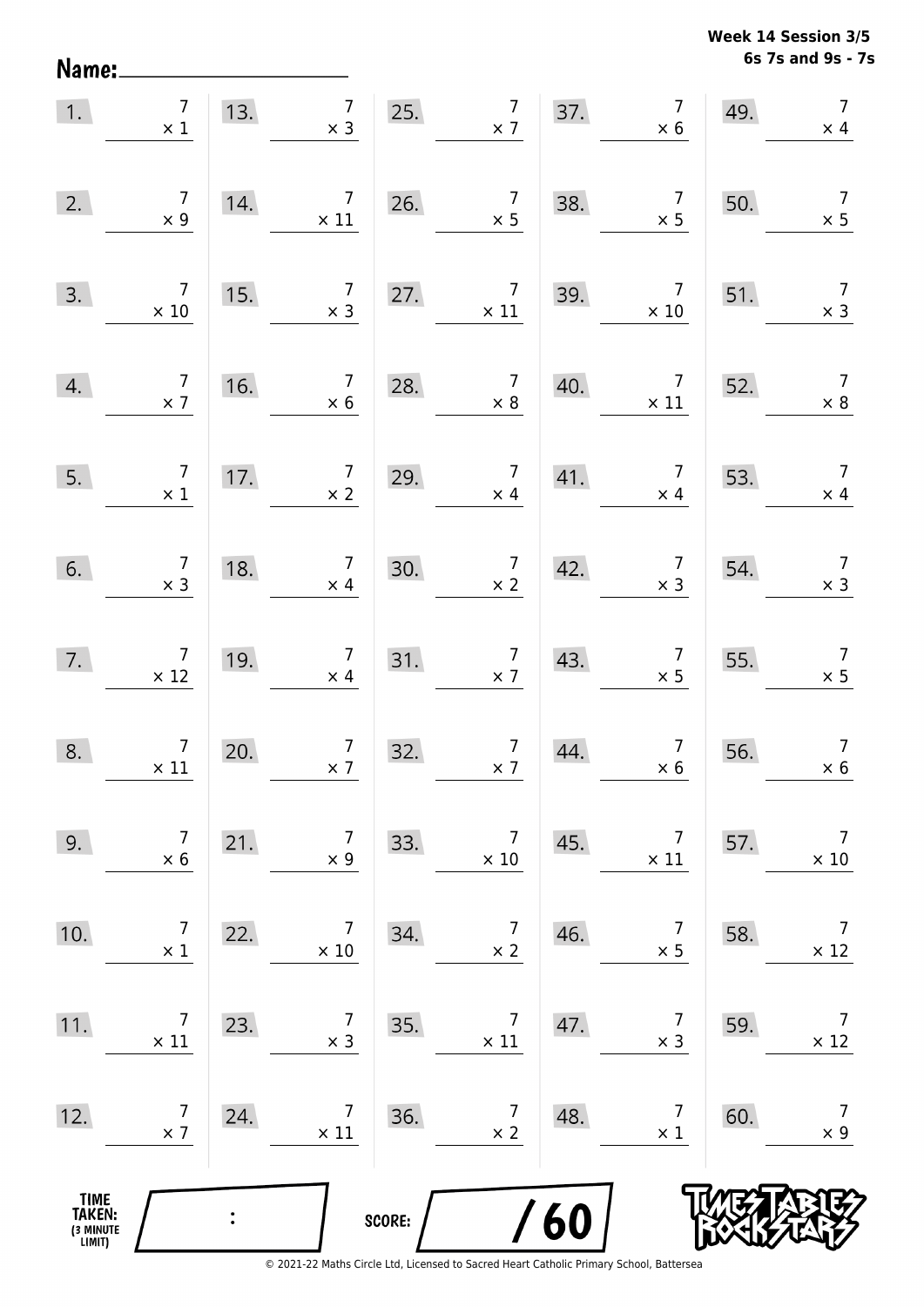**6s 7s and 9s - 7s Week 14 Session 4/5** 

|                                       |                                            |     |                     |     | 6s 7s and 9s - 7    |
|---------------------------------------|--------------------------------------------|-----|---------------------|-----|---------------------|
|                                       | 1. $63 \div 7 =$                           |     | $21.$ $21 \div 7 =$ | 41. |                     |
| 2.                                    | $7 ÷ 7 =$                                  | 22. | $42 \div 7 =$       | 42. | $35 \div 7 =$       |
| 3.                                    | $70 \div 7 =$                              | 23. |                     | 43. |                     |
| 4.                                    | $56 \div 7 =$                              | 24. | $7 ÷ 7 =$           | 44. |                     |
| 5.                                    | $14 \div 7 =$                              | 25. | $21 \div 7 =$       | 45. | $35 \div 7 =$       |
| 6.                                    | $35 \div 7 =$                              |     | 26. $77 \div 7 =$   |     | $46.$ $21 \div 7 =$ |
| 7.                                    | $70 \div 7 =$                              | 27. | $63 \div 7 =$       |     | 47. $7 \div 7 =$    |
| 8.                                    | $14 \div 7 =$                              | 28. | $14 \div 7 =$       |     | 48. $84 \div 7 =$   |
| 9.                                    | $42 \div 7 =$                              | 29. |                     | 49. | $14 \div 7 =$       |
| 10.                                   | $84 \div 7 =$                              |     | 30. $7 \div 7 =$    |     | 50. $35 \div 7 =$   |
| 11.                                   |                                            |     | 31. $63 \div 7 =$   |     | 51. $35 \div 7 =$   |
| 12.                                   | $49 \div 7 =$                              |     | 32. $7 \div 7 =$    |     | 52. $42 \div 7 =$   |
| 13.                                   | $56 \div 7 =$                              | 33. | $77 \div 7 =$       | 53. | $21 \div 7 =$       |
| 14.                                   | $28 \div 7 =$                              |     |                     |     | 54. $42 \div 7 =$   |
| 15.                                   |                                            | 35. | $21 \div 7 =$       | 55. | $70 \div 7 =$       |
| 16.                                   | $7 ÷ 7 =$                                  | 36. | $70 \div 7 =$       | 56. |                     |
| 17.                                   | $21 \div 7 =$                              | 37. | $28 \div 7 =$       | 57. |                     |
| 18.                                   | $14 \div 7 =$                              | 38. | $49 \div 7 =$       | 58. | $28 \div 7 =$       |
| 19.                                   | $84 \div 7 =$                              |     | 39. $63 \div 7 =$   |     | 59. $35 \div 7 =$   |
| 20.                                   | $21 \div 7 =$                              | 40. |                     |     | 60. $21 \div 7 =$   |
| TIME<br>TAKEN:<br>(3 MINUTE<br>LIMIT) | $\mathbb{R}^2$ . The set of $\mathbb{R}^2$ |     | SCORE: $/$ /60      |     |                     |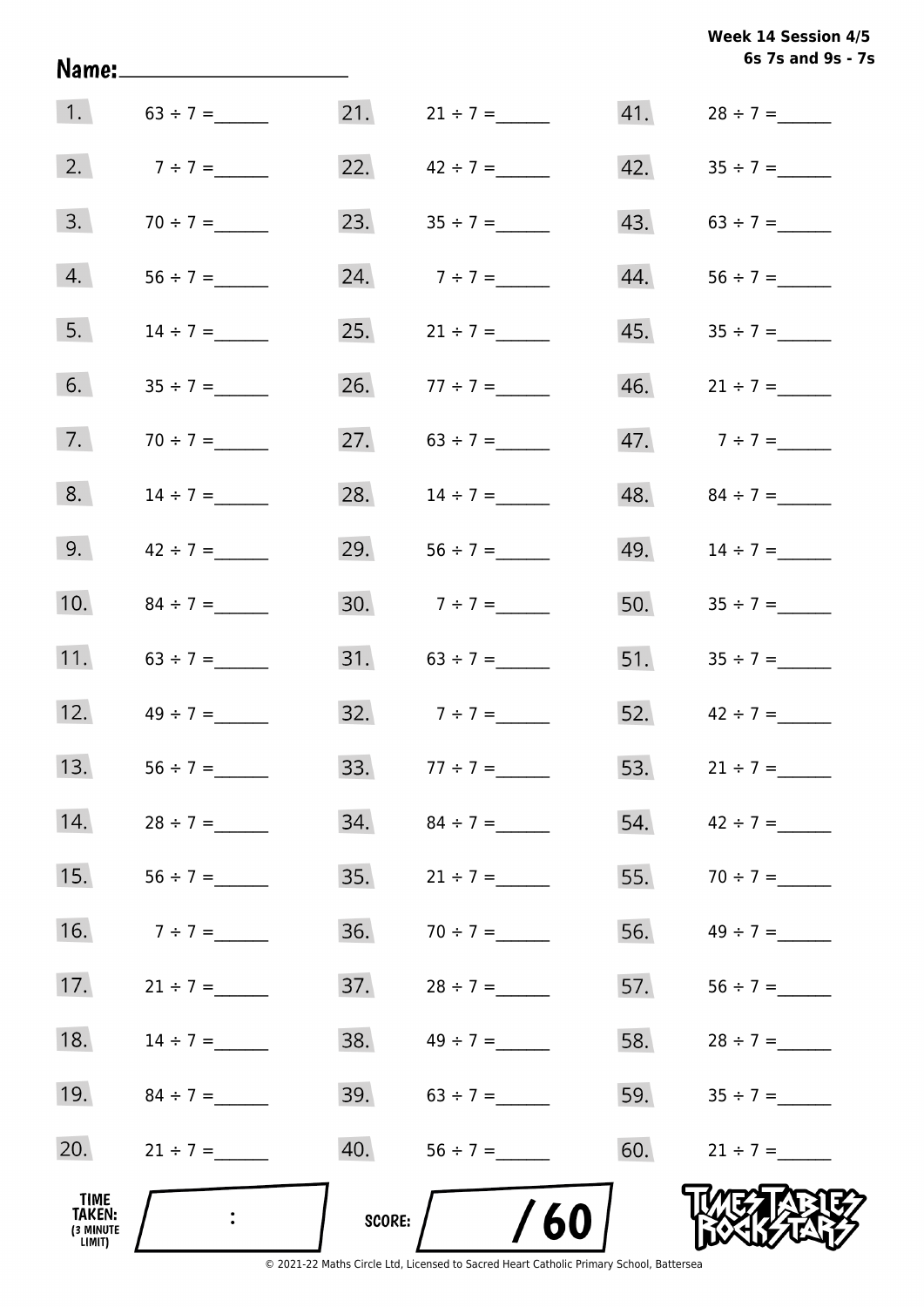# **6s 7s and 9s - 7s Week 14 Session 5/5**

|                                              | $1. 7 \times 8 =$        |                          |                       | 21. $7 \times 6 =$ 41. $7 \div 7 =$ | ADD UP<br>YOUR TIME                  |
|----------------------------------------------|--------------------------|--------------------------|-----------------------|-------------------------------------|--------------------------------------|
| 2.                                           | $7 \times 1 =$           |                          | 42.                   | $49 \div 7 =$                       | FOR THE WEEK<br>MINUTES              |
| 3.                                           | $7 \times 12 =$          |                          | 43.                   |                                     | S1:                                  |
|                                              | $4.7 \times 2 =$         |                          | 44.                   | $49 \div 7 =$                       | S2:                                  |
|                                              | $5. 7 \times 3 =$        |                          | 45.                   | $56 \div 7 =$                       | S3:                                  |
|                                              |                          | $26. \quad 7 \times 8 =$ |                       | 46. $77 \div 7 =$                   | S4:                                  |
|                                              | $7.7 \times 2 =$         |                          |                       | $47. 70 \div 7 =$                   | SS:                                  |
|                                              |                          |                          |                       |                                     | Total:                               |
|                                              |                          |                          |                       |                                     | SECONDS                              |
|                                              |                          |                          | 49.                   | $14 \div 7 =$                       | S1:                                  |
|                                              |                          | $30.7 \times 12 =$       |                       | 50. $7 \div 7 =$                    | S2:                                  |
|                                              |                          |                          |                       |                                     | S3:                                  |
|                                              | 11. $7 \times 4 =$       |                          | 31. $70 \div 7 =$ 51. |                                     | S4:                                  |
|                                              |                          |                          | 32. $42 \div 7 =$ 52. | $28 \div 7 =$                       | SS:                                  |
|                                              |                          |                          | 33. $42 \div 7 =$ 53. | $56 \div 7 =$                       | Total:                               |
|                                              | $14. \quad 7 \times 3 =$ |                          |                       | 34. $7 \div 7 =$ 54. $84 \div 7 =$  | ADD UP<br>YOUR SCORE<br>FOR THE WEEK |
| 15.                                          |                          | 35.                      |                       | $63 \div 7 =$ 55. 56 ÷ 7 =          | $S1$ :                               |
| 16.                                          | $7 \times 5 =$           | 36.                      |                       | $35 \div 7 = 56.$ $7 \div 7 =$      | S2:                                  |
| 17.                                          | $7 \times 8 =$           | 37.                      | $14 \div 7 = 57.$     | $35 \div 7 =$                       | S3:                                  |
| 18.                                          | $7 \times 11 =$          | 38.                      |                       | $84 \div 7 =$ 58. 49 ÷ 7 =          | S4:                                  |
|                                              |                          | 39.                      | $70 \div 7 =$ 59.     | $56 \div 7 =$                       | SS:                                  |
|                                              |                          | 40.                      | $14 \div 7 = 60.$     | $56 \div 7 =$                       | Total:                               |
| TIME<br><b>TAKEN:</b><br>(3 MINUTE<br>LIMIT) |                          | <b>SCORE:</b>            |                       | 60                                  |                                      |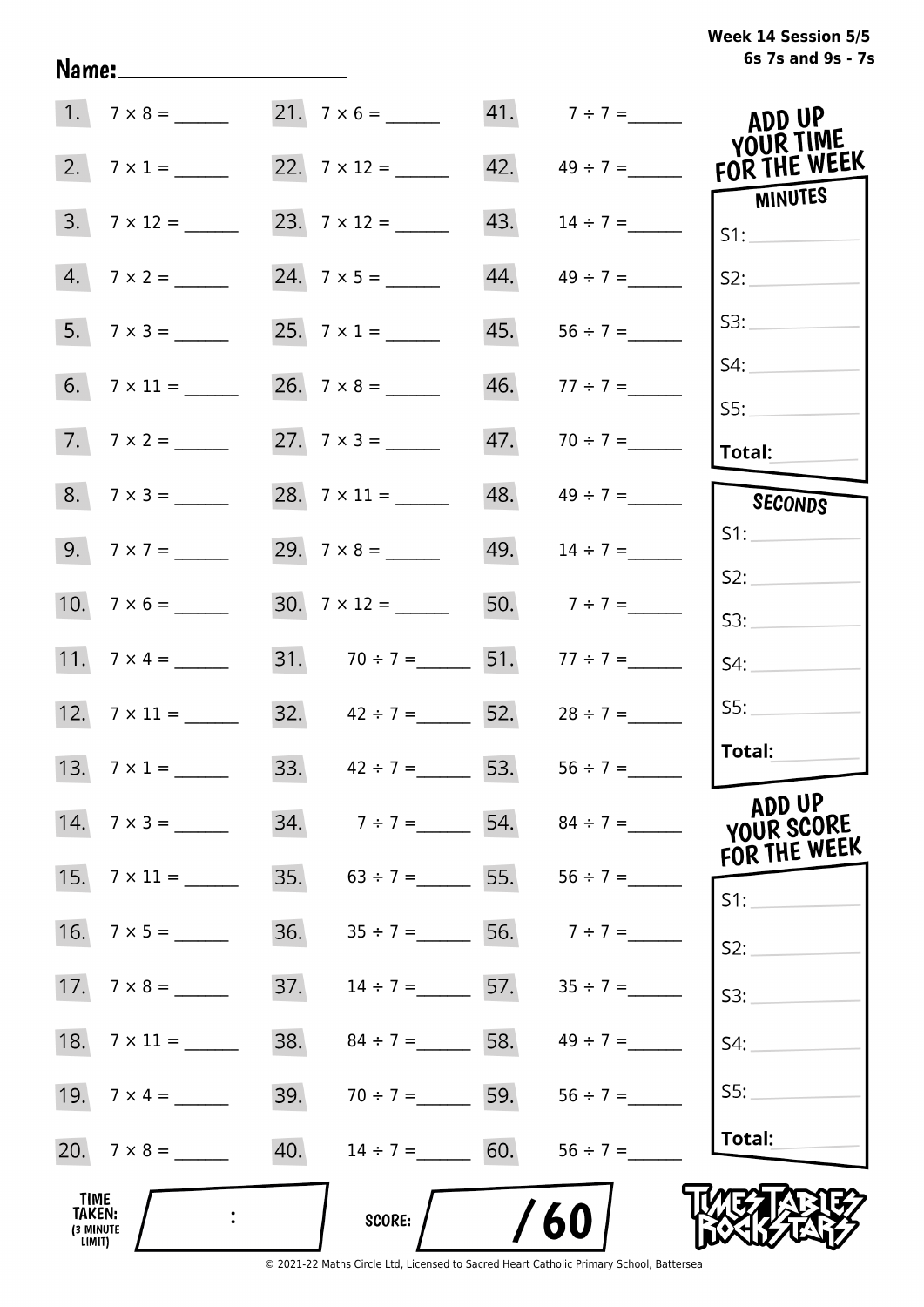|                                              | Name:______________________ |                          | 6s 7s and 9s -           |
|----------------------------------------------|-----------------------------|--------------------------|--------------------------|
|                                              | 1. $9 \times 1 =$           | 21. $9 \times 12 =$      | $41. 2 \times 9 =$       |
|                                              | 2. $9 \times 7 =$           | 22. $9 \times 10 =$      | $42. \quad 8 \times 9 =$ |
|                                              | $3. 9 \times 2 =$           |                          | $43. \quad 8 \times 9 =$ |
|                                              | $4. 9 \times 5 =$           | 24. $9 \times 9 =$       | $44. 5 \times 9 =$       |
|                                              | 5. $9 \times 3 =$           |                          | $45. \quad 7 \times 9 =$ |
|                                              | 6. $9 \times 10 =$          | 26. $9 \times 7 =$       | $46.$ 12 × 9 = _______   |
|                                              | 7. $9 \times 5 =$           | 27. $9 \times 8 =$       | $47. \quad 9 \times 9 =$ |
|                                              | 8. $9 \times 5 =$           | 28. $9 \times 9 =$       | $48. \quad 8 \times 9 =$ |
|                                              | 9. $9 \times 7 =$           | 29. $9 \times 6 =$       | $49. 9 \times 9 =$       |
|                                              | 10. $9 \times 3 =$          | $30. 9 \times 4 =$       |                          |
|                                              | 11. $9 \times 5 =$          | $31. 2 \times 9 =$       |                          |
|                                              | 12. $9 \times 10 =$         | $32. \quad 3 \times 9 =$ |                          |
|                                              |                             | $33. 5 \times 9 =$       | 53. $3 \times 9 =$       |
|                                              | $14. 9 \times 6 =$          | $34.$ 12 × 9 = ______    | $54. 5 \times 9 =$       |
|                                              | 15. $9 \times 12 =$         |                          |                          |
|                                              | 16. $9 \times 7 =$          | $36. 6 \times 9 =$       |                          |
|                                              | 17. $9 \times 3 =$          | $37. 6 \times 9 =$       |                          |
|                                              |                             |                          |                          |
|                                              | 19. $9 \times 9 =$          |                          |                          |
|                                              | 20. $9 \times 3 =$          |                          |                          |
| TIME<br><b>TAKEN:</b><br>(3 MINUTE<br>LIMIT) |                             | /60<br><b>SCORE:</b>     |                          |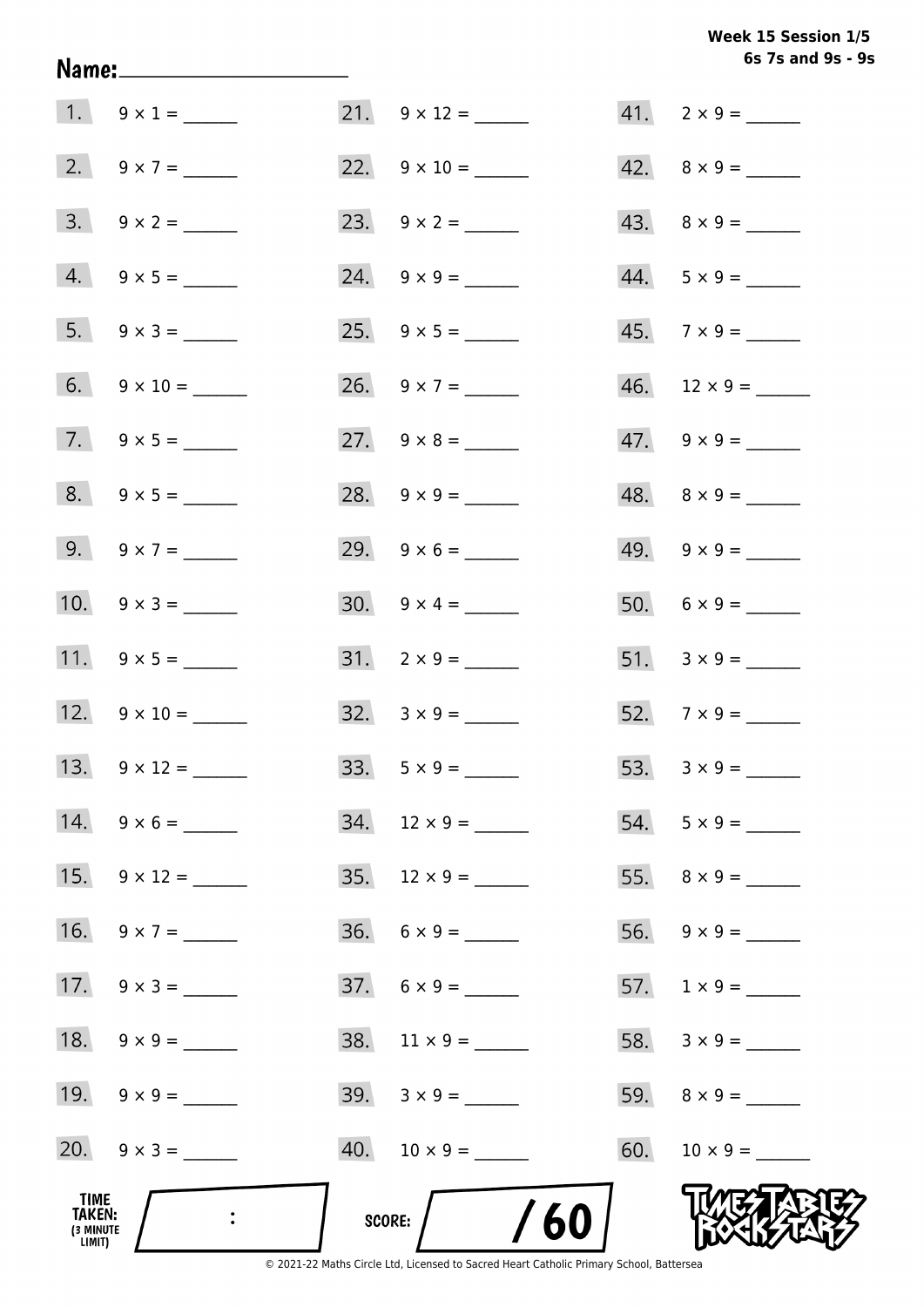**6s 7s and 9s - 9s Week 15 Session 2/5** 

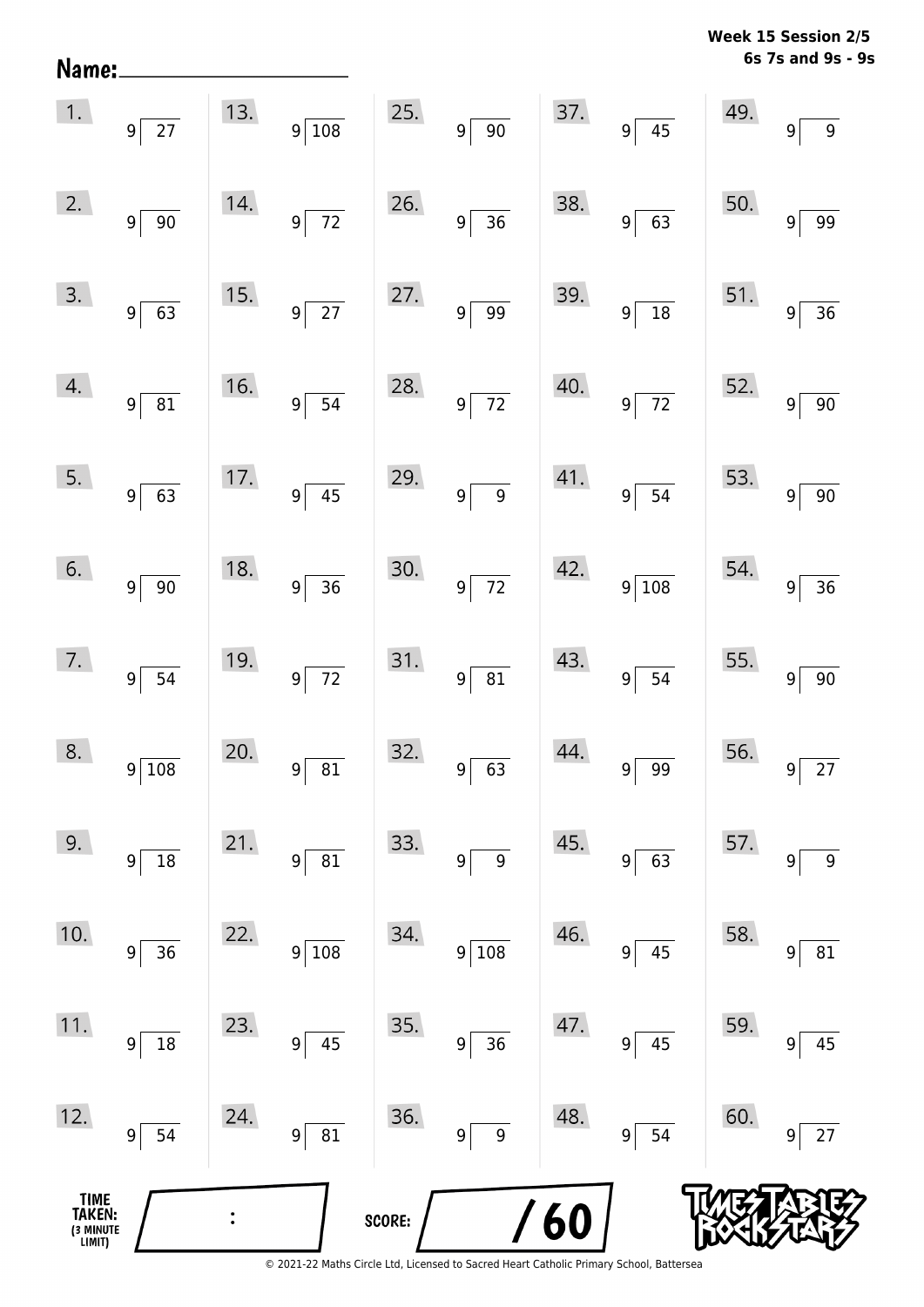Name:

**6s 7s and 9s - 9s Week 15 Session 3/5** 

| 1.                                            | 9<br>$\times$ 12                              | 13.            | 9<br>$\times$ 5                               |        | $\begin{array}{c} 9 \\ \times 7 \end{array}$<br>25. | 37. | $\boldsymbol{9}$<br>$\times$ 9               | 49. | $\overline{9}$<br>$\times$ 7                 |
|-----------------------------------------------|-----------------------------------------------|----------------|-----------------------------------------------|--------|-----------------------------------------------------|-----|----------------------------------------------|-----|----------------------------------------------|
| 2.                                            | $\begin{array}{c} 9 \\ \times 9 \end{array}$  | 14.            | $\overline{9}$<br>$\times$ 3                  | 26.    | $\begin{array}{c} 9 \\ \times 1 \end{array}$        | 38. | $\overline{\phantom{a}}$<br>$\times$ 4       | 50. | $\overline{9}$<br>$\times$ 4                 |
| 3.                                            | 9<br>$\times$ 10                              | 15.            | 9<br>$\times 8$                               | 27.    | 9<br>$\times$ 10                                    | 39. | 9<br>$\times$ 11                             | 51. | 9<br>$\times$ 6                              |
| 4.                                            | $\frac{9}{2}$                                 | 16.            | $\overline{9}$<br>$\times$ 10                 | 28.    | 9<br>$\times$ 11                                    | 40. | $\overline{9}$<br>$\times$ 10                | 52. | $\begin{array}{c} 9 \\ \times 5 \end{array}$ |
| 5.                                            | $\begin{array}{c} 9 \\ \times 5 \end{array}$  | 17.            | $9\,$<br>$\times$ 8                           | 29.    | $\begin{array}{c} 9 \\ \times 5 \end{array}$        | 41. | $\overline{9}$<br>$\times$ 6                 | 53. | $\overline{9}$<br>$\times$ 1                 |
| 6.                                            | $\overline{9}$<br>$\times$ 12                 | 18.            | 9<br>$\times$ 7                               |        | $\begin{array}{c} 9 \\ \times 3 \end{array}$<br>30. | 42. | $\begin{array}{c} 9 \\ \times 8 \end{array}$ | 54. | $\overline{9}$<br>$\times$ 11                |
| 7.                                            | $\begin{array}{c} 9 \\ \times 11 \end{array}$ | 19.            | $\begin{array}{c} 9 \\ \times 12 \end{array}$ | 31.    | $\begin{array}{c} 9 \\ \times 12 \end{array}$       | 43. | $\begin{array}{c} 9 \\ \times 7 \end{array}$ | 55. | $\overline{\phantom{a}}$<br>$\times$ 4       |
| 8.                                            | $\begin{array}{c} 9 \\ \times 12 \end{array}$ | 20.            | $\begin{array}{c} 9 \\ \times 8 \end{array}$  | 32.    | $\begin{array}{c} 9 \\ \times 9 \end{array}$        | 44. | $\begin{array}{c} 9 \\ x 9 \end{array}$      | 56. | 9<br>$\times$ 4                              |
| 9.                                            | 9<br>$\times$ 9                               | 21.            | 9<br>$\times$ 1                               | 33.    | 9<br>$\times$ 12                                    | 45. | 9<br>$\times 10$                             | 57. | $\boldsymbol{9}$<br>$\times$ 2               |
| 10.                                           | 9<br>$\times$ 4                               | 22.            | 9<br>$\times$ 5                               | 34.    | 9<br>$\times$ 12                                    | 46. | 9<br>$\times$ 12                             | 58. | $\boldsymbol{9}$<br>$\times$ 7               |
| 11.                                           | 9<br>$\times$ 6                               | 23.            | 9<br>$\times$ 11                              | 35.    | 9<br>$\times$ 6                                     | 47. | 9<br>$\times$ 7                              | 59. | $\boldsymbol{9}$<br>$\times$ 10              |
| 12.                                           | 9<br>$\times 8$                               | 24.            | 9<br>$\times 6$                               | 36.    | 9<br>$\times$ 1                                     | 48. | 9<br>$\times$ 2                              | 60. | 9<br>$\times$ 1                              |
| <b>TIME<br/>TAKEN:</b><br>(3 MINUTE<br>LIMIT) |                                               | $\ddot{\cdot}$ |                                               | SCORE: | $\prime$                                            | 60  |                                              |     |                                              |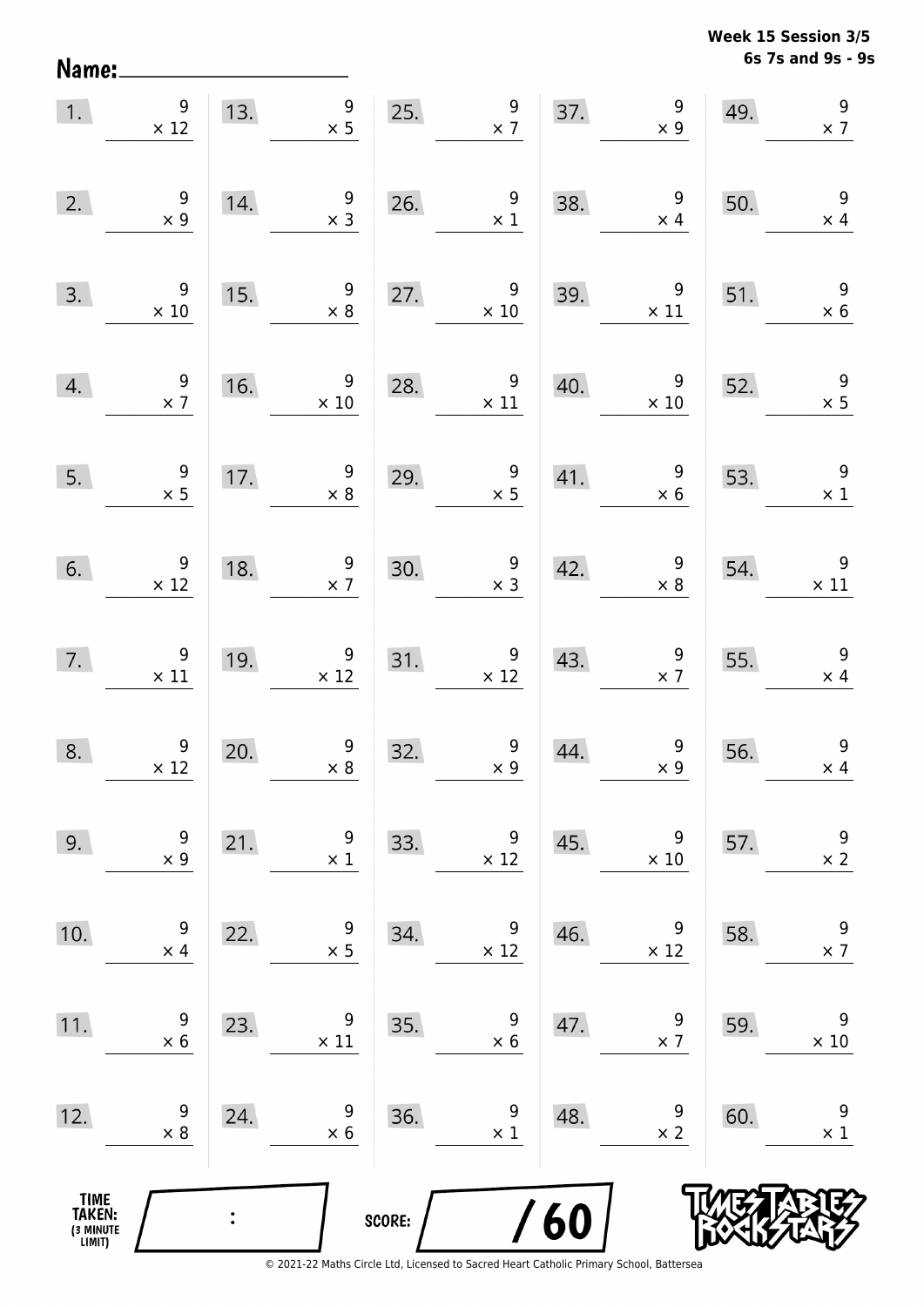|                                       |                  |        |                                                                                               |     | 6s 7s and 9s - 9   |
|---------------------------------------|------------------|--------|-----------------------------------------------------------------------------------------------|-----|--------------------|
|                                       | 1. $27 \div 9 =$ |        | 21. $72 \div 9 =$                                                                             | 41. |                    |
| 2.                                    |                  | 22.    |                                                                                               | 42. |                    |
| 3.                                    |                  | 23.    |                                                                                               | 43. |                    |
| 4.                                    | $9 \div 9 =$     | 24.    | $45 \div 9 =$                                                                                 | 44. |                    |
| 5.                                    | $9 \div 9 =$     | 25.    | $63 \div 9 =$                                                                                 | 45. |                    |
| 6.                                    | $9 \div 9 =$     | 26.    | $36 \div 9 =$                                                                                 |     |                    |
| 7.                                    | $9 \div 9 =$     | 27.    | $54 \div 9 =$                                                                                 |     | $47.$ $9 \div 9 =$ |
| 8.                                    | $27 \div 9 =$    | 28.    | $81 \div 9 =$                                                                                 |     |                    |
| 9.                                    | $9 \div 9 =$     | 29.    |                                                                                               |     |                    |
| 10.                                   |                  | 30.    |                                                                                               |     |                    |
| 11.                                   | $99 \div 9 =$    | 31.    | $54 \div 9 =$                                                                                 | 51. | $108 \div 9 =$     |
| 12.                                   |                  | 32.    | $18 \div 9 =$                                                                                 |     | 52. $72 \div 9 =$  |
| 13.                                   | $9 \div 9 =$     | 33.    | $90 \div 9 =$                                                                                 | 53. | $54 \div 9 =$      |
| 14.                                   | $36 \div 9 =$    | 34.    | $27 \div 9 =$                                                                                 | 54. |                    |
| 15.                                   |                  | 35.    | $27 \div 9 =$                                                                                 | 55. |                    |
| 16.                                   |                  |        |                                                                                               | 56. |                    |
| 17.                                   |                  | 37.    | $9 \div 9 =$                                                                                  | 57. |                    |
| 18.                                   |                  | 38.    |                                                                                               | 58. |                    |
| 19.                                   |                  |        | 39. $36 \div 9 =$                                                                             |     |                    |
| 20.                                   | $18 \div 9 =$    |        |                                                                                               | 60. | $27 \div 9 =$      |
| TIME<br>TAKEN:<br>(3 MINUTE<br>LIMIT) |                  | SCORE: | 60<br>© 2021-22 Maths Circle Ltd, Licensed to Sacred Heart Catholic Primary School, Battersea |     |                    |

**6s 7s and 9s - 9s Week 15 Session 4/5**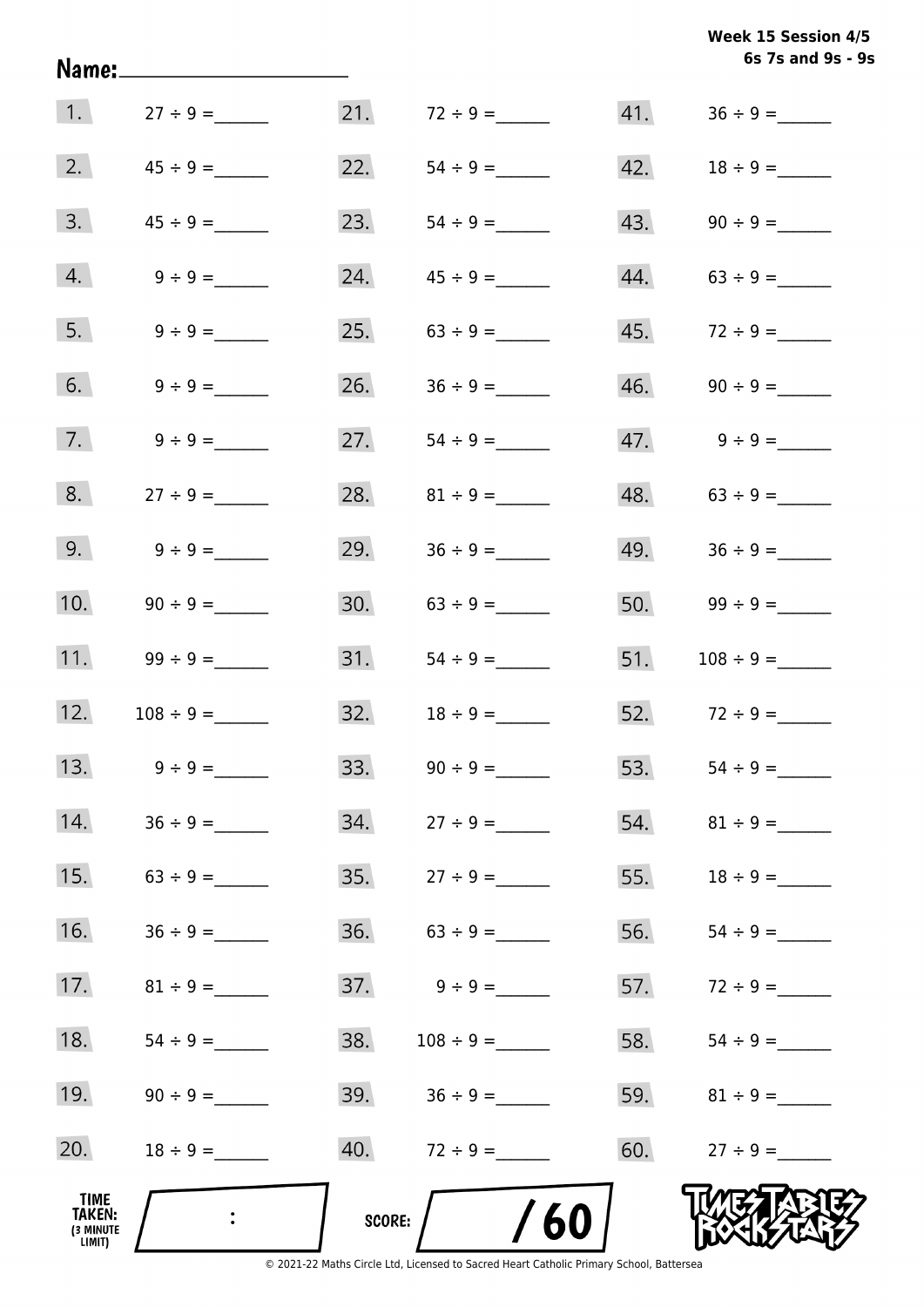|                                              |                           |     | 21. $9 \times 9 =$                   |     |                                     | ADD UP<br>YOUR TIME                  |
|----------------------------------------------|---------------------------|-----|--------------------------------------|-----|-------------------------------------|--------------------------------------|
| 2.                                           | $9 \times 6 =$            |     | 22. $9 \times 1 =$                   |     |                                     | FOR THE WEEK                         |
| 3.                                           | $9 \times 6 =$            |     | 23. $9 \times 10 =$                  | 43. |                                     | <b>MINUTES</b><br>S1:                |
|                                              | $4. 9 \times 7 =$         |     | 24. $9 \times 6 =$                   |     | $44.$ $90 \div 9 =$                 | S2:                                  |
|                                              | $5. \quad 9 \times 3 =$   |     |                                      | 45. | $54 \div 9 =$                       | S3:                                  |
|                                              |                           |     |                                      |     | $46.$ $9 \div 9 =$                  | S4:                                  |
|                                              | $7. \quad 9 \times 11 =$  |     |                                      |     |                                     | SS:<br>Total:                        |
|                                              | $8. 9 \times 1 =$         |     |                                      |     | $48. 72 \div 9 =$                   | SECONDS                              |
|                                              | $9. 9 \times 7 =$         |     |                                      |     | 49. $81 \div 9 =$                   | S1:                                  |
|                                              |                           |     |                                      |     | 50. $72 \div 9 =$                   | S2:                                  |
|                                              |                           |     |                                      |     | 31. $27 \div 9 =$ 51. $45 \div 9 =$ | S3:<br>S4:                           |
|                                              |                           |     | 32. $18 \div 9 =$ 52. $108 \div 9 =$ |     |                                     | SS:                                  |
|                                              |                           |     | 33. $99 \div 9 =$ 53. $54 \div 9 =$  |     |                                     | Total:                               |
|                                              | $14. \quad 9 \times 11 =$ |     |                                      |     | 34. $99 \div 9 =$ 54. $81 \div 9 =$ | ADD UP<br>YOUR SCORE<br>FOR THE WEEK |
|                                              | 15. $9 \times 10 =$       | 35. |                                      |     | $36 \div 9 = 55.$ $18 \div 9 =$     | $S1$ :                               |
|                                              | $16. 9 \times 2 =$        | 36. | $36 \div 9 = 56.$                    |     | $108 \div 9 =$                      | S2:                                  |
|                                              |                           | 37. |                                      |     | $45 \div 9 =$ 57. $63 \div 9 =$     | S3:                                  |
|                                              | 18. $9 \times 10 =$       | 38. | $72 \div 9 = 58. 9 \div 9 =$         |     |                                     | S4:                                  |
|                                              |                           | 39. | $45 \div 9 = 59.$ 63 ÷ 9 =           |     |                                     | S5:                                  |
|                                              |                           | 40. | $90 \div 9 = 60.$ $45 \div 9 =$      |     |                                     | Total:                               |
| <b>TIME</b><br>TAKEN:<br>(3 MINUTE<br>LIMIT) |                           |     | <b>SCORE:</b>                        |     | 60                                  |                                      |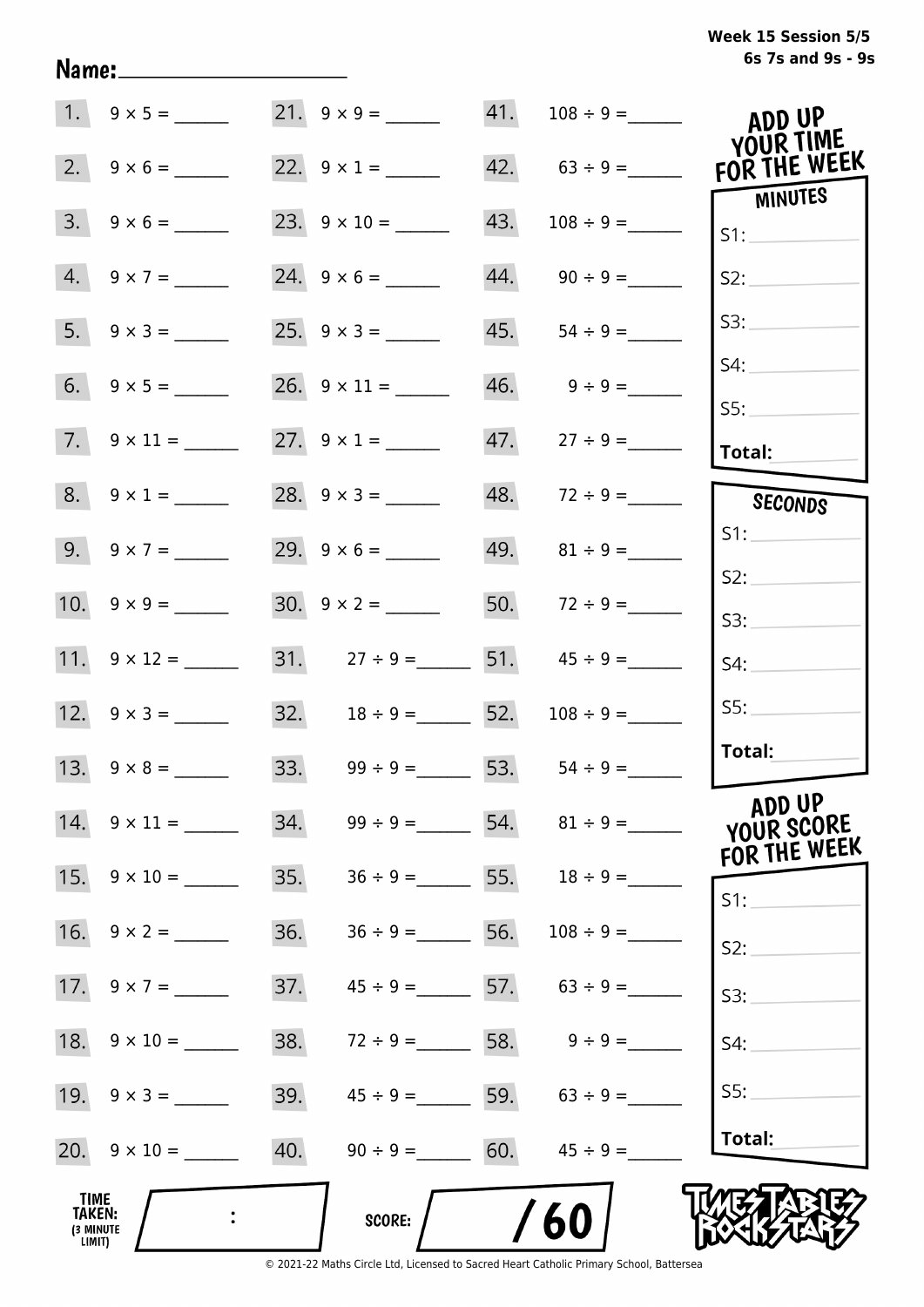Week 16 Session 1/5 6s 7s and 9s - 6s, 7s, 8s, 9s

|                                              | Name:________________________ |                          | 6s 7s and 9s - 6s, 7s, 8s, 9 |
|----------------------------------------------|-------------------------------|--------------------------|------------------------------|
|                                              | $1. 6 \times 8 =$             | 21. $9 \times 6 =$       |                              |
|                                              |                               |                          | $42. \quad 2 \times 6 =$     |
|                                              | $3. \quad 6 \times 12 =$      |                          | $43. \quad 2 \times 8 =$     |
|                                              | $4. 8 \times 6 =$             | 24. $6 \times 7 =$       | $44. \quad 4 \times 6 =$     |
|                                              | 5. $7 \times 1 =$             |                          | $45. 5 \times 6 =$           |
|                                              | 6. $7 \times 1 =$             |                          | $46. \quad 8 \times 7 = \_$  |
|                                              | 7. $8 \times 7 =$             | 27. $6 \times 12 =$      | $47.3 \times 7 =$            |
|                                              | $8. \ 8 \times 6 =$           |                          | $48. 6 \times 9 =$           |
|                                              | 9. $7 \times 2 =$             | 29. $8 \times 7 =$       |                              |
|                                              | 10. $6 \times 12 =$           | $30. \quad 8 \times 3 =$ |                              |
|                                              |                               |                          |                              |
|                                              | 12. $9 \times 11 =$           | $32. 10 \times 7 =$      | 52. $8 \times 7 =$           |
|                                              | 13. $9 \times 4 =$            | $33.5 \times 9 =$        |                              |
|                                              | 14. $7 \times 5 =$            | $34.$ 11 × 9 = ______    | $54. \quad 4 \times 8 =$     |
|                                              |                               | $35. 5 \times 8 =$       | 55. $12 \times 7 =$          |
|                                              | $16. 6 \times 3 =$            | $36. 5 \times 6 =$       |                              |
|                                              |                               | $37. 5 \times 6 =$       | $57. 2 \times 8 =$           |
|                                              | 18. $7 \times 6 =$            | $38. \quad 8 \times 7 =$ |                              |
|                                              | 19. $7 \times 1 =$            |                          |                              |
|                                              |                               |                          |                              |
| TIME<br><b>TAKEN:</b><br>(3 MINUTE<br>LIMIT) |                               | /60<br>score:            |                              |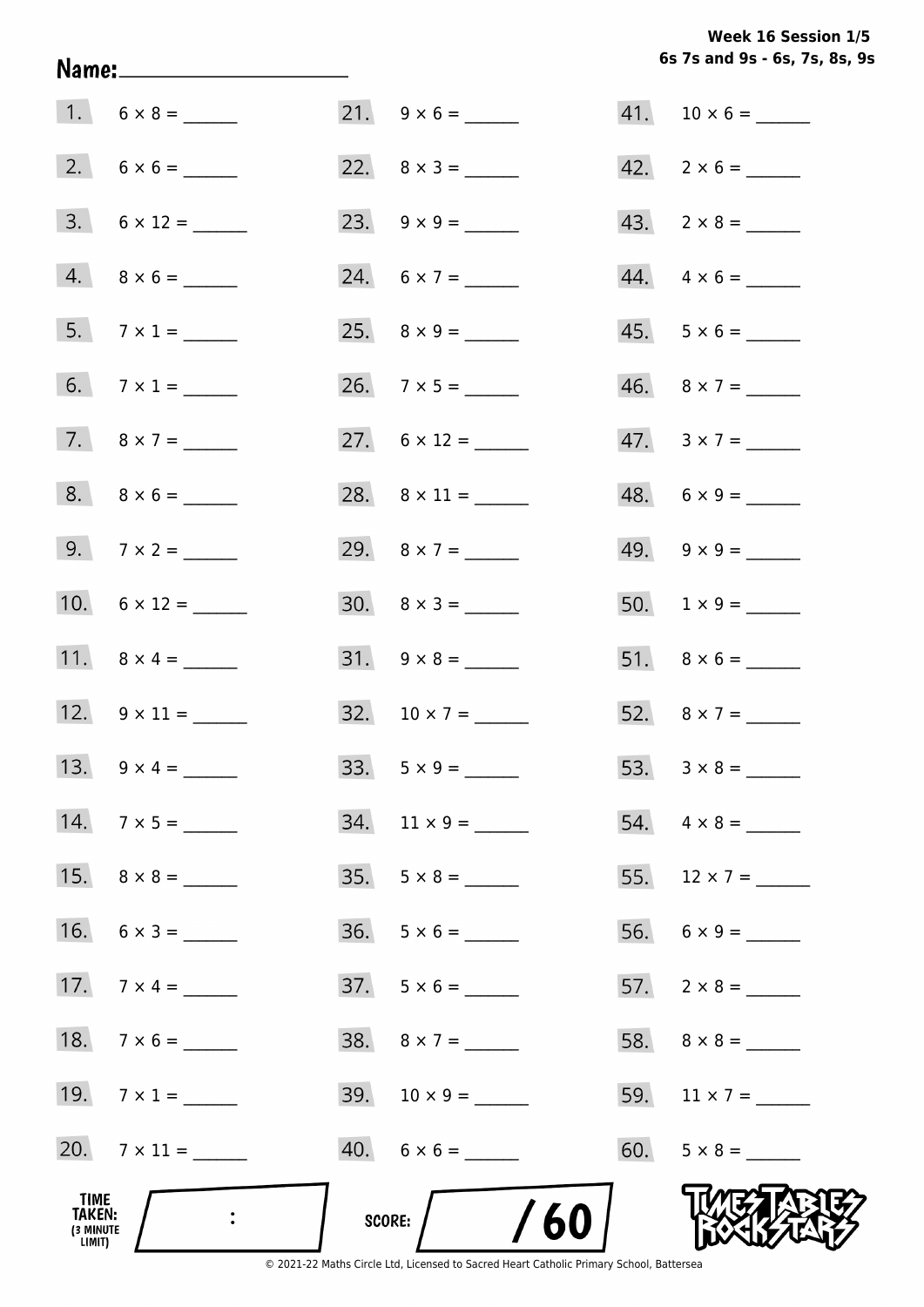**6s 7s and 9s - 6s, 7s, 8s, 9s Week 16 Session 2/5** 

| 12.<br>TIME<br>TAKEN: | 64<br>8                                               | 24. | $6 \overline{)42}$                                                 | 36.<br>SCORE: | 54<br>$6\vert$       | 48.<br>/60 | 36<br>$6\vert$              | 60. | 18<br>9                     |
|-----------------------|-------------------------------------------------------|-----|--------------------------------------------------------------------|---------------|----------------------|------------|-----------------------------|-----|-----------------------------|
| 11.                   | $77\,$<br>$7\overline{ }$                             | 23. | $\overline{7}$<br>$7\vert$                                         | 35.           | 81<br> 9             | 47.        | 88<br>8                     | 59. | 49<br>7                     |
| 10.                   | $90\,$<br>$\overline{9}$                              | 22. | 36<br>9 <sup>1</sup>                                               | 34.           | 60<br>$\sqrt{6}$     | 46.        | 24<br>6                     | 58. | 84                          |
| 9.                    | $6\vert$<br>$72\,$                                    | 21. | $9$ 27                                                             | 33.           | 49<br>$\overline{7}$ | 45.        | $14\,$<br>$\overline{7}$    | 57. | 96<br>8                     |
| 8.                    | $7\overline{35}$                                      | 20. | $6\overline{)12}$                                                  | 32.           | $6\overline{)18}$    | 44.        | $7\overline{\smash{)}\ 28}$ |     | $56.$ $9 \overline{)18}$    |
| 7.                    | $8\overline{)16}$                                     | 19. | $6\overline{)36}$                                                  |               | 31.756               | 43.        | $9\overline{27}$            |     | 55. $7 \overline{)35}$      |
| 6.                    | $6\overline{)48}$                                     | 18. | $7\overline{77}$                                                   |               | 30.7 84              | 42.        | $8\sqrt{96}$                |     | 54. $6\overline{6}$         |
| 5.                    | $8\sqrt{40}$                                          |     | $\begin{array}{ c c } \hline 17. & & 9 & 63 \\ \hline \end{array}$ | 29.           | $9\overline{72}$     |            | $41.$ $9 \overline{)9}$     |     | 53. $8\overline{72}$        |
| 4.                    | $6\overline{)18}$                                     | 16. | $7\overline{63}$                                                   | 28.           | $9\overline{63}$     | 40.        | $6\overline{60}$            |     | 52. $8\overline{72}$        |
| 3.                    | $6\overline{66}$                                      | 15. | $7\overline{63}$                                                   | 27.           | $6\overline{)42}$    | 39.        | $9\sqrt{54}$                | 51. | $9\overline{99}$            |
| 2.                    | $9\overline{)}36$                                     | 14. | $7\overline{7}$                                                    | 26.           | $6\overline{6}$      | 38.        | $8\overline{72}$            | 50. | $6\overline{)48}$           |
|                       | $\begin{array}{ c c } \hline 1. & 8 & 72 \end{array}$ |     | 13. $7\overline{)21}$                                              |               | $25.$ 6 $24$         |            | $37.6 \overline{6}$         | 49. | $\overline{84}$<br>$7\vert$ |

Name: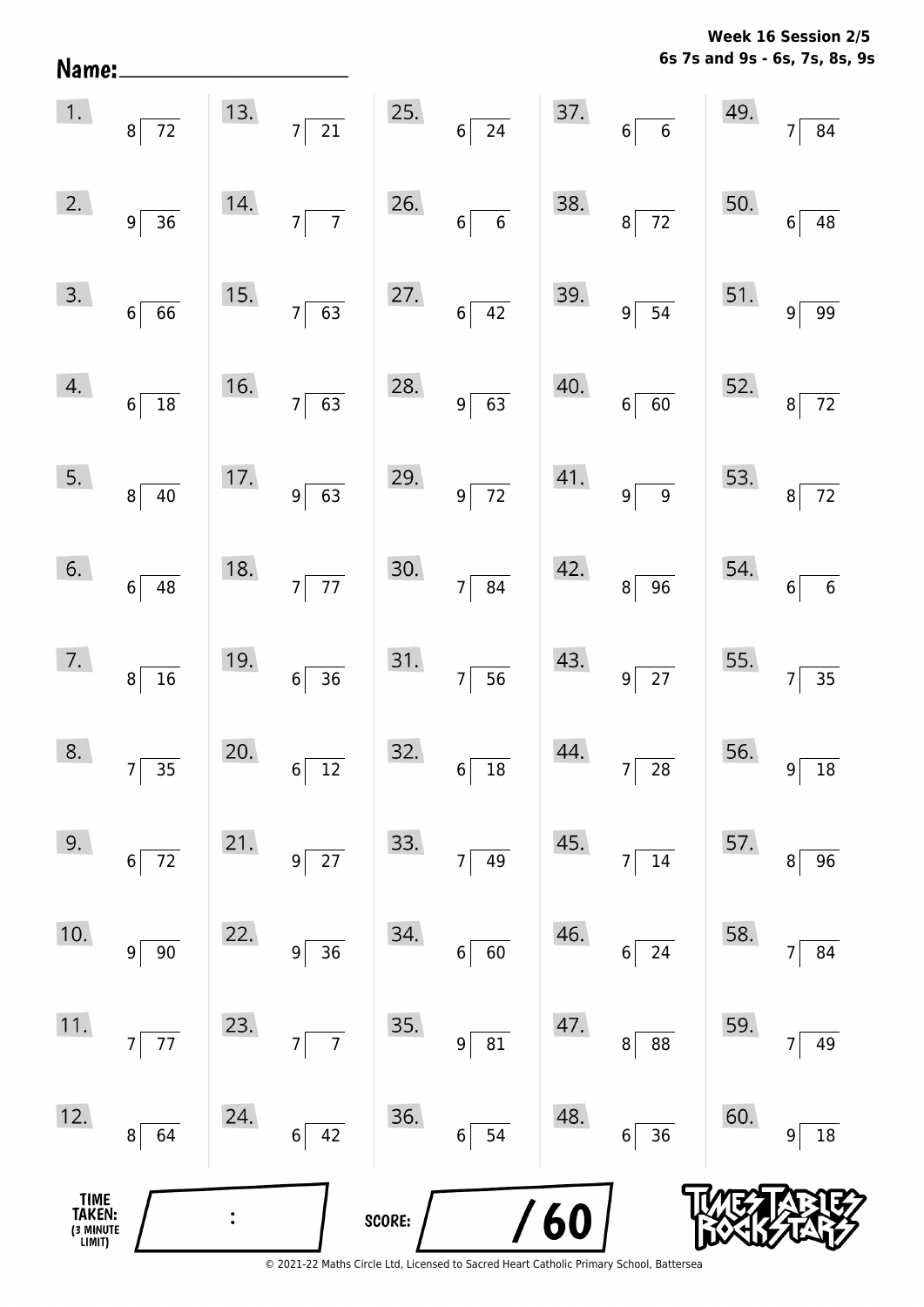**6s 7s and 9s - 6s, 7s, 8s, 9s Week 16 Session 3/5** 

| 1.                                    | $\overline{7}$<br>$\times$ 12                 |     | 7 <sup>1</sup><br>13. $7 \times 7$            |        | $25.$ 6<br>$\times$ 2                         |     | 37. $6 \times 10$                            | 49. | $\boldsymbol{6}$<br>$\times$ 3            |
|---------------------------------------|-----------------------------------------------|-----|-----------------------------------------------|--------|-----------------------------------------------|-----|----------------------------------------------|-----|-------------------------------------------|
| 2.                                    | $\begin{array}{c} 9 \\ \times 5 \end{array}$  | 14. | $6\overline{6}$<br>$\times 10$                | 26.    | $\begin{array}{c} 8 \\ \times 2 \end{array}$  | 38. | $\overline{9}$<br>$\times$ 7                 | 50. | $\overline{9}$<br>$\times 10$             |
| 3.                                    | $6\overline{6}$<br>$\times$ 4                 | 15. | $\begin{array}{r} 9 \\ \times 12 \end{array}$ | 27.    | $\overline{7}$<br>$\times$ 3                  | 39. | $\overline{9}$<br>$\times$ 12                | 51. | $\overline{\phantom{0}}$ 8<br>$\times$ 9  |
| 4.                                    | $\overline{\mathbf{8}}$<br>$\times$ 11        | 16. | $\begin{array}{r} 8 \\ \times 5 \end{array}$  | 28.    | $\frac{9}{1}$                                 | 40. | $\overline{9}$<br>$\times$ 1                 | 52. | $\overline{\phantom{0}}$<br>$\times$ 11   |
| 5.                                    | $\begin{array}{c} 8 \\ \times 9 \end{array}$  | 17. | $\begin{array}{r} 9 \\ \times 6 \end{array}$  | 29.    | $\begin{array}{c} 9 \\ \times 12 \end{array}$ | 41. | 8 <sup>8</sup><br>$\times$ 4                 | 53. | $\overline{\phantom{0}}$ 8<br>$\times$ 11 |
| 6.                                    | $\begin{array}{c} 8 \\ \times 12 \end{array}$ | 18. | $\begin{array}{c} 8 \\ \times 2 \end{array}$  | 30.    | $6\overline{6}$<br>$\times 9$                 | 42. | $\begin{array}{c} 6 \\ \times 9 \end{array}$ | 54. | $\overline{\phantom{0}}$ 8<br>$\times$ 1  |
| 7.                                    | $\begin{array}{c} 6 \\ \times 11 \end{array}$ | 19. | $9\phantom{.0}$<br>$\times$ 12                | 31.    | $\begin{array}{c} 7 \\ \times 8 \end{array}$  | 43. | 6<br>$\times$ 12                             | 55. | $\overline{7}$<br>$\times 2$              |
| 8.                                    | $\begin{array}{c}9 \\ \times 11\end{array}$   | 20. | $\begin{array}{c} 6 \\ \times 2 \end{array}$  | 32.    | $\begin{array}{c} 7 \\ \times 6 \end{array}$  | 44. | $\boldsymbol{9}$<br>$\times$ 11              | 56. | $9\,$<br>$\times$ 1                       |
| 9.                                    | 8<br>$\times$ 3                               | 21. | 7<br>$\times$ 7                               | 33.    | $\boldsymbol{6}$<br>$\times$ 11               | 45. | 8<br>$\times$ 8                              | 57. | $\overline{7}$<br>$\times$ 7              |
| 10.                                   | 6<br>$\times 6$                               | 22. | 9<br>$\times$ 5                               | 34.    | 9<br>$\times 6$                               | 46. | 9<br>$\times$ 1                              | 58. | 9<br>$\times$ 5                           |
| 11.                                   | 9<br>$\times$ 10                              | 23. | 7<br>$\times$ 9                               | 35.    | $\boldsymbol{6}$<br>$\times$ 9                | 47. | 7<br>$\times$ 11                             | 59. | 9<br>$\times$ 10                          |
| 12.                                   | 7<br>$\times$ 10                              | 24. | 9<br>$\times$ 2                               | 36.    | $\boldsymbol{6}$<br>$\times$ 4                | 48. | 9<br>$\times$ 1                              | 60. | 9<br>$\times$ 1                           |
| TIME<br>TAKEN:<br>(3 MINUTE<br>LIMIT) |                                               |     |                                               | SCORE: |                                               | 60  |                                              |     |                                           |

Name: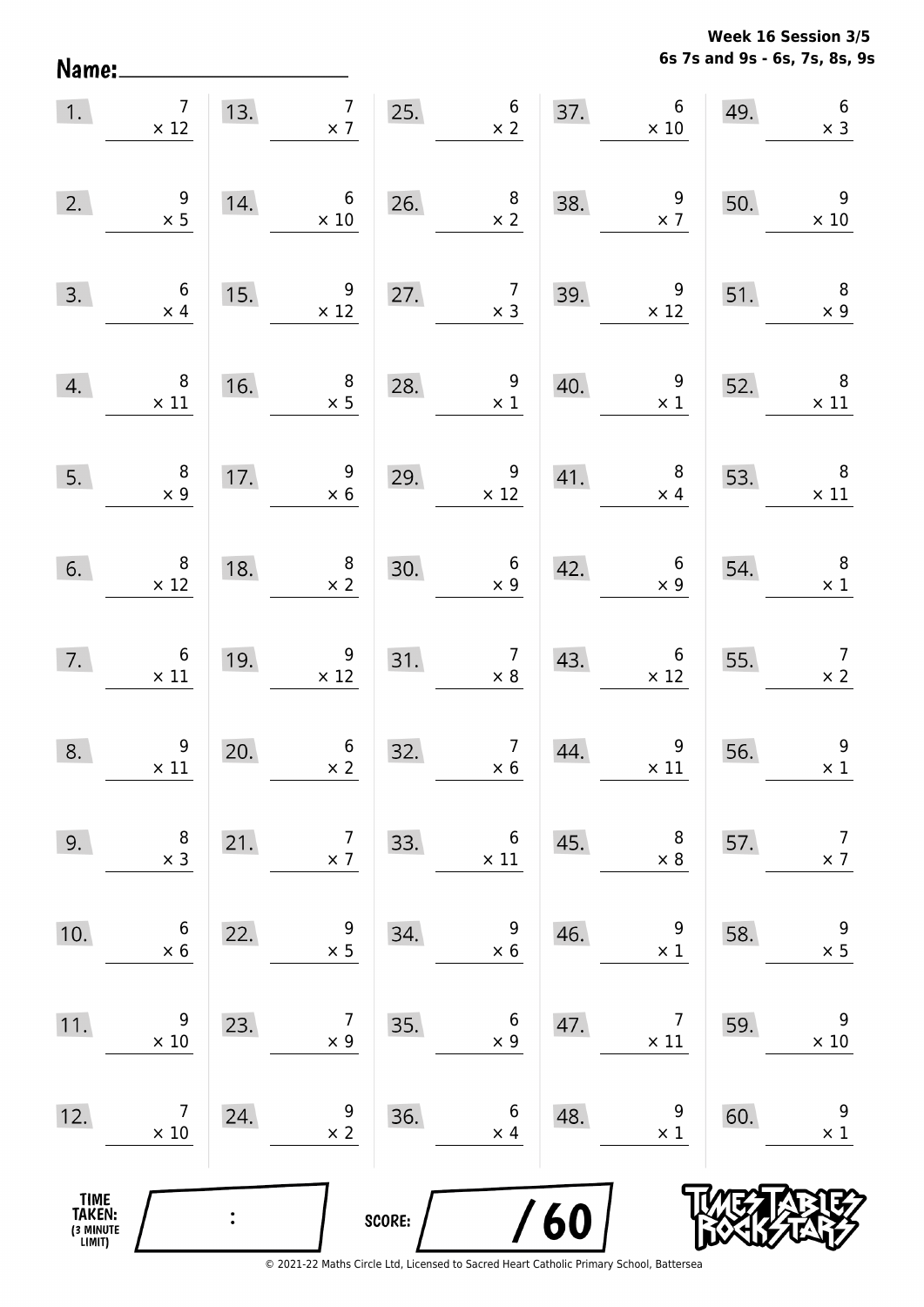**6s 7s and 9s - 6s, 7s, 8s, 9s Week 16 Session 4/5** 

|                                       |                 |          |                   |     | 6s 7s and 9s - 6s, 7s, 8s, 9s |
|---------------------------------------|-----------------|----------|-------------------|-----|-------------------------------|
|                                       | 1. $8 \div 8 =$ | 21.      |                   |     |                               |
| 2.                                    |                 | 22.      |                   |     | 42. $6 \div 6 =$              |
| 3.                                    | $72 \div 6 =$   | 23.      | $42 \div 7 =$     | 43. |                               |
| 4.                                    |                 | 24.      |                   | 44. |                               |
| 5.                                    | $56 \div 7 =$   | 25.      |                   | 45. |                               |
| 6.                                    | $28 \div 7 =$   | 26.      | $32 \div 8 =$     | 46. | $40 \div 8 =$                 |
| 7.                                    | $28 \div 7 =$   | 27.      | $24 \div 8 =$     |     |                               |
| 8.                                    | $70 \div 7 =$   | 28.      |                   |     | 48. $70 \div 7 =$             |
| 9.                                    |                 | 29.      | $72 \div 8 =$     | 49. |                               |
| 10.                                   | $12 \div 6 =$   | 30.      |                   | 50. | $49 \div 7 =$                 |
| 11.                                   | $77 \div 7 =$   | 31.      | $24 \div 8 =$     | 51. | $48 \div 6 =$                 |
| 12.                                   | $49 \div 7 =$   | 32.      | $18 \div 6 =$     |     |                               |
| 13.                                   | $77 \div 7 =$   | 33.      | $9 \div 9 =$      |     | 53. $54 \div 9 =$             |
| 14.                                   | $7 \div 7 =$    |          | $34. 77 \div 7 =$ |     |                               |
| 15.                                   | $54 \div 6 =$   | 35.      | $28 \div 7 =$     |     |                               |
| 16.                                   |                 | 36.      | $16 \div 8 =$     |     | 56. $8 \div 8 =$              |
| 17.                                   | $40 \div 8 =$   | 37.      | $40 \div 8 =$     |     |                               |
| 18.                                   | $80 \div 8 =$   | 38.      | $72 \div 8 =$     |     | 58. $49 \div 7 =$             |
| 19.                                   | $42 \div 6 =$   | 39.      | $18 \div 9 =$     |     | 59. $28 \div 7 =$             |
| 20.                                   |                 | 40.      |                   |     | $60.$ $96 \div 8 =$           |
| TIME<br>TAKEN:<br>(3 MINUTE<br>LIMIT) |                 | SCORE: / | 60                |     |                               |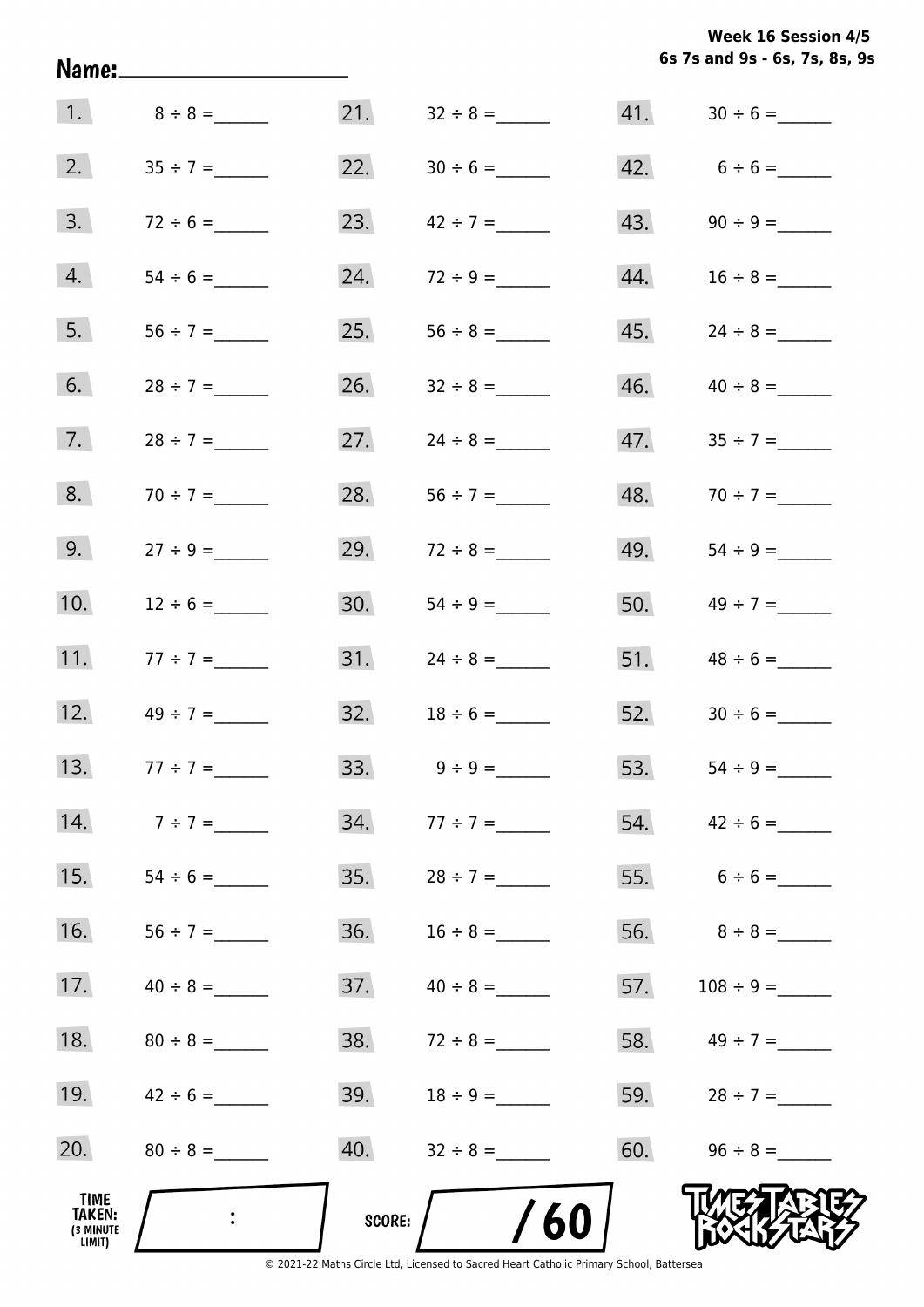|                                              |                          |     |                                      |     | $41. 6 \div 6 =$                | ADD UP<br>YOUR TIME                  |
|----------------------------------------------|--------------------------|-----|--------------------------------------|-----|---------------------------------|--------------------------------------|
| 2.                                           | $7 \times 8 =$           |     | 22. $8 \times 3 =$                   |     |                                 | FOR THE WEEK                         |
|                                              | $3. \quad 9 \times 12 =$ |     |                                      |     |                                 | MINUTES<br>S1:                       |
|                                              | $4. \ 8 \times 12 =$     |     |                                      | 44. | $24 \div 8 =$                   | S2:                                  |
|                                              | $5. \quad 8 \times 12 =$ |     |                                      | 45. | $56 \div 7 =$                   | S3:                                  |
|                                              |                          |     |                                      |     |                                 | S4:                                  |
|                                              | $7. 6 \times 9 =$        |     | 27. $9 \times 1 =$                   |     | 47. $77 \div 7 =$               | S5:<br>Total:                        |
|                                              |                          |     | 28. $7 \times 3 =$                   |     |                                 | SECONDS                              |
|                                              |                          |     | 29. $6 \times 7 =$                   |     | 49. $42 \div 7 =$               | S1:                                  |
|                                              | 10. $7 \times 1 =$       |     |                                      |     | 50. $9 \div 9 =$                | S2:                                  |
|                                              |                          |     |                                      |     |                                 | S3:                                  |
|                                              |                          |     | 31. $24 \div 8 =$ 51. $108 \div 9 =$ |     |                                 | S4:                                  |
|                                              | 12. $6 \times 2 =$       |     | 32. $18 \div 6 =$ 52. $18 \div 6 =$  |     |                                 | SS:                                  |
|                                              | 13. $7 \times 12 =$      |     | 33. $21 \div 7 =$ 53. $24 \div 6 =$  |     |                                 | Total:                               |
|                                              |                          | 34. |                                      |     | $36 \div 9 =$ 54. $49 \div 7 =$ | ADD UP<br>YOUR SCORE<br>FOR THE WEEK |
|                                              |                          | 35. |                                      |     | $12 \div 6 =$ 55. $36 \div 6 =$ | $S1$ :                               |
|                                              |                          | 36. |                                      |     | $24 \div 8 =$ 56. $28 \div 7 =$ | S2:                                  |
|                                              | 17. $8 \times 10 =$      | 37. |                                      |     | $42 \div 7 =$ 57. $32 \div 8 =$ | S3:                                  |
|                                              | 18. $6 \times 12 =$      | 38. |                                      |     | $28 \div 7 =$ 58. $16 \div 8 =$ | S4:                                  |
|                                              |                          | 39. |                                      |     | $48 \div 6 =$ 59. $63 \div 7 =$ | SS:                                  |
|                                              |                          | 40. | $70 \div 7 = 60.$                    |     | $99 \div 9 =$                   | Total:                               |
| <b>TIME</b><br>TAKEN:<br>(3 MINUTE<br>LIMIT) |                          |     | <b>SCORE:</b>                        |     | 60                              |                                      |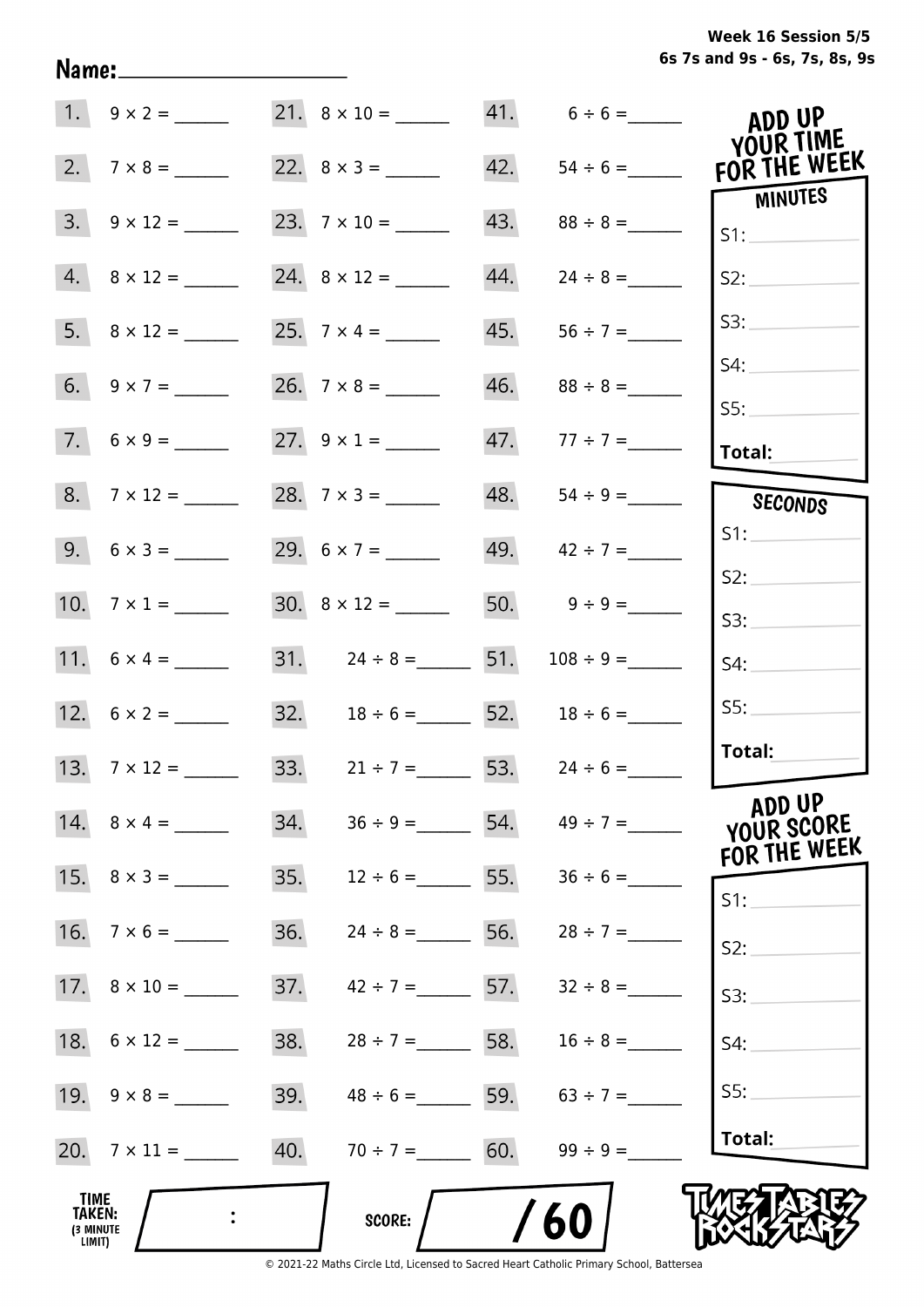**6s 7s and 9s - 3s, 4s, 8s, 9s Week 17 Session 1/5** 

|                                              | Name:_________________________ |                               | 6s 7s and 9s - 3s, 4s, 8s, 9s |
|----------------------------------------------|--------------------------------|-------------------------------|-------------------------------|
|                                              |                                | 21. $4 \times 3 =$            | $41. 6 \times 3 =$            |
|                                              |                                |                               | $42. 5 \times 8 =$            |
|                                              | $3. \quad 4 \times 8 =$        | 23. $9 \times 7 =$            | $43. \quad 9 \times 8 =$      |
|                                              | $4. \quad 4 \times 12 =$       | 24. $8 \times 12 =$           | $44. \quad 2 \times 9 = \_$   |
|                                              | $5. \quad 4 \times 10 =$       | 25. $9 \times 7 =$            | $45.$ 11 × 8 = ______         |
|                                              | 6. $9 \times 12 =$             |                               | $46.$ 11 × 8 = ______         |
|                                              | 7. $9 \times 12 =$             | 27. $9 \times 1 =$            |                               |
|                                              | $8. \ 8 \times 12 =$           | $28. 3 \times 10 =$           | $48. 10 \times 4 =$           |
|                                              | 9. $9 \times 7 =$              | 29. $3 \times 1 =$            |                               |
|                                              | 10. $3 \times 11 =$            | $30. 3 \times 1 =$            |                               |
|                                              | 11. $3 \times 12 =$            |                               |                               |
|                                              | 12. $9 \times 8 =$             | $32. 1 \times 3 =$            |                               |
|                                              | 13. $9 \times 3 =$             | 33. $5 \times 4 =$            |                               |
|                                              | $14. \quad 4 \times 11 =$      | $34. 3 \times 4 =$            |                               |
|                                              | 15. $3 \times 1 =$             | $35.7 \times 8 =$             |                               |
|                                              | 16. $4 \times 12 =$            | $36.$ 11 $\times$ 4 = _______ |                               |
|                                              | 17. $8 \times 9 =$             |                               |                               |
|                                              | 18. $4 \times 9 =$             |                               |                               |
|                                              | 19. $9 \times 3 =$             |                               |                               |
|                                              | 20. $3 \times 1 =$             |                               | 60. $2 \times 9 =$            |
| TIME<br><b>TAKEN:</b><br>(3 MINUTE<br>LIMIT) |                                | /60<br>score:                 |                               |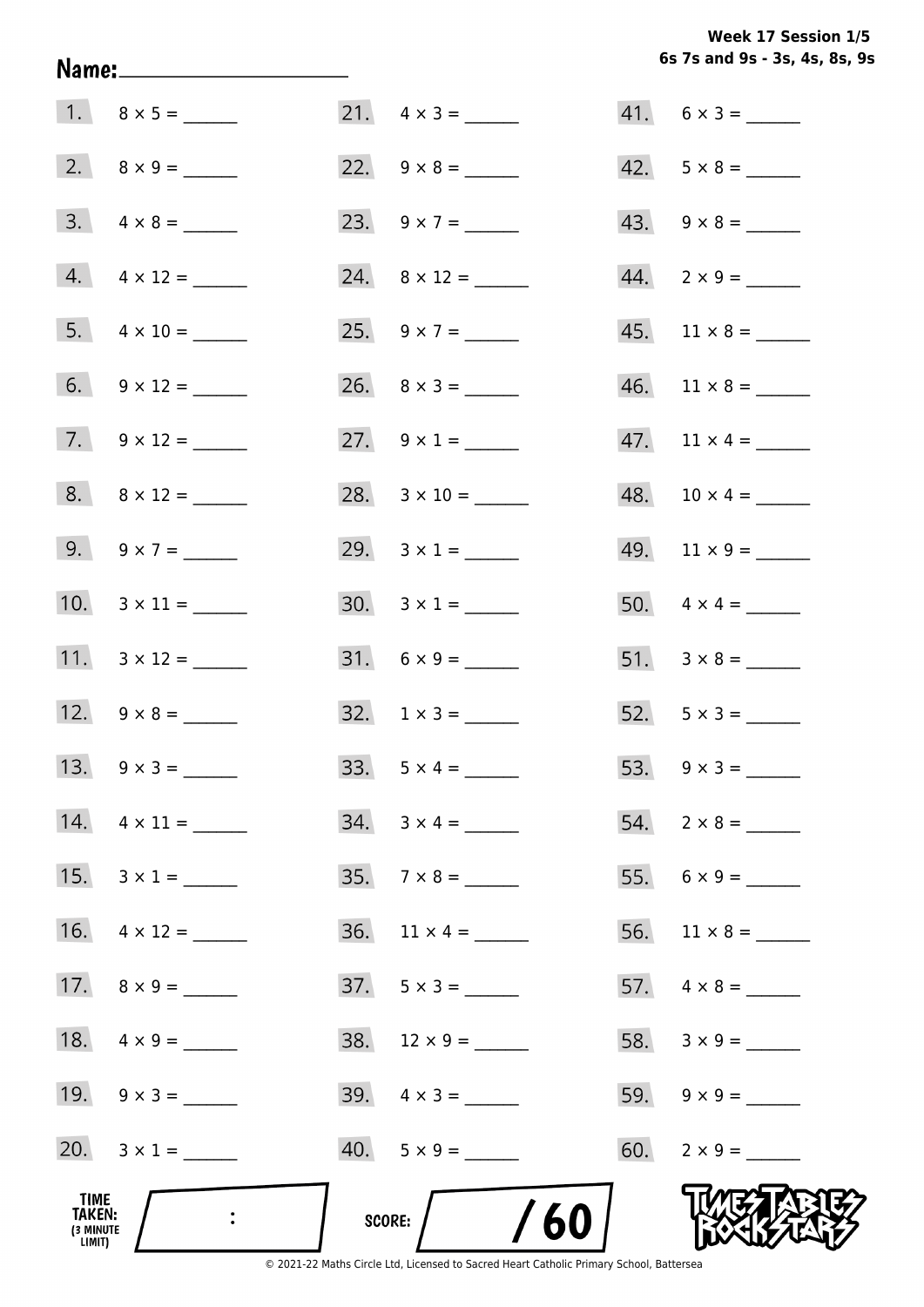**6s 7s and 9s - 3s, 4s, 8s, 9s Week 17 Session 2/5** 

|                                       | $\begin{array}{ c c }\n\hline\n1. & 3 & 24\n\end{array}$ |     | 13. $4\overline{)40}$                                                  |        | 25. $8 \overline{)56}$ 37. $9 \overline{)72}$ |     |                       | 49. $8\begin{bmatrix} \end{bmatrix}$ | $\overline{24}$                   |
|---------------------------------------|----------------------------------------------------------|-----|------------------------------------------------------------------------|--------|-----------------------------------------------|-----|-----------------------|--------------------------------------|-----------------------------------|
| 2.                                    | $9\sqrt{9}$                                              | 14. | $4\overline{)32}$                                                      | 26.    | $3\overline{6}$                               | 38. | $4\overline{20}$      | 50.                                  | $\overline{3}$<br>$\overline{15}$ |
| 3.                                    | $9\overline{72}$                                         |     | $\begin{array}{ c c }\n\hline\n15. & & \\ \hline\n3 & 27\n\end{array}$ | 27.    | $4\overline{28}$                              |     | 39. $4\sqrt{4}$       |                                      | 51. $4\overline{)32}$             |
| 4.                                    | $9\sqrt{63}$                                             |     | $\begin{array}{ c c }\n\hline\n16. & & 3 & 27\n\end{array}$            | 28.    | $8\overline{)40}$                             | 40. | $3\overline{9}$       |                                      | 52. $3\overline{)36}$             |
| 5.                                    | $3\overline{)27}$                                        |     | $\begin{array}{ c c }\n\hline\n17. & 3 & 15\n\end{array}$              | 29.    | $8\overline{)32}$                             |     | 41. $4\sqrt{4}$       |                                      | 53. $8\overline{)24}$             |
| 6.                                    | $3\overline{)27}$                                        | 18. | $9\overline{)99}$                                                      | 30.    | $4\overline{8}$                               |     | 42. $4\sqrt{16}$      |                                      | 54. $9\overline{)54}$             |
| 7.                                    | $8\overline{64}$                                         | 19. | $8\sqrt{40}$                                                           |        | 31. $3\overline{)33}$                         | 43. | $3\overline{)15}$     |                                      | 55. $8\overline{)24}$             |
| 8.                                    | $8\sqrt{16}$                                             | 20. | $8 \overline{) 88}$                                                    |        | $32.4 \overline{)36}$                         | 44. | $9\overline{63}$      |                                      | 56. $3\overline{)27}$             |
| 9.                                    | 32<br>8                                                  | 21. | 80<br>8                                                                | 33.    | 99<br>9                                       | 45. | 18<br>3               | 57.                                  | 80<br>8                           |
| 10.                                   | $27$<br>3                                                | 22. | 72<br>8                                                                | 34.    | $18\,$<br>9                                   | 46. | $\boldsymbol{6}$<br>3 | 58.                                  | 24<br>4                           |
| 11.                                   | 99<br>9                                                  | 23. | 54<br>9                                                                | 35.    | 80<br>8                                       | 47. | 45<br>9               | 59.                                  | $27$<br>9                         |
| 12.                                   | $20\,$<br>4                                              | 24. | $\overline{72}$<br>9                                                   | 36.    | 9 <sup>1</sup><br>9                           | 48. | 9<br>9                | 60.                                  | 18<br>3                           |
| TIME<br>TAKEN:<br>(3 MINUTE<br>LIMIT) |                                                          |     |                                                                        | SCORE: |                                               | 60  |                       |                                      |                                   |

Name: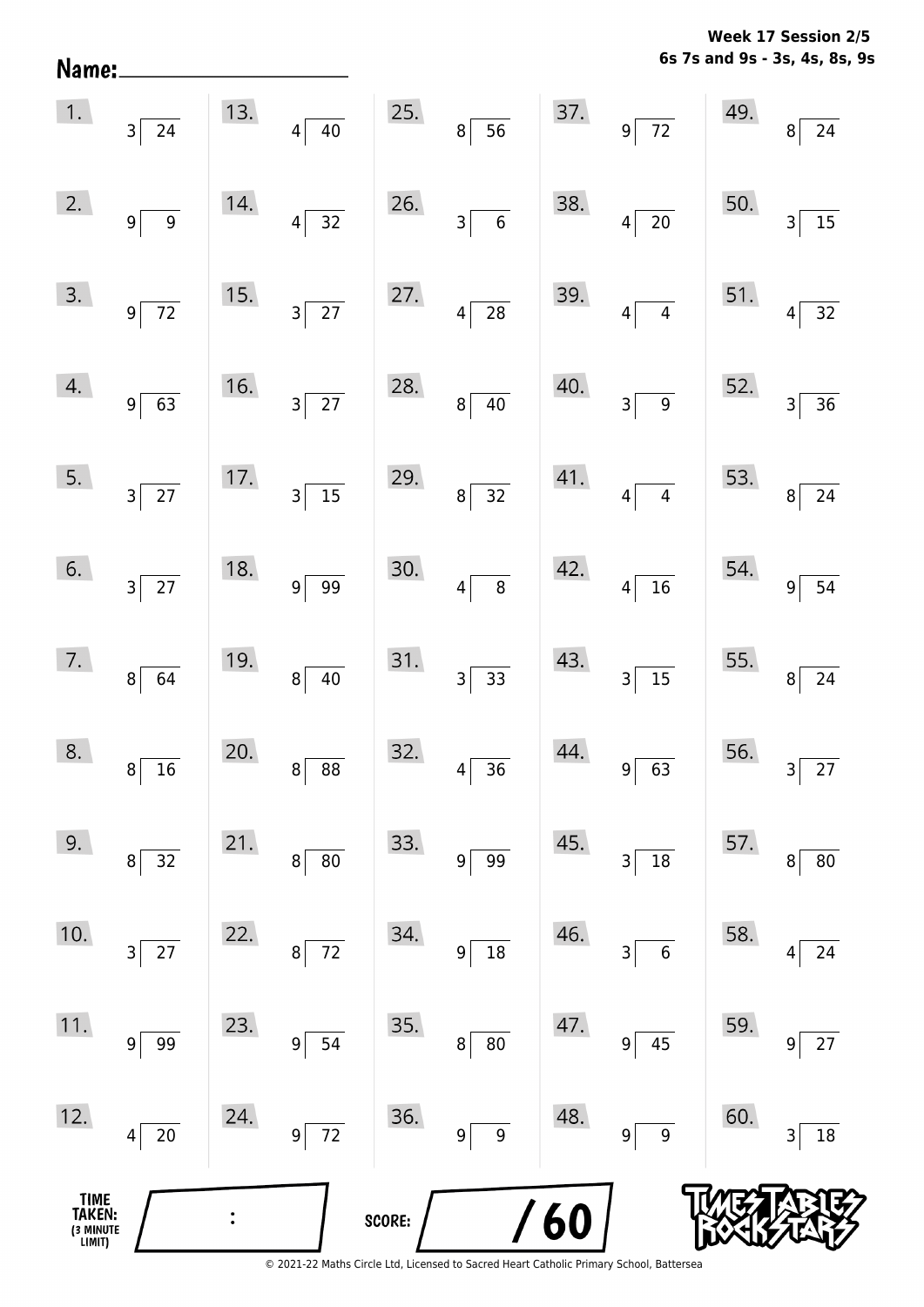**6s 7s and 9s - 3s, 4s, 8s, 9s Week 17 Session 3/5** 

| 1.                                    | $\frac{3}{x}$                                 |     | 13. $\begin{array}{c} 3 \\ \times 1 \end{array}$  | 25.    | $\overline{4}$<br>$\times$ 12                |     | $\begin{array}{c}\n8 \\ \times 5\n\end{array}$<br>37. | 49. | $\boldsymbol{8}$<br>$\times$ 1               |
|---------------------------------------|-----------------------------------------------|-----|---------------------------------------------------|--------|----------------------------------------------|-----|-------------------------------------------------------|-----|----------------------------------------------|
| 2.                                    | $\begin{array}{c} 3 \\ \times 12 \end{array}$ | 14. | $\overline{9}$<br>$\times$ 12                     |        | 26. $3 \times 12$                            | 38. | $\begin{array}{c} 9 \\ \times 9 \end{array}$          | 50. | $\frac{3}{x}$                                |
| 3.                                    | $\begin{array}{r} 9 \\ \times 8 \end{array}$  | 15. | $\begin{array}{c} 8 \\ \times 3 \end{array}$      | 27.    | $\frac{9}{1}$                                | 39. | $\begin{array}{c} 3 \\ \times 4 \end{array}$          | 51. | $\overline{3}$<br>$\times$ 4                 |
| 4.                                    | $\begin{array}{c} 8 \\ \times 12 \end{array}$ | 16. | $\begin{array}{c}\n4 \\ \times 12\n\end{array}$   | 28.    | $4 \times 3$                                 | 40. | $\begin{array}{r} 8 \\ \times 2 \end{array}$          | 52. | $\overline{9}$<br>$\times$ 6                 |
| 5.                                    | $4 \times 8$                                  |     | 17. $\begin{array}{c} 9 \\ \times 11 \end{array}$ | 29.    | $\begin{array}{c} 9 \\ \times 9 \end{array}$ |     | 41. $\begin{array}{r} 3 \\ \times 6 \end{array}$      | 53. | $\begin{array}{c} 8 \\ \times 4 \end{array}$ |
| 6.                                    | $\begin{array}{c} 8 \\ \times 2 \end{array}$  | 18. | $\begin{array}{r} 9 \\ \times 4 \end{array}$      | 30.    | $\frac{4}{x^2}$                              | 42. | $\begin{array}{c} 9 \\ \times 9 \end{array}$          | 54. | $\begin{array}{r} 3 \\ \times 3 \end{array}$ |
| 7.                                    | $\begin{array}{c} 4 \\ \times 3 \end{array}$  | 19. | $\begin{array}{r} 3 \\ \times 9 \end{array}$      | 31.    | $\frac{3}{x1}$                               | 43. | $\begin{array}{c} 8 \\ \times 6 \end{array}$          | 55. | $\begin{array}{c} 8 \\ \times 4 \end{array}$ |
| 8.                                    | $\begin{array}{c} 8 \\ \times 3 \end{array}$  | 20. | $\begin{array}{r} 4 \\ \times 6 \end{array}$      | 32.    | $\begin{array}{c} 3 \\ \times 4 \end{array}$ | 44. | $\begin{array}{c} 4 \\ \times 1 \end{array}$          | 56. | $\boldsymbol{9}$<br>$\times$ 9               |
| 9.                                    | 8<br>$\times$ 11                              | 21. | 9<br>$\times$ 7                                   | 33.    | 3<br>$\times$ 11                             | 45. | 3<br>$\times$ 5                                       | 57. | $\boldsymbol{9}$<br>$\times$ 9               |
| 10.                                   | 8<br>$\times$ 11                              | 22. | 3<br>$\times 8$                                   | 34.    | 3<br>$\times$ 10                             | 46. | 8<br>$\times$ 8                                       | 58. | $\mathsf 3$<br>$\times$ 10                   |
| 11.                                   | 8<br>$\times 8$                               | 23. | 3<br>$\times 1$                                   | 35.    | 3<br>$\times$ 7                              | 47. | 8<br>$\times$ 3                                       | 59. | 9<br>$\times 6$                              |
| 12.                                   | 8<br>$\times$ 10                              | 24. | 4<br>$\times$ 2                                   | 36.    | 3<br>$\times$ 2                              | 48. | 3<br>$\times$ 11                                      | 60. | 9<br>$\times$ 6                              |
| TIME<br>TAKEN:<br>(3 MINUTE<br>LIMIT) |                                               |     |                                                   | SCORE: |                                              | 60  |                                                       |     |                                              |

Name: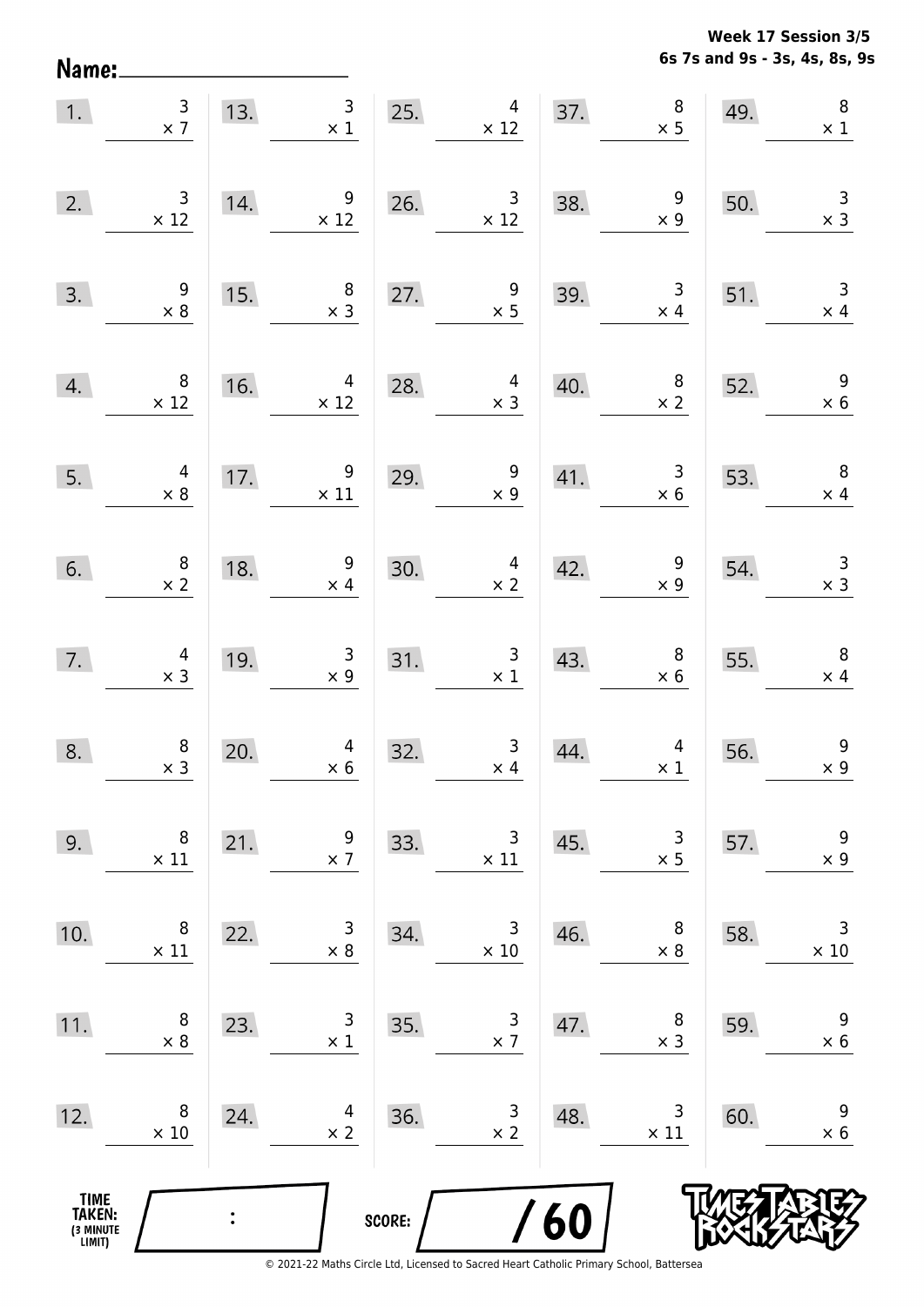**6s 7s and 9s - 3s, 4s, 8s, 9s Week 17 Session 4/5** 

|                                                     |                |        |                     |     | 6s 7s and 9s - 3s, 4s, 8s, 9     |
|-----------------------------------------------------|----------------|--------|---------------------|-----|----------------------------------|
| $\vert 1. \vert$                                    | $28 \div 4 =$  |        | $21.$ $40 \div 4 =$ |     | $41. 64 \div 8 =$                |
| 2.                                                  |                |        | 22. $6 \div 3 =$    |     | $42. \qquad 21 \div 3 =$         |
| 3.                                                  | $8 \div 8 =$   | 23.    |                     |     | $43. \hspace{1.5cm} 48 \div 4 =$ |
| 4.                                                  |                | 24.    | $32 \div 4 =$       |     |                                  |
| 5.                                                  | $36 \div 9 =$  | 25.    |                     | 45. |                                  |
| 6.                                                  | $48 \div 8 =$  | 26.    | $40 \div 8 =$       |     |                                  |
| 7.                                                  | $88 \div 8 =$  | 27.    | $12 \div 4 =$       |     |                                  |
| 8.                                                  |                | 28.    | $36 \div 4 =$       |     | $48. \qquad 9 \div 9 =$          |
| 9.                                                  | $45 \div 9 =$  |        | 29. $6 \div 3 =$    |     | $49.$ $9 \div 3 =$               |
| 10.                                                 | $24 \div 3 =$  |        |                     | 50. |                                  |
| 11.                                                 | $40 \div 4 =$  | 31.    | $36 \div 9 =$       |     |                                  |
| 12.                                                 | $44 \div 4 =$  | 32.    | $80 \div 8 =$       |     | 52. $32 \div 4 =$                |
| 13.                                                 | $80 \div 8 =$  | 33.    | $108 \div 9 =$      |     | 53. $24 \div 8 =$                |
| 14.                                                 | $8 \div 8 =$   |        |                     |     |                                  |
| 15.                                                 | $108 \div 9 =$ | 35.    | $40 \div 8 =$       | 55. | $28 \div 4 =$                    |
| 16.                                                 | $20 \div 4 =$  | 36.    | $40 \div 8 =$       | 56. | $44 \div 4 =$                    |
| 17.                                                 | $48 \div 4 =$  |        |                     | 57. | $16 \div 4 =$                    |
| 18.                                                 | $40 \div 8 =$  | 38.    | $36 \div 4 =$       | 58. | $15 \div 3 =$                    |
| 19.                                                 | $96 \div 8 =$  | 39.    | $108 \div 9 =$      | 59. |                                  |
| 20.                                                 |                |        | 40. $40 \div 4 =$   | 60. | $90 \div 9 =$                    |
| <b>TIME</b><br><b>TAKEN:</b><br>(3 MINUTE<br>LIMIT) |                | SCORE: | 60                  |     |                                  |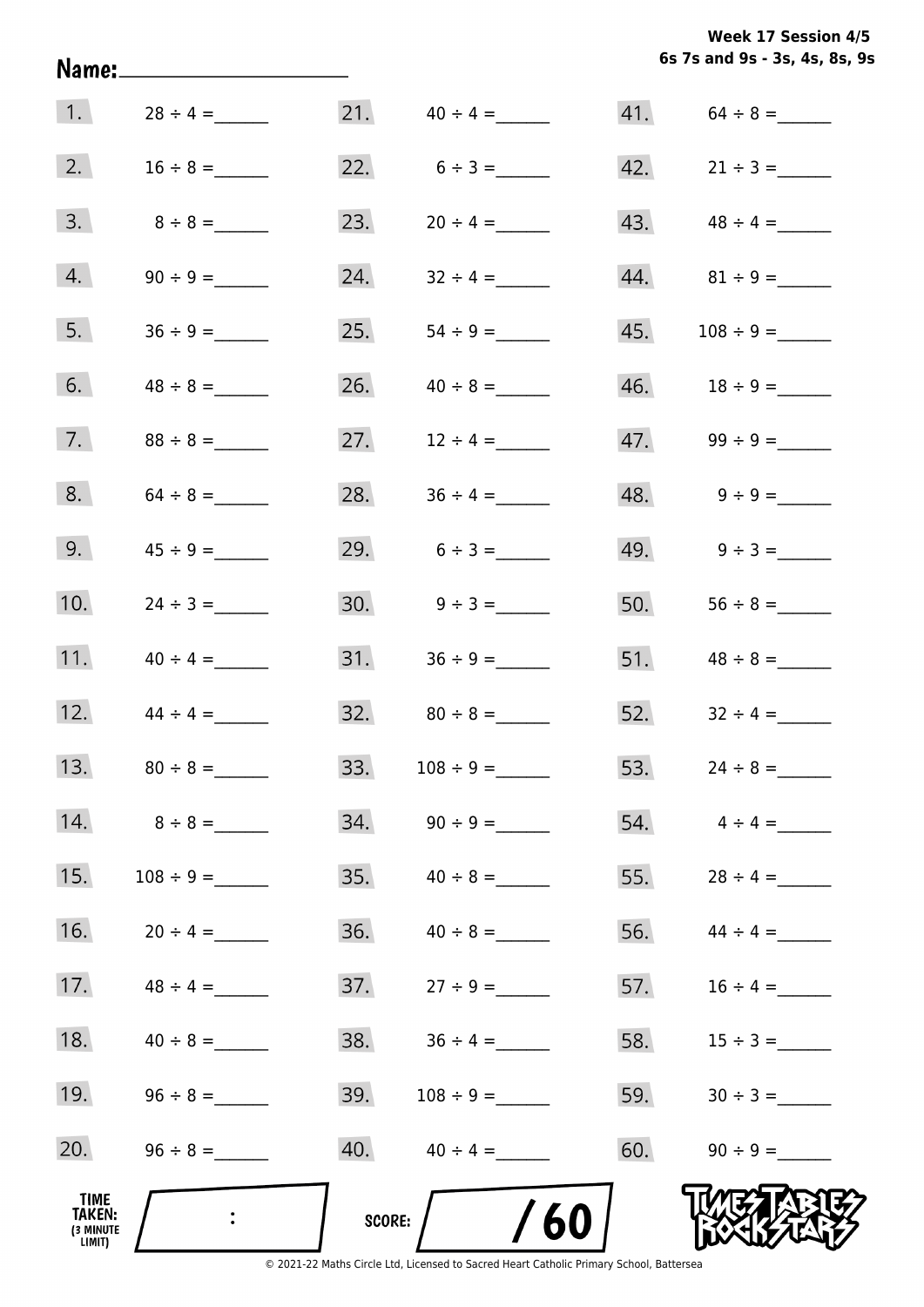**6s 7s and 9s - 3s, 4s, 8s, 9s Week 17 Session 5/5** 

|                                                     |                         |     | 21. $3 \times 2 =$       |     |                   | ADD UP                    |
|-----------------------------------------------------|-------------------------|-----|--------------------------|-----|-------------------|---------------------------|
| 2.                                                  |                         |     |                          | 42. | $56 \div 8 =$     | YOUR TIME<br>FOR THE WEEK |
| 3.                                                  |                         |     |                          | 43. |                   | MINUTES<br>S1:            |
| 4.                                                  |                         |     |                          | 44. | $27 \div 3 =$     | S2:                       |
|                                                     |                         |     |                          | 45. | $48 \div 4 =$     | S3:                       |
|                                                     |                         |     |                          | 46. |                   | S4:                       |
|                                                     | $7. \quad 4 \times 5 =$ |     |                          |     |                   | SS:<br>Total:             |
|                                                     |                         |     |                          |     | 48. $4 \div 4 =$  | SECONDS                   |
|                                                     | 9. $4 \times 1 =$       |     | 29. $9 \times 3 =$       | 49. | $36 \div 4 =$     | S1:                       |
|                                                     |                         |     | $30. \quad 4 \times 9 =$ |     | 50. $63 \div 9 =$ | S2:                       |
|                                                     |                         |     | 31. $90 \div 9 =$ 51.    |     | $16 \div 8 =$     | S3:<br>S4:                |
|                                                     |                         |     | 32. $40 \div 8 =$ 52.    |     | $28 \div 4 =$     | SS:                       |
|                                                     |                         |     | 33. $3 \div 3 =$ 53.     |     | $32 \div 4 =$     | Total:                    |
|                                                     | 14. $8 \times 12 =$     | 34. | $36 \div 9 =$            | 54. |                   | ADD UP<br>YOUR SCORE      |
| 15.                                                 | $3 \times 8 =$          | 35. | $27 \div 3 =$            | 55. | $40 \div 4 =$     | FOR THE WEEK<br>$S1$ :    |
| 16.                                                 | $3 \times 3 =$          | 36. | $72 \div 8 =$            | 56. | $20 \div 4 =$     | S2:                       |
|                                                     |                         | 37. | $32 \div 4 = 57$ .       |     | $36 \div 3 =$     | S3:                       |
|                                                     | 18. $9 \times 6 =$      | 38. | $16 \div 8 = 58.$        |     |                   | S4:                       |
|                                                     | 19. $9 \times 3 =$      | 39. | $9 \div 9 = 59.$         |     | $20 \div 4 =$     | SS:                       |
|                                                     |                         | 40. | $21 \div 3 = 60.$        |     | $44 \div 4 =$     | Total:                    |
| <b>TIME</b><br><b>TAKEN:</b><br>(3 MINUTE<br>LIMIT) |                         |     | SCORE:                   |     | 60                |                           |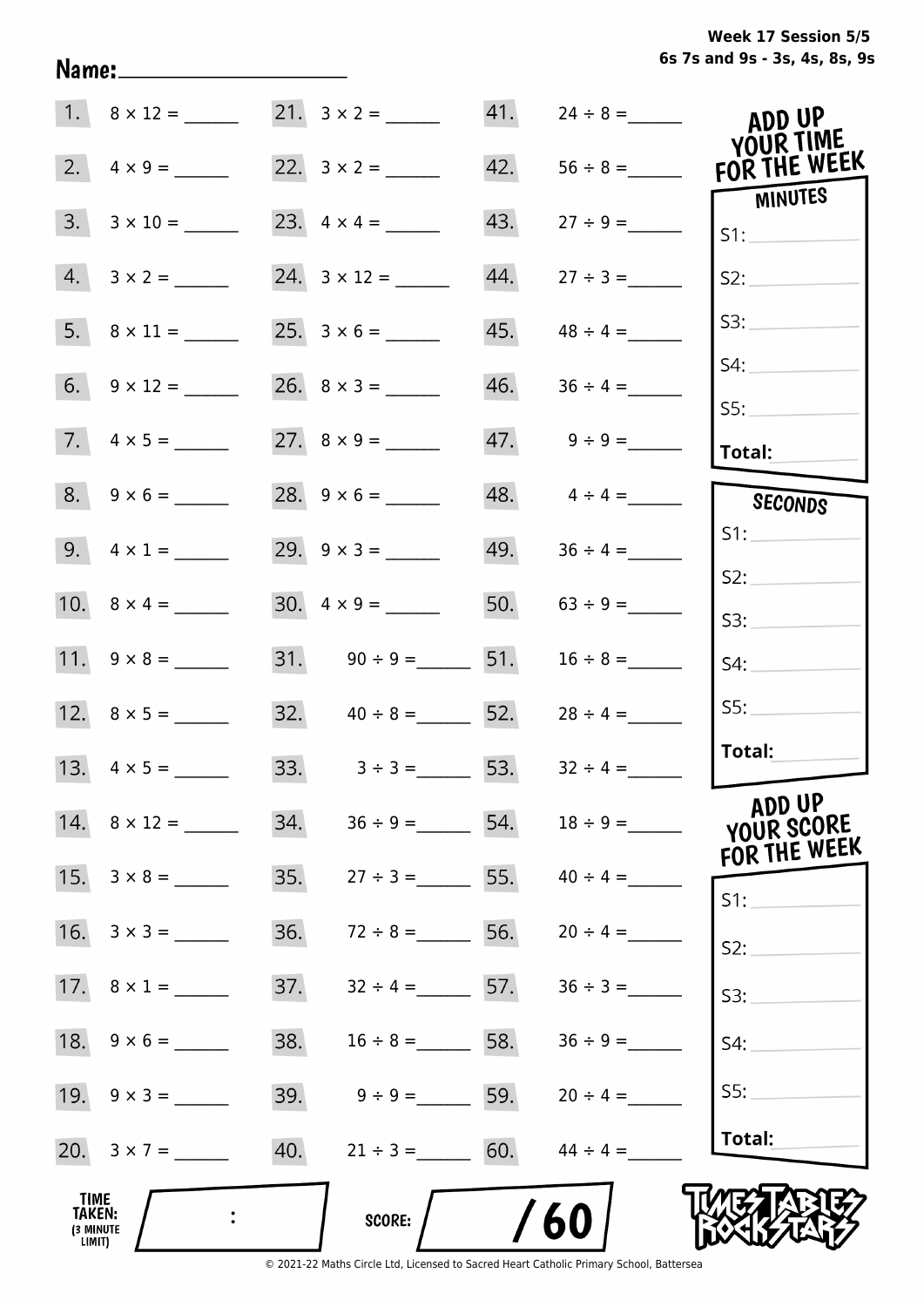**6s 7s and 9s - 3s, 4s, 5s, 6s Week 18 Session 1/5** 

|                                              |                |        |                           | 6s 7s and 9s - 3s, 4s, 5s, 6s |
|----------------------------------------------|----------------|--------|---------------------------|-------------------------------|
| $1. 6 \times 3 =$                            |                |        |                           | $41.7 \times 4 =$             |
|                                              |                |        | 22. $5 \times 10 =$       | $42. \quad 4 \times 5 =$      |
| $3. 6 \times 7 =$                            |                |        |                           | $43. \quad 8 \times 6 =$      |
| $4. 6 \times 5 =$                            |                |        |                           |                               |
|                                              |                |        | 25. $3 \times 7 =$        | $45. 10 \times 4 =$           |
|                                              |                |        | 26. $4 \times 12 =$       | $46.$ 11 $\times$ 4 = _______ |
| 7. $5 \times 1 =$                            |                |        | 27. $5 \times 4 =$        | $47.$ 12 × 5 = ______         |
| $8. 3 \times 1 =$                            |                |        | 28. $5 \times 1 =$        |                               |
| 9. $4 \times 11 =$                           |                |        | 29. $5 \times 1 =$        | $49. \quad 2 \times 3 =$      |
| 10. $6 \times 1 =$                           |                |        | $30. 6 \times 4 =$        | $50. 2 \times 3 =$            |
| 11. $3 \times 4 =$                           |                |        |                           |                               |
| 12. $5 \times 10 =$                          |                |        | $32. \quad 3 \times 3 =$  |                               |
| 13.                                          | $4 \times 3 =$ |        |                           |                               |
| $14. \quad 3 \times 3 =$                     |                |        | $34. \quad 4 \times 6 =$  | 54. $12 \times 4 =$           |
| 15.                                          | $3 \times 1 =$ |        | $35.7 \times 4 =$         |                               |
| $16. 6 \times 3 =$                           |                |        | $36. 9 \times 6 =$        |                               |
|                                              |                |        |                           |                               |
| 18.                                          | $5 \times 4 =$ |        |                           |                               |
| 19. $5 \times 7 =$                           |                |        | $39. \quad 12 \times 3 =$ | 59. $9 \times 4 =$            |
| 20. $3 \times 11 =$                          |                |        | $40. 6 \times 4 =$        |                               |
| TIME<br><b>TAKEN:</b><br>(3 MINUTE<br>LIMIT) |                | SCORE: | /60                       |                               |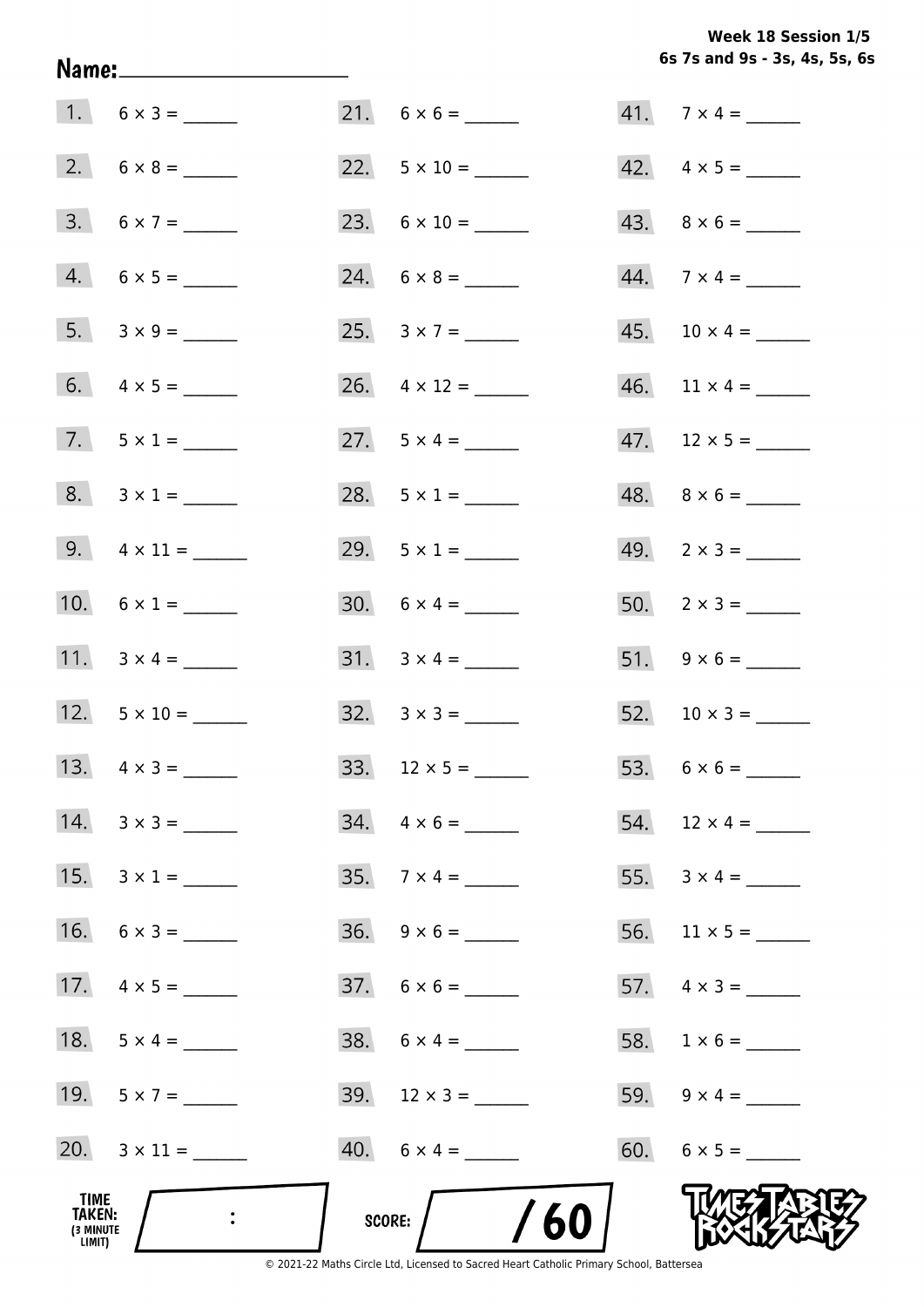**6s 7s and 9s - 3s, 4s, 5s, 6s Week 18 Session 2/5** 

| TIME<br>TAKEN:<br>(3 MINUTE<br>LIMIT) |                             |     |                           | SCORE: |                                           | $\frac{1}{60}$ |                                         |                                         |                                   |
|---------------------------------------|-----------------------------|-----|---------------------------|--------|-------------------------------------------|----------------|-----------------------------------------|-----------------------------------------|-----------------------------------|
| 12.                                   | 8<br>4                      | 24. | $30\,$<br>$6\vert$        | 36.    | 24<br>$\boldsymbol{6}$                    | 48.            | $\overline{27}$<br>3                    | 60.                                     | 24<br>4                           |
| $11.$                                 | 5<br>$20\,$                 | 23. | 36<br>4                   | 35.    | $\overline{4}$<br>$\overline{\mathbf{4}}$ | 47.            | $\mathsf{3}$<br>$\overline{\mathbf{3}}$ | 59.                                     | 28<br>4                           |
| 10.                                   | 15<br>5 <sup>1</sup>        | 22. | 25<br>5 <sup>1</sup>      | 34.    | 66<br>$\bf 6$                             | 46.            | 24<br>6                                 | 58.                                     | 15<br>3                           |
| 9.                                    | 3<br>3                      | 21. | 55<br>$5\vert$            | 33.    | $\mathsf 3$<br>36                         | 45.            | 55<br>$5\vert$                          | 57.                                     | 20<br>5                           |
| 8.                                    | $6\overline{)54}$           | 20. | $4\sqrt{12}$              | 32.    | $5\overline{)10}$                         | 44.            | $3\overline{)18}$                       | $56.$ $3^{6}$                           | $\overline{24}$                   |
|                                       | $7.$ $5\overline{)45}$      | 19. | $4\overline{)32}$         | 31.    | $3\overline{)33}$                         | 43.            | $4\overline{8}$                         | 55.                                     | $\sqrt{5}$<br>$\overline{5}$      |
| 6.                                    | $6\overline{)42}$           | 18. | $5\overline{)40}$         | 30.    | $5\overline{)30}$                         |                | $42.$ $4 \overline{)36}$                | 54.                                     | $\overline{55}$<br>$\overline{5}$ |
| 5.                                    | $3\overline{9}$             | 17. | $5\overline{60}$          | 29.    | $6\overline{)}\ \overline{)}$             | 41.            | $3\overline{)33}$                       | 53.                                     | $5\overline{)35}$                 |
| 4.                                    | $5\overline{\smash{)}\,50}$ | 16. | $4\overline{24}$          | 28.    | $6\overline{)12}$                         | 40.            | $4\overline{)36}$                       | 52.                                     | $\boxed{60}$<br>$6 \overline{6}$  |
| 3.                                    | $3\overline{)33}$           | 15. | $3\overline{\smash{)}24}$ | 27.    | $4\overline{4}$                           |                | 39. $4\sqrt{36}$                        | $\begin{bmatrix} 51. & 3 \end{bmatrix}$ | $\boxed{30}$                      |
| 2.                                    | $5\overline{\smash{)}\ 20}$ | 14. | $4\overline{24}$          | 26.    | $3\overline{)33}$                         | 38.            | $4\overline{)32}$                       | 50.                                     | $\overline{48}$<br>$\overline{4}$ |
|                                       | 1. $3\overline{)30}$        |     | 13. $6 \overline{)30}$    | 25.    | $5\overline{\smash{)}10}$                 |                | $37.$ $4 \overline{\smash{)}\ 8}$       | 49.                                     | $\frac{16}{ }$                    |

Name: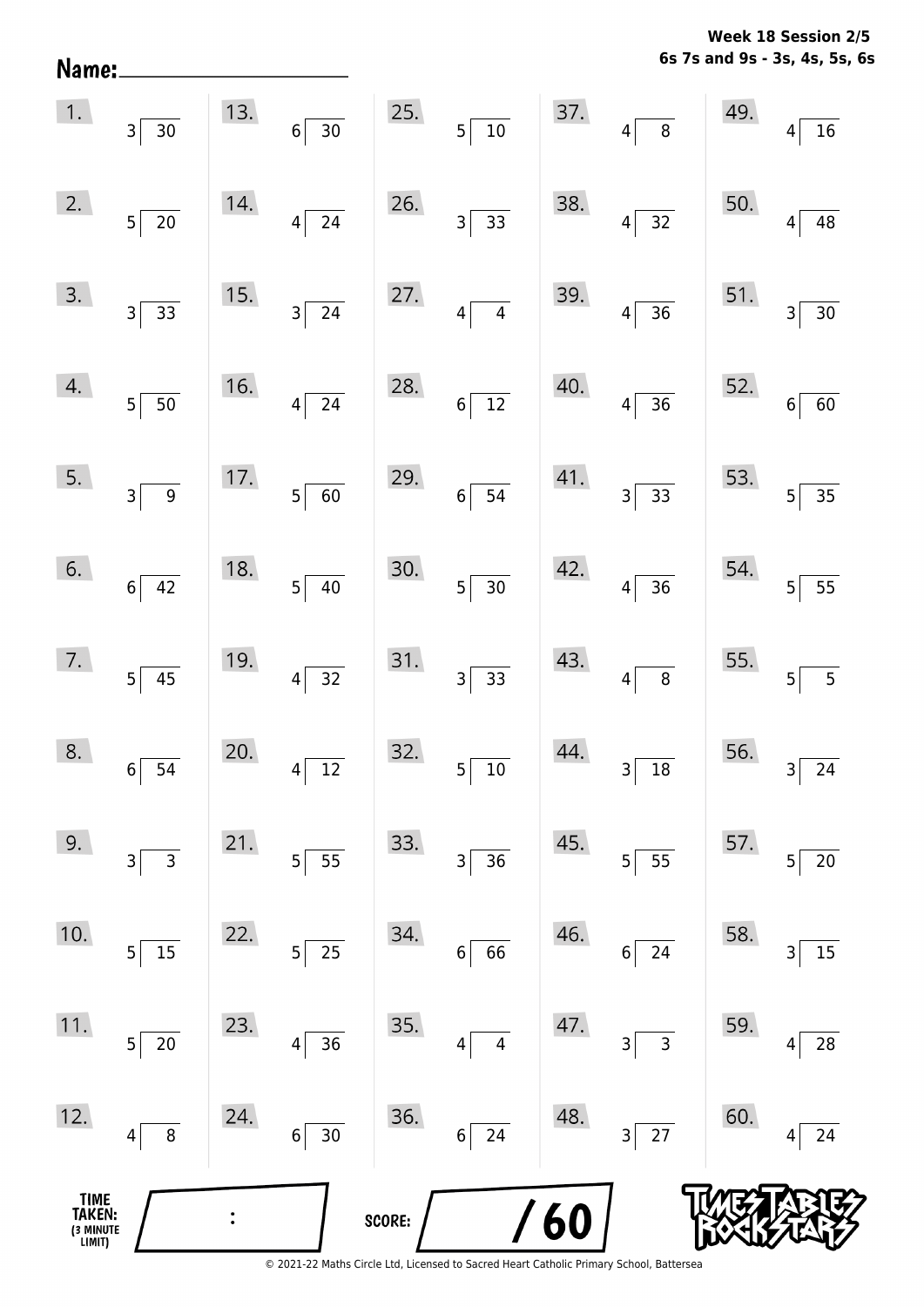**6s 7s and 9s - 3s, 4s, 5s, 6s Week 18 Session 3/5** 

| $\overline{1}$ .                              | $\begin{array}{c} 3 \\ \times 12 \end{array}$   |                | 13. $\begin{array}{r} 3 \\ \times 8 \end{array}$               | 25.    | $6\phantom{a}$<br>$\times$ 10                    |     | $\overline{\mathcal{L}}$<br>37.<br>$\times$ 5                          | 49. | 5<br>$\times$ 12                                 |
|-----------------------------------------------|-------------------------------------------------|----------------|----------------------------------------------------------------|--------|--------------------------------------------------|-----|------------------------------------------------------------------------|-----|--------------------------------------------------|
| 2.                                            | $\begin{array}{r} 3 \\ \times 2 \end{array}$    | 14.            | $\overline{\phantom{a}}$<br>$\times$ 10                        |        | 26. $\begin{array}{r} 3 \\ \times 8 \end{array}$ | 38. | $\begin{array}{r} 3 \\ \times 8 \end{array}$                           | 50. | $6\overline{6}$<br>$\times$ 7                    |
| 3.                                            | $\begin{array}{r} 3 \\ \times 9 \end{array}$    | 15.            | $\begin{array}{c} 6 \\ \times 3 \end{array}$                   | 27.    | $\frac{3}{11}$                                   | 39. | $\begin{array}{r} 5 \\ \times 9 \end{array}$                           | 51. | $\overline{\phantom{0}}$ 6<br>$\times$ 12        |
| 4.                                            | $\begin{array}{r} 5 \\ \times 12 \end{array}$   |                | $\begin{array}{c} 4 \\ \times 5 \end{array}$<br>$16.$ $\times$ | 28.    | $\begin{array}{c} 6 \\ \times 6 \end{array}$     | 40. | $\overline{4}$<br>$\times$ 4                                           | 52. | 2. $\begin{array}{c} 5 \\ \times 12 \end{array}$ |
| 5.                                            | $\begin{array}{c} 6 \\ \times 3 \end{array}$    | 17.            | $\begin{array}{c} 6 \\ \times 5 \end{array}$                   | 29.    | $\overline{\phantom{0}}$ 6<br>$\times 1$         |     | $\begin{array}{ccc} 41. & & 6 \\ & \times 9 \end{array}$<br>$\times$ 9 | 53. | $\begin{array}{c} 3 \\ \times 11 \end{array}$    |
| 6.                                            | $\begin{array}{r} 4 \\ \times 5 \end{array}$    | 18.            | $4 \times 6$                                                   | 30.    | $\begin{array}{r} 3 \\ \times 3 \end{array}$     | 42. | $\begin{array}{c} 3 \\ \times 8 \end{array}$                           | 54. | $\begin{array}{c} 3 \\ \times 7 \end{array}$     |
| 7.                                            | $\begin{array}{c} 6 \\ \times \ 10 \end{array}$ | 19.            | $\begin{array}{c} 6 \\ \times 10 \end{array}$                  | 31.    | $\frac{5}{\times 6}$                             | 43. | $\begin{array}{c} 4 \\ \times 9 \end{array}$                           | 55. | $\begin{array}{r} 5 \\ \times 4 \end{array}$     |
| 8.                                            | $\begin{array}{c} 5 \\ \times 12 \end{array}$   | 20.            | $\begin{array}{c} 4 \\ \times 9 \end{array}$                   | 32.    | $6$ $\times$ 11                                  | 44. | $\begin{array}{r} 4 \\ \times 3 \end{array}$                           | 56. | $\boldsymbol{6}$<br>$\times$ 3                   |
| 9.                                            | 5<br>$\times$ 3                                 | 21.            | 4<br>$\times 8$                                                | 33.    | 3<br>$\times$ 9                                  | 45. | 3<br>$\times 2$                                                        | 57. | 5<br>$\times$ 2                                  |
| 10.                                           | 6<br>$\times$ 11                                | 22.            | 4<br>$\times$ 11                                               | 34.    | 4<br>$\times$ 1                                  | 46. | 3<br>$\times$ 1                                                        | 58. | 5<br>$\times$ 12                                 |
| 11.                                           | 6<br>$\times$ 9                                 | 23.            | 5<br>$\times 8$                                                | 35.    | 6<br>$\times$ 5                                  | 47. | 6<br>$\times$ 4                                                        | 59. | 6<br>$\times$ 7                                  |
| 12.                                           | 3<br>$\times$ 8                                 | 24.            | 6<br>$\times$ 1                                                | 36.    | 6<br>$\times$ 11                                 | 48. | 6<br>$\times$ 8                                                        | 60. | 5<br>$\times$ 3                                  |
| <b>TIME<br/>TAKEN:</b><br>(3 MINUTE<br>LIMIT) |                                                 | $\ddot{\cdot}$ |                                                                | SCORE: |                                                  | /60 |                                                                        |     |                                                  |

Name: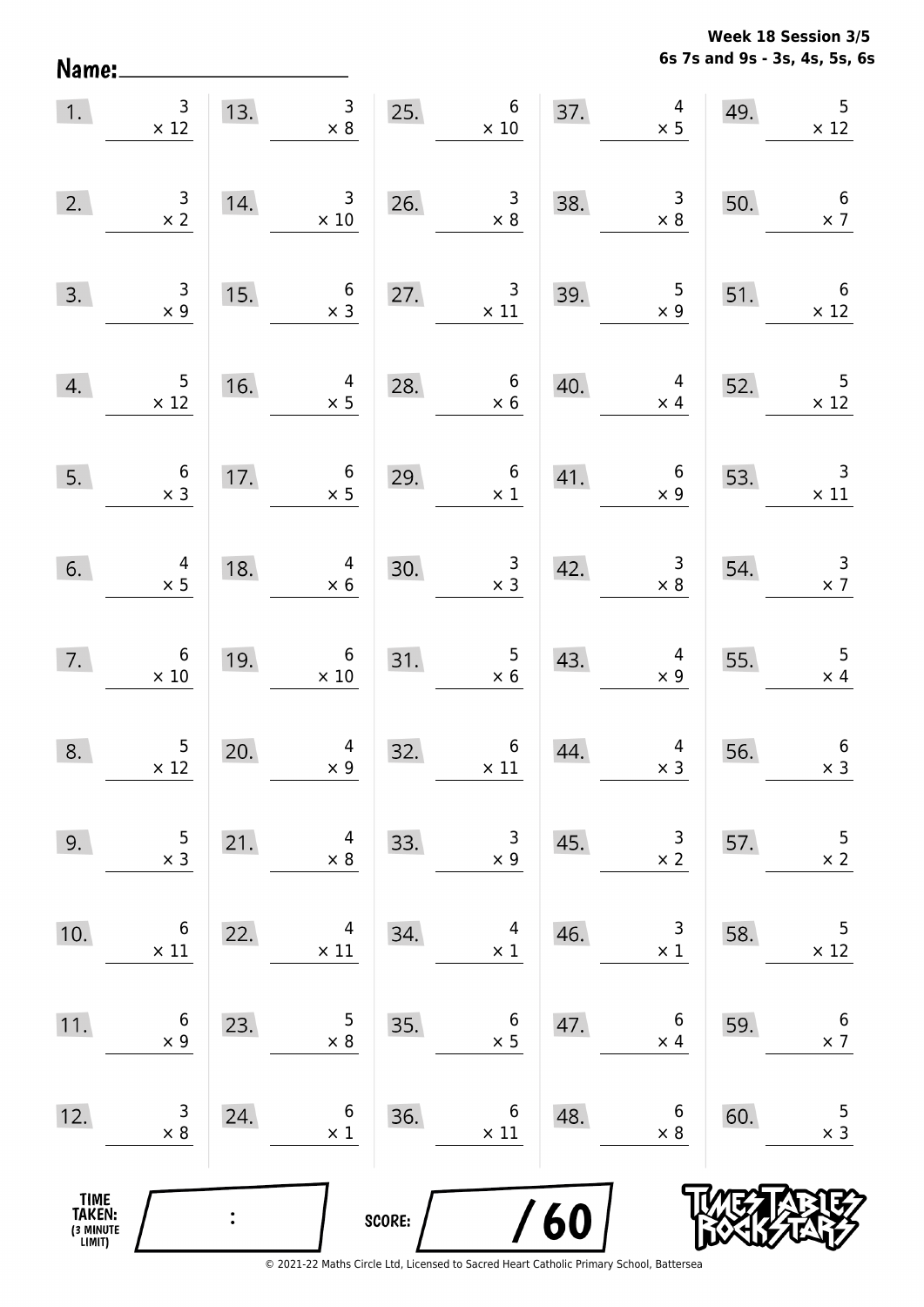|  |                               | Week 18 Session 4/5 |  |  |
|--|-------------------------------|---------------------|--|--|
|  | 6s 7s and 9s - 3s, 4s, 5s, 6s |                     |  |  |

|                                                     |                |        |                   |     | 6s 7s and 9s - 3s, 4s, 5s, 6 |
|-----------------------------------------------------|----------------|--------|-------------------|-----|------------------------------|
| $\vert 1. \vert$                                    |                |        | 21. $3 \div 3 =$  |     | $41. 6 \div 6 =$             |
| 2.                                                  | $5 \div 5 =$   |        | 22. $45 \div 5 =$ | 42. |                              |
| 3.                                                  | $9 \div 3 =$   | 23.    |                   | 43. |                              |
| 4.                                                  |                | 24.    |                   | 44. |                              |
| 5.                                                  |                | 25.    |                   | 45. | $24 \div 6 =$                |
| 6.                                                  |                | 26.    |                   | 46. |                              |
| 7.                                                  | $21 \div 3 =$  | 27.    | $40 \div 4 =$     | 47. | $12 \div 4 =$                |
| 8.                                                  |                | 28.    | $3 \div 3 =$      | 48. | $48 \div 4 =$                |
| 9.                                                  |                | 29.    | $20 \div 4 =$     | 49. | $44 \div 4 =$                |
| 10.                                                 | $40 \div 5 =$  | 30.    |                   | 50. | $20 \div 5 =$                |
| 11.                                                 | $33 \div 3 =$  | 31.    | $54 \div 6 =$     |     | 51. $32 \div 4 =$            |
| 12.                                                 | $20 \div 4 =$  | 32.    | $40 \div 5 =$     | 52. | $32 \div 4 =$                |
| 13.                                                 | $66 \div 6 =$  | 33.    |                   | 53. | $28 \div 4 =$                |
| 14.                                                 | $8 \div 4 =$   | 34.    | $48 \div 6 =$     | 54. | $66 \div 6 =$                |
| 15.                                                 | $32 \div 4 =$  | 35.    | $32 \div 4 =$     | 55. | $9 \div 3 =$                 |
| 16.                                                 | $44 \div 4 =$  | 36.    |                   | 56. | $24 \div 6 =$                |
| 17.                                                 | $20 \div 4 =$  | 37.    | $12 \div 4 =$     | 57. | $48 \div 4 =$                |
| 18.                                                 | $60 \div 5 =$  | 38.    | $15 \div 3 =$     | 58. | $15 \div 3 =$                |
| 19.                                                 | $16 \div 4 =$  | 39.    | $24 \div 3 =$     | 59. |                              |
| 20.                                                 | $36 \div 4 =$  | 40.    |                   | 60. | $36 \div 3 =$                |
| TIME<br><b>TAKEN:</b><br><b>(3 MINUTE</b><br>LIMIT) | $\ddot{\cdot}$ | SCORE: | 60                |     |                              |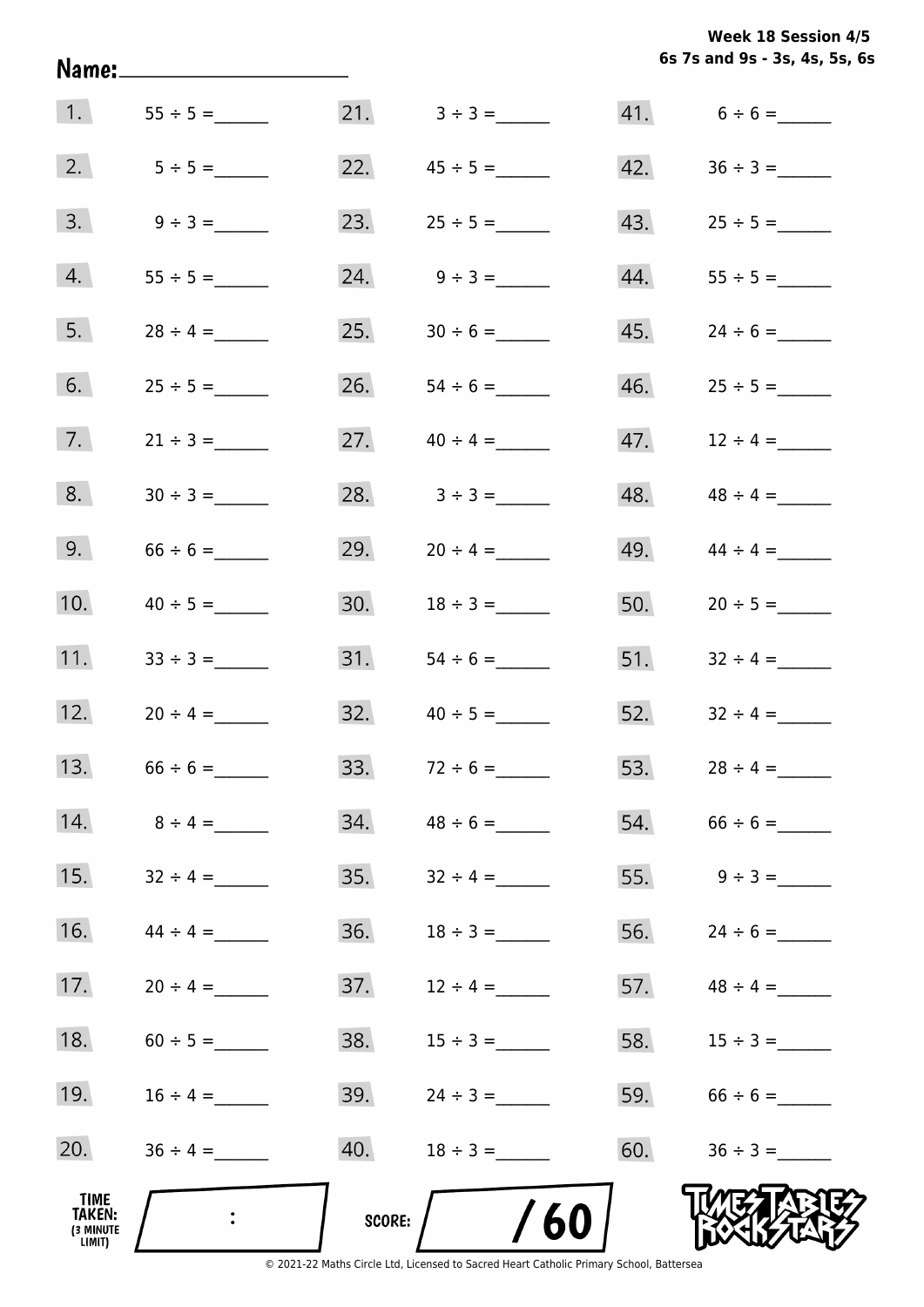**6s 7s and 9s - 3s, 4s, 5s, 6s Week 18 Session 5/5** 

|                                       | $1. 6 \times 6 =$  |                    |                                    |     | $41. 66 \div 6 =$                  | ADD UP<br>YOUR TIME                  |
|---------------------------------------|--------------------|--------------------|------------------------------------|-----|------------------------------------|--------------------------------------|
|                                       |                    |                    |                                    | 42. | $36 \div 4 =$                      | FOR THE WEEK                         |
| 3.                                    | $6 \times 11 =$    |                    |                                    | 43. | $12 \div 3 =$                      | <b>MINUTES</b><br>S1:                |
| 4.                                    |                    |                    |                                    | 44. | $30 \div 5 =$                      | S2:                                  |
| 5.                                    |                    |                    |                                    | 45. |                                    | S3:                                  |
| 6.                                    |                    | 26. $5 \times 7 =$ |                                    | 46. | $25 \div 5 =$                      | S4:                                  |
| 7.                                    |                    |                    |                                    | 47. | $44 \div 4 =$                      | SS:<br><b>Total:</b>                 |
| 8.                                    | $5 \times 9 =$     |                    |                                    | 48. | $45 \div 5 =$                      | SECONDS                              |
|                                       | $9. 3 \times 2 =$  |                    |                                    |     | 49. $9 \div 3 =$                   | S1:                                  |
|                                       |                    |                    |                                    | 50. | $18 \div 3 =$                      | S2:                                  |
|                                       | 11. $3 \times 9 =$ |                    |                                    |     | 31. $6 \div 3 =$ 51. $27 \div 3 =$ | S3:<br>S4:                           |
|                                       |                    |                    | 32. $48 \div 6 =$ 52.              |     | $25 \div 5 =$                      | SS:                                  |
|                                       |                    |                    | 33. $18 \div 3 = 53.$ $5 \div 5 =$ |     |                                    | Total:                               |
|                                       | $14. 5 \times 1 =$ | 34.                |                                    |     | $54 \div 6 =$ 54. $45 \div 5 =$    | ADD UP<br>YOUR SCORE<br>FOR THE WEEK |
|                                       | 15. $4 \times 3 =$ | 35.                |                                    |     | $16 \div 4 = 55.$ $48 \div 6 =$    | S1:                                  |
| 16.                                   | $4 \times 3 =$     | 36.                | $6 \div 3 =$                       | 56. | $50 \div 5 =$                      | S2:                                  |
|                                       | 17. $6 \times 6 =$ | 37.                | $12 \div 6 =$ 57.                  |     | $4 \div 4 =$                       | S3:                                  |
| 18.                                   |                    | 38.                |                                    |     | $32 \div 4 = 58.$ $45 \div 5 =$    | S4:                                  |
|                                       |                    | 39.                |                                    |     | $30 \div 5 =$ 59. $12 \div 3 =$    | SS:                                  |
|                                       | 20. $5 \times 1 =$ | 40.                | $30 \div 6 = 60.$                  |     | $40 \div 4 =$                      | Total:                               |
| TIME<br>TAKEN:<br>(3 MINUTE<br>LIMIT) |                    |                    | <b>SCORE:</b>                      |     | 60                                 |                                      |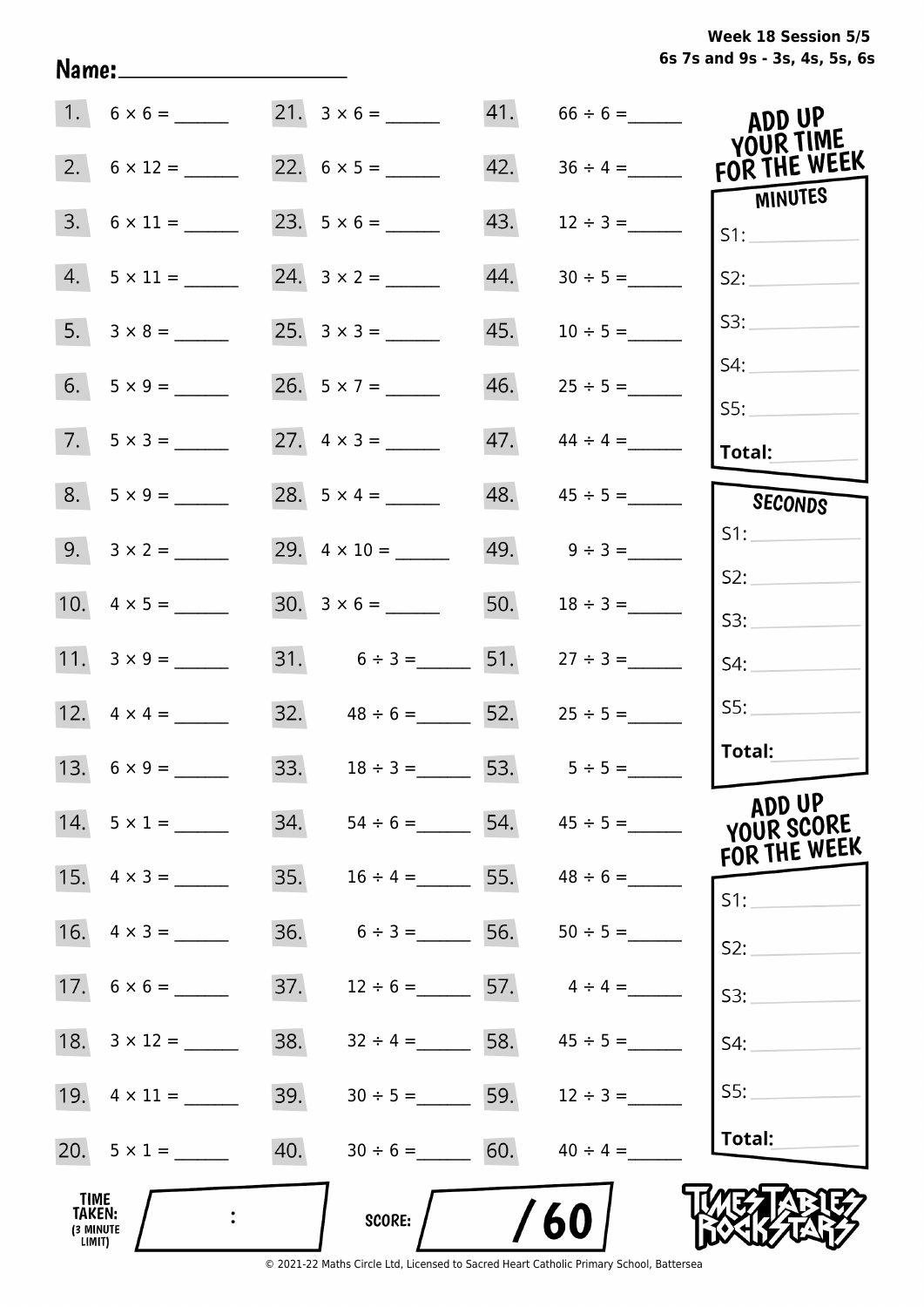**6s 7s and 9s - 6s, 7s, 8s, 9s Week 19 Session 1/5** 

|                                              |                          |                              | 6s 7s and 9s - 6s, 7s, 8s, 9 |
|----------------------------------------------|--------------------------|------------------------------|------------------------------|
|                                              | $1.7 \times 11 =$        |                              | $41. \quad 8 \times 9 =$     |
|                                              | 2. $7 \times 5 =$        | 22. $9 \times 11 =$          |                              |
|                                              | $3. \quad 9 \times 10 =$ | 23. $7 \times 4 =$           | 43. $9 \times 7 =$           |
|                                              | $4. 7 \times 2 =$        |                              | $44.$ 12 × 6 = ______        |
|                                              |                          | 25. $9 \times 7 =$           | $45. 1 \times 6 =$           |
|                                              | 6. $9 \times 3 =$        |                              | $46. \quad 4 \times 7 =$     |
|                                              | $7.6 \times 12 =$        |                              | $47. \quad 3 \times 9 =$     |
|                                              | $8. \ 8 \times 4 =$      |                              |                              |
|                                              | 9. $9 \times 7 =$        | 29. $7 \times 7 =$           | 49. $1 \times 7 =$           |
|                                              |                          | $30. 6 \times 2 =$           | $50. 9 \times 7 =$           |
|                                              | 11. $7 \times 7 =$       |                              |                              |
|                                              | 12. $8 \times 3 =$       | 32. $8 \times 7 =$           |                              |
|                                              | 13. $7 \times 2 =$       | $33. 5 \times 9 =$           |                              |
|                                              | $14.7 \times 5 =$        | $34. 1 \times 6 =$           |                              |
|                                              | 15. $7 \times 1 =$       | $35.7 \times 8 =$            | 55. $11 \times 7 =$          |
|                                              | 16. $8 \times 11 =$      |                              |                              |
|                                              | 17. $9 \times 3 =$       | $37.$ 11 x 9 = ______        |                              |
|                                              | 18. $9 \times 3 =$       | $38. \quad 11 \times 9 = \_$ | 58. $11 \times 7 =$          |
|                                              | 19. $7 \times 8 =$       | 39. $10 \times 7 =$          |                              |
|                                              | 20. $8 \times 4 =$       |                              | 60. $12 \times 9 =$          |
| TIME<br><b>TAKEN:</b><br>(3 MINUTE<br>LIMIT) |                          | SCORE: $/$ /60               |                              |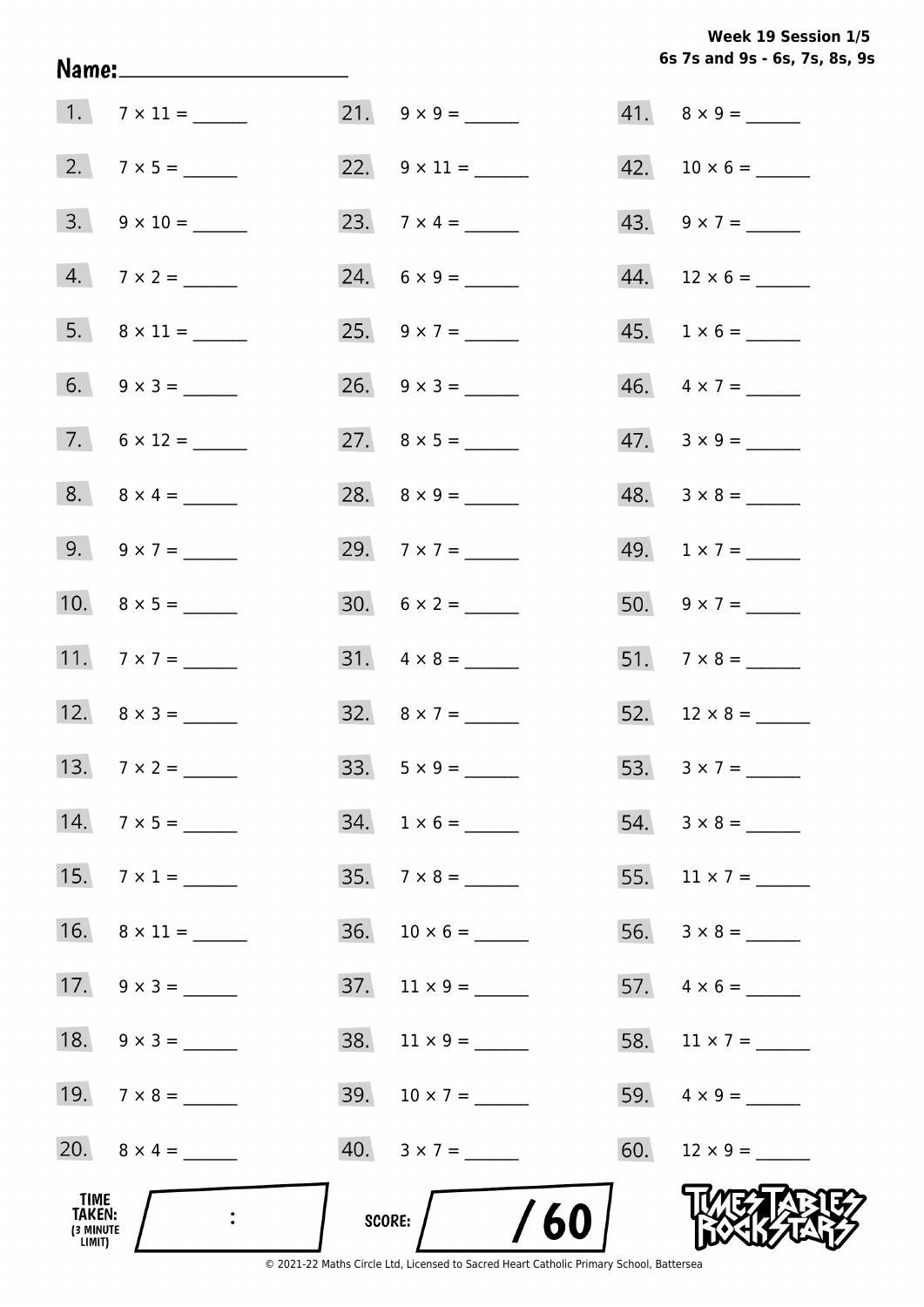**6s 7s and 9s - 6s, 7s, 8s, 9s Week 19 Session 2/5** 

| TIME<br>TAKEN:<br>3 MINUTE<br>LIMIT) |                                                |     |                                                                  | SCORE: |                            | <b>/60</b> |                                   |                    |                                      |
|--------------------------------------|------------------------------------------------|-----|------------------------------------------------------------------|--------|----------------------------|------------|-----------------------------------|--------------------|--------------------------------------|
| 12.                                  | 84<br>$\overline{7}$                           | 24. | $\overline{70}$<br>$\overline{7}$                                | 36.    | $6\vert$<br>$\,$ 6 $\,$    | 48.        | 56<br>8                           | 60.                | 45<br>9                              |
| 11.                                  | 72<br>$\boldsymbol{6}$                         | 23. | 72<br>8                                                          | 35.    | 24<br>$\bf 8$              | 47.        | $\overline{21}$<br>$\overline{7}$ | 59.                | $72\,$<br>9                          |
| 10.                                  | 42<br>$6\,$                                    | 22. | 12<br>6                                                          | 34.    | $90\,$<br>$\boldsymbol{9}$ | 46.        | 35<br>7                           | 58.                | $27$<br>9                            |
| 9.                                   | 64<br>8                                        | 21. | $\overline{77}$<br>$7\vert$                                      | 33.    | $72\,$<br>$\bf 8$          | 45.        | 18<br>$\overline{9}$              | 57.                | $6\phantom{1}6$<br>6                 |
| 8.                                   | $7\overline{63}$                               | 20. | $7\overline{70}$                                                 | 32.    | $7\overline{)42}$          | 44.        | $9\overline{)36}$                 |                    | $56.$ $8 \overline{72}$              |
| 7.                                   | $8\overline{8}$                                | 19. | $7\overline{)42}$                                                | 31.    | $8\overline{)}56$          | 43.        | $6\overline{)36}$                 | 55. $9^{\boxed{}}$ | $\overline{54}$                      |
| 6.                                   | $6\overline{\smash{)}\,54}$                    | 18. | $6\overline{66}$                                                 | 30.    | $9\boxed{9}$               |            | $42.$ $7\overline{7}$             | $54.$ $8$          | $\frac{1}{8}$                        |
| 5.                                   | $9\overline{72}$                               |     | $\begin{array}{ c c }\n\hline\n17. & 9 & 18\n\end{array}$        |        | 29. $7\overline{)21}$      |            | 41.666                            | 53.                | $7\overline{21}$                     |
| 4.                                   | $7 \overline{\smash{)}\ 84}$                   | 16. | $9\overline{63}$                                                 | 28.    | $9 \overline{)81}$         | 40.        | $6\overline{6}$                   | 52.                | $\frac{1}{18}$<br>$6\vert$           |
| 3.                                   | $6\overline{)54}$                              | 15. | $9\sqrt{90}$                                                     | 27.    | $8\overline{72}$           |            | 39. $7 \overline{)49}$            |                    | 51. $9 \overline{)36}$               |
| 2.                                   | $6\overline{)48}$                              | 14. | $9\sqrt{108}$                                                    |        | 26. $6\overline{)18}$      | 38.        | $8\overline{)88}$                 | 50.                | $\frac{1}{35}$<br>7 <sup>1</sup>     |
|                                      | $\overline{1.}$ $\overline{7}$ $\overline{77}$ |     | 13. $9\overline{)9}$ 25. $8\overline{)16}$ 37. $6\overline{)48}$ |        |                            |            |                                   | 49.                | $9^{\frac{1}{2}}$<br>$\overline{90}$ |

Name: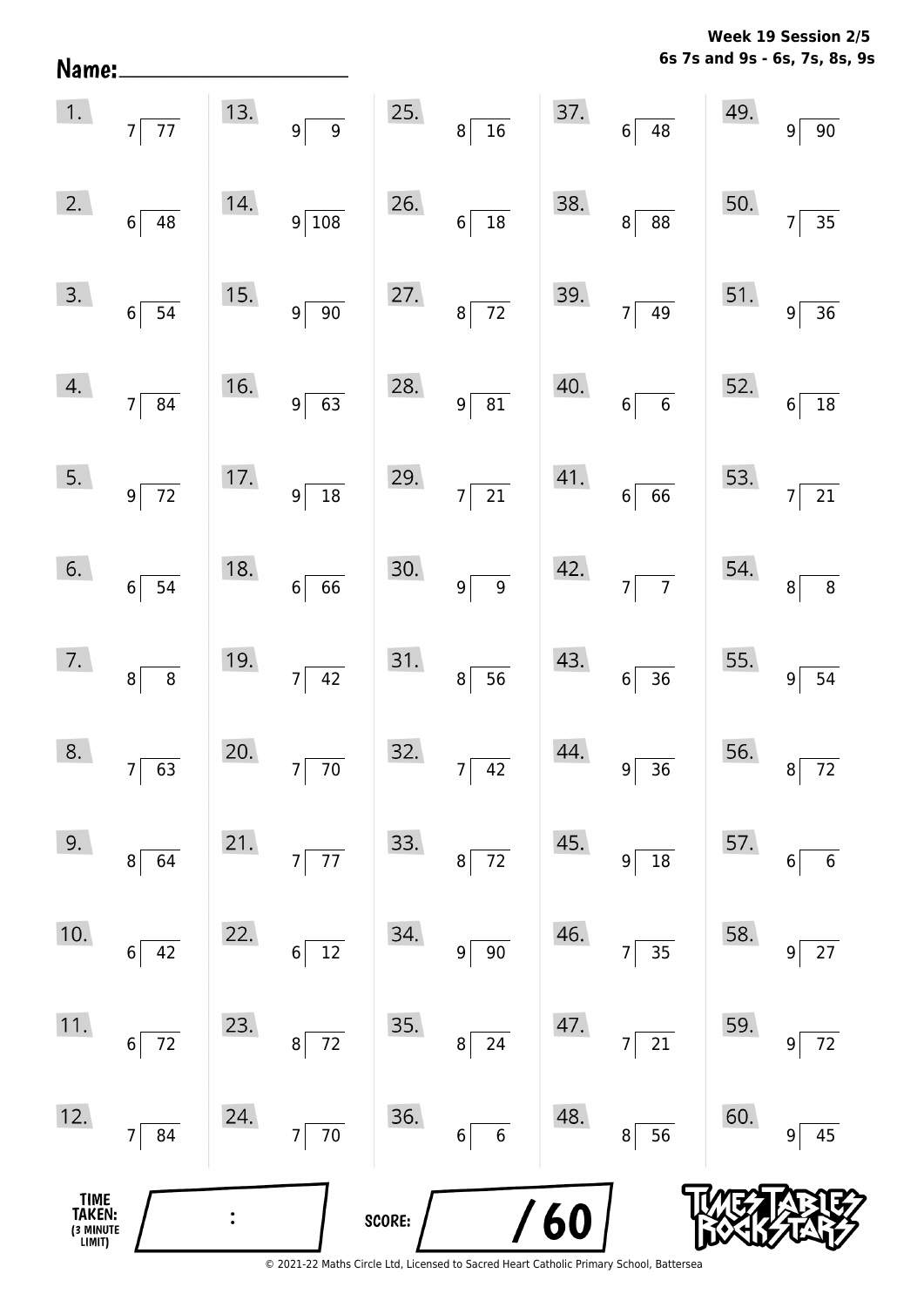**6s 7s and 9s - 6s, 7s, 8s, 9s Week 19 Session 3/5** 

| 1.                                    | $\boldsymbol{6}$<br>$\times$ 9                |     | 13. $\begin{array}{c} 9 \\ \times 1 \end{array}$                |        | 25. $7 \times 3$                                                             |                                                        | 37. $8 \times 6$                             | 49. | $\sqrt{6}$<br>$\times$ 4                      |
|---------------------------------------|-----------------------------------------------|-----|-----------------------------------------------------------------|--------|------------------------------------------------------------------------------|--------------------------------------------------------|----------------------------------------------|-----|-----------------------------------------------|
| 2.                                    | $\begin{array}{c} 8 \\ \times 8 \end{array}$  | 14. | $\begin{array}{r} 8 \\ \times 9 \end{array}$                    | 26.    | $\begin{array}{c} 6 \\ \times 5 \end{array}$                                 | 38.                                                    | $\frac{9}{x}$                                | 50. | $\overline{6}$<br>$\times$ 10                 |
| 3.                                    | $\begin{array}{c} 8 \\ \times 9 \end{array}$  | 15. | $\begin{array}{c}9 \\ \times 12\end{array}$                     | 27.    | $\begin{array}{c} 7 \\ \times 4 \end{array}$                                 | 39.                                                    | $\begin{array}{c} 8 \\ \times 1 \end{array}$ | 51. | $\begin{array}{c} 6 \\ x 6 \end{array}$       |
| 4.                                    | $\begin{array}{r} 9 \\ \times 6 \end{array}$  |     | 16. $\begin{array}{c c} \n7 & 28. \\ \times 11 & \n\end{array}$ |        | $\begin{array}{c c} \n 2.8. & \n 7 & 40. \n \hline\n & x 2 & \n \end{array}$ |                                                        | $\begin{array}{c} 7 \\ \times 8 \end{array}$ | 52. | $\begin{array}{c} 7 \\ \times 10 \end{array}$ |
| 5.                                    | $\begin{array}{c} 7 \\ \times 5 \end{array}$  |     | 17. $6 \times 2$                                                | 29.    |                                                                              | $\begin{array}{c c} 7 & 41. \\ \times 7 & \end{array}$ | $\begin{array}{c} 6 \\ \times 6 \end{array}$ | 53. | $\begin{array}{r} 9 \\ \times 4 \end{array}$  |
| 6.                                    | $\begin{array}{c} 7 \\ \times 3 \end{array}$  | 18. | $\begin{array}{r} 9 \\ \times 9 \end{array}$                    | 30.    | $\begin{array}{r} 9 \\ \times 5 \end{array}$                                 | 42.                                                    | $\begin{array}{c} 8 \\ \times 4 \end{array}$ | 54. | $\overline{\phantom{0}}$ 8<br>$\times$ 1      |
| 7.                                    | $\begin{array}{r} 7 \\ \times 12 \end{array}$ | 19. | $\begin{array}{c} 9 \\ \times 9 \end{array}$                    |        | 31. $8 \times 2$                                                             | 43.                                                    | $\begin{array}{r} 7 \\ \times 6 \end{array}$ | 55. | $\begin{array}{c} 8 \\ \times 1 \end{array}$  |
| 8.                                    | $\begin{array}{c} 8 \\ \times 4 \end{array}$  | 20. | $\frac{7}{1}$ × 6                                               | 32.    | $\begin{array}{c} 8 \\ \times 6 \end{array}$                                 | 44.                                                    | $\begin{array}{c} 9 \\ \times 3 \end{array}$ | 56. | $9\,$<br>$\times$ 6                           |
| 9.                                    | 8<br>$\times$ 4                               | 21. | 9<br>$\times$ 12                                                | 33.    | $\,6$<br>$\times$ 11                                                         | 45.                                                    | 9<br>$\times$ 8                              | 57. | $\overline{9}$<br>$\times$ 3                  |
| 10.                                   | 9<br>$\times$ 3                               | 22. | 9<br>$\times$ 11                                                | 34.    | 9<br>$\times$ 2                                                              | 46.                                                    | 8<br>$\times$ 9                              | 58. | $\overline{7}$<br>$\times$ 11                 |
| 11.                                   | 8<br>$\times$ 7                               | 23. | 6<br>$\times$ 11                                                | 35.    | 8<br>$\times$ 4                                                              | 47.                                                    | 9<br>$\times$ 1                              | 59. | 7<br>$\times$ 2                               |
| 12.                                   | 8<br>$\times$ 10                              | 24. | 9<br>$\times$ 10                                                | 36.    | 9<br>$\times$ 9                                                              | 48.                                                    | 7<br>$\times$ 8                              | 60. | 8<br>$\times$ 12                              |
| TIME<br>TAKEN:<br>(3 MINUTE<br>LIMIT) |                                               |     |                                                                 | SCORE: |                                                                              | <b>/60</b>                                             |                                              |     |                                               |

Name: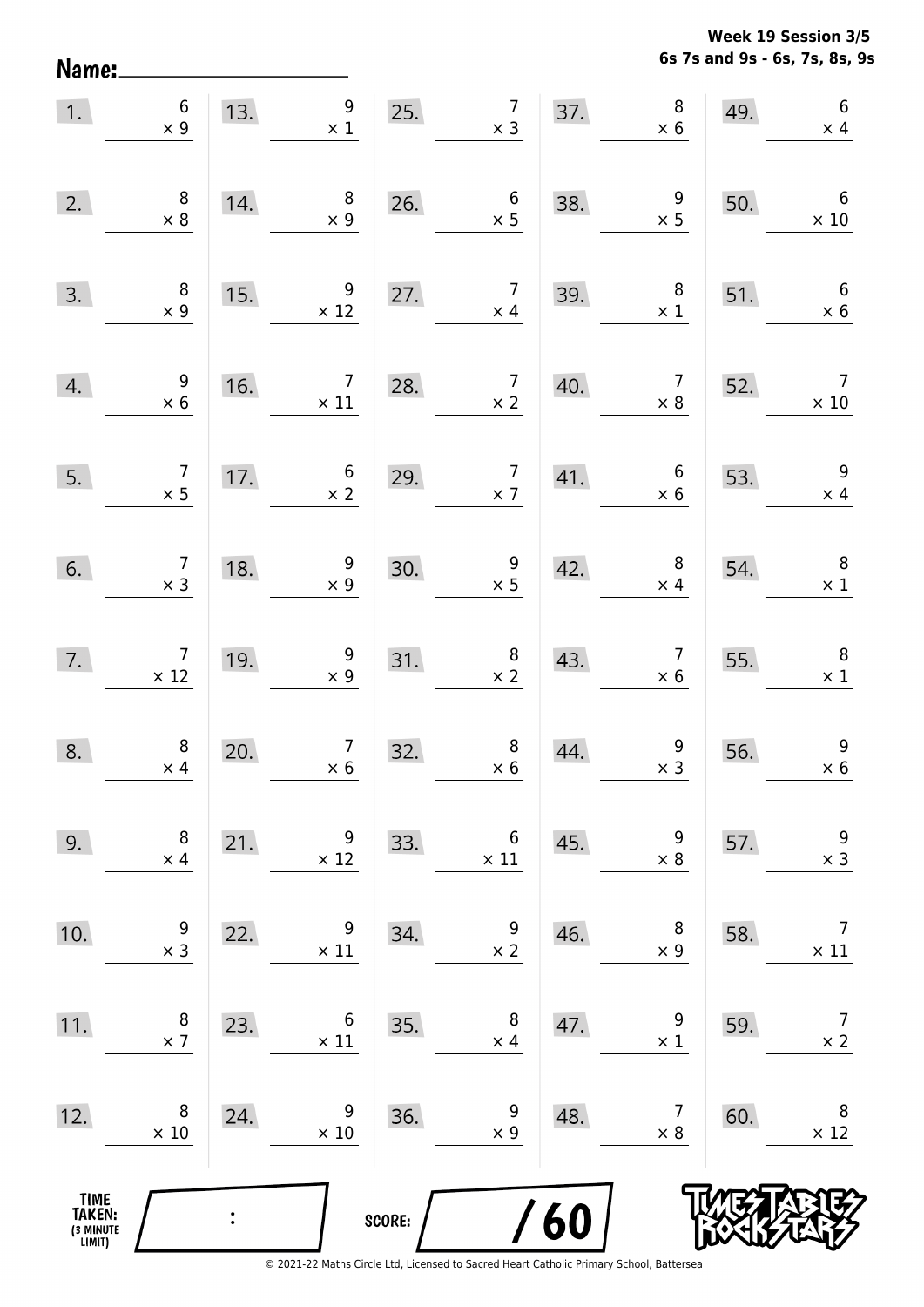**6s 7s and 9s - 6s, 7s, 8s, 9s Week 19 Session 4/5** 

|                                       |                                         |        |                 |     | 6s 7s and 9s - 6s, 7s, 8s, 9 |
|---------------------------------------|-----------------------------------------|--------|-----------------|-----|------------------------------|
| 1.                                    |                                         | 21.    | $21 \div 7 =$   |     |                              |
| 2.                                    |                                         | 22.    |                 | 42. |                              |
| 3.                                    |                                         | 23.    |                 | 43. |                              |
| 4.                                    |                                         | 24.    |                 |     | $44.8 \div 8 =$              |
| 5.                                    | $35 \div 7 =$                           | 25.    | $21 \div 7 =$   |     |                              |
| 6.                                    | $72 \div 8 =$                           | 26.    | $40 \div 8 =$   | 46. | $66 \div 6 =$                |
| 7.                                    | $35 \div 7 =$                           | 27.    |                 | 47. |                              |
| 8.                                    | $18 \div 6 =$                           | 28.    | $99 \div 9 =$   | 48. | $42 \div 7 =$                |
| 9.                                    | $80 \div 8 =$                           | 29.    |                 | 49. | $27 \div 9 =$                |
| 10.                                   | $72 \div 6 =$                           | 30.    |                 | 50. | $28 \div 7 =$                |
| 11.                                   | $84 \div 7 =$                           | 31.    | $30 \div 6 =$   | 51. |                              |
| 12.                                   | $40 \div 8 =$                           | 32.    | $72 \div 8 =$   | 52. | $48 \div 8 =$                |
| 13.                                   |                                         | 33.    | $14 \div 7 =$   |     | 53. $48 \div 6 =$            |
| 14.                                   | $81 \div 9 =$                           |        |                 | 54. | $32 \div 8 =$                |
| 15.                                   | $49 \div 7 =$                           |        | $35.7 \div 7 =$ |     |                              |
| 16.                                   |                                         |        |                 | 56. | $14 \div 7 =$                |
| 17.                                   | $28 \div 7 =$                           |        |                 |     | 57. $77 \div 7 =$            |
| 18.                                   |                                         | 38.    | $56 \div 8 =$   |     |                              |
| 19.                                   | $7 \div 7 =$                            | 39.    | $12 \div 6 =$   |     | 59. $63 \div 9 =$            |
| 20.                                   | $45 \div 9 =$                           | 40.    | $18 \div 9 =$   |     | 60. $72 \div 9 =$            |
| TIME<br>TAKEN:<br>(3 MINUTE<br>LIMIT) | $\mathcal{L}^{\text{max}}_{\text{max}}$ | score: | /60             |     |                              |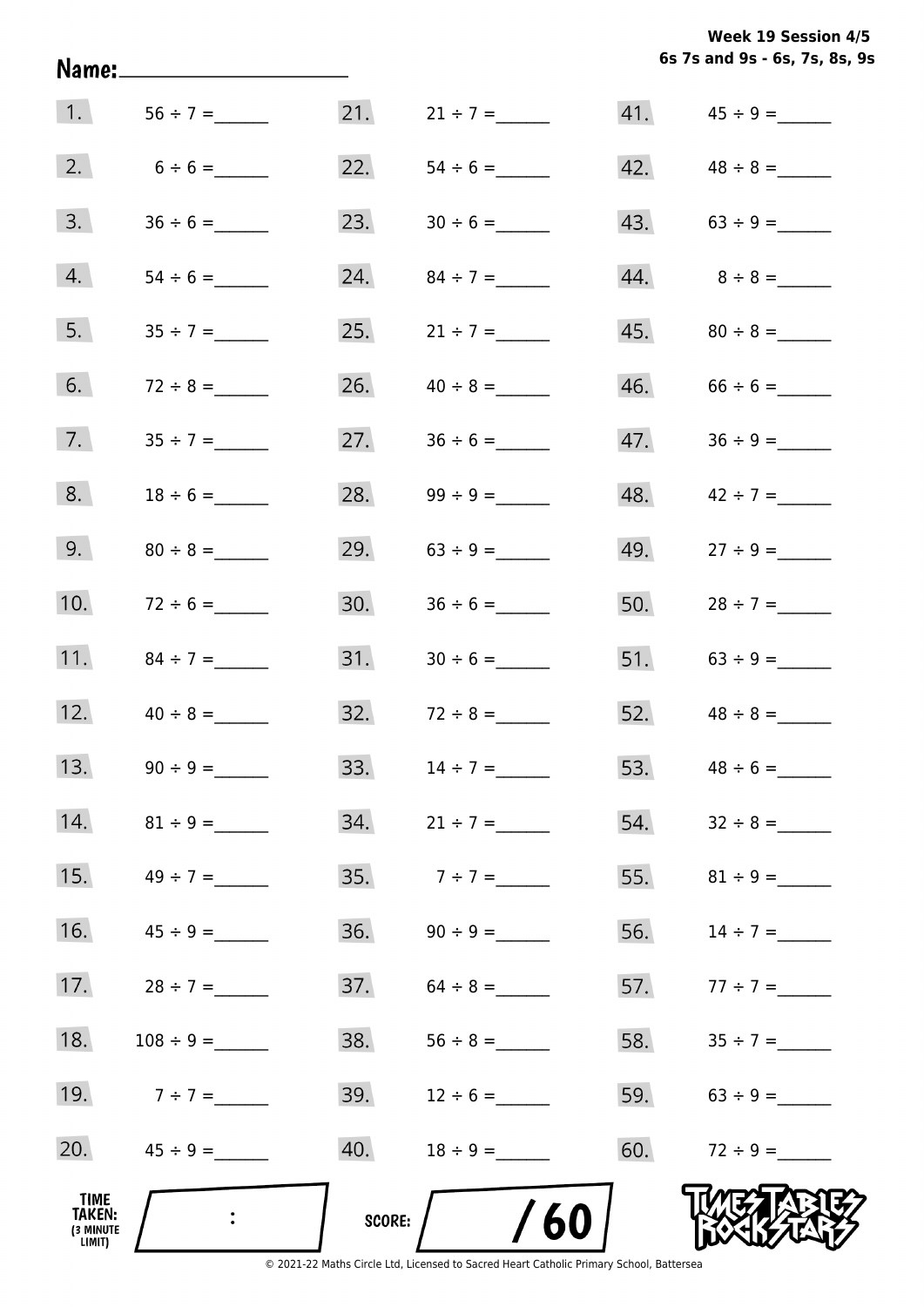**6s 7s and 9s - 6s, 7s, 8s, 9s Week 19 Session 5/5** 

|                                       |                    |     |                                     |     |                   | ADD UP<br>YOUR TIME                  |
|---------------------------------------|--------------------|-----|-------------------------------------|-----|-------------------|--------------------------------------|
| 2.                                    | $7 \times 6 =$     |     | 22. $7 \times 3 =$                  | 42. |                   | FOR THE WEEK                         |
| 3.                                    |                    |     |                                     |     | $43. 9 \div 9 =$  | <b>MINUTES</b><br>S1:                |
| 4.                                    | $6 \times 12 =$    |     |                                     | 44. | $45 \div 9 =$     | S2:                                  |
|                                       |                    |     |                                     | 45. | $96 \div 8 =$     | S3:                                  |
|                                       |                    |     |                                     | 46. | $18 \div 6 =$     | S4:<br>SS:                           |
|                                       |                    |     |                                     | 47. |                   | Total:                               |
|                                       | $8. 6 \times 10 =$ |     | 28. $6 \times 1 =$                  | 48. | $35 \div 7 =$     | SECONDS                              |
|                                       | $9. 7 \times 12 =$ |     |                                     |     | 49. $21 \div 7 =$ | S1:                                  |
|                                       | 10. $7 \times 9 =$ |     |                                     |     | 50. $63 \div 9 =$ | S2:                                  |
|                                       |                    |     |                                     |     |                   | S3:                                  |
|                                       | 11. $8 \times 3 =$ |     | 31. $72 \div 8 =$ 51. $80 \div 8 =$ |     |                   | S4:                                  |
|                                       |                    |     | 32. $30 \div 6 =$ 52.               |     | $18 \div 6 =$     | SS:                                  |
|                                       |                    |     | 33. $63 \div 7 =$ 53. $63 \div 7 =$ |     |                   | Total:                               |
|                                       | 14. $8 \times 3 =$ | 34. | $64 \div 8 =$ 54.                   |     |                   | ADD UP<br>YOUR SCORE<br>FOR THE WEEK |
|                                       | 15. $8 \times 6 =$ | 35. | $80 \div 8 =$ 55. 66 ÷ 6 =          |     |                   | S1:                                  |
|                                       | 16. $9 \times 2 =$ | 36. | $99 \div 9 =$ 56.                   |     | $18 \div 6 =$     | S2:                                  |
|                                       | 17. $7 \times 3 =$ | 37. | $14 \div 7 =$ 57. $24 \div 8 =$     |     |                   | S3:                                  |
|                                       | 18. $8 \times 1 =$ | 38. | $27 \div 9 =$ 58. $24 \div 6 =$     |     |                   | S4:                                  |
|                                       | 19. $8 \times 1 =$ | 39. | $49 \div 7 =$ 59. 99 ÷ 9 =          |     |                   | S5:                                  |
|                                       |                    | 40. | $99 \div 9 = 60.$ $7 \div 7 =$      |     |                   | Total:                               |
| TIME<br>TAKEN:<br>(3 MINUTE<br>LIMIT) |                    |     | <b>SCORE:</b>                       |     | 60                |                                      |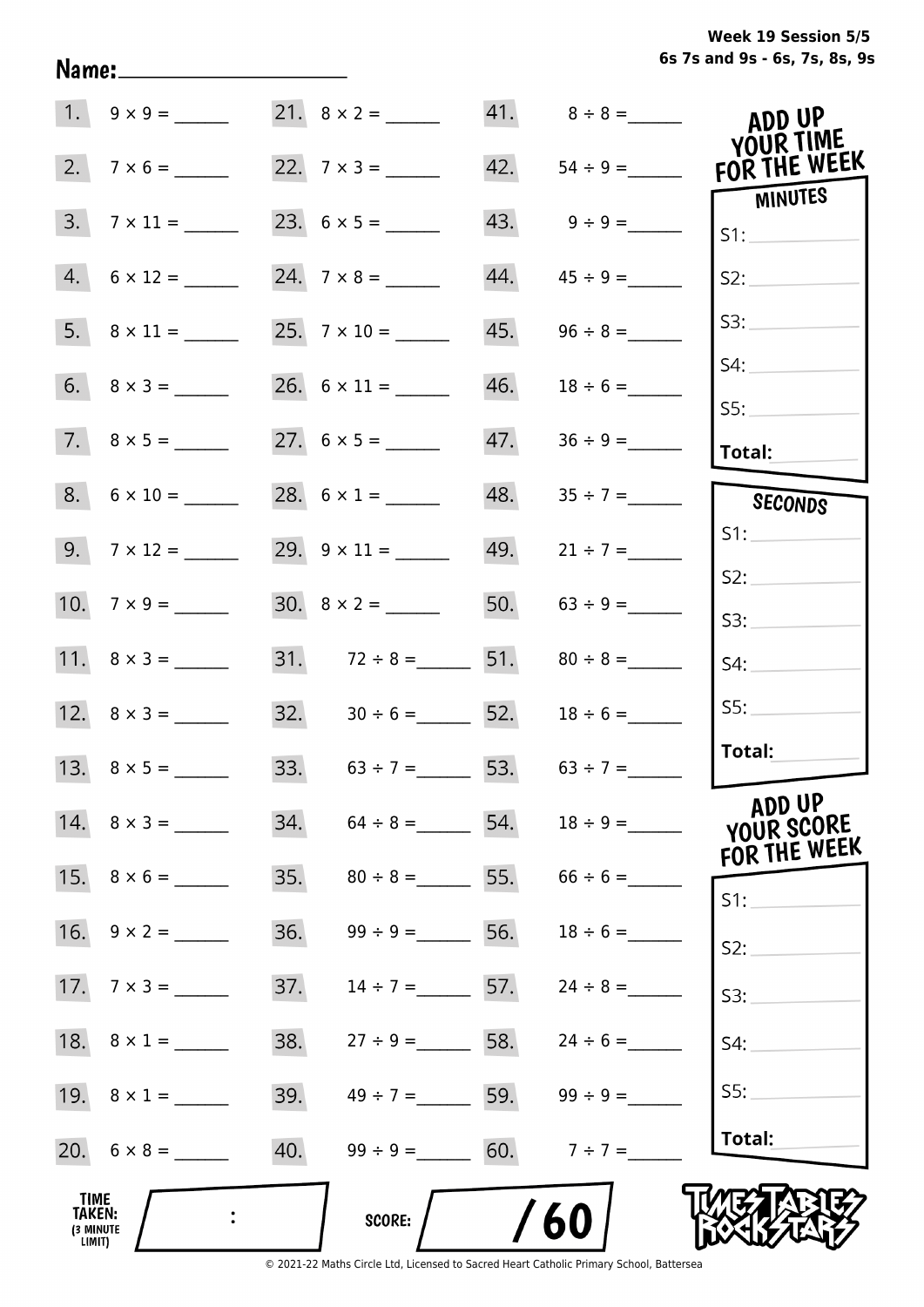**Week 20 Session 1/5** 

|                                       | Name: _______________________ |                              | 6s 7s and 9s - 2s, 3s, 4s, 5s, 6s, 7s, 8s, 9 |
|---------------------------------------|-------------------------------|------------------------------|----------------------------------------------|
|                                       | $1.7 \times 12 =$             |                              | $41. 6 \times 2 =$                           |
|                                       | 2. $4 \times 1 =$             | 22. $9 \times 2 =$           | 42. $9 \times 5 =$                           |
|                                       | $3. 5 \times 8 =$             |                              | $43. 12 \times 3 =$                          |
|                                       | $4. 9 \times 1 =$             | $24. 3 \times 9 =$           |                                              |
|                                       | $5. 6 \times 4 =$             |                              | $45. \quad 4 \times 9 =$                     |
|                                       | 6. $2 \times 9 =$             | 26. $8 \times 2 =$           |                                              |
|                                       | $7.5 \times 5 =$              | 27. $7 \times 11 =$          |                                              |
|                                       | $8. 4 \times 12 =$            | 28. $3 \times 2 =$           | $48.7 \times 9 =$                            |
|                                       | 9. $2 \times 8 =$             | 29. $7 \times 3 =$           | $49.7 \times 9 =$                            |
|                                       | 10. $4 \times 9 =$            | $30. \quad 3 \times 4 = \_$  |                                              |
|                                       |                               | $31. 1 \times 4 =$           |                                              |
|                                       | 12. $2 \times 4 =$            | $32. \quad 11 \times 9 = \_$ |                                              |
|                                       |                               |                              |                                              |
|                                       | $14. \quad 9 \times 9 =$      | $34.7 \times 5 =$            |                                              |
|                                       | 15. $7 \times 9 =$            |                              |                                              |
|                                       | 16. $3 \times 9 =$            | $36. 7 \times 9 =$           |                                              |
|                                       | 17. $2 \times 2 =$            | $37. 5 \times 5 =$           |                                              |
|                                       |                               | $38. 12 \times 9 =$          |                                              |
|                                       | 19. $5 \times 4 =$            | $39. 7 \times 3 =$           | 59. $5 \times 7 =$                           |
|                                       | 20. $2 \times 6 =$            |                              | 60. $8 \times 4 =$                           |
| TIME<br>TAKEN:<br>(3 MINUTE<br>LIMIT) |                               | /60<br>SCORE:                |                                              |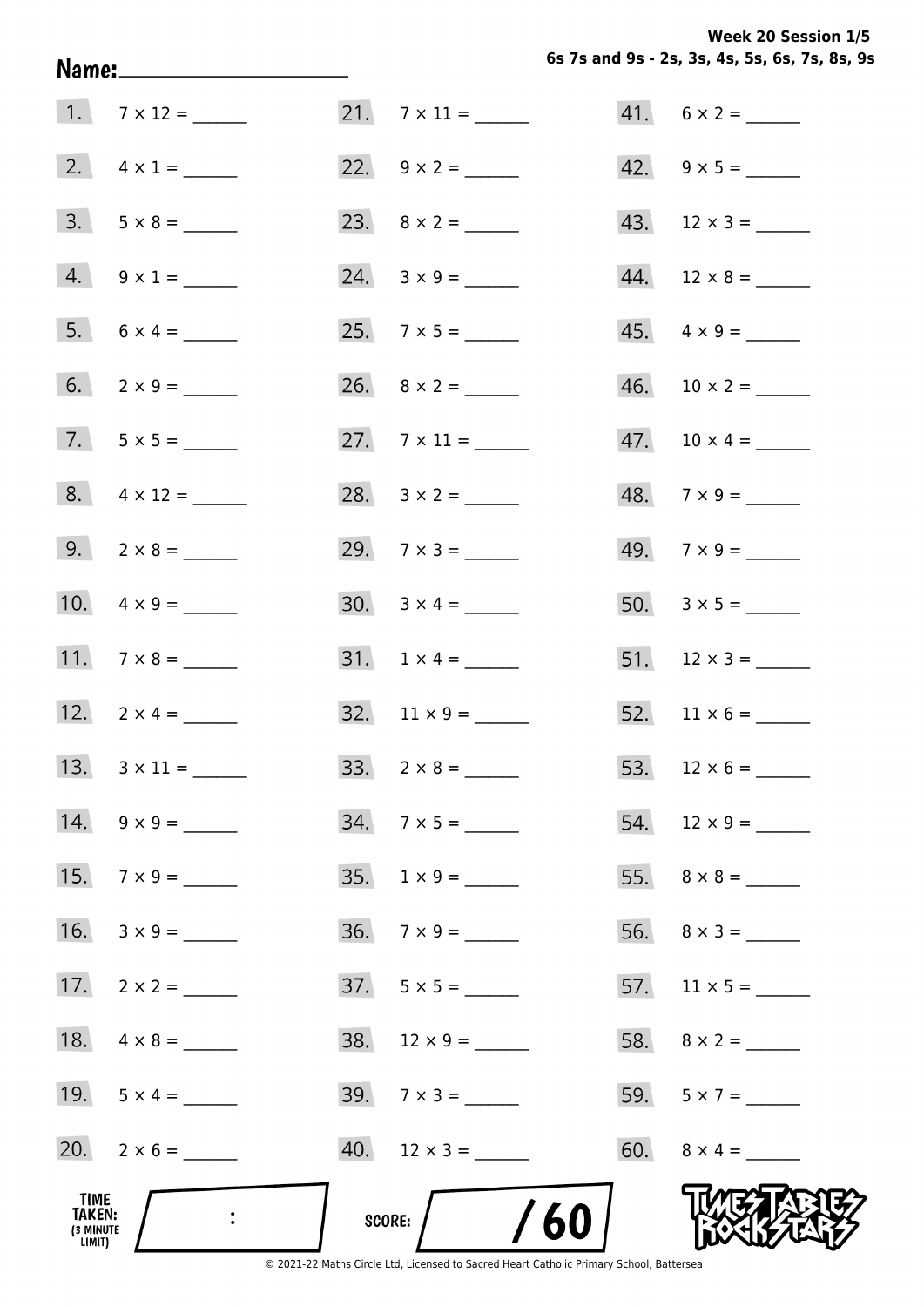**6s 7s and 9s - 2s, 3s, 4s, 5s, 6s, 7s, 8s, 9s Week 20 Session 2/5** 

| Name:                                 |                              |     |                                              |        |                             |            | 6s 7s and 9s - 2s, 3s, 4s, 5s, 6s, 7s, 8s, 9 |     |                                     |
|---------------------------------------|------------------------------|-----|----------------------------------------------|--------|-----------------------------|------------|----------------------------------------------|-----|-------------------------------------|
| 1.                                    | $5\overline{)40}$            | 13. | $\frac{1}{18}$<br> 9                         | 25.    | $5\overline{)40}$           | 37.        | $2\sqrt{2}$                                  | 49. | 44<br>4                             |
| 2.                                    | $3\overline{15}$             | 14. | $\overline{32}$<br>$\vert 4 \vert$           | 26.    | $2\sqrt{2}$                 | 38.        | $5\overline{)30}$                            | 50. | $\overline{48}$<br>4                |
| 3.                                    | $7\overline{7}$              | 15. | $\overline{32}$<br>$\vert 8 \vert$           | 27.    | $3\overline{)15}$           | 39.        | $4\sqrt{16}$                                 | 51. | $\overline{25}$<br>5                |
| 4.                                    | $3\overline{3}$              | 16. | $\overline{16}$<br>$2\vert$                  | 28.    | $6 \overline{60}$           | 40.        | $8\sqrt{32}$                                 | 52. | $\overline{30}$<br>3                |
| 5.                                    | $5 \overline{40}$            | 17. | $\overline{9}$<br>$9\vert$                   | 29.    | $4\overline{40}$            | 41.        | $2\sqrt{10}$                                 | 53. | 40<br>4                             |
| 6.                                    | $3 \overline{)30}$           | 18. | $\overline{7}$<br>7                          | 30.    | $5\overline{5}$             | 42.        | $8\sqrt{64}$                                 | 54. | 10<br>5                             |
| 7.                                    | $9 \ 90$                     | 19. | $\overline{20}$<br>$5\vert$                  | 31.    | $3\overline{6}$             | 43.        | $2\sqrt{24}$                                 | 55. | 96<br>8                             |
| 8.                                    | $2\sqrt{12}$                 | 20. | $5^{\frac{1}{2}}$<br>$\overline{25}$         | 32.    | $\overline{33}$<br>$3\vert$ | 44.        | $7\overline{7}$                              | 56. | $\overline{27}$<br>$\boldsymbol{9}$ |
| 9.                                    | 3 18                         | 21. | $\overline{77}$<br>$7\vert$                  | 33.    | $\overline{35}$<br>7        | 45.        | $9\sqrt{108}$                                | 57. | 40<br>5                             |
| 10.                                   | $4$ 16                       | 22. | $10$<br>$\overline{5}$                       | 34.    | $8$ 96                      | 46.        | $2\sqrt{24}$                                 | 58. | 27<br>3                             |
| 11.                                   | $5 \overline{\smash{)}\,50}$ | 23. | $\frac{1}{12}$<br>$3\vert$                   | 35.    | $5\overline{\smash{)}\ 20}$ | 47.        | $9 \mid 18$                                  | 59. | 63<br>7                             |
| 12.                                   | $9\sqrt{108}$                | 24. | $\overline{\phantom{0}}$ 6<br>3 <sup>5</sup> | 36.    | $2\vert$<br>$\frac{18}{18}$ | 48.        | $\overline{\phantom{0}16}$<br> 8             | 60. | $30\,$<br>6                         |
| TIME<br>TAKEN:<br>(3 MINUTE<br>LIMIT) |                              |     |                                              | SCORE: |                             | <b>/60</b> |                                              |     |                                     |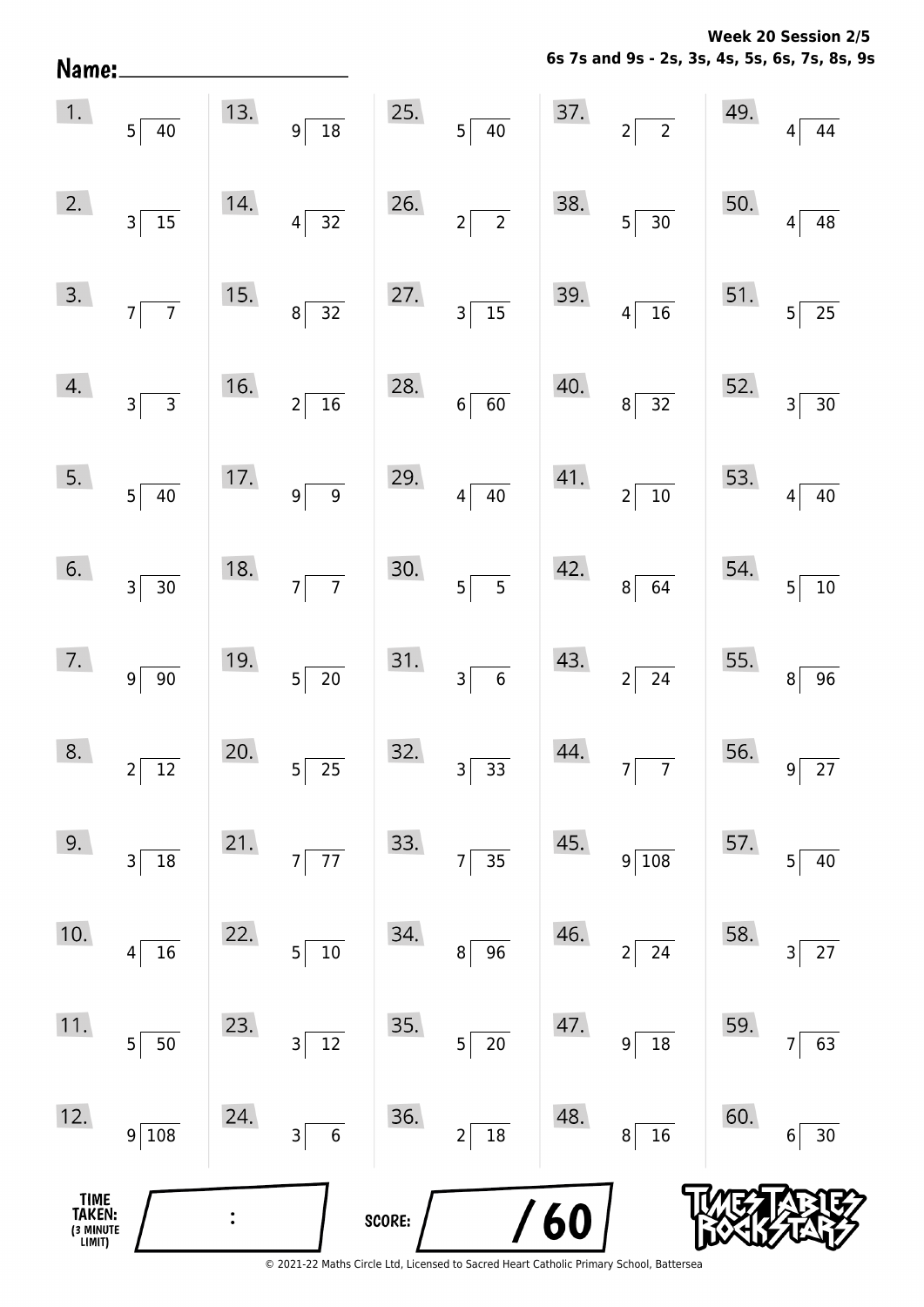**Week 20 Session 3/5** 

**6s 7s and 9s - 2s, 3s, 4s, 5s, 6s, 7s, 8s, 9s**

| Name:                                         |                                              |     |                                              |        |                                              |                   | 6s 7s and 9s - 2s, 3s, 4s, 5s, 6s, 7s, 8s, 9 |     |                                |
|-----------------------------------------------|----------------------------------------------|-----|----------------------------------------------|--------|----------------------------------------------|-------------------|----------------------------------------------|-----|--------------------------------|
| 1.                                            | 9<br>$\times$ 3                              | 13. | 3<br>$\times$ 3                              | 25.    | $\,8\,$<br>$\times$ 4                        | 37.               | $\overline{7}$<br>$\times$ 3                 | 49. | $\,8\,$<br>$\times$ 12         |
| 2.                                            | 8<br>$\times$ 11                             | 14. | 5<br>$\times$ 11                             | 26.    | 5<br>$\times$ 1                              | 38.               | 5<br>$\times$ 12                             | 50. | 6<br>$\times$ 10               |
| 3.                                            | 8<br>$\times$ 10                             | 15. | 4<br>$\times$ 1                              | 27.    | 3<br>$\times$ 1                              | 39.               | $\frac{5}{x}$ 2                              | 51. | 5<br>$\times$ 4                |
| 4.                                            | 4<br>$\times$ 11                             | 16. | $\overline{2}$<br>$\times 6$                 | 28.    | $\overline{c}$<br>$\times$ 2                 | 40.               | $\mathsf 3$<br>$\times$ 4                    | 52. | 5<br>$\times$ 1                |
| 5.                                            | $\begin{array}{c} 3 \\ \times 3 \end{array}$ | 17. | 9<br>$\times$ 10                             | 29.    | 9<br>$\times$ 2                              | 41.               | $\overline{4}$<br>$\times$ 2                 | 53. | 5<br>$\times$ 3                |
| 6.                                            | $\overline{7}$<br>$\times$ 5                 | 18. | $\overline{7}$<br>$\times$ 10                | 30.    | 9<br>$\times$ 5                              | 42.               | $\overline{2}$<br>$\times$ 1                 | 54. | $\, 8$<br>$\times$ 9           |
| 7.                                            | $\begin{array}{c} 3 \\ 8 \end{array}$        | 19. | $\begin{array}{c} 5 \\ \times 9 \end{array}$ | 31.    | $\begin{array}{c} 6 \\ \times 2 \end{array}$ | 43.               | $\overline{7}$<br>$\times$ 1                 | 55. | 5<br>$\times$ 5                |
| 8.                                            | $\overline{a}$<br>$\times$ 5                 | 20. | 9<br>$\times$ 11                             | 32.    | $\times$ 7                                   | $\frac{4}{4}$ 44. | 8<br>$\times$ 3                              | 56. | 4<br>$\times$ 4                |
| 9.                                            | 5<br>$\times$ 2                              | 21. | 6<br>$\times$ 5                              | 33.    | 6<br>$\times$ 8                              | 45.               | 9<br>$\times$ 8                              | 57. | $\boldsymbol{6}$<br>$\times$ 7 |
| 10.                                           | $\, 8$<br>$\times$ 7                         | 22. | 4<br>$\times$ 6                              | 34.    | 9<br>$\times$ 3                              | 46.               | 8<br>$\times$ 8                              | 58. | $\overline{7}$<br>$\times$ 1   |
| 11.                                           | $\mathsf{3}$<br>$\times$ 9                   | 23. | 8<br>$\times$ 2                              | 35.    | 4<br>$\times$ 10                             | 47.               | $\overline{2}$<br>$\times$ 3                 | 59. | $\boldsymbol{9}$<br>$\times$ 2 |
| 12.                                           | 5<br>$\times$ 6                              | 24. | 9<br>$\times$ 1                              | 36.    | $\frac{5}{2}$                                | 48.               | 8<br>$\times$ 10                             | 60. | $\mathsf 3$<br>$\times$ 1      |
| <b>TIME<br/>TAKEN:</b><br>(3 MINUTE<br>LIMIT) |                                              |     |                                              | SCORE: |                                              | /60               |                                              |     |                                |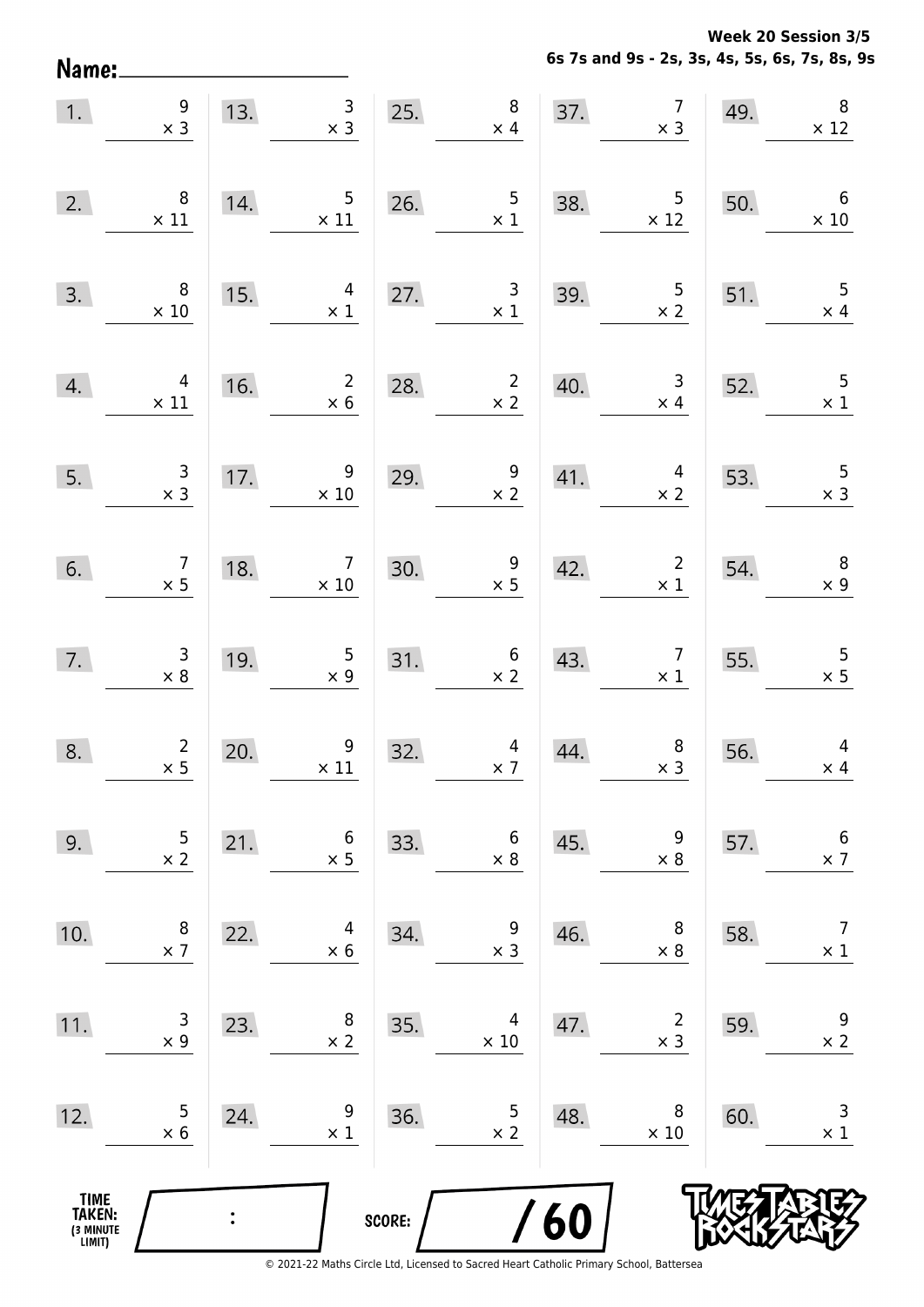**6s 7s and 9s - 2s, 3s, 4s, 5s, 6s, 7s, 8s, 9s Week 20 Session 4/5** 

|                                       | Name:______________________ |               |                     |     | 6s 7s and 9s - 2s, 3s, 4s, 5s, 6s, 7s, 8s, 9 |
|---------------------------------------|-----------------------------|---------------|---------------------|-----|----------------------------------------------|
| $\vert 1. \vert$                      | $10 \div 2 =$               | 21.           | $18 \div 3 =$       |     |                                              |
| 2.                                    |                             | 22.           | $10 \div 2 =$       | 42. |                                              |
| 3.                                    | $49 \div 7 =$               | 23.           | $70 \div 7 =$       | 43. |                                              |
| 4.                                    |                             | 24.           |                     | 44. |                                              |
| 5.                                    | $16 \div 4 =$               | 25.           | $18 \div 3 =$       | 45. |                                              |
| 6.                                    | $22 \div 2 =$               | 26.           | $10 \div 2 =$       | 46. | $10 \div 2 =$                                |
| 7.                                    |                             |               | 27. $42 \div 7 =$   | 47. |                                              |
| 8.                                    | $14 \div 2 =$               |               | 28. $9 \div 9 =$    | 48. |                                              |
| 9.                                    |                             |               | 29. $18 \div 3 =$   |     |                                              |
| 10.                                   | $9 \div 9 =$                | 30.           |                     |     | 50. $64 \div 8 =$                            |
| 11.                                   |                             |               |                     |     |                                              |
| 12.                                   |                             |               | $32.$ $25 \div 5 =$ |     | 52. $8 \div 2 =$                             |
| 13.                                   | $12 \div 6 =$               |               | 33. $16 \div 8 =$   | 53. | $21 \div 7 =$                                |
| 14.                                   |                             |               |                     | 54. | $18 \div 3 =$                                |
| 15.                                   |                             |               |                     | 55. | $12 \div 6 =$                                |
| 16.                                   |                             |               |                     | 56. |                                              |
| 17.                                   | $72 \div 8 =$               |               |                     | 57. |                                              |
| 18.                                   | $40 \div 5 =$               | 38.           | $6 \div 6 =$        | 58. | $18 \div 6 =$                                |
| 19.                                   |                             | 39.           |                     | 59. | $24 \div 6 =$                                |
| 20.                                   |                             |               |                     | 60. | $16 \div 8 =$                                |
| TIME<br>TAKEN:<br>(3 MINUTE<br>LIMIT) | $\ddot{\cdot}$              | <b>SCORE:</b> | 60                  |     |                                              |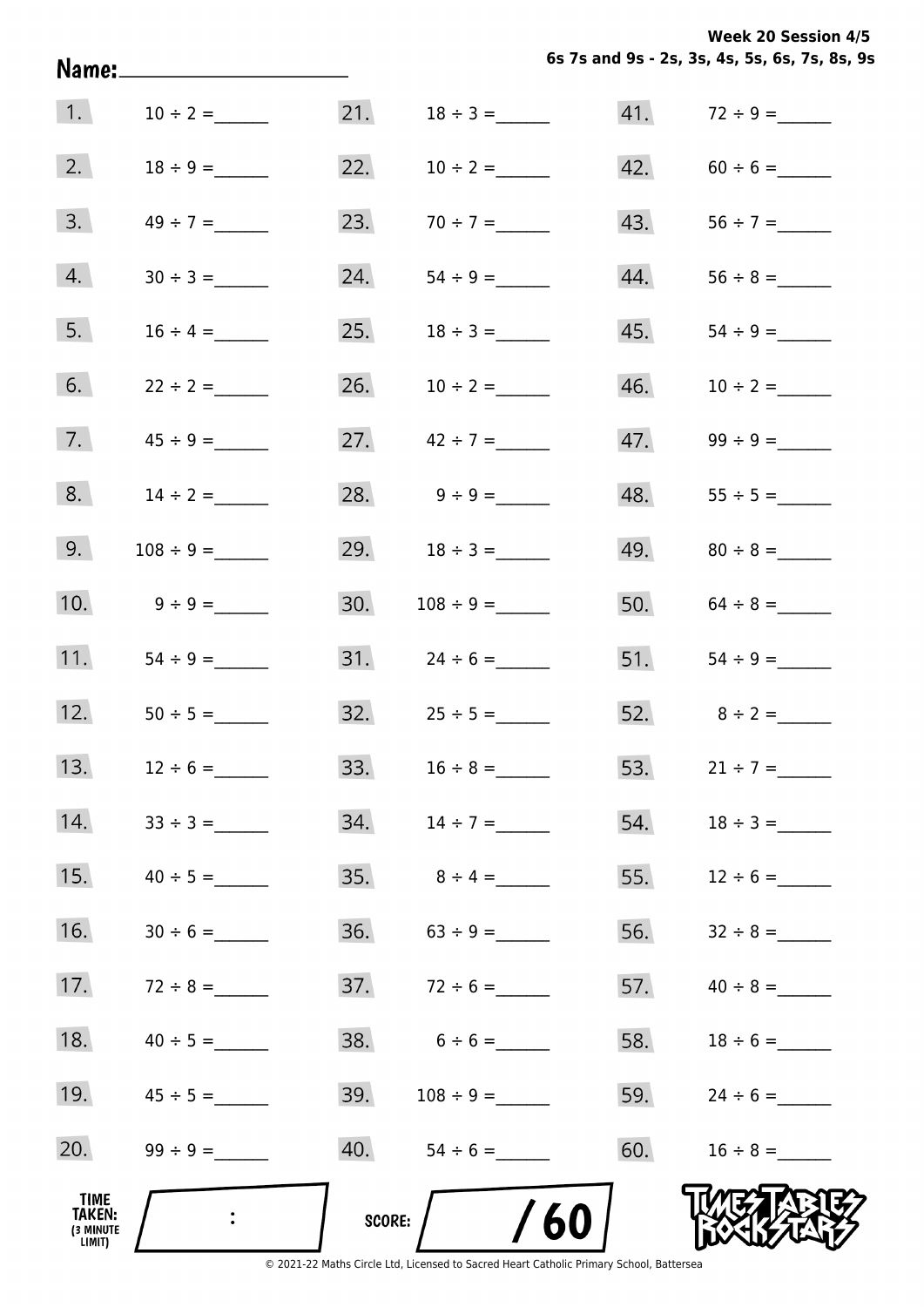**6s 7s and 9s - 2s, 3s, 4s, 5s, 6s, 7s, 8s, 9s** Name:\_\_\_\_\_\_\_\_\_\_  $5 \times 6 =$  21.  $4 \times 5 =$  41.  $16 \div 4 =$  $1.$ ADD UP YOUR TIME FOR THE WEEK  $2.1$  $6 \times 8 =$  22.  $5 \times 11 =$  42.  $54 \div 9 =$ **MINUTES**  $3.1$  $2 \times 7 =$  23.  $6 \times 6 =$  43.  $12 \div 2 =$  $S1$ :  $4.$  $7 \times 4 =$  24.  $2 \times 9 =$  44.  $9 \div 9 =$  $S2:$  $S3:$  $4 \times 7 =$  25.  $8 \times 1 =$  45.  $60 \div 5 =$  $5.$  $54:$  $6.$  $3 \times 11 =$  26.  $4 \times 6 =$  46.  $32 \div 8 =$  $S5:$  $7.1$  $7 \times 9 =$  27.  $7 \times 5 =$  47.  $50 \div 5 =$ Total:  $8.$  $6 \times 7 =$  28.  $7 \times 2 =$  48.  $35 \div 7 =$ **SECONDS**  $S1$ :  $3 \times 9 =$  29.  $8 \times 3 =$  49.  $27 \div 3 =$  $9.1$  $S2:$  $7 \times 10 =$  30.  $9 \times 11 =$  50.  $5 \div 5 =$  $10.$  $S3:$  $3 \times 11 =$  31.  $30 \div 5 =$  51.  $24 \div 3 =$  $11.$  $S4:$  $S5:$  $12.$  $5 \times 11 =$  32.  $50 \div 5 =$  52.  $63 \div 9 =$ Total:  $8 \times 8 =$  33.  $80 \div 8 =$  53.  $30 \div 3 =$  $13.$ **ADD UP**  $3 \times 11 =$  34.  $7 \div 7 =$  54.  $24 \div 4 =$ 14. YOUR SCORE FOR THE WEEK  $15.$  $8 \times 11 =$  35.  $30 \div 3 =$  55.  $4 \div 4 =$  $S1$ :  $7 \times 1 =$  36.  $36 \div 4 =$  56.  $28 \div 4 =$  $16.$  $S2:$  $5 \times 5 =$  37.  $36 \div 4 =$  57.  $32 \div 8 =$ 17.  $S3:$  $7 \times 2 =$  38. 66 ÷ 6 = 58. 10 ÷ 5 = 58. 18.  $54:$  $S5:$  $6 \times 3 =$  39.  $63 \div 9 =$  59.  $63 \div 9 =$ 19. Total: 20.  $6 \times 2 =$  40.  $54 \div 6 =$  60.  $72 \div 8 =$ **TIME** TAKEN:  $\ddot{\cdot}$ **SCORE:** (3 MINUTE

**Week 20 Session 5/5** 

© 2021-22 Maths Circle Ltd, Licensed to Sacred Heart Catholic Primary School, Battersea

LIMIT)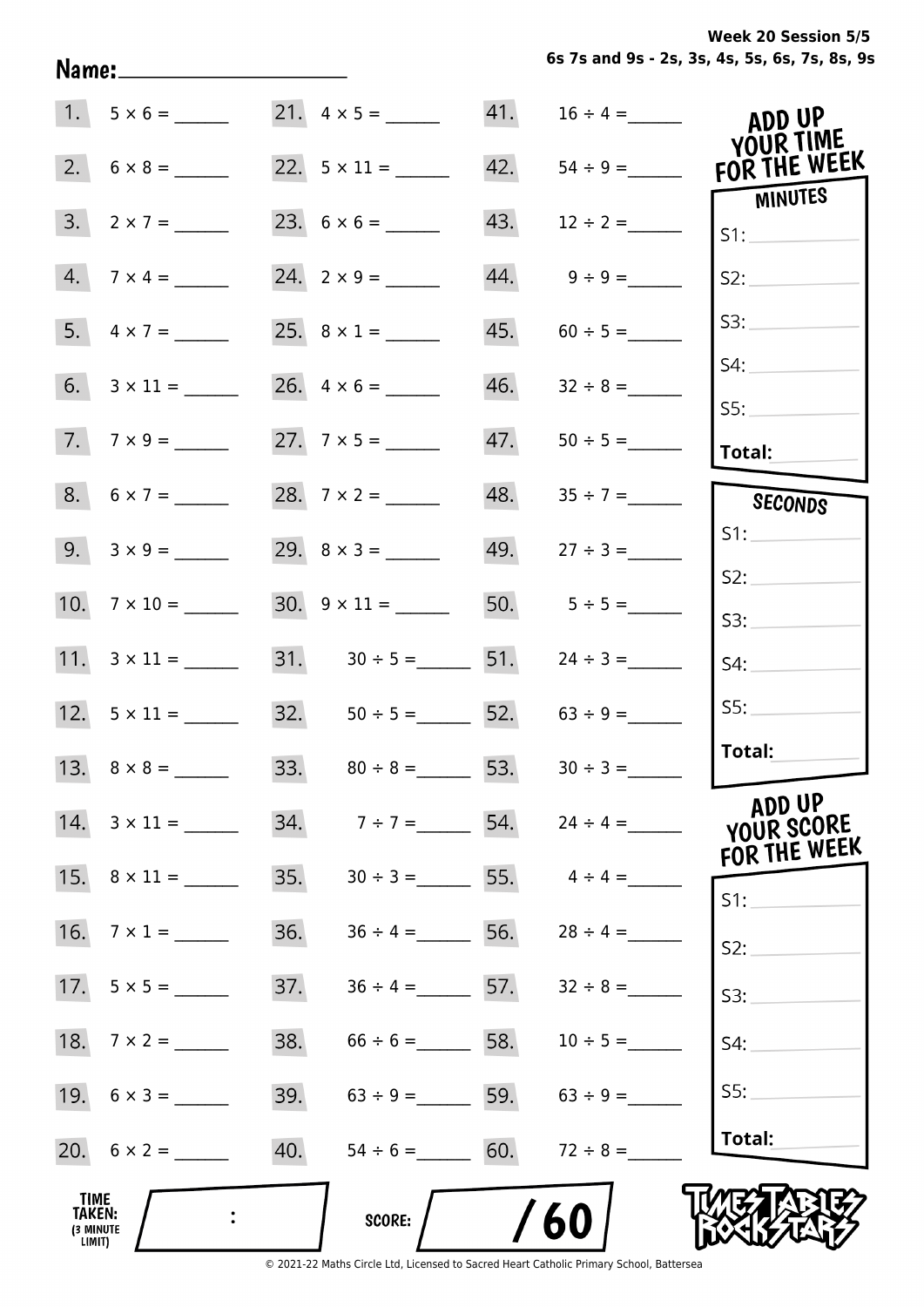**6s 7s and 9s - 6s, 7s, 9s Week 21 Session 1/5** 

|                                       | 1. $6 \times 1 =$   |                              | $41. 5 \times 9 =$                          |
|---------------------------------------|---------------------|------------------------------|---------------------------------------------|
|                                       |                     | 22. $9 \times 12 =$          | 42. $8 \times 7 =$                          |
|                                       | $3. 6 \times 5 =$   |                              | 43. $3 \times 7 =$                          |
|                                       | $4. 6 \times 1 =$   |                              | $44. 1 \times 9 =$                          |
|                                       | 5. $9 \times 1 =$   |                              | $45.$ 12 × 9 = ______                       |
|                                       | 6. $6 \times 1 =$   |                              | $46.$ 11 $\times$ 6 = _______               |
|                                       | 7. $6 \times 1 =$   |                              | $47.$ 11 $\times$ 6 = _______               |
|                                       |                     | 28. $9 \times 6 =$           |                                             |
|                                       | 9. $9 \times 2 =$   | 29. $7 \times 12 =$          | $49. \quad 3 \times 9 = \_\_\_\_\_\_\_\_\_$ |
|                                       | 10. $6 \times 3 =$  | $30.7 \times 7 =$            |                                             |
|                                       | 11. $7 \times 10 =$ | $31. 5 \times 9 =$           |                                             |
|                                       | 12. $7 \times 9 =$  | 32. $8 \times 7 =$           | 52. $12 \times 7 =$                         |
|                                       | 13. $9 \times 7 =$  | $33. 2 \times 6 =$           | 53. $10 \times 7 =$                         |
|                                       | 14. $9 \times 3 =$  | $34. 5 \times 7 =$           |                                             |
|                                       | 15. $9 \times 6 =$  | 35. $10 \times 9 =$          |                                             |
|                                       |                     | $36. \quad 9 \times 7 =$     |                                             |
|                                       | 17. $7 \times 1 =$  | $37.6 \times 7 =$            | 57. $6 \times 7 =$                          |
|                                       |                     |                              |                                             |
|                                       |                     |                              |                                             |
|                                       | 20. $6 \times 11 =$ | $40.$ 11 $\times$ 6 = ______ |                                             |
| TIME<br>TAKEN:<br>(3 MINUTE<br>LIMIT) |                     | SCORE: $/$ /60               |                                             |

Name: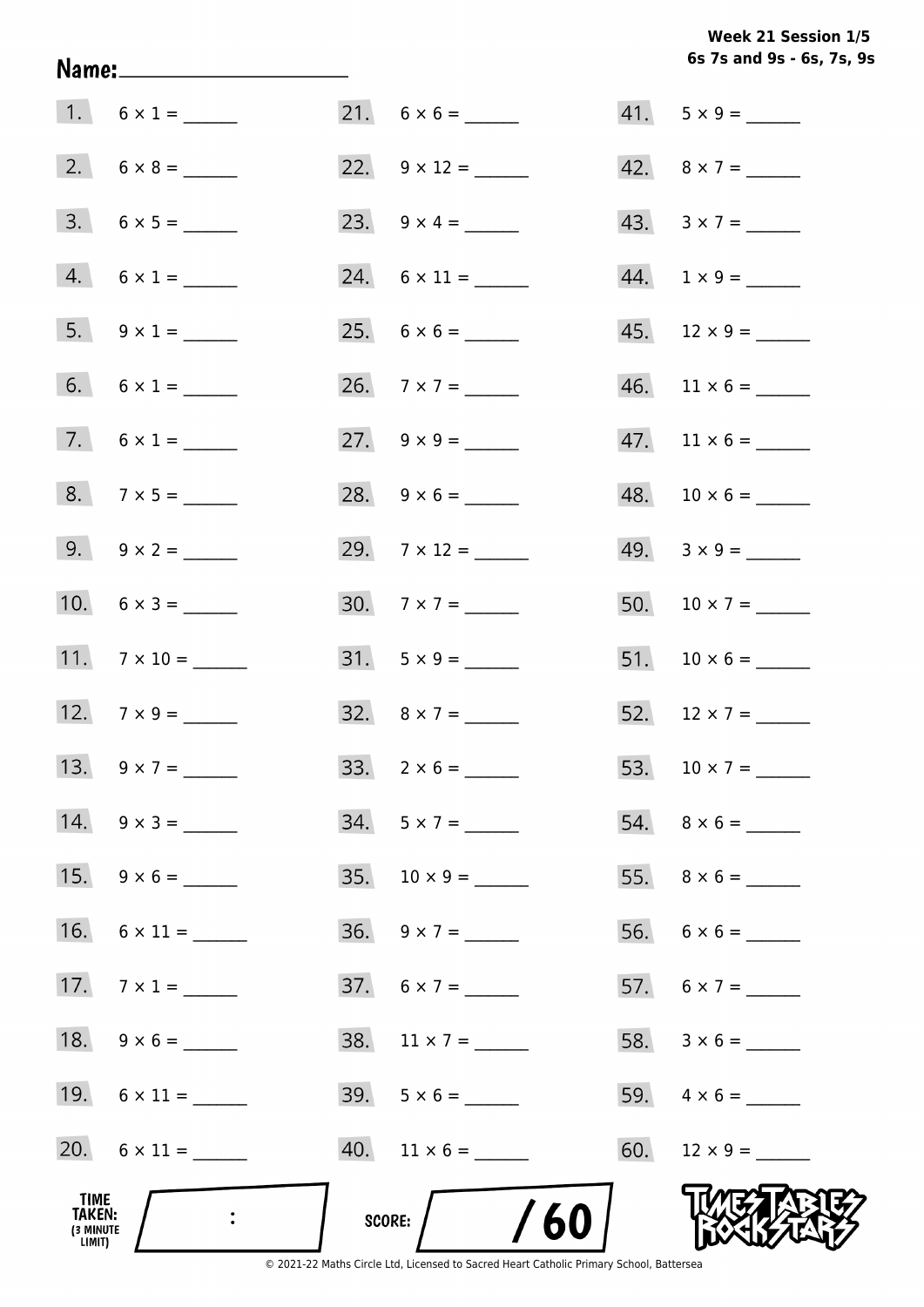|  |  | Week 21 Session 2/5       |  |
|--|--|---------------------------|--|
|  |  | 6s 7s and 9s - 6s, 7s, 9s |  |

| 1.                                    | $7\overline{63}$                  |     | 13. $7 \overline{)35}$            | 25.    | $9\overline{72}$                            |     | 37. $9 \overline{)9}$                                                        | 49. | $9\overline{72}$              |
|---------------------------------------|-----------------------------------|-----|-----------------------------------|--------|---------------------------------------------|-----|------------------------------------------------------------------------------|-----|-------------------------------|
| 2.                                    | 9 <sup>5</sup><br>$\overline{81}$ | 14. | $6\overline{)}\ \overline{)}$     | 26.    | $7\overline{21}$                            | 38. | $7\overline{28}$                                                             | 50. | $\frac{1}{36}$<br>$6\sqrt{ }$ |
| 3.                                    | $7\overline{21}$                  | 15. | $9\sqrt{90}$                      | 27.    | $6\overline{)}\ \overline{)}\ \overline{)}$ | 39. | $6\overline{)18}$                                                            |     | 51. $7\overline{63}$          |
| 4.                                    | $9\sqrt{54}$                      | 16. | $7\overline{77}$                  | 28.    | $6\overline{)48}$                           | 40. | $7\overline{21}$                                                             |     | 52. $9\overline{)108}$        |
| 5.                                    | $6\sqrt{60}$                      |     | 17. $7 \overline{)84}$            | 29.    | $6\overline{)12}$                           |     | $\begin{array}{ c c }\n 41. & \quad \text{7} & \quad \text{49}\n\end{array}$ |     | 53. $9\overline{)108}$        |
| 6.                                    | $7\overline{\smash{)}\ 28}$       | 18. | $9\overline{63}$                  | 30.    | $7\overline{21}$                            | 42. | $6\overline{)}54$                                                            |     | 54. $7\overline{77}$          |
| 7.                                    | $7\overline{63}$                  | 19. | $9\overline{63}$                  |        | $31.9 \overline{)108}$                      | 43. | $7\overline{)84}$                                                            |     | 55. $6 \overline{66}$         |
| 8.                                    | $7\overline{77}$                  | 20. | $6\overline{72}$                  | 32.    | $7\overline{\smash{)}21}$                   | 44. | $7\sqrt{49}$                                                                 |     | $56.$ $6 \overline{)36}$      |
| 9.                                    | 42<br>$\boldsymbol{6}$            | 21. | $\boldsymbol{6}$<br>6             | 33.    | $9\,$<br>45                                 | 45. | 84<br>7 <sup>1</sup>                                                         | 57. | $70\,$                        |
| 10.                                   | $\boldsymbol{9}$<br>9             | 22. | 63<br>9                           | 34.    | 24<br>$\boldsymbol{6}$                      | 46. | 45<br>$9\vert$                                                               | 58. | $\overline{7}$                |
| 11.                                   | 72<br>$9\,$                       | 23. | 18<br>9                           | 35.    | 28<br>7                                     | 47. | 21<br>7 <sup>1</sup>                                                         | 59. | $18\,$<br>9                   |
| 12.                                   | 35<br>$\overline{7}$              | 24. | $\overline{12}$<br>$6\phantom{a}$ | 36.    | 56<br>7                                     | 48. | $7\overline{70}$                                                             | 60. | 18<br>6                       |
| TIME<br>TAKEN:<br>(3 MINUTE<br>LIMIT) |                                   |     |                                   | SCORE: |                                             | 60  |                                                                              |     |                               |

Name: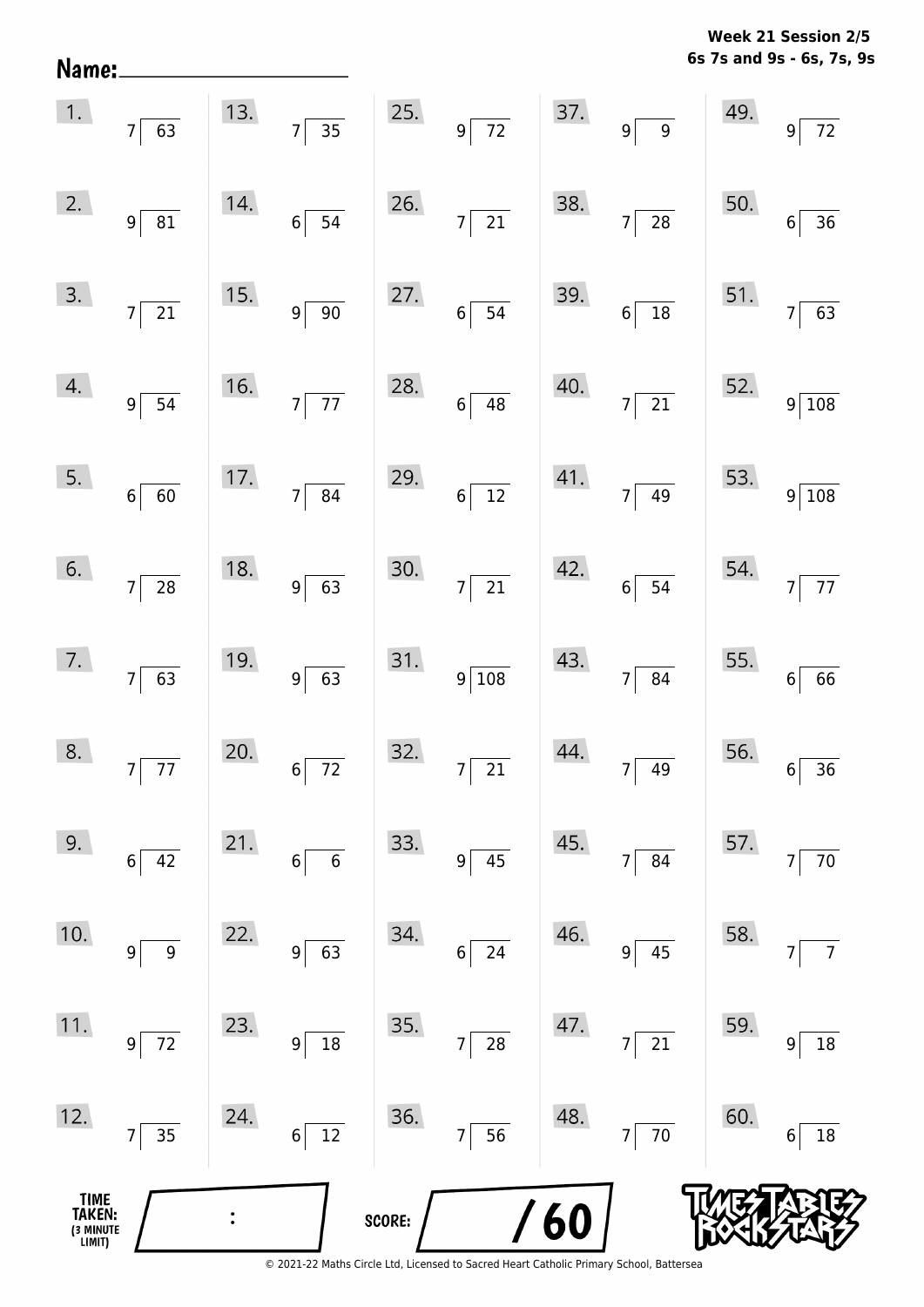Name:

**6s 7s and 9s - 6s, 7s, 9s Week 21 Session 3/5** 

| 1.                                            | 9<br>$\times$ 6                               |     | 9<br>13.<br>$\times$ 12                       | 25.    | $\overline{9}$<br>$\times$ 11                       |     | 37. $6 \times 9$                             | 49. | $\overline{7}$<br>$\times$ 3                  |
|-----------------------------------------------|-----------------------------------------------|-----|-----------------------------------------------|--------|-----------------------------------------------------|-----|----------------------------------------------|-----|-----------------------------------------------|
| 2.                                            | $\begin{array}{c} 6 \\ \times 2 \end{array}$  | 14. | $\begin{array}{c} 6 \\ \times 3 \end{array}$  | 26.    | $\begin{array}{c} 9 \\ \times 3 \end{array}$        | 38. | $\begin{array}{r} 9 \\ \times 5 \end{array}$ | 50. | $\overline{7}$<br>$\times$ 1                  |
| 3.                                            | $\begin{array}{c} 7 \\ \times 8 \end{array}$  | 15. | $6\overline{6}$<br>$\times$ 7                 | 27.    | $\begin{array}{c} 9 \\ \times 11 \end{array}$       | 39. | $\frac{9}{x}$                                | 51. | $\overline{7}$<br>$\times$ 4                  |
| 4.                                            | $\begin{array}{c} 7 \\ \times 5 \end{array}$  | 16. | $\overline{7}$<br>$\times$ 3                  | 28.    | $\begin{array}{c} 7 \\ \times 2 \end{array}$        | 40. | $6\overline{6}$<br>$\times$ 11               | 52. | $\begin{array}{r} 9 \\ \times 12 \end{array}$ |
| 5.                                            | $\begin{array}{c} 6 \\ \times 2 \end{array}$  | 17. | $\begin{array}{c} 7 \\ \times 3 \end{array}$  | 29.    | $\begin{array}{c} 7 \\ \times 8 \end{array}$        | 41. | $\begin{array}{c} 7 \\ \times 5 \end{array}$ | 53. | $\begin{array}{c} 6 \\ \times 5 \end{array}$  |
| 6.                                            | $6\n\times 1$                                 | 18. | 9<br>$\times$ 10                              | 30.    | $\begin{array}{c} 6 \\ \times 1 \end{array}$        | 42. | $\begin{array}{c} 6 \\ \times 4 \end{array}$ | 54. | $\begin{array}{r} 9 \\ \times 2 \end{array}$  |
| 7.                                            | $\begin{array}{c} 9 \\ \times 11 \end{array}$ | 19. | $6\phantom{.}6$<br>$\times$ 10                |        | $\begin{array}{c} 6 \\ \times 3 \end{array}$<br>31. | 43. | $6 \times 3$                                 | 55. | $\begin{array}{c} 9 \\ \times 10 \end{array}$ |
| 8.                                            | $\begin{array}{c} 6 \\ \times 7 \end{array}$  | 20. | $\begin{array}{c} 6 \\ \times 10 \end{array}$ | 32.    | $\begin{array}{c} 7 \\ \times 9 \end{array}$        | 44. | $\begin{array}{c} 7 \\ \times 9 \end{array}$ | 56. | $\overline{7}$<br>$\times$ 3                  |
| 9.                                            | $\boldsymbol{6}$<br>$\times$ 6                | 21. | 9<br>$\times$ 12                              | 33.    | 6<br>$\times$ 11                                    | 45. | $\overline{7}$<br>$\times$ 9                 | 57. | $\overline{7}$<br>$\times$ 7                  |
| 10.                                           | 9<br>$\times$ 3                               | 22. | 9<br>$\times$ 7                               | 34.    | $\overline{7}$<br>$\times$ 6                        | 46. | $\overline{7}$<br>$\times$ 6                 | 58. | $\boldsymbol{6}$<br>$\times$ 2                |
| 11.                                           | 7<br>$\times$ 12                              | 23. | 7<br>$\times$ 10                              | 35.    | 7<br>$\times$ 1                                     | 47. | $\overline{7}$<br>$\times$ 2                 | 59. | 9<br>$\times$ 10                              |
| 12.                                           | 6<br>$\times$ 11                              | 24. | 7<br>$\times$ 11                              | 36.    | 7<br>$\times$ 8                                     | 48. | 7<br>$\times$ 11                             | 60. | 9<br>$\times$ 8                               |
| <b>TIME<br/>TAKEN:</b><br>(3 MINUTE<br>LIMIT) |                                               |     |                                               | SCORE: |                                                     | /60 |                                              |     |                                               |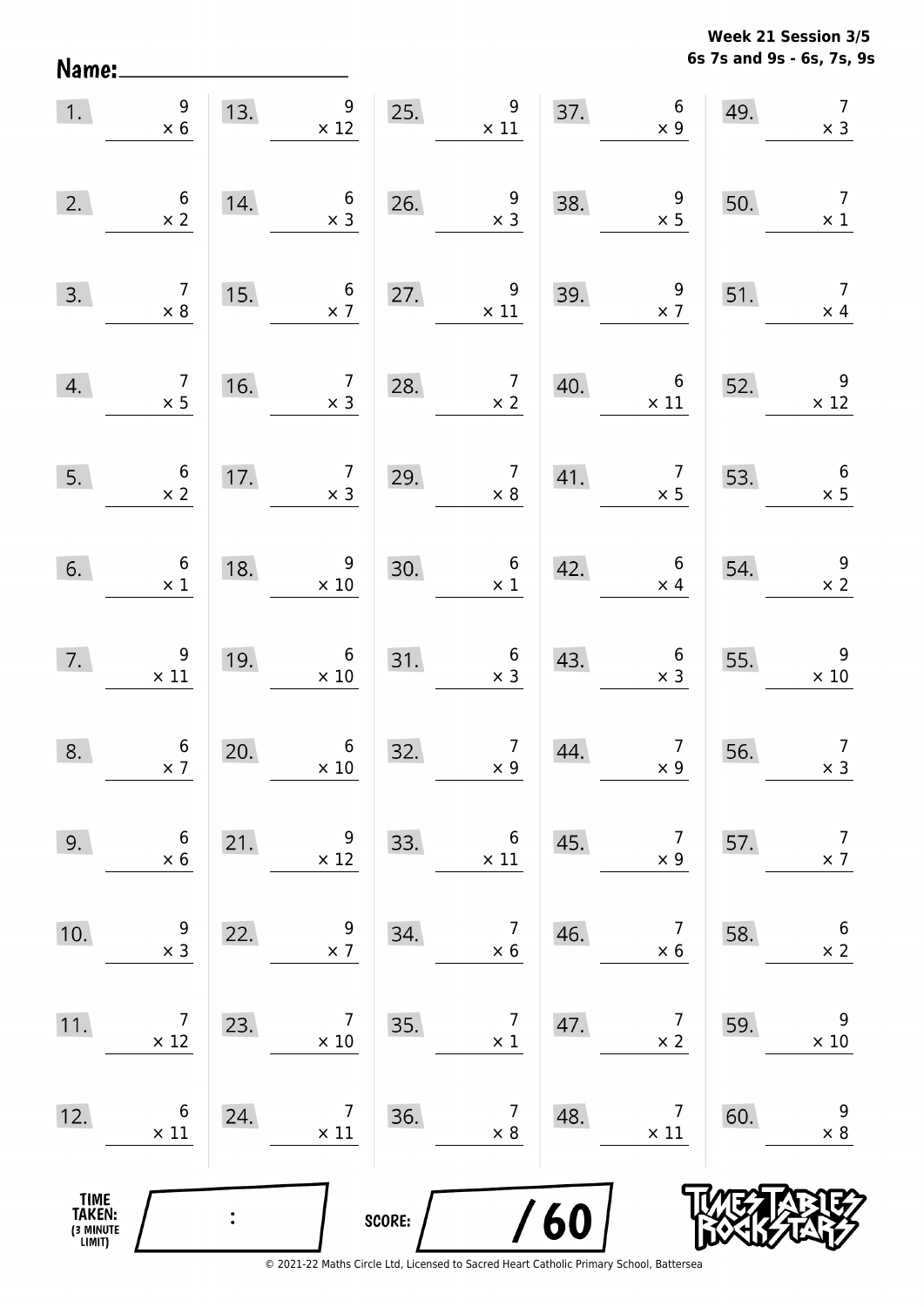**6s 7s and 9s - 6s, 7s, 9s Week 21 Session 4/5** 

| 1.                                           | $77 \div 7 =$                |               | 21. $60 \div 6 =$ |     |                   |
|----------------------------------------------|------------------------------|---------------|-------------------|-----|-------------------|
| 2.                                           |                              | 22.           |                   |     | 42. $14 \div 7 =$ |
| 3.                                           | $48 \div 6 =$                |               | 23. $18 \div 6 =$ | 43. |                   |
| 4.                                           |                              | 24.           | $12 \div 6 =$     |     |                   |
| 5.                                           |                              |               |                   |     | 45. $77 \div 7 =$ |
| 6.                                           | $7 ÷ 7 =$                    | 26.           | $21 \div 7 =$     |     |                   |
| 7.                                           |                              | 27.           | $72 \div 6 =$     | 47. | $24 \div 6 =$     |
| 8.                                           | $81 \div 9 =$                | 28.           | $27 \div 9 =$     | 48. | $77 \div 7 =$     |
| 9.                                           | $9 \div 9 =$                 | 29.           | $81 \div 9 =$     | 49. | $60 \div 6 =$     |
| 10.                                          |                              | 30.           | $12 \div 6 =$     | 50. |                   |
| 11.                                          |                              | 31.           |                   |     | 51. $63 \div 7 =$ |
|                                              | 12. $49 \div 7 =$            |               |                   |     |                   |
| 13.                                          | $54 \div 6 =$                | 33.           | $18 \div 9 =$     |     |                   |
| 14.                                          | $28 \div 7 =$                | 34.           | $14 \div 7 =$     | 54. | $48 \div 6 =$     |
| 15.                                          |                              | 35.           | $18 \div 9 =$     | 55. |                   |
| 16.                                          |                              | 36.           | $9 \div 9 =$      | 56. | $12 \div 6 =$     |
| 17.                                          | $6 \div 6 =$                 | 37.           | $63 \div 7 =$     |     | 57. $36 \div 6 =$ |
| 18.                                          | $70 \div 7 =$                | 38.           | $60 \div 6 =$     | 58. |                   |
| 19.                                          | $24 \div 6 =$                | 39.           | $45 \div 9 =$     |     | 59. $36 \div 6 =$ |
| 20.                                          |                              | 40.           | $70 \div 7 =$     | 60. | $35 \div 7 =$     |
| TIME<br><b>TAKEN:</b><br>(3 MINUTE<br>LIMIT) | $\mathcal{L}_{\mathrm{max}}$ | <b>SCORE:</b> | /60               |     |                   |

Name: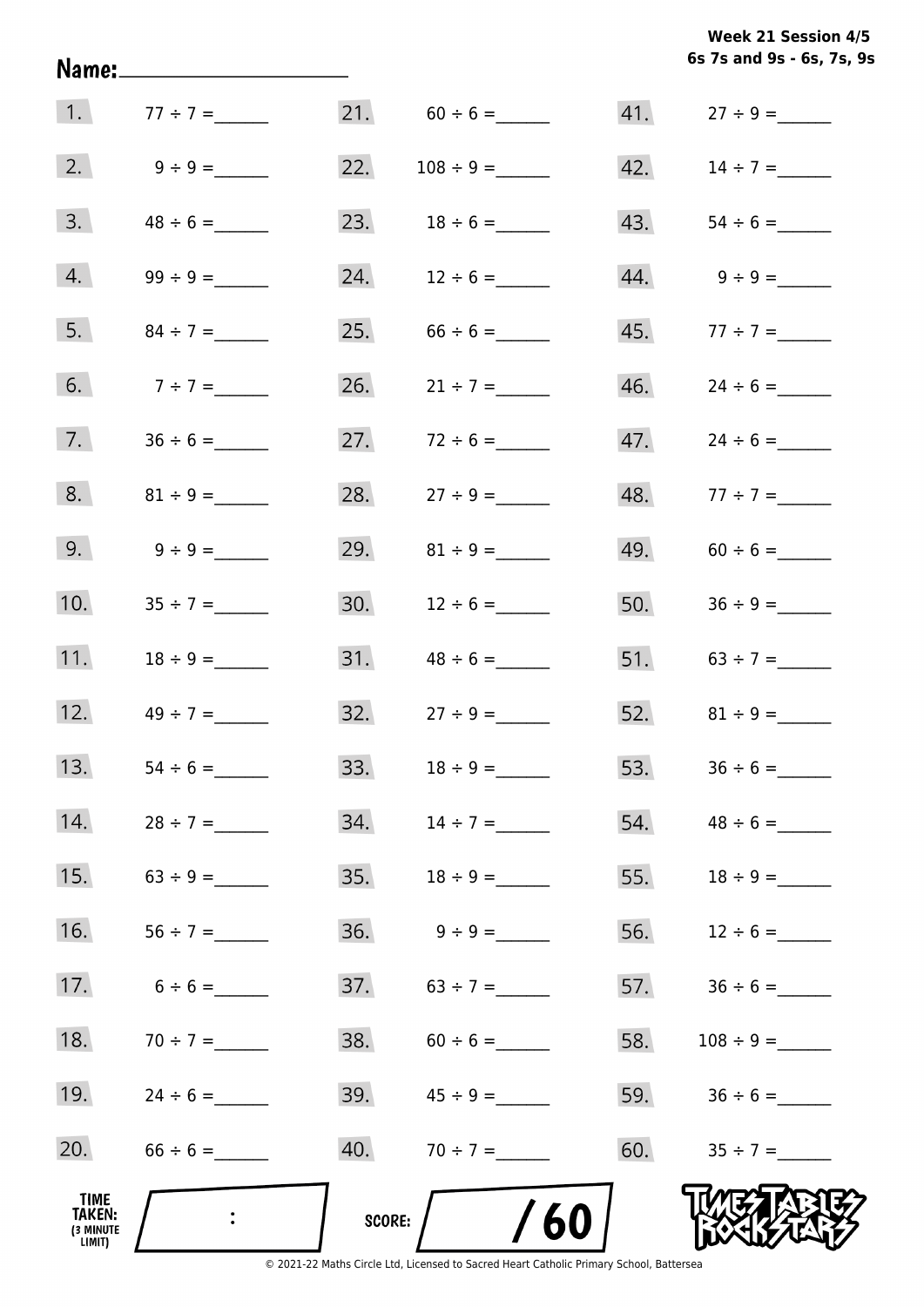**6s 7s and 9s - 6s, 7s, 9s Week 21 Session 5/5** 

|                                              |                          |     | $21. 9 \times 3 =$                  | 41. | $21 \div 7 =$       | ADD UP<br>YOUR TIME                  |
|----------------------------------------------|--------------------------|-----|-------------------------------------|-----|---------------------|--------------------------------------|
|                                              | 2. $6 \times 11 =$       |     |                                     | 42. | $72 \div 6 =$       | FOR THE WEEK                         |
| 3.                                           | $6 \times 12 =$          |     |                                     | 43. |                     | <b>MINUTES</b><br>S1:                |
|                                              | $4. 9 \times 4 =$        |     |                                     | 44. | $90 \div 9 =$       | S2:                                  |
|                                              |                          |     |                                     | 45. | $56 \div 7 =$       | S3:                                  |
|                                              | 6. $7 \times 12 =$       |     |                                     | 46. | $90 \div 9 =$       | S4:<br>SS:                           |
|                                              | $7. 9 \times 5 =$        |     |                                     |     | $47.$ $27 ÷ 9 =$    | <b>Total:</b>                        |
|                                              | $8. 6 \times 11 =$       |     |                                     |     | $48. 6 \div 6 =$    | SECONDS                              |
|                                              | $9. \quad 9 \times 12 =$ |     | 29. $6 \times 7 =$                  |     | $49.$ $84 \div 7 =$ | S1:                                  |
|                                              | 10. $9 \times 1 =$       |     |                                     |     | 50. $54 \div 6 =$   | S2:                                  |
|                                              |                          |     |                                     |     |                     | S3:                                  |
|                                              | 11. $7 \times 9 =$       |     | 31. $35 \div 7 =$ 51. $18 \div 6 =$ |     |                     | S4:                                  |
|                                              |                          |     | 32. $21 \div 7 =$ 52. $42 \div 6 =$ |     |                     | SS:                                  |
|                                              | 13. $7 \times 1 =$       |     | 33. $24 \div 6 =$ 53.               |     | $54 \div 9 =$       | Total:                               |
|                                              | 14. $6 \times 8 =$       | 34. | $90 \div 9 =$ 54. $72 \div 6 =$     |     |                     | ADD UP<br>YOUR SCORE<br>FOR THE WEEK |
|                                              | 15. $7 \times 5 =$       |     | 35. $56 \div 7 =$ 55. $35 \div 7 =$ |     |                     | S1:                                  |
|                                              | 16. $9 \times 10 =$      | 36. | $54 \div 6 =$ 56.                   |     | $56 \div 7 =$       | S2:                                  |
|                                              |                          | 37. | $84 \div 7 =$ 57.                   |     | $81 \div 9 =$       | S3:                                  |
|                                              |                          | 38. | $42 \div 6 =$ 58. $72 \div 9 =$     |     |                     | S4:                                  |
|                                              |                          | 39. | $54 \div 6 =$ 59.                   |     | $36 \div 6 =$       | S5:                                  |
|                                              |                          | 40. | $77 \div 7 =$ 60.                   |     | $72 \div 9 =$       | Total:                               |
| TIME<br><b>TAKEN:</b><br>(3 MINUTE<br>LIMIT) |                          |     | SCORE:                              |     | 60                  |                                      |

Name: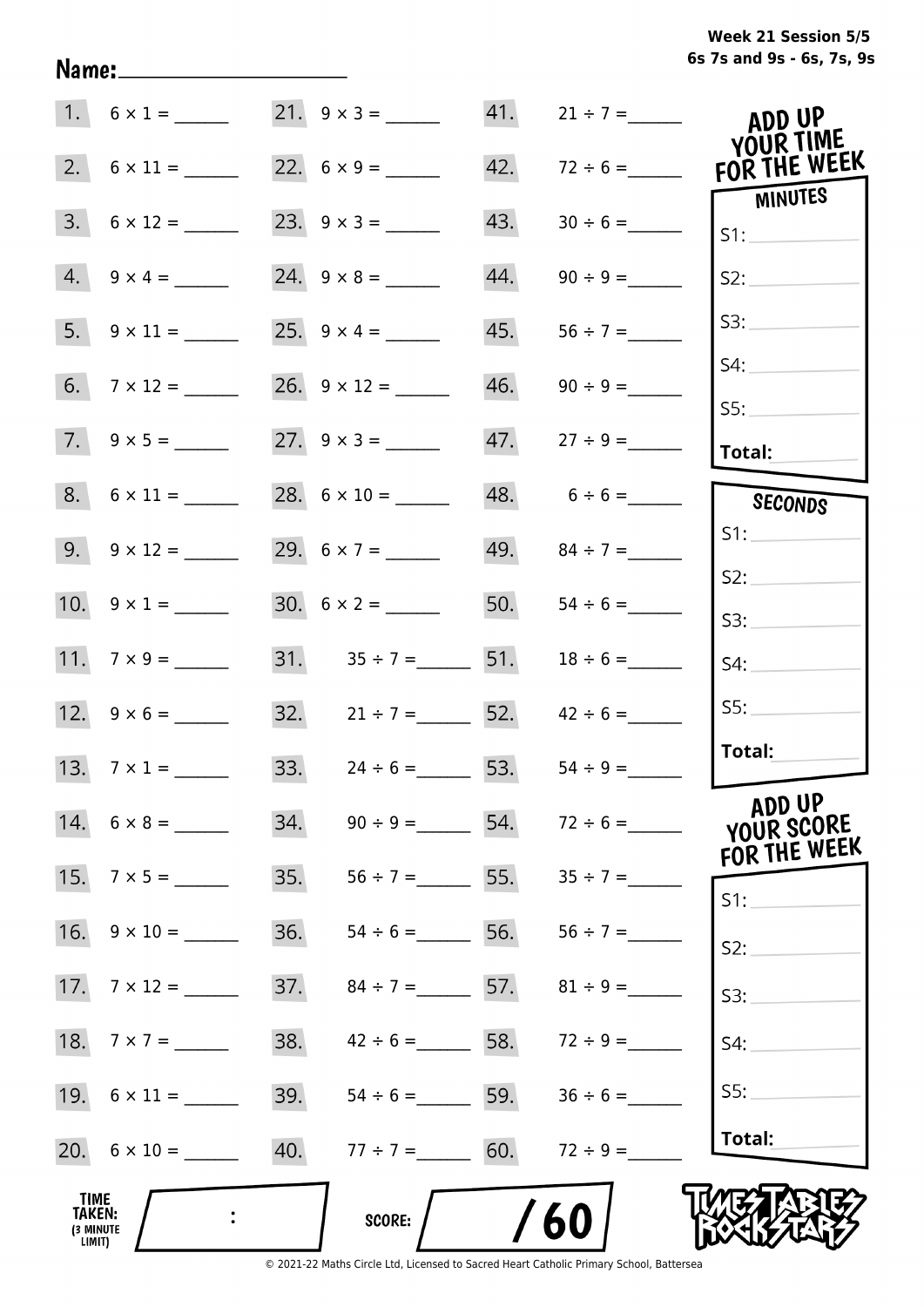**6s 7s and 9s - 6s, 7s, 9s Week 22 Session 1/5** 

|                                              | $1. 9 \times 4 =$   |     |                                                                                                                |     | $41. 1 \times 6 =$       |
|----------------------------------------------|---------------------|-----|----------------------------------------------------------------------------------------------------------------|-----|--------------------------|
|                                              | 2. $6 \times 7 =$   |     |                                                                                                                |     |                          |
|                                              |                     |     |                                                                                                                |     | $43. \quad 3 \times 6 =$ |
|                                              | $4. 6 \times 8 =$   |     |                                                                                                                |     | $44. \quad 2 \times 6 =$ |
|                                              |                     |     |                                                                                                                |     | $45.$ 11 × 9 = _____     |
|                                              |                     |     |                                                                                                                |     | $46. \quad 4 \times 7 =$ |
|                                              | 7. $9 \times 1 =$   |     | 27. $6 \times 6 =$                                                                                             |     |                          |
|                                              | $8. 7 \times 3 =$   |     | 28. $9 \times 7 =$                                                                                             |     | $48.$ 12 × 9 = ______    |
|                                              | 9. $7 \times 5 =$   |     | 29. $6 \times 6 =$                                                                                             |     |                          |
|                                              | 10. $9 \times 12 =$ |     | 30. $7 \times 4 =$                                                                                             |     | 50. $12 \times 7 =$      |
|                                              | 11. $6 \times 4 =$  |     | $31. 5 \times 7 =$                                                                                             |     |                          |
|                                              | 12. $7 \times 3 =$  |     |                                                                                                                |     | 52. $2 \times 9 =$       |
|                                              |                     |     |                                                                                                                |     |                          |
| 14.                                          | $7 \times 3 =$      | 34. | $7 \times 6 =$                                                                                                 |     | $54. 5 \times 9 =$       |
| 15.                                          |                     | 35. | $10 \times 6 =$                                                                                                | 55. |                          |
| 16.                                          |                     |     | $36. 3 \times 7 =$                                                                                             | 56. |                          |
| 17.                                          | $9 \times 8 =$      |     | $37. 6 \times 6 =$                                                                                             |     |                          |
| 18.                                          |                     |     |                                                                                                                |     |                          |
| 19.                                          |                     |     | 39. $9 \times 7 =$                                                                                             | 59. | $12 \times 7 =$          |
| 20.                                          | $9 \times 1 =$      |     |                                                                                                                |     | $60. \quad 4 \times 6 =$ |
| TIME<br><b>TAKEN:</b><br>(3 MINUTE<br>LIMIT) |                     |     | 60<br><b>SCORE:</b><br>© 2021-22 Maths Circle Ltd, Licensed to Sacred Heart Catholic Primary School, Battersea |     |                          |

Name: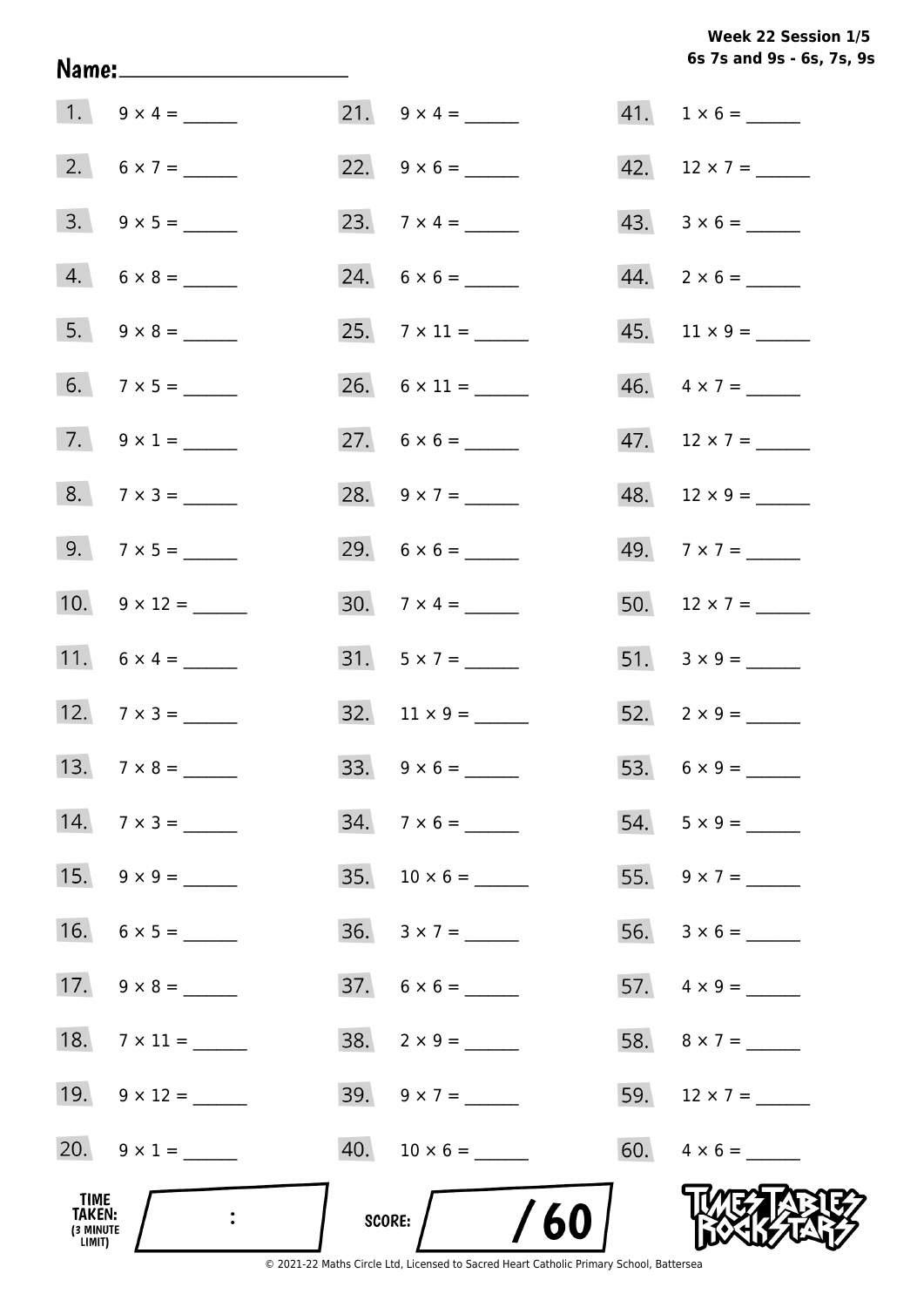**6s 7s and 9s - 6s, 7s, 9s Week 22 Session 2/5** 

| Name:                                         |                                   |     |                                   |        |                                       |     |                                |     | 6s 7s and 9s - 6s, 7s, 9            |
|-----------------------------------------------|-----------------------------------|-----|-----------------------------------|--------|---------------------------------------|-----|--------------------------------|-----|-------------------------------------|
| 1.                                            | $6 \overline{)30}$                | 13. | $\overline{30}$<br>6 <sup>6</sup> | 25.    | $6\overline{72}$                      | 37. | $7\overline{)49}$              | 49. | $\overline{12}$<br>$6 \overline{6}$ |
| 2.                                            | $9^{\frac{1}{2}}$<br>$\boxed{18}$ | 14. | $6\overline{72}$                  | 26.    | $6\overline{42}$                      | 38. | $6\overline{72}$               | 50. | $\overline{9}$<br>9                 |
| 3.                                            | 7<br>$\overline{14}$              | 15. | $6\overline{24}$                  | 27.    | $7\overline{56}$                      | 39. | $6\overline{)48}$              | 51. | $\overline{45}$<br>$\overline{9}$   |
| 4.                                            | $7\overline{21}$                  | 16. | $7\overline{77}$                  | 28.    | $9 \overline{99}$                     | 40. | $7\overline{77}$               | 52. | $\overline{6}$<br>$6\phantom{a}$    |
| 5.                                            | $7 \overline{\smash{)}\ 84}$      | 17. | $9\sqrt{90}$                      | 29.    | $6 \overline{6}$                      | 41. | $6\overline{24}$               | 53. | $\overline{63}$<br>$\overline{9}$   |
| 6.                                            | $9 \overline{)36}$                | 18. | $7\overline{70}$                  | 30.    | $6\overline{72}$                      | 42. | $9 \overline{)36}$             | 54. | $\overline{56}$<br>$\overline{7}$   |
| 7.                                            | $9 \ 63$                          | 19. | $6 \overline{6}$                  | 31.    | $9 \ 90$                              | 43. | $9\sqrt{108}$                  | 55. | $9 \overline{45}$                   |
| 8.                                            | 81<br>$\overline{9}$              | 20. | $6\vert$<br>$\overline{48}$       | 32.    | 9 <sup>5</sup><br>$\overline{54}$     | 44. | $6\vert$<br>$\overline{48}$    | 56. | 35<br>$\overline{7}$                |
| 9.                                            | $14\,$<br>$\overline{7}$          | 21. | 42<br>$6\vert$                    | 33.    | $6 \overline{\smash{)}54}$            | 45. | $7\overline{)56}$              | 57. | 30<br>$6\phantom{.}$                |
| 10.                                           | $6$ 60                            | 22. | $\overline{18}$<br>$6\vert$       | 34.    | $9 \overline{\smash{)}\phantom{0}99}$ | 46. | 90<br>$9\vert$                 | 58. | $\overline{28}$<br>$\overline{7}$   |
| 11.                                           | $\overline{7}$<br>7               | 23. | $7\overline{)42}$                 | 35.    | $\boldsymbol{9}$<br> 9                | 47. | $\overline{36}$<br>$9\sqrt{ }$ | 59. | 66<br>6                             |
| 12.                                           | $6 \vert 36$                      | 24. | $6\overline{60}$                  | 36.    | $6\overline{30}$                      | 48. | $9\overline{72}$               | 60. | $18\,$<br>9                         |
| <b>TIME<br/>TAKEN:</b><br>(3 MINUTE<br>LIMIT) |                                   |     |                                   | SCORE: |                                       | /60 |                                |     |                                     |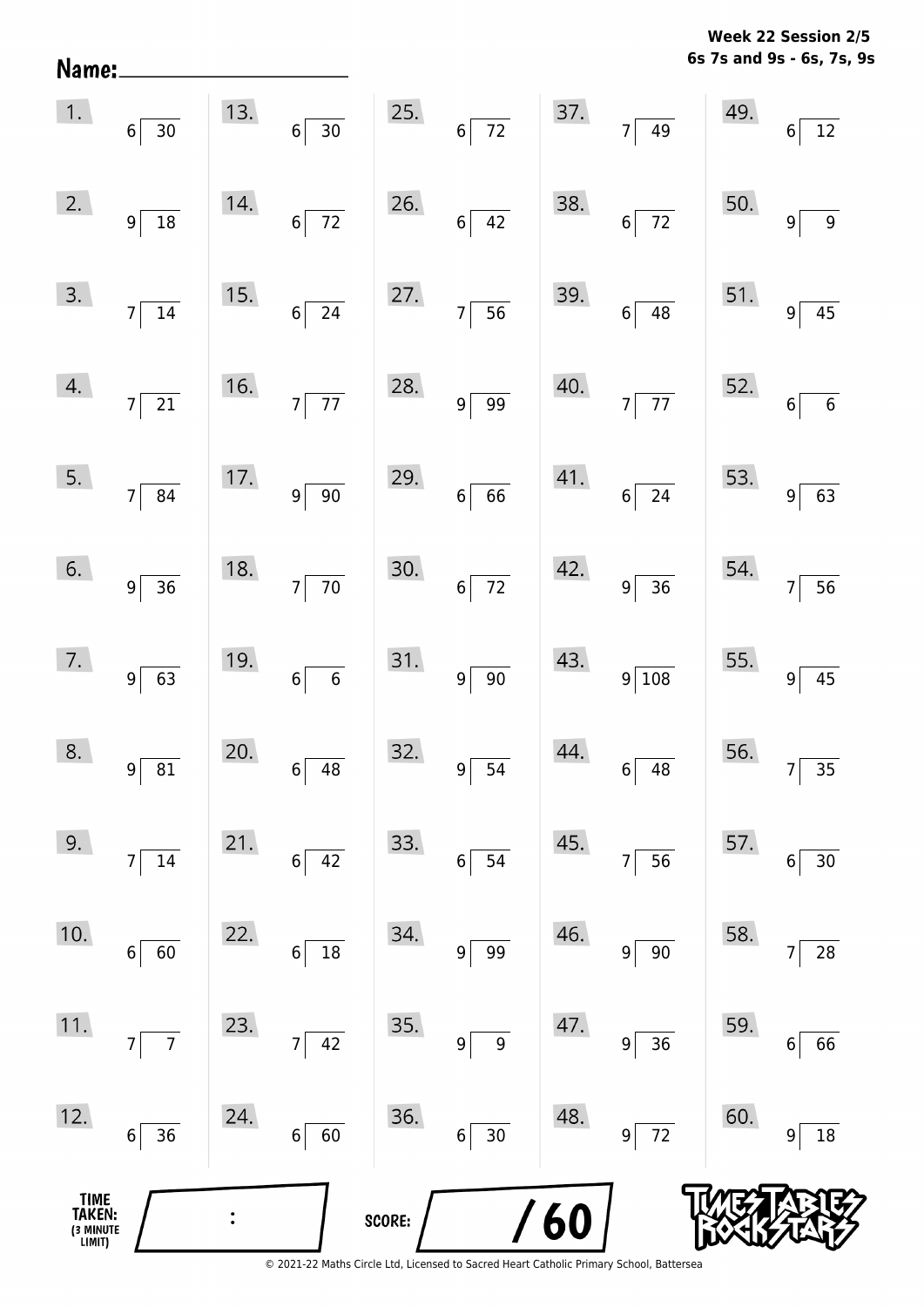Name:

**6s 7s and 9s - 6s, 7s, 9s Week 22 Session 3/5** 

| 1.                                            | $\overline{7}$<br>$\times$ 9                 | 13. | 9<br>$\times$ 9                              | 25.    | $\overline{7}$<br>$\times$ 1                 | 37. | $\begin{array}{c} 9 \\ \times 2 \end{array}$  | 49. | $\,6\,$<br>$\times$ 3                        |
|-----------------------------------------------|----------------------------------------------|-----|----------------------------------------------|--------|----------------------------------------------|-----|-----------------------------------------------|-----|----------------------------------------------|
| 2.                                            | $\begin{array}{c} 6 \\ \times 5 \end{array}$ | 14. | $\overline{7}$<br>$\times 8$                 | 26.    | $\begin{array}{c} 9 \\ \times 5 \end{array}$ | 38. | $\boldsymbol{9}$<br>$\times$ 11               | 50. | $6\phantom{1}6$<br>$\times$ 7                |
| 3.                                            | $\begin{array}{c} 6 \\ \times 7 \end{array}$ | 15. | $\boldsymbol{6}$<br>$\times$ 3               | 27.    | $\overline{9}$<br>$\times$ 4                 | 39. | $\boldsymbol{6}$<br>$\times$ 5                | 51. | $6\overline{6}$<br>$\times$ 10               |
| 4.                                            | $\boldsymbol{6}$<br>$\times$ 10              | 16. | $\overline{7}$<br>$\times$ 6                 | 28.    | $\begin{array}{c} 9 \\ \times 6 \end{array}$ | 40. | $\boldsymbol{6}$<br>$\times$ 9                | 52. | $\frac{9}{2}$                                |
| 5.                                            | $\begin{array}{c} 9 \\ \times 3 \end{array}$ | 17. | $\begin{array}{c} 9 \\ x 3 \end{array}$      | 29.    | 9<br>$\times$ 7                              | 41. | $\boldsymbol{6}$<br>$\times$ 4                | 53. | $\overline{7}$<br>$\times$ 1                 |
| 6.                                            | $\begin{array}{c} 6 \\ \times 9 \end{array}$ | 18. | $\begin{array}{c} 7 \\ \times 8 \end{array}$ | 30.    | $6\phantom{.}6$<br>$\times$ 9                | 42. | $\begin{array}{c} 9 \\ \times 6 \end{array}$  | 54. | $\overline{7}$<br>$\times$ 1                 |
| 7.                                            | $\begin{array}{c} 9 \\ \times 8 \end{array}$ | 19. | $\begin{array}{c} 6 \\ \times 5 \end{array}$ | 31.    | $6\overline{6}$<br>$\times$ 9                | 43. | $\begin{array}{c} 7 \\ \times 12 \end{array}$ | 55. | $\begin{array}{c} 7 \\ \times 5 \end{array}$ |
| 8.                                            | $\begin{array}{c}7\\ \times 11\end{array}$   | 20. | $\begin{array}{c} 7 \\ \times 9 \end{array}$ | 32.    | $\begin{array}{c} 9 \\ x 3 \end{array}$      | 44. | $6 \times 3$                                  | 56. | $\begin{array}{c} 7 \\ \times 9 \end{array}$ |
| 9.                                            | 7<br>$\times$ 10                             | 21. | 6<br>$\times$ 5                              | 33.    | 6<br>$\times$ 12                             | 45. | 6<br>$\times 8$                               | 57. | 9<br>$\times$ 11                             |
| 10.                                           | 9<br>$\times$ 3                              | 22. | 7<br>$\times$ 5                              | 34.    | $\overline{7}$<br>$\times$ 1                 | 46. | 6<br>$\times 8$                               | 58. | $\boldsymbol{9}$<br>$\times$ 3               |
| 11.                                           | 6<br>$\times$ 4                              | 23. | 7<br>$\times$ 4                              | 35.    | 9<br>$\times$ 2                              | 47. | 7<br>$\times$ 10                              | 59. | $\boldsymbol{6}$<br>$\times$ 3               |
| 12.                                           | 7<br>$\times$ 5                              | 24. | 6<br>$\times$ 5                              | 36.    | 7<br>$\times$ 8                              | 48. | 9<br>$\times$ 4                               | 60. | 9<br>$\times$ 4                              |
| <b>TIME<br/>TAKEN:</b><br>(3 MINUTE<br>LIMIT) |                                              |     |                                              | SCORE: |                                              | /60 |                                               |     |                                              |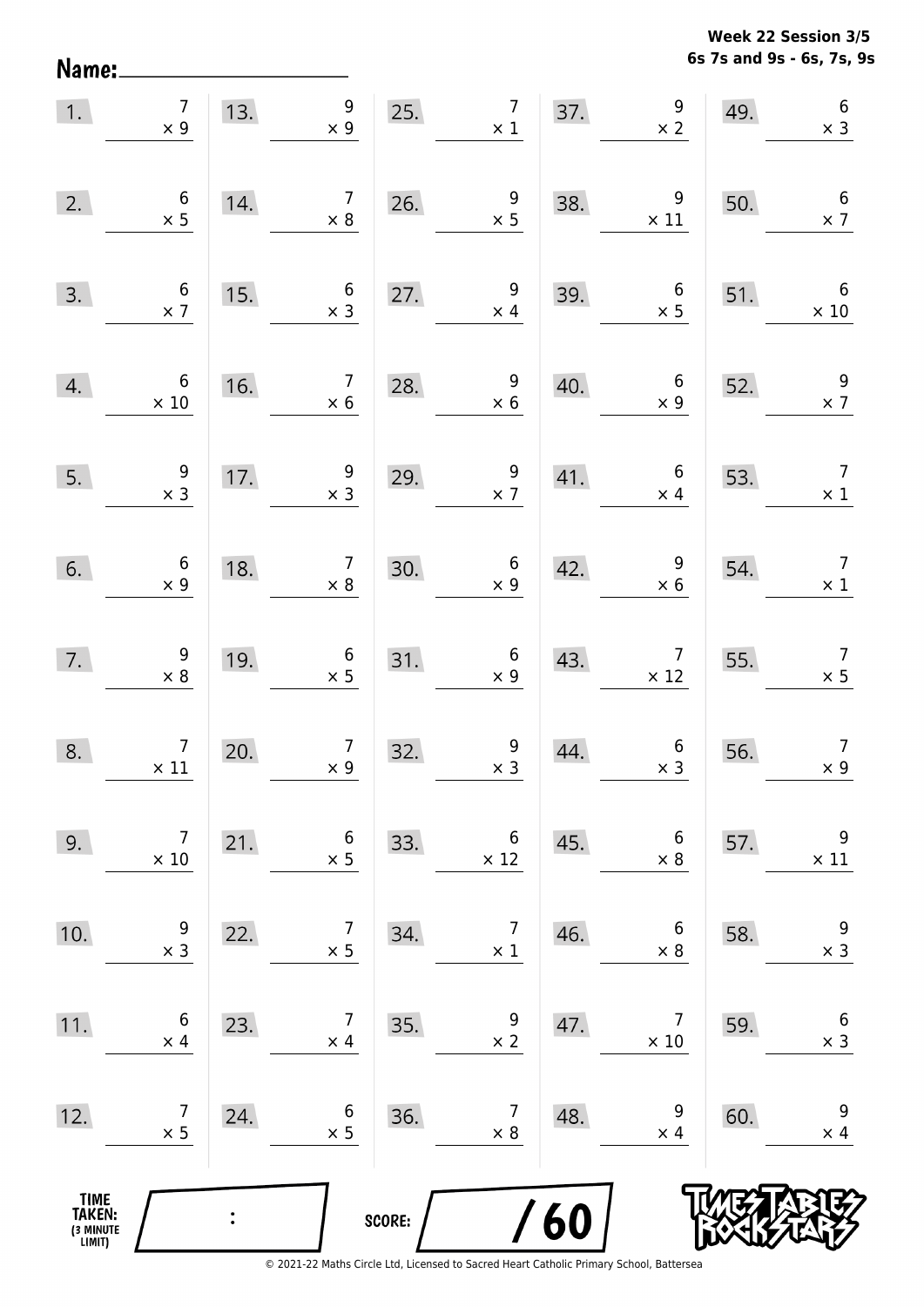**6s 7s and 9s - 6s, 7s, 9s Week 22 Session 4/5** 

| 1.                                           |                   |               | 21. $7 \div 7 =$  |     |                   |
|----------------------------------------------|-------------------|---------------|-------------------|-----|-------------------|
| 2.                                           | $49 \div 7 =$     |               | 22. $70 \div 7 =$ |     |                   |
| 3.                                           | $42 \div 7 =$     |               | 23. $72 \div 9 =$ | 43. |                   |
| 4.                                           |                   |               | 24. $49 \div 7 =$ | 44. |                   |
| 5.                                           |                   |               | 25. $35 \div 7 =$ |     |                   |
| 6.                                           | $63 \div 7 =$     |               | 26. $84 \div 7 =$ | 46. |                   |
| 7.                                           | $66 \div 6 =$     |               | 27. $70 \div 7 =$ | 47. |                   |
| 8.                                           | $72 \div 6 =$     |               |                   |     |                   |
| 9.                                           |                   |               | 29. $60 \div 6 =$ | 49. |                   |
| 10.                                          |                   |               | 30. $48 \div 6 =$ |     | 50. $72 \div 9 =$ |
| 11.                                          | $77 \div 7 =$     |               |                   |     | 51. $21 \div 7 =$ |
|                                              | 12. $90 \div 9 =$ |               |                   |     | 52. $18 \div 9 =$ |
| 13.                                          | $36 \div 6 =$     |               |                   |     |                   |
| 14.                                          | $27 \div 9 =$     | 34.           | $24 \div 6 =$     | 54. | $14 \div 7 =$     |
| 15.                                          | $21 \div 7 =$     | 35.           |                   | 55. | $24 \div 6 =$     |
| 16.                                          |                   | 36.           |                   | 56. |                   |
| 17.                                          | $30 \div 6 =$     | 37.           | $48 \div 6 =$     | 57. | $77 \div 7 =$     |
| 18.                                          |                   | 38.           | $49 \div 7 =$     | 58. |                   |
| 19.                                          |                   | 39.           | $14 \div 7 =$     | 59. |                   |
| 20.                                          |                   | 40.           |                   | 60. |                   |
| TIME<br><b>TAKEN:</b><br>(3 MINUTE<br>LIMIT) |                   | <b>SCORE:</b> | /60               |     |                   |

Name: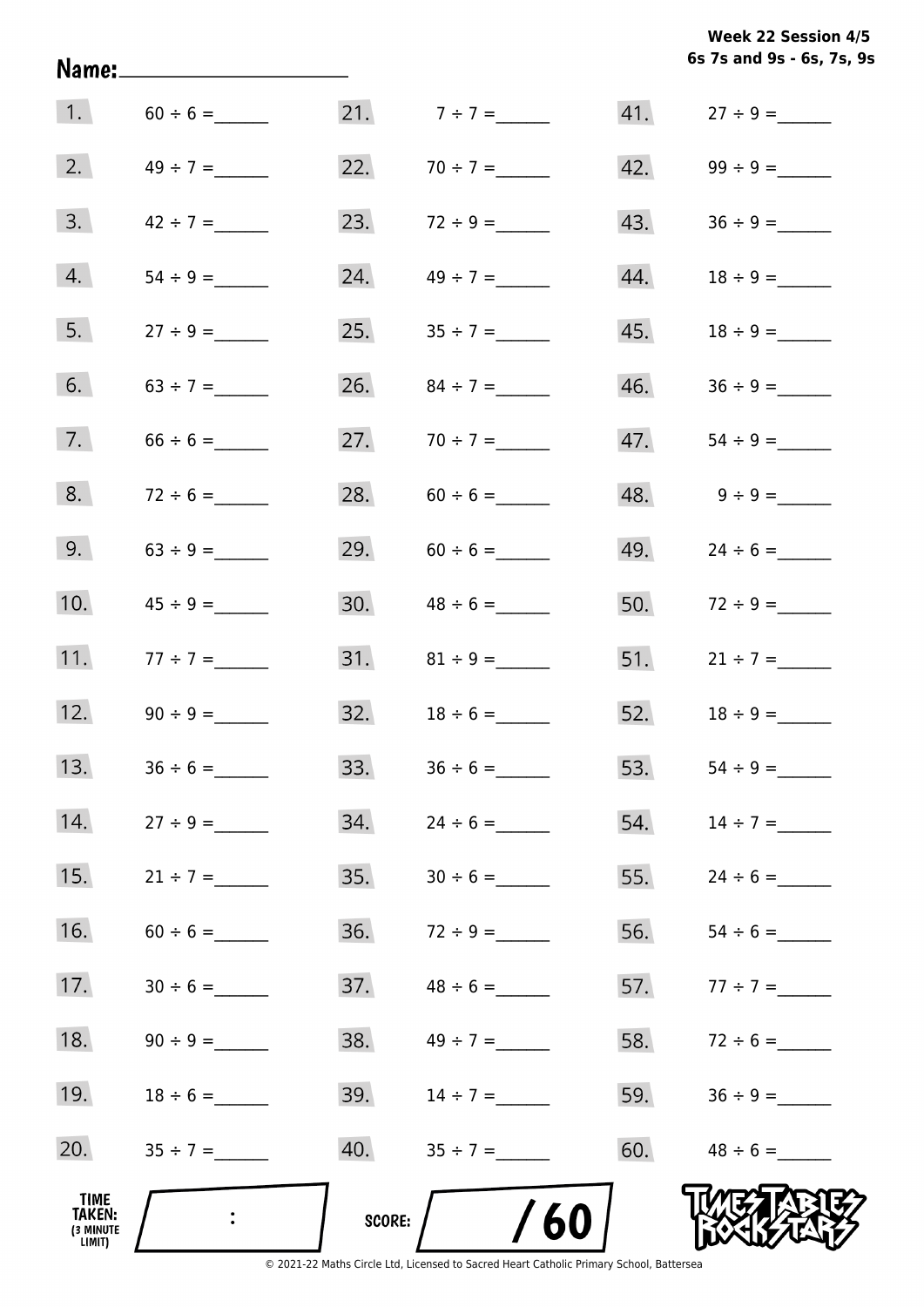**6s 7s and 9s - 6s, 7s, 9s Week 22 Session 5/5** 

|                                              |                         |     |                                      |     |                                 | ADD UP<br>YOUR TIME                  |
|----------------------------------------------|-------------------------|-----|--------------------------------------|-----|---------------------------------|--------------------------------------|
| 2.                                           |                         |     | 22. $7 \times 12 =$                  | 42. | $21 \div 7 =$                   | FOR THE WEEK                         |
| 3.                                           | $9 \times 3 =$          |     |                                      | 43. |                                 | <b>MINUTES</b><br>S1:                |
|                                              | $4. 6 \times 10 =$      |     |                                      | 44. | $18 \div 9 =$                   | S2:                                  |
|                                              | $5. 6 \times 12 =$      |     |                                      | 45. | $24 \div 6 =$                   | S3:                                  |
|                                              |                         |     |                                      | 46. | $18 \div 6 =$                   | S4:<br>SS:                           |
|                                              | $7. 9 \times 5 =$       |     |                                      | 47. |                                 | Total:                               |
|                                              |                         |     |                                      | 48. | $108 \div 9 =$                  | SECONDS                              |
|                                              | $9. \quad 9 \times 6 =$ |     |                                      |     | 49. $6 \div 6 =$                | S1:                                  |
|                                              | 10. $9 \times 1 =$      |     | $30.7 \times 6 =$                    |     | 50. $28 \div 7 =$               | S2:<br>S3:                           |
|                                              | 11. $9 \times 1 =$      |     | 31. $30 \div 6 =$ 51. $108 \div 9 =$ |     |                                 | S4:                                  |
|                                              |                         |     | 32. $84 \div 7 =$ 52. $21 \div 7 =$  |     |                                 | SS:                                  |
|                                              | 13. $9 \times 9 =$      |     | 33. $70 \div 7 =$ 53. $36 \div 6 =$  |     |                                 | Total:                               |
|                                              |                         | 34. |                                      |     | $81 \div 9 =$ 54. 99 ÷ 9 =      | ADD UP<br>YOUR SCORE<br>FOR THE WEEK |
|                                              | 15. $6 \times 10 =$     | 35. |                                      |     | $56 \div 7 =$ 55. $42 \div 6 =$ | S1:                                  |
| 16.                                          | $7 \times 10 =$         | 36. |                                      |     | $18 \div 6 =$ 56. $70 \div 7 =$ | S2:                                  |
|                                              |                         | 37. |                                      |     | $56 \div 7 =$ 57. $90 \div 9 =$ | S3:                                  |
|                                              | 18. $9 \times 1 =$      | 38. |                                      |     | $12 \div 6 =$ 58. $84 \div 7 =$ | S4:                                  |
|                                              |                         | 39. |                                      |     | $18 \div 6 =$ 59. $49 \div 7 =$ | S5:                                  |
|                                              | 20. $7 \times 3 =$      | 40. | $63 \div 9 = 60.$ $6 \div 6 =$       |     |                                 | Total:                               |
| <b>TIME</b><br>TAKEN:<br>(3 MINUTE<br>LIMIT) |                         |     | <b>SCORE:</b>                        |     | 60                              |                                      |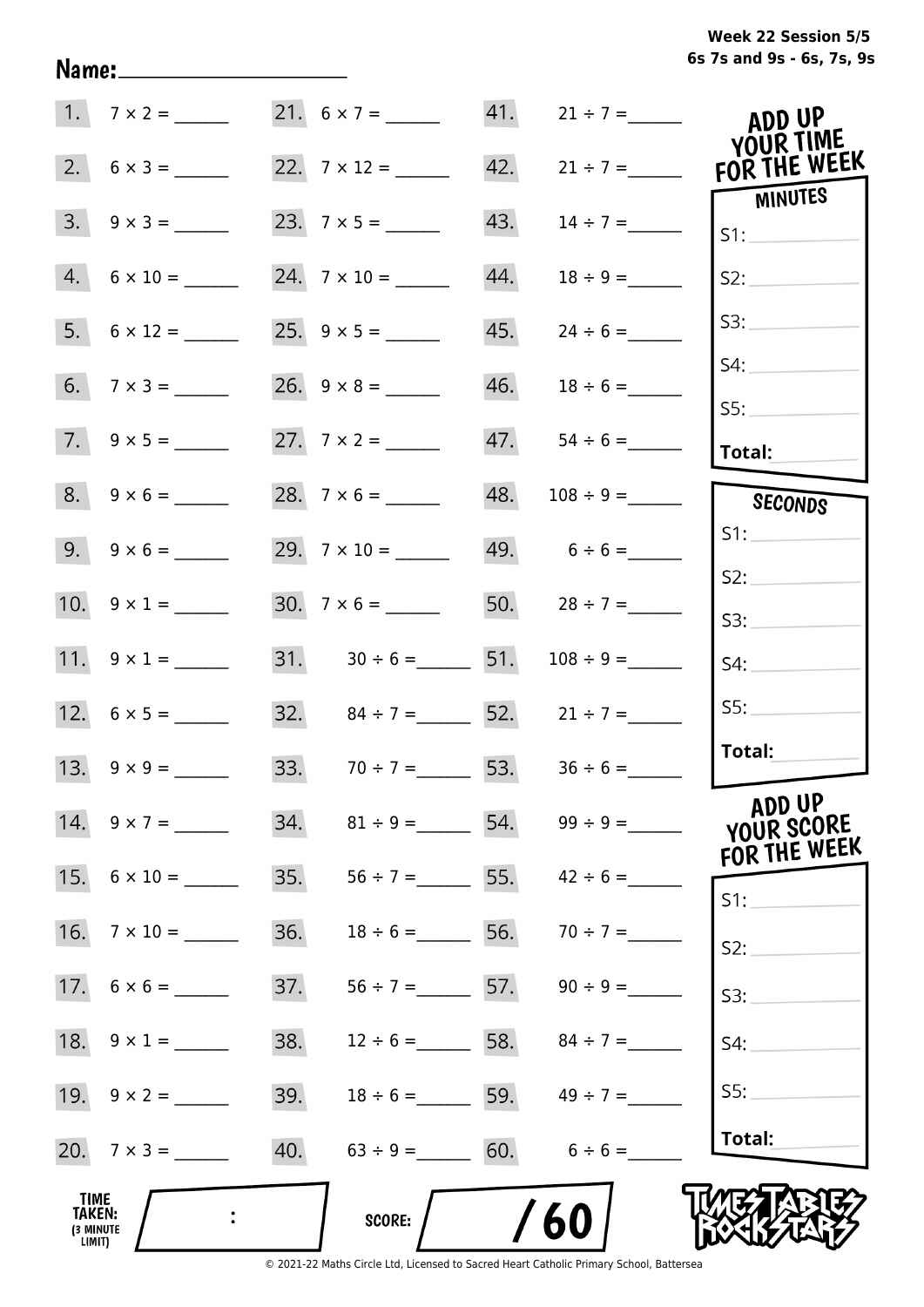**6s 7s and 9s - 3s, 6s Week 23 Session 1/5** 

| TIME<br>TAKEN:<br>(3 MINUTE<br>LIMIT) |                     | /60<br>SCORE:            |                             |
|---------------------------------------|---------------------|--------------------------|-----------------------------|
|                                       |                     | $40.7 \times 3 =$        |                             |
|                                       | 19. $3 \times 12 =$ | $39.$ 11 x 3 = ______    |                             |
|                                       | 18. $6 \times 3 =$  | $38. 3 \times 6 =$       |                             |
|                                       | 17. $3 \times 9 =$  | $37. \quad 9 \times 6 =$ |                             |
|                                       | 16. $3 \times 2 =$  |                          | 56. $11 \times 3 =$         |
|                                       | 15. $3 \times 11 =$ | 35. $11 \times 3 =$      |                             |
|                                       | 14. $6 \times 2 =$  | $34. \quad 4 \times 3 =$ |                             |
|                                       | 13. $3 \times 7 =$  |                          | 53. $12 \times 6 =$         |
|                                       | 12. $3 \times 9 =$  | $32. \quad 4 \times 3 =$ |                             |
|                                       | 11. $3 \times 9 =$  | $31.7 \times 6 =$        |                             |
|                                       | 10. $6 \times 5 =$  | $30. \quad 3 \times 2 =$ |                             |
|                                       | 9. $6 \times 9 =$   | 29. $3 \times 10 =$      | $49. \quad 2 \times 6 =$    |
|                                       | $8. 6 \times 10 =$  |                          | $48. 2 \times 6 =$          |
|                                       |                     | 27. $3 \times 10 =$      | $47. 5 \times 6 =$          |
|                                       |                     |                          |                             |
|                                       | $5. 3 \times 5 =$   |                          | $45. \quad 4 \times 6 =$    |
|                                       | $4. 3 \times 12 =$  |                          |                             |
|                                       |                     |                          | $43. \quad 8 \times 3 =$    |
|                                       |                     |                          | $42. \quad 1 \times 3 = \_$ |
|                                       |                     |                          | $41.7 \times 6 =$           |

Name: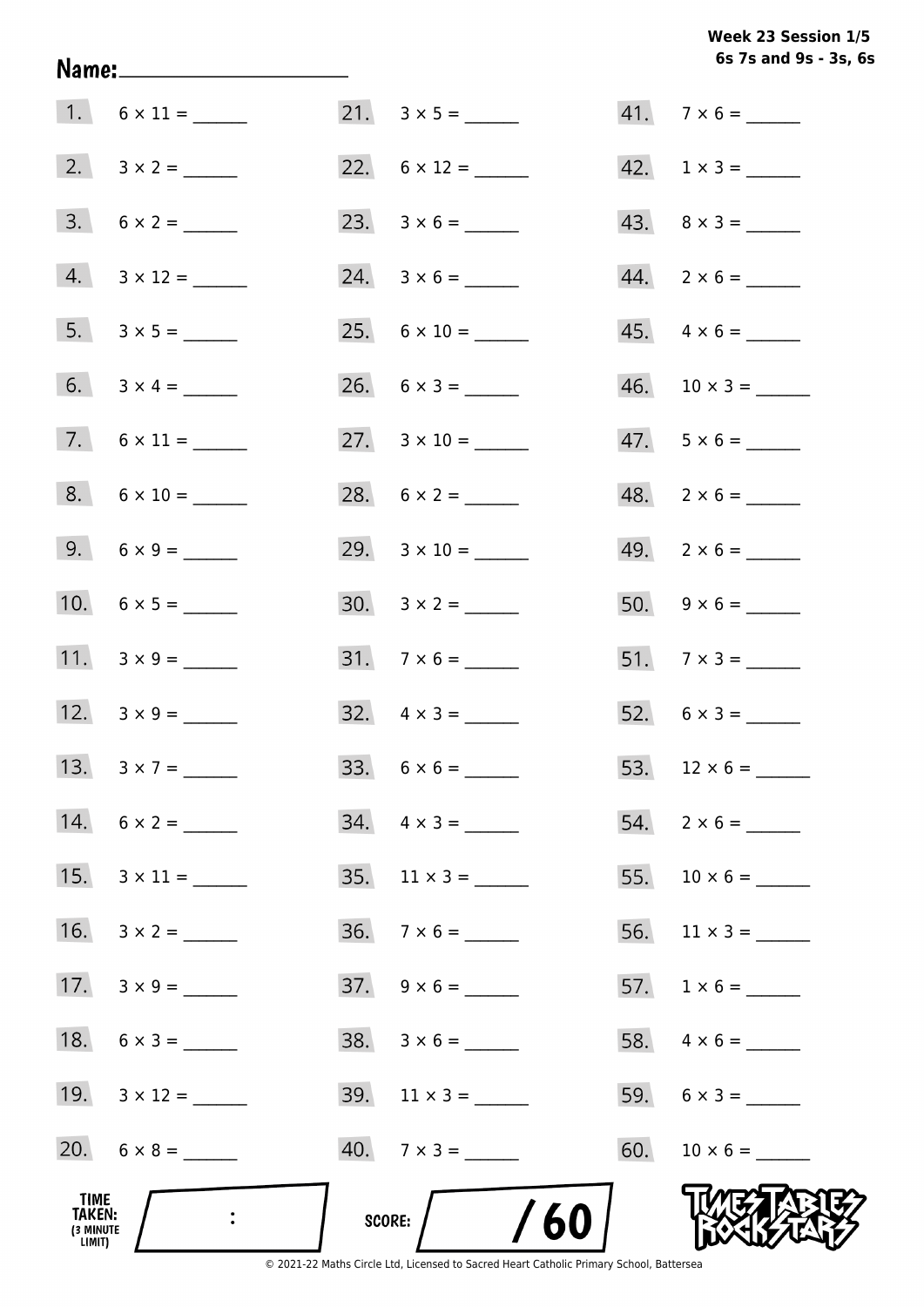**6s 7s and 9s - 3s, 6s Week 23 Session 2/5** 

| 4.<br>$\begin{array}{ c c }\n\hline\n16. & & \\ \hline\n3 & 12\n\end{array}$<br>28.<br>$40.$ $3 \overline{6}$<br>52.<br>$6\overline{6}$<br>$6\overline{)30}$<br>$\sqrt{9}$<br>$3\vert$<br>5.<br>17. $6 \overline{)30}$ 29.<br>$\begin{array}{ c c } \hline 41. & & \\ & 3 & 3 \\ \hline \end{array}$<br>53. $6\begin{bmatrix} \end{bmatrix}$<br>$3\overline{\smash{)}24}$<br>$6\overline{)18}$<br>$\boxed{6}$<br>6.<br>$6\overline{)18}$ 30.<br>18.<br>$\begin{array}{ c c }\n 42. & 6 & 24\n\end{array}$<br>54.6<br>$3\overline{\smash{)}15}$<br>$\boxed{66}$<br>$3\overline{)30}$<br>7.<br>19.<br>31. $3\overline{)27}$<br>$43.$ $3 \overline{)21}$<br>55. $3\begin{bmatrix} 3 \end{bmatrix}$<br>$3\overline{27}$<br>$\boxed{36}$<br>$3\overline{)30}$<br>8.<br>20.<br>44.<br>32.666<br>56. $6\overline{)30}$<br>$6\overline{)30}$<br>$3\overline{27}$<br>$3\overline{)36}$<br>9.<br>21.<br>33.<br>45.<br>57.<br>72<br>3<br>66<br>3<br>30<br>60<br>6<br>6<br>6<br>6<br>10.<br>34.<br>46.<br>58.<br>22.<br>66<br>$30\,$<br>18<br>$\boldsymbol{6}$<br>$6\phantom{1}6$<br>60<br>$\overline{3}$<br>6<br>6<br>6<br>11.<br>35.<br>59.<br>23.<br>47.<br>21<br>36<br>66<br>54<br>$\,$ 6 $\,$<br>$\,$ 6 $\,$<br>3<br>6<br>$6\vert$<br>3 |     | $\begin{array}{ c c }\n\hline\n3. & 6 & 18\n\end{array}$ | 15. | $6\overline{)54}$ | 27. | $3\sqrt{9}$ |     | 39. $3\overline{\smash)6}$ | $\begin{bmatrix} 51. & 6 \end{bmatrix}$ | $\frac{1}{18}$ |
|----------------------------------------------------------------------------------------------------------------------------------------------------------------------------------------------------------------------------------------------------------------------------------------------------------------------------------------------------------------------------------------------------------------------------------------------------------------------------------------------------------------------------------------------------------------------------------------------------------------------------------------------------------------------------------------------------------------------------------------------------------------------------------------------------------------------------------------------------------------------------------------------------------------------------------------------------------------------------------------------------------------------------------------------------------------------------------------------------------------------------------------------------------------------------------------------------------------------------------|-----|----------------------------------------------------------|-----|-------------------|-----|-------------|-----|----------------------------|-----------------------------------------|----------------|
|                                                                                                                                                                                                                                                                                                                                                                                                                                                                                                                                                                                                                                                                                                                                                                                                                                                                                                                                                                                                                                                                                                                                                                                                                                  |     |                                                          |     |                   |     |             |     |                            |                                         |                |
|                                                                                                                                                                                                                                                                                                                                                                                                                                                                                                                                                                                                                                                                                                                                                                                                                                                                                                                                                                                                                                                                                                                                                                                                                                  |     |                                                          |     |                   |     |             |     |                            |                                         |                |
|                                                                                                                                                                                                                                                                                                                                                                                                                                                                                                                                                                                                                                                                                                                                                                                                                                                                                                                                                                                                                                                                                                                                                                                                                                  |     |                                                          |     |                   |     |             |     |                            |                                         |                |
|                                                                                                                                                                                                                                                                                                                                                                                                                                                                                                                                                                                                                                                                                                                                                                                                                                                                                                                                                                                                                                                                                                                                                                                                                                  |     |                                                          |     |                   |     |             |     |                            |                                         |                |
|                                                                                                                                                                                                                                                                                                                                                                                                                                                                                                                                                                                                                                                                                                                                                                                                                                                                                                                                                                                                                                                                                                                                                                                                                                  |     |                                                          |     |                   |     |             |     |                            |                                         |                |
|                                                                                                                                                                                                                                                                                                                                                                                                                                                                                                                                                                                                                                                                                                                                                                                                                                                                                                                                                                                                                                                                                                                                                                                                                                  |     |                                                          |     |                   |     |             |     |                            |                                         |                |
|                                                                                                                                                                                                                                                                                                                                                                                                                                                                                                                                                                                                                                                                                                                                                                                                                                                                                                                                                                                                                                                                                                                                                                                                                                  |     |                                                          |     |                   |     |             |     |                            |                                         |                |
|                                                                                                                                                                                                                                                                                                                                                                                                                                                                                                                                                                                                                                                                                                                                                                                                                                                                                                                                                                                                                                                                                                                                                                                                                                  |     |                                                          |     |                   |     |             |     |                            |                                         |                |
| 72<br>$12\,$<br>24<br>$\mathsf{3}$<br>66<br>$6\vert$<br>$\,$ 6 $\,$<br>$6\,$<br>$6\vert$<br>6                                                                                                                                                                                                                                                                                                                                                                                                                                                                                                                                                                                                                                                                                                                                                                                                                                                                                                                                                                                                                                                                                                                                    | 12. |                                                          | 24. |                   | 36. |             | 48. |                            | 60.                                     |                |

Name: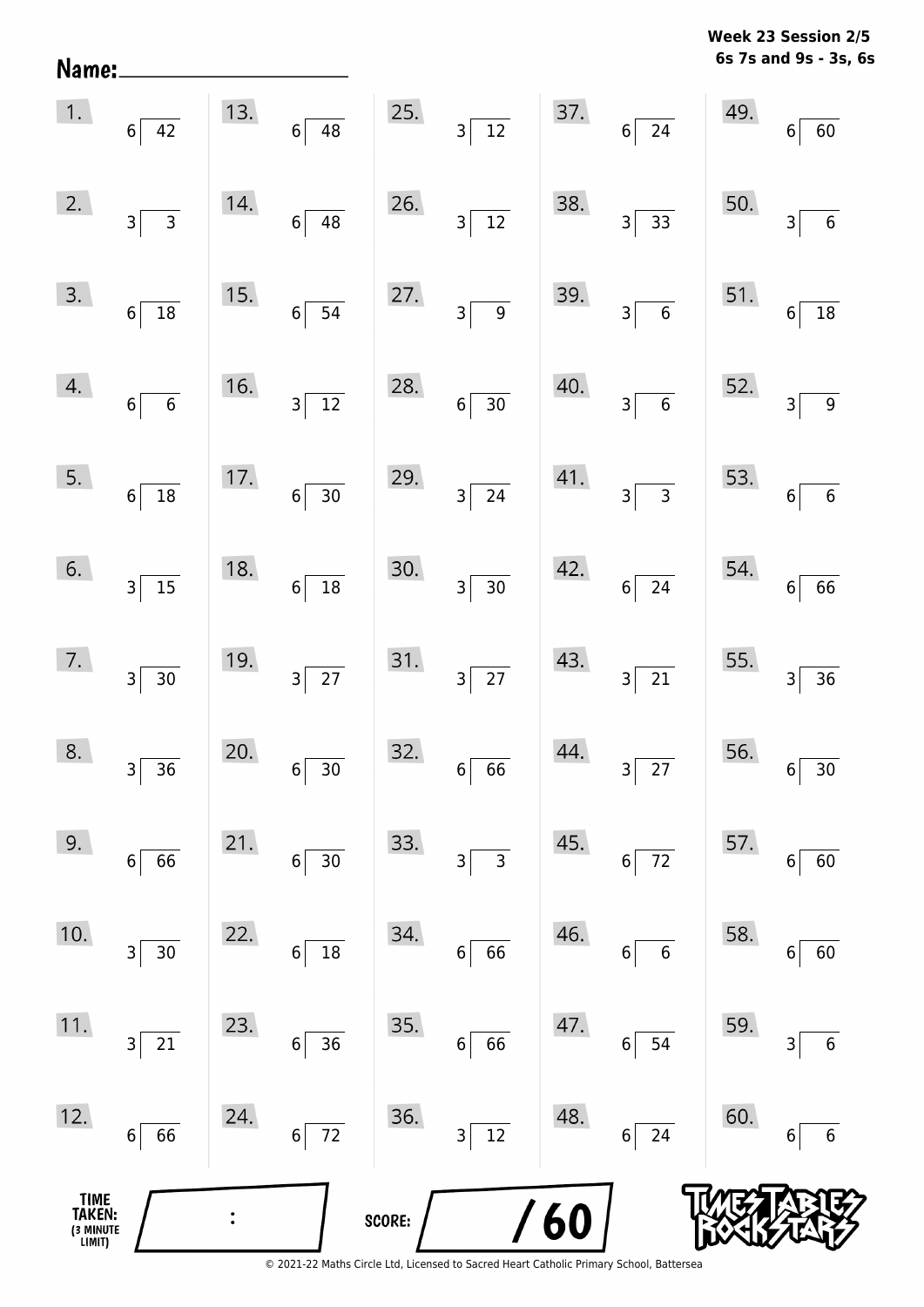**6s 7s and 9s - 3s, 6s Week 23 Session 3/5** 

| 1.                                    | $\begin{array}{c} 6 \\ \times 8 \end{array}$  | 13.            | 3 <sup>7</sup><br>$\times$ 4                 | 25.                                    | $\begin{array}{c} 3 \\ \times 9 \end{array}$        |     | 37. $3 \times 12$                             | 49. | $\boldsymbol{6}$<br>$\times$ 4               |
|---------------------------------------|-----------------------------------------------|----------------|----------------------------------------------|----------------------------------------|-----------------------------------------------------|-----|-----------------------------------------------|-----|----------------------------------------------|
| 2.                                    | $\begin{array}{c} 6 \\ \times 5 \end{array}$  | 14.            | $\overline{\mathbf{3}}$<br>$\times$ 11       | 26.                                    | $\begin{array}{r} 3 \\ \times 12 \end{array}$       | 38. | $\begin{array}{c} 3 \\ \times 9 \end{array}$  | 50. | $\begin{array}{c} 3 \\ \times 3 \end{array}$ |
| 3.                                    | $\begin{array}{c} 6 \\ \times 3 \end{array}$  | 15.            | $\overline{6}$<br>$\times$ 11                |                                        | 27. $6 \times 2$                                    | 39. | $\begin{array}{c} 3 \\ \times 7 \end{array}$  | 51. | $\begin{array}{c} 6 \\ \times 2 \end{array}$ |
| 4.                                    | $\begin{array}{c} 6 \\ \times 3 \end{array}$  | 16.            | $\begin{array}{c} 3 \\ \times 3 \end{array}$ | 28.                                    | $\begin{array}{c} 6 \\ \times 8 \end{array}$        | 40. | $\begin{array}{c} 6 \\ \times 2 \end{array}$  | 52. | $\overline{\phantom{a}}$<br>$\times$ 12      |
| 5.                                    | $\begin{array}{c} 6 \\ \times 6 \end{array}$  | 17.            | $\begin{array}{c} 3 \\ \times 7 \end{array}$ | 29.                                    | $\begin{array}{r} 3 \\ \times 3 \end{array}$        | 41. | $6\overline{6}$<br>$\times$ 4                 | 53. | $\begin{array}{c} 3 \\ \times 5 \end{array}$ |
| 6.                                    | $\begin{array}{c} 3 \\ \times 11 \end{array}$ | 18.            | $\begin{array}{r} 3 \\ \times 6 \end{array}$ | $\begin{array}{c}\n30. \\ \end{array}$ | $\begin{array}{c} 6 \\ \times 3 \end{array}$        | 42. | $\begin{array}{c} 3 \\ \times 12 \end{array}$ | 54. | $6\overline{6}$<br>$\times 8$                |
| 7.                                    | $\begin{array}{c} 3 \\ \times 4 \end{array}$  | 19.            | $\begin{array}{c} 3 \\ \times 3 \end{array}$ |                                        | $\begin{array}{r} 3 \\ \times 5 \end{array}$<br>31. | 43. | $\begin{array}{c} 6 \\ \times 5 \end{array}$  | 55. | $\begin{array}{c} 6 \\ \times 2 \end{array}$ |
| 8.                                    | $\begin{array}{c}3\\ \times 11\end{array}$    | 20.            | $\begin{array}{c} 3 \\ \times 1 \end{array}$ | 32.                                    | $\begin{array}{c} 3 \\ \times 1 \end{array}$        | 44. | $\begin{array}{c}3\\ \times 11\end{array}$    | 56. | $\begin{array}{c} 3 \\ \times 8 \end{array}$ |
| 9.                                    | 6<br>$\times$ 7                               | 21.            | 6<br>$\times 2$                              | 33.                                    | 6<br>$\times$ 4                                     | 45. | 3<br>$\times 2$                               | 57. | $\,6$<br>$\times$ 10                         |
| 10.                                   | 6<br>$\times$ 3                               | 22.            | 6<br>$\times$ 3                              | 34.                                    | 3<br>$\times$ 6                                     | 46. | 3<br>$\times$ 1                               | 58. | 3<br>$\times$ 1                              |
| 11.                                   | 6<br>$\times$ 5                               | 23.            | 6<br>$\times 6$                              | 35.                                    | 3<br>$\times 8$                                     | 47. | 3<br>$\times$ 3                               | 59. | $\mathsf 3$<br>$\times$ 6                    |
| 12.                                   | 6<br>$\times 8$                               | 24.            | 6<br>$\times$ 10                             | 36.                                    | 3<br>$\times$ 12                                    | 48. | 6<br>$\times$ 11                              | 60. | 3<br>$\times 1$                              |
| TIME<br>TAKEN:<br>(3 MINUTE<br>LIMIT) |                                               | $\ddot{\cdot}$ |                                              | SCORE:                                 |                                                     | /60 |                                               |     |                                              |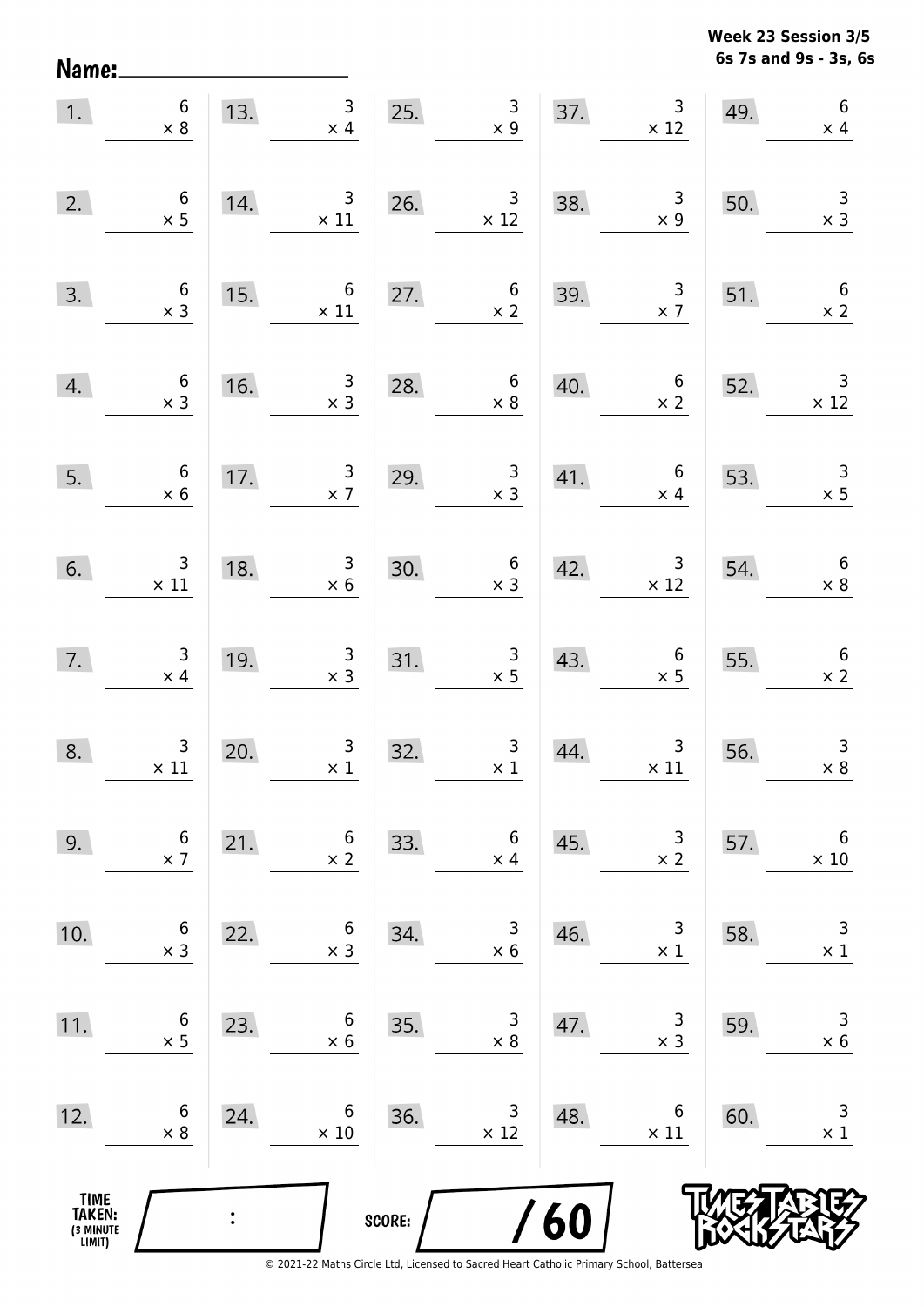| Week 23 Session 4/5   |  |
|-----------------------|--|
| 6s 7s and 9s - 3s, 6s |  |

| TIME<br>TAKEN:<br>(3 MINUTE<br>LIMIT) |               | SCORE: | /60                             |     |                         |
|---------------------------------------|---------------|--------|---------------------------------|-----|-------------------------|
| 20.                                   |               | 40.    | $6 \div 6 =$                    | 60. |                         |
| 19.                                   | $9 \div 3 =$  | 39.    | $12 \div 6 =$                   | 59. | $21 \div 3 =$           |
| 18.                                   | $24 \div 3 =$ | 38.    | $60 \div 6 =$                   | 58. |                         |
| 17.                                   |               | 37.    |                                 | 57. |                         |
| 16.                                   |               | 36.    | $6 \div 3 =$                    | 56. | $27 \div 3 =$           |
| 15.                                   |               | 35.    |                                 | 55. |                         |
| 14.                                   |               | 34.    | $12 \div 3 =$                   | 54. | $21 \div 3 =$           |
| 13.                                   | $27 \div 3 =$ |        |                                 |     |                         |
| 12.                                   | $48 \div 6 =$ |        |                                 |     | 52. $24 \div 3 =$       |
| 11.                                   |               |        |                                 |     | 51. $21 \div 3 =$       |
| 10.                                   | $24 \div 6 =$ |        | 30. $66 \div 6 =$               |     |                         |
| 9.                                    | $48 \div 6 =$ |        | 29. $6 \div 3 =$                |     | $49. 6 \div 3 =$        |
| 8.                                    |               | 28.    | $24 \div 6 =$                   |     | $48. 60 \div 6 =$       |
| 7.                                    | $72 \div 6 =$ |        | $27. \hspace{1.5cm} 9 \div 3 =$ |     | $47.$ $72 \div 6 =$     |
| 6.                                    |               |        | $26. \qquad 9 \div 3 =$         |     | $46. \qquad 9 \div 3 =$ |
| 5.                                    |               | 25.    |                                 |     | 45. $6 \div 3 =$        |
| 4.                                    |               | 24.    |                                 | 44. | $21 \div 3 =$           |
| 3.                                    | $9 \div 3 =$  | 23.    | $21 \div 3 =$                   |     | 43. $6 \div 6 =$        |
| 2.                                    | $21 \div 3 =$ | 22.    |                                 |     |                         |
| 1.                                    | $48 \div 6 =$ | 21.    | $24 \div 6 =$                   |     |                         |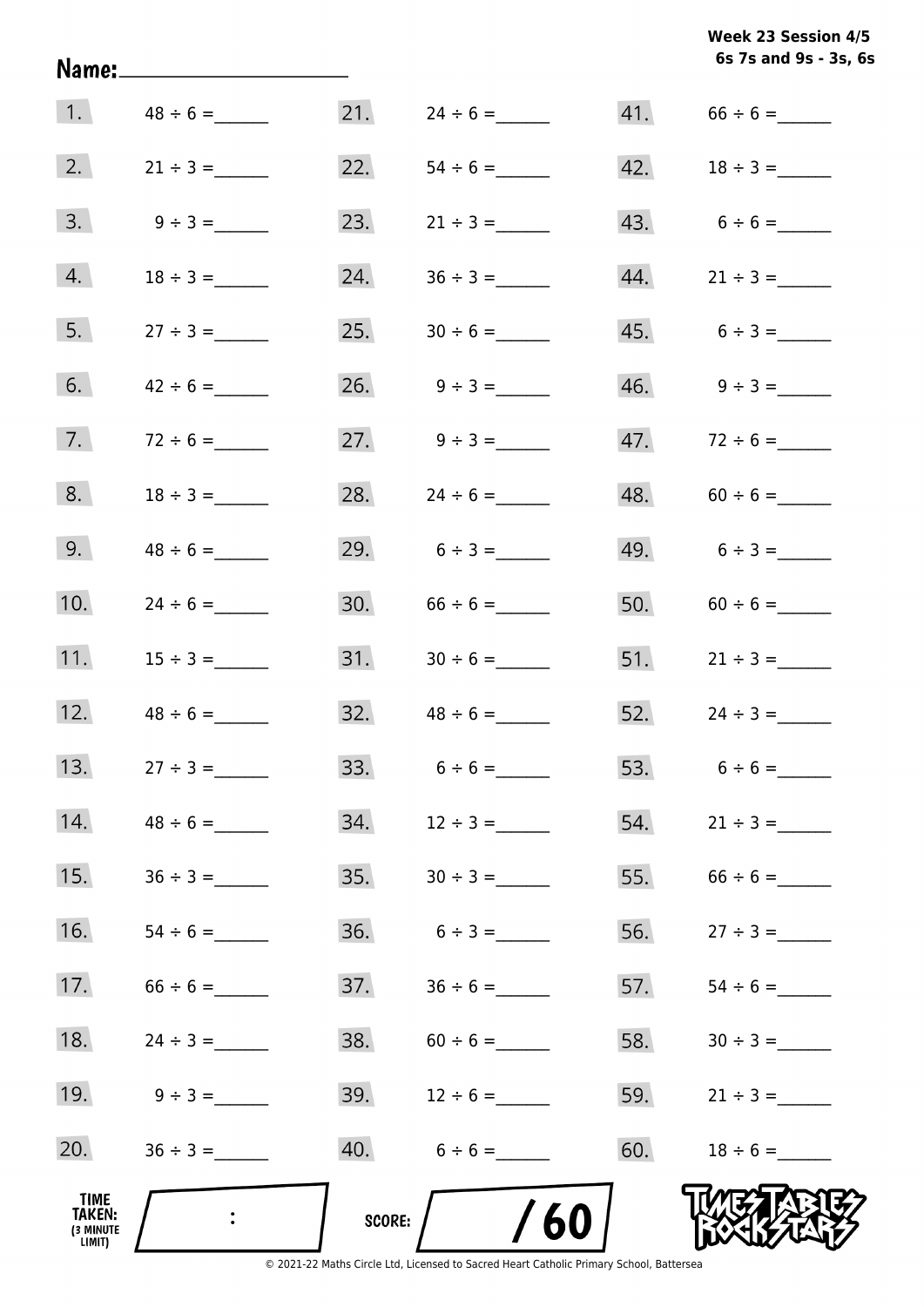# **6s 7s and 9s - 3s, 6s Week 23 Session 5/5**

| 1.                                                  | $3 \times 1 =$      |     |                                                     |     | 21. $3 \times 12 =$ 41. $15 \div 3 =$ | ADD UP<br>YOUR TIME        |
|-----------------------------------------------------|---------------------|-----|-----------------------------------------------------|-----|---------------------------------------|----------------------------|
| 2.                                                  | $3 \times 11 =$     |     | 22. $6 \times 9 =$                                  | 42. | $12 \div 3 =$                         | FOR THE WEEK               |
| 3.                                                  | $3 \times 8 =$      |     |                                                     | 43. |                                       | MINUTES<br>S1:             |
| 4.                                                  | $6 \times 9 =$      |     | $24. 3 \times 6 =$                                  |     | $44. 3 \div 3 =$                      | S2:                        |
| 5.                                                  | $3 \times 2 =$      |     | 25. $3 \times 1 =$                                  |     | $45. 6 \div 3 =$                      | S3:                        |
|                                                     |                     |     |                                                     | 46. | $24 \div 3 =$                         | S4:                        |
|                                                     | $7. 3 \times 4 =$   |     | 27. $3 \times 7 =$                                  | 47. | $72 \div 6 =$                         | SS:<br>Total:              |
|                                                     | $8. 3 \times 3 =$   |     |                                                     | 48. |                                       | SECONDS                    |
|                                                     |                     |     | 29. $6 \times 1 =$                                  |     | $49. 72 \div 6 =$                     | S1:                        |
|                                                     |                     |     | $30. 6 \times 4 =$                                  | 50. | $30 \div 3 =$                         | S2:                        |
|                                                     |                     |     | 31. $48 \div 6 =$ 51.                               |     | $36 \div 6 =$                         | 53:                        |
|                                                     |                     |     |                                                     |     |                                       | S4:<br>SS:                 |
|                                                     |                     |     | 32. $12 \div 3 =$ 52. $6 \div 3 =$                  |     |                                       | Total:                     |
|                                                     | 13. $3 \times 10 =$ |     | $33. \hspace{1.5cm} 30 \div 3 = \hspace{1.5cm} 53.$ |     | $12 \div 6 =$                         | ADD UP                     |
|                                                     | 14. $6 \times 2 =$  |     | 34. $36 \div 3 =$ 54. $18 \div 6 =$                 |     |                                       | YOUR SCORE<br>FOR THE WEEK |
|                                                     | 15. $6 \times 3 =$  | 35. | $24 \div 3 =$ 55. $3 \div 3 =$                      |     |                                       | S1:                        |
|                                                     |                     | 36. | $3 \div 3 =$                                        |     | 56. $27 \div 3 =$                     | S2:                        |
|                                                     |                     | 37. | $54 \div 6 =$ 57. $18 \div 6 =$                     |     |                                       | S3:                        |
|                                                     |                     | 38. | $66 \div 6 =$ 58.                                   |     | $24 \div 6 =$                         | S4:                        |
|                                                     |                     | 39. | $66 \div 6 =$ 59. $9 \div 3 =$                      |     |                                       | SS:                        |
|                                                     |                     | 40. | $42 \div 6 =$ 60. $48 \div 6 =$                     |     |                                       | Total:                     |
| <b>TIME</b><br><b>TAKEN:</b><br>(3 MINUTE<br>LIMIT) |                     |     | SCORE:                                              |     | 60                                    |                            |

Name: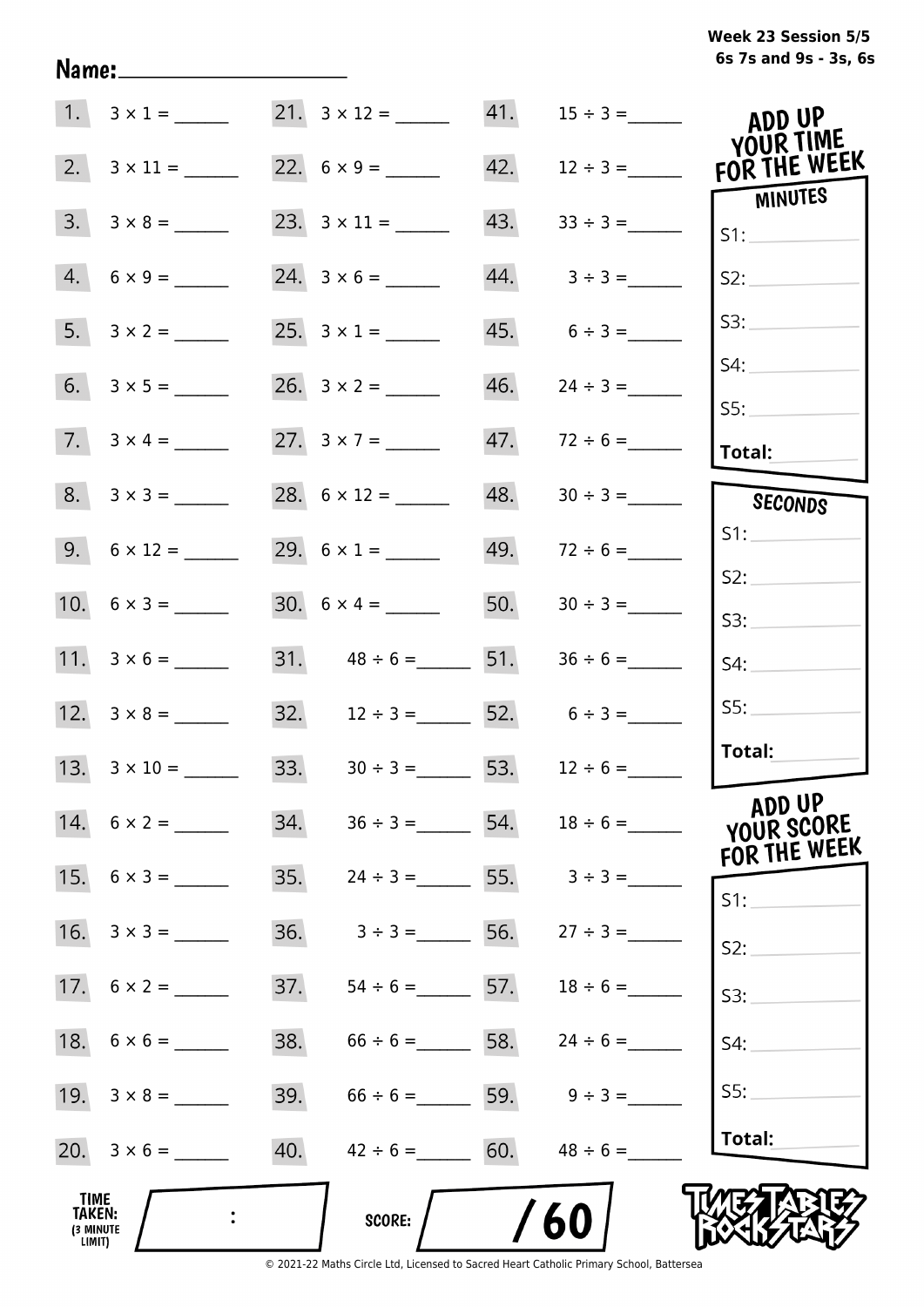## **6s 7s and 9s - 6s, 7s Week 24 Session 1/5**

| TIME<br>TAKEN:<br>(3 MINUTE<br>LIMIT) |                     | SCORE: $/$ /60           |                          |
|---------------------------------------|---------------------|--------------------------|--------------------------|
|                                       | 20. $7 \times 8 =$  | $40. 5 \times 6 =$       |                          |
|                                       | 19. $7 \times 5 =$  | 39. $2 \times 7 =$       |                          |
|                                       | 18. $7 \times 3 =$  | $38.7 \times 7 =$        |                          |
|                                       |                     | $37. \quad 3 \times 6 =$ |                          |
|                                       | 16. $7 \times 5 =$  | $36. 5 \times 6 =$       |                          |
|                                       | 15. $6 \times 8 =$  |                          |                          |
|                                       | 14. $7 \times 12 =$ | $34. 5 \times 7 =$       | $54. 3 \times 6 =$       |
|                                       |                     | 33. $11 \times 7 =$      |                          |
|                                       | 12. $6 \times 1 =$  | $32. \quad 3 \times 7 =$ | $52. 10 \times 7 =$      |
|                                       | 11. $6 \times 10 =$ | $31. 9 \times 7 =$       |                          |
|                                       | 10. $7 \times 4 =$  | $30. 6 \times 11 =$      |                          |
|                                       |                     |                          |                          |
|                                       |                     |                          |                          |
|                                       | $7. 6 \times 11 =$  | 27. $7 \times 10 =$      | 47. $4 \times 7 =$       |
|                                       | $6. 6 \times 10 =$  | 26. $6 \times 11 =$      | 46. $1 \times 7 =$       |
|                                       |                     |                          | 45. $4 \times 7 =$       |
|                                       | $4. 6 \times 7 =$   |                          | $44. \quad 4 \times 6 =$ |
|                                       | $3.7 \times 10 =$   |                          | 43. $10 \times 7 =$      |
|                                       |                     |                          | 42. $2 \times 7 =$       |
|                                       |                     |                          | $41. \quad 8 \times 6 =$ |

Name: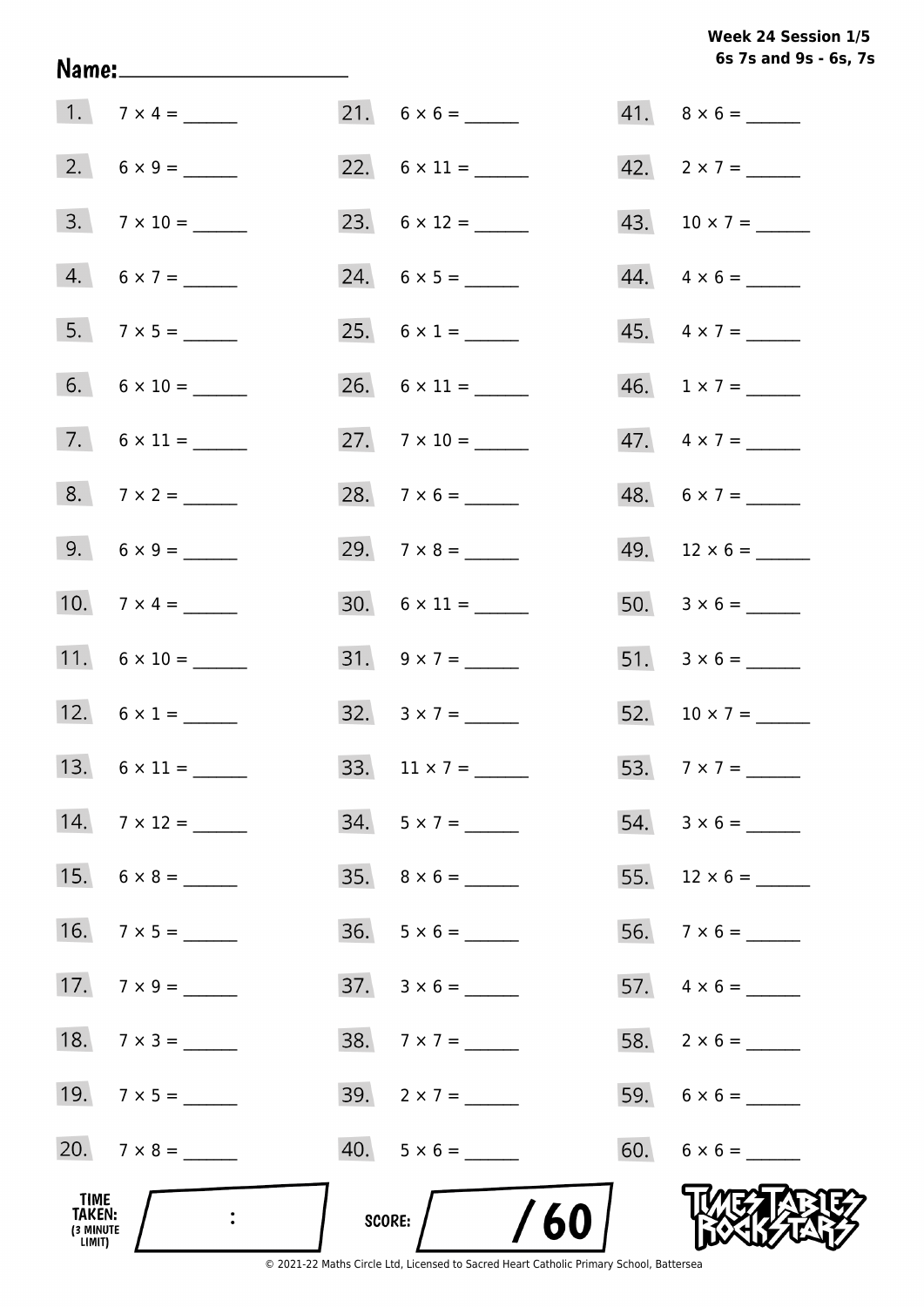**6s 7s and 9s - 6s, 7s Week 24 Session 2/5** 

|                                       | $\begin{array}{ c c } \hline 1. & 6 & 48 \ \hline \end{array}$ |     | 13. $6\overline{72}$              |        | 25. $7 \overline{)28}$ |     | $37.$ $7 \overline{)28}$                                        |     | $49.$ 6 24                       |
|---------------------------------------|----------------------------------------------------------------|-----|-----------------------------------|--------|------------------------|-----|-----------------------------------------------------------------|-----|----------------------------------|
| 2.                                    | $6\overline{)48}$                                              | 14. | $6\overline{60}$                  |        | 26. $7 \overline{)84}$ |     | 38. $7\overline{70}$                                            | 50. | $\frac{1}{63}$<br>$\overline{7}$ |
|                                       | $\begin{array}{ c c }\n\hline\n3. & 6 & 36\n\end{array}$       |     | 15. $7\overline{77}$              |        | 27. $6 \overline{6}$   |     | 39. $7 \overline{)42}$                                          |     | 51. $6\overline{)24}$            |
| 4.                                    | $6\overline{)48}$                                              | 16. | $6\sqrt{60}$                      | 28.    | $6\overline{6}$        | 40. | $6\overline{)54}$                                               | 52. | $7\overline{)35}$                |
| 5.                                    | $7\overline{\smash{)}\ 84}$                                    |     | 17.756                            |        | 29. $7 \overline{)56}$ |     | $\begin{array}{ c c }\n 41. & \n \hline\n 7 & 21\n \end{array}$ |     | 53. $6\overline{)12}$            |
| 6.                                    | $7\overline{\smash{)}21}$                                      | 18. | $7\overline{)14}$                 | 30.    | $7\overline{7}$        | 42. | $6\overline{)12}$                                               |     | 54. $7\overline{)21}$            |
| 7.                                    | $6\overline{)}\ \overline{)}$                                  | 19. | $6\overline{)30}$                 | 31.    | $6\overline{)36}$      | 43. | $6\overline{72}$                                                |     | 55. $7\overline{)56}$            |
| 8.                                    | $6\overline{)}\ 54$                                            | 20. | $7\overline{63}$                  | 32.    | $6\overline{6}$        | 44. | $6\overline{72}$                                                |     | 56. $7 \overline{)42}$           |
| 9.                                    | 36<br>6                                                        | 21. | 66<br>6                           | 33.    | 56<br>7                | 45. | 48<br>6                                                         | 57. | $\overline{21}$                  |
| 10.                                   | $77 \,$<br>$\overline{7}$                                      | 22. | 28<br>$\overline{7}$              | 34.    | $\overline{7}$<br>7    | 46. | 48<br>6                                                         | 58. | 60<br>6                          |
| 11.                                   | 21<br>7                                                        | 23. | 14<br>$\overline{7}$              | 35.    | 42<br>$6\vert$         | 47. | $30\,$<br>6                                                     | 59. | 21                               |
| 12.                                   | $30$<br>$6\vert$                                               | 24. | $\overline{35}$<br>$\overline{7}$ | 36.    | 36<br>$6\vert$         | 48. | 18<br>6                                                         | 60. | 72<br>6                          |
| TIME<br>TAKEN:<br>(3 MINUTE<br>LIMIT) |                                                                |     |                                   | SCORE: |                        | /60 |                                                                 |     |                                  |

Name: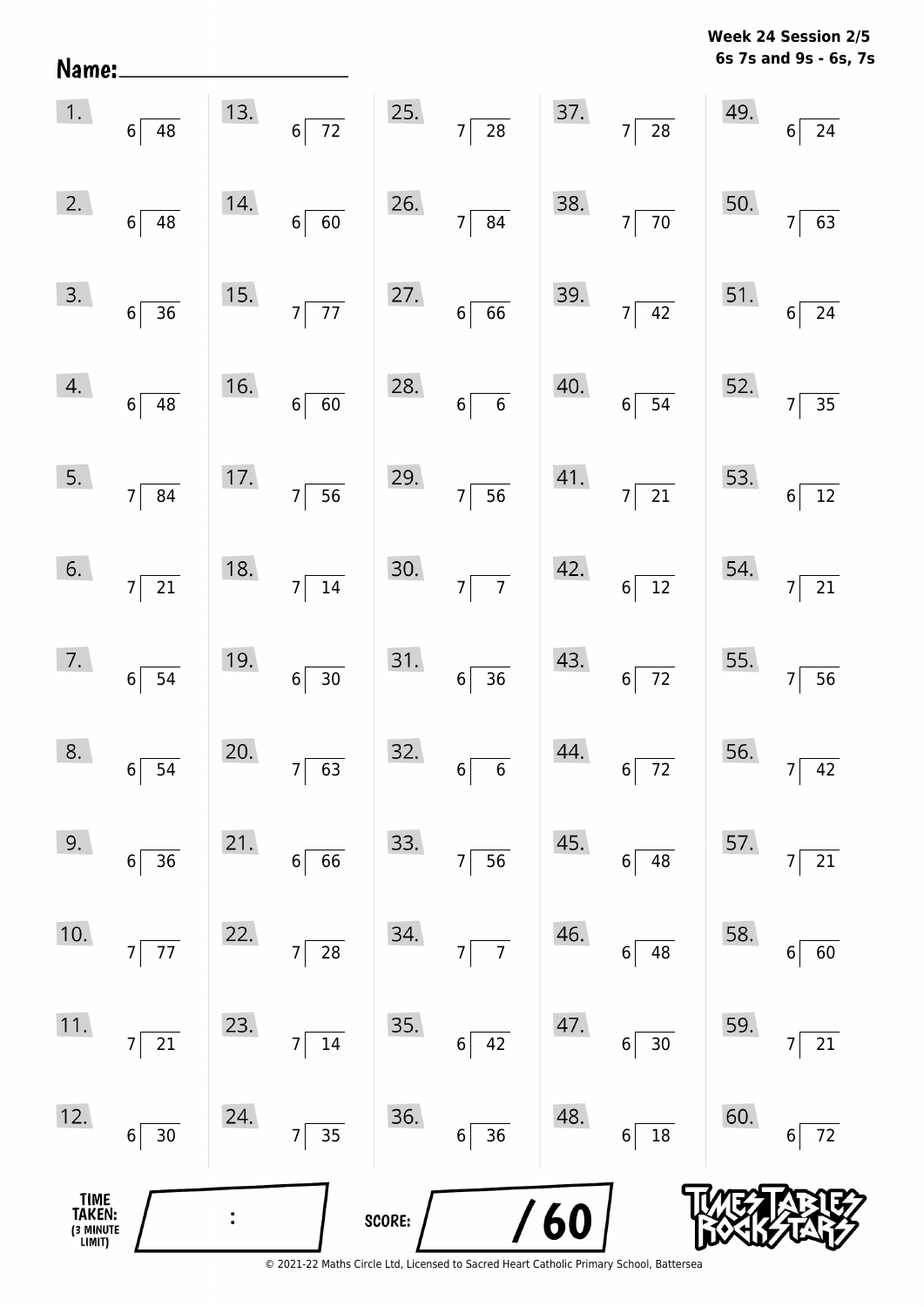**6s 7s and 9s - 6s, 7s Week 24 Session 3/5** 

| 1.                                    | $\begin{array}{c} 7 \\ \times 3 \end{array}$  | 13. |                                               |        | $\begin{array}{ c c c }\n \hline\n & 7 & 25. & 6 \\  \times & 11 & & \times 3 \\  \hline\n\end{array}$ |     | $\overline{7}$<br>37.<br>$\times$ 10          | 49. | $6\,$<br>$\times$ 11                         |
|---------------------------------------|-----------------------------------------------|-----|-----------------------------------------------|--------|--------------------------------------------------------------------------------------------------------|-----|-----------------------------------------------|-----|----------------------------------------------|
| 2.                                    | $\begin{array}{c} 6 \\ \times 5 \end{array}$  | 14. | $\begin{array}{c} 7 \\ \times 8 \end{array}$  | 26.    | $\begin{array}{c} 7 \\ \times 5 \end{array}$                                                           | 38. | $\begin{array}{c} 6 \\ \times 8 \end{array}$  | 50. | $\overline{6}$<br>$\times 10$                |
| 3.                                    | $\begin{array}{c} 6 \\ \times 4 \end{array}$  | 15. | $\begin{array}{c} 7 \\ \times 6 \end{array}$  | 27.    | $\begin{array}{c} 7 \\ \times 4 \end{array}$                                                           | 39. | $\begin{array}{c} 7 \\ \times 7 \end{array}$  | 51. | $\begin{array}{c} 7 \\ \times 3 \end{array}$ |
| 4.                                    | $\begin{array}{c} 7 \\ \times 5 \end{array}$  | 16. | $\begin{array}{c} 7 \\ \times 10 \end{array}$ | 28.    | $\begin{array}{c} 6 \\ \times 2 \end{array}$                                                           | 40. | $\begin{array}{c} 7 \\ \times 7 \end{array}$  | 52. | $\begin{array}{c} 7 \\ \times 7 \end{array}$ |
| 5.                                    | $\begin{array}{c} 6 \\ \times 6 \end{array}$  | 17. | $\begin{array}{c} 6 \\ \times 6 \end{array}$  | 29.    | $\begin{array}{c} 7 \\ \times 1 \end{array}$                                                           | 41. | $\begin{array}{c} 7 \\ \times 4 \end{array}$  | 53. | $6\overline{6}$<br>$\times$ 9                |
| 6.                                    | $\begin{array}{c} 7 \\ \times 7 \end{array}$  | 18. | $\begin{array}{c} 7 \\ \times 10 \end{array}$ | 30.    | $\begin{array}{c} 6 \\ \times 8 \end{array}$                                                           | 42. | $\begin{array}{c} 6 \\ \times 3 \end{array}$  | 54. | $\begin{array}{c} 7 \\ \times 1 \end{array}$ |
| 7.                                    | $6\n\times 10$                                | 19. | $\begin{array}{c} 6 \\ \times 2 \end{array}$  | 31.    | $\begin{array}{c} 6 \\ \times 1 \end{array}$                                                           | 43. | $\begin{array}{c} 7 \\ \times 12 \end{array}$ | 55. | $\begin{array}{c} 6 \\ \times 9 \end{array}$ |
| 8.                                    | $\begin{array}{c} 6 \\ \times 11 \end{array}$ | 20. | $\begin{array}{c} 6 \\ \times 3 \end{array}$  | 32.    | $\begin{array}{c} 7 \\ \times 11 \end{array}$                                                          | 44. | $\begin{array}{c} 6 \\ \times 3 \end{array}$  | 56. | $\boldsymbol{6}$<br>$\times$ 10              |
| 9.                                    | 6<br>$\times$ 12                              | 21. | $\overline{7}$<br>$\times$ 9                  | 33.    | 6<br>$\times$ 12                                                                                       | 45. | $6\,$<br>$\times$ 4                           | 57. | $\overline{7}$<br>$\times$ 12                |
| 10.                                   | 6<br>$\times$ 8                               | 22. | $\overline{7}$<br>$\times$ 7                  | 34.    | $\overline{7}$<br>$\times$ 12                                                                          | 46. | 6<br>$\times$ 3                               | 58. | 6<br>$\times$ 11                             |
| 11.                                   | 6<br>$\times$ 3                               | 23. | 6<br>$\times$ 12                              | 35.    | 6<br>$\times$ 4                                                                                        | 47. | 7<br>$\times$ 7                               | 59. | $\boldsymbol{6}$<br>$\times$ 8               |
| 12.                                   | 7<br>$\times$ 3                               | 24. | 6<br>$\times$ 4                               | 36.    | 6<br>$\times$ 1                                                                                        | 48. | $\overline{7}$<br>$\times$ 5                  | 60. | $\boldsymbol{6}$<br>$\times$ 3               |
| TIME<br>TAKEN:<br>(3 MINUTE<br>LIMIT) |                                               |     |                                               | SCORE: |                                                                                                        | 60  |                                               |     |                                              |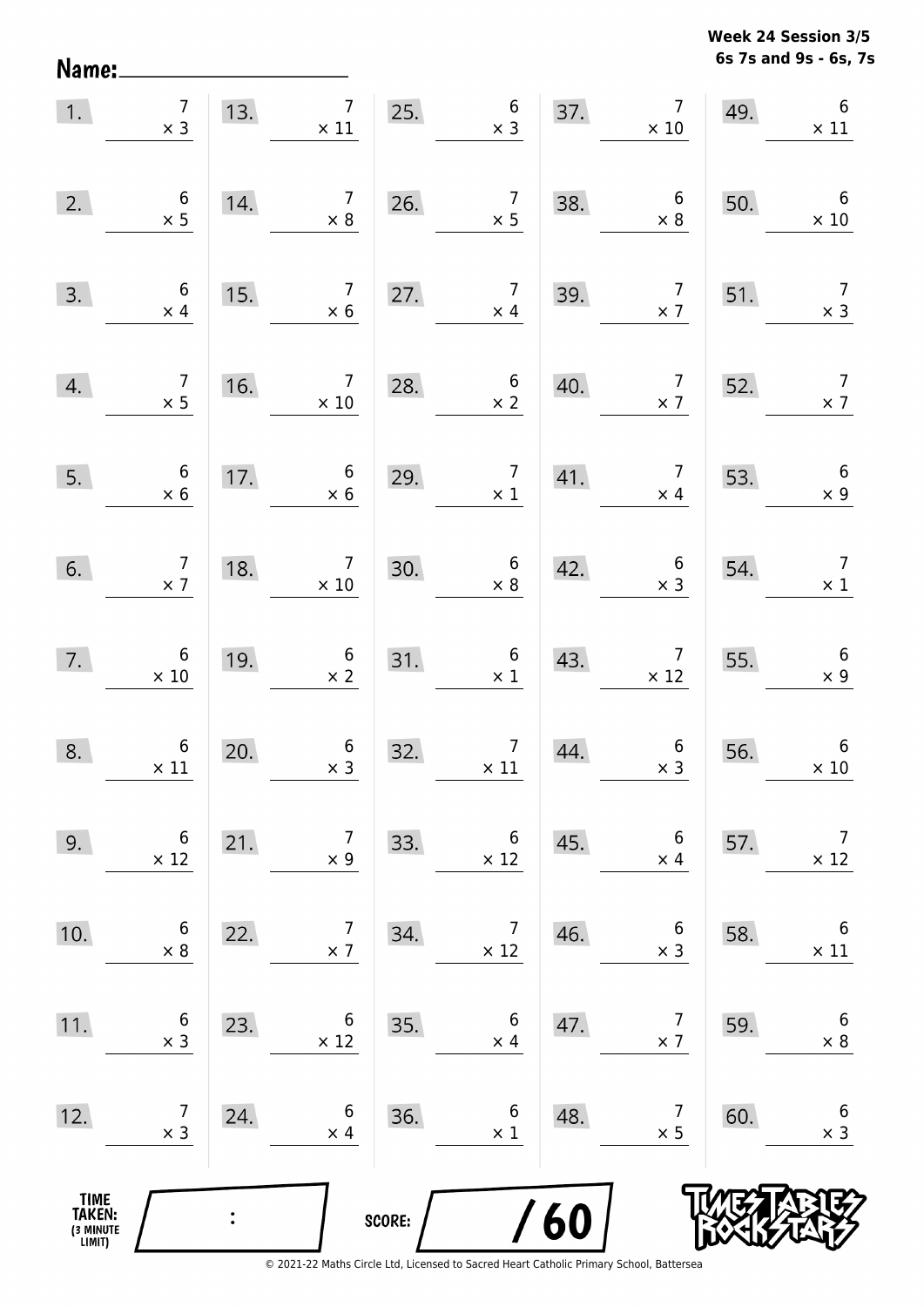**6s 7s and 9s - 6s, 7s Week 24 Session 4/5** 

| TIME<br><b>TAKEN:</b><br>(3 MINUTE<br>LIMIT) |               | SCORE: | /60               |     |                   |
|----------------------------------------------|---------------|--------|-------------------|-----|-------------------|
| 20.                                          |               | 40.    |                   | 60. |                   |
| 19.                                          |               | 39.    |                   | 59. |                   |
| 18.                                          |               | 38.    |                   | 58. |                   |
| 17.                                          | $6 \div 6 =$  | 37.    |                   | 57. |                   |
| 16.                                          |               | 36.    |                   | 56. |                   |
| 15.                                          | $42 \div 7 =$ | 35.    | $77 \div 7 =$     | 55. | $60 \div 6 =$     |
| 14.                                          | $7 ÷ 7 =$     | 34.    |                   | 54. | $6 \div 6 =$      |
| 13.                                          | $28 \div 7 =$ |        | 33. $72 \div 6 =$ |     | 53. $24 \div 6 =$ |
| 12.                                          |               |        | $32. 6 \div 6 =$  | 52. |                   |
| 11.                                          | $70 \div 7 =$ | 31.    | $24 \div 6 =$     |     | 51. $7 \div 7 =$  |
| 10.                                          | $28 \div 7 =$ | 30.    |                   | 50. |                   |
| 9.                                           |               | 29.    |                   | 49. |                   |
| 8.                                           | $77 \div 7 =$ | 28.    |                   | 48. | $12 \div 6 =$     |
| 7.                                           |               | 27.    |                   | 47. | $42 \div 7 =$     |
| 6.                                           |               | 26.    | $42 \div 6 =$     | 46. |                   |
| 5.                                           | $77 \div 7 =$ | 25.    |                   | 45. | $70 \div 7 =$     |
| 4.                                           |               | 24.    | $77 \div 7 =$     | 44. |                   |
| 3.                                           | $84 \div 7 =$ | 23.    | $21 \div 7 =$     | 43. | $70 \div 7 =$     |
| 2.                                           | $42 \div 7 =$ | 22.    |                   | 42. |                   |
| 1.                                           |               | 21.    | $21 \div 7 =$     |     |                   |

Name: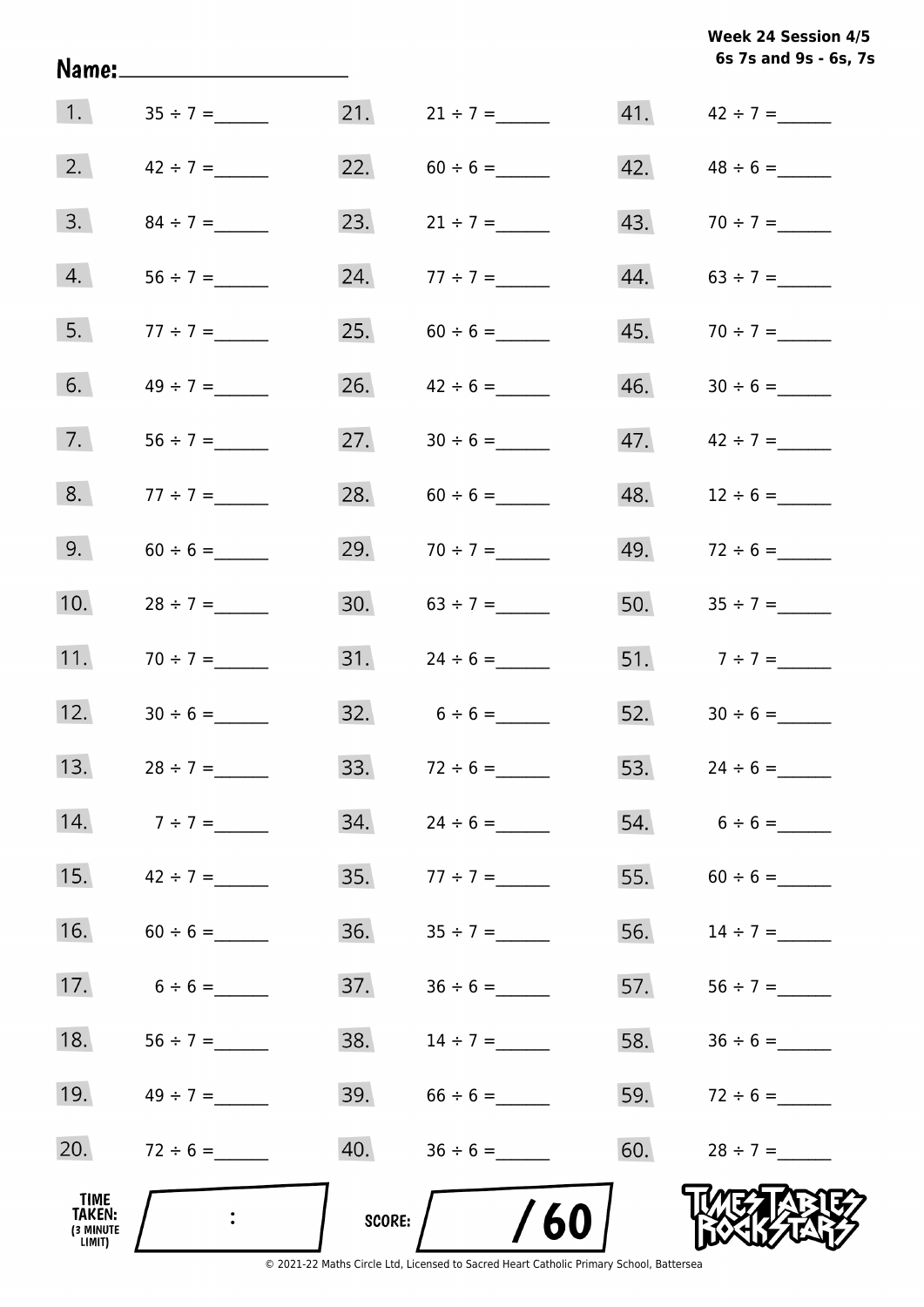## **6s 7s and 9s - 6s, 7s Week 24 Session 5/5**

| 1.                                           |                     |     |                                     |     | 41. $49 \div 7 =$               | ADD UP<br>YOUR TIME    |
|----------------------------------------------|---------------------|-----|-------------------------------------|-----|---------------------------------|------------------------|
| 2.                                           | $7 \times 2 =$      |     | 22. $6 \times 12 =$                 | 42. | $28 \div 7 =$                   | FOR THE WEEK           |
| 3.                                           |                     |     |                                     | 43. | $48 \div 6 =$                   | MINUTES<br>S1:         |
| 4.                                           | $7 \times 4 =$      |     |                                     | 44. | $66 \div 6 =$                   | S2:                    |
|                                              |                     |     | 25. $6 \times 4 =$                  | 45. | $21 \div 7 =$                   | S3:                    |
|                                              | 6. $6 \times 7 =$   |     |                                     | 46. |                                 | S4:<br>S5:             |
|                                              |                     |     |                                     | 47. |                                 | Total:                 |
|                                              | $8. 6 \times 4 =$   |     | 28. $6 \times 7 =$                  | 48. |                                 | SECONDS                |
|                                              |                     |     | 29. $6 \times 12 =$                 |     |                                 | S1:                    |
|                                              | 10. $7 \times 9 =$  |     | $30. \quad 7 \times 3 =$            | 50. | $18 \div 6 =$                   | S2:<br>S3:             |
|                                              |                     |     | 31. $28 \div 7 =$ 51. $7 \div 7 =$  |     |                                 | S4:                    |
|                                              | 12. $6 \times 11 =$ |     | 32. $77 \div 7 =$ 52. $84 \div 7 =$ |     |                                 | SS:                    |
|                                              | 13. $6 \times 8 =$  |     | 33. $48 \div 6 =$ 53. $42 \div 6 =$ |     |                                 | Total:                 |
|                                              | 14. $6 \times 10 =$ | 34. | $54 \div 6 =$ 54. $21 \div 7 =$     |     |                                 | ADD UP<br>YOUR SCORE   |
|                                              | 15. $6 \times 1 =$  | 35. |                                     |     | $60 \div 6 =$ 55. $21 \div 7 =$ | FOR THE WEEK<br>$S1$ : |
| 16.                                          | $7 \times 3 =$      | 36. | $49 \div 7 =$ 56. 54 ÷ 6 =          |     |                                 | S2:                    |
|                                              |                     | 37. | $18 \div 6 = 57.$ $7 \div 7 =$      |     |                                 | S3:                    |
| 18.                                          | $7 \times 5 =$      | 38. | $7 \div 7 =$ 58.                    |     | $35 \div 7 =$                   | S4:                    |
|                                              | 19. $7 \times 3 =$  | 39. | $56 \div 7 =$ 59. $63 \div 7 =$     |     |                                 | SS:                    |
|                                              | 20. $6 \times 3 =$  | 40. | $49 \div 7 = 60.$                   |     | $30 \div 6 =$                   | Total:                 |
| TIME<br><b>TAKEN:</b><br>(3 MINUTE<br>LIMIT) |                     |     | <b>SCORE:</b>                       |     | 60                              |                        |

Name: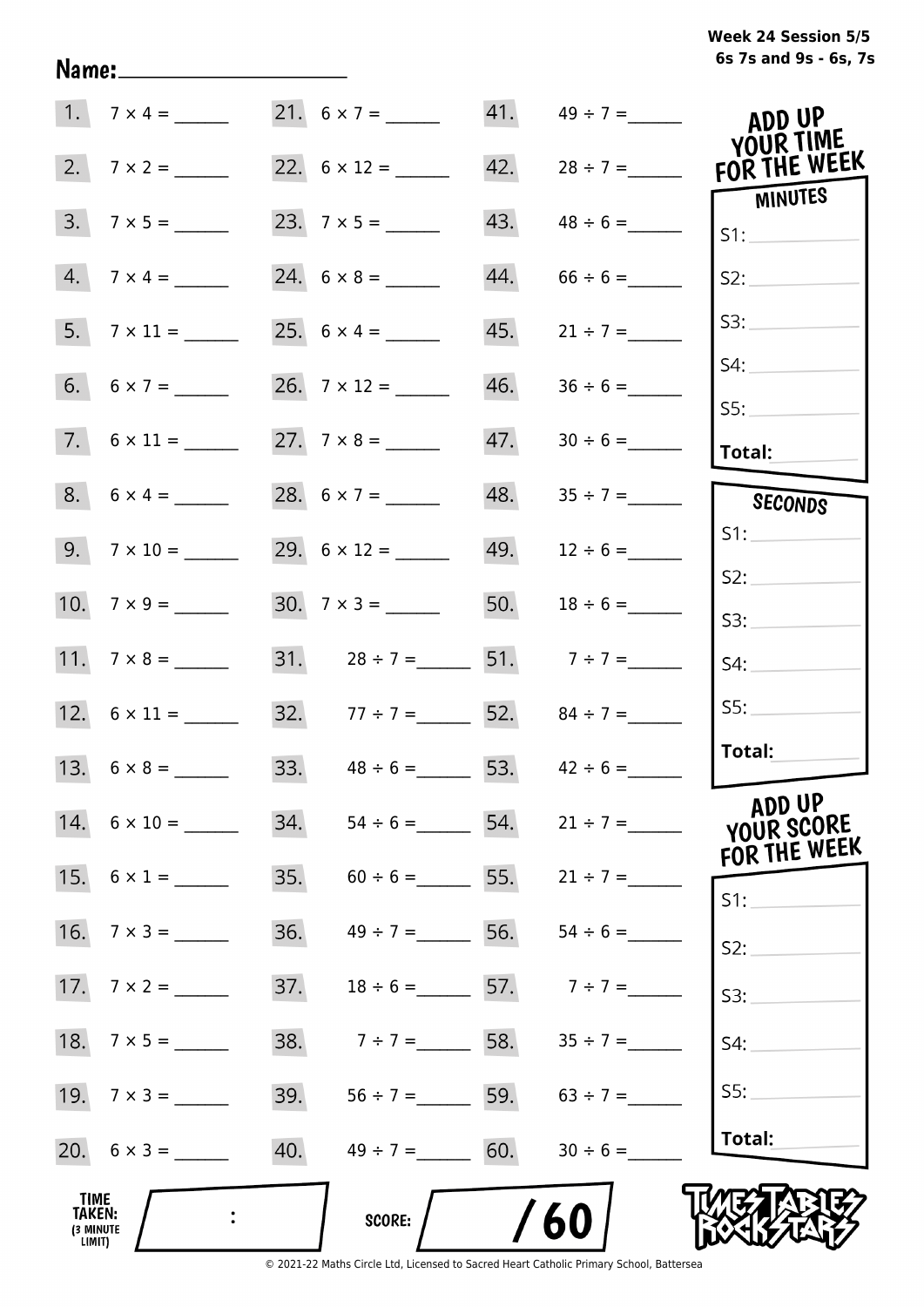Week 25 Session 1/5 6s 7s and 9s - 7s, 8s

| TIME<br>TAKEN:<br>(3 MINUTE<br>LIMIT) |                              | SCORE: $/$ /60              |                          |
|---------------------------------------|------------------------------|-----------------------------|--------------------------|
|                                       | 20. $8 \times 11 =$          | $40. 8 \times 7 =$          | 60. $6 \times 7 =$       |
|                                       | 19. $7 \times 6 =$           | 39. $3 \times 7 =$          |                          |
|                                       | 18. $7 \times 5 =$           | $38. \quad 9 \times 8 =$    |                          |
|                                       | 17. $7 \times 12 =$          | $37. 6 \times 8 =$          | 57. $4 \times 7 =$       |
|                                       | 16. $7 \times 9 =$           | $36. \quad 2 \times 7 = \_$ |                          |
|                                       | 15. $7 \times 6 =$           |                             |                          |
|                                       | 14. $7 \times 8 =$           | $34. \quad 4 \times 7 =$    |                          |
|                                       | 13. $8 \times 4 =$           | 33. $5 \times 8 =$          |                          |
|                                       |                              | 32. $7 \times 7 =$          | 52. $4 \times 7 =$       |
|                                       | 11. $7 \times 7 =$           | $31. \quad 4 \times 8 =$    |                          |
|                                       | 10. $7 \times 2 =$           | 30. $7 \times 4 =$          |                          |
|                                       | 9. $7 \times 7 =$            | 29. $7 \times 2 =$          | $49. \quad 3 \times 8 =$ |
|                                       |                              |                             | $48. \quad 4 \times 8 =$ |
|                                       | $7. \qquad 8 \times 10 = \_$ | 27. $7 \times 4 =$          | $47. 2 \times 7 =$       |
|                                       |                              |                             | $46. \quad 3 \times 7 =$ |
|                                       |                              |                             | $45. 5 \times 7 =$       |
|                                       |                              |                             |                          |
|                                       |                              |                             | 43. $3 \times 7 =$       |
|                                       |                              |                             |                          |
|                                       |                              |                             | $41. 5 \times 7 =$       |

Name: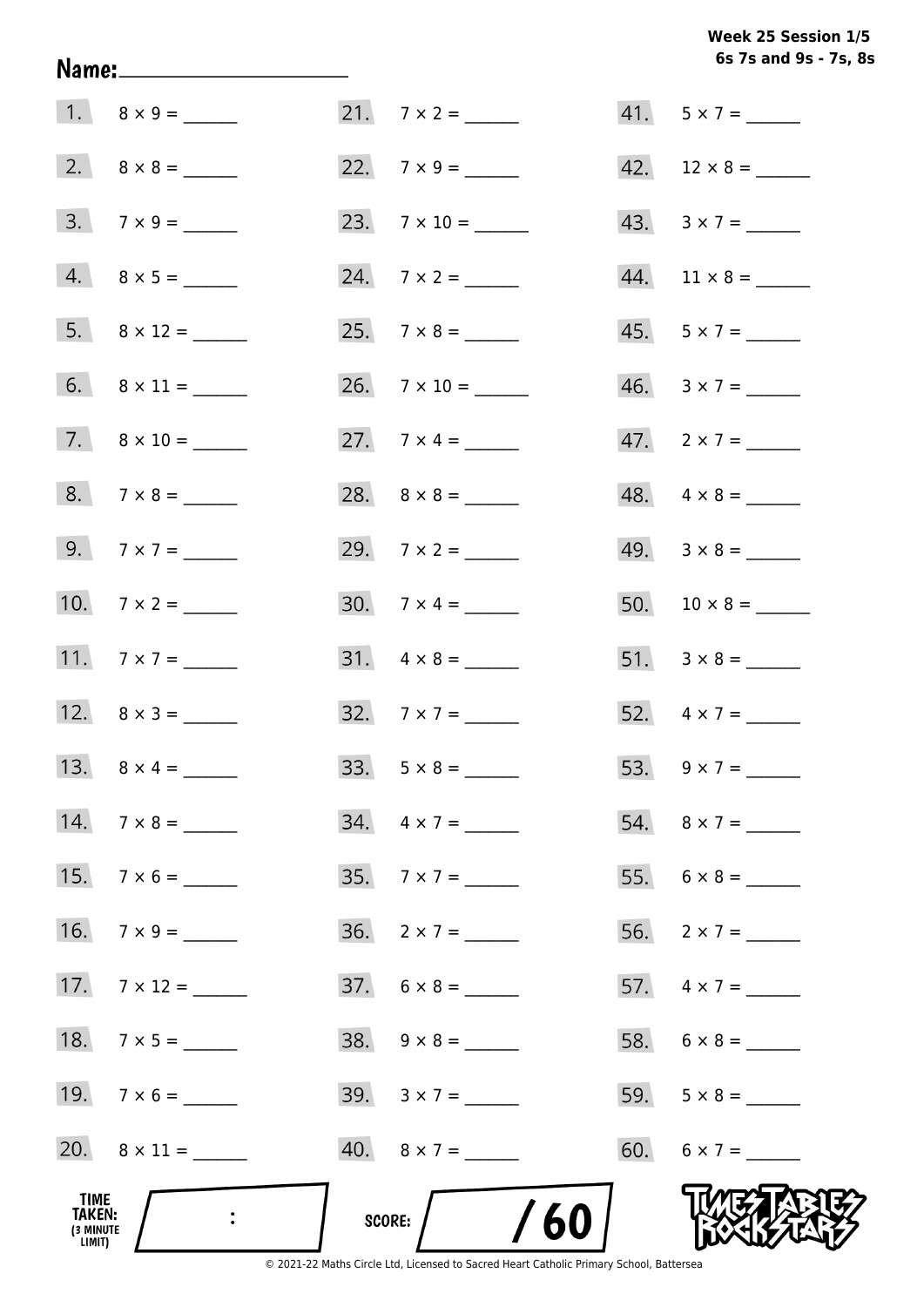**6s 7s and 9s - 7s, 8s Week 25 Session 2/5** 

|                                       | 1. $7\overline{21}$                |     |                                               |        | 13. $7\overline{70}$ 25. $8\overline{32}$ 37. $7\overline{84}$ |     |                          | 49. $\begin{array}{c} 8 \end{array}$ | $\overline{80}$                                    |
|---------------------------------------|------------------------------------|-----|-----------------------------------------------|--------|----------------------------------------------------------------|-----|--------------------------|--------------------------------------|----------------------------------------------------|
|                                       | 2. $8 \overline{)48}$              | 14. | $7\overline{)14}$                             |        | 26. $7\sqrt{14}$                                               |     | 38. $7\overline{)14}$    | 50.                                  | 7 <sup>1</sup><br>$\overline{28}$                  |
|                                       | $\overline{3.}$ $7 \overline{)28}$ | 15. | $8\overline{)32}$ 27. $8\overline{)24}$       |        |                                                                |     | 39. $7\overline{)21}$    |                                      | 51. $7\overline{)28}$                              |
| 4.                                    | $7\overline{7}$                    | 16. | $8 \overline{)96}$ 28. $7 \overline{)84}$     |        |                                                                |     | $40.7 \overline{)42}$    |                                      | $\begin{array}{ c c }\n 52. & 8 & 32\n\end{array}$ |
| 5.                                    | $8\sqrt{40}$                       |     | 17. $8 \overline{)24}$ 29. $7 \overline{)63}$ |        |                                                                |     | $41.$ $8 \overline{)8}$  |                                      | 53. $7\overline{)35}$                              |
| 6.                                    | $8\overline{8}$                    |     | 18. $7 \overline{)84}$                        | 30.    | $8\sqrt{16}$                                                   |     | $42.$ $8 \overline{)24}$ | 54. $7^{\lceil}$                     | $\boxed{28}$                                       |
| 7.                                    | $8\overline{)48}$                  | 19. | $7\overline{)14}$                             |        | $31.8 \overline{)56}$                                          |     | 43. $7\overline{)21}$    | 55. $7\overline{)}$                  | $\boxed{21}$                                       |
| 8.                                    | $\overline{88}$<br>$8^{\circ}$     | 20. | $8 \overline{)96}$ 32. $8 \overline{)88}$     |        |                                                                |     | $44.77$ $49$             |                                      | 56. $7 \overline{)56}$                             |
| 9.                                    | 35<br>7                            | 21. | 8<br>48                                       | 33.    | $\bf 8$<br>32                                                  | 45. | 77<br>7 <sup>1</sup>     | 57.                                  | 72<br>8                                            |
| 10.                                   | 49<br>7                            | 22. | 84<br>7                                       | 34.    | $70\,$<br>7                                                    | 46. | 24<br>8                  | 58.                                  | 96<br>8                                            |
| 11.                                   | 32<br>8                            | 23. | $\overline{7}$<br>$\overline{7}$              | 35.    | ${\bf 80}$<br>$\bf 8$                                          | 47. | 8<br>8                   | 59.                                  | $72\,$<br>8                                        |
| 12.                                   | 28<br>$\overline{7}$               | 24. | 14<br>$\overline{7}$                          | 36.    | 14<br>7                                                        | 48. | 14<br>$7\vert$           | 60.                                  | 84                                                 |
| TIME<br>TAKEN:<br>(3 MINUTE<br>LIMIT) |                                    |     |                                               | SCORE: |                                                                | 60  |                          |                                      |                                                    |

Name: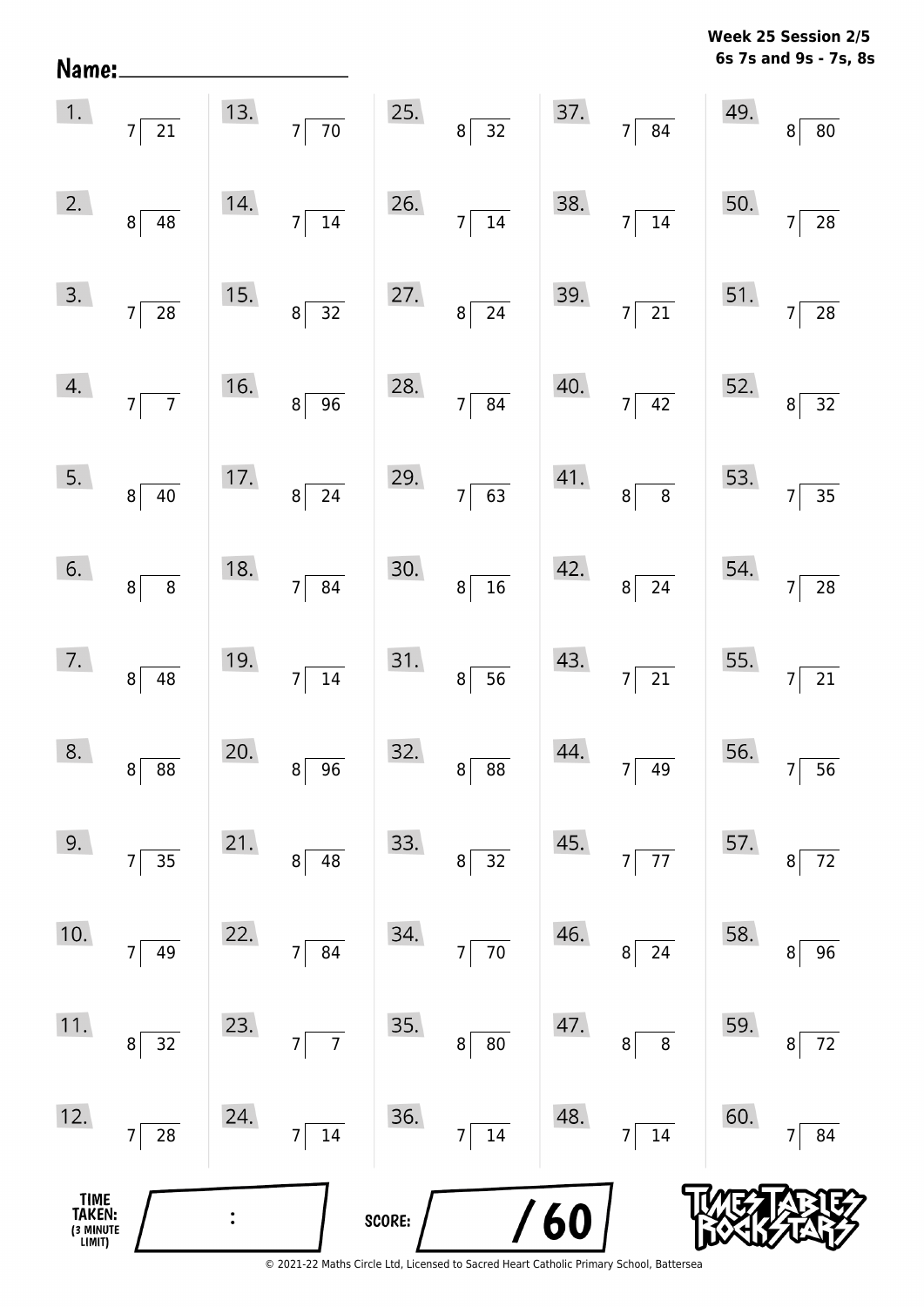**6s 7s and 9s - 7s, 8s Week 25 Session 3/5** 

| 1.                                            | $\overline{7}$<br>$\times 8$                    | 13. | $8\phantom{1}$<br>$\times$ 9                  |        | 25. $7 \times 10$                                                | 37. | $\begin{array}{c} 8 \\ \times 6 \end{array}$  | 49. | $\overline{7}$<br>$\times$ 11                 |
|-----------------------------------------------|-------------------------------------------------|-----|-----------------------------------------------|--------|------------------------------------------------------------------|-----|-----------------------------------------------|-----|-----------------------------------------------|
| 2.                                            | $\begin{array}{c} 7 \\ \times 9 \end{array}$    | 14. | $\begin{array}{c} 8 \\ \times 6 \end{array}$  | 26.    | $\begin{array}{c} 8 \\ \times 3 \end{array}$                     | 38. | $\begin{array}{c} 8 \\ \times 6 \end{array}$  | 50. | $\overline{7}$<br>$\times$ 7                  |
| 3.                                            | $\begin{array}{c} 8 \\ \times 8 \end{array}$    | 15. | $\begin{array}{c} 8 \\ \times 5 \end{array}$  | 27.    | $\begin{array}{c} 7 \\ \times 7 \end{array}$                     | 39. | $\begin{array}{c} 8 \\ \times 2 \end{array}$  | 51. | $\overline{7}$<br>$\times$ 12                 |
| 4.                                            | $\,8\,$<br>$\times$ 10                          | 16. | $\begin{array}{c} 7 \\ \times 5 \end{array}$  | 28.    | $\begin{array}{c} 7 \\ \times 3 \end{array}$                     | 40. | 8 <sup>8</sup><br>$\times$ 1                  | 52. | $\begin{array}{c} 8 \\ \times 11 \end{array}$ |
| 5.                                            | $\begin{array}{c} 7 \\ \times 10 \end{array}$   | 17. | $\begin{array}{c} 7 \\ \times 7 \end{array}$  | 29.    | $\begin{array}{c} 8 \\ \times 1 \end{array}$                     | 41. | $\begin{array}{c} 7 \\ \times 3 \end{array}$  | 53. | $\begin{array}{c} 7 \\ \times 9 \end{array}$  |
| 6.                                            | $\begin{array}{c} 7 \\ \times 8 \end{array}$    | 18. | $\begin{array}{c} 7 \\ \times 10 \end{array}$ | 30.    | $\begin{array}{c} 7 \\ \times 12 \end{array}$                    | 42. | $\begin{array}{c} 8 \\ \times 5 \end{array}$  | 54. | $\begin{array}{c} 8 \\ \times 2 \end{array}$  |
| 7.                                            | $\begin{array}{c} 8 \\ \times 5 \end{array}$    | 19. | $\begin{array}{c} 7 \\ \times 7 \end{array}$  |        | $\begin{array}{c} 7 \\ \times 8 \end{array}$<br>$\frac{31.1}{2}$ | 43. | $\begin{array}{c} 7 \\ \times 12 \end{array}$ | 55. | $\overline{7}$<br>$\times$ 11                 |
| 8.                                            | $\begin{array}{c} 8 \\ \times \ 10 \end{array}$ | 20. | $\begin{array}{c} 8 \\ \times 1 \end{array}$  | 32.    | $\begin{array}{c} 8 \\ \times 12 \end{array}$                    | 44. | $8$<br>$\times 6$                             | 56. | $\overline{7}$<br>$\times 2$                  |
| 9.                                            | 8<br>$\times$ 9                                 | 21. | $\overline{7}$<br>$\times$ 1                  | 33.    | 8<br>$\times$ 6                                                  | 45. | $\overline{7}$<br>$\times$ 4                  | 57. | $\, 8$<br>$\times$ 1                          |
| 10.                                           | 8<br>$\times$ 5                                 | 22. | 8<br>$\times$ 3                               | 34.    | $\overline{7}$<br>$\times$ 1                                     | 46. | 8<br>$\times$ 12                              | 58. | 8<br>$\times$ 2                               |
| 11.                                           | 7<br>$\times$ 6                                 | 23. | 7<br>$\times$ 10                              | 35.    | 7<br>$\times$ 9                                                  | 47. | 7<br>$\times$ 5                               | 59. | 8<br>$\times$ 1                               |
| 12.                                           | 8<br>$\times$ 6                                 | 24. | 8<br>$\times$ 2                               | 36.    | 8<br>$\times$ 2                                                  | 48. | 7<br>$\times$ 11                              | 60. | 8<br>$\times$ 6                               |
| <b>TIME<br/>TAKEN:</b><br>(3 MINUTE<br>LIMIT) |                                                 |     |                                               | SCORE: |                                                                  | 60  |                                               |     |                                               |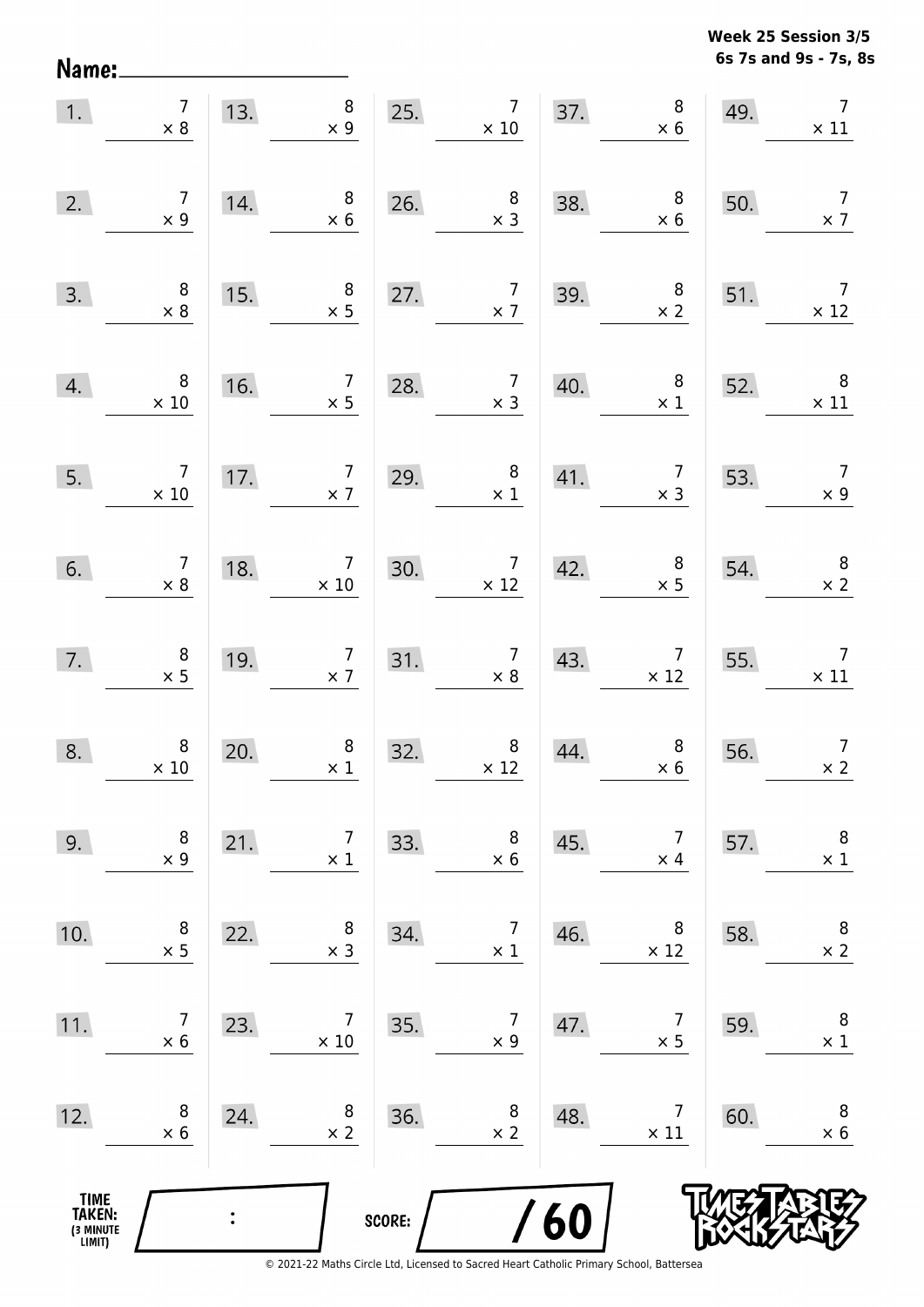**6s 7s and 9s - 7s, 8s Week 25 Session 4/5** 

|                                       |                 |     |                       |     | 6s 7s and 9s - 7s, 8 |
|---------------------------------------|-----------------|-----|-----------------------|-----|----------------------|
| 1.                                    | $48 \div 8 =$   |     | 21. $7 \div 7 =$      | 41. |                      |
| 2.                                    | $84 \div 7 =$   | 22. |                       | 42. |                      |
| 3.                                    |                 | 23. |                       | 43. | $42 \div 7 =$        |
| 4.                                    | $48 \div 8 =$   | 24. |                       | 44. | $21 \div 7 =$        |
| 5.                                    | $24 \div 8 =$   | 25. | $88 \div 8 =$         | 45. |                      |
| 6.                                    | $24 \div 8 =$   | 26. | $42 \div 7 =$         | 46. |                      |
| 7.                                    | $7 ÷ 7 =$       | 27. |                       | 47. |                      |
| 8.                                    |                 | 28. | $49 \div 7 =$         | 48. | $24 \div 8 =$        |
| 9.                                    | $88 \div 8 =$   | 29. |                       | 49. | $77 \div 7 =$        |
| 10.                                   |                 | 30. | $88 \div 8 =$         | 50. | $77 \div 7 =$        |
| 11.                                   | $7 \div 7 =$    | 31. | $40 \div 8 =$         | 51. |                      |
| 12.                                   |                 | 32. | $72 \div 8 =$         | 52. | $96 \div 8 =$        |
| 13.                                   | $14 \div 7 =$   | 33. | $84 \div 7 =$         |     | 53. $64 \div 8 =$    |
| 14.                                   | $42 \div 7 =$   | 34. | $35 \div 7 =$         |     | 54. $8 \div 8 =$     |
| 15.                                   | $84 \div 7 =$   |     |                       | 55. |                      |
| 16.                                   | $21 \div 7 =$   |     |                       |     | 56. $28 \div 7 =$    |
| 17.                                   | $49 \div 7 =$   |     |                       |     | 57. $7 \div 7 =$     |
| 18.                                   | $96 \div 8 =$   | 38. | $80 \div 8 =$         |     |                      |
| 19.                                   | $7 ÷ 7 =$       |     |                       |     | 59. $48 \div 8 =$    |
| 20.                                   | $21 \div 7 =$   |     | 40. $56 \div 7 =$     |     | 60. $7 \div 7 =$     |
| TIME<br>TAKEN:<br>(3 MINUTE<br>LIMIT) | $\sim 10^{-11}$ |     | /60<br>SCORE: $\bigg$ |     |                      |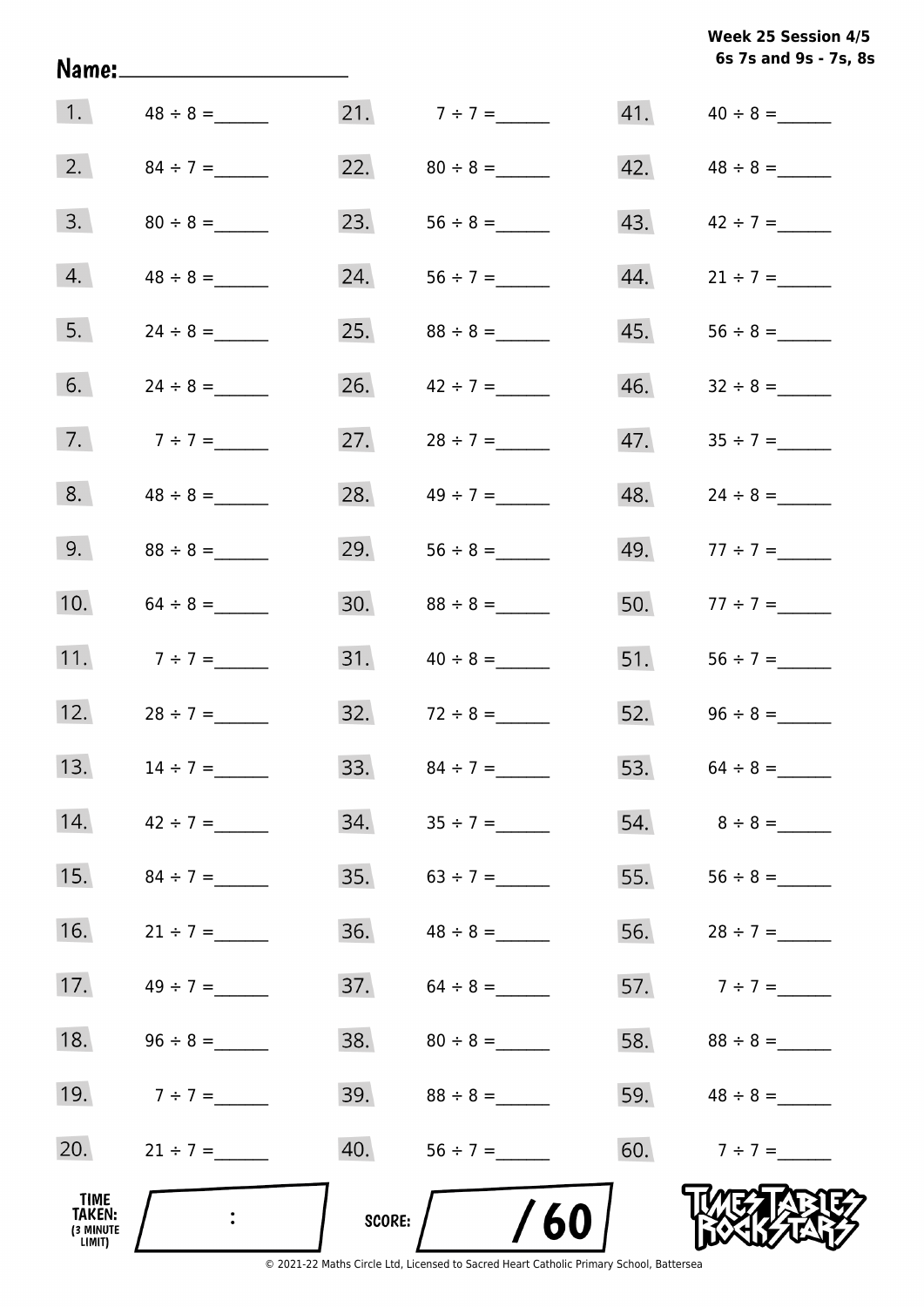## **6s 7s and 9s - 7s, 8s Week 25 Session 5/5**

|                                       | $1. 7 \times 2 =$        |     | $21. 8 \times 3 =$                  |     | 41. $77 \div 7 =$               | ADD UP<br><b>YOUR TIME</b>           |
|---------------------------------------|--------------------------|-----|-------------------------------------|-----|---------------------------------|--------------------------------------|
|                                       | 2. $8 \times 7 =$        |     |                                     | 42. | $72 \div 8 =$                   | FOR THE WEEK                         |
|                                       | $3. \quad 8 \times 10 =$ |     |                                     | 43. | $7 ÷ 7 =$                       | MINUTES<br>S1:                       |
|                                       | $4. 8 \times 5 =$        |     |                                     | 44. | $14 \div 7 =$                   | S2:                                  |
|                                       |                          |     |                                     | 45. | $70 \div 7 =$                   | S3:                                  |
|                                       |                          |     |                                     | 46. | $24 \div 8 =$                   | S4:<br>SS:                           |
|                                       | $7. \ 8 \times 12 =$     |     |                                     | 47. | $21 \div 7 =$                   | Total:                               |
|                                       | $8.7 \times 3 =$         |     |                                     | 48. | $56 \div 7 =$                   | SECONDS                              |
|                                       | $9. 7 \times 9 =$        |     |                                     |     | 49. $28 \div 7 =$               | S1:                                  |
|                                       |                          |     |                                     |     | 50. $64 \div 8 =$               | S2:                                  |
|                                       | 11. $8 \times 12 =$      |     | 31. $7 \div 7 =$ 51. $63 \div 7 =$  |     |                                 | S3:<br>S4:                           |
|                                       |                          |     | 32. $28 \div 7 =$ 52. $8 \div 8 =$  |     |                                 | SS:                                  |
|                                       | 13. $7 \times 7 =$       |     | 33. $32 \div 8 = 53.$ $14 \div 7 =$ |     |                                 | Total:                               |
| 14.                                   | $7 \times 10 =$          | 34. |                                     |     | $96 \div 8 =$ 54. $88 \div 8 =$ | ADD UP<br>YOUR SCORE<br>FOR THE WEEK |
| 15.                                   | $7 \times 8 =$           | 35. |                                     |     | $56 \div 8 =$ 55. $35 \div 7 =$ | S1:                                  |
| 16.                                   | $7 \times 4 =$           | 36. |                                     |     | $70 \div 7 = 56.$ $24 \div 8 =$ | S2:                                  |
|                                       |                          | 37. |                                     |     | $56 \div 7 =$ 57. $56 \div 8 =$ | S3:                                  |
|                                       |                          | 38. | $70 \div 7 =$ 58.                   |     | $24 \div 8 =$                   | S4:                                  |
|                                       | 19. $8 \times 1 =$       | 39. |                                     |     | $40 \div 8 =$ 59. $8 \div 8 =$  | S5:                                  |
|                                       |                          | 40. | $24 \div 8 =$ 60. $48 \div 8 =$     |     |                                 | Total:                               |
| TIME<br>TAKEN:<br>(3 MINUTE<br>LIMIT) |                          |     | SCORE:                              |     | 60                              |                                      |

Name: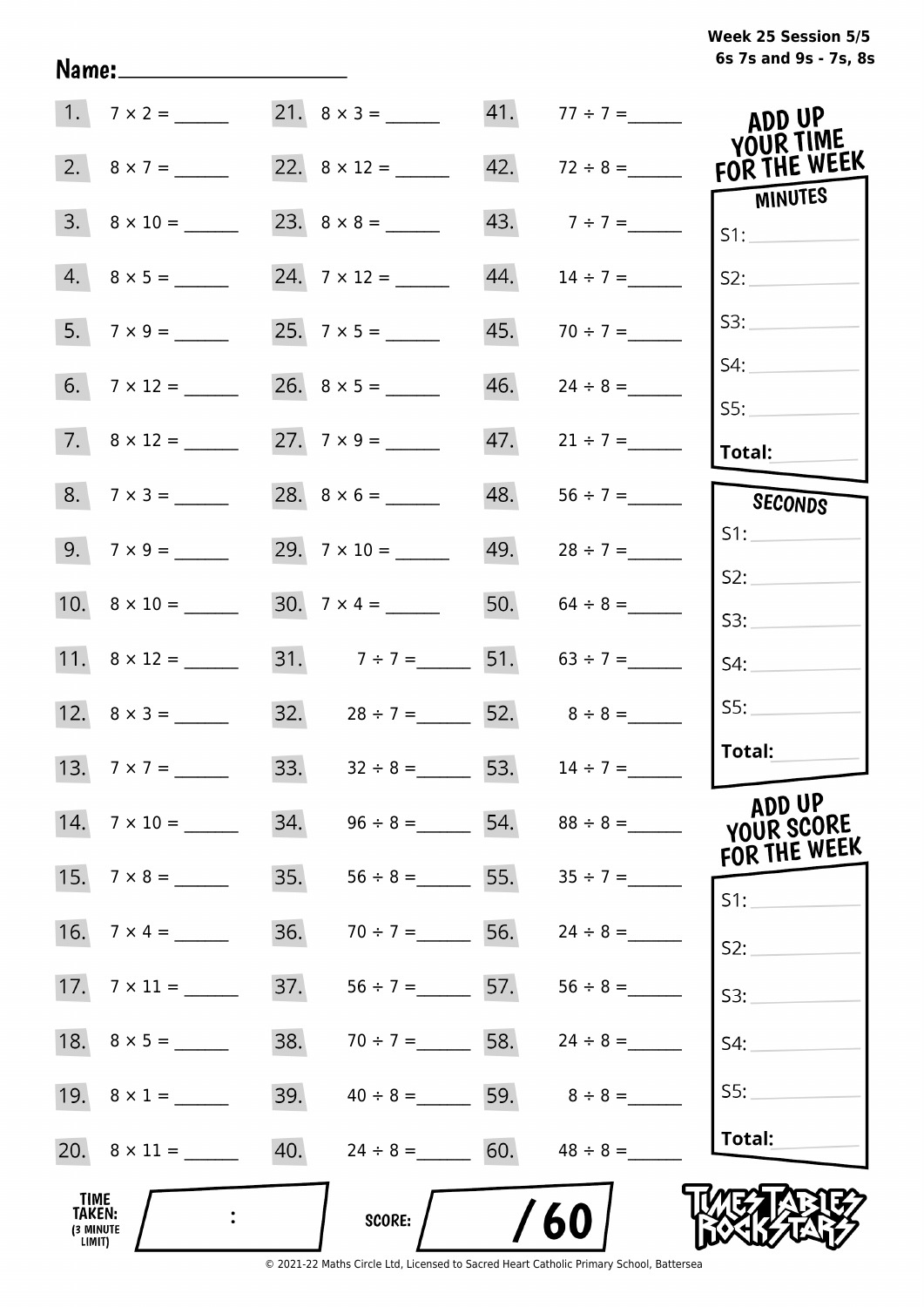## **6s 7s and 9s - 8s, 9s Week 26 Session 1/5**

|                                              | Name:_________________________ |                          | 6s 7s and 9s - 8s, 9     |
|----------------------------------------------|--------------------------------|--------------------------|--------------------------|
|                                              |                                | 21. $8 \times 1 =$       | $41. 6 \times 8 =$       |
|                                              | 2. $9 \times 6 =$              | 22. $8 \times 3 =$       |                          |
|                                              | $3. 9 \times 2 =$              | 23. $9 \times 11 =$      | $43. \quad 9 \times 8 =$ |
|                                              | $4. 8 \times 3 =$              | 24. $9 \times 4 =$       |                          |
|                                              | 5. $9 \times 3 =$              |                          | $45. \quad 8 \times 8 =$ |
|                                              |                                |                          | $46. \quad 9 \times 9 =$ |
|                                              | 7. $9 \times 4 =$              | 27. $8 \times 4 =$       |                          |
|                                              | $8. 9 \times 1 =$              |                          | $48. 1 \times 8 =$       |
|                                              | 9. $9 \times 1 =$              | 29. $9 \times 12 =$      | $49. \quad 2 \times 8 =$ |
|                                              | 10. $9 \times 4 =$             |                          |                          |
|                                              | 11. $8 \times 12 =$            |                          | 51. $7 \times 8 =$       |
|                                              | 12. $9 \times 8 =$             | $32. \quad 9 \times 9 =$ |                          |
|                                              |                                | $33. \quad 3 \times 9 =$ |                          |
|                                              | $14. \quad 8 \times 3 =$       | $34. 3 \times 9 =$       |                          |
|                                              |                                | $35.7 \times 8 =$        |                          |
|                                              | 16. $8 \times 12 =$            | $36.$ 12 × 8 = ______    |                          |
|                                              | 17. $9 \times 5 =$             | $37.6 \times 9 =$        |                          |
|                                              |                                |                          |                          |
|                                              |                                |                          |                          |
|                                              |                                |                          |                          |
| TIME<br><b>TAKEN:</b><br>(3 MINUTE<br>LIMIT) |                                | /60<br>score:            |                          |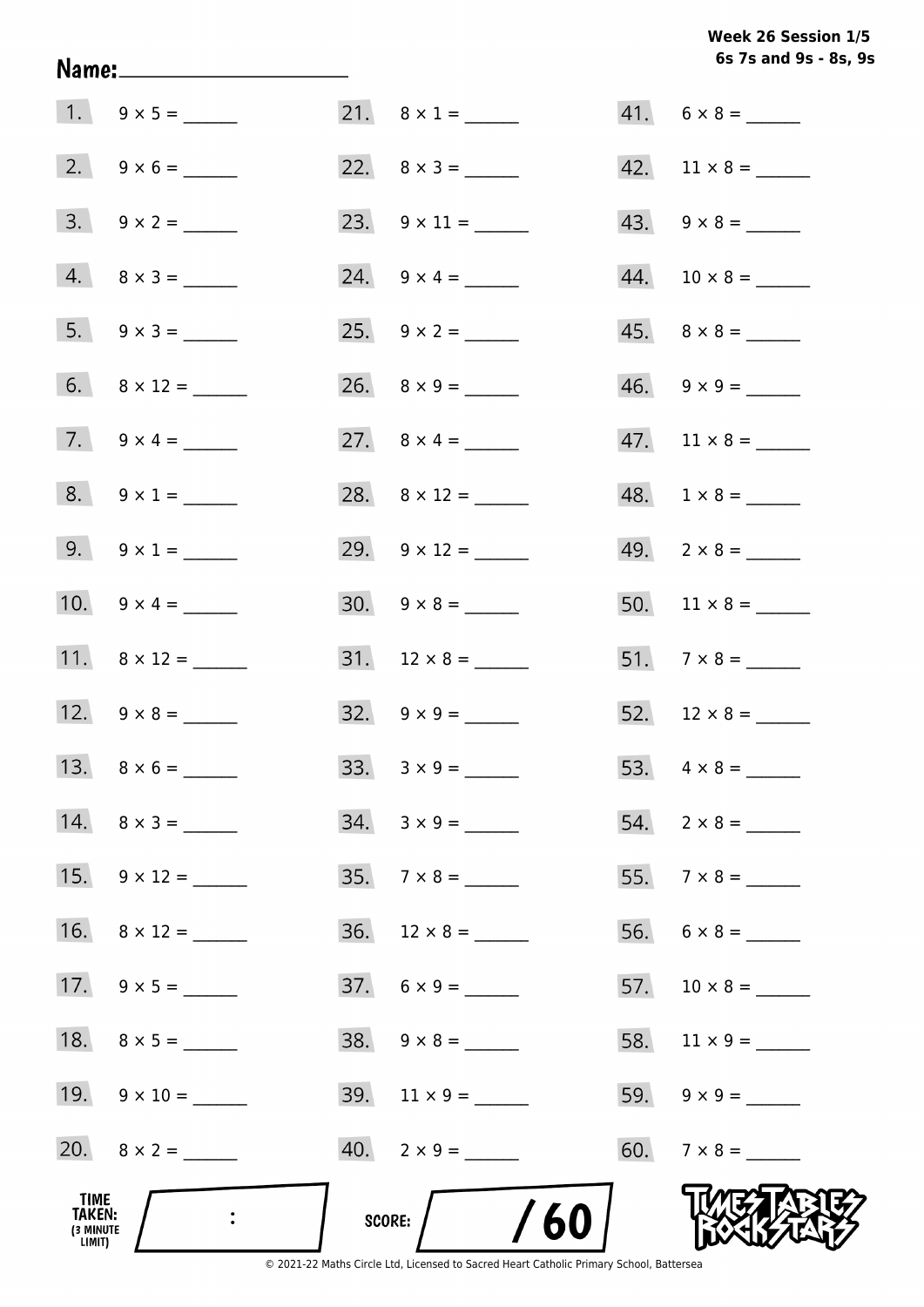**6s 7s and 9s - 8s, 9s Week 26 Session 2/5** 

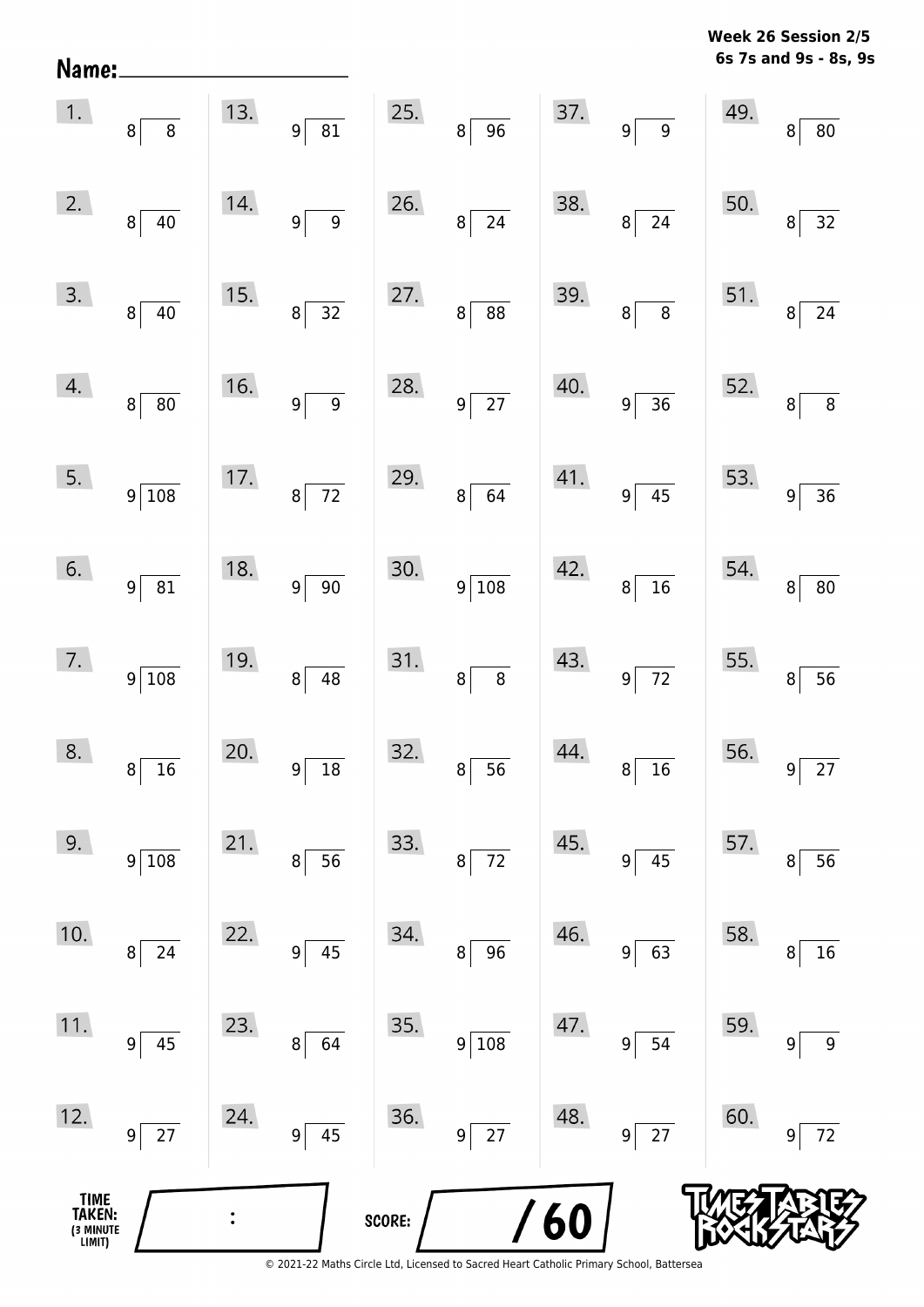**6s 7s and 9s - 8s, 9s Week 26 Session 3/5** 

| 1.                                    | $\begin{array}{c} 9 \\ \times 5 \end{array}$    |     | 13. $\begin{array}{c} 9 \\ \times 11 \end{array}$                                         |                                        | $\begin{array}{c c} 8 \\ \times 3 \end{array}$<br>25. |     | 37. $8 \times 7$                                 | 49. | $\, 8$<br>$\times$ 4                          |
|---------------------------------------|-------------------------------------------------|-----|-------------------------------------------------------------------------------------------|----------------------------------------|-------------------------------------------------------|-----|--------------------------------------------------|-----|-----------------------------------------------|
| 2.                                    | $\,8\,$<br>$\times 10$                          | 14. | $\begin{array}{c} 8 \\ \times 6 \end{array}$                                              |                                        | 26. $\begin{array}{r} 9 \\ \times 9 \end{array}$      | 38. | $\begin{array}{c} 8 \\ \times 2 \end{array}$     | 50. | $\begin{array}{r} 9 \\ \times 6 \end{array}$  |
| 3.                                    | $\boldsymbol{9}$<br>$\times$ 4                  | 15. | $\begin{array}{c} 9 \\ \times 3 \end{array}$                                              |                                        | 27. $\begin{array}{c} 8 \\ \times 9 \end{array}$      | 39. | $\begin{array}{r} 8 \\ \times 5 \end{array}$     | 51. | $\overline{\phantom{a}}$<br>$\times$ 4        |
| 4.                                    | $\begin{array}{c} 9 \\ \times 11 \end{array}$   | 16. | $\begin{array}{c} 9 \\ x 5 \end{array}$                                                   | 28.                                    | $\overline{\phantom{0}}$ 8<br>$\times$ 4              | 40. | $\overline{9}$<br>$\times$ 10                    | 52. | $\begin{array}{c} 8 \\ \times 5 \end{array}$  |
| 5.                                    | $\frac{9}{x}$                                   |     | $\begin{array}{c} 8 \\ \times 7 \end{array}$<br>$\begin{array}{c}\n17. \\ \end{array}$    | 29.                                    | $\frac{9}{x7}$                                        |     | 41. $\begin{array}{c} 8 \\ \times 2 \end{array}$ | 53. | $\begin{array}{c} 8 \\ \times 5 \end{array}$  |
| 6.                                    | $\begin{array}{c} 8 \\ \times \ 10 \end{array}$ |     | $\begin{array}{r} 8 \\ \times 8 \end{array}$<br>$\begin{array}{c}\n 18. \\  -\end{array}$ | $\begin{array}{c}\n30. \\ \end{array}$ | $\begin{array}{c} 8 \\ \times 5 \end{array}$          |     | 42. $\begin{array}{c} 9 \\ \times 1 \end{array}$ | 54. | $\begin{array}{c} 9 \\ \times 12 \end{array}$ |
| 7.                                    | $\begin{array}{c} 8 \\ \times 9 \end{array}$    | 19. | $\begin{array}{r} 9 \\ \times 11 \end{array}$                                             | 31.                                    | $\begin{array}{c} 8 \\ \times 5 \end{array}$          |     | 43. $8 \times 7$                                 | 55. | $\frac{9}{x}$                                 |
| 8.                                    | $\begin{array}{c} 9 \\ \times 1 \end{array}$    | 20. | $\begin{array}{c} 9 \\ \times 12 \end{array}$                                             | 32.                                    | $\begin{array}{c} 8 \\ \times 3 \end{array}$          | 44. | $\begin{array}{c} 8 \\ \times \ 11 \end{array}$  | 56. | $\begin{array}{c} 9 \\ \times 6 \end{array}$  |
| 9.                                    | 8<br>$\times$ 10                                | 21. | 9<br>$\times$ 11                                                                          | 33.                                    | 9<br>$\times$ 3                                       | 45. | 8<br>$\times$ 2                                  | 57. | 8<br>$\times$ 7                               |
| 10.                                   | 8<br>$\times$ 12                                | 22. | 9<br>$\times 8$                                                                           | 34.                                    | 9<br>$\times$ 6                                       | 46. | 9<br>$\times 8$                                  | 58. | $\boldsymbol{9}$<br>$\times$ 9                |
| 11.                                   | 8<br>$\times$ 5                                 | 23. | 8<br>$\times$ 12                                                                          | 35.                                    | 9<br>$\times 8$                                       | 47. | 9<br>$\times$ 2                                  | 59. | $\,8\,$<br>$\times$ 7                         |
| 12.                                   | 9<br>$\times 8$                                 | 24. | 9<br>$\times$ 6                                                                           | 36.                                    | 9<br>$\times$ 1                                       | 48. | 9<br>$\times$ 1                                  | 60. | 8<br>$\times$ 9                               |
| TIME<br>TAKEN:<br>(3 MINUTE<br>LIMIT) |                                                 |     |                                                                                           | SCORE:                                 |                                                       | 60  |                                                  |     |                                               |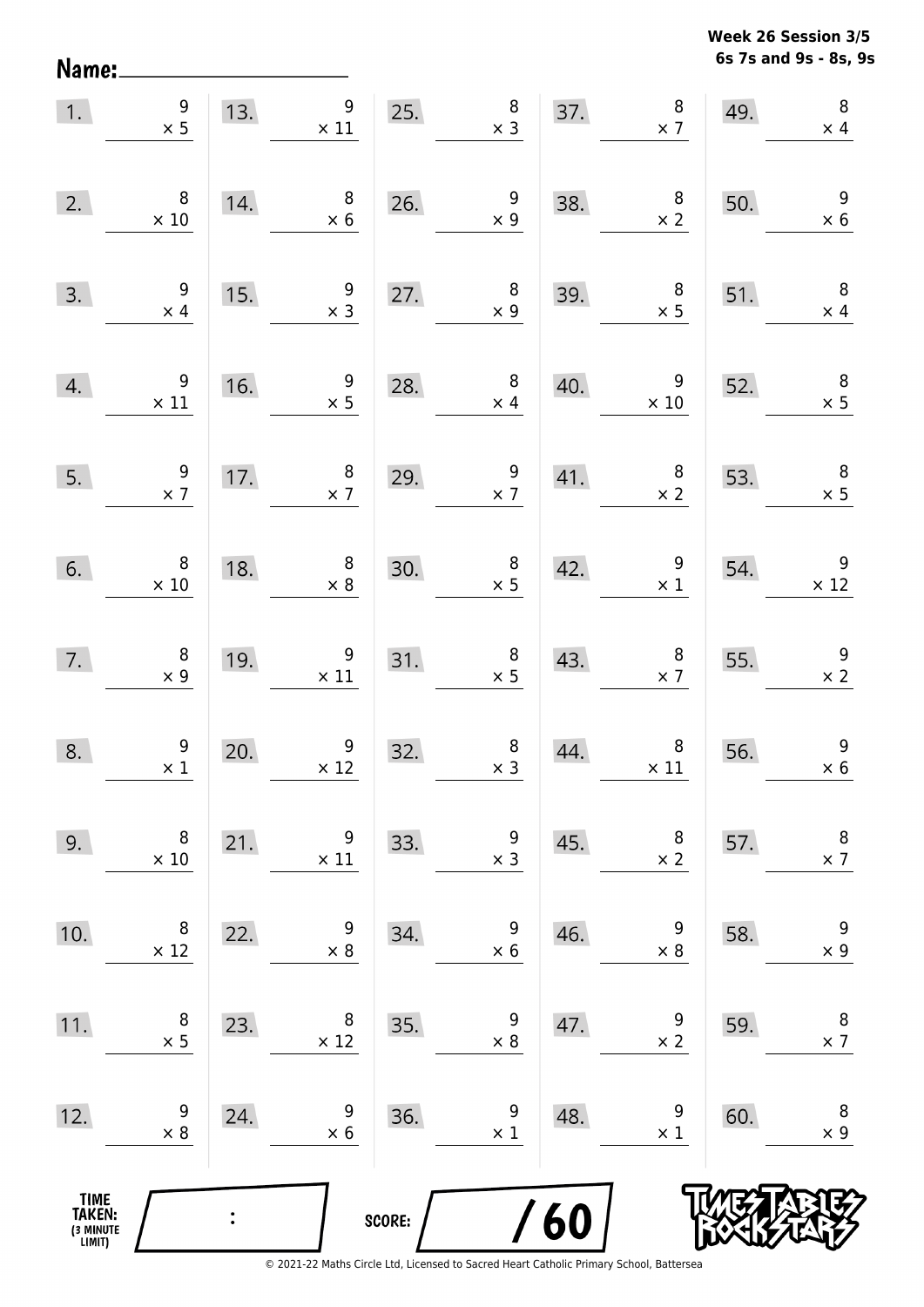|                                       |                  |        |                   |     | 6s 7s and 9s - 8s, 9 |
|---------------------------------------|------------------|--------|-------------------|-----|----------------------|
|                                       | 1. $63 \div 9 =$ |        | 21. $81 \div 9 =$ |     |                      |
| 2.                                    | $27 \div 9 =$    | 22.    | $48 \div 8 =$     | 42. |                      |
| 3.                                    |                  | 23.    |                   | 43. |                      |
| 4.                                    |                  | 24.    |                   | 44. |                      |
| 5.                                    |                  | 25.    |                   | 45. |                      |
| 6.                                    | $81 \div 9 =$    | 26.    | $72 \div 9 =$     | 46. | $72 \div 9 =$        |
| 7.                                    | $48 \div 8 =$    | 27.    | $48 \div 8 =$     | 47. | $64 \div 8 =$        |
| 8.                                    |                  | 28.    |                   | 48. | $45 \div 9 =$        |
| 9.                                    | $63 \div 9 =$    |        | 29. $63 \div 9 =$ | 49. | $27 \div 9 =$        |
| 10.                                   |                  |        |                   | 50. |                      |
| 11.                                   | $80 \div 8 =$    |        |                   | 51. |                      |
| 12.                                   | $81 \div 9 =$    |        |                   | 52. | $32 \div 8 =$        |
| 13.                                   | $80 \div 8 =$    |        | $33.8 + 8 =$      |     | 53. $27 \div 9 =$    |
| 14.                                   | $88 \div 8 =$    | 34.    | $40 \div 8 =$     |     |                      |
| 15.                                   |                  | 35.    | $24 \div 8 =$     | 55. |                      |
| 16.                                   |                  | 36.    |                   | 56. |                      |
| 17.                                   |                  | 37.    | $32 \div 8 =$     |     |                      |
| 18.                                   | $16 \div 8 =$    | 38.    |                   |     | 58. $96 \div 8 =$    |
| 19.                                   | $108 \div 9 =$   | 39.    | $24 \div 8 =$     |     | 59. $88 \div 8 =$    |
| 20.                                   | $56 \div 8 =$    | 40.    | $48 \div 8 =$     | 60. | $9 \div 9 =$         |
| TIME<br>TAKEN:<br>(3 MINUTE<br>LIMIT) |                  | SCORE: | /60               |     |                      |

© 2021-22 Maths Circle Ltd, Licensed to Sacred Heart Catholic Primary School, Battersea

**6s 7s and 9s - 8s, 9s Week 26 Session 4/5**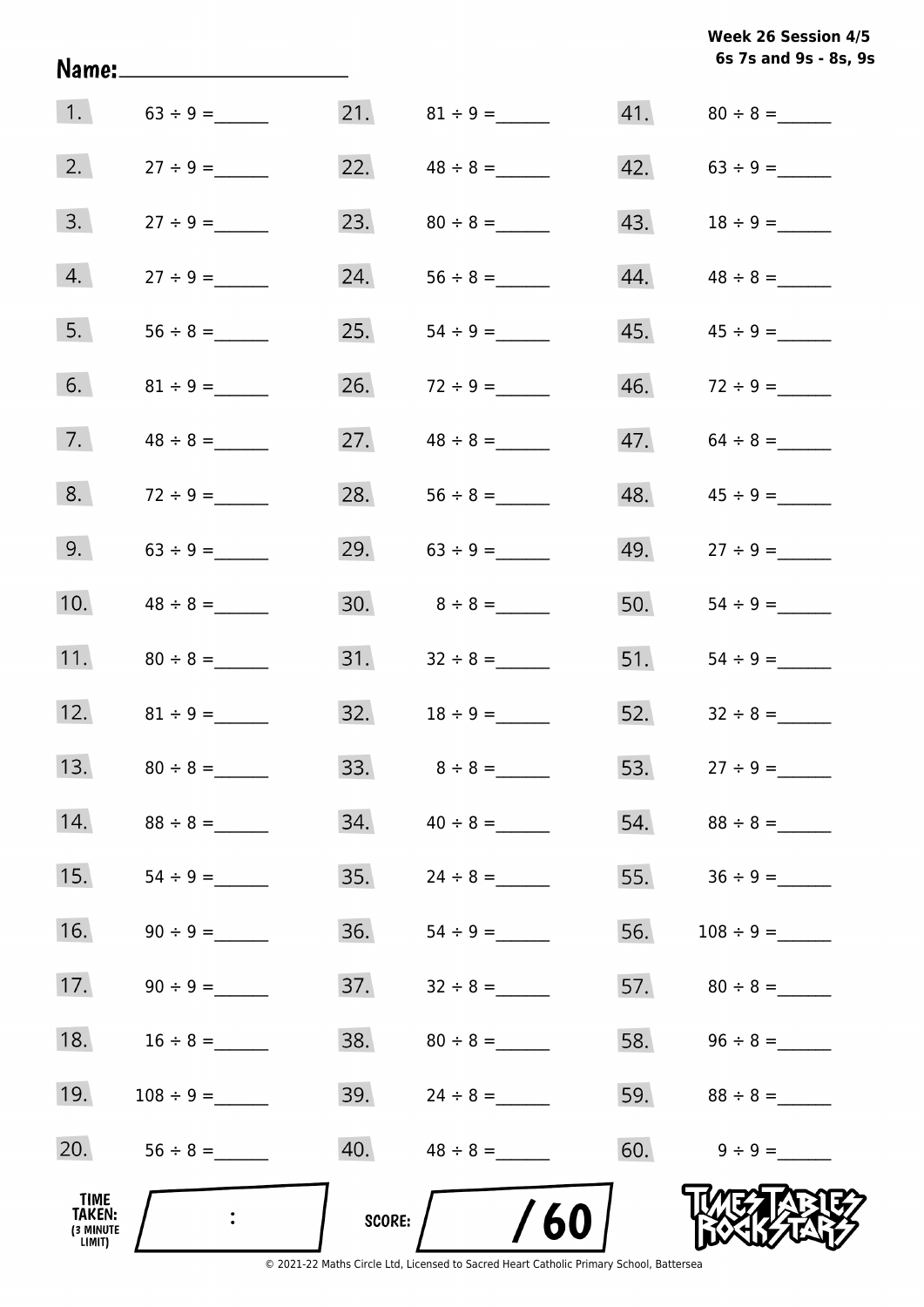# **6s 7s and 9s - 8s, 9s Week 26 Session 5/5**

|                                                     | $1. 8 \times 6 =$   |                                     |     |                                 | ADD UP<br>YOUR TIME        |
|-----------------------------------------------------|---------------------|-------------------------------------|-----|---------------------------------|----------------------------|
| 2.                                                  | $9 \times 4 =$      |                                     | 42. |                                 | $56 \div 8 =$ FOR THE WEEK |
| 3.                                                  | $9 \times 6 =$      |                                     | 43. |                                 | MINUTES<br>S1:             |
|                                                     | $4. 9 \times 6 =$   | 24. $9 \times 1 =$                  | 44. | $63 \div 9 =$                   | S2:                        |
|                                                     | 5. $9 \times 2 =$   | 25. $8 \times 7 =$                  | 45. | $24 \div 8 =$                   | S3:                        |
|                                                     |                     |                                     | 46. |                                 | S4:                        |
|                                                     | $7. 9 \times 2 =$   |                                     |     |                                 | SS:<br>Total:              |
|                                                     |                     |                                     |     |                                 | SECONDS                    |
|                                                     | 9. $8 \times 12 =$  |                                     |     | 49. $40 \div 8 =$               | S1:                        |
|                                                     | 10. $9 \times 12 =$ | $30. \quad 8 \times 12 =$           |     | 50. $8 \div 8 =$                | S2:<br>S3:                 |
|                                                     | 11. $8 \times 12 =$ | 31. $48 \div 8 =$ 51. $48 \div 8 =$ |     |                                 | S4:                        |
|                                                     | 12. $9 \times 3 =$  | 32. $72 \div 9 =$ 52. $48 \div 8 =$ |     |                                 | SS:                        |
|                                                     | 13. $8 \times 2 =$  | 33. $88 \div 8 =$ 53. $88 \div 8 =$ |     |                                 | Total:                     |
|                                                     | 14. $8 \times 7 =$  | 34.<br>$63 \div 9 =$                |     | 54. $18 \div 9 =$               | ADD UP<br>YOUR SCORE       |
|                                                     | 15. $9 \times 7 =$  | 35.                                 |     | $99 \div 9 =$ 55. $24 \div 8 =$ | FOR THE WEEK<br>$S1$ :     |
|                                                     |                     | 36.<br>$18 \div 9 =$                |     | 56. $8 \div 8 =$                | S2:                        |
|                                                     |                     | 37.<br>$9 \div 9 = 57.$             |     | $72 \div 9 =$                   | S3:                        |
|                                                     |                     | 38.                                 |     | $81 \div 9 =$ 58. $64 \div 8 =$ | S4:                        |
|                                                     |                     | 39.                                 |     | $27 \div 9 =$ 59. $54 \div 9 =$ | S5:                        |
|                                                     | 20. $8 \times 1 =$  | 40.<br>$64 \div 8 =$                | 60. | $56 \div 8 =$                   | Total:                     |
| <b>TIME</b><br><b>TAKEN:</b><br>(3 MINUTE<br>LIMIT) |                     | <b>SCORE:</b>                       |     | 60                              |                            |

Name: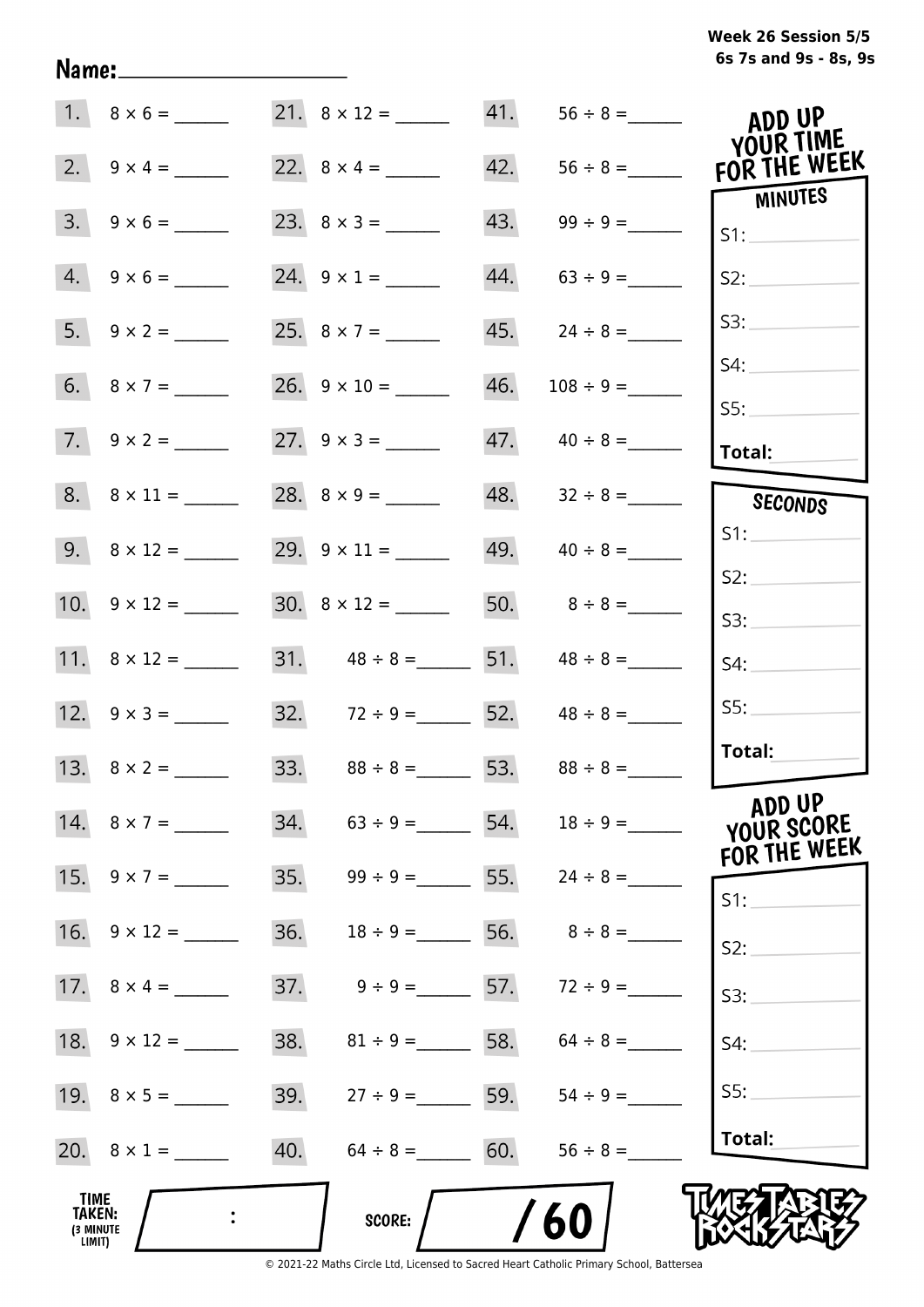## Week 27 Session 1/5 6s 7s and 9s - 6s

| TIME<br>TAKEN:<br>(3 MINUTE<br>LIMIT) | $\mathbb{R}^2$      | /60<br>SCORE:                |                          |
|---------------------------------------|---------------------|------------------------------|--------------------------|
|                                       | 20. $6 \times 7 =$  | $40.$ 11 $\times$ 6 = ______ |                          |
|                                       | 19. $6 \times 1 =$  | $39.$ 11 $\times$ 6 = ______ |                          |
|                                       | 18. $6 \times 1 =$  |                              |                          |
|                                       | 17. $6 \times 2 =$  |                              | 57. $7 \times 6 =$       |
|                                       | 16. $6 \times 11 =$ | $36. 6 \times 6 =$           | 56. $7 \times 6 =$       |
|                                       | 15. $6 \times 3 =$  |                              |                          |
|                                       | 14. $6 \times 7 =$  | $34. 1 \times 6 =$           | $54. 9 \times 6 =$       |
|                                       |                     |                              |                          |
|                                       | 12. $6 \times 1 =$  | $32. 6 \times 6 =$           |                          |
|                                       |                     |                              | 51. $7 \times 6 =$       |
|                                       | 10. $6 \times 3 =$  | 30. $6 \times 7 =$           |                          |
|                                       |                     | 29. $6 \times 1 =$           | $49. \quad 9 \times 6 =$ |
|                                       | $8. 6 \times 3 =$   |                              | $48.$ 11 × 6 = ______    |
|                                       |                     | 27. $6 \times 7 =$           | $47.5 \times 6 =$        |
|                                       | 6. $6 \times 7 =$   |                              |                          |
|                                       | $5. 6 \times 12 =$  |                              | $45. \quad 2 \times 6 =$ |
|                                       | $4. 6 \times 6 =$   | 24. $6 \times 12 =$          | $44. 5 \times 6 =$       |
|                                       | $3. 6 \times 3 =$   |                              | $43.$ 12 × 6 = _______   |
|                                       |                     |                              | $42. \quad 8 \times 6 =$ |
|                                       | 1. $6 \times 1 =$   | $21. 6 \times 12 =$          |                          |

Name: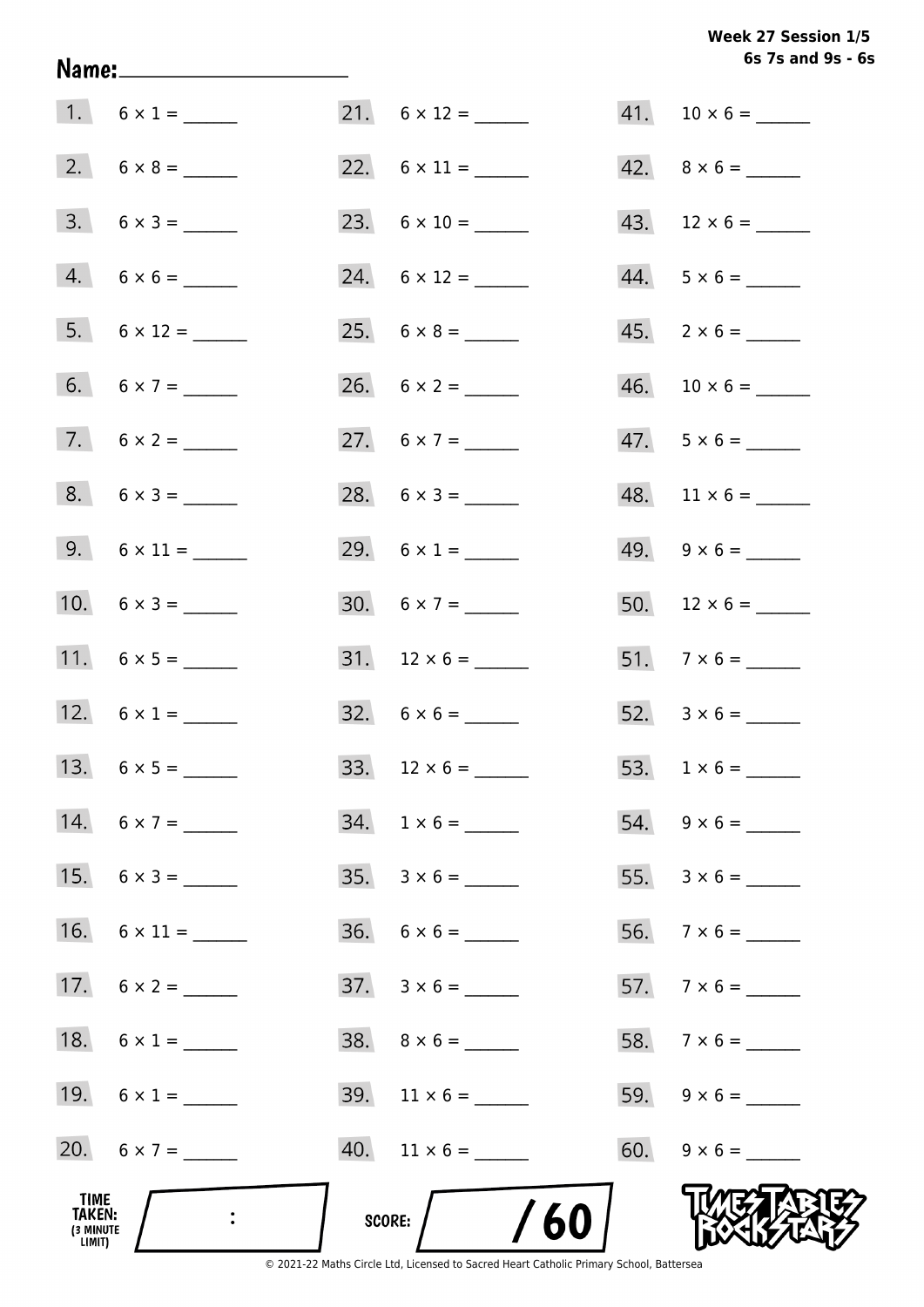| Name:                                 |                                        |                |                             |        |                          |            |                             | <b>VYCCN</b> | נים ווטוככ<br>6s 7s and 9s - 6s |
|---------------------------------------|----------------------------------------|----------------|-----------------------------|--------|--------------------------|------------|-----------------------------|--------------|---------------------------------|
| 1.                                    | $6\vert$<br>66                         | 13.            | $6\overline{)}\ 54$         | 25.    | $6\overline{24}$         | 37.        | $6\overline{)18}$           | 49.          | 6 <sup>1</sup><br>60            |
| 2.                                    | $\overline{\phantom{0}}$ 6<br>$6\vert$ | 14.            | $\frac{1}{18}$<br>$6\vert$  | 26.    | $6 \overline{6}$         | 38.        | $6\overline{72}$            | 50.          | $\,$ 6 $\,$<br>6 <sup>1</sup>   |
| 3.                                    | $6\vert$<br>48                         | 15.            | $6\vert$<br>60              | 27.    | $6 \mid 54$              | 39.        | $6\sqrt{12}$                | 51.          | $72\,$<br>$6 \overline{6}$      |
| 4.                                    | $6\vert$<br>$\overline{72}$            | 16.            | $-66$<br>$6\vert$           | 28.    | $6 \mid 60$              | 40.        | $6 \overline{6}$            | 52.          | $12\,$<br>6                     |
| 5.                                    | $6\vert$<br>60                         | 17.            | $\overline{54}$<br>$6\vert$ | 29.    | $6 \overline{6}$         | 41.        | $6\overline{72}$            | 53.          | 30<br>$6 \overline{6}$          |
| 6.                                    | 66<br>$6\vert$                         | 18.            | 54<br>$6\vert$              | 30.    | 60<br>6                  | 42.        | $\overline{30}$<br>$6\vert$ | 54.          | $12\,$<br>6 <sup>1</sup>        |
| 7.                                    | $6\vert$<br>66                         | 19.            | $\overline{6}$<br>$6\vert$  | 31.    | $6 \mid 48$              | 43.        | $6 \mid 6$                  | 55.          | 36<br>$6 \overline{6}$          |
| 8.                                    | 60<br>6                                | 20.            | 36<br>6                     | 32.    | 36<br>6                  | 44.        | 48<br>6                     | 56.          | 12<br>6                         |
| 9.                                    | $72\,$<br>$\boldsymbol{6}$             | 21.            | 54<br>6                     | 33.    | $30$<br>$6 \overline{6}$ | 45.        | 48<br>$\,6\,$               | 57.          | $72\,$<br>6                     |
| 10.                                   | $\boldsymbol{6}$<br>6                  | 22.            | $12\,$<br>6                 | 34.    | $72\,$<br>$\,6\,$        | 46.        | $30\,$<br>$\,6\,$           | 58.          | $\,$ 6 $\,$<br>6                |
| 11.                                   | 36<br>6                                | 23.            | $12\,$<br>6                 | 35.    | 54<br>6                  | 47.        | 30 <sub>o</sub><br>6        | 59.          | $\boldsymbol{6}$<br>6           |
| 12.                                   | 24<br>$\boldsymbol{6}$                 | 24.            | 54<br>$\bf 6$               | 36.    | 54<br>$6\vert$           | 48.        | $\overline{72}$<br>$6\vert$ | 60.          | $\,$ 6 $\,$<br>6                |
| TIME<br>TAKEN:<br>(3 MINUTE<br>LIMIT) |                                        | $\ddot{\cdot}$ |                             | SCORE: |                          | <b>/60</b> |                             |              |                                 |

**Week 27 Session 2/5**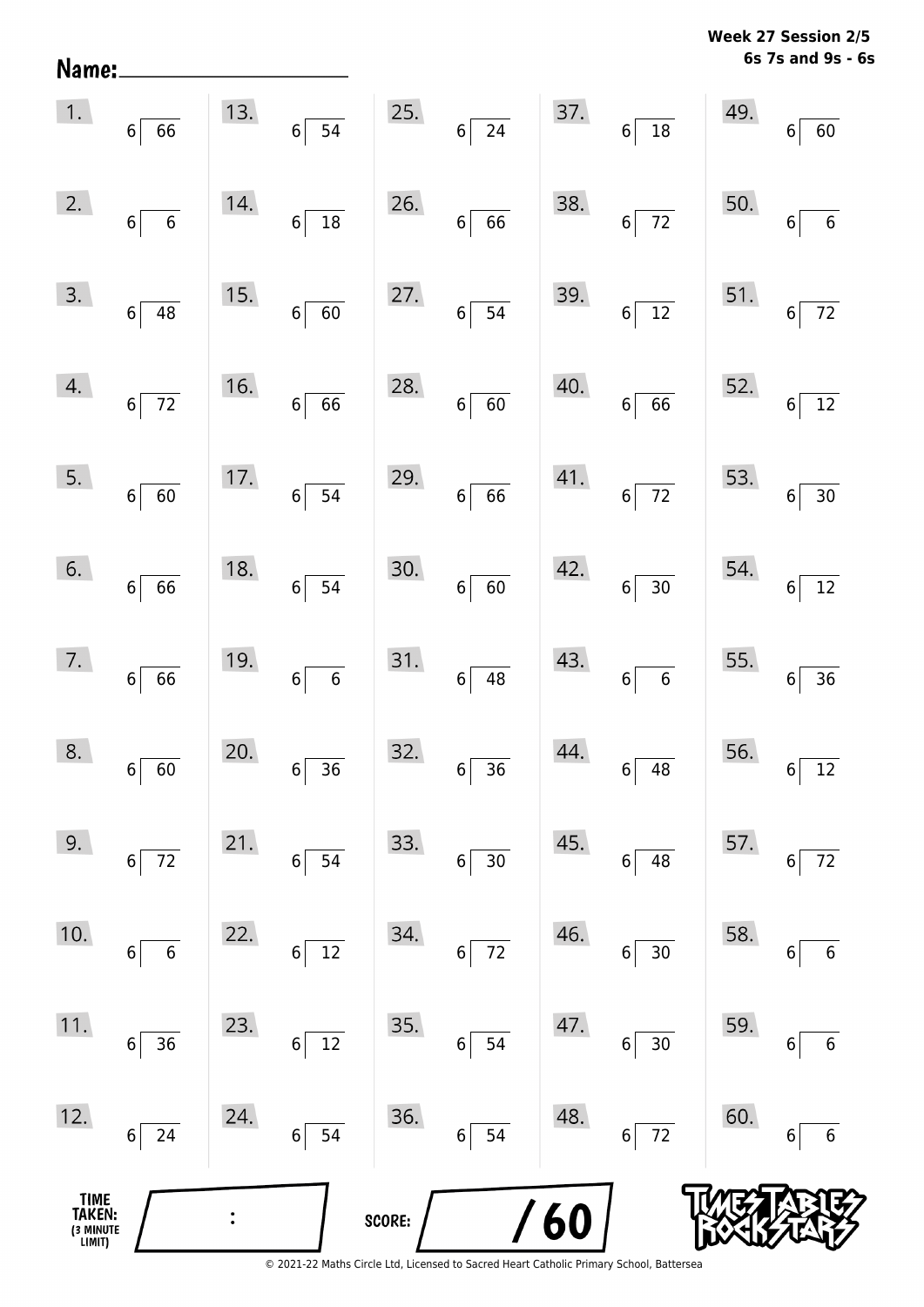**6s 7s and 9s - 6s Week 27 Session 3/5** 

| 1.                                    | $\begin{array}{c} 6 \\ \times 3 \end{array}$ | 13.            | $6\overline{6}$<br>$\times$ 5                     | 25.    | $\begin{array}{c} 6 \\ \times 10 \end{array}$ |     | 37. $6 \times 12$                            | 49.                                     | $\boldsymbol{6}$<br>$\times$ 7 |
|---------------------------------------|----------------------------------------------|----------------|---------------------------------------------------|--------|-----------------------------------------------|-----|----------------------------------------------|-----------------------------------------|--------------------------------|
| 2.                                    | $\begin{array}{c} 6 \\ \times 5 \end{array}$ | 14.            | $6\overline{6}$<br>$\times$ 9                     |        | 26. $6 \times 8$                              | 38. | $\sqrt{6}$<br>$\times$ 1                     | 50.                                     | $6\overline{6}$<br>$\times$ 7  |
| 3.                                    | $\begin{array}{c} 6 \\ \times 7 \end{array}$ | 15.            | $6\overline{6}$<br>$\times$ 7                     |        | 27. $6 \times 9$                              | 39. | $\begin{array}{c} 6 \\ \times 7 \end{array}$ | 51.                                     | $6\overline{6}$<br>$\times$ 4  |
| 4.                                    | $\begin{array}{c} 6 \\ \times 2 \end{array}$ | 16.            | $6\overline{6}$<br>$\times$ 6                     | 28.    | $\boldsymbol{6}$<br>$\times$ 10               | 40. | $6\overline{6}$<br>$\times$ 4                | 52.                                     | $6\overline{6}$<br>$\times$ 8  |
| 5.                                    | $\begin{array}{c} 6 \\ \times 7 \end{array}$ | 17.            | $6\overline{6}$<br>$\times$ 6                     |        | 29. $6 \times 11$<br>$\times$ 11              |     | 41.6<br>$\times$ 4                           | 53.                                     | $\overline{6}$<br>$\times$ 11  |
| 6.                                    | $\begin{array}{c} 6 \\ \times 1 \end{array}$ | 18.            | $\begin{array}{c}\n 6 \\  \times 11\n\end{array}$ |        | 30. $6 \times 3$                              |     | 42.6<br>$\times$ 1                           | $\begin{array}{c} 54. \\ - \end{array}$ | $6\overline{6}$<br>$\times$ 9  |
| 7.                                    | $6 \times 10$                                | 19.            | $\begin{array}{c} 6 \\ \times 5 \end{array}$      | 31.    | $\begin{array}{c} 6 \\ \times 12 \end{array}$ | 43. | $\begin{array}{c} 6 \\ \times 1 \end{array}$ | 55.                                     | $6\overline{6}$<br>$\times$ 1  |
| 8.                                    | $\begin{array}{c} 6 \\ \times 7 \end{array}$ | 20.            | $\begin{array}{c} 6 \\ \times 8 \end{array}$      | 32.    | $6 \times 6$                                  | 44. | $\begin{array}{c} 6 \\ \times 2 \end{array}$ | 56.                                     | $6\phantom{a}$<br>$\times 8$   |
| 9.                                    | 6<br>$\times 6$                              | 21.            | 6<br>$\times$ 9                                   | 33.    | 6<br>$\times 6$                               | 45. | 6<br>$\times 8$                              | 57.                                     | $\boldsymbol{6}$<br>$\times$ 1 |
| 10.                                   | 6<br>$\times$ 9                              | 22.            | 6<br>$\times$ 2                                   | 34.    | 6<br>$\times$ 5                               | 46. | 6<br>$\times 10$                             | 58.                                     | $\boldsymbol{6}$<br>$\times$ 2 |
| 11.                                   | 6<br>$\times 8$                              | 23.            | 6<br>$\times$ 4                                   | 35.    | 6<br>$\times$ 1                               | 47. | 6<br>$\times$ 9                              | 59.                                     | $\,6$<br>$\times$ 1            |
| 12.                                   | 6<br>$\times$ 4                              | 24.            | 6<br>$\times$ 11                                  | 36.    | 6<br>$\times$ 8                               | 48. | 6<br>$\times 10$                             | 60.                                     | $\boldsymbol{6}$<br>$\times$ 4 |
| TIME<br>TAKEN:<br>(3 MINUTE<br>LIMIT) |                                              | $\ddot{\cdot}$ |                                                   | SCORE: |                                               | 60  |                                              |                                         |                                |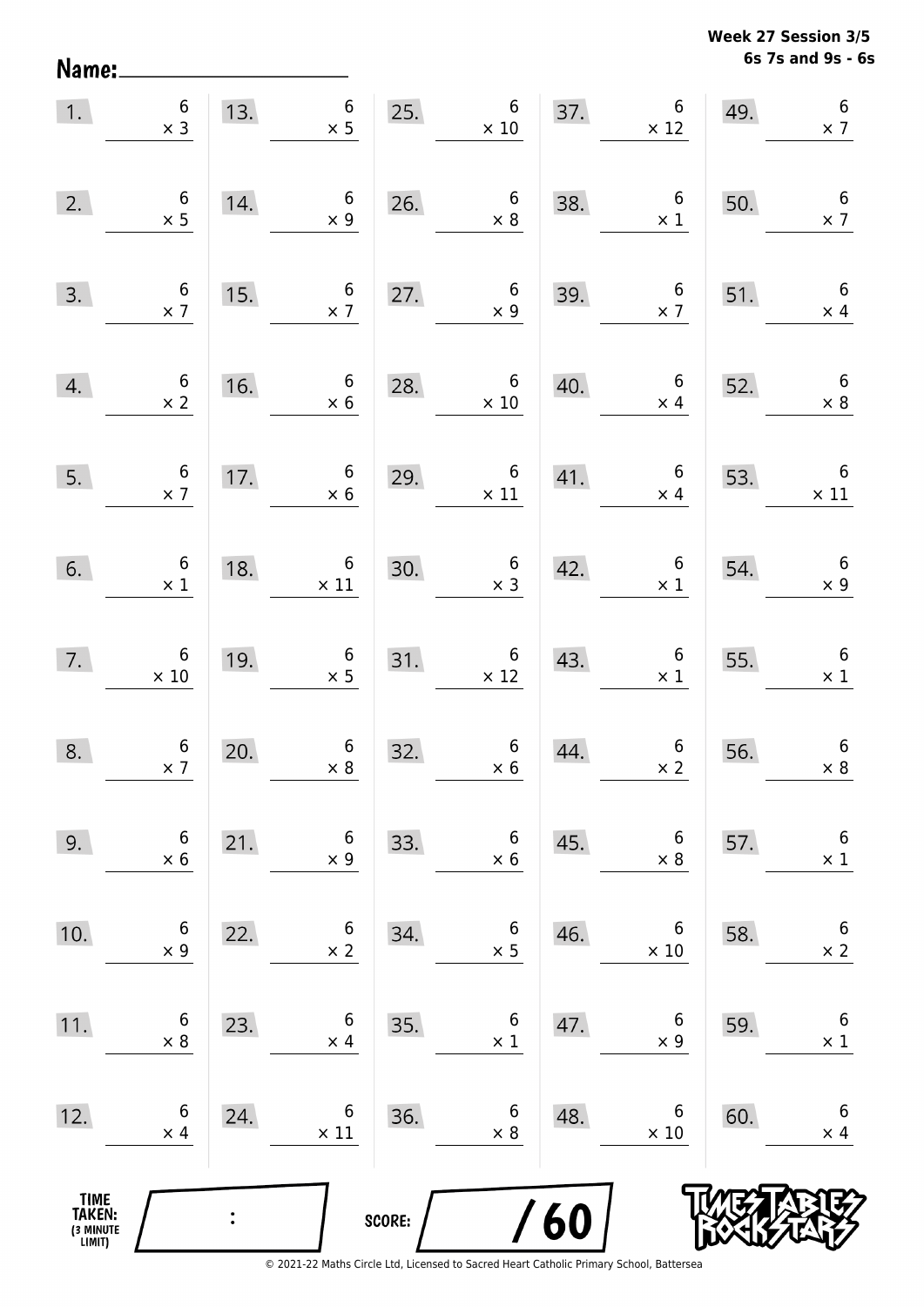|                                              | Name:______________________ |        |                                  |     | 6s 7s and 9s - 6s   |
|----------------------------------------------|-----------------------------|--------|----------------------------------|-----|---------------------|
| 1.                                           |                             | 21.    |                                  |     |                     |
| 2.                                           | $66 \div 6 =$               | 22.    | $66 \div 6 =$                    |     | 42. $42 \div 6 =$   |
| 3.                                           | $60 \div 6 =$               | 23.    | $54 \div 6 =$                    | 43. |                     |
| 4.                                           | $12 \div 6 =$               |        |                                  | 44. |                     |
| 5.                                           |                             | 25.    | $42 \div 6 =$                    | 45. |                     |
| 6.                                           | $36 \div 6 =$               | 26.    | $48 \div 6 =$                    | 46. | $48 \div 6 =$       |
| 7.                                           | $30 \div 6 =$               | 27.    | $24 \div 6 =$                    | 47. | $36 \div 6 =$       |
| 8.                                           | $12 \div 6 =$               | 28.    | $12 \div 6 =$                    | 48. |                     |
| 9.                                           | $72 \div 6 =$               | 29.    | $12 \div 6 =$                    |     | 49. $6 \div 6 =$    |
| 10.                                          | $48 \div 6 =$               | 30.    | $48 \div 6 =$                    | 50. |                     |
| 11.                                          | $6 \div 6 =$                |        |                                  |     | 51. $72 \div 6 =$   |
| 12.                                          | $60 \div 6 =$               |        | $32. \hspace{1.5cm} 42 \div 6 =$ | 52. | $12 \div 6 =$       |
| 13.                                          | $60 \div 6 =$               | 33.    | $60 \div 6 =$                    | 53. | $54 \div 6 =$       |
| 14.                                          | $54 \div 6 =$               | 34.    | $54 \div 6 =$                    |     | $54.$ $54 \div 6 =$ |
| 15.                                          | $42 \div 6 =$               | 35.    |                                  |     | 55. $6 \div 6 =$    |
| 16.                                          |                             | 36.    |                                  | 56. | $72 \div 6 =$       |
| 17.                                          | $54 \div 6 =$               | 37.    | $12 \div 6 =$                    |     | 57. $42 \div 6 =$   |
| 18.                                          | $18 \div 6 =$               | 38.    | $12 \div 6 =$                    |     | 58. $12 \div 6 =$   |
| 19.                                          | $6 \div 6 =$                | 39.    | $72 \div 6 =$                    |     | 59. $6 \div 6 =$    |
| 20.                                          | $42 \div 6 =$               | 40.    | $24 \div 6 =$                    | 60. | $42 \div 6 =$       |
| TIME<br><b>TAKEN:</b><br>(3 MINUTE<br>LIMIT) |                             | SCORE: | /60                              |     |                     |

**Week 27 Session 4/5**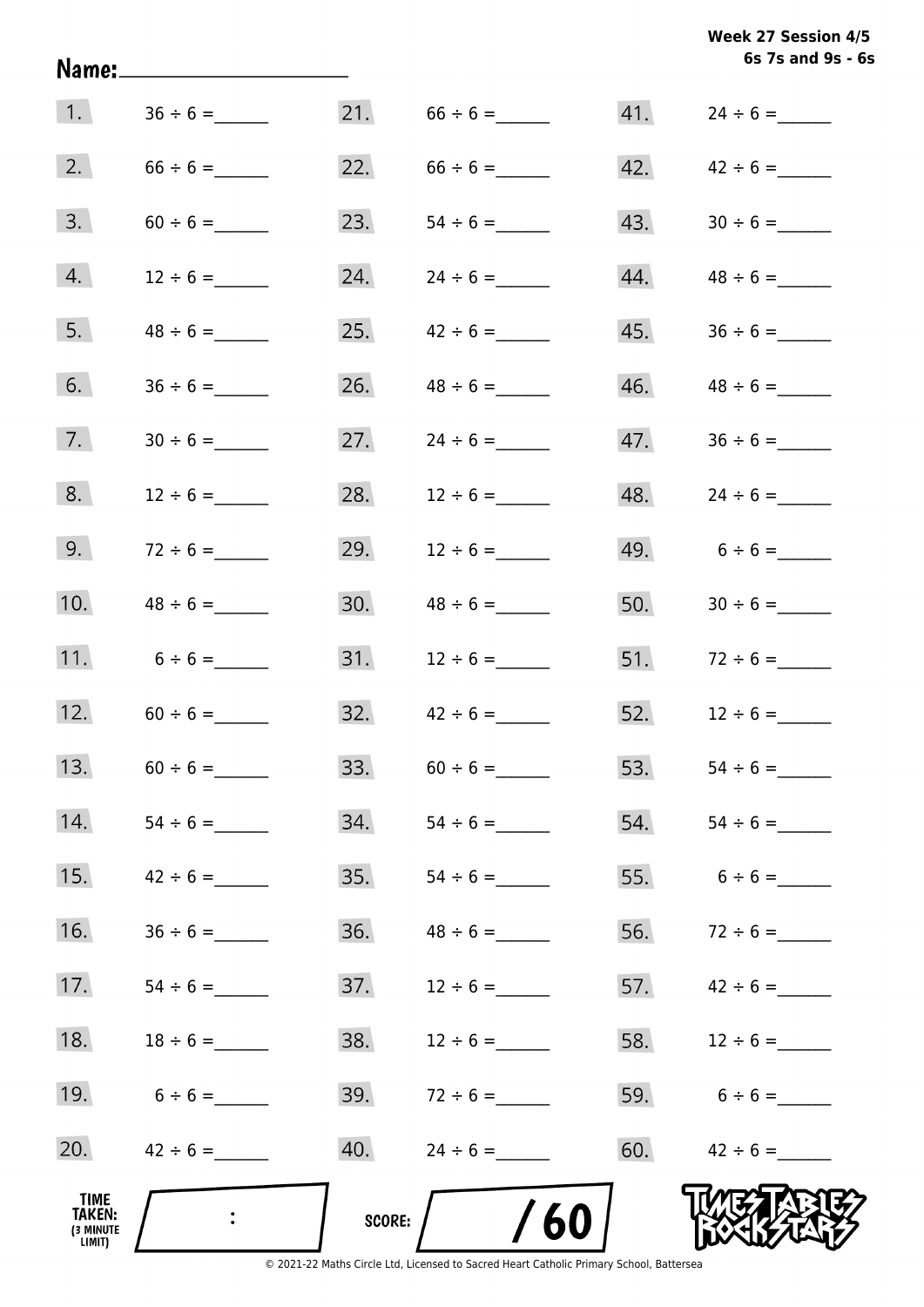| Week 27 Session 5/5 |                   |  |  |
|---------------------|-------------------|--|--|
|                     | 6s 7s and 9s - 6s |  |  |

|                                              |     |                              |     | $41.$ $24 \div 6 =$                 | ADD UP<br>YOUR TIME                  |
|----------------------------------------------|-----|------------------------------|-----|-------------------------------------|--------------------------------------|
| 2. $6 \times 4 =$                            |     | 22. $6 \times 12 =$ ________ | 42. | $18 \div 6 =$                       | FOR THE WEEK                         |
| $3. 6 \times 4 =$                            |     |                              | 43. | $42 \div 6 =$                       | <b>MINUTES</b><br>S1:                |
| $4. 6 \times 5 =$                            |     |                              | 44. | $24 \div 6 =$                       | S2:                                  |
| 5. $6 \times 7 =$                            |     |                              | 45. | $60 \div 6 =$                       | S3:                                  |
|                                              |     |                              | 46. |                                     | S4:                                  |
| $7.6 \times 9 =$                             |     |                              | 47. |                                     | S5:<br>Total:                        |
| $8. 6 \times 10 =$                           |     |                              | 48. | $12 \div 6 =$                       | SECONDS                              |
|                                              |     | 29. $6 \times 7 =$           |     | $49. 6 \div 6 =$                    | S1:                                  |
| 10. $6 \times 12 =$                          |     |                              |     | 50. $24 \div 6 =$                   | S2:                                  |
|                                              |     | 31. $36 \div 6 =$ 51.        |     |                                     | S3:<br>S4:                           |
| 12. $6 \times 7 =$                           |     | 32. $72 \div 6 =$ 52.        |     | $54 \div 6 =$                       | SS:                                  |
| 13. $6 \times 12 =$                          |     | 33. $30 \div 6 =$ 53.        |     | $36 \div 6 =$                       | Total:                               |
| $14. \quad 6 \times 3 =$                     |     |                              |     | 34. $54 \div 6 =$ 54. $66 \div 6 =$ | ADD UP<br>YOUR SCORE<br>FOR THE WEEK |
| 15. $6 \times 2 =$                           | 35. |                              |     | $48 \div 6 =$ 55. $66 \div 6 =$     | S1:                                  |
|                                              | 36. | $66 \div 6 =$ 56.            |     | $18 \div 6 =$                       | S2:                                  |
| 17. $6 \times 7 =$                           | 37. | $48 \div 6 =$ 57.            |     | $12 \div 6 =$                       | S3:                                  |
|                                              | 38. | $36 \div 6 =$ 58.            |     | $12 \div 6 =$                       | S4:                                  |
|                                              | 39. | $66 \div 6 =$ 59.            |     | $12 \div 6 =$                       | S5:                                  |
|                                              | 40. | $60 \div 6 = 60.$            |     | $30 \div 6 =$                       | Total:                               |
| <b>TIME</b><br>TAKEN:<br>(3 MINUTE<br>LIMIT) |     | <b>SCORE:</b>                |     | /60                                 |                                      |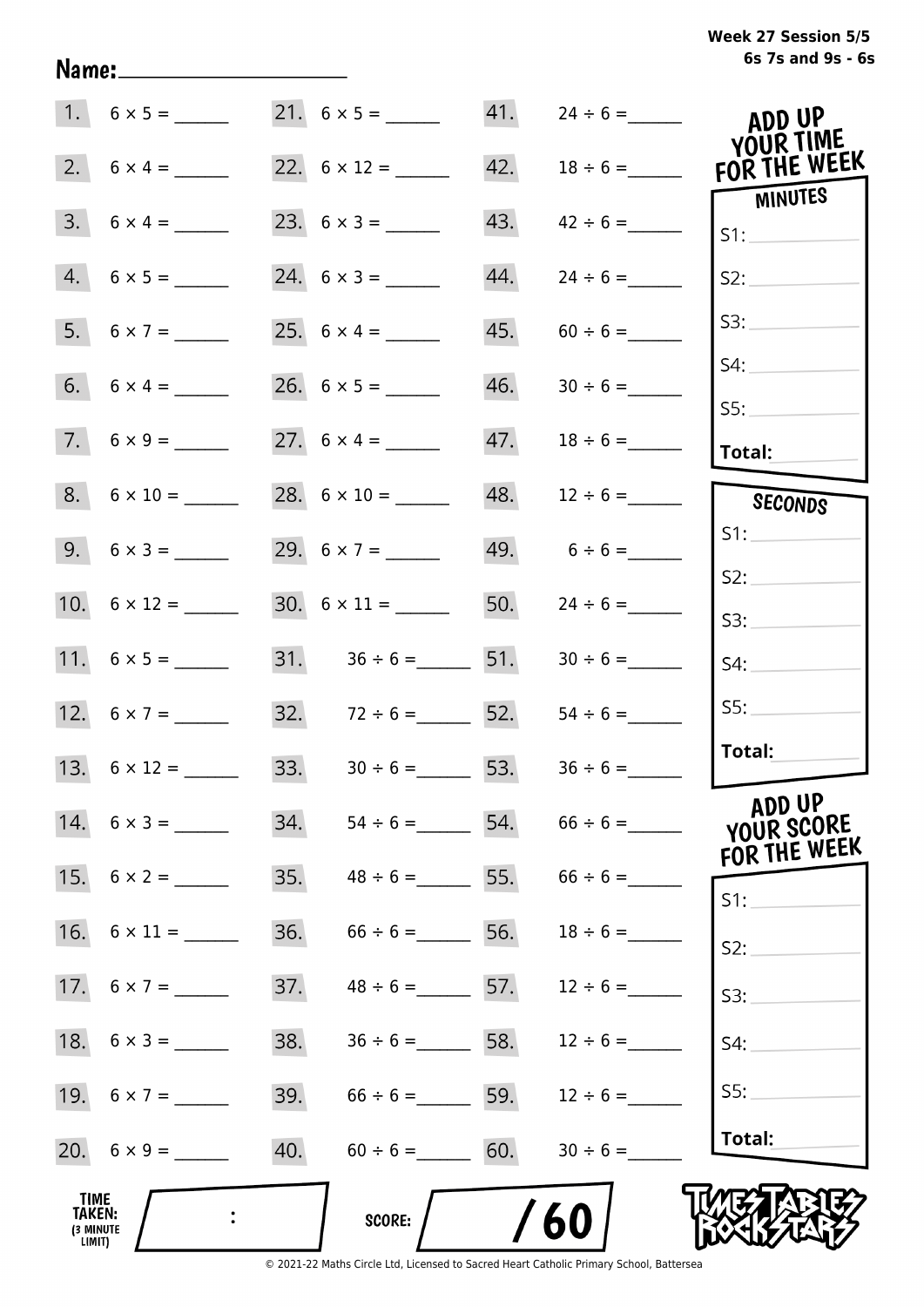Week 28 Session 1/5 6s 7s and 9s - 7s

|                                                                                            |                          | 6s 7s and 9s - 7            |
|--------------------------------------------------------------------------------------------|--------------------------|-----------------------------|
|                                                                                            | 21. $7 \times 4 =$       | $41. 5 \times 7 =$          |
| 2. $7 \times 1 =$                                                                          | 22. $7 \times 3 =$       | 42. $1 \times 7 =$          |
| $3.7 \times 3 =$                                                                           |                          | $43. \quad 3 \times 7 = \_$ |
| $4. 7 \times 3 =$                                                                          |                          | $44. \quad 2 \times 7 = \_$ |
|                                                                                            |                          | $45. 5 \times 7 =$          |
| $6. 7 \times 12 =$                                                                         | 26. $7 \times 7 =$       | $46. 1 \times 7 =$          |
| $7.7 \times 5 =$                                                                           | 27. $7 \times 2 =$       | $47.5 \times 7 =$           |
| $8. 7 \times 6 =$                                                                          | 28. $7 \times 2 =$       | $48. 2 \times 7 =$          |
| 9. $7 \times 3 =$                                                                          | 29. $7 \times 9 =$       |                             |
| 10. $7 \times 6 =$                                                                         |                          | 50. $12 \times 7 =$         |
| 11. $7 \times 2 =$                                                                         | $31. 12 \times 7 =$      | 51. $3 \times 7 =$          |
| 12. $7 \times 6 =$                                                                         | $32. 10 \times 7 =$      |                             |
| 13. $7 \times 2 =$                                                                         |                          |                             |
| 14. $7 \times 1 =$                                                                         | $34. \quad 4 \times 7 =$ | 54. $6 \times 7 =$          |
| $15.7 \times 12 =$                                                                         | 35. $10 \times 7 =$      | 55. $1 \times 7 =$          |
| $16. \quad 7 \times 3 =$                                                                   |                          |                             |
| 17. $7 \times 3 =$                                                                         |                          | 57. $11 \times 7 =$         |
| 18. $7 \times 11 =$                                                                        |                          | 58. $8 \times 7 =$          |
| 19. $7 \times 11 =$                                                                        | 39. $12 \times 7 =$      |                             |
| 20. $7 \times 2 =$                                                                         |                          | 60. $3 \times 7 =$          |
| TIME<br>$\mathbb{R}^2$ . The set of $\mathbb{R}^2$<br><b>TAKEN:</b><br>(3 MINUTE<br>LIMIT) | SCORE: $/$ /60           |                             |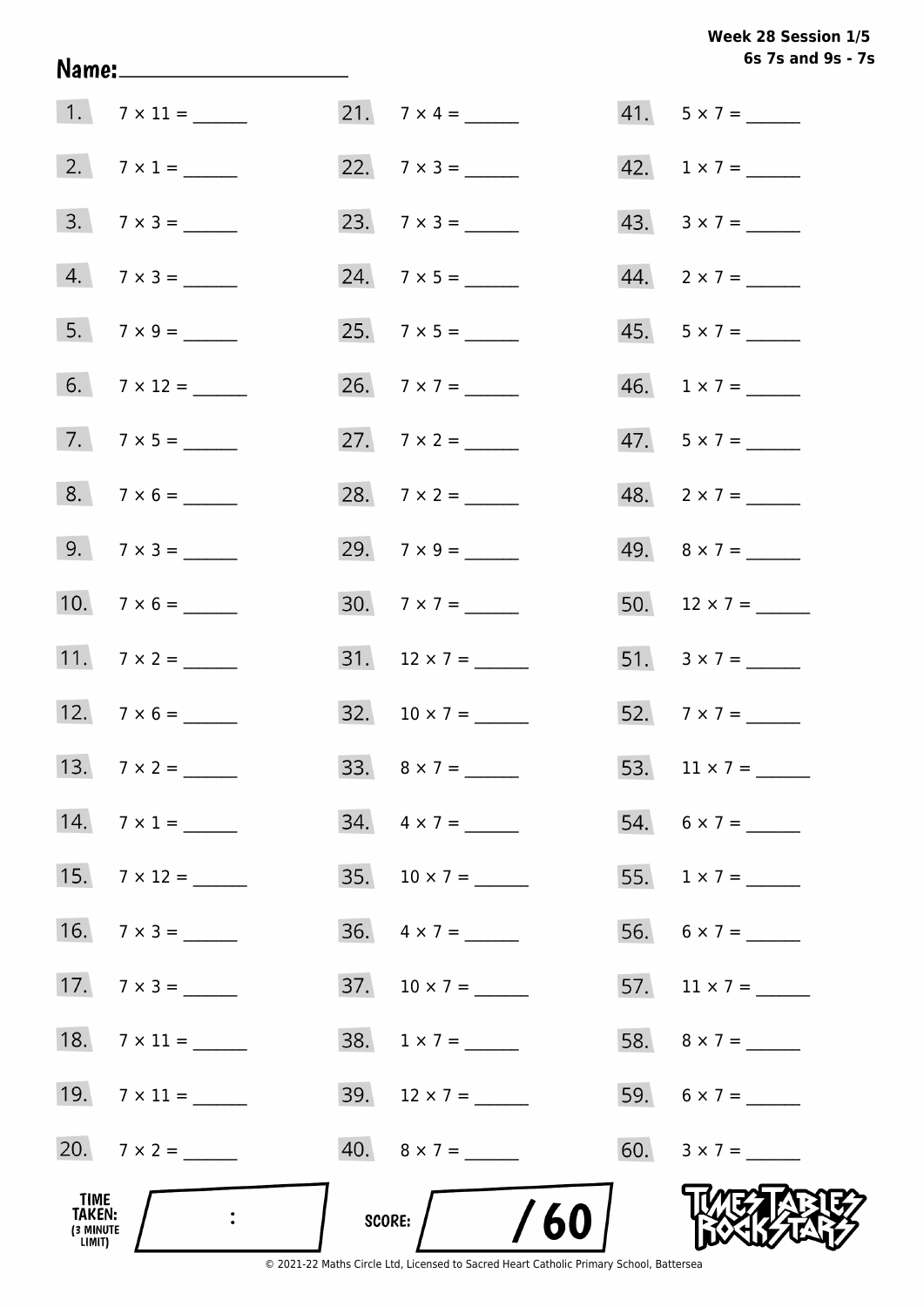**6s 7s and 9s - 7s Week 28 Session 2/5** 

|                                       |                                                                          |     |                                               |        |                                               |     | 1. $7\overline{7}$ 13. $7\overline{21}$ 25. $7\overline{21}$ 37. $7\overline{77}$ 49. $7\overline{49}$ |     |                       |
|---------------------------------------|--------------------------------------------------------------------------|-----|-----------------------------------------------|--------|-----------------------------------------------|-----|--------------------------------------------------------------------------------------------------------|-----|-----------------------|
|                                       | 2. $7\overline{63}$                                                      |     | 14. $7 \overline{)28}$ 26. $7 \overline{)42}$ |        |                                               |     | 38. $7\overline{77}$                                                                                   |     | 50. $7\overline{7}$   |
|                                       | $\overline{3.}$ $7 \overline{)35}$                                       |     | 15. $7 \overline{)35}$ 27. $7 \overline{)49}$ |        |                                               |     | 39. $7 \overline{7}$ 51. $7 \overline{28}$                                                             |     |                       |
|                                       | $\begin{array}{ c c }\n\hline\n4. & \quad 7 & 63 \\ \hline\n\end{array}$ |     |                                               |        | 16. $7 \overline{)28}$ 28. $7 \overline{)70}$ |     | 40. $7 \overline{)42}$ 52. $7 \overline{)63}$                                                          |     |                       |
|                                       | $\begin{array}{ c c }\n5. & 7 & 21\n\end{array}$                         |     | 17. $7 \overline{)14}$ 29. $7 \overline{)63}$ |        |                                               |     | 41. $7 \overline{7}$ 53. $7 \overline{42}$                                                             |     |                       |
|                                       | $\begin{array}{ c c }\n\hline\n6. & 7 & 77\n\end{array}$                 |     | 18. $7 \overline{63}$ 30. $7 \overline{84}$   |        |                                               |     | 42. $7 \overline{77}$ 54. $7 \overline{63}$                                                            |     |                       |
|                                       | $\overline{7}$ . $\overline{7}$ $\overline{21}$                          |     | 19. $7 \overline{)21}$ 31. $7 \overline{)84}$ |        |                                               |     | $43.7 \overline{)14}$                                                                                  |     | 55. $7\overline{)28}$ |
|                                       | $8.7 \overline{)35}$                                                     |     | 20. $7 \overline{)56}$ 32. $7 \overline{)63}$ |        |                                               |     | 44. $7\overline{77}$ 56. $7\overline{28}$                                                              |     |                       |
| 9.                                    | 7<br>84                                                                  | 21. | 42<br>7                                       | 33.    | 84<br>7                                       | 45. | 28<br>7                                                                                                | 57. | 56<br>7               |
| 10.                                   | 21<br>7                                                                  | 22. | 84<br>7                                       | 34.    | 63<br>7                                       | 46. | 49<br>7                                                                                                | 58. | 49<br>7               |
| 11.                                   | 56<br>$\overline{7}$                                                     | 23. | 21<br>7                                       | 35.    | $14\,$<br>7                                   | 47. | 21<br>7                                                                                                | 59. | 49<br>7               |
| 12.                                   | 84<br>$\overline{7}$                                                     | 24. | $\overline{35}$<br>7                          | 36.    | 49<br>7                                       | 48. | 49<br>7 <sup>1</sup>                                                                                   | 60. | 28                    |
| TIME<br>TAKEN:<br>(3 MINUTE<br>LIMIT) |                                                                          |     |                                               | SCORE: |                                               | 60  |                                                                                                        |     |                       |

Name: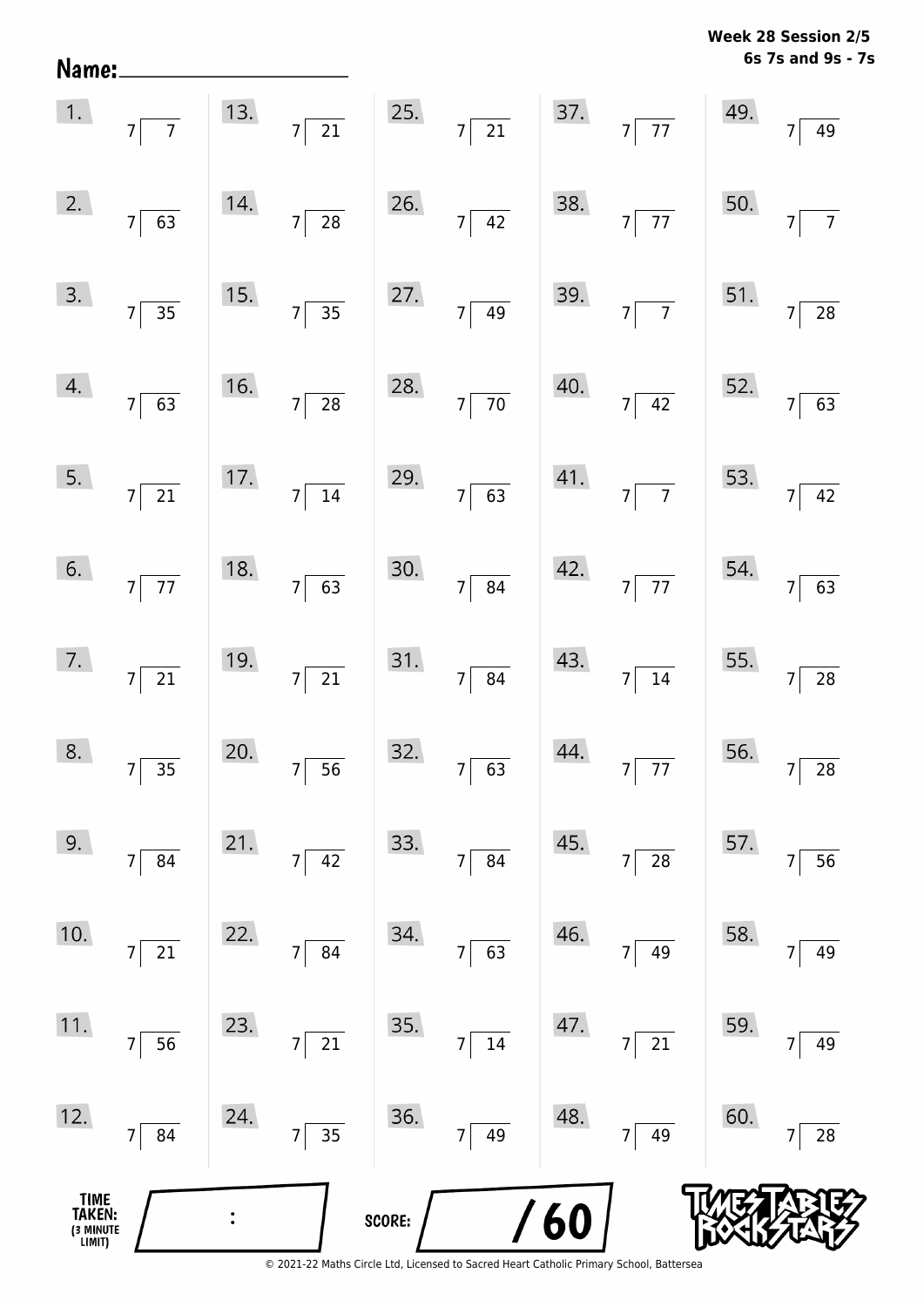**6s 7s and 9s - 7s Week 28 Session 3/5** 

| 1.                                            | $\begin{array}{c} 7 \\ \times 1 \end{array}$ | 13. | $\begin{array}{c c c}\n7 & 25. & 7 \\ \times 6 & \times 1\n\end{array}$ |        |                                                           | 37. | $\frac{1}{\times 4}$                         | 49. | $\overline{7}$<br>$\times$ 7                 |
|-----------------------------------------------|----------------------------------------------|-----|-------------------------------------------------------------------------|--------|-----------------------------------------------------------|-----|----------------------------------------------|-----|----------------------------------------------|
| 2.                                            | $\begin{array}{c} 7 \\ \times 8 \end{array}$ | 14. | $\begin{array}{c} 7 \\ \times 7 \end{array}$                            | 26.    | $\begin{array}{c} 7 \\ \times 4 \end{array}$              | 38. | $\overline{7}$<br>$\times$ 12                | 50. | $\overline{7}$<br>$\times$ 3                 |
| 3.                                            | $\overline{7}$<br>$\times$ 11                | 15. | $\overline{7}$<br>$\times$ 9                                            | 27.    | $\begin{array}{c} 7 \\ \times 4 \end{array}$              | 39. | $\overline{7}$<br>$\times$ 9                 | 51. | $\overline{7}$<br>$\times$ 6                 |
| 4.                                            | $\begin{array}{c} 7 \\ \times 4 \end{array}$ | 16. | $\overline{7}$<br>$\times$ 7                                            | 28.    | $\overline{7}$<br>$\times$ 10                             | 40. | $\overline{7}$<br>$\times$ 8                 | 52. | $\overline{7}$<br>$\times$ 10                |
| 5.                                            | $\overline{7}$<br>$\times$ 11                | 17. | $\begin{array}{c} 7 \\ \times 4 \end{array}$                            | 29.    | $\overline{7}$<br>$\times$ 11                             | 41. | $\overline{7}$<br>$\times$ 8                 | 53. | $\overline{7}$<br>$\times$ 7                 |
| 6.                                            | $\begin{array}{c} 7 \\ \times 2 \end{array}$ | 18. | $\begin{array}{c} 7 \\ \times 8 \end{array}$                            | 30.    | $\begin{array}{c} 7 \\ \times 1 \end{array}$              | 42. | $\begin{array}{c} 7 \\ \times 7 \end{array}$ | 54. | $\begin{array}{c} 7 \\ \times 2 \end{array}$ |
| 7.                                            | $\begin{array}{c} 7 \\ \times 9 \end{array}$ | 19. | $\begin{array}{c} 7 \\ \times 5 \end{array}$                            |        | $\begin{array}{c c}\n 31. & 7 \\  \times 2\n \end{array}$ | 43. | $\begin{array}{c} 7 \\ \times 2 \end{array}$ | 55. | $\begin{array}{c} 7 \\ \times 3 \end{array}$ |
| 8.                                            | $\begin{array}{c}7\\ \times 11\end{array}$   | 20. | $\begin{array}{c} 7 \\ \times 8 \end{array}$                            | 32.    | $\begin{array}{c} 7 \\ \times 5 \end{array}$              | 44. | $\begin{array}{c}7\\ \times 10\end{array}$   | 56. | $\overline{7}$<br>$\times$ 4                 |
| 9.                                            | 7<br>$\times$ 6                              | 21. | 7<br>$\times$ 7                                                         | 33.    | 7<br>$\times$ 2                                           | 45. | 7<br>$\times$ 11                             | 57. | $\overline{7}$<br>$\times$ 5                 |
| 10.                                           | $\overline{7}$<br>$\times$ 10                | 22. | 7<br>$\times$ 1                                                         | 34.    | $\overline{7}$<br>$\times$ 1                              | 46. | 7<br>$\times$ 10                             | 58. | $\overline{7}$<br>$\times$ 10                |
| 11.                                           | $\overline{7}$<br>$\times$ 11                | 23. | 7<br>$\times$ 3                                                         | 35.    | $\overline{7}$<br>$\times$ 11                             | 47. | $\overline{7}$<br>$\times$ 7                 | 59. | $\overline{7}$<br>$\times$ 12                |
| 12.                                           | $\overline{7}$<br>$\times$ 2                 | 24. | $\overline{7}$<br>$\times$ 11                                           | 36.    | $\overline{7}$<br>$\times$ 3                              | 48. | 7<br>$\times 6$                              | 60. | $\overline{7}$<br>$\times$ 10                |
| <b>TIME<br/>TAKEN:</b><br>(3 MINUTE<br>LIMIT) |                                              |     |                                                                         | SCORE: |                                                           | 60  |                                              |     |                                              |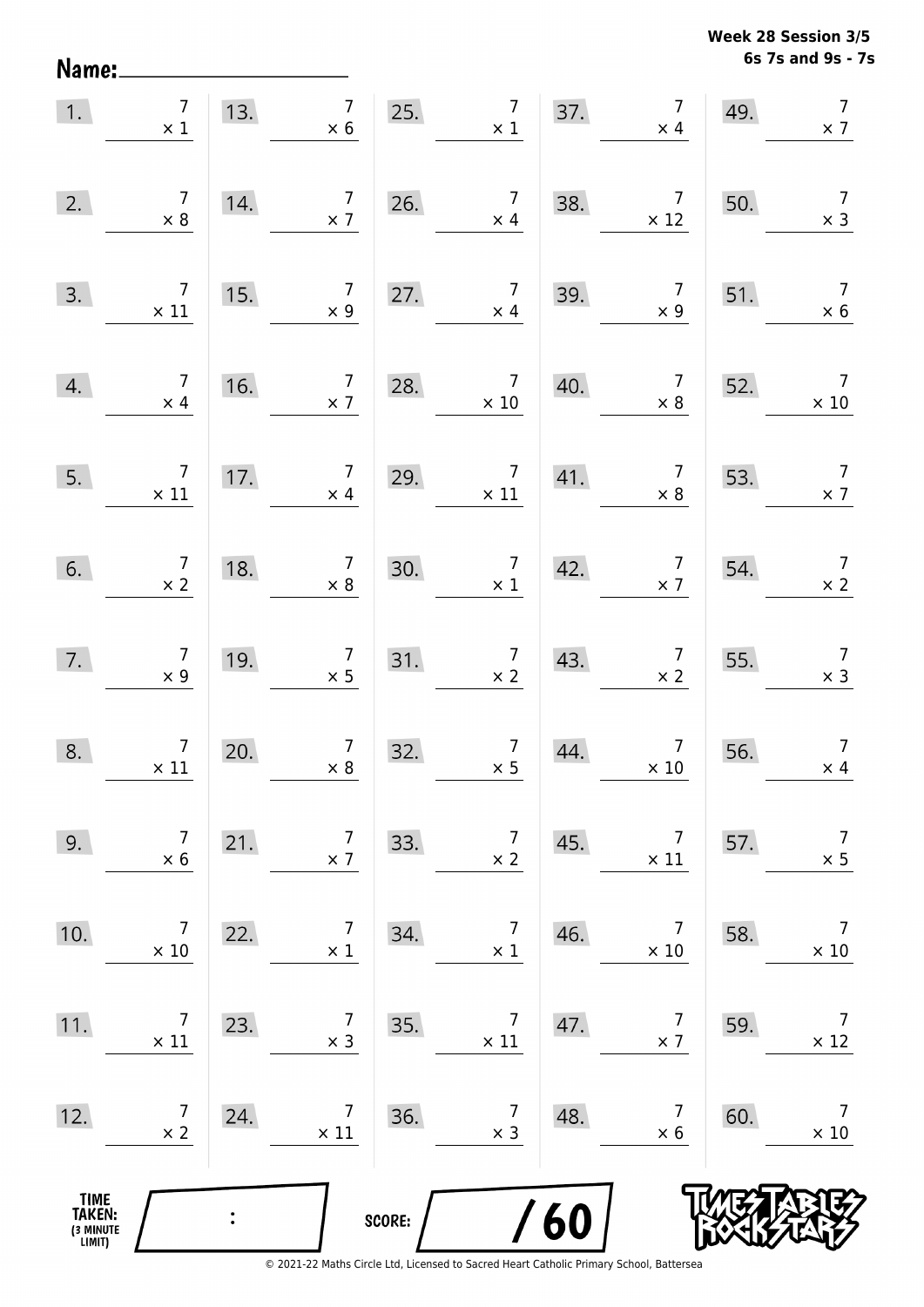**6s 7s and 9s - 7s Week 28 Session 4/5** 

| TIME<br>TAKEN:<br>(3 MINUTE<br>LIMIT) |               | <b>SCORE:</b> | /60               |     |                   |
|---------------------------------------|---------------|---------------|-------------------|-----|-------------------|
| 20.                                   |               | 40.           |                   | 60. | $14 \div 7 =$     |
| 19.                                   | $63 \div 7 =$ | 39.           |                   | 59. | $70 \div 7 =$     |
| 18.                                   | $70 \div 7 =$ | 38.           | $28 \div 7 =$     | 58. | $21 \div 7 =$     |
| 17.                                   | $35 \div 7 =$ | 37.           | $70 \div 7 =$     | 57. | $14 \div 7 =$     |
| 16.                                   | $77 \div 7 =$ | 36.           |                   | 56. | $21 \div 7 =$     |
| 15.                                   |               | 35.           | $77 \div 7 =$     | 55. | $56 \div 7 =$     |
| 14.                                   | $42 \div 7 =$ | 34.           | $77 \div 7 =$     | 54. |                   |
| 13.                                   |               |               | 33. $56 \div 7 =$ |     | 53. $21 \div 7 =$ |
| 12.                                   |               |               | 32. $63 \div 7 =$ |     | 52. $49 \div 7 =$ |
| 11.                                   | $84 \div 7 =$ | 31.           | $42 \div 7 =$     | 51. | $14 \div 7 =$     |
| 10.                                   | $77 \div 7 =$ | 30.           | $42 \div 7 =$     | 50. | $42 \div 7 =$     |
| 9.                                    |               | 29.           | $14 \div 7 =$     | 49. |                   |
| 8.                                    | $21 \div 7 =$ | 28.           | $14 \div 7 =$     | 48. | $28 \div 7 =$     |
| 7.                                    | $7 ÷ 7 =$     | 27.           | $77 \div 7 =$     | 47. |                   |
| 6.                                    | $42 \div 7 =$ | 26.           | $21 \div 7 =$     | 46. | $21 \div 7 =$     |
| 5.                                    |               | 25.           | $14 \div 7 =$     | 45. | $84 \div 7 =$     |
| 4.                                    | $7 \div 7 =$  | 24.           |                   | 44. | $70 \div 7 =$     |
| 3.                                    |               | 23.           | $21 \div 7 =$     | 43. | $14 \div 7 =$     |
| 2.                                    | $7 \div 7 =$  | 22.           | $14 \div 7 =$     |     | 42. $42 \div 7 =$ |
| 1.                                    | $49 \div 7 =$ | 21.           |                   |     |                   |

Name: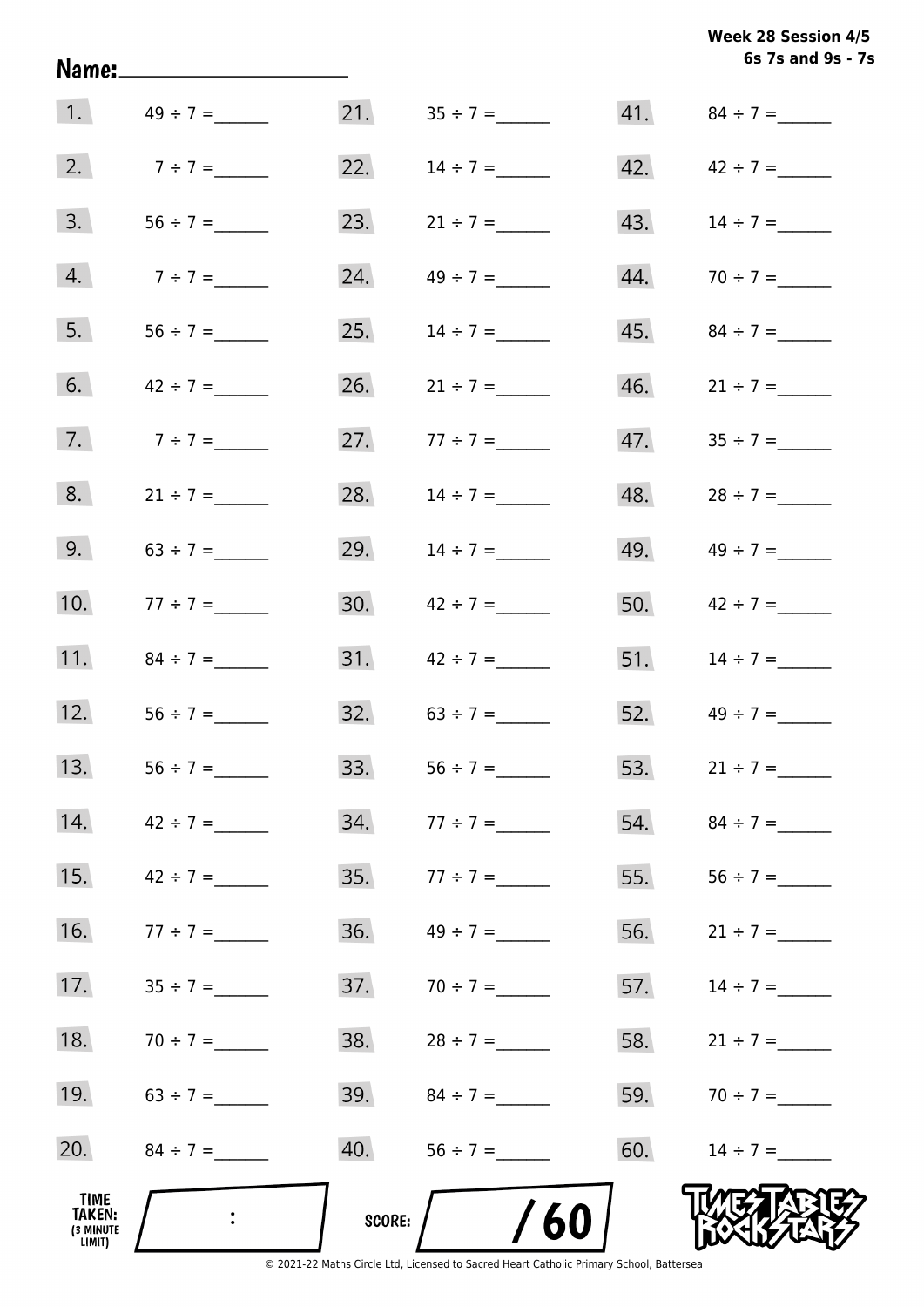## **6s 7s and 9s - 7s Week 28 Session 5/5**

|                                      | $1. 7 \times 3 =$   |     |                                     |     | 21. $7 \times 11 =$ 41. $63 \div 7 =$ | ADD UP<br>YOUR TIME  |
|--------------------------------------|---------------------|-----|-------------------------------------|-----|---------------------------------------|----------------------|
| 2.                                   |                     |     |                                     |     | $42. \qquad 49 \div 7 =$              | FOR THE WEEK         |
| 3.                                   | $7 \times 7 =$      |     |                                     | 43. |                                       | MINUTES<br>S1:       |
|                                      | $4. 7 \times 12 =$  |     |                                     | 44. | $49 \div 7 =$                         | S2:                  |
|                                      |                     |     |                                     | 45. |                                       | S3:                  |
|                                      |                     |     |                                     |     | $46.$ $42 \div 7 =$                   | S4:                  |
|                                      | $7.7 \times 9 =$    |     |                                     |     | 47. $7 \div 7 =$                      | SS:<br>Total:        |
|                                      | 8. $7 \times 12 =$  |     | 28. $7 \times 10 =$                 |     | 48. $21 \div 7 =$                     | <b>SECONDS</b>       |
|                                      |                     |     |                                     |     | 49. $42 \div 7 =$                     | S1:                  |
|                                      |                     |     |                                     |     | 50. $84 \div 7 =$                     | S2:<br>S3:           |
|                                      | 11. $7 \times 10 =$ |     | 31. $21 \div 7 =$ 51.               |     | $28 \div 7 =$                         | S4:                  |
|                                      | 12. $7 \times 2 =$  |     | 32. $14 \div 7 =$ 52. $63 \div 7 =$ |     |                                       | SS:                  |
|                                      | 13. $7 \times 3 =$  |     | 33. $28 \div 7 =$ 53. $63 \div 7 =$ |     |                                       | Total:               |
|                                      | 14. $7 \times 2 =$  |     |                                     |     | 34. $49 \div 7 =$ 54. $35 \div 7 =$   | ADD UP<br>YOUR SCORE |
|                                      | 15. $7 \times 2 =$  | 35. |                                     |     | $84 \div 7 =$ 55. $28 \div 7 =$       | FOR THE WEEK         |
|                                      |                     | 36. | $35 \div 7 =$ 56. $7 \div 7 =$      |     |                                       | $S1$ :               |
|                                      |                     | 37. |                                     |     | $63 \div 7 =$ 57. $49 \div 7 =$       | S2:<br>S3:           |
|                                      |                     | 38. |                                     |     | $56 \div 7 =$ 58. $21 \div 7 =$       | S4:                  |
|                                      |                     | 39. |                                     |     | $56 \div 7 =$ 59. $49 \div 7 =$       | SS:                  |
|                                      | 20. $7 \times 1 =$  | 40. | $28 \div 7 =$ 60.                   |     | $84 \div 7 =$                         | Total:               |
| TIME                                 |                     |     |                                     |     |                                       |                      |
| <b>TAKEN:</b><br>(3 MINUTE<br>LIMIT) |                     |     | <b>SCORE:</b>                       |     | 60                                    |                      |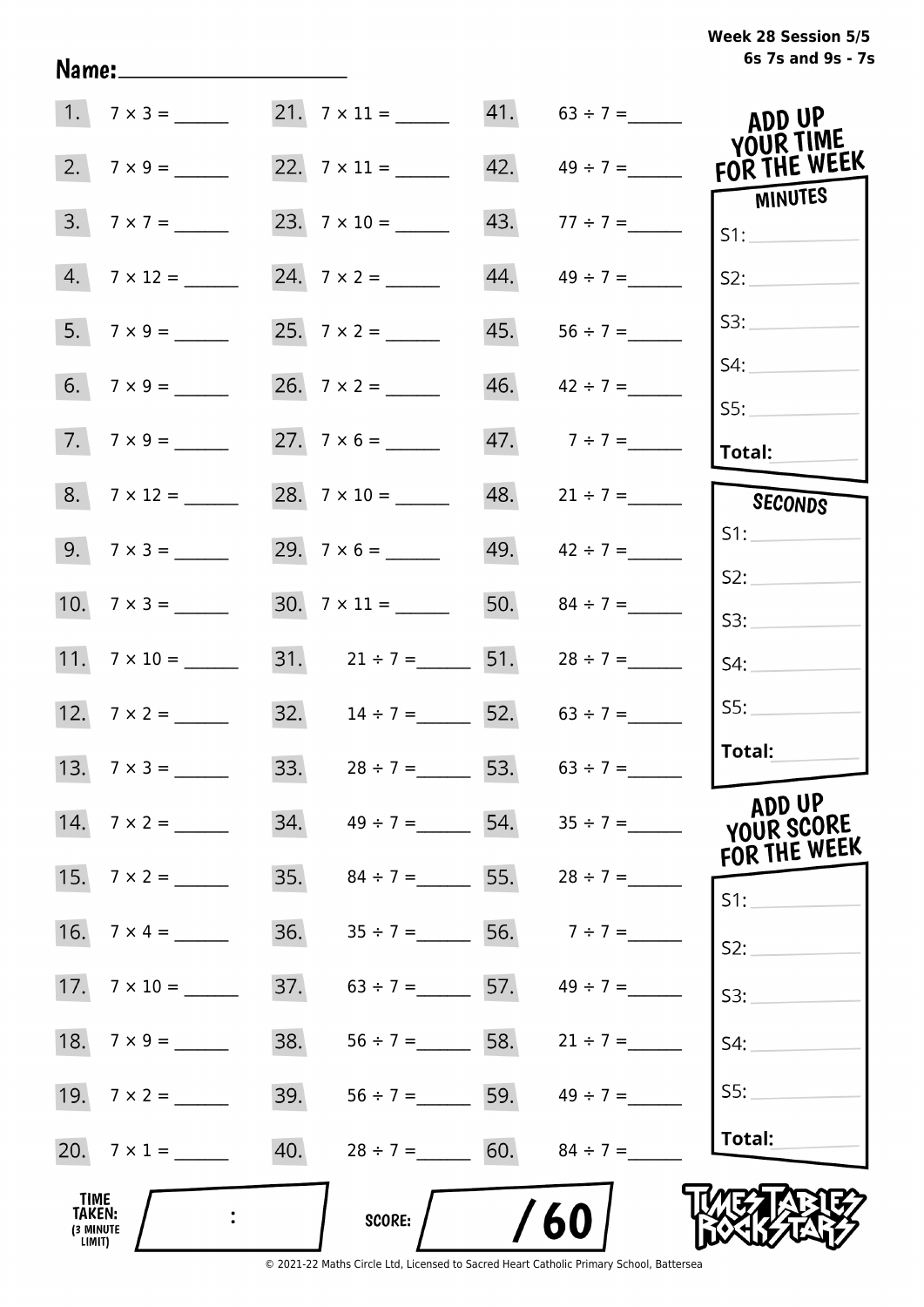|                                              |                          |                              | 6s 7s and 9s - 9         |
|----------------------------------------------|--------------------------|------------------------------|--------------------------|
|                                              |                          |                              | $41. 1 \times 9 =$       |
|                                              |                          | 22. $9 \times 2 =$           | $42. 6 \times 9 =$       |
|                                              |                          |                              | $43. 5 \times 9 =$       |
|                                              | $4. 9 \times 6 =$        | $24. \quad 9 \times 11 =$    |                          |
|                                              | 5. $9 \times 5 =$        | 25. $9 \times 7 =$           | $45. \quad 7 \times 9 =$ |
|                                              | 6. $9 \times 2 =$        | 26. $9 \times 2 =$           | $46. 1 \times 9 =$       |
|                                              | 7. $9 \times 1 =$        | 27. $9 \times 8 =$           | $47.7 \times 9 =$        |
|                                              | $8. 9 \times 1 =$        | 28. $9 \times 8 =$           | $48. 2 \times 9 =$       |
|                                              | 9. $9 \times 7 =$        | 29. $9 \times 7 =$           | $49. 5 \times 9 =$       |
|                                              | 10. $9 \times 2 =$       | $30. 9 \times 9 =$           |                          |
|                                              |                          | $31. \quad 3 \times 9 = \_$  |                          |
|                                              | 12. $9 \times 1 =$       | $32. \quad 3 \times 9 =$     | 52. $5 \times 9 =$       |
|                                              | 13. $9 \times 2 =$       | $33. \quad 8 \times 9 =$     | 53. $9 \times 9 =$       |
|                                              | $14. \quad 9 \times 3 =$ | $34. 2 \times 9 =$           |                          |
|                                              | 15. $9 \times 12 =$      | $35. \quad 4 \times 9 =$     |                          |
|                                              |                          | $36. 6 \times 9 =$           |                          |
|                                              |                          | $37. 6 \times 9 =$           | $57. 5 \times 9 =$       |
|                                              | 18. $9 \times 4 =$       | $38. \quad 11 \times 9 = \_$ |                          |
|                                              | 19. $9 \times 5 =$       |                              |                          |
|                                              | 20. $9 \times 4 =$       | $40.7 \times 9 =$            | $60. 2 \times 9 =$       |
| TIME<br><b>TAKEN:</b><br>(3 MINUTE<br>LIMIT) |                          | $\sim$ /60<br>SCORE:         |                          |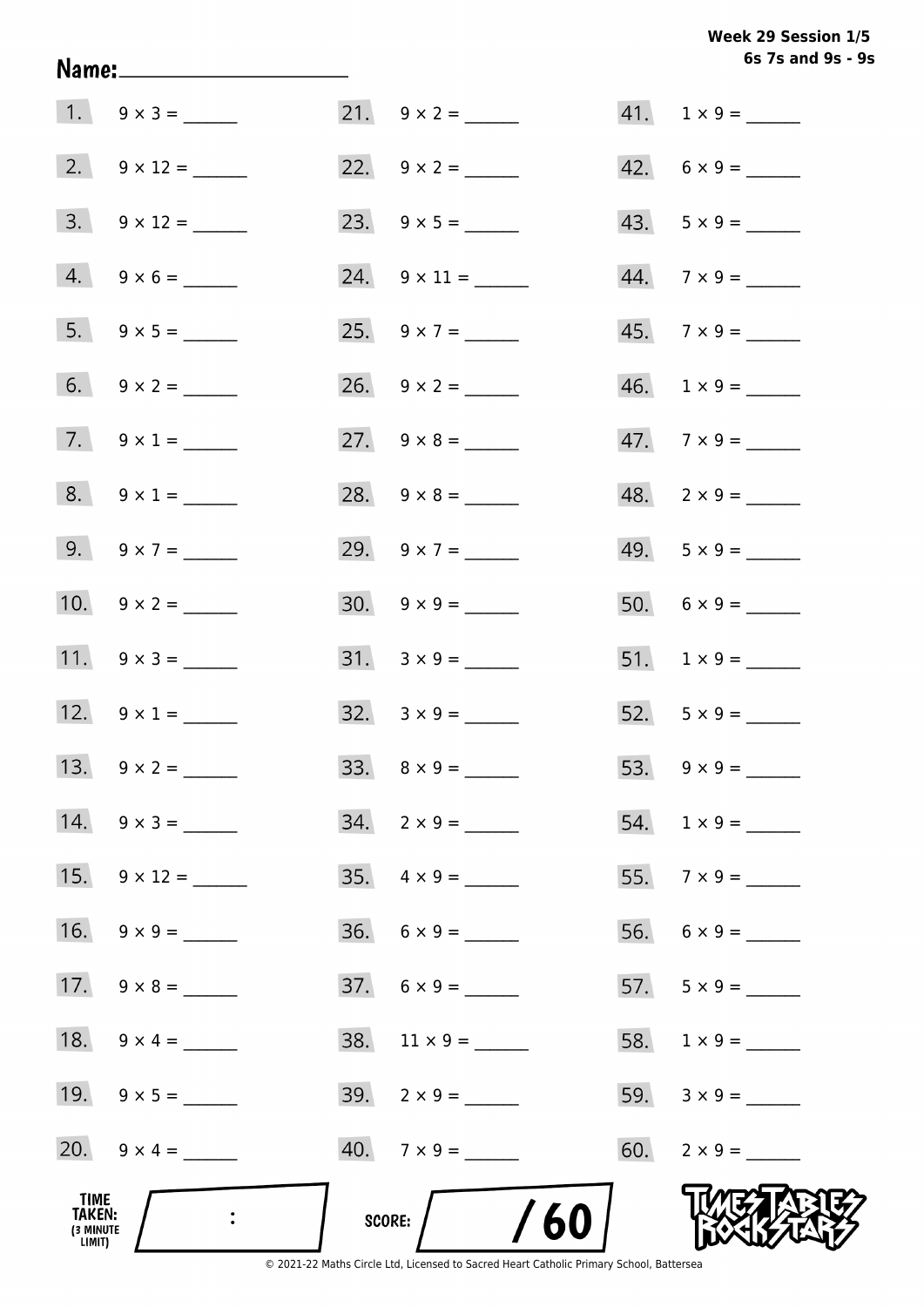| Name:                                 |                      |     |                                   |        |                                      |            |                                      |     | 6s 7s and 9s - 9s                 |
|---------------------------------------|----------------------|-----|-----------------------------------|--------|--------------------------------------|------------|--------------------------------------|-----|-----------------------------------|
| 1.                                    | $9\overline{45}$     | 13. | 9 <sup>5</sup><br>$\overline{81}$ | 25.    | 9<br>$\overline{54}$                 | 37.        | $9^{\frac{1}{2}}$<br>$\overline{72}$ | 49. | $9\vert$<br>54                    |
| 2.                                    | $9 \overline{45}$    | 14. | $\overline{45}$<br>$9\sqrt{ }$    | 26.    | $\overline{27}$<br>$9^{\frac{1}{2}}$ | 38.        | $\overline{63}$<br>$9^{\frac{1}{2}}$ | 50. | $\overline{36}$<br>9              |
| 3.                                    | $9\overline{)54}$    | 15. | $9\sqrt{108}$                     | 27.    | 9 <sup>5</sup><br>$\overline{99}$    | 39.        | $\frac{1}{72}$<br>$9^{\frac{1}{2}}$  | 51. | $\overline{81}$<br>$\overline{9}$ |
| 4.                                    | $9\overline{72}$     | 16. | $9\sqrt{63}$                      | 28.    | $9\overline{)108}$                   | 40.        | $\overline{36}$<br>$9^{\frac{1}{2}}$ | 52. | $\overline{99}$<br>$\overline{9}$ |
| 5.                                    | $9\overline{27}$     | 17. | $9\overline{72}$                  | 29.    | $9\sqrt{ }$<br>$\overline{36}$       | 41.        | $\overline{54}$<br>$9^{\frac{1}{2}}$ | 53. | $\overline{9}$<br>90              |
| 6.                                    | $9 \ 63$             | 18. | $9\sqrt{ }$                       | 30.    | 9 <sup>5</sup><br>$\overline{99}$    | 42.        | $\overline{99}$<br>$9^{\frac{1}{2}}$ | 54. | $9 \overline{81}$                 |
| 7.                                    | $9\overline{72}$     | 19. | $9\sqrt{27}$                      | 31.    | $9^{\frac{1}{2}}$<br>$\overline{9}$  | 43.        | $\overline{63}$<br>$\overline{9}$    | 55. | $\overline{72}$<br>$9\,$          |
| 8.                                    | 99<br>$\overline{9}$ | 20. | $\overline{72}$<br>9 <sup>1</sup> | 32.    | $18\,$<br>9                          | 44.        | 63<br>9                              | 56. | 108<br>9                          |
| 9.                                    | $9$ 45               | 21. | 99<br>9 <sup>1</sup>              | 33.    | 9 <sup>5</sup><br>108                | 45.        | 54<br>9                              | 57. | 108<br>9 <sup>1</sup>             |
| 10.                                   | $9\vert$<br>90       | 22. | 63<br>$9\vert$                    | 34.    | 81<br>9                              | 46.        | 27<br>9                              | 58. | $27$<br>9                         |
| 11.                                   | 9 108                | 23. | 72<br> 9                          | 35.    | 27<br>9 <sup>1</sup>                 | 47.        | 108<br>$9\vert$                      | 59. | $90\,$<br>9                       |
| 12.                                   | 9 72                 | 24. | $\overline{72}$<br>$9\vert$       | 36.    | ${\bf 81}$<br>9 <sup>1</sup>         | 48.        | 81<br>9                              | 60. | $90\,$<br>9                       |
| TIME<br>TAKEN:<br>(3 MINUTE<br>LIMIT) |                      |     |                                   | SCORE: |                                      | <b>/60</b> |                                      |     |                                   |

**Week 29 Session 2/5**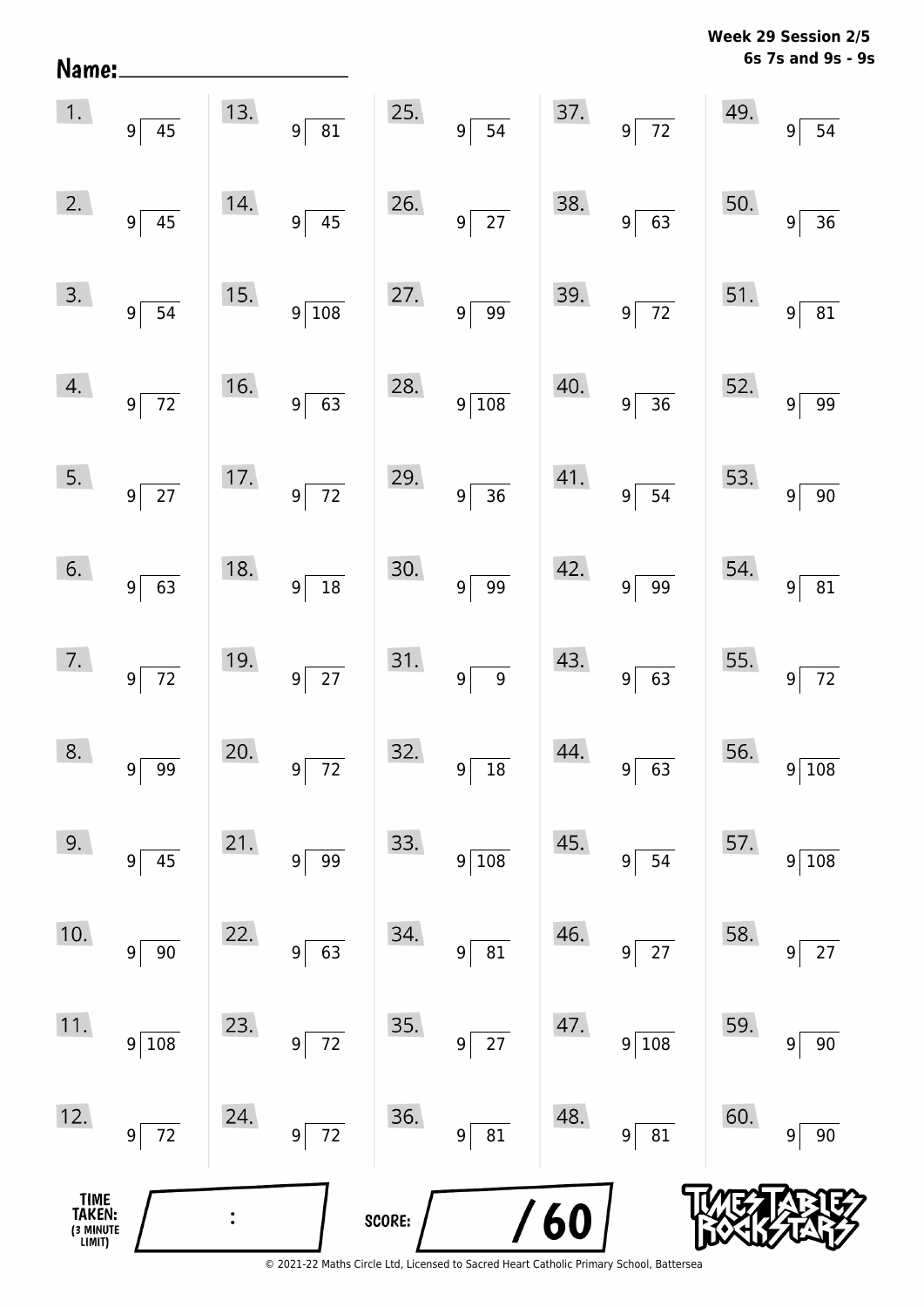**6s 7s and 9s - 9s Week 29 Session 3/5** 

| 1.                                            | $\begin{array}{r} 9 \\ \times 6 \end{array}$  | 13.            | 9<br>$\times$ 11                                                            |        | 25. $\begin{array}{r} 9 \\ \times 9 \end{array}$  |     | 37. $\begin{array}{c} 9 \\ \times 12 \end{array}$ | 49. | $\overline{9}$<br>$\times$ 1                  |
|-----------------------------------------------|-----------------------------------------------|----------------|-----------------------------------------------------------------------------|--------|---------------------------------------------------|-----|---------------------------------------------------|-----|-----------------------------------------------|
| 2.                                            | $\begin{array}{c} 9 \\ \times 8 \end{array}$  | 14.            | $\frac{9}{x 9}$                                                             | 26.    | $\begin{array}{r} 9 \\ \times 11 \end{array}$     | 38. | $\begin{array}{c} 9 \\ \times 4 \end{array}$      | 50. | $\begin{array}{r} 9 \\ \times 6 \end{array}$  |
| 3.                                            | $\begin{array}{c} 9 \\ \times 6 \end{array}$  | 15.            | 9<br>$\times$ 1                                                             |        | 27. $\begin{array}{r} 9 \\ \times 3 \end{array}$  | 39. | 9<br>$\times$ 12                                  | 51. | $\overline{9}$<br>$\times$ 11                 |
| 4.                                            | $\begin{array}{c} 9 \\ \times 4 \end{array}$  | 16.            | $\overline{9}$<br>$\times$ 7                                                | 28.    | $9\,$<br>$\times$ 11                              | 40. | $\frac{9}{1}$                                     | 52. | $\overline{\phantom{a}}$<br>$\times$ 6        |
| 5.                                            | $\begin{array}{c} 9 \\ \times 12 \end{array}$ | 17.            | $\overline{9}$<br>$\times$ 11                                               |        | 29. $\begin{array}{r} 9 \\ \times 10 \end{array}$ |     | 41. $\begin{array}{c} 9 \\ x \end{array}$         | 53. | $\overline{9}$<br>$\times$ 4                  |
| 6.                                            | $\begin{array}{c} 9 \\ \times 9 \end{array}$  |                | $\begin{array}{r} 9 \\ \times 3 \end{array}$<br>$\overline{\phantom{0}18.}$ | 30.    | $\begin{array}{c} 9 \\ \times 10 \end{array}$     |     | 42. $\begin{array}{c} 9 \\ \times 3 \end{array}$  | 54. | $\begin{array}{c} 9 \\ \times 3 \end{array}$  |
| 7.                                            | $\begin{array}{r} 9 \\ \times 9 \end{array}$  | 19.            | $\begin{array}{r} 9 \\ \times 3 \end{array}$                                |        | 31. $\begin{array}{r} 9 \\ \times 6 \end{array}$  | 43. | $\begin{array}{c} 9 \\ \times 3 \end{array}$      | 55. | $\overline{\phantom{a}}$<br>$\times 1$        |
| 8.                                            | $\begin{array}{c} 9 \\ \times 9 \end{array}$  | 20.            | $\begin{array}{c} 9 \\ \times 10 \end{array}$                               | 32.    | $\begin{array}{c} 9 \\ \times 6 \end{array}$      | 44. | $\begin{array}{c} 9 \\ \times 9 \end{array}$      | 56. | $\begin{array}{c} 9 \\ \times 10 \end{array}$ |
| 9.                                            | 9<br>$\times$ 3                               | 21.            | 9<br>$\times$ 5                                                             | 33.    | 9<br>$\times$ 7                                   | 45. | 9<br>$\times$ 4                                   | 57. | $\boldsymbol{9}$<br>$\times$ 8                |
| 10.                                           | 9<br>$\times$ 12                              | 22.            | 9<br>$\times$ 4                                                             | 34.    | 9<br>$\times$ 4                                   | 46. | 9<br>$\times$ 3                                   | 58. | $\boldsymbol{9}$<br>$\times$ 12               |
| 11.                                           | 9<br>$\times 8$                               | 23.            | 9<br>$\times$ 7                                                             | 35.    | 9<br>$\times$ 4                                   | 47. | 9<br>$\times$ 4                                   | 59. | $\boldsymbol{9}$<br>$\times$ 12               |
| 12.                                           | 9<br>$\times$ 11                              | 24.            | 9<br>$\times$ 7                                                             | 36.    | 9<br>$\times$ 2                                   | 48. | 9<br>$\times$ 5                                   | 60. | 9<br>$\times 10$                              |
| <b>TIME<br/>TAKEN:</b><br>(3 MINUTE<br>LIMIT) |                                               | $\ddot{\cdot}$ |                                                                             | SCORE: |                                                   | /60 |                                                   |     |                                               |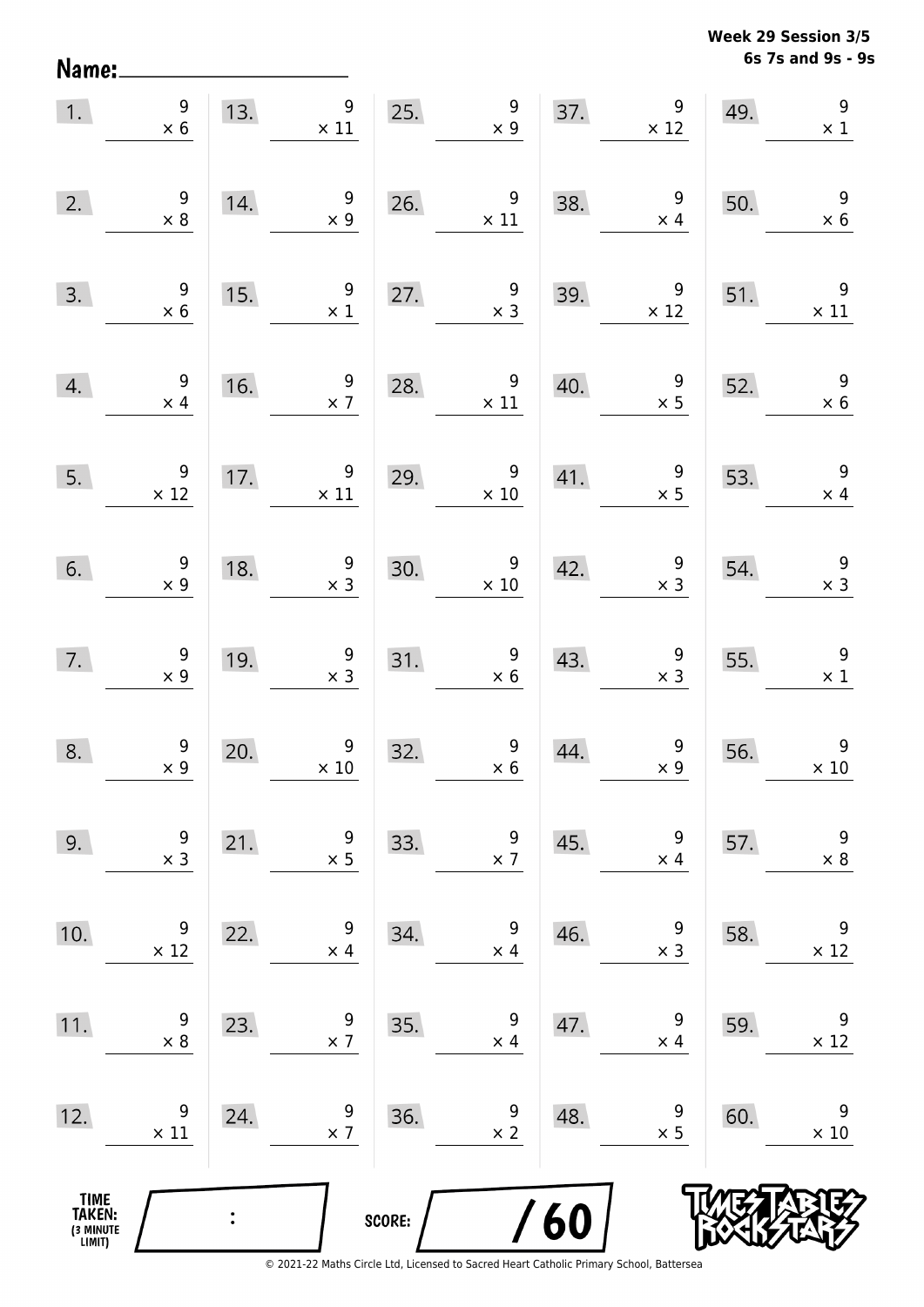|                                       | <u>Name:____________________</u> |               |                     |     | Week 29 Session 4/5<br>6s 7s and 9s - 9s |
|---------------------------------------|----------------------------------|---------------|---------------------|-----|------------------------------------------|
|                                       | 1. $45 \div 9 =$                 |               |                     |     |                                          |
| 2.                                    | $18 \div 9 =$                    |               | 22. $54 \div 9 =$   |     | $42. \hspace{1.5cm} 36 \div 9 =$         |
| 3.                                    |                                  |               | 23. $36 \div 9 =$   |     |                                          |
| 4.                                    | $18 \div 9 =$                    |               | 24. $9 \div 9 =$    |     | $44. 63 \div 9 =$                        |
| 5.                                    |                                  |               |                     |     |                                          |
| 6.                                    |                                  |               | 26. $9 \div 9 =$    |     | $46. \qquad 9 \div 9 =$                  |
| 7.                                    | $9 \div 9 =$                     | 27.           | $18 \div 9 =$       |     |                                          |
| 8.                                    |                                  |               | 28. $36 \div 9 =$   |     |                                          |
| 9.                                    | $18 \div 9 =$                    | 29.           | $81 \div 9 =$       |     | 49. $9 \div 9 =$                         |
| 10.                                   | $108 \div 9 =$                   |               |                     |     | 50. $18 \div 9 =$                        |
| 11.                                   | $63 \div 9 =$                    |               |                     |     | $51.$ $27 \div 9 =$                      |
| 12.                                   | $54 \div 9 =$                    |               | $32.$ $99 \div 9 =$ |     | $52.$ $36 \div 9 =$                      |
| 13.                                   | $72 \div 9 =$                    | 33.           | $72 \div 9 =$       | 53. |                                          |
| 14.                                   | $45 \div 9 =$                    | 34.           | $72 \div 9 =$       | 54. |                                          |
| 15.                                   | $63 \div 9 =$                    | 35.           |                     | 55. |                                          |
| 16.                                   | $54 \div 9 =$                    | 36.           |                     | 56. |                                          |
| 17.                                   |                                  | 37.           | $9 \div 9 =$        | 57. | $27 \div 9 =$                            |
| 18.                                   |                                  | 38.           | $63 \div 9 =$       | 58. | $9 \div 9 =$                             |
| 19.                                   | $45 \div 9 =$                    | 39.           |                     | 59. | $18 \div 9 =$                            |
| 20.                                   |                                  | 40.           |                     |     | $60.63 \div 9 =$                         |
| TIME<br>TAKEN:<br>(3 MINUTE<br>LIMIT) |                                  | <b>SCORE:</b> | /60                 |     |                                          |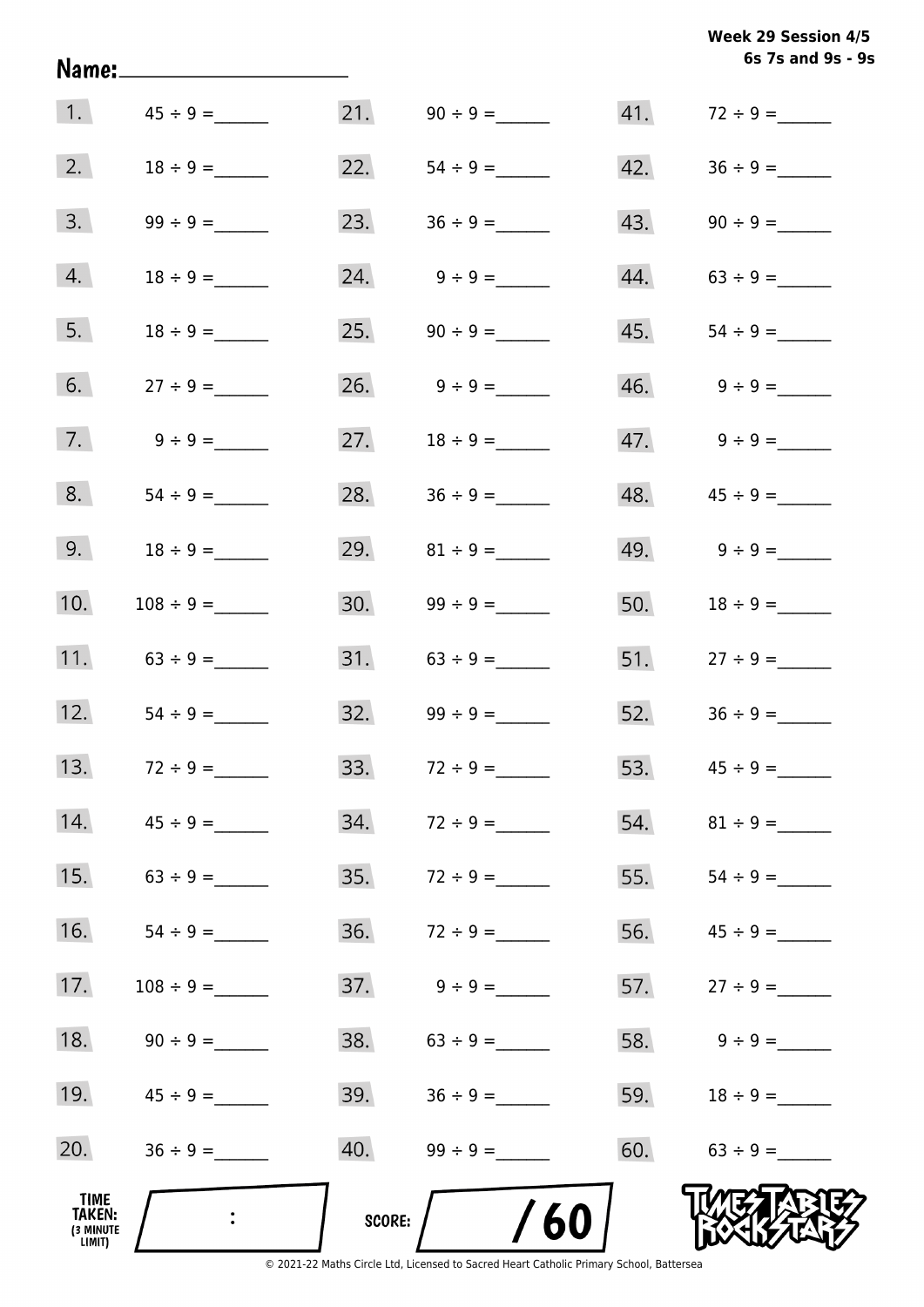| Week 29 Session 5/5 |                   |  |  |
|---------------------|-------------------|--|--|
|                     | 6s 7s and 9s - 9s |  |  |

|                                              |                          |                                        |     |                          | ADD UP<br>YOUR TIME                  |
|----------------------------------------------|--------------------------|----------------------------------------|-----|--------------------------|--------------------------------------|
| 2.                                           |                          | 22. $9 \times 2 =$                     |     |                          | FOR THE WEEK                         |
| 3.                                           | $9 \times 6 =$           |                                        | 43. |                          | <b>MINUTES</b><br>S1:                |
|                                              | $4. 9 \times 12 =$       | 24. $9 \times 8 =$                     | 44. | $63 \div 9 =$            | S2:                                  |
|                                              |                          |                                        | 45. | $36 \div 9 =$            | S3:                                  |
|                                              |                          |                                        | 46. |                          | S4:                                  |
|                                              | $7. \quad 9 \times 10 =$ | 27. $9 \times 1 =$                     |     |                          | S5:<br>Total:                        |
|                                              | $8. 9 \times 6 =$        |                                        | 48. | $72 \div 9 =$            | SECONDS                              |
|                                              | $9. 9 \times 6 =$        | 29. $9 \times 1 =$                     |     | $49. \qquad 90 \div 9 =$ | S1:                                  |
|                                              | 10. $9 \times 7 =$       | $30. 9 \times 4 =$                     |     | 50. $45 \div 9 =$        | S2:<br>S3:                           |
|                                              |                          | 31. $18 \div 9 =$ 51. $27 \div 9 =$    |     |                          | S4:                                  |
|                                              |                          | 32. $9 \div 9 =$ 52. $81 \div 9 =$     |     |                          | SS:                                  |
|                                              | 13. $9 \times 12 =$      | 33. $81 \div 9 =$ 53. $72 \div 9 =$    |     |                          | Total:                               |
|                                              | 14. $9 \times 4 =$       | 34. $45 \div 9 =$ 54. $90 \div 9 =$    |     |                          | ADD UP<br>YOUR SCORE<br>FOR THE WEEK |
|                                              | 15. $9 \times 5 =$       | 35. $36 \div 9 =$ 55. $81 \div 9 =$    |     |                          | S1:                                  |
| 16.                                          | $9 \times 7 =$           | 36.<br>$99 \div 9 =$ 56.               |     | $9 \div 9 =$             | S2:                                  |
|                                              |                          | 37.<br>$108 \div 9 =$ 57. 54 ÷ 9 =     |     |                          | S3:                                  |
|                                              |                          | 38.<br>$27 \div 9 = 58.$ $63 \div 9 =$ |     |                          | S4:                                  |
|                                              | 19. $9 \times 4 =$       | 39.<br>$99 \div 9 = 59.$ $36 \div 9 =$ |     |                          | S5:                                  |
|                                              |                          | 40.<br>$99 \div 9 = 60.$               |     | $108 \div 9 =$           | Total:                               |
| <b>TIME</b><br>TAKEN:<br>(3 MINUTE<br>LIMIT) |                          | SCORE:                                 |     | 60                       |                                      |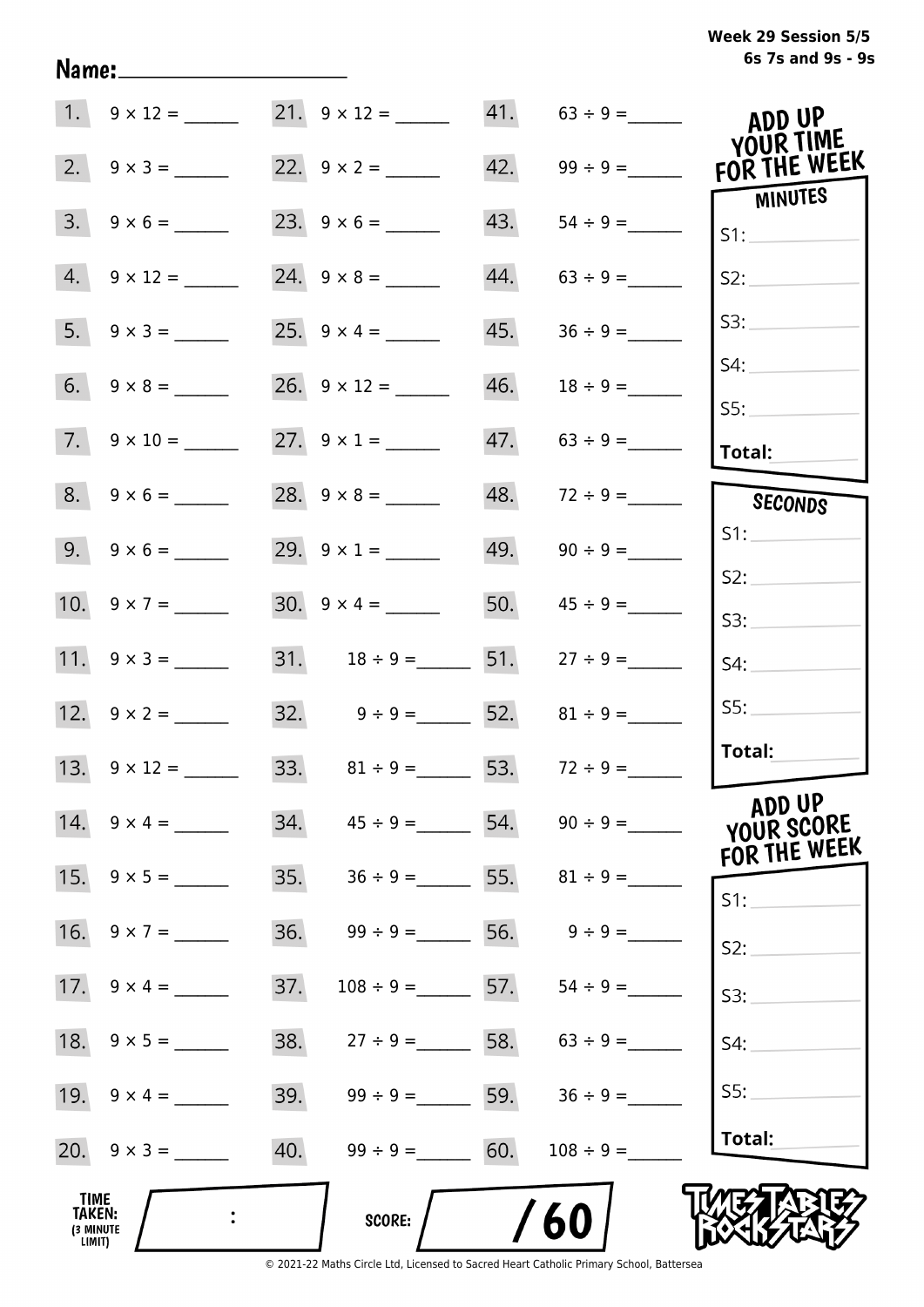**6s 7s and 9s - 2s, 3s, 4s, 5s Week 30 Session 1/5** 

|                                              |                           |                                            | 6s 7s and 9s - 2s, 3s, 4s, 5 |
|----------------------------------------------|---------------------------|--------------------------------------------|------------------------------|
|                                              |                           | $21. 5 \times 3 =$                         | $41. 1 \times 2 =$           |
|                                              |                           | 22. $2 \times 9 =$                         | 42. $7 \times 4 =$           |
|                                              |                           | 23. $2 \times 10 =$                        | $43. \quad 3 \times 5 =$     |
|                                              | $4. \quad 4 \times 7 =$   | $24. 5 \times 10 =$                        | $44. \quad 9 \times 4 =$     |
|                                              | $5. 2 \times 10 =$        | 25. $3 \times 9 =$                         | $45. \quad 2 \times 4 = \_$  |
|                                              | 6. $4 \times 7 =$         | 26. $2 \times 9 =$                         |                              |
|                                              | 7. $4 \times 3 =$         | 27. $3 \times 9 =$                         | $47. \quad 2 \times 3 =$     |
|                                              | $8. 2 \times 11 =$        | 28. $5 \times 1 =$                         | $48. 9 \times 2 =$           |
|                                              | 9. $5 \times 2 =$         | 29. $3 \times 4 =$                         | $49. \quad 2 \times 5 =$     |
|                                              | 10. $3 \times 7 =$        |                                            |                              |
|                                              |                           |                                            | 51. $5 \times 3 =$           |
|                                              | 12. $3 \times 1 =$        | 32. $7 \times 2 =$                         | $52.$ 11 × 5 = ______        |
|                                              | 13. $3 \times 1 =$        | $33.7 \times 3 =$                          |                              |
|                                              | $14. \quad 3 \times 11 =$ | $34. \quad 8 \times 3 =$                   | $54.$ 12 × 2 = _______       |
|                                              | 15. $2 \times 1 =$        |                                            |                              |
|                                              | $16. \quad 3 \times 3 =$  | $36. 10 \times 2 =$                        |                              |
|                                              | 17. $5 \times 9 =$        | $37. \quad 11 \times 4 = \_\_\_\_\_\_\_\_$ |                              |
|                                              | 18. $2 \times 8 =$        |                                            |                              |
|                                              | 19. $3 \times 12 =$       |                                            |                              |
|                                              |                           |                                            |                              |
| TIME<br><b>TAKEN:</b><br>(3 MINUTE<br>LIMIT) |                           | /60<br>SCORE:                              |                              |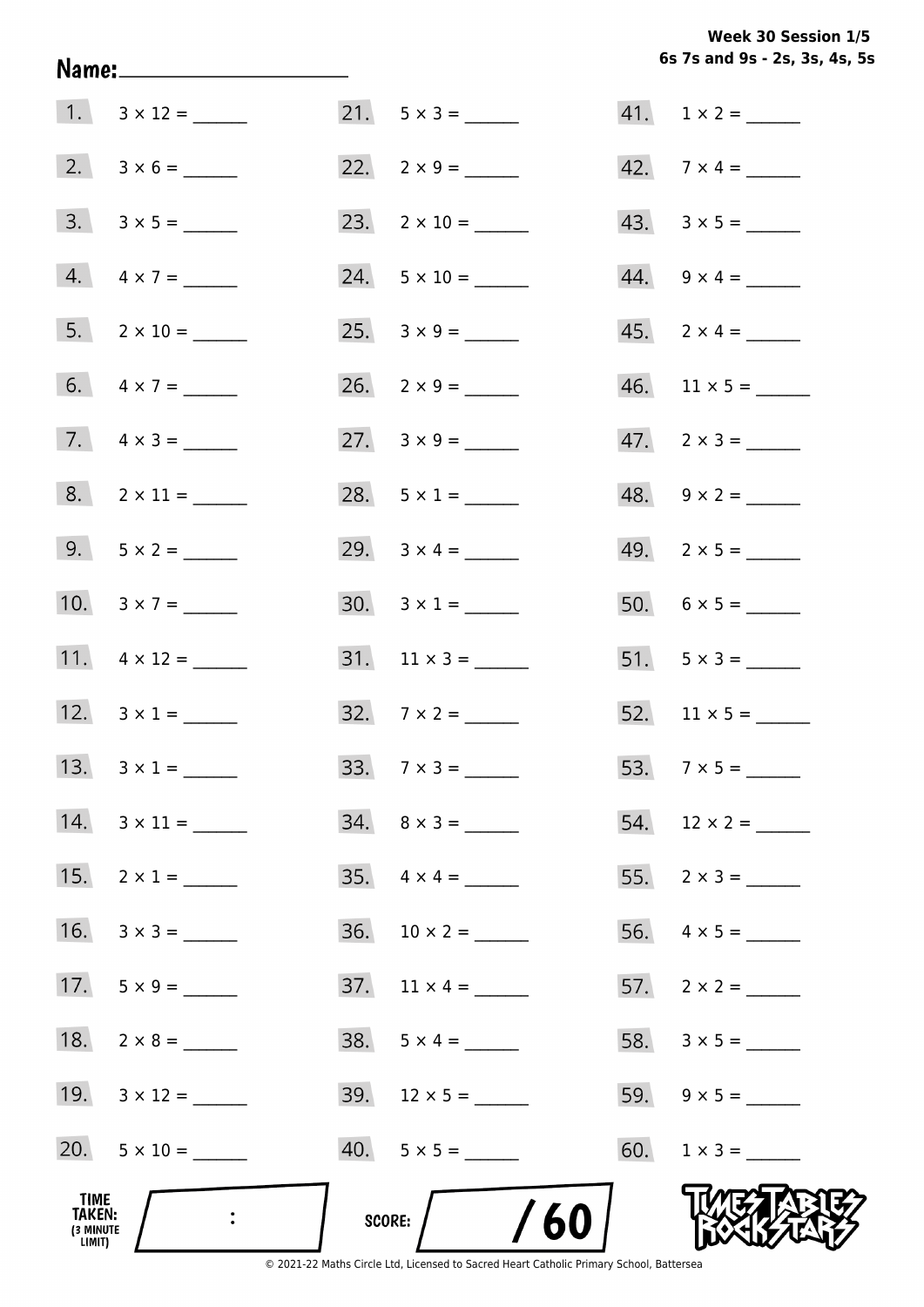**6s 7s and 9s - 2s, 3s, 4s, 5s Week 30 Session 2/5** 

|                                       | $\begin{array}{ c c }\n\hline\n1. & 3 & 24\n\end{array}$ |     | 13. $2\sqrt{10}$             |        | 25. $4\overline{)20}$       |            | $37.$ $4 \overline{)40}$         | 49.                                    | $\overline{2}$<br>$\frac{1}{22}$ |
|---------------------------------------|----------------------------------------------------------|-----|------------------------------|--------|-----------------------------|------------|----------------------------------|----------------------------------------|----------------------------------|
| 2.                                    | $4\overline{)32}$                                        | 14. | $4\overline{)32}$            | 26.    | $2\sqrt{12}$                | 38.        | $5\overline{)15}$                | 50.                                    | 3 <sup>1</sup><br>$\frac{1}{12}$ |
| 3.                                    | $4\overline{)40}$                                        | 15. | $3\overline{)33}$            |        | 27. $5 \overline{)50}$      | 39.        | $5\overline{\smash{)}10}$        |                                        | 51. $3\overline{)18}$            |
| 4.                                    | $5\overline{)45}$                                        | 16. | $2\sqrt{2}$                  | 28.    | $2\sqrt{4}$                 | 40.        | $3\overline{)15}$                |                                        | 52. $3\overline{)21}$            |
| 5.                                    | $5\overline{)35}$                                        | 17. | $4\overline{)44}$            | 29.    | $5\overline{)35}$           |            | 41. $2\sqrt{14}$                 |                                        | 53. $4\overline{)12}$            |
| 6.                                    | $3\overline{)18}$                                        | 18. | $5\overline{)}5\overline{)}$ | 30.    | $5\overline{)}$ 5           |            | $42.$ $3 \overline{)18}$         | 54. $4\begin{bmatrix} 4 \end{bmatrix}$ | $\boxed{16}$                     |
| 7.                                    | $4\overline{24}$                                         | 19. | $3\sqrt{15}$                 |        | $31.$ $4 \overline{)20}$    |            | $43.$ $5 \overline{)45}$         |                                        | 55. $2\sqrt{14}$                 |
| 8.                                    | $3\overline{)24}$                                        | 20. | $4\sqrt{ }$                  | 32.    | $5\overline{\smash{)}\ 20}$ | 44.        | $5\overline{\smash{)}10}$        |                                        | 56. $3\overline{)33}$            |
| 9.                                    | 5 <br>40                                                 | 21. | 18<br>$\overline{2}$         | 33.    | 24<br>$\overline{2}$        | 45.        | 45<br>$5\vert$                   | 57.                                    | 21<br>3                          |
| 10.                                   | $12\,$<br>3                                              | 22. | 50<br>5                      | 34.    | $25\,$<br>5 <sup>1</sup>    | 46.        | 28<br>4                          | 58.                                    | $\boldsymbol{6}$<br>3            |
| 11.                                   | $20\,$<br>4                                              | 23. | 48<br>4                      | 35.    | $18\,$<br>$\overline{2}$    | 47.        | $\overline{2}$<br>$\overline{4}$ | 59.                                    | 28<br>4                          |
| 12.                                   | 36<br>4                                                  | 24. | $\overline{15}$<br>5         | 36.    | 10<br>2                     | 48.        | 36<br>$\overline{\mathbf{3}}$    | 60.                                    | 14<br>2                          |
| TIME<br>TAKEN:<br>(3 MINUTE<br>LIMIT) |                                                          |     |                              | SCORE: |                             | <b>/60</b> |                                  |                                        |                                  |

Name: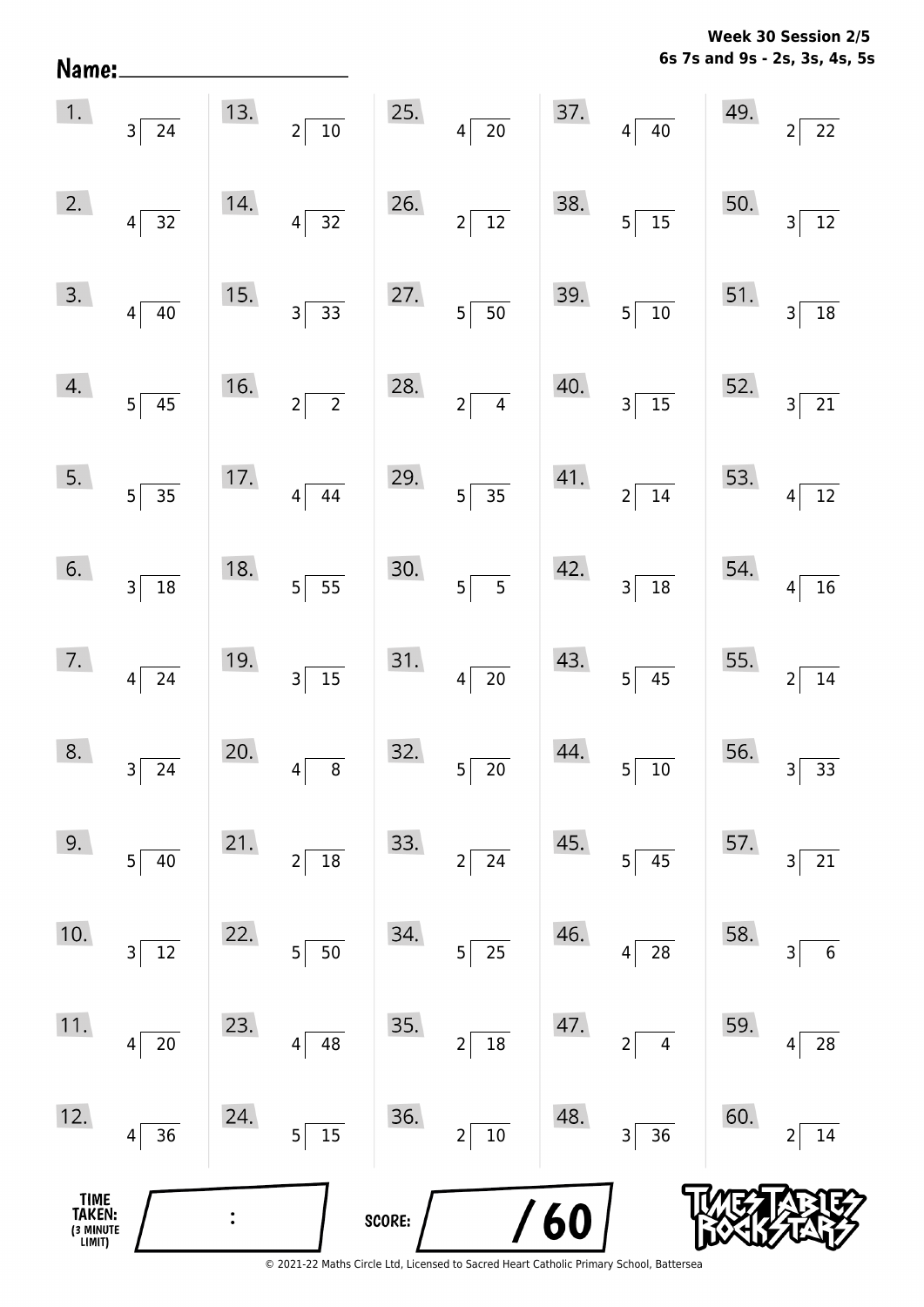**6s 7s and 9s - 2s, 3s, 4s, 5s Week 30 Session 3/5** 

| 1.                                    | $\begin{array}{c} 3 \\ \times 3 \end{array}$ |     | $\begin{array}{c} 3 \\ \times 6 \end{array}$<br>13. |        | $4 \times 3$<br>25.                           |            | 37. $\begin{array}{c} 3 \\ \times 7 \end{array}$ | 49. | $\begin{array}{c}2\\ \times 5\end{array}$    |
|---------------------------------------|----------------------------------------------|-----|-----------------------------------------------------|--------|-----------------------------------------------|------------|--------------------------------------------------|-----|----------------------------------------------|
| 2.                                    | $\begin{array}{c} 2 \\ \times 5 \end{array}$ | 14. | $\begin{array}{r} 3 \\ \times 12 \end{array}$       | 26.    | $\begin{array}{c} 3 \\ \times 11 \end{array}$ | 38.        | $\overline{\mathbf{c}}$<br>$\times$ 3            | 50. | $\overline{\phantom{a}}$<br>$\times$ 11      |
| 3.                                    | $\begin{array}{c} 5 \\ \times 8 \end{array}$ | 15. | $\overline{\mathbf{3}}$<br>$\times$ 10              | 27.    | $\frac{3}{x}$                                 | 39.        | $\overline{4}$<br>$\times 8$                     | 51. | $\frac{2}{\times 5}$                         |
| 4.                                    | $\begin{array}{r} 4 \\ \times 7 \end{array}$ | 16. | $\frac{5}{\times 7}$                                | 28.    | $\overline{4}$<br>$\times$ 10                 | 40.        | $\overline{\mathbf{c}}$<br>$\times$ 1            | 52. | $\overline{4}$<br>$\times$ 3                 |
| 5.                                    | $\begin{array}{c} 2 \\ \times 9 \end{array}$ | 17. | $\begin{array}{c} 5 \\ \times 9 \end{array}$        | 29.    | $\frac{3}{x}$                                 | 41.        | $\begin{array}{c} 3 \\ \times 3 \end{array}$     | 53. | $\overline{4}$<br>$\times$ 12                |
| 6.                                    | $\begin{array}{c} 4 \\ \times 7 \end{array}$ | 18. | $\begin{array}{c} 2 \\ \times 1 \end{array}$        | 30.    | $\begin{array}{c} 4 \\ \times 1 \end{array}$  | 42.        | $\begin{array}{c} 4 \\ \times 5 \end{array}$     | 54. | $\begin{array}{c} 5 \\ \times 6 \end{array}$ |
| 7.                                    | $\begin{array}{c} 4 \\ \times 7 \end{array}$ | 19. | $\begin{array}{r} 2 \\ \times 8 \end{array}$        | 31.    | $\begin{array}{r} 5 \\ \times 6 \end{array}$  | 43.        | $\frac{5}{2}$                                    | 55. | $\frac{2}{x}$ 7                              |
| 8.                                    | $\begin{array}{c} 5 \\ \times 9 \end{array}$ | 20. | $\overline{4}$<br>$\times$ 10                       | 32.    | $\begin{array}{c} 3 \\ \times 8 \end{array}$  | 44.        | $\begin{array}{c} 4 \\ \times 7 \end{array}$     | 56. | $\overline{5}$<br>$\times 2$                 |
| 9.                                    | 5<br>$\times$ 9                              | 21. | 4<br>$\times$ 5                                     | 33.    | 3<br>$\times$ 9                               | 45.        | 5<br>$\times$ 4                                  | 57. | $\overline{2}$<br>$\times$ 9                 |
| 10.                                   | $\overline{2}$<br>$\times$ 5                 | 22. | 4<br>$\times$ 5                                     | 34.    | 5<br>$\times$ 4                               | 46.        | $\overline{2}$<br>$\times 8$                     | 58. | $\mathsf{3}$<br>$\times$ 3                   |
| 11.                                   | 3<br>$\times$ 11                             | 23. | 4<br>$\times$ 11                                    | 35.    | 5<br>$\times$ 11                              | 47.        | $\overline{2}$<br>$\times$ 7                     | 59. | 5<br>$\times$ 2                              |
| 12.                                   | 3<br>$\times$ 4                              | 24. | 5<br>$\times$ 3                                     | 36.    | 5<br>$\times$ 11                              | 48.        | 4<br>$\times$ 4                                  | 60. | $\overline{2}$<br>$\times$ 6                 |
| TIME<br>TAKEN:<br>(3 MINUTE<br>LIMIT) |                                              |     |                                                     | SCORE: |                                               | <b>/60</b> |                                                  |     |                                              |

Name: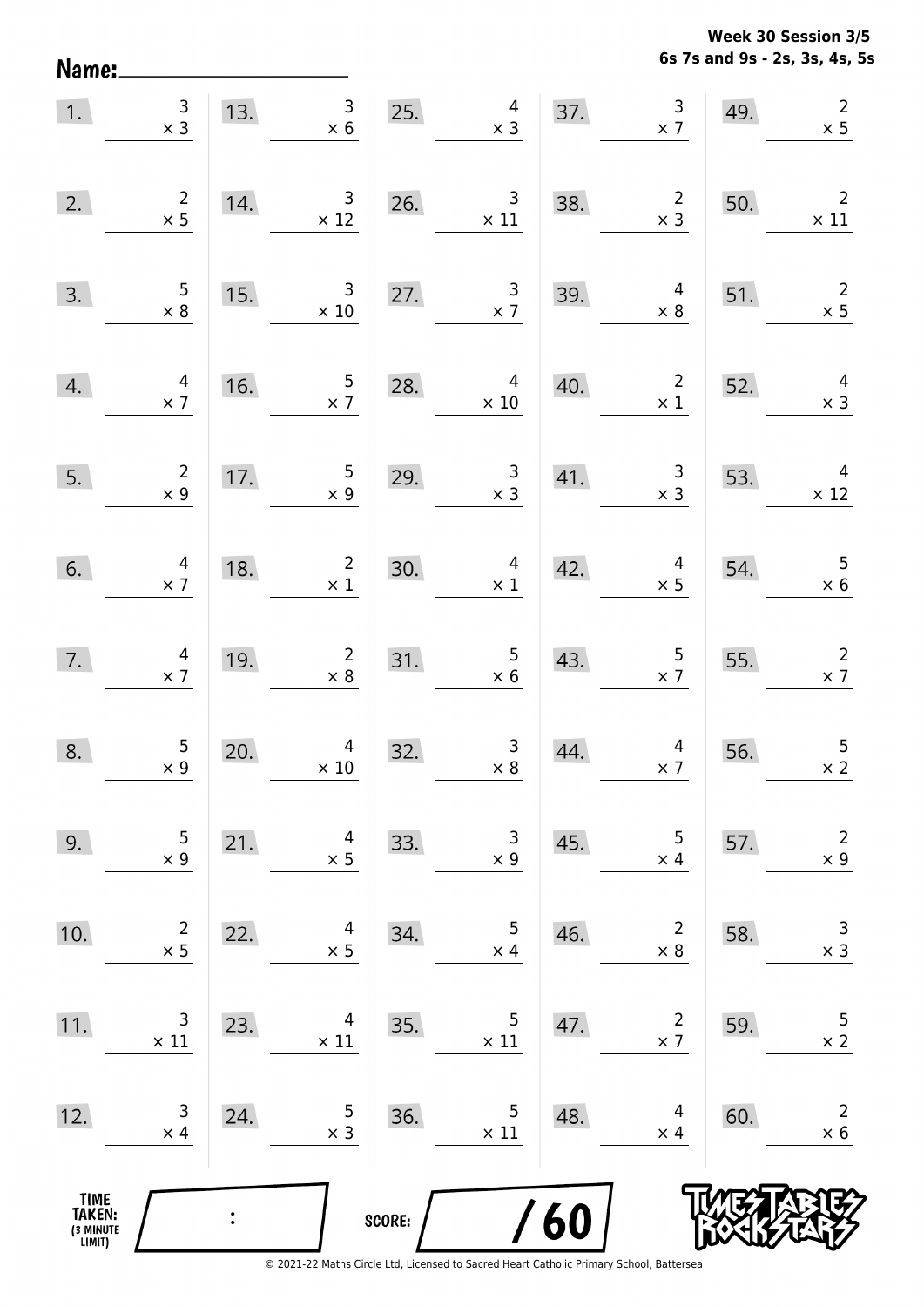**6s 7s and 9s - 2s, 3s, 4s, 5s Week 30 Session 4/5** 

|                                                     |                |        |                                                                                               |     | 6s 7s and 9s - 2s, 3s, 4s, 5s |
|-----------------------------------------------------|----------------|--------|-----------------------------------------------------------------------------------------------|-----|-------------------------------|
| $\vert$ 1.                                          | $32 \div 4 =$  | 21.    | $32 \div 4 =$                                                                                 |     |                               |
| 2.                                                  | $12 \div 2 =$  | 22.    | $12 \div 4 =$                                                                                 |     | 42. $6 \div 3 =$              |
| 3.                                                  | $24 \div 2 =$  | 23.    | $12 \div 2 =$                                                                                 |     |                               |
| 4.                                                  |                | 24.    | $32 \div 4 =$                                                                                 |     |                               |
| 5.                                                  | $5 \div 5 =$   | 25.    | $16 \div 4 =$                                                                                 |     |                               |
| 6.                                                  | $30 \div 5 =$  | 26.    | $18 \div 2 =$                                                                                 |     |                               |
| 7.                                                  | $10 \div 5 =$  |        | 27. $6 \div 2 =$                                                                              | 47. |                               |
| 8.                                                  | $27 \div 3 =$  | 28.    | $5 \div 5 =$                                                                                  |     |                               |
| 9.                                                  | $28 \div 4 =$  | 29.    | $24 \div 2 =$                                                                                 |     | 49. $12 \div 3 =$             |
| 10.                                                 | $16 \div 4 =$  | 30.    | $48 \div 4 =$                                                                                 |     | 50. $24 \div 2 =$             |
| 11.                                                 | $6 \div 3 =$   | 31.    | $12 \div 3 =$                                                                                 |     | 51. $20 \div 4 =$             |
| 12.                                                 | $35 \div 5 =$  | 32.    | $36 \div 4 =$                                                                                 |     | 52. $18 \div 2 =$             |
| 13.                                                 | $8 \div 4 =$   | 33.    | $12 \div 2 =$                                                                                 | 53. | $16 \div 4 =$                 |
| 14.                                                 | $8 \div 4 =$   | 34.    | $15 \div 3 =$                                                                                 | 54. | $32 \div 4 =$                 |
| 15.                                                 | $10 \div 5 =$  | 35.    | $18 \div 2 =$                                                                                 | 55. |                               |
| 16.                                                 | $45 \div 5 =$  | 36.    | $24 \div 2 =$                                                                                 | 56. |                               |
| 17.                                                 |                | 37.    |                                                                                               | 57. |                               |
| 18.                                                 | $6 \div 2 =$   | 38.    | $28 \div 4 =$                                                                                 | 58. | $21 \div 3 =$                 |
| 19.                                                 | $44 \div 4 =$  | 39.    | $33 \div 3 =$                                                                                 |     | 59. $18 \div 3 =$             |
| 20.                                                 | $35 \div 5 =$  | 40.    | $21 \div 3 =$                                                                                 | 60. | $16 \div 4 =$                 |
| <b>TIME</b><br><b>TAKEN:</b><br>(3 MINUTE<br>LIMIT) | $\mathbb{R}^2$ | SCORE: | 60<br>© 2021-22 Maths Circle Ltd. Licensed to Sacred Heart Catholic Primary School, Battersea |     |                               |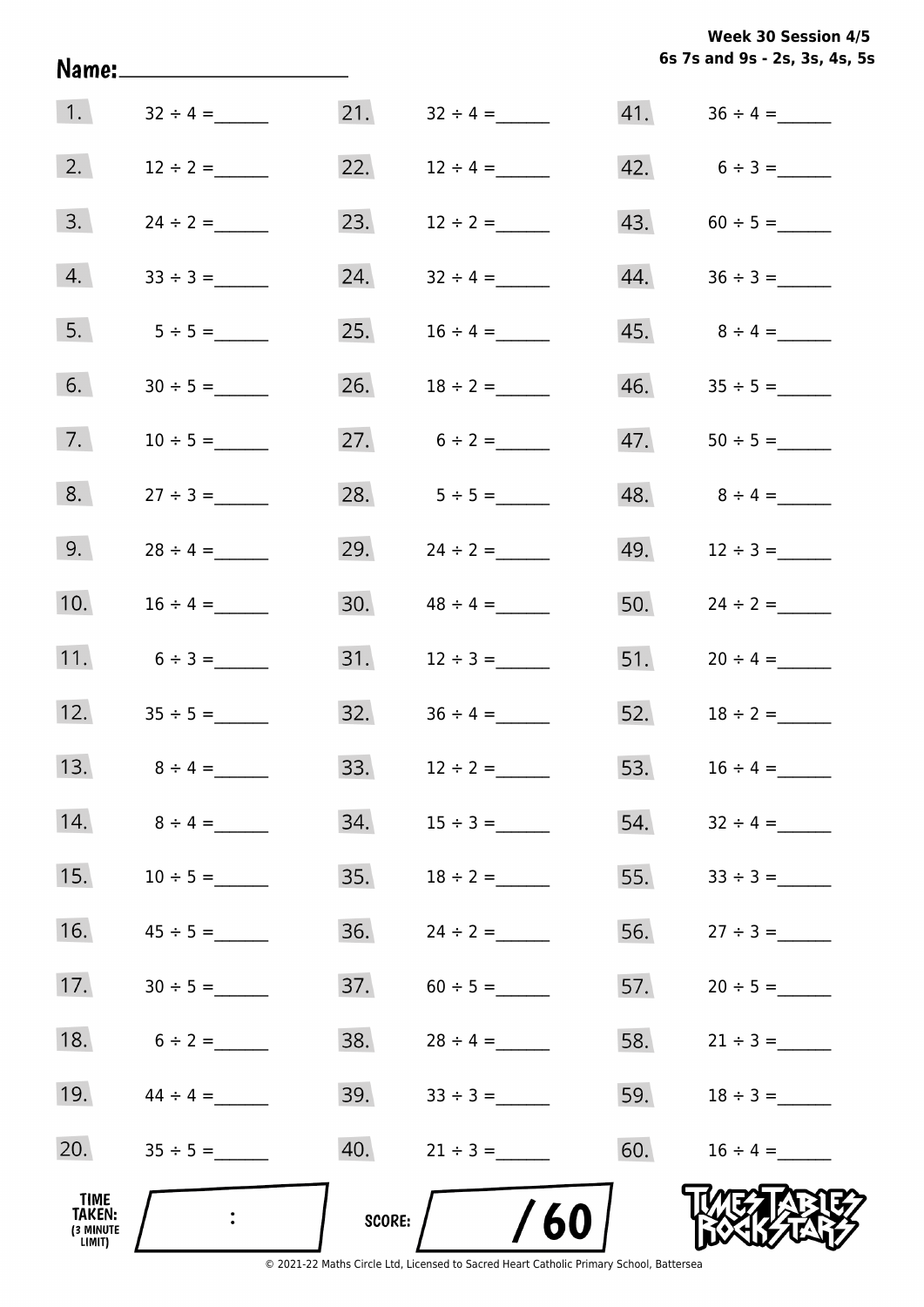**6s 7s and 9s - 2s, 3s, 4s, 5s Week 30 Session 5/5** 

|                                              | 21. $4 \times 1 =$                   |     | 41. $15 \div 5 =$               | ADD UP<br>YOUR TIME                  |
|----------------------------------------------|--------------------------------------|-----|---------------------------------|--------------------------------------|
| 2.<br>$4 \times 2 =$                         | 22. $2 \times 7 =$                   | 42. | $15 \div 3 =$                   | FOR THE WEEK                         |
| 3.<br>$2 \times 11 =$                        |                                      | 43. | $24 \div 2 =$                   | <b>MINUTES</b><br>S1:                |
| 4.<br>$3 \times 11 =$                        |                                      | 44. | $24 \div 4 =$                   | S2:                                  |
|                                              |                                      | 45. | $3 \div 3 =$                    | S3:                                  |
|                                              | 26. $2 \times 7 =$                   | 46. |                                 | S4:                                  |
| $7. 3 \times 8 =$                            |                                      | 47. | $12 \div 4 =$                   | S5:<br>Total:                        |
| $8. 2 \times 2 =$                            |                                      | 48. | $14 \div 2 =$                   | SECONDS                              |
| $9.5 \times 2 =$                             |                                      | 49. | $20 \div 2 =$                   | S1:                                  |
|                                              |                                      |     |                                 | S2:                                  |
|                                              |                                      |     | 50. $15 \div 3 =$               | S3:                                  |
| 11. $4 \times 7 =$                           | 31. $9 \div 3 =$ 51.                 |     | $28 \div 4 =$                   | S4:                                  |
|                                              | $32. \hspace{1.5cm} 33 \div 3 =$ 52. |     | $15 \div 5 =$                   | SS:                                  |
| 13. $4 \times 6 =$                           | 33. $24 \div 3 = 53$ .               |     | $27 \div 3 =$                   | Total:                               |
| 14. $4 \times 7 =$                           | 34.                                  |     | $20 \div 5 =$ 54. $15 \div 5 =$ | ADD UP<br>YOUR SCORE<br>FOR THE WEEK |
| 15.<br>$2 \times 9 =$                        | 35.<br>$16 \div 2 =$ 55.             |     | $12 \div 3 =$                   | S1:                                  |
| 16.<br>$2 \times 2 =$                        | 36.<br>$40 \div 5 =$                 |     | 56. $40 \div 5 =$               | S2:                                  |
|                                              | 37.                                  |     | $2 \div 2 = 57.$ $15 \div 5 =$  | S3:                                  |
|                                              | 38.                                  |     | $18 \div 2 =$ 58. $8 \div 2 =$  | S4:                                  |
|                                              | 39. $4 \div 2 =$ 59. $16 \div 2 =$   |     |                                 | SS:                                  |
|                                              | 40.<br>$18 \div 3 = 60.$             |     | $14 \div 2 =$                   | Total:                               |
| <b>TIME</b><br>TAKEN:<br>(3 MINUTE<br>LIMIT) | <b>SCORE:</b>                        |     | 60                              |                                      |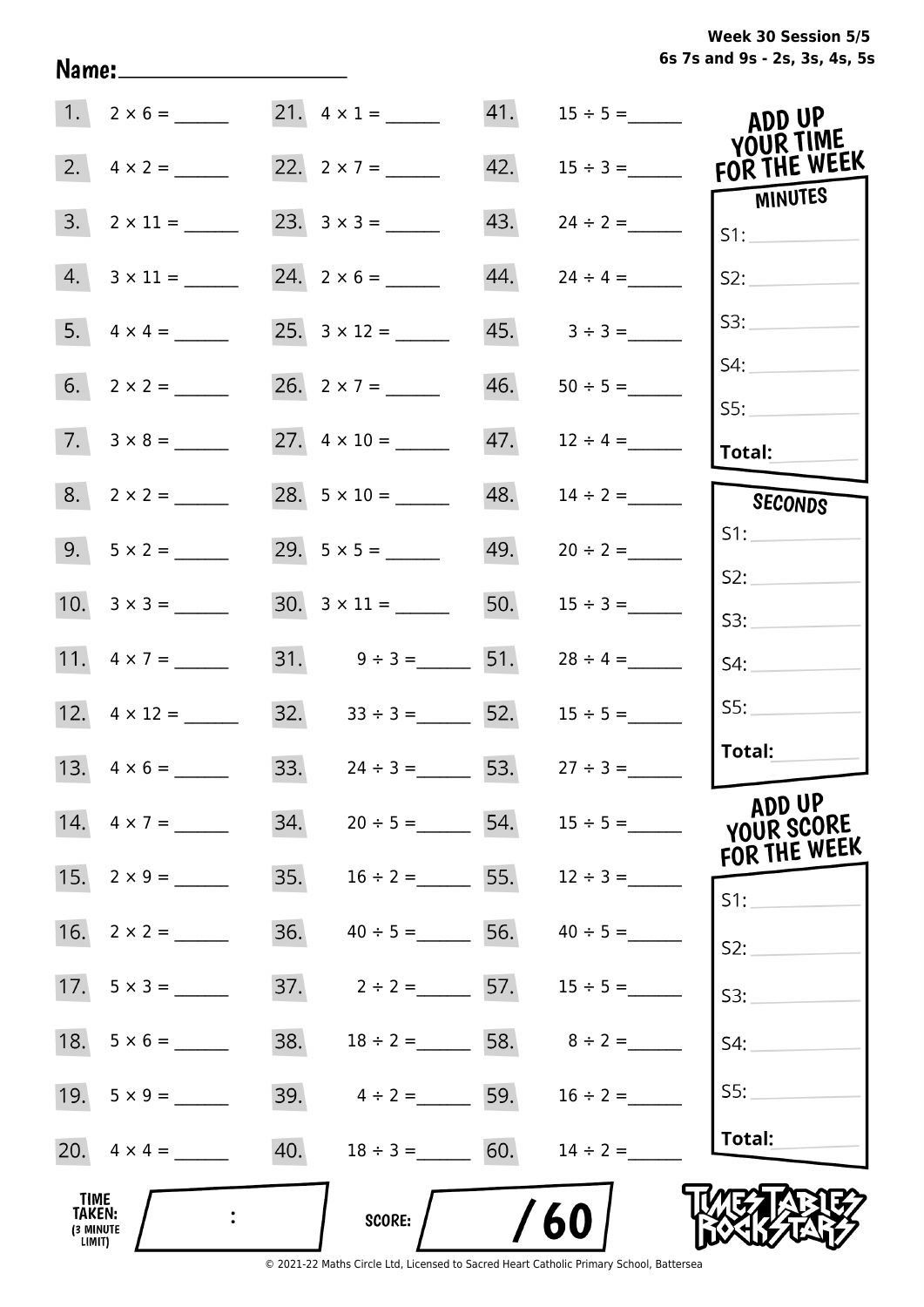**6s 7s and 9s - 6s, 7s, 8s, 9s Week 31 Session 1/5** 

|                                              |                     |     |                               | 6s 7s and 9s - 6s, 7s, 8s, 9 |
|----------------------------------------------|---------------------|-----|-------------------------------|------------------------------|
|                                              |                     |     | 21. $8 \times 9 =$            | $41. 5 \times 8 =$           |
|                                              | 2. $8 \times 1 =$   |     | 22. $8 \times 10 =$           | $42. \quad 8 \times 9 = \_$  |
|                                              | $3. 6 \times 2 =$   |     | 23. $7 \times 12 =$           | $43. 9 \times 6 =$           |
|                                              | $4. 8 \times 4 =$   |     | $24. 6 \times 12 =$           | $44. 2 \times 6 =$           |
|                                              | 5. $9 \times 7 =$   |     | 25. $6 \times 1 =$            |                              |
|                                              | 6. $6 \times 9 =$   |     |                               | $46. 5 \times 8 =$           |
|                                              | 7. $9 \times 12 =$  |     |                               |                              |
|                                              | $8. \ 8 \times 2 =$ |     | 28. $7 \times 3 =$            | $48. \quad 8 \times 6 =$     |
|                                              |                     |     | 29. $8 \times 1 =$            | $49. \quad 9 \times 8 =$     |
|                                              |                     |     | $30. 9 \times 7 =$            |                              |
|                                              |                     |     | $31. 2 \times 7 =$            |                              |
|                                              | 12. $8 \times 3 =$  |     | $32. 10 \times 8 =$           |                              |
|                                              | 13. $7 \times 6 =$  | 33. | $11 \times 7 =$               |                              |
|                                              |                     |     | $34. \quad 4 \times 7 =$      | 54. $12 \times 7 =$          |
|                                              | 15. $6 \times 3 =$  |     | $35. 5 \times 7 =$            |                              |
|                                              | 16. $9 \times 12 =$ |     | $36.$ 12 $\times$ 6 = _______ |                              |
|                                              |                     |     |                               | 57. $1 \times 7 =$           |
|                                              |                     |     |                               |                              |
|                                              | 19. $9 \times 3 =$  |     | $39.6 \times 9 =$             | 59. $2 \times 7 =$           |
|                                              | 20. $7 \times 1 =$  |     | $40.7 \times 6 =$             | $60. 8 \times 9 =$           |
| TIME<br><b>TAKEN:</b><br>(3 MINUTE<br>LIMIT) |                     |     | SCORE: $/$ /60                |                              |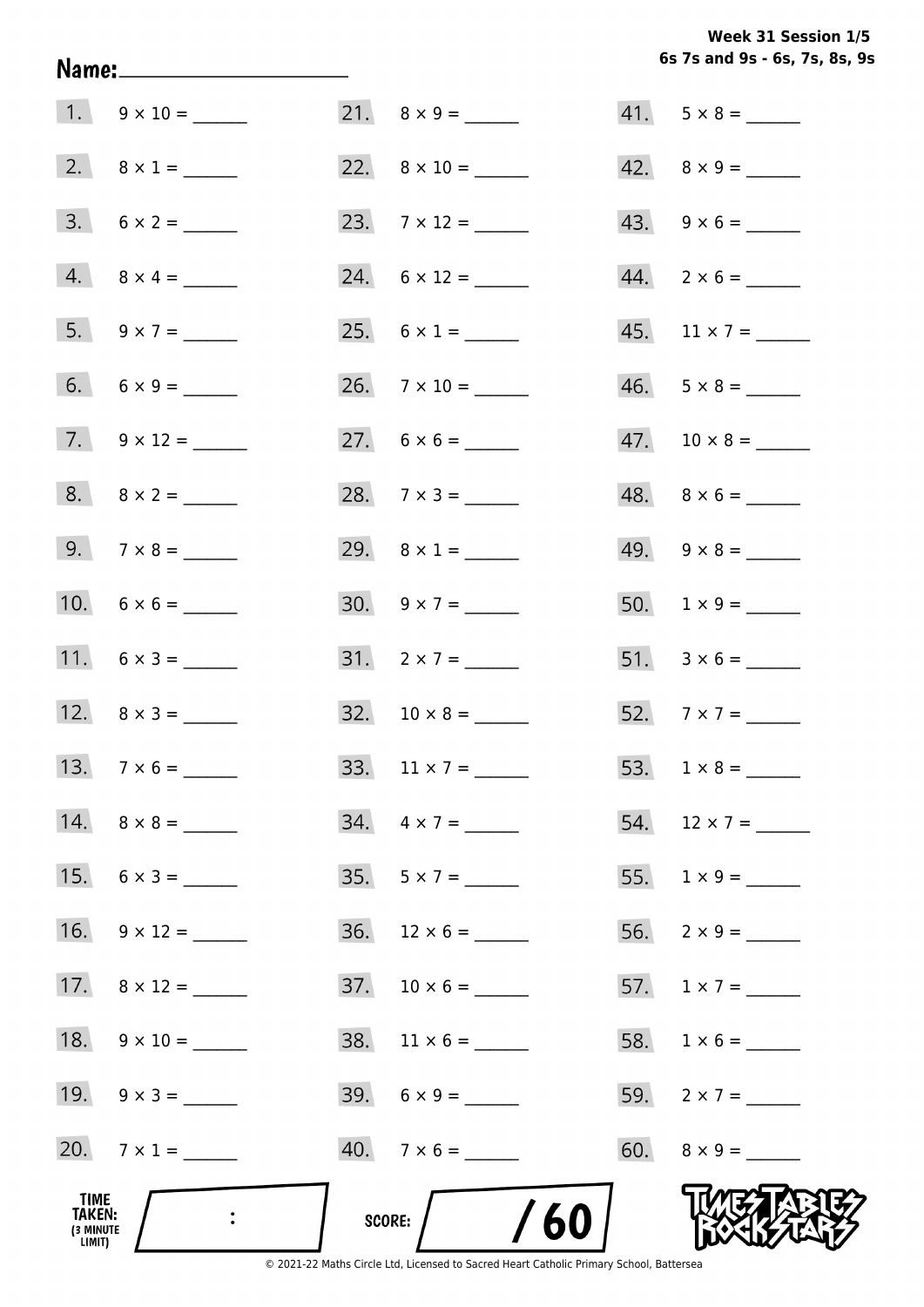**6s 7s and 9s - 6s, 7s, 8s, 9s Week 31 Session 2/5** 

|                                       | $\begin{array}{ c c } \hline 1. & 8 & 96 \ \hline \end{array}$ |     |                                             |        | 13. $6 \overline{)36}$ 25. $6 \overline{)72}$ |            | 37.7784                  | 49. | 6 <br>$\frac{1}{36}$       |
|---------------------------------------|----------------------------------------------------------------|-----|---------------------------------------------|--------|-----------------------------------------------|------------|--------------------------|-----|----------------------------|
| 2.                                    | $9\sqrt{9}$                                                    | 14. | $9\overline{)}\ \overline{)}\ \overline{)}$ | 26.    | $6\overline{)36}$                             | 38.        | $6\overline{)24}$        | 50. | $\overline{7}$<br>$7\vert$ |
| 3.                                    | $7\overline{)}\ \overline{)}$                                  | 15. | $8\sqrt{56}$                                | 27.    | $6\overline{)12}$                             |            | 39.6742                  | 51. | $6\overline{)18}$          |
| 4.                                    | $6\overline{)48}$                                              | 16. | $8\overline{)}56$                           | 28.    | $7\overline{63}$                              | 40.        | $9\overline{72}$         | 52. | $7\overline{)49}$          |
| 5.                                    | $7\overline{)14}$                                              |     | 17. $6 \overline{)48}$                      | 29.    | $6 \overline{60}$                             |            | $41.$ $8 \overline{)80}$ |     | 53. $9\overline{)108}$     |
| 6.                                    | $9\overline{72}$                                               | 18. | $7\overline{70}$                            | 30.    | $8\overline{72}$                              |            | 42. $9 \overline{)81}$   |     | 54. $7\overline{77}$       |
| 7.                                    | $7\overline{)35}$                                              | 19. | $9\overline{\smash)108}$                    | 31.    | $7\overline{)14}$                             | 43.        | $9\overline{)45}$        |     | 55. $6 \overline{66}$      |
| 8.                                    | $6\overline{6}$                                                | 20. | $7\overline{\smash{)}\ 84}$                 | 32.    | $9 \overline{\smash{)}\ 90}$                  | 44.        | $9\sqrt{18}$             |     | 56. $8 \overline{8}$       |
| 9.                                    | 84<br>$\overline{7}$                                           | 21. | 56<br>8                                     | 33.    | 8<br>64                                       | 45.        | 63<br>9 <sup>1</sup>     | 57. | 16<br>8                    |
| 10.                                   | $\, 8$<br>8                                                    | 22. | 63<br>7                                     | 34.    | 63<br>7                                       | 46.        | 40<br>8                  | 58. | $72\,$<br>8                |
| 11.                                   | 48<br>8                                                        | 23. | 88<br>8                                     | 35.    | 56<br>$\bf 8$                                 | 47.        | 24<br>8 <sup>2</sup>     | 59. | 40<br>8                    |
| 12.                                   | $77$<br>$\overline{7}$                                         | 24. | 18<br>9                                     | 36.    | $\bf 8$<br>$\bf 8$                            | 48.        | 54<br>$9\vert$           | 60. | 42<br>6                    |
| TIME<br>TAKEN:<br>(3 MINUTE<br>LIMIT) |                                                                |     |                                             | SCORE: |                                               | <b>/60</b> |                          |     |                            |

Name: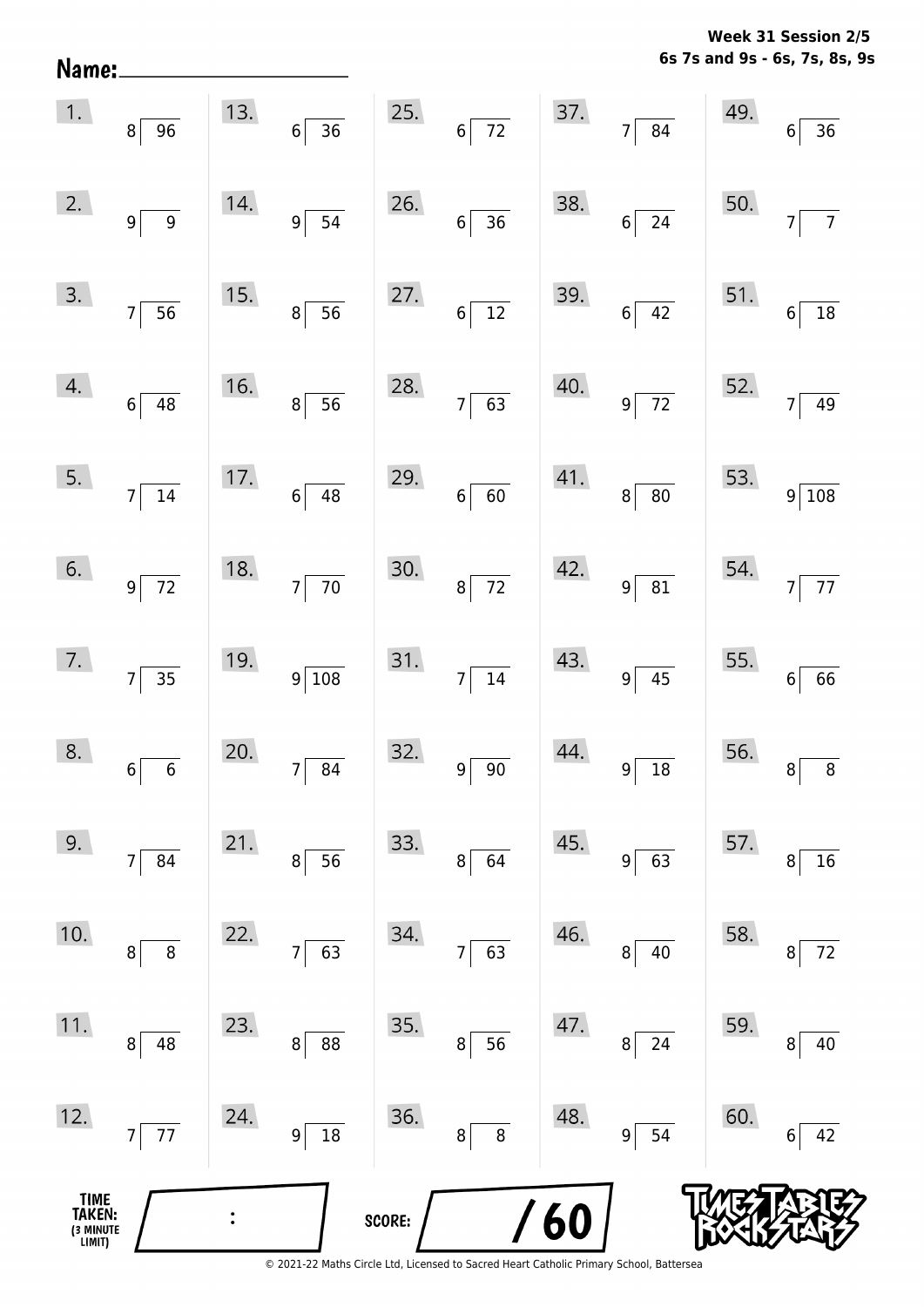**6s 7s and 9s - 6s, 7s, 8s, 9s Week 31 Session 3/5** 

| $\overline{1}$ .                              | $6\phantom{a}$<br>$\times$ 11                |                                        | 13. $\begin{array}{c} 9 \\ \times 1 \end{array}$    |        | 25. $\begin{array}{r} 8 \\ \times 3 \end{array}$                                                                                   |     | 37. $6 \times 3$                                         | 49.                                  | $\, 8$<br>$\times 7$                          |
|-----------------------------------------------|----------------------------------------------|----------------------------------------|-----------------------------------------------------|--------|------------------------------------------------------------------------------------------------------------------------------------|-----|----------------------------------------------------------|--------------------------------------|-----------------------------------------------|
| 2.                                            | $\frac{9}{x}$                                | $\begin{array}{c}\n14. \\ \end{array}$ |                                                     |        | $\begin{array}{ c c c }\n \hline\n 7 & 26. & 8 \\  \times 1 & \times 9 & \end{array}$                                              | 38. | $\begin{array}{c} 8.6 \ \times 8 \ \times 8 \end{array}$ | 50.                                  | $6\overline{6}$<br>$\frac{1}{\times 4}$       |
| 3.                                            | $\begin{array}{c} 6 \\ \times 1 \end{array}$ |                                        | $\begin{array}{r} 9 \\ \times 5 \end{array}$<br>15. |        | 27. $\begin{array}{r} 9 \\ \times 5 \end{array}$                                                                                   |     | 39. $6 \times 11 \times 8$                               |                                      | $6\overline{6}$                               |
| 4.                                            | $\frac{9}{2}$                                |                                        |                                                     |        | 16. $\begin{array}{@{}c@{\hspace{1em}}c@{\hspace{1em}}c@{\hspace{1em}}}\n & 7 & 28. & 6 \\  \times 9 & & \times 5 & & \end{array}$ | 40. | $\begin{array}{c c} 9 \\ \times 8 \end{array}$           | 52.                                  | $\begin{array}{c} 9 \\ \times 10 \end{array}$ |
| 5.                                            | $\begin{array}{c} 7 \\ \times 5 \end{array}$ |                                        | 17. $\begin{array}{c} 8 \\ \times 9 \end{array}$    |        | 29. $\begin{array}{c c} 7 & 41. & 9 \\ \times 2 & \times 7 \end{array}$                                                            |     |                                                          |                                      | 53. $6 \times 7$                              |
| 6.                                            | $\begin{array}{c} 9 \\ \times 7 \end{array}$ |                                        | 18. $\begin{array}{c} 9 \\ \times 5 \end{array}$    |        | $30.$ $8 \times 12$                                                                                                                | 42. | $\begin{array}{c} 6 \\ \times 2 \end{array}$             | 54.                                  | $\begin{array}{c} 7 \\ \times 11 \end{array}$ |
| 7.                                            | $\begin{array}{c} 7 \\ \times 9 \end{array}$ |                                        | 19. $\begin{array}{c} 9 \\ \times 4 \end{array}$    |        | $31.$ $6 \times 10$                                                                                                                | 43. | $6\n\times 6$                                            | $\begin{array}{c}\n55.\n\end{array}$ | $\frac{9}{x}$                                 |
| 8.                                            | $\begin{array}{r} 8 \\ \times 5 \end{array}$ | 20.                                    | $\begin{array}{r} 8 \\ \times 8 \end{array}$        |        | 32. $\begin{array}{r} 9 \\ \times 2 \end{array}$                                                                                   | 44. | $\begin{array}{c c}\n7 \\ \times 5\n\end{array}$         | 56.                                  | $\begin{array}{c} 8 \\ \times 3 \end{array}$  |
| 9.                                            | 9<br>$\times$ 4                              | 21.                                    | 9<br>$\times$ 11                                    | 33.    | 7<br>$\times 6$                                                                                                                    | 45. | 8<br>$\times$ 1                                          | 57.                                  | $\boldsymbol{6}$<br>$\times$ 6                |
| 10.                                           | 8<br>$\times$ 6                              | 22.                                    | 7<br>$\times$ 10                                    | 34.    | 8<br>$\times$ 7                                                                                                                    | 46. | 8<br>$\times$ 1                                          | 58.                                  | 6<br>$\times$ 8                               |
| 11.                                           | 6<br>$\times$ 4                              | 23.                                    | 8<br>$\times$ 1                                     | 35.    | 6<br>$\times$ 2                                                                                                                    | 47. | 9<br>$\times 6$                                          | 59.                                  | $\overline{7}$<br>$\times$ 9                  |
| 12.                                           | 8<br>$\times 6$                              | 24.                                    | 6<br>$\times$ 11                                    | 36.    | 7<br>$\times$ 9                                                                                                                    | 48. | 7<br>$\times$ 7                                          | 60.                                  | 8<br>$\times$ 10                              |
| <b>TIME<br/>TAKEN:</b><br>(3 MINUTE<br>LIMIT) |                                              |                                        |                                                     | SCORE: |                                                                                                                                    | 60  |                                                          |                                      |                                               |

Name: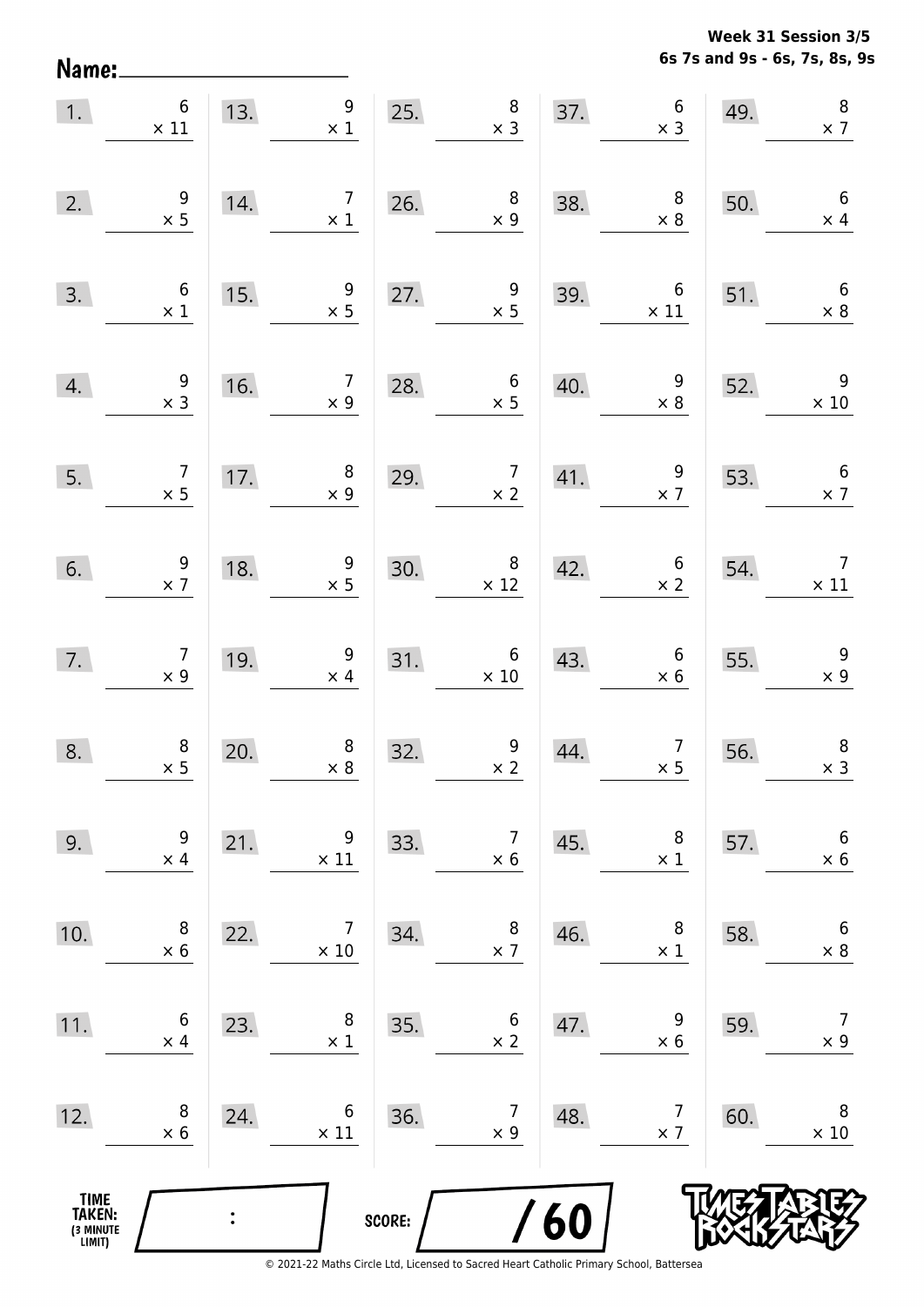**6s 7s and 9s - 6s, 7s, 8s, 9s Week 31 Session 4/5** 

|                                       |                  |            |               |     | 6s 7s and 9s - 6s, 7s, 8s, 9 |
|---------------------------------------|------------------|------------|---------------|-----|------------------------------|
|                                       | 1. $60 \div 6 =$ |            |               | 41. |                              |
| 2.                                    |                  | 22.        |               | 42. |                              |
| 3.                                    | $8 \div 8 =$     | 23.        |               | 43. |                              |
| 4.                                    |                  | 24.        |               | 44. |                              |
| 5.                                    | $72 \div 9 =$    | 25.        | $14 \div 7 =$ | 45. |                              |
| 6.                                    |                  | 26.        | $63 \div 9 =$ |     | $46. \qquad 9 \div 9 =$      |
| 7.                                    | $72 \div 6 =$    | 27.        |               |     | $47.66 \div 6 =$             |
| 8.                                    |                  | 28.        | $35 \div 7 =$ |     |                              |
| 9.                                    |                  | 29.        | $88 \div 8 =$ |     | 49. $72 \div 6 =$            |
| 10.                                   | $66 \div 6 =$    | 30.        | $88 \div 8 =$ |     |                              |
| 11.                                   |                  |            |               |     |                              |
| 12.                                   | $80 \div 8 =$    | 32.        | $49 \div 7 =$ |     |                              |
| 13.                                   | $24 \div 8 =$    | 33.        | $99 \div 9 =$ |     | 53. $60 \div 6 =$            |
| 14.                                   | $72 \div 8 =$    | 34.        | $32 \div 8 =$ |     | 54. $72 \div 8 =$            |
| 15.                                   | $28 \div 7 =$    | 35.        | $28 \div 7 =$ | 55. |                              |
| 16.                                   | $56 \div 7 =$    | 36.        | $40 \div 8 =$ |     | 56. $45 \div 9 =$            |
| 17.                                   | $64 \div 8 =$    | 37.        |               |     | 57. $21 \div 7 =$            |
| 18.                                   | $30 \div 6 =$    | 38.        | $88 \div 8 =$ | 58. |                              |
| 19.                                   | $49 \div 7 =$    | 39.        | $12 \div 6 =$ | 59. |                              |
| 20.                                   |                  | 40.        | $72 \div 8 =$ | 60. |                              |
| TIME<br>TAKEN:<br>(3 MINUTE<br>LIMIT) | $\mathbb{R}^2$   | SCORE: $/$ | /60           |     |                              |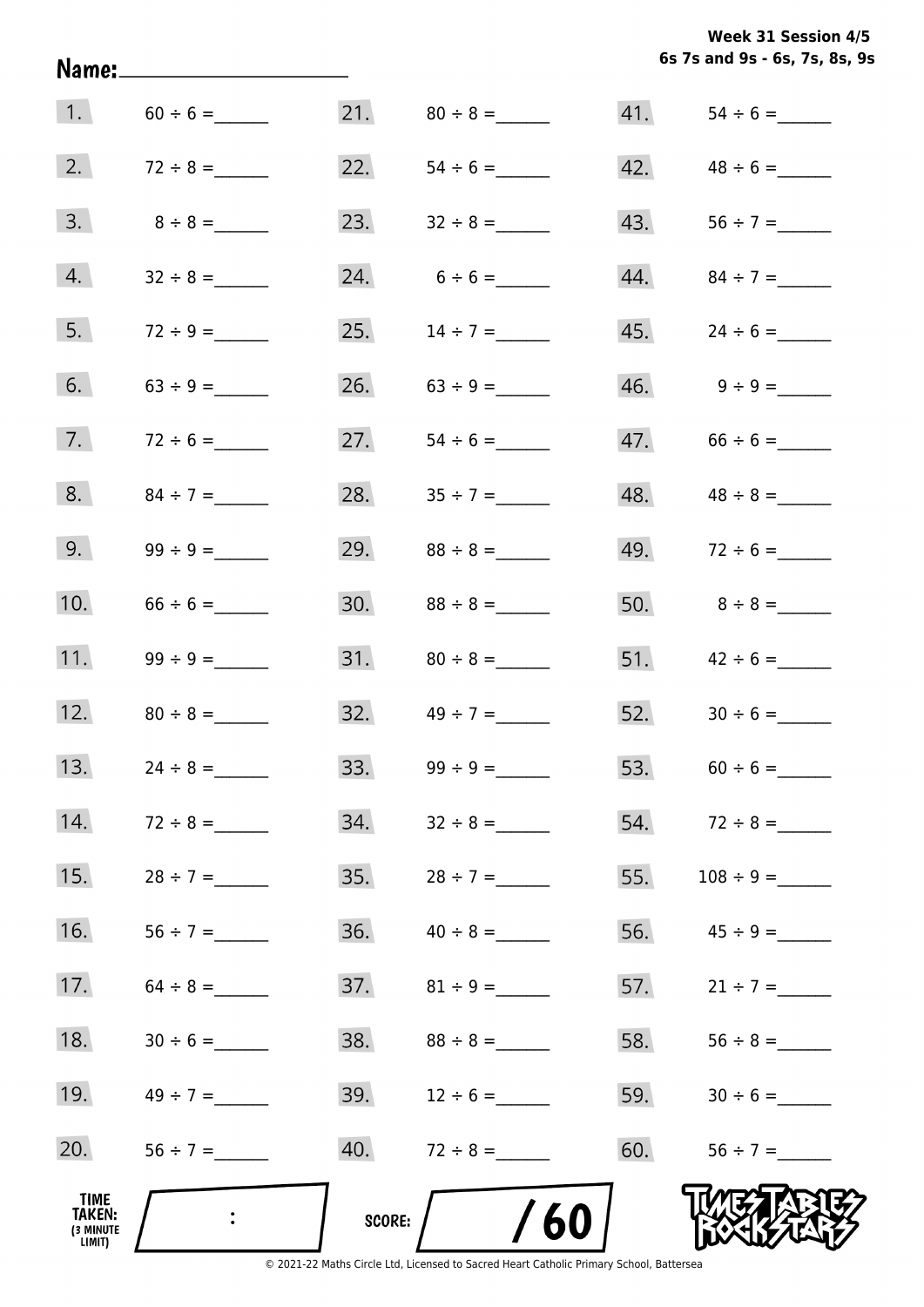**6s 7s and 9s - 6s, 7s, 8s, 9s Week 31 Session 5/5** 

|                                       |                    |     | 21. $8 \times 4 =$                 |     |                                 | ADD UP<br>YOUR TIME                  |
|---------------------------------------|--------------------|-----|------------------------------------|-----|---------------------------------|--------------------------------------|
| 2.                                    | $9 \times 7 =$     |     |                                    | 42. | $56 \div 7 =$                   | FOR THE WEEK                         |
| 3.                                    | $7 \times 3 =$     |     |                                    | 43. | $21 \div 7 =$                   | <b>MINUTES</b><br>S1:                |
| 4.                                    |                    |     |                                    | 44. | $84 \div 7 =$                   | S2:                                  |
| 5.                                    | $7 \times 4 =$     |     |                                    | 45. | $8 \div 8 =$                    | S3:                                  |
| 6.                                    |                    |     |                                    | 46. |                                 | S4:                                  |
|                                       | $7.6 \times 3 =$   |     | 27. $8 \times 1 =$                 | 47. | $14 \div 7 =$                   | SS:                                  |
|                                       |                    |     |                                    |     |                                 | Total:                               |
|                                       |                    |     |                                    | 48. | $12 \div 6 =$                   | SECONDS                              |
|                                       |                    |     | 29. $7 \times 8 =$                 | 49. | $42 \div 6 =$                   | S1:                                  |
|                                       |                    |     |                                    |     |                                 | S2:                                  |
|                                       | 10. $7 \times 2 =$ |     | $30. 9 \times 1 =$                 | 50. |                                 | S3:                                  |
|                                       | 11. $9 \times 4 =$ |     | 31. $36 \div 6 =$ 51. $8 \div 8 =$ |     |                                 | S4:                                  |
|                                       |                    |     | 32. $64 \div 8 =$ 52.              |     | $99 \div 9 =$                   | SS:                                  |
|                                       |                    |     | 33. $96 \div 8 =$ 53.              |     | $36 \div 6 =$                   | Total:                               |
|                                       | 14. $6 \times 4 =$ | 34. |                                    |     | $28 \div 7 =$ 54. $72 \div 6 =$ | ADD UP<br>YOUR SCORE<br>FOR THE WEEK |
|                                       |                    | 35. | $77 \div 7 =$ 55.                  |     |                                 | S1:                                  |
|                                       |                    | 36. | $63 \div 9 =$ 56.                  |     | $45 \div 9 =$                   | S2:                                  |
|                                       | 17. $8 \times 7 =$ | 37. | $66 \div 6 =$ 57.                  |     | $12 \div 6 =$                   | S3:                                  |
|                                       | 18. $8 \times 1 =$ | 38. | $70 \div 7 =$ 58.                  |     | $49 \div 7 =$                   | S4:                                  |
|                                       |                    | 39. | $18 \div 9 =$ 59.                  |     | $32 \div 8 =$                   | S5:                                  |
|                                       |                    | 40. | $40 \div 8 = 60.$                  |     | $72 \div 6 =$                   | Total:                               |
| TIME<br>TAKEN:<br>(3 MINUTE<br>LIMIT) |                    |     | SCORE:                             |     | 60                              |                                      |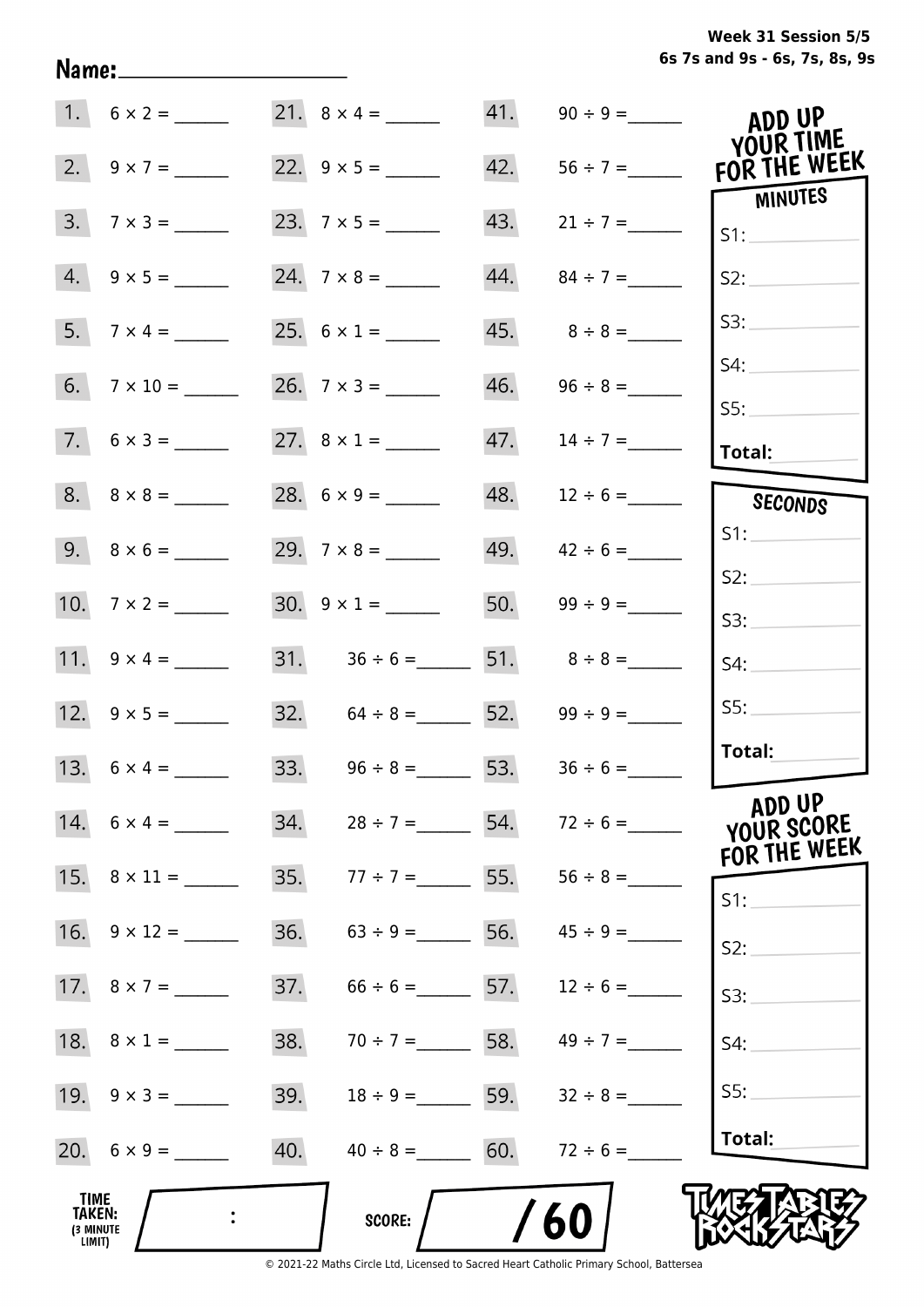Week 32 Session 1/5 6s 7s and 9s - 4s, 5s, 6s

| TIME<br>TAKEN:<br>(3 MINUTE<br>LIMIT) |                           | /60<br>SCORE:            |                          |
|---------------------------------------|---------------------------|--------------------------|--------------------------|
|                                       | 20. $5 \times 10 =$       | $40. \quad 4 \times 6 =$ |                          |
|                                       | 19. $5 \times 2 =$        | 39. $2 \times 4 =$       | 59. $11 \times 4 =$      |
|                                       | 18. $4 \times 1 =$        | $38. 2 \times 6 =$       |                          |
|                                       | 17. $6 \times 5 =$        | $37. \quad 8 \times 5 =$ |                          |
|                                       | 16. $6 \times 3 =$        |                          |                          |
|                                       |                           |                          | 55. $9 \times 4 =$       |
|                                       | 14. $6 \times 6 =$        | $34. \quad 9 \times 4 =$ | $54. 9 \times 6 =$       |
|                                       | 13. $6 \times 7 =$        |                          |                          |
|                                       | 12. $5 \times 10 =$       | $32. \quad 2 \times 6 =$ | 52. $9 \times 5 =$       |
|                                       | 11. $5 \times 1 =$        | $31. \quad 4 \times 5 =$ | $51. 5 \times 5 =$       |
|                                       | 10. $4 \times 9 =$        | $30. 6 \times 3 =$       |                          |
|                                       | 9. $5 \times 8 =$         | 29. $5 \times 11 =$      | $49.$ 12 × 5 = ______    |
|                                       | $8. 6 \times 1 =$         | 28. $4 \times 3 =$       | $48. 2 \times 4 =$       |
|                                       |                           |                          |                          |
|                                       | 6. $5 \times 4 =$         | $26. 5 \times 10 =$      | $46. 6 \times 4 =$       |
|                                       | $5. \quad 4 \times 9 =$   |                          |                          |
|                                       | $4. \qquad 4 \times 10 =$ | 24. $6 \times 1 =$       | $44.7 \times 4 =$        |
|                                       | $3. \quad 4 \times 3 =$   |                          |                          |
|                                       | $2. 6 \times 3 =$         |                          | $42. \quad 4 \times 5 =$ |
|                                       |                           |                          | $41. 3 \times 5 =$       |

Name: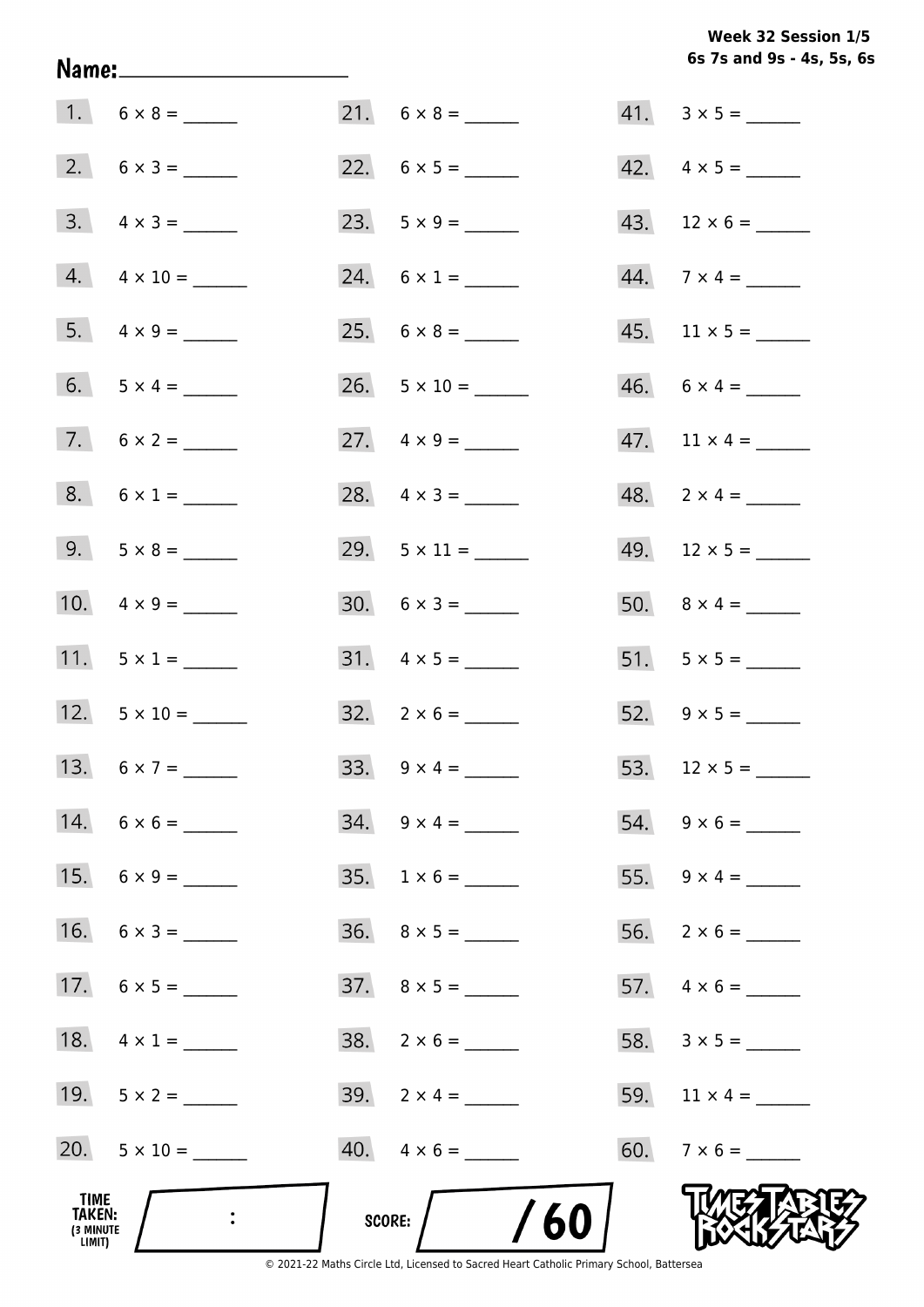**6s 7s and 9s - 4s, 5s, 6s Week 32 Session 2/5** 

| Name:                                 |                                |     |                                            |        |                             |            |                                |     | 6s 7s and 9s - 4s, 5s, 6            |
|---------------------------------------|--------------------------------|-----|--------------------------------------------|--------|-----------------------------|------------|--------------------------------|-----|-------------------------------------|
| 1.                                    | $6\vert$<br>30                 | 13. | $\overline{36}$<br>$6\vert$                | 25.    | $6\overline{)}54$           | 37.        | $\overline{60}$<br>$5\sqrt{2}$ | 49. | $\overline{36}$<br>4                |
| 2.                                    | $5\vert$<br>55                 | 14. | $\overline{66}$<br>6                       | 26.    | $4\sqrt{ }$<br>48           | 38.        | $\overline{42}$<br>$6\vert$    | 50. | $\overline{10}$<br>5                |
| 3.                                    | $\, 8$<br>$4\vert$             | 15. | $\overline{48}$<br>$\overline{\mathbf{4}}$ | 27.    | $5\overline{\smash{)}\ 20}$ | 39.        | $\overline{42}$<br>$6\vert$    | 51. | $\overline{66}$<br>$\bf 6$          |
| 4.                                    | $18\,$<br>$6\vert$             | 16. | $\overline{66}$<br>$6\phantom{a}$          | 28.    | $4\overline{20}$            | 40.        | $\overline{60}$<br>$6\vert$    | 52. | $\overline{36}$<br>4                |
| 5.                                    | $\overline{\bf 8}$<br>$4\vert$ | 17. | $\overline{4}$<br>$\vert 4 \vert$          | 29.    | $6\overline{24}$            | 41.        | $6\overline{)42}$              | 53. | $\overline{48}$<br>$\boldsymbol{6}$ |
| 6.                                    | $6\vert$<br>18                 | 18. | $\overline{25}$<br>$\overline{5}$          | 30.    | $6 \overline{)18}$          | 42.        | $\overline{66}$<br>$6\vert$    | 54. | $\overline{35}$<br>5                |
| 7.                                    | $5\vert$<br>20                 | 19. | $\overline{15}$<br>$5\vert$                | 31.    | $4 \overline{)32}$          | 43.        | $5\overline{25}$               | 55. | 5<br>$10\,$                         |
| 8.                                    | 15<br>5                        | 20. | $\overline{12}$<br>$\overline{6}$          | 32.    | $\overline{20}$<br>$5\vert$ | 44.        | 12<br>4                        | 56. | 66<br>6                             |
| 9.                                    | 60<br>$5\vert$                 | 21. | 30<br>5                                    | 33.    | $40\,$<br>4                 | 45.        | 48<br>$\vert 4 \vert$          | 57. | $30\,$<br>6                         |
| 10.                                   | 66<br>$6 \mid$                 | 22. | 40<br>5                                    | 34.    | 40<br>$4\vert$              | 46.        | 36<br>4                        | 58. | 48<br>6                             |
| 11.                                   | $6\vert$<br>30                 | 23. | 6<br>48                                    | 35.    | $6\overline{72}$            | 47.        | 12<br>$6\vert$                 | 59. | 55<br>5                             |
| 12.                                   | 30<br>$6\vert$                 | 24. | 50<br>$\overline{5}$                       | 36.    | $\overline{20}$<br> 4       | 48.        | 30<br>$6\vert$                 | 60. | 60<br>5                             |
| TIME<br>TAKEN:<br>(3 MINUTE<br>LIMIT) |                                |     |                                            | SCORE: |                             | <b>/60</b> |                                |     |                                     |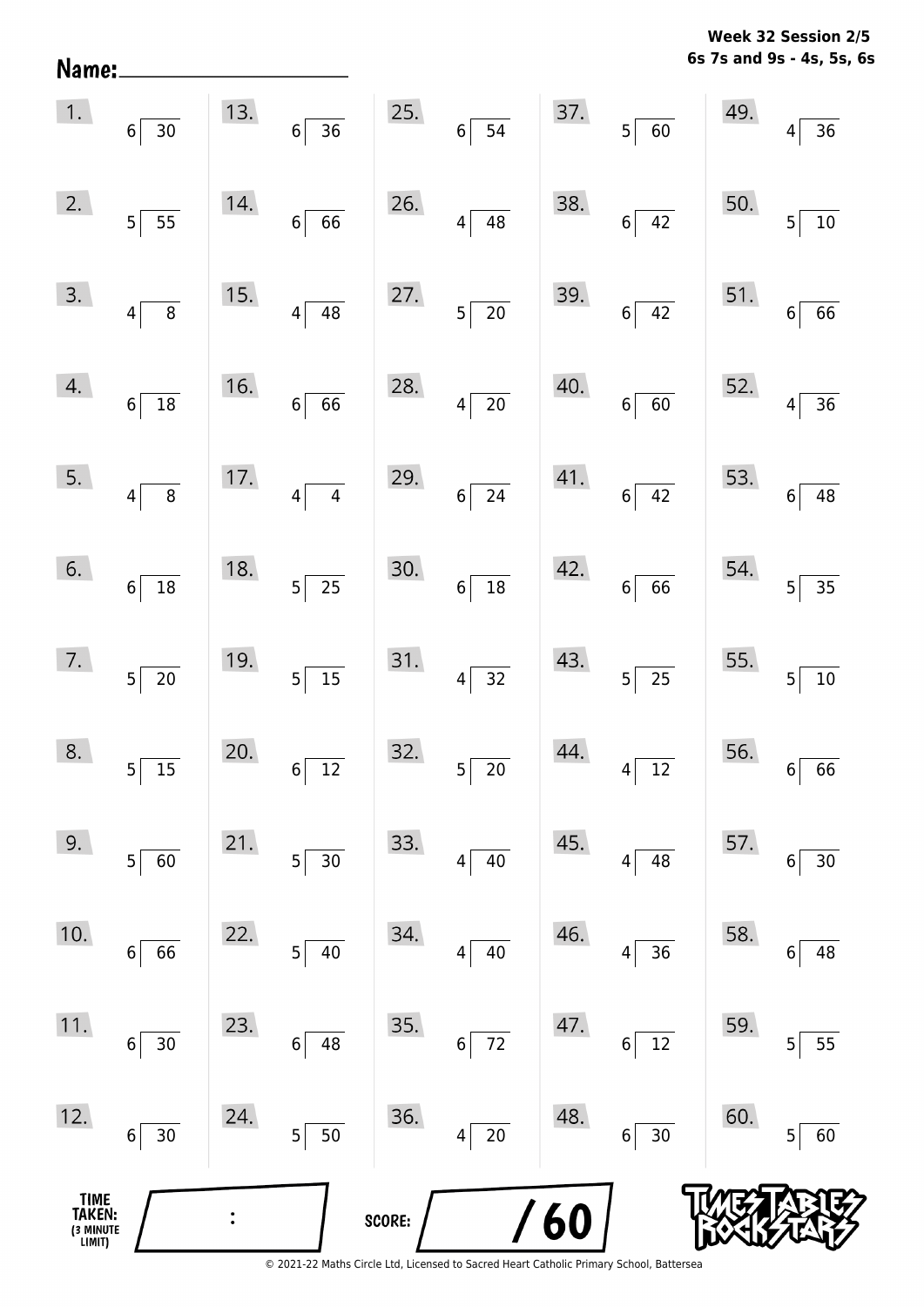Name:

**6s 7s and 9s - 4s, 5s, 6s Week 32 Session 3/5** 

| 1.                                            | $\overline{4}$<br>$\times$ 12                | 13. | $\overline{4}$<br>$\times$ 12                 | 25.    | $\overline{4}$<br>$\times 6$                    |     | 37.6<br>$\times$ 4             | 49. | $\overline{4}$<br>$\times$ 8           |
|-----------------------------------------------|----------------------------------------------|-----|-----------------------------------------------|--------|-------------------------------------------------|-----|--------------------------------|-----|----------------------------------------|
| 2.                                            | $\frac{5}{\times 2}$                         | 14. | $\overline{4}$<br>$\times$ 7                  | 26.    | $\overline{4}$<br>$\times$ 11                   | 38. | $\overline{4}$<br>$\times$ 3   | 50. | $6\overline{6}$<br>$\times$ 12         |
| 3.                                            | $\begin{array}{r} 5 \\ \times 8 \end{array}$ | 15. | $6\phantom{.}6$<br>$\times$ 6                 | 27.    | $\overline{4}$<br>$\times$ 8                    | 39. | $6\overline{6}$<br>$\times$ 9  | 51. | $\overline{\phantom{0}}$<br>$\times$ 4 |
| 4.                                            | $\begin{array}{c} 4 \\ \times 7 \end{array}$ | 16. | $\begin{array}{c} 5 \\ \times 10 \end{array}$ | 28.    | $\overline{4}$<br>$\times$ 9                    | 40. | $5\phantom{.0}$<br>$\times$ 10 | 52. | $6\overline{6}$<br>$\times$ 11         |
| 5.                                            | $\begin{array}{c} 6 \\ \times 2 \end{array}$ | 17. | $\begin{array}{c} 4 \\ \times 7 \end{array}$  | 29.    | $\overline{a}$<br>$\times$ 5                    | 41. | $\overline{4}$<br>$\times$ 4   | 53. | $\overline{4}$<br>$\times$ 1           |
| 6.                                            | $\begin{array}{c} 5 \\ x 3 \end{array}$      | 18. | $\overline{4}$<br>$\times$ 5                  | 30.    | $\begin{array}{c} 5 \\ \times \ 10 \end{array}$ | 42. | $\overline{4}$<br>$\times$ 10  | 54. | $\overline{4}$<br>$\times$ 2           |
| 7.                                            | $\overline{a}$<br>$\times$ 4                 | 19. | $\frac{5}{x}$ 2                               | 31.    | $\begin{array}{r} 5 \\ \times 6 \end{array}$    | 43. | $5\phantom{.0}$<br>$\times$ 6  | 55. | $\overline{6}$<br>$\times$ 12          |
| 8.                                            | $\begin{array}{c}4\\ \times 1\end{array}$    | 20. | $\begin{array}{r}4 \\ \times 2\end{array}$    | 32.    | $\begin{array}{c} 5 \\ \times 8 \end{array}$    | 44. | $\frac{5}{x}$                  | 56. | $\overline{a}$<br>$\times$ 11          |
| 9.                                            | 6<br>$\times$ 5                              | 21. | 5<br>$\times$ 3                               | 33.    | 5<br>$\times$ 4                                 | 45. | 5<br>$\times$ 9                | 57. | $\boldsymbol{6}$<br>$\times$ 8         |
| 10.                                           | 4<br>$\times$ 9                              | 22. | 5<br>$\times$ 2                               | 34.    | 6<br>$\times$ 7                                 | 46. | 5<br>$\times$ 8                | 58. | 5<br>$\times$ 4                        |
| 11.                                           | 6<br>$\times$ 12                             | 23. | 4<br>$\times$ 9                               | 35.    | 5<br>$\times$ 2                                 | 47. | 5<br>$\times$ 2                | 59. | 4<br>$\times$ 2                        |
| 12.                                           | 6<br>$\times$ 9                              | 24. | 4<br>$\times$ 3                               | 36.    | 4<br>$\times$ 2                                 | 48. | 5<br>$\times$ 4                | 60. | 5<br>$\times$ 7                        |
| <b>TIME<br/>TAKEN:</b><br>(3 MINUTE<br>LIMIT) |                                              |     |                                               | SCORE: |                                                 | 60  |                                |     |                                        |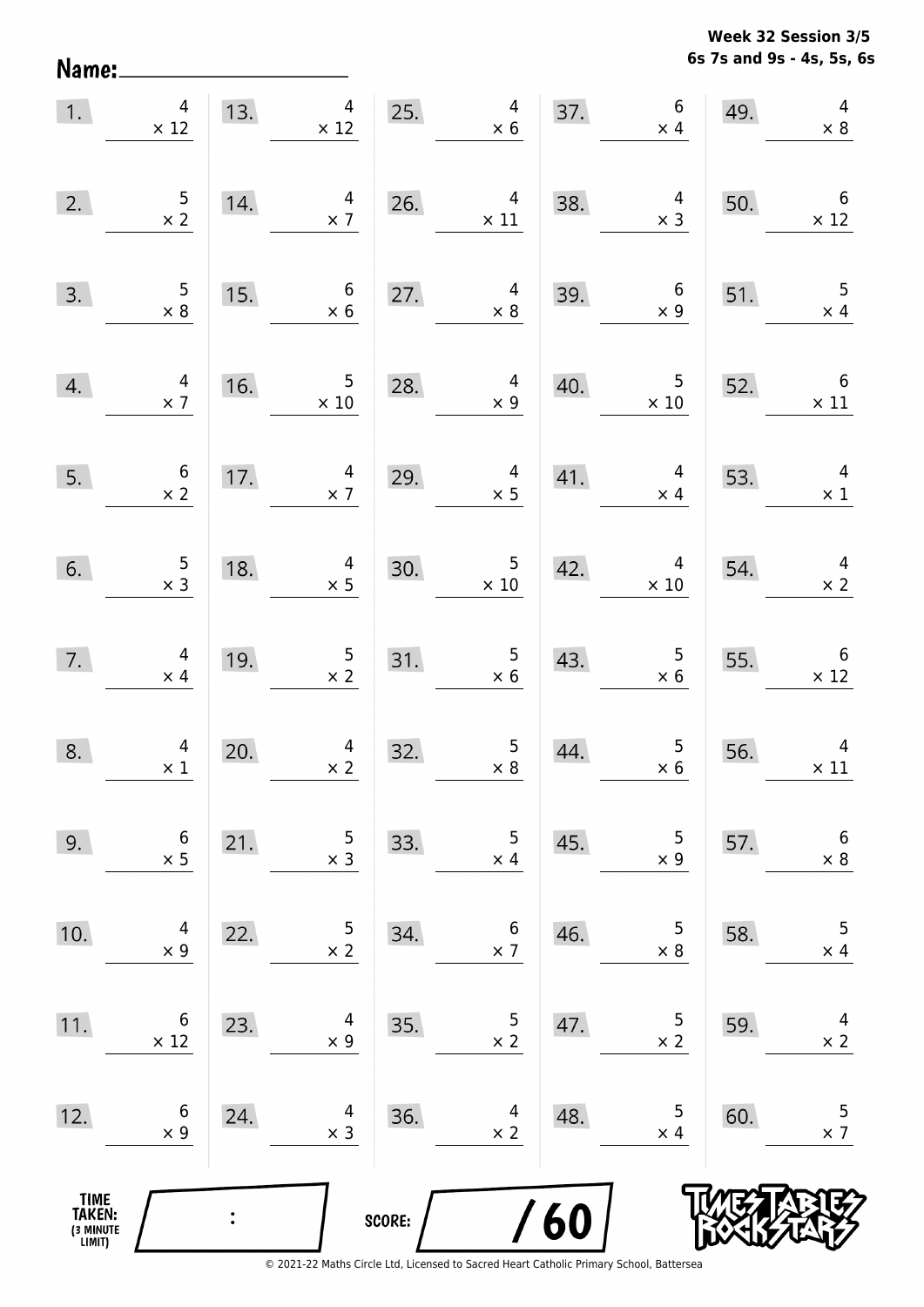| Week 32 Session 4/5       |  |
|---------------------------|--|
| 6s 7s and 9s - 4s, 5s, 6s |  |

| 1.                                           | $44 \div 4 =$ | 21.    |                   |     |                    |
|----------------------------------------------|---------------|--------|-------------------|-----|--------------------|
| 2.                                           | $20 \div 4 =$ |        | 22. $12 \div 4 =$ |     |                    |
| 3.                                           |               | 23.    |                   |     | 43. $12 \div 4 =$  |
| 4.                                           |               | 24.    | $15 \div 5 =$     |     | $44. 6 \div 6 =$   |
| 5.                                           | $4 \div 4 =$  | 25.    | $4 \div 4 =$      |     |                    |
| 6.                                           |               | 26.    | $20 \div 5 =$     |     |                    |
| 7.                                           |               |        | 27. $48 \div 6 =$ |     |                    |
| 8.                                           |               | 28.    | $15 \div 5 =$     |     | $48.$ $8 \div 4 =$ |
| 9.                                           | $24 \div 4 =$ | 29.    | $15 \div 5 =$     |     | $49.44 \div 4 =$   |
| 10.                                          |               | 30.    | $32 \div 4 =$     |     |                    |
| 11.                                          |               | 31.    | $24 \div 4 =$     |     |                    |
| 12.                                          |               | 32.    | $50 \div 5 =$     |     | 52. $18 \div 6 =$  |
| 13.                                          |               | 33.    | $10 \div 5 =$     |     |                    |
| 14.                                          |               | 34.    |                   | 54. | $25 \div 5 =$      |
| 15.                                          | $48 \div 6 =$ | 35.    | $55 \div 5 =$     | 55. |                    |
| 16.                                          | $16 \div 4 =$ | 36.    | $24 \div 4 =$     | 56. | $8 \div 4 =$       |
| 17.                                          |               | 37.    |                   | 57. | $66 \div 6 =$      |
| 18.                                          | $24 \div 6 =$ | 38.    | $12 \div 6 =$     | 58. | $25 \div 5 =$      |
| 19.                                          |               | 39.    | $30 \div 6 =$     | 59. | $12 \div 4 =$      |
| 20.                                          |               | 40.    | $44 \div 4 =$     | 60. | $32 \div 4 =$      |
| TIME<br><b>TAKEN:</b><br>(3 MINUTE<br>LIMIT) |               | SCORE: | 60                |     |                    |

Name: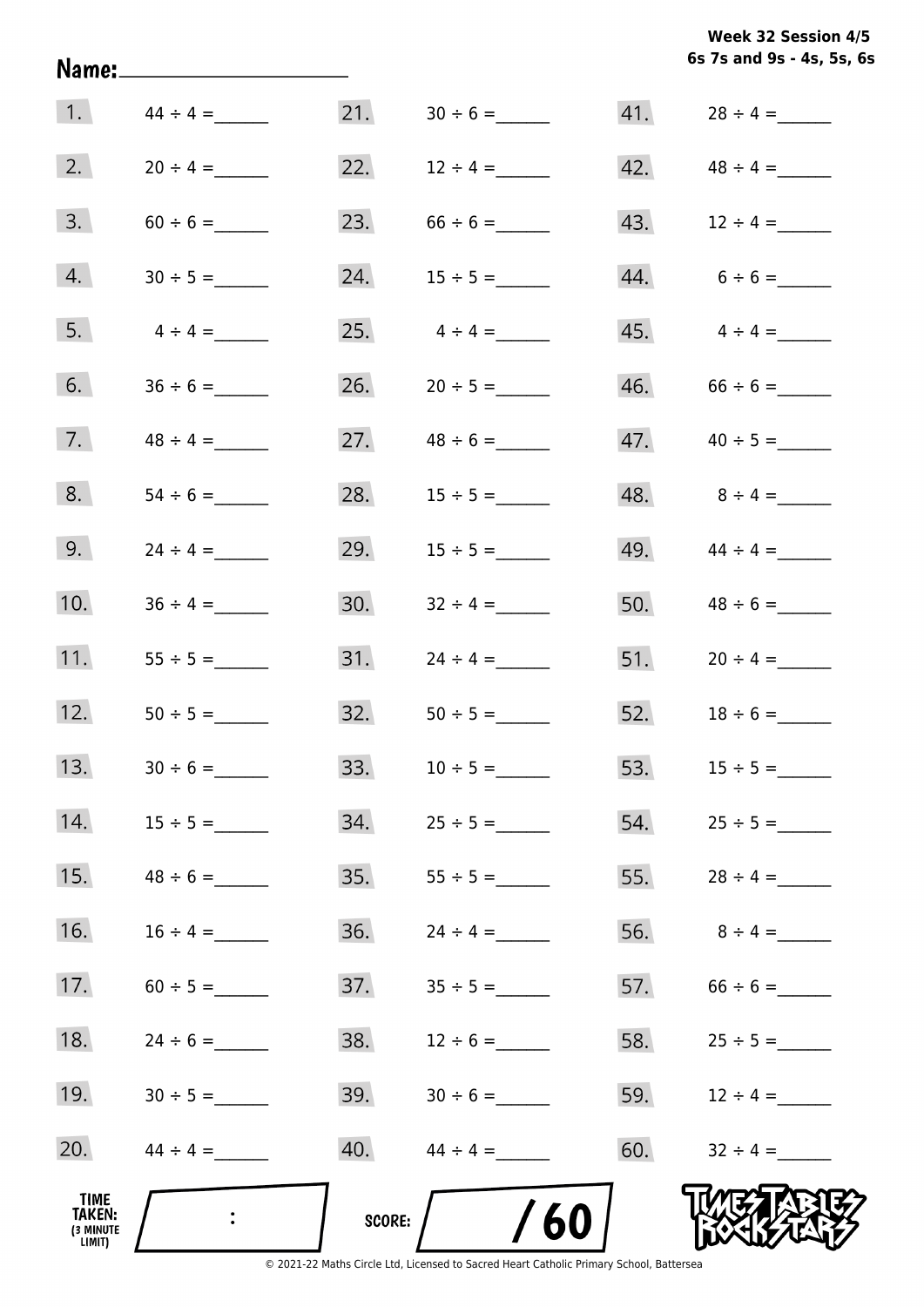## **6s 7s and 9s - 4s, 5s, 6s Week 32 Session 5/5**

|                                              | 1. $4 \times 7 =$       | $21. 5 \times 9 =$                   |     |                  | ADD UP                    |
|----------------------------------------------|-------------------------|--------------------------------------|-----|------------------|---------------------------|
| 2.                                           |                         |                                      | 42. | $44 \div 4 =$    | YOUR TIME<br>FOR THE WEEK |
| 3.                                           | $4 \times 12 =$         |                                      | 43. |                  | MINUTES<br>S1:            |
| 4.                                           | $4 \times 2 =$          |                                      | 44. | $4 \div 4 =$     | S2:                       |
|                                              | $5. \quad 5 \times 8 =$ |                                      | 45. | $54 \div 6 =$    | S3:                       |
|                                              |                         |                                      | 46. |                  | S4:                       |
|                                              | $7. 5 \times 10 =$      |                                      | 47. | $25 \div 5 =$    | SS:<br>Total:             |
|                                              | $8. 4 \times 1 =$       |                                      |     | $48. 5 \div 5 =$ | SECONDS                   |
|                                              | $9. 6 \times 6 =$       | 29. $4 \times 1 =$                   | 49. | $72 \div 6 =$    | S1:                       |
|                                              |                         | $30. 6 \times 1 =$                   | 50. | $30 \div 5 =$    | S2:                       |
|                                              | 11. $6 \times 11 =$     | 31. $20 \div 4 =$ 51.                |     | $12 \div 4 =$    | S3:<br>S4:                |
|                                              |                         | $32. \hspace{1.5cm} 36 \div 6 =$ 52. |     | $45 \div 5 =$    | SS:                       |
|                                              | 13. $6 \times 7 =$      | 33. $25 \div 5 = 53$ .               |     | $28 \div 4 =$    | Total:                    |
|                                              | 14. $4 \times 8 =$      | 34.<br>$12 \div 4 =$ 54.             |     |                  | ADD UP<br>YOUR SCORE      |
|                                              | 15. $4 \times 4 =$      | 35.<br>$50 \div 5 =$                 |     | 55. $5 \div 5 =$ | FOR THE WEEK<br>S1:       |
| 16.                                          | $4 \times 5 =$          | 36.<br>$40 \div 5 =$                 | 56. | $60 \div 6 =$    | S2:                       |
|                                              |                         | 37.<br>$48 \div 6 =$ 57.             |     | $48 \div 4 =$    | S3:                       |
|                                              |                         | 38.<br>$8 \div 4 = 58.$              |     |                  | S4:                       |
|                                              |                         | 39.<br>$4 \div 4 = 59.$              |     | $60 \div 6 =$    | S5:                       |
|                                              |                         | 40. $72 \div 6 = 60$ .               |     | $55 \div 5 =$    | Total:                    |
| <b>TIME</b><br>TAKEN:<br>(3 MINUTE<br>LIMIT) |                         | <b>SCORE:</b>                        |     | 60               |                           |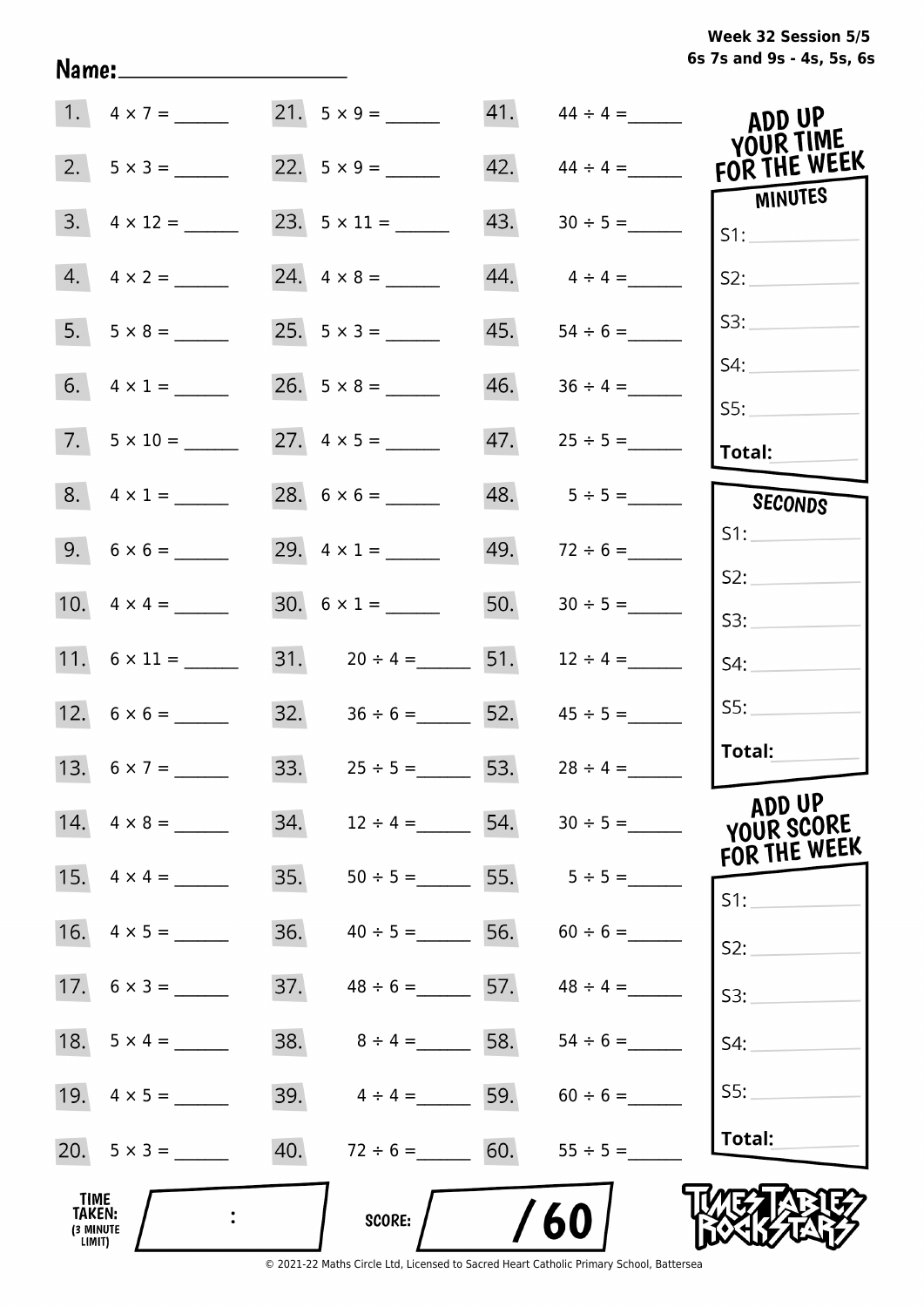## **6s 7s and 9s - 5s, 6s, 7s Week 33 Session 1/5**

| TIME<br>TAKEN:<br>(3 MINUTE<br>LIMIT) |                     | /60<br>SCORE:            |                          |
|---------------------------------------|---------------------|--------------------------|--------------------------|
|                                       | 20. $7 \times 6 =$  | $40.7 \times 7 =$        | 60. $3 \times 5 =$       |
|                                       | 19. $6 \times 9 =$  | $39.5 \times 7 =$        |                          |
|                                       | 18. $7 \times 5 =$  | $38. 5 \times 7 =$       |                          |
|                                       | 17. $7 \times 9 =$  | 37. $8 \times 7 =$       | 57. $3 \times 7 =$       |
|                                       | 16. $6 \times 8 =$  |                          |                          |
| 15.                                   | $5 \times 6 =$      | 35. $11 \times 7 =$      |                          |
| 14.                                   | $7 \times 4 =$      | $34. 5 \times 7 =$       |                          |
|                                       |                     |                          | 53. $11 \times 6 =$      |
|                                       |                     | $32. \quad 4 \times 5 =$ | 52. $4 \times 5 =$       |
|                                       | 11. $6 \times 10 =$ | $31. 10 \times 6 =$      |                          |
|                                       | 10. $7 \times 7 =$  |                          | 50. $1 \times 7 =$       |
|                                       | $9. 5 \times 6 =$   | 29. $5 \times 7 =$       |                          |
|                                       | $8. 7 \times 2 =$   | 28. $6 \times 7 =$       | $48. 5 \times 6 =$       |
|                                       | $7. 5 \times 3 =$   | 27. $7 \times 2 =$       | 47. $12 \times 7 =$      |
|                                       |                     |                          | $46. \quad 3 \times 6 =$ |
|                                       | $5.7 \times 11 =$   |                          | $45. \quad 9 \times 6 =$ |
|                                       | $4. 6 \times 10 =$  | 24. $7 \times 7 =$       | 44. $12 \times 7 =$      |
|                                       | $3. 5 \times 4 =$   |                          | 43. $12 \times 7 =$      |
|                                       |                     |                          | 42. $7 \times 5 =$       |
|                                       | 1. $6 \times 1 =$   | $21. 5 \times 12 =$      | $41. \quad 4 \times 5 =$ |

Name: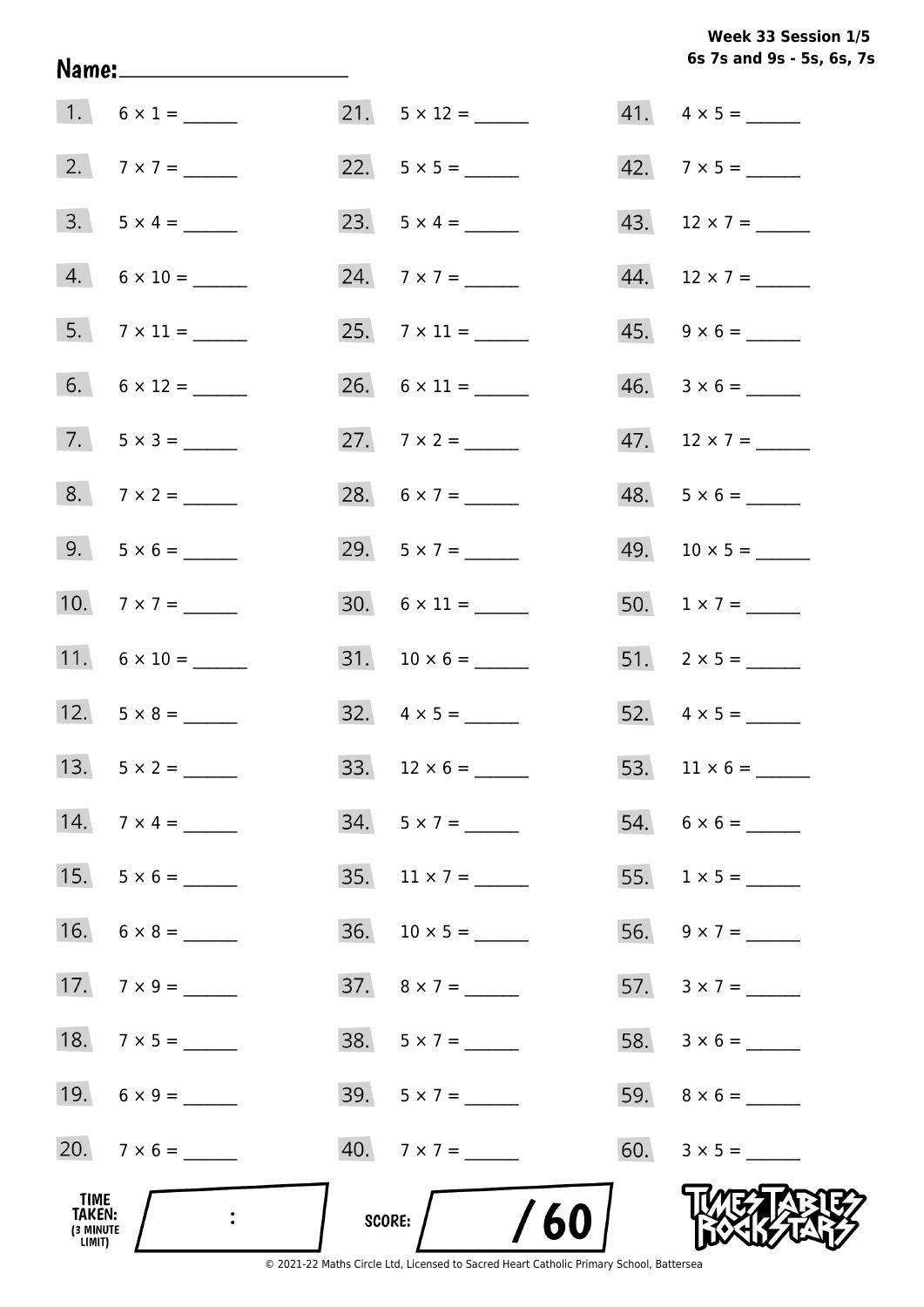| Name:                                 |                                        |     |                                        |        |                                   |            |                                   |     | 6s 7s and 9s - 5s, 6s, 7s            |
|---------------------------------------|----------------------------------------|-----|----------------------------------------|--------|-----------------------------------|------------|-----------------------------------|-----|--------------------------------------|
| 1.                                    | $5 \overline{)30}$                     | 13. | $\frac{1}{35}$<br>$7\vert$             | 25.    | $5\overline{\smash{)}\ 20}$       | 37.        | $\overline{63}$<br>7              | 49. | $5 \overline{\smash{)}30}$           |
| 2.                                    | 7<br>$\overline{14}$                   | 14. | $\overline{\mathbf{18}}$<br>$6\vert$   | 26.    | $\overline{70}$<br>$\overline{7}$ | 38.        | $\overline{7}$<br>$\overline{7}$  | 50. | $6\overline{)54}$                    |
| 3.                                    | $7\overline{7}$                        | 15. | $\overline{36}$<br>$6\vert$            | 27.    | $7\overline{49}$                  | 39.        | $\overline{66}$<br>$6\vert$       | 51. | $5\overline{)45}$                    |
| 4.                                    | $\overline{\phantom{0}}$ 5<br>$5\vert$ | 16. | $\overline{10}$<br>$5\vert$            | 28.    | $7\overline{)14}$                 | 40.        | $\overline{63}$<br>7              | 52. | $6\overline{)54}$                    |
| 5.                                    | $6 \overline{)30}$                     | 17. | $\overline{35}$<br>$7\vert$            | 29.    | $5\overline{)40}$                 | 41.        | $\overline{30}$<br>$6\vert$       | 53. | $5 \overline{\smash{)}\ 55}$         |
| 6.                                    | $5\overline{\smash{)}\ 55}$            | 18. | $\overline{77}$<br>$7\vert$            | 30.    | $7 \overline{\smash{)}\ 84}$      | 42.        | $\overline{18}$<br>$6\vert$       | 54. | $6 \overline{)36}$                   |
| 7.                                    | $6\overline{24}$                       | 19. | $6\vert$<br>48                         | 31.    | $\overline{21}$<br>$\overline{7}$ | 43.        | $\overline{24}$<br>$6\vert$       | 55. | $5 \overline{\smash{)}\ 55}$         |
| 8.                                    | 18<br>$6\vert$                         | 20. | $6\vert$<br>$\overline{12}$            | 32.    | $6 \overline{6}$                  | 44.        | $6\phantom{a}$<br>$6\phantom{1}6$ | 56. | 30<br>$6 \overline{6}$               |
| 9.                                    | 63<br>$7\vert$                         | 21. | 30<br>6 <sup>1</sup>                   | 33.    | $5\overline{\smash{)}\ 55}$       | 45.        | 45<br>5 <sup>1</sup>              | 57. | $5 \overline{\smash{)}55}$           |
| 10.                                   | $7 \overline{)42}$                     | 22. | 42<br>$6\vert$                         | 34.    | $6 \overline{\smash{)}\ 12}$      | 46.        | $\overline{10}$<br>5              | 58. | $5 \vert 50$                         |
| 11.                                   | $6 \mid 24$                            | 23. | 66<br>$6\vert$                         | 35.    | $7\overline{7}$                   | 47.        | $\overline{28}$<br>$\overline{7}$ | 59. | $\boldsymbol{6}$<br>$6 \overline{6}$ |
| 12.                                   | $6 \mid 42$                            | 24. | $\overline{\phantom{0}}$ 6<br>$6\vert$ | 36.    | $5\overline{25}$                  | 48.        | $\overline{6}$<br>$6\vert$        | 60. | 10<br>5 <sup>1</sup>                 |
| TIME<br>TAKEN:<br>(3 MINUTE<br>LIMIT) |                                        |     |                                        | SCORE: |                                   | <b>/60</b> |                                   |     |                                      |

**Week 33 Session 2/5**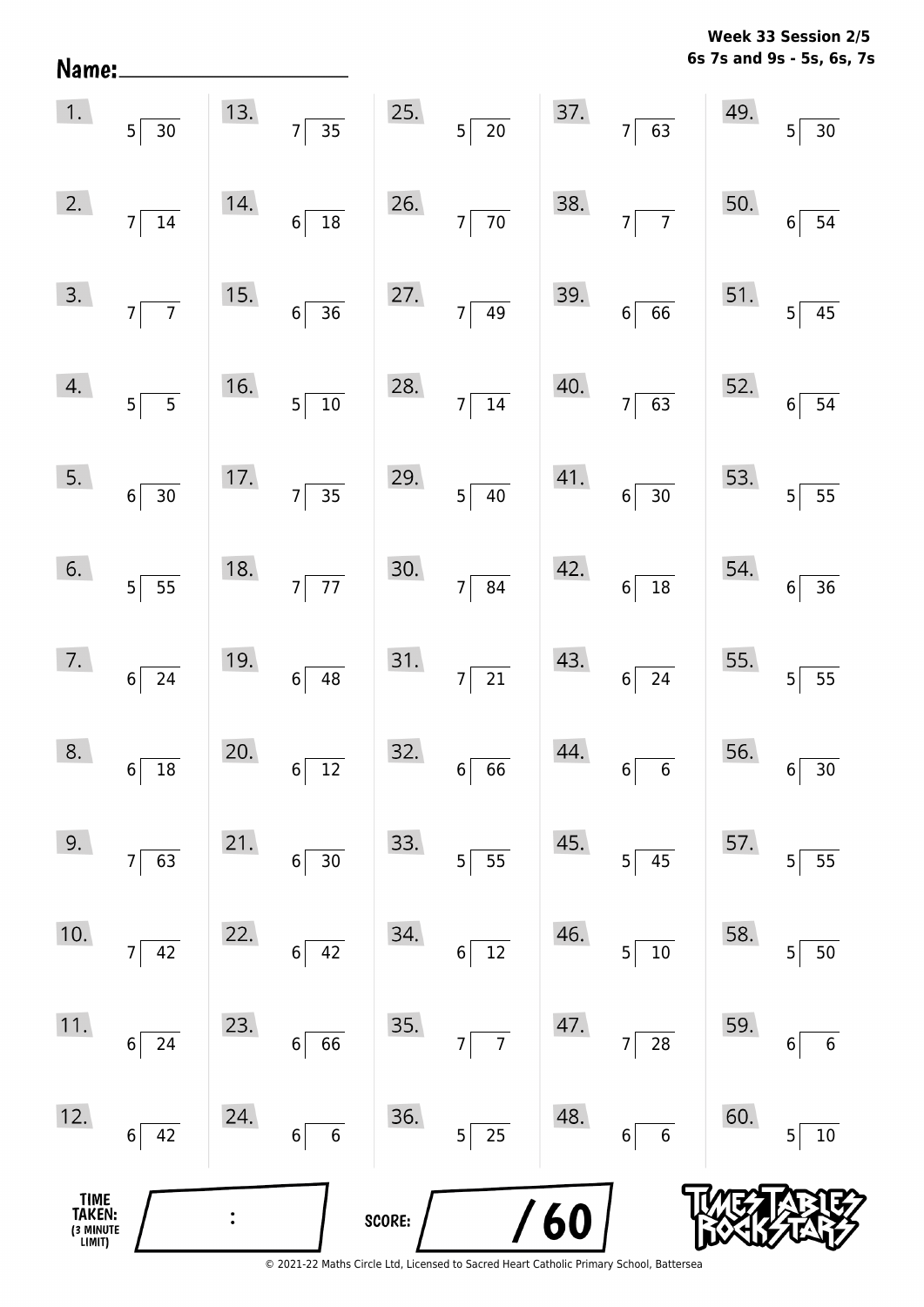Name:

**6s 7s and 9s - 5s, 6s, 7s Week 33 Session 3/5** 

| 1.                                    | $6\,$<br>$6 \times 12$                        |     | 13. $6 \times 1$                              |        | $\begin{array}{c} 7 \\ \times 6 \end{array}$<br>25.                                        |     | 37. $7 \times 7$                              | 49. | $\,6\,$<br>$\times$ 12                       |
|---------------------------------------|-----------------------------------------------|-----|-----------------------------------------------|--------|--------------------------------------------------------------------------------------------|-----|-----------------------------------------------|-----|----------------------------------------------|
| 2.                                    | $\begin{array}{c} 6 \\ \times 8 \end{array}$  | 14. | $\begin{array}{c} 7 \\ \times 2 \end{array}$  |        | 26. $5 \times 11$                                                                          | 38. | $\begin{array}{r} 5 \\ \times 5 \end{array}$  | 50. | $\overline{7}$<br>$\times$ 5                 |
| 3.                                    | $\begin{array}{c} 6 \\ \times 6 \end{array}$  | 15. | $6\overline{6}$<br>$\times 10$                | 27.    | $\begin{array}{c} 6 \\ \times 9 \end{array}$                                               | 39. | $6\overline{6}$<br>$\times$ 5                 | 51. | $6\overline{6}$<br>$\times$ 9                |
| 4.                                    | $\begin{array}{c} 6 \\ \times 2 \end{array}$  | 16. | $\overline{\phantom{0}}$<br>$\times$ 12       | 28.    | $\overline{7}$<br>$\times 10$                                                              | 40. | $6\overline{6}$<br>$\times$ 4                 | 52. | $6\overline{6}$<br>$\times$ 3                |
| 5.                                    | $\begin{array}{r} 5 \\ \times 12 \end{array}$ | 17. | $\frac{5}{2}$                                 | 29.    | $\overline{\phantom{0}}$<br>$\times 8$                                                     | 41. | $\overline{6}$<br>$\times$ 11                 | 53. | $6\overline{6}$<br>$\times$ 1                |
| 6.                                    | $\begin{array}{r} 5 \\ \times 6 \end{array}$  | 18. | $\begin{array}{c} 6 \\ \times 11 \end{array}$ | 30.    | $\times$ 12 42.                                                                            |     | $\overline{\phantom{a}}$<br>$\times$ 10       | 54. | $\frac{5}{x}$                                |
| 7.                                    | $6 \times 10$                                 | 19. | $\begin{array}{c} 6 \\ \times 11 \end{array}$ |        | 31. $\begin{array}{@{}c@{\hspace{1em}}c@{\hspace{1em}}c}\n & \times 5 & \n\end{array}$ 43. |     | $\begin{array}{c} 7 \\ \times 1 \end{array}$  | 55. | $\begin{array}{c} 5 \\ \times 4 \end{array}$ |
| 8.                                    | $\begin{array}{c} 6 \\ \times 8 \end{array}$  | 20. | $\begin{array}{c} 6 \\ \times 7 \end{array}$  | 32.    | $\begin{array}{c c}\n7 & 44 \\ \times 6 &\n\end{array}$                                    | 44. | $\begin{array}{c} 5 \\ \times 10 \end{array}$ | 56. | $\boldsymbol{7}$<br>$\times 6$               |
| 9.                                    | 5<br>$\times$ 3                               | 21. | 5<br>$\times$ 12                              | 33.    | 7<br>$\times$ 10                                                                           | 45. | 6<br>$\times$ 12                              | 57. | 5<br>$\times$ 1                              |
| 10.                                   | 6<br>$\times$ 5                               | 22. | 7<br>$\times$ 9                               | 34.    | $\boldsymbol{6}$<br>$\times$ 2                                                             | 46. | 7<br>$\times$ 9                               | 58. | 5<br>$\times$ 11                             |
| 11.                                   | 7<br>$\times$ 4                               | 23. | 7<br>$\times$ 9                               | 35.    | 5<br>$\times$ 11                                                                           | 47. | 6<br>$\times$ 9                               | 59. | 5<br>$\times$ 1                              |
| 12.                                   | 7<br>$\times$ 3                               | 24. | 5<br>$\times$ 11                              | 36.    | 6<br>$\times 12$                                                                           | 48. | 6<br>$\times$ 3                               | 60. | 5<br>$\times$ 4                              |
| TIME<br>TAKEN:<br>(3 MINUTE<br>LIMIT) |                                               |     |                                               | SCORE: |                                                                                            | /60 |                                               |     |                                              |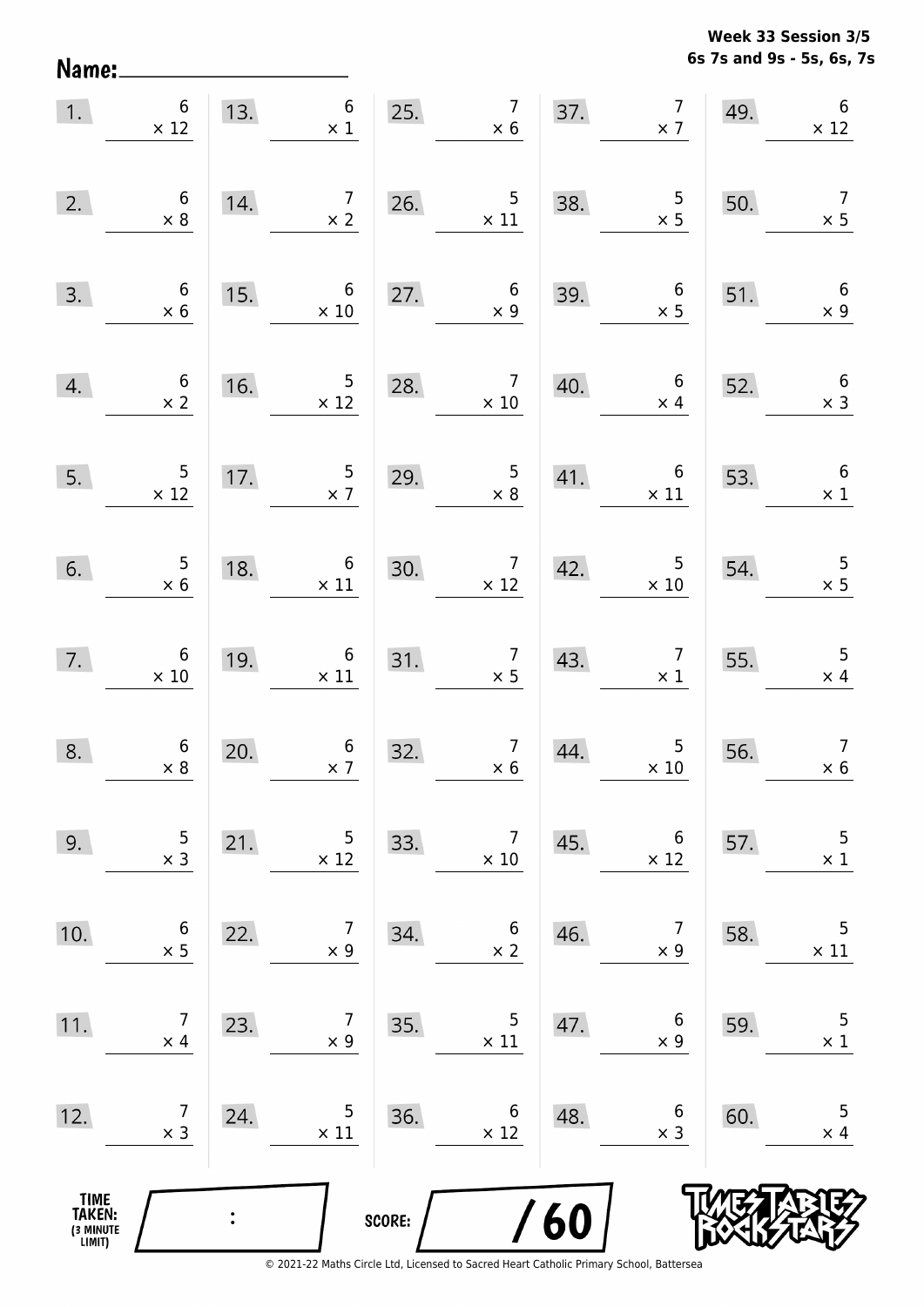| Week 33 Session 4/5 |  |                           |  |  |  |  |  |
|---------------------|--|---------------------------|--|--|--|--|--|
|                     |  | 6s 7s and 9s - 5s, 6s, 7s |  |  |  |  |  |

| 1.                                           | $20 \div 5 =$ | 21.           | $12 \div 6 =$     |     |                   |
|----------------------------------------------|---------------|---------------|-------------------|-----|-------------------|
| 2.                                           | $66 \div 6 =$ | 22.           | $48 \div 6 =$     |     | 42. $63 \div 7 =$ |
| 3.                                           | $10 \div 5 =$ | 23.           | $21 \div 7 =$     | 43. |                   |
| 4.                                           |               | 24.           |                   | 44. |                   |
| 5.                                           | $12 \div 6 =$ | 25.           |                   | 45. |                   |
| 6.                                           | $70 \div 7 =$ | 26.           |                   | 46. | $42 \div 6 =$     |
| 7.                                           |               | 27.           | $72 \div 6 =$     | 47. |                   |
| 8.                                           | $12 \div 6 =$ | 28.           | $77 \div 7 =$     |     | 48. $84 \div 7 =$ |
| 9.                                           |               | 29.           | $7 ÷ 7 =$         | 49. | $84 \div 7 =$     |
| 10.                                          | $15 \div 5 =$ | 30.           | $24 \div 6 =$     |     | 50. $7 \div 7 =$  |
| 11.                                          |               | 31.           | $24 \div 6 =$     |     |                   |
| 12.                                          | $15 \div 5 =$ |               | $32. 60 \div 5 =$ |     |                   |
| 13.                                          | $21 \div 7 =$ | 33.           | $36 \div 6 =$     |     |                   |
| 14.                                          | $10 \div 5 =$ | 34.           | $77 \div 7 =$     | 54. | $10 \div 5 =$     |
| 15.                                          | $14 \div 7 =$ | 35.           | $77 \div 7 =$     | 55. | $77 \div 7 =$     |
| 16.                                          |               | 36.           |                   | 56. |                   |
| 17.                                          | $6 \div 6 =$  | 37.           | $42 \div 6 =$     | 57. | $42 \div 7 =$     |
| 18.                                          |               | 38.           |                   | 58. |                   |
| 19.                                          |               | 39.           | $40 \div 5 =$     | 59. | $15 \div 5 =$     |
| 20.                                          | $5 \div 5 =$  | 40.           |                   | 60. |                   |
| TIME<br><b>TAKEN:</b><br>(3 MINUTE<br>LIMIT) |               | <b>SCORE:</b> | /60               |     |                   |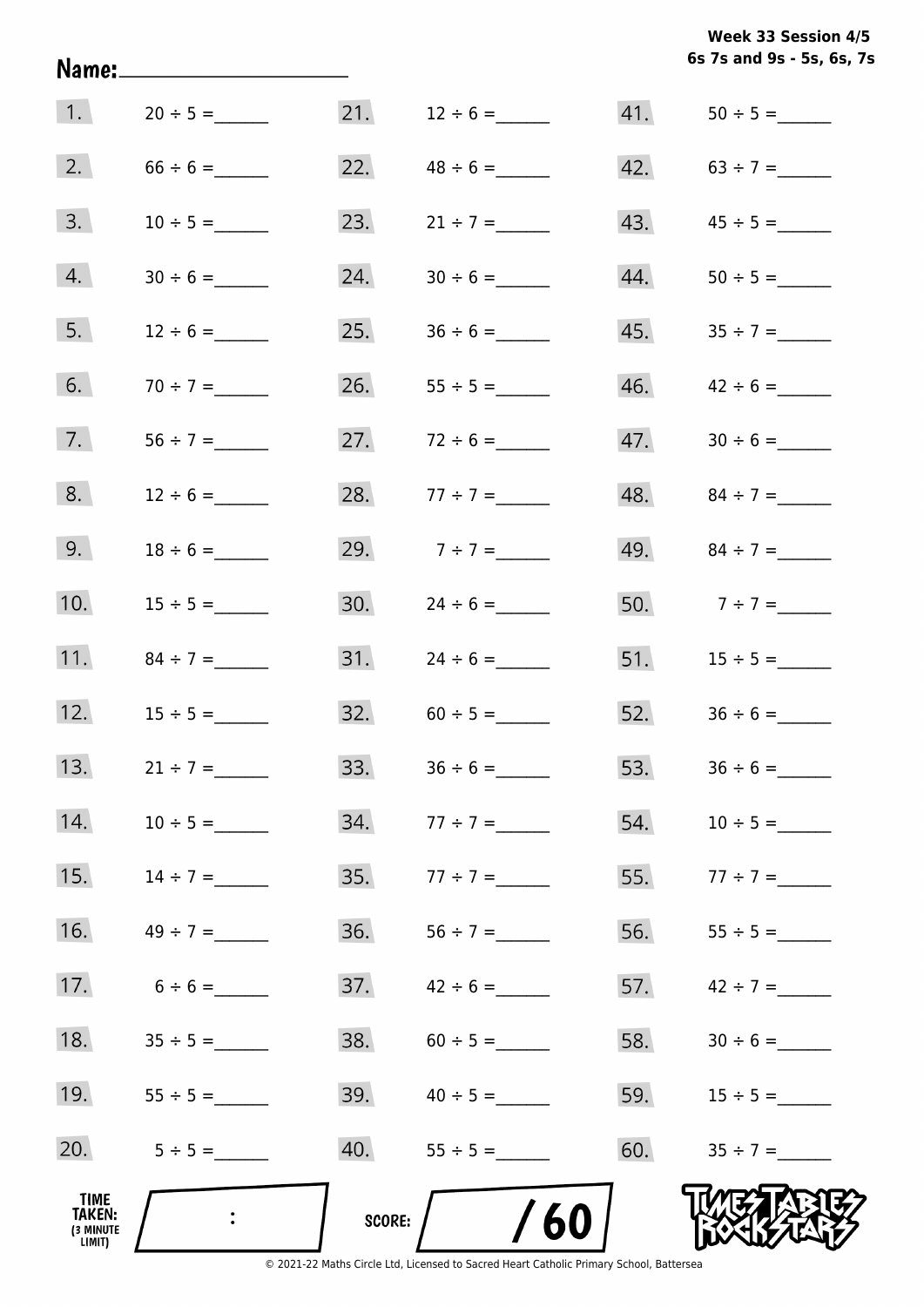## **6s 7s and 9s - 5s, 6s, 7s Week 33 Session 5/5**

|                                                     | 1. $7 \times 1 =$   |     |                                | 41. | $28 \div 7 =$                   | ADD UP                               |
|-----------------------------------------------------|---------------------|-----|--------------------------------|-----|---------------------------------|--------------------------------------|
|                                                     |                     |     |                                |     |                                 | YOUR TIME<br>FOR THE WEEK            |
| 3.                                                  |                     |     |                                |     | 43. $7 \div 7 =$                | MINUTES<br>S1:                       |
|                                                     | $4. 6 \times 1 =$   |     |                                | 44. | $70 \div 7 =$                   | S2:                                  |
|                                                     |                     |     |                                | 45. | $60 \div 6 =$                   | S3:                                  |
|                                                     |                     |     |                                | 46. | $28 \div 7 =$                   | S4:                                  |
|                                                     | $7.7 \times 11 =$   |     |                                |     |                                 | S5:<br>Total:                        |
|                                                     | $8. 5 \times 8 =$   |     | 28. $7 \times 5 =$             | 48. | $42 \div 6 =$                   | SECONDS                              |
|                                                     | $9.5 \times 2 =$    |     |                                | 49. |                                 | S1:                                  |
|                                                     |                     |     |                                | 50. |                                 | S2:<br>S3:                           |
|                                                     |                     |     | 31. $25 \div 5 =$ 51.          |     | $60 \div 5 =$                   | S4:                                  |
|                                                     |                     |     | 32. $36 \div 6 =$ 52.          |     | $12 \div 6 =$                   | SS:                                  |
|                                                     | 13. $7 \times 6 =$  |     | 33. $5 \div 5 = 53$ .          |     | $25 \div 5 =$                   | Total:                               |
|                                                     | 14. $7 \times 11 =$ | 34. | $20 \div 5 =$ 54.              |     |                                 | ADD UP<br>YOUR SCORE<br>FOR THE WEEK |
| 15.                                                 | $5 \times 7 =$      | 35. |                                |     | $50 \div 5 =$ 55. $45 \div 5 =$ | S1:                                  |
| 16.                                                 | $7 \times 8 =$      | 36. | $35 \div 7 =$ 56.              |     |                                 | S2:                                  |
|                                                     | 17. $6 \times 3 =$  | 37. | $15 \div 5 =$ 57.              |     | $30 \div 5 =$                   | S3:                                  |
|                                                     |                     | 38. | $84 \div 7 =$ 58.              |     | $54 \div 6 =$                   | S4:                                  |
|                                                     | 19. $6 \times 1 =$  | 39. | $14 \div 7 =$ 59. $6 \div 6 =$ |     |                                 | S5:                                  |
|                                                     | 20. $7 \times 4 =$  | 40. | $60 \div 6 =$ 60.              |     | $15 \div 5 =$                   | Total:                               |
| <b>TIME</b><br><b>TAKEN:</b><br>(3 MINUTE<br>LIMIT) |                     |     | <b>SCORE:</b>                  |     | 60                              |                                      |

Name: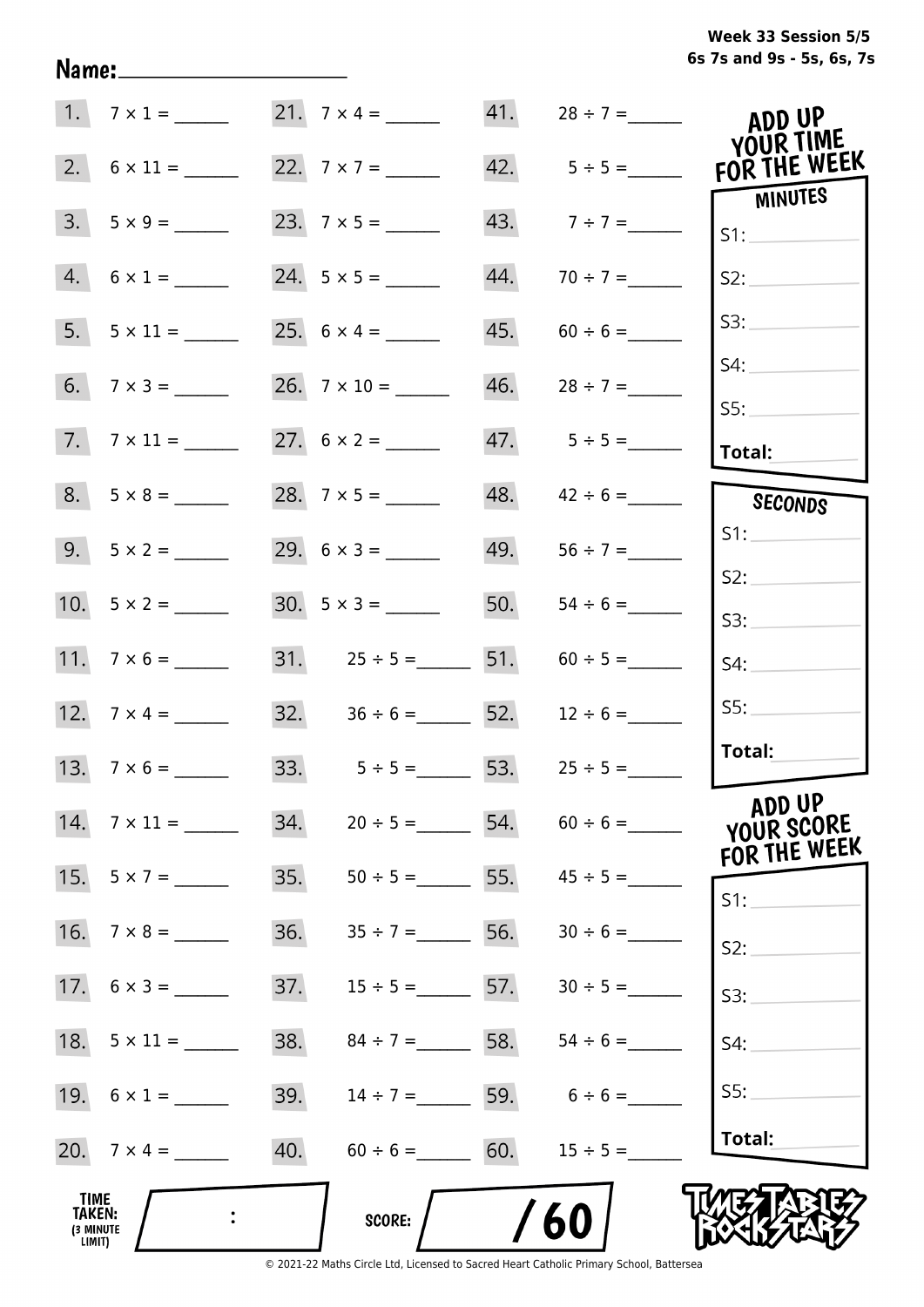**6s 7s and 9s - 6s, 7s, 8s Week 34 Session 1/5** 

|                                              |                     |                           | $41. 9 \times 7 =$       |
|----------------------------------------------|---------------------|---------------------------|--------------------------|
|                                              | 2. $7 \times 12 =$  |                           |                          |
|                                              |                     |                           | $43. 9 \times 6 =$       |
|                                              | $4. 6 \times 5 =$   |                           | $44. \quad 9 \times 8 =$ |
|                                              | $5. 6 \times 5 =$   |                           | $45. 10 \times 7 =$      |
|                                              |                     |                           | $46. 5 \times 6 =$       |
|                                              |                     | 27. $7 \times 1 =$        | $47. \quad 9 \times 8 =$ |
|                                              | $8. 6 \times 1 =$   |                           | $48. 2 \times 6 =$       |
|                                              | 9. $8 \times 3 =$   | 29. $7 \times 11 =$       | $49. 12 \times 8 =$      |
|                                              | 10. $6 \times 1 =$  | $30. 6 \times 5 =$        |                          |
|                                              |                     |                           |                          |
|                                              | 12. $6 \times 10 =$ |                           | 52. $6 \times 7 =$       |
|                                              | 13. $8 \times 7 =$  | 33. $1 \times 8 =$        |                          |
|                                              | 14. $8 \times 6 =$  | $34. 5 \times 7 =$        | 54. $9 \times 7 =$       |
|                                              | 15. $8 \times 3 =$  | $35. \quad 11 \times 8 =$ | 55. $2 \times 7 =$       |
|                                              |                     | $36. \quad 9 \times 6 =$  | 56. $12 \times 7 =$      |
|                                              | 17. $6 \times 12 =$ | $37. \quad 9 \times 8 =$  |                          |
|                                              | 18. $6 \times 1 =$  |                           | 58. $9 \times 7 =$       |
|                                              |                     |                           |                          |
|                                              | 20. $8 \times 10 =$ |                           |                          |
| TIME<br><b>TAKEN:</b><br>(3 MINUTE<br>LIMIT) |                     | SCORE: $/$ /60            |                          |

Name: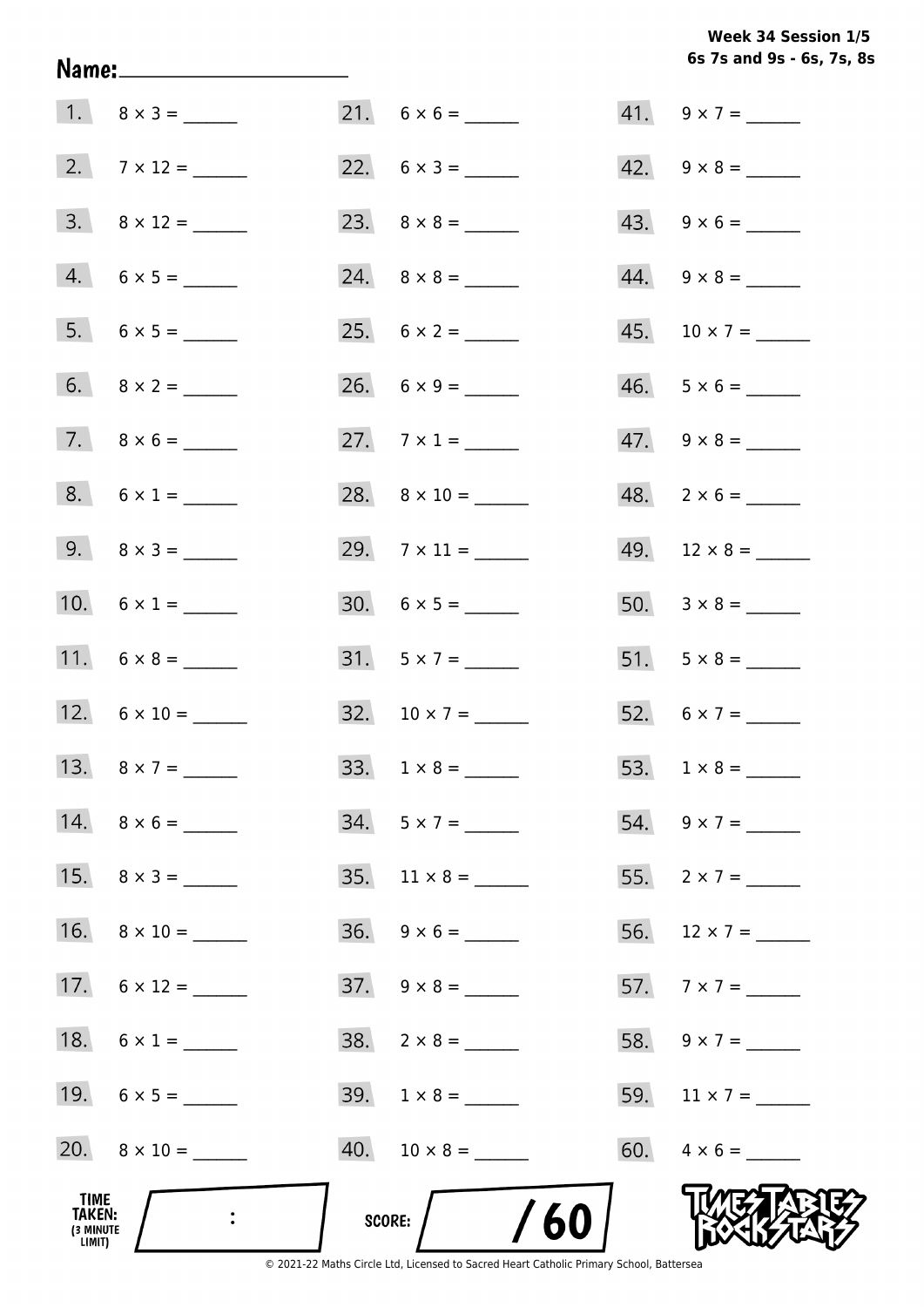**6s 7s and 9s - 6s, 7s, 8s Week 34 Session 2/5** 

| Name:                                         |                                 |     |                                |        |                    |     |                                |     | 6s 7s and 9s - 6s, 7s, 8          |
|-----------------------------------------------|---------------------------------|-----|--------------------------------|--------|--------------------|-----|--------------------------------|-----|-----------------------------------|
| 1.                                            | $8 \mid 64$                     | 13. | $\overline{72}$<br>$6\sqrt{ }$ | 25.    | $7\overline{63}$   | 37. | $\overline{72}$<br>$8^{\circ}$ | 49. | $\overline{30}$<br>$6\phantom{.}$ |
| 2.                                            | $8\vert$<br>$\overline{24}$     | 14. | $8\sqrt{64}$                   | 26.    | $6\overline{72}$   | 38. | $\overline{72}$<br>$6\sqrt{ }$ | 50. | $\overline{70}$<br>$\overline{7}$ |
| 3.                                            | $8\sqrt{ }$<br>$\overline{24}$  | 15. | $\overline{48}$<br>$8^{\circ}$ | 27.    | $7\overline{)42}$  | 39. | $\overline{96}$<br>$8\sqrt{ }$ | 51. | $\overline{48}$<br>$6\phantom{a}$ |
| 4.                                            | $8 \overline{64}$               | 16. | $\overline{24}$<br>$6\vert$    | 28.    | $6 \overline{60}$  | 40. | $7\overline{)14}$              | 52. | $\overline{96}$<br>8              |
| 5.                                            | $8 \overline{)56}$              | 17. | $6\overline{)42}$              | 29.    | $6\overline{)18}$  | 41. | $6 \overline{60}$              | 53. | 49<br>$\overline{7}$              |
| 6.                                            | $8 \vert 80$                    | 18. | $\overline{6}$<br>$6\sqrt{ }$  | 30.    | $7 \overline{)35}$ | 42. | $7\overline{)49}$              | 54. | 63<br>$\overline{7}$              |
| 7.                                            | $6 \mid 60$                     | 19. | $8\overline{24}$               | 31.    | $7 \overline{63}$  | 43. | $6 \overline{)30}$             | 55. | $\overline{7}$<br>84              |
| 8.                                            | $\mathbf{8}$<br>$\overline{72}$ | 20. | $6\sqrt{ }$<br>$\overline{54}$ | 32.    | $6\overline{24}$   | 44. | $6\overline{)30}$              | 56. | 8<br>8                            |
| 9.                                            | $6 \overline{)36}$              | 21. | $\overline{14}$<br>$7\vert$    | 33.    | $6\overline{)36}$  | 45. | $\overline{80}$<br>$\vert$     | 57. | 28<br>$\overline{7}$              |
| 10.                                           | 28<br>7                         | 22. | $6 \overline{)48}$             | 34.    | $7\overline{)35}$  | 46. | $7\overline{77}$               | 58. | 28<br>$\overline{7}$              |
| 11.                                           | $7 \overline{\smash{)}\ 28}$    | 23. | $8 \overline{)48}$             | 35.    | $8\sqrt{32}$       | 47. | $\overline{88}$<br>$8\vert$    | 59. | 84<br>$\overline{7}$              |
| 12.                                           | $6\overline{)54}$               | 24. | $8\sqrt{72}$                   | 36.    | $8\sqrt{56}$       | 48. | $8\sqrt{48}$                   | 60. | $\bf{8}$<br>88                    |
| <b>TIME<br/>TAKEN:</b><br>(3 MINUTE<br>LIMIT) |                                 |     |                                | SCORE: |                    | /60 |                                |     |                                   |
|                                               |                                 |     |                                |        |                    |     |                                |     |                                   |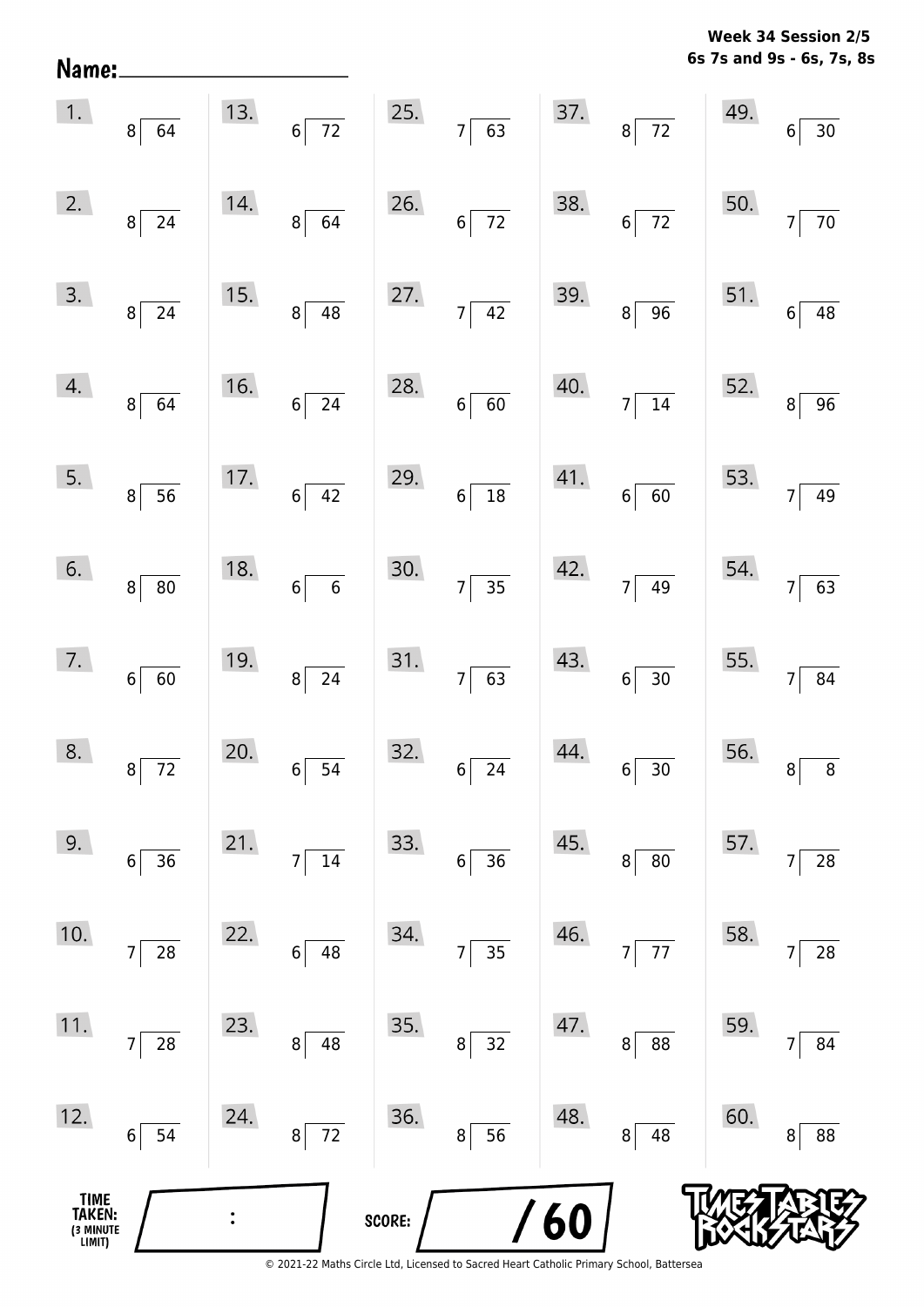Name:

**6s 7s and 9s - 6s, 7s, 8s Week 34 Session 3/5** 

| 1.                                            | $\begin{array}{c} 8 \\ \times 1 \end{array}$  | 13. | $6\,$<br>$\times$ 10                         |        | $\begin{array}{c} 8 \\ \times 2 \end{array}$<br>25.                        | 37. | $\begin{array}{c} 7 \\ \times 6 \end{array}$ | 49. | $\boldsymbol{6}$<br>$\times$ 12              |
|-----------------------------------------------|-----------------------------------------------|-----|----------------------------------------------|--------|----------------------------------------------------------------------------|-----|----------------------------------------------|-----|----------------------------------------------|
| 2.                                            | $\begin{array}{c} 7 \\ \times 1 \end{array}$  | 14. | $\,8\,$<br>$\times$ 12                       | 26.    | $\begin{array}{c} 8 \\ \times 11 \end{array}$                              | 38. | $\begin{array}{c} 6 \\ \times 2 \end{array}$ | 50. | $\overline{7}$<br>$\times$ 5                 |
| 3.                                            | $\begin{array}{c} 8 \\ \times 6 \end{array}$  | 15. | 7 <sup>7</sup><br>$\times$ 3                 | 27.    | $\begin{array}{c} 8 \\ \times 2 \end{array}$                               | 39. | $\overline{7}$<br>$\times$ 12                | 51. | $\overline{\phantom{a}}$ 8<br>$\times$ 8     |
| 4.                                            | $\begin{array}{c} 7 \\ \times 8 \end{array}$  | 16. | $6\overline{6}$<br>$\times$ 7                | 28.    | $\begin{array}{c} 6 \\ \times 6 \end{array}$                               | 40. | $\overline{7}$<br>$\times$ 6                 | 52. | $\overline{7}$<br>$\times$ 12                |
| 5.                                            | $\begin{array}{c} 8 \\ \times 2 \end{array}$  | 17. | $\begin{array}{c} 6 \\ \times 2 \end{array}$ | 29.    | 8 <sup>8</sup><br>$\times$ 4                                               | 41. | $\overline{6}$<br>$\times$ 12                | 53. | $\overline{7}$<br>$\times$ 7                 |
| 6.                                            | $\begin{array}{c} 7 \\ \times 9 \end{array}$  | 18. | $\begin{array}{c} 8 \\ \times 7 \end{array}$ | 30.    | $\begin{array}{c} 6 \\ \times 3 \end{array}$                               | 42. | $\overline{7}$<br>$\times$ 1                 | 54. | $\begin{array}{c} 7 \\ \times 6 \end{array}$ |
| 7.                                            | $\begin{array}{c} 8 \\ \times 2 \end{array}$  | 19. | $\begin{array}{c} 8 \\ \times 3 \end{array}$ |        | $31.$ $7 \times 12$                                                        | 43. | $6 \times 11$                                | 55. | $\overline{7}$<br>$\times$ 4                 |
| 8.                                            | $\begin{array}{c} 7 \\ \times 12 \end{array}$ | 20. | $\begin{array}{c} 7 \\ \times 5 \end{array}$ | 32.    | $\begin{array}{c c} 7 & \phantom{0} \\ \times 3 & \phantom{0} \end{array}$ | 44. | $\begin{array}{c} 6 \\ \times 2 \end{array}$ | 56. | $\overline{7}$<br>$\times 9$                 |
| 9.                                            | 6<br>$\times$ 4                               | 21. | 8<br>$\times$ 2                              | 33.    | 6<br>$\times$ 12                                                           | 45. | 8<br>$\times$ 2                              | 57. | 8<br>$\times$ 5                              |
| 10.                                           | 8<br>$\times$ 7                               | 22. | 7<br>$\times$ 9                              | 34.    | $\overline{7}$<br>$\times$ 10                                              | 46. | 7<br>$\times$ 2                              | 58. | $\overline{7}$<br>$\times 6$                 |
| 11.                                           | 6<br>$\times 8$                               | 23. | 8<br>$\times 6$                              | 35.    | 6<br>$\times$ 11                                                           | 47. | $\overline{7}$<br>$\times$ 5                 | 59. | $\boldsymbol{6}$<br>$\times$ 4               |
| 12.                                           | 7<br>$\times$ 11                              | 24. | 8<br>$\times$ 5                              | 36.    | 8<br>$\times$ 9                                                            | 48. | 6<br>$\times$ 3                              | 60. | $\overline{7}$<br>$\times 6$                 |
| <b>TIME<br/>TAKEN:</b><br>(3 MINUTE<br>LIMIT) |                                               |     |                                              | SCORE: |                                                                            | 60  |                                              |     |                                              |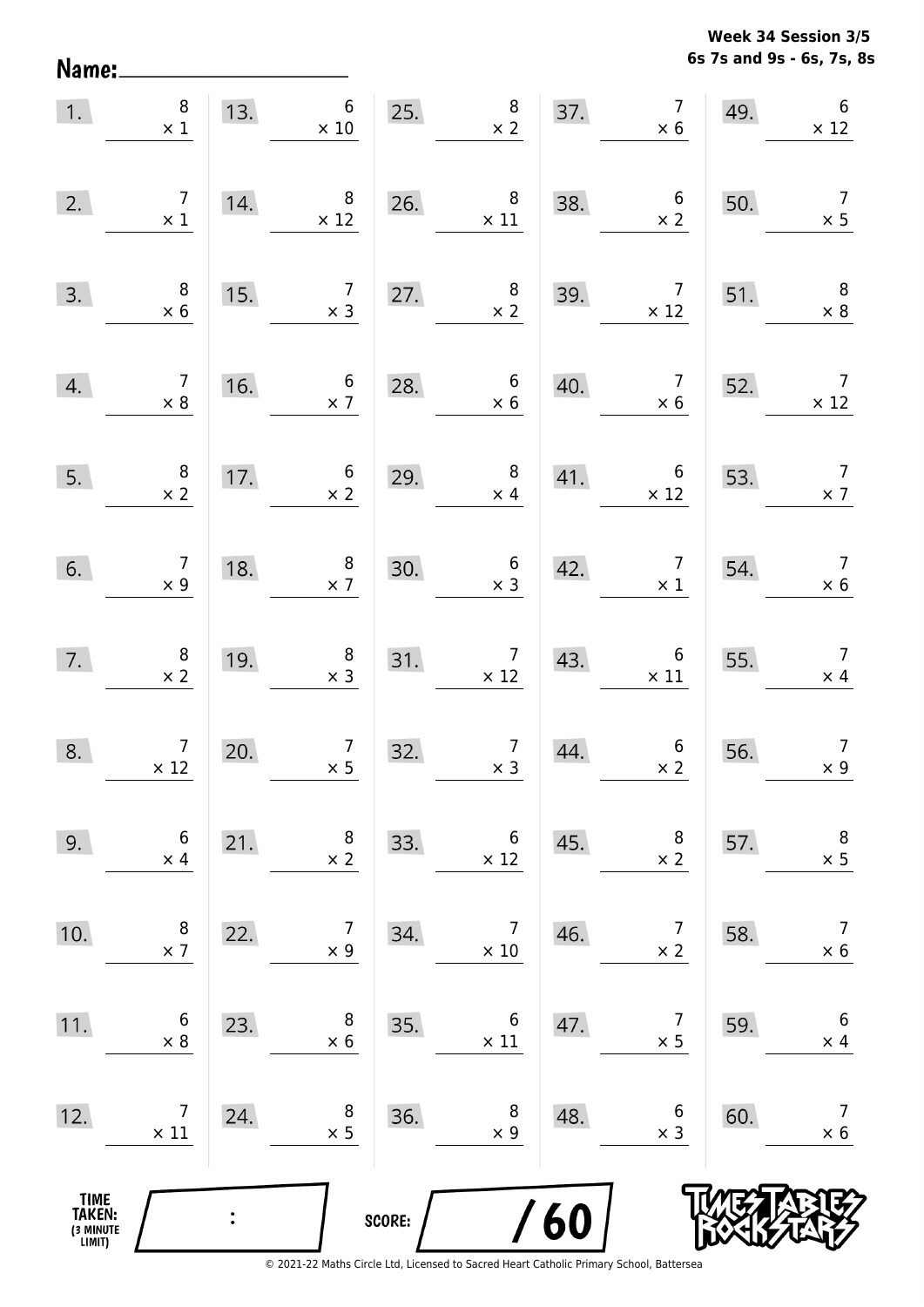**6s 7s and 9s - 6s, 7s, 8s Week 34 Session 4/5** 

| 1.                                           |               | 21.    |                  |     |                   |
|----------------------------------------------|---------------|--------|------------------|-----|-------------------|
| 2.                                           |               | 22.    |                  |     | $42. 28 \div 7 =$ |
| 3.                                           |               | 23.    | $24 \div 6 =$    | 43. |                   |
| 4.                                           |               | 24.    |                  | 44. | $28 \div 7 =$     |
| 5.                                           | $14 \div 7 =$ | 25.    |                  | 45. | $14 \div 7 =$     |
| 6.                                           |               | 26.    |                  | 46. |                   |
| 7.                                           |               | 27.    |                  | 47. |                   |
| 8.                                           | $6 \div 6 =$  | 28.    |                  | 48. |                   |
| 9.                                           |               | 29.    | $8 \div 8 =$     | 49. |                   |
| 10.                                          |               | 30.    | $40 \div 8 =$    | 50. |                   |
| 11.                                          |               |        |                  | 51. |                   |
| 12.                                          |               |        | $32.72 \div 8 =$ |     | 52. $77 \div 7 =$ |
| 13.                                          | $18 \div 6 =$ | 33.    | $28 \div 7 =$    |     |                   |
| 14.                                          |               | 34.    | $72 \div 8 =$    | 54. |                   |
| 15.                                          | $28 \div 7 =$ | 35.    |                  | 55. | $7 ÷ 7 =$         |
| 16.                                          |               | 36.    | $42 \div 6 =$    | 56. | $40 \div 8 =$     |
| 17.                                          |               | 37.    | $77 \div 7 =$    | 57. |                   |
| 18.                                          |               | 38.    |                  | 58. | $40 \div 8 =$     |
| 19.                                          |               | 39.    |                  | 59. |                   |
| 20.                                          |               | 40.    | $70 \div 7 =$    | 60. |                   |
| TIME<br><b>TAKEN:</b><br>(3 MINUTE<br>LIMIT) |               | SCORE: | /60              |     |                   |

Name: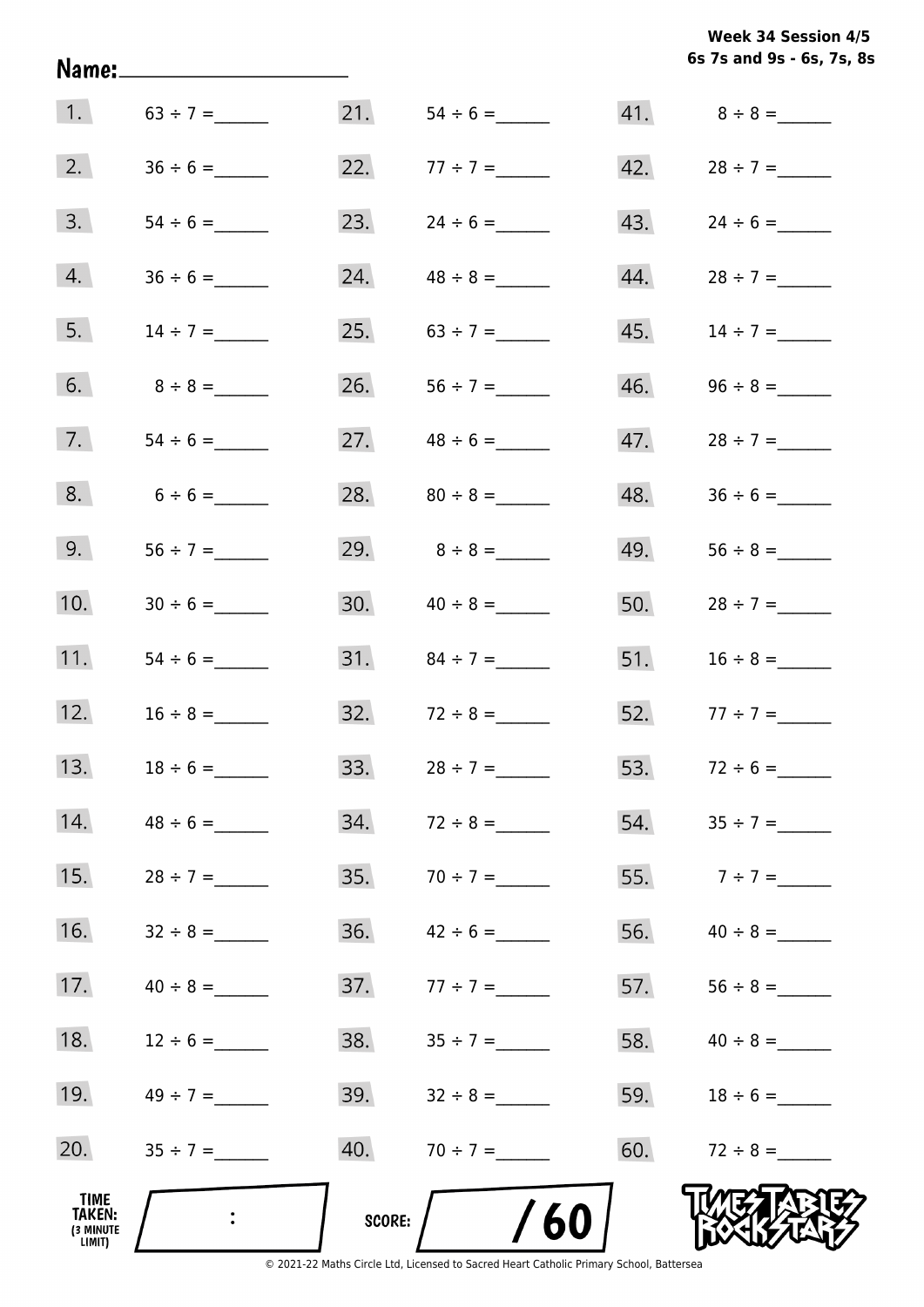|                                              | $1. 7 \times 6 =$  |     | $21. \quad 8 \times 10 =$           |     | $41. 77 \div 7 =$               | ADD UP<br>YOUR TIME        |
|----------------------------------------------|--------------------|-----|-------------------------------------|-----|---------------------------------|----------------------------|
|                                              |                    |     |                                     | 42. | $30 \div 6 =$                   | FOR THE WEEK               |
|                                              |                    |     |                                     | 43. |                                 | <b>MINUTES</b><br>S1:      |
|                                              | $4. 6 \times 1 =$  |     |                                     | 44. | $35 \div 7 =$                   | S2:                        |
|                                              |                    |     |                                     |     | 45. $7 \div 7 =$                | S3:                        |
|                                              |                    |     |                                     |     | $46.$ $42 \div 7 =$             | S4:                        |
|                                              |                    |     |                                     |     |                                 | SS:<br>Total:              |
|                                              |                    |     | 28. $6 \times 1 =$                  |     | 48. $8 \div 8 =$                | SECONDS                    |
|                                              | $9. 7 \times 11 =$ |     |                                     |     | 49. $42 \div 6 =$               | S1:                        |
|                                              |                    |     |                                     |     | 50. $24 \div 6 =$               | S2:                        |
|                                              |                    |     | 31. $56 \div 8 =$ 51. $72 \div 8 =$ |     |                                 | S3:<br>S4:                 |
|                                              |                    |     | 32. $77 \div 7 =$ 52. $21 \div 7 =$ |     |                                 | SS:                        |
|                                              |                    |     | 33. $80 \div 8 =$ 53. $88 \div 8 =$ |     |                                 | Total:                     |
|                                              |                    |     |                                     |     |                                 | ADD UP                     |
|                                              |                    | 34. |                                     |     | $36 \div 6 =$ 54. $36 \div 6 =$ | YOUR SCORE<br>FOR THE WEEK |
|                                              |                    | 35. |                                     |     | $35 \div 7 =$ 55. $48 \div 6 =$ | S1:                        |
|                                              |                    | 36. | $54 \div 6 =$ 56. $18 \div 6 =$     |     |                                 | S2:                        |
|                                              |                    | 37. | $35 \div 7 =$ 57.                   |     | $49 \div 7 =$                   | S3:                        |
|                                              |                    | 38. | $96 \div 8 =$ 58. $12 \div 6 =$     |     |                                 | S4:                        |
|                                              |                    | 39. | $66 \div 6 =$ 59. $40 \div 8 =$     |     |                                 | SS:                        |
|                                              |                    | 40. | $77 \div 7 = 60.$                   |     | $64 \div 8 =$                   | Total:                     |
| TIME<br><b>TAKEN:</b><br>(3 MINUTE<br>LIMIT) |                    |     | <b>SCORE:</b>                       |     | /60                             |                            |

Name: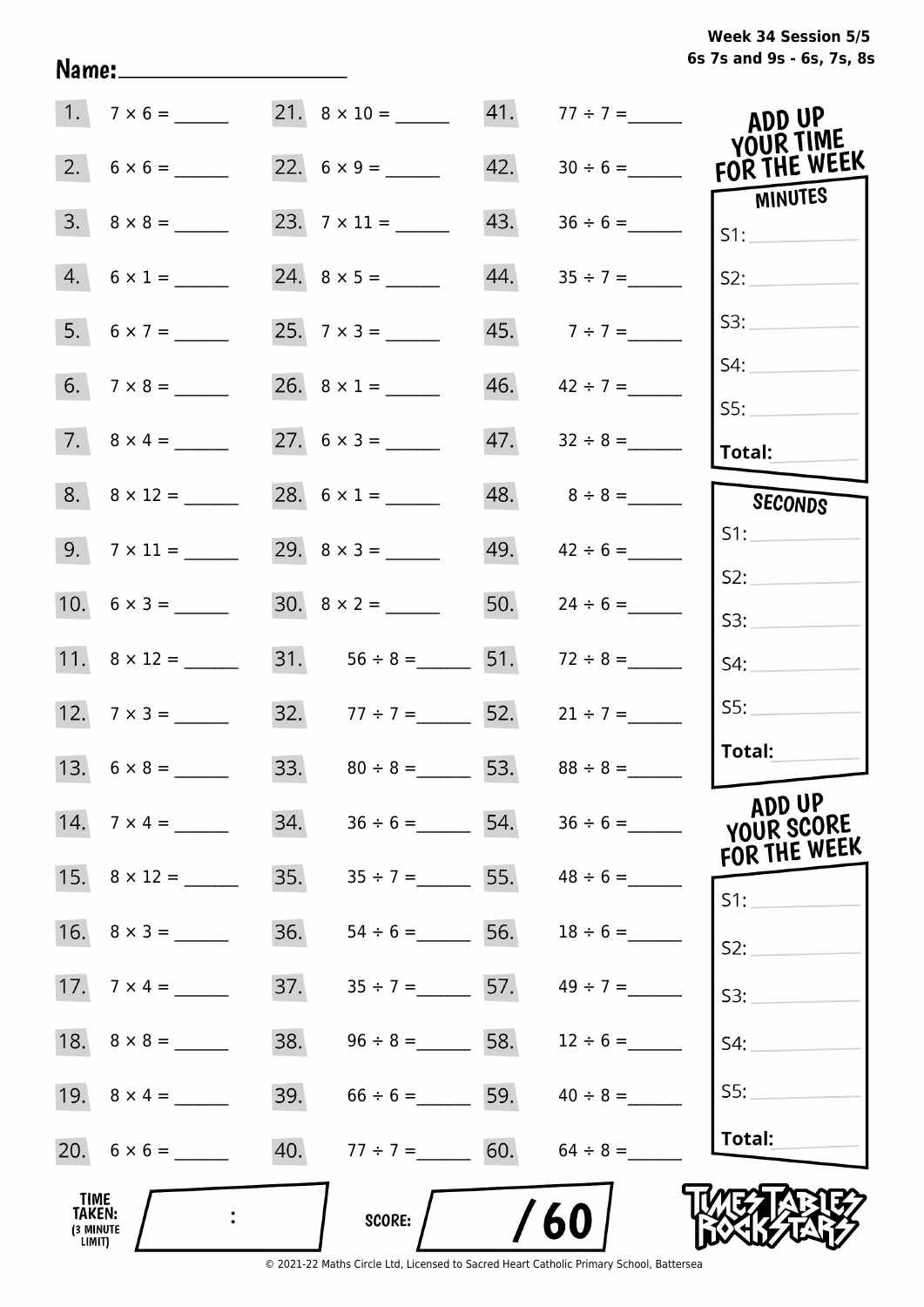## **6s 7s and 9s - 7s, 8s, 9s Week 35 Session 1/5**

| TIME<br><b>TAKEN:</b><br>(3 MINUTE<br>LIMIT) |                         | SCORE: $/$ /60              |                          |
|----------------------------------------------|-------------------------|-----------------------------|--------------------------|
|                                              |                         | $40. 1 \times 7 =$          |                          |
|                                              | 19. $7 \times 2 =$      |                             |                          |
|                                              | 18. $7 \times 1 =$      | $38. \quad 8 \times 9 = \_$ | 58. $4 \times 7 =$       |
|                                              | 17. $7 \times 10 =$     |                             | $57. 6 \times 8 =$       |
|                                              | 16. $7 \times 12 =$     |                             |                          |
|                                              | 15. $8 \times 11 =$     |                             |                          |
|                                              | 14. $9 \times 11 =$     | $34. 9 \times 8 =$          |                          |
|                                              |                         |                             |                          |
|                                              | 12. $9 \times 10 =$     |                             | 52. $3 \times 7 =$       |
|                                              | 11. $9 \times 1 =$      |                             |                          |
|                                              | 10. $9 \times 11 =$     | $30. \quad 8 \times 12 =$   |                          |
|                                              | 9. $9 \times 6 =$       | 29. $8 \times 7 =$          |                          |
|                                              | $8.7 \times 12 =$       |                             | $48. 11 \times 9 =$      |
|                                              | 7. $8 \times 10 =$      | 27. $9 \times 2 =$          |                          |
|                                              |                         |                             | $46. 6 \times 7 =$       |
|                                              | $5. 9 \times 4 =$       |                             | $45. \quad 8 \times 9 =$ |
|                                              | $4. 9 \times 4 =$       | $24. \quad 9 \times 8 =$    | $44. 5 \times 7 =$       |
|                                              | $3. \quad 9 \times 1 =$ |                             | $43. \quad 9 \times 8 =$ |
|                                              |                         | 22. $8 \times 10 =$         | $42. \quad 2 \times 8 =$ |
|                                              | $1. 9 \times 2 =$       | 21. $9 \times 9 =$          | $41. 6 \times 9 =$       |

Name: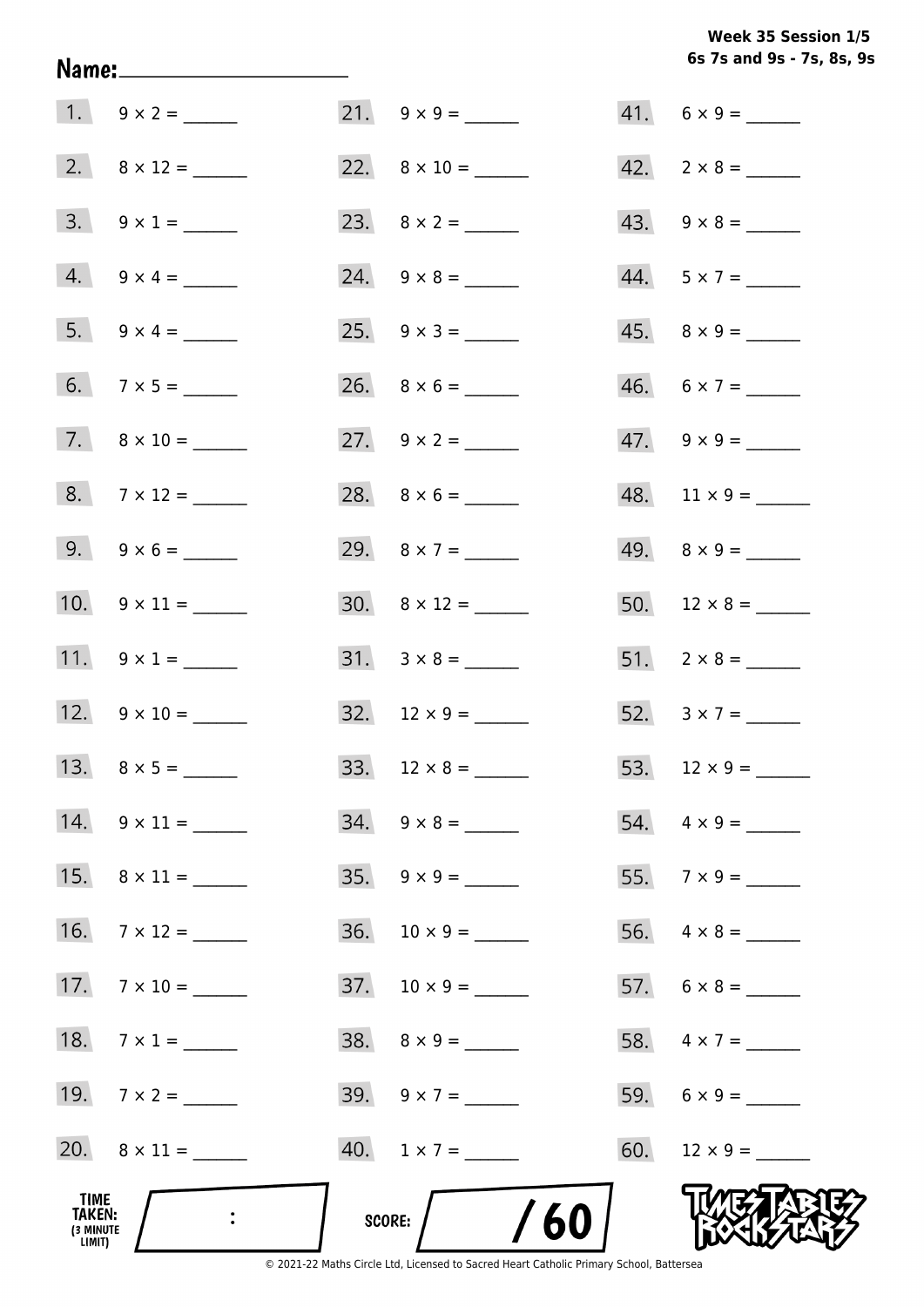**6s 7s and 9s - 7s, 8s, 9s Week 35 Session 2/5** 

| 1.                                    | $8\overline{)48}$  |     | 13. $8 \overline{)64}$           |        | 25. $7 \overline{7}$ 37. $7 \overline{42}$ |     |                      | 49. | $9\sqrt{81}$                      |
|---------------------------------------|--------------------|-----|----------------------------------|--------|--------------------------------------------|-----|----------------------|-----|-----------------------------------|
| 2.                                    | $8\sqrt{40}$       | 14. | $8\sqrt{96}$                     |        | 26. $9\overline{63}$                       | 38. | $9\sqrt{54}$         | 50. | $\overline{40}$<br>$\mathbf{8}$   |
| 3.                                    | $9\sqrt{18}$       | 15. | $9\sqrt{99}$                     | 27.    | $8\overline{)32}$                          | 39. | $8\sqrt{80}$         |     | 51. $7 \overline{\smash)84}$      |
| 4.                                    | $8\sqrt{24}$       | 16. | $8\sqrt{16}$                     |        | 28. $7 \overline{)14}$                     | 40. | $7\overline{)35}$    | 52. | $\overline{56}$<br>7              |
| 5.                                    | $8\overline{)}72$  | 17. | $8\sqrt{40}$                     | 29.    | $7\overline{21}$                           | 41. | $9\overline{63}$     | 53. | $7\overline{)14}$                 |
| 6.                                    | $9\sqrt{99}$       | 18. | $9\sqrt{18}$                     | 30.    | $9\sqrt{90}$                               | 42. | $8\sqrt{48}$         |     | 54. $8\overline{)24}$             |
| 7.                                    | $7\overline{)35}$  | 19. | $9\overline{81}$                 | 31.    | $8\overline{)24}$                          | 43. | $7\overline{)28}$    |     | 55. $9 \overline{)54}$            |
| 8.                                    | $9 \overline{)36}$ | 20. | $9\overline{)45}$                | 32.    | $8\overline{)16}$                          | 44. | $9\sqrt{9}$          | 56. | $\overline{21}$<br>7 <sup>1</sup> |
| 9.                                    | 32<br>8            | 21. | 40<br>8                          | 33.    | $70\,$<br>7                                | 45. | 45<br>9              | 57. | $\boldsymbol{9}$<br>9             |
| 10.                                   | 49<br>7            | 22. | 16<br>8                          | 34.    | 64<br>8 <sup>1</sup>                       | 46. | $90\,$<br>9          | 58. | 64<br>8                           |
| 11.                                   | $72\,$<br>9        | 23. | $\overline{7}$<br>$\overline{7}$ | 35.    | 35<br>7                                    | 47. | $18\,$<br>9          | 59. | $27\,$<br>9                       |
| 12.                                   | 16<br>8            | 24. | $18\,$<br>9                      | 36.    | 72<br>8 <sup>1</sup>                       | 48. | 63<br>$\overline{7}$ | 60. | 72<br>8                           |
| TIME<br>TAKEN:<br>(3 MINUTE<br>LIMIT) |                    |     |                                  | SCORE: |                                            | 60  |                      |     |                                   |

Name: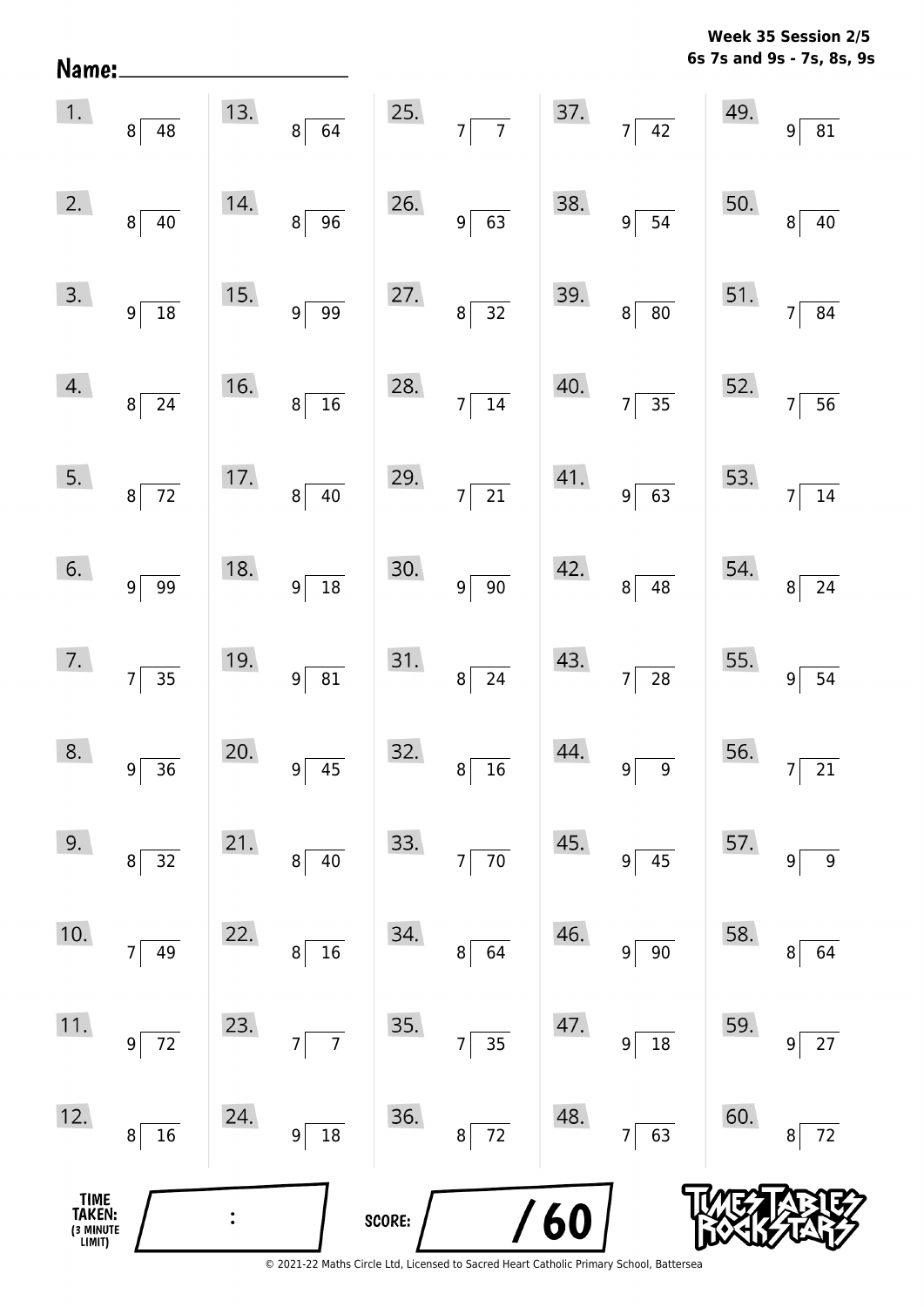**6s 7s and 9s - 7s, 8s, 9s Week 35 Session 3/5** 

| 1.                                    | $\begin{array}{c} 7 \\ \times 5 \end{array}$ |                                                         | 13. $\begin{array}{c} 9 \\ \times 7 \end{array}$ |        | 25. $7 \times 11$                                                                                |                   | 37. $\begin{array}{c} 9 \\ \times 4 \end{array}$ | 49.                                                   | $\overline{7}$<br>$\times$ 11                 |
|---------------------------------------|----------------------------------------------|---------------------------------------------------------|--------------------------------------------------|--------|--------------------------------------------------------------------------------------------------|-------------------|--------------------------------------------------|-------------------------------------------------------|-----------------------------------------------|
| 2.                                    | $\begin{array}{r} 9 \\ \times 8 \end{array}$ | 14.                                                     | $\begin{array}{c} 8 \\ \times 2 \end{array}$     | 26.    | $\begin{array}{r} 9 \\ \times 8 \end{array}$                                                     | 38.               | 8 <sup>8</sup><br>$\times$ 10                    | 50.                                                   | $\begin{array}{c} 7 \\ \times 3 \end{array}$  |
| 3.                                    | $\begin{array}{c} 7 \\ \times 3 \end{array}$ | 15.                                                     |                                                  |        | $\begin{array}{ c c c }\n \hline\n 7 & 27. & 8 \\  \times 6 & \times 5 \\  \hline\n \end{array}$ | 39.               | $\begin{array}{c} 9 \\ \times 9 \end{array}$     | 51.                                                   | $\begin{array}{c} 8 \\ \times 7 \end{array}$  |
| 4.                                    |                                              | $\begin{array}{c c} 7 & 16. \ \hline 1 & 2 \end{array}$ |                                                  |        | $\begin{array}{c c} 7 & 28. & 8 \\ \times 8 & \times 10 \end{array}$                             | 40.               | $\begin{array}{c} 8 \\ \times 7 \end{array}$     | 52.                                                   | $\begin{array}{c} 7 \\ \times 2 \end{array}$  |
| 5.                                    | $\begin{array}{c} 9 \\ \times 9 \end{array}$ | 17.                                                     | $\begin{array}{c} 7.6 \ \times 2 \end{array}$    | 29.    | $\begin{array}{c} 8 \\ \times 2 \end{array}$                                                     |                   | 41. $\begin{array}{r} 9 \\ \times 6 \end{array}$ | 53.                                                   | $\begin{array}{c} 7 \\ \times 10 \end{array}$ |
| 6.                                    | $\begin{array}{c} 8 \\ \times 4 \end{array}$ | 18.                                                     | $\begin{array}{c}9 \ \times 11\end{array}$       | 30.    | $\begin{array}{c c}\n 30. & & 8 \\  \times 10 & & \n\end{array}$                                 | 42.               |                                                  | $\begin{array}{cc} 7 & 54. \\ \times 1 & \end{array}$ | $\begin{array}{c} 8 \\ \times 10 \end{array}$ |
| 7.                                    | $\begin{array}{c} 8 \\ \times 9 \end{array}$ | 19.                                                     | $\begin{array}{r} 9 \\ \times 10 \end{array}$    | 31.    | $\begin{array}{r} 7 \\ \times 6 \end{array}$                                                     | $\overline{43}$ . | $\begin{array}{r} 8 \\ \times 2 \end{array}$     | 55.                                                   | $\begin{array}{r} 8 \\ \times 11 \end{array}$ |
| 8.                                    | $\begin{array}{c} 9 \\ \times 5 \end{array}$ | 20.                                                     | $\begin{array}{c} 9 \\ \times 12 \end{array}$    | 32.    | $\begin{array}{c} 9 \\ \times 1 \end{array}$                                                     | 44.               | $\begin{array}{c} 9 \\ \times 12 \end{array}$    | 56.                                                   | $\boldsymbol{8}$<br>$\times$ 11               |
| 9.                                    | 9<br>$\times$ 2                              | 21.                                                     | 8<br>$\times$ 6                                  | 33.    | 9<br>$\times$ 11                                                                                 | 45.               | 8<br>$\times$ 5                                  | 57.                                                   | $\,8\,$<br>$\times$ 7                         |
| 10.                                   | 8<br>$\times$ 7                              | 22.                                                     | 8<br>$\times$ 4                                  | 34.    | 8<br>$\times$ 6                                                                                  | 46.               | 8<br>$\times$ 2                                  | 58.                                                   | 8<br>$\times$ 1                               |
| 11.                                   | 9<br>$\times$ 5                              | 23.                                                     | 9<br>$\times$ 3                                  | 35.    | 8<br>$\times$ 9                                                                                  | 47.               | 8<br>$\times$ 11                                 | 59.                                                   | 9<br>$\times$ 12                              |
| 12.                                   | 9<br>$\times 6$                              | 24.                                                     | 9<br>$\times 6$                                  | 36.    | 7<br>$\times$ 8                                                                                  | 48.               | 7<br>$\times$ 2                                  | 60.                                                   | 8<br>$\times$ 5                               |
| TIME<br>TAKEN:<br>(3 MINUTE<br>LIMIT) |                                              |                                                         |                                                  | SCORE: |                                                                                                  | 60                |                                                  |                                                       |                                               |

Name: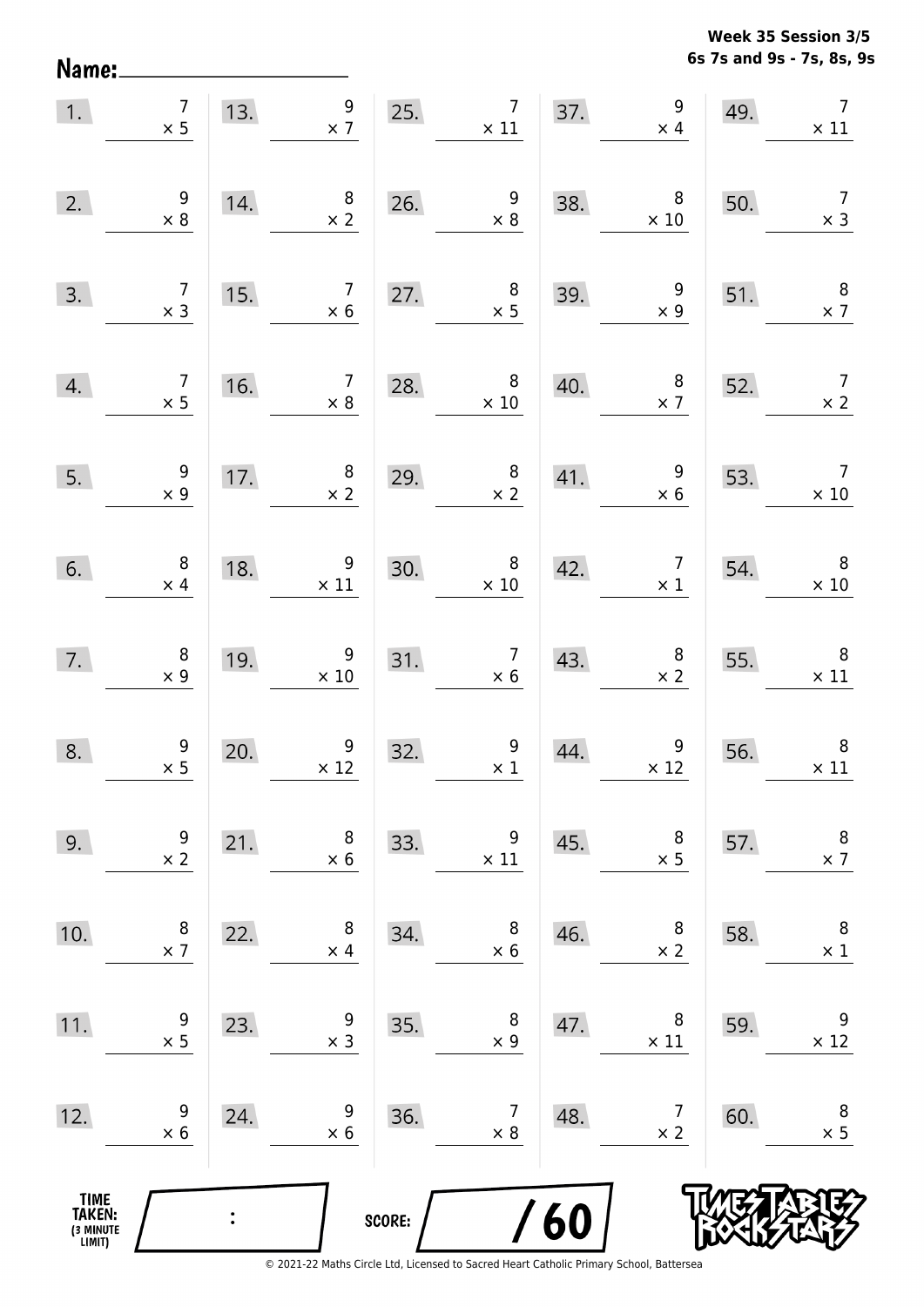**6s 7s and 9s - 7s, 8s, 9s Week 35 Session 4/5** 

|                                       |                 |        |                         |     | 6s 7s and 9s - 7s, 8s, 9         |
|---------------------------------------|-----------------|--------|-------------------------|-----|----------------------------------|
|                                       | 1. $8 \div 8 =$ |        |                         |     | 41. $63 \div 7 =$                |
| 2.                                    |                 |        | 22. $9 \div 9 =$        |     | $42. \hspace{1.5cm} 81 \div 9 =$ |
| 3.                                    |                 | 23.    | $16 \div 8 =$           | 43. |                                  |
| 4.                                    |                 |        |                         | 44. |                                  |
| 5.                                    | $18 \div 9 =$   | 25.    | $36 \div 9 =$           | 45. |                                  |
| 6.                                    | $77 \div 7 =$   |        | $26. \qquad 9 \div 9 =$ | 46. |                                  |
| 7.                                    |                 |        | 27. $48 \div 8 =$       | 47. | $88 \div 8 =$                    |
| 8.                                    |                 | 28.    |                         | 48. | $24 \div 8 =$                    |
| 9.                                    | $35 \div 7 =$   | 29.    | $28 \div 7 =$           | 49. |                                  |
| 10.                                   | $72 \div 9 =$   | 30.    |                         | 50. | $70 \div 7 =$                    |
| 11.                                   | $48 \div 8 =$   |        | $31.$ $42 \div 7 =$     |     | 51. $49 \div 7 =$                |
| 12.                                   | $77 \div 7 =$   | 32.    |                         |     | 52. $72 \div 9 =$                |
| 13.                                   | $49 \div 7 =$   |        | 33. $9 \div 9 =$        | 53. |                                  |
| 14.                                   | $72 \div 9 =$   |        |                         | 54. |                                  |
| 15.                                   | $14 \div 7 =$   |        |                         | 55. |                                  |
| 16.                                   | $72 \div 8 =$   |        | 36. $84 \div 7 =$       | 56. |                                  |
| 17.                                   | $27 \div 9 =$   | 37.    | $14 \div 7 =$           | 57. |                                  |
| 18.                                   |                 |        |                         |     |                                  |
| 19.                                   | $72 \div 8 =$   |        | $39.64 \div 8 =$        |     | 59. $70 \div 7 =$                |
| 20.                                   |                 |        |                         | 60. | $80 \div 8 =$                    |
| TIME<br>TAKEN:<br>(3 MINUTE<br>LIMIT) | $\mathcal{L}$   | SCORE: | /60                     |     |                                  |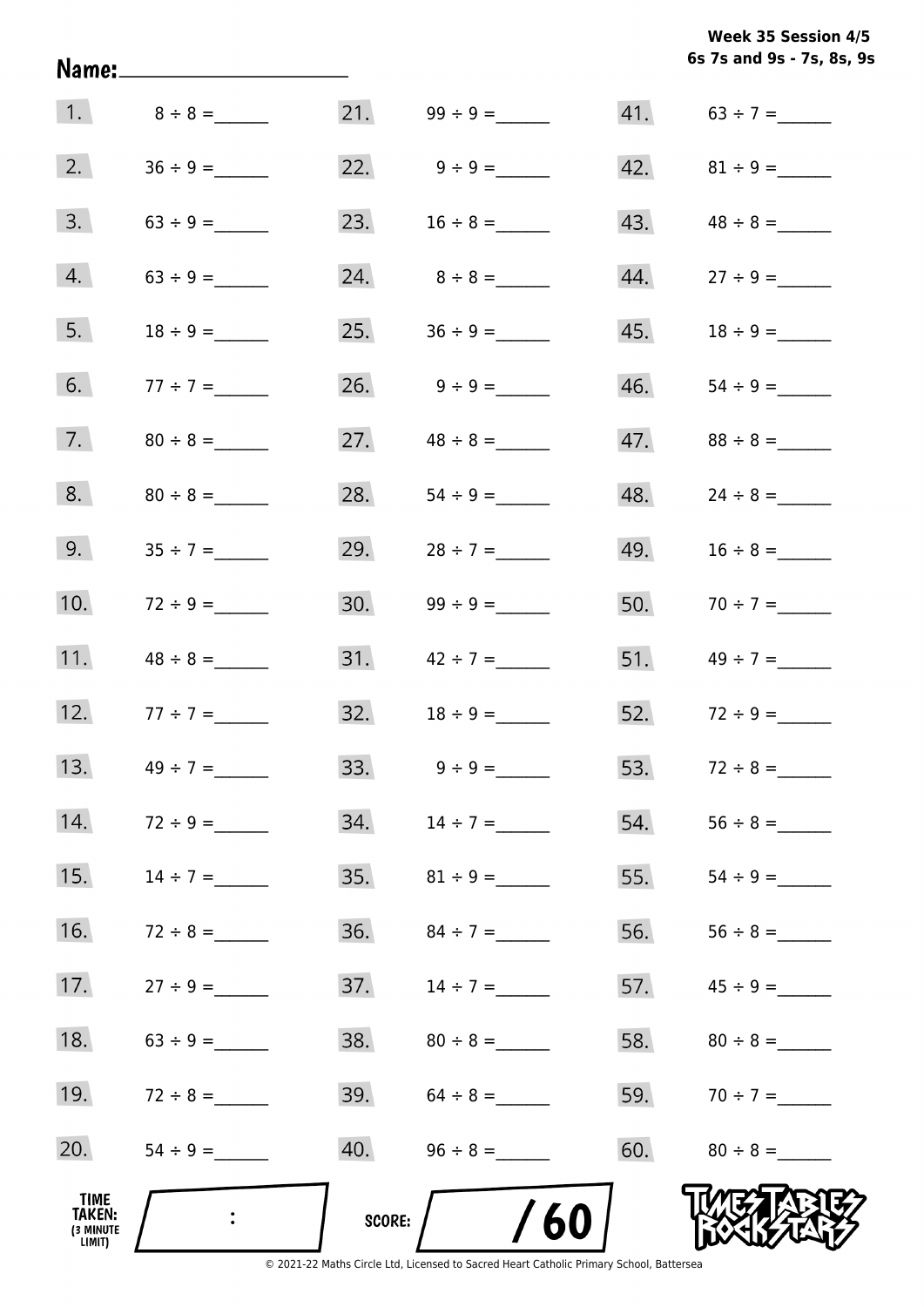**6s 7s and 9s - 7s, 8s, 9s Week 35 Session 5/5** 

|                                       |                         |     | 21. $7 \times 6 =$                  |     | $41. 64 \div 8 =$               | ADD UP<br><b>YOUR TIME</b>           |
|---------------------------------------|-------------------------|-----|-------------------------------------|-----|---------------------------------|--------------------------------------|
| 2.                                    |                         |     |                                     |     |                                 | FOR THE WEEK                         |
| 3.                                    |                         |     |                                     | 43. |                                 | MINUTES<br>S1:                       |
|                                       | $4. 9 \times 4 =$       |     |                                     | 44. | $72 \div 9 =$                   | S2:                                  |
|                                       |                         |     |                                     | 45. | $54 \div 9 =$                   | S3:                                  |
|                                       |                         |     |                                     |     |                                 | S4:<br>SS:                           |
|                                       |                         |     |                                     | 47. |                                 | Total:                               |
|                                       |                         |     | 28. $7 \times 1 =$                  |     | 48. $81 \div 9 =$               | SECONDS                              |
|                                       | $9. \quad 8 \times 9 =$ |     |                                     |     | $49. 72 \div 9 =$               | S1:                                  |
|                                       |                         |     | 30. $7 \times 1 =$                  |     | 50. $48 \div 8 =$               | S2:                                  |
|                                       |                         |     |                                     |     |                                 | S3:                                  |
|                                       |                         |     | 31. $14 \div 7 =$ 51. $16 \div 8 =$ |     |                                 | S4:                                  |
|                                       |                         |     | 32. $96 \div 8 =$ 52. $49 \div 7 =$ |     |                                 | SS:                                  |
|                                       | 13. $8 \times 4 =$      |     | 33. $64 \div 8 = 53.$ $28 \div 7 =$ |     |                                 | Total:                               |
|                                       | 14. $9 \times 4 =$      |     | 34. $7 \div 7 =$ 54.                |     |                                 | ADD UP<br>YOUR SCORE<br>FOR THE WEEK |
|                                       | 15. $8 \times 4 =$      | 35. |                                     |     | $90 \div 9 =$ 55. $32 \div 8 =$ | S1:                                  |
|                                       | 16. $9 \times 10 =$     | 36. | $35 \div 7 =$ 56.                   |     | $16 \div 8 =$                   | S2:                                  |
|                                       |                         | 37. | $24 \div 8 = 57.$                   |     | $84 \div 7 =$                   | S3:                                  |
|                                       |                         | 38. | $99 \div 9 =$ 58.                   |     | $28 \div 7 =$                   | S4:                                  |
|                                       |                         | 39. | $81 \div 9 =$ 59.                   |     | $54 \div 9 =$                   | S5:                                  |
|                                       |                         | 40. | $96 \div 8 =$ 60.                   |     | $14 \div 7 =$                   | Total:                               |
| TIME<br>TAKEN:<br>(3 MINUTE<br>LIMIT) |                         |     | SCORE:                              |     | 60                              |                                      |

Name: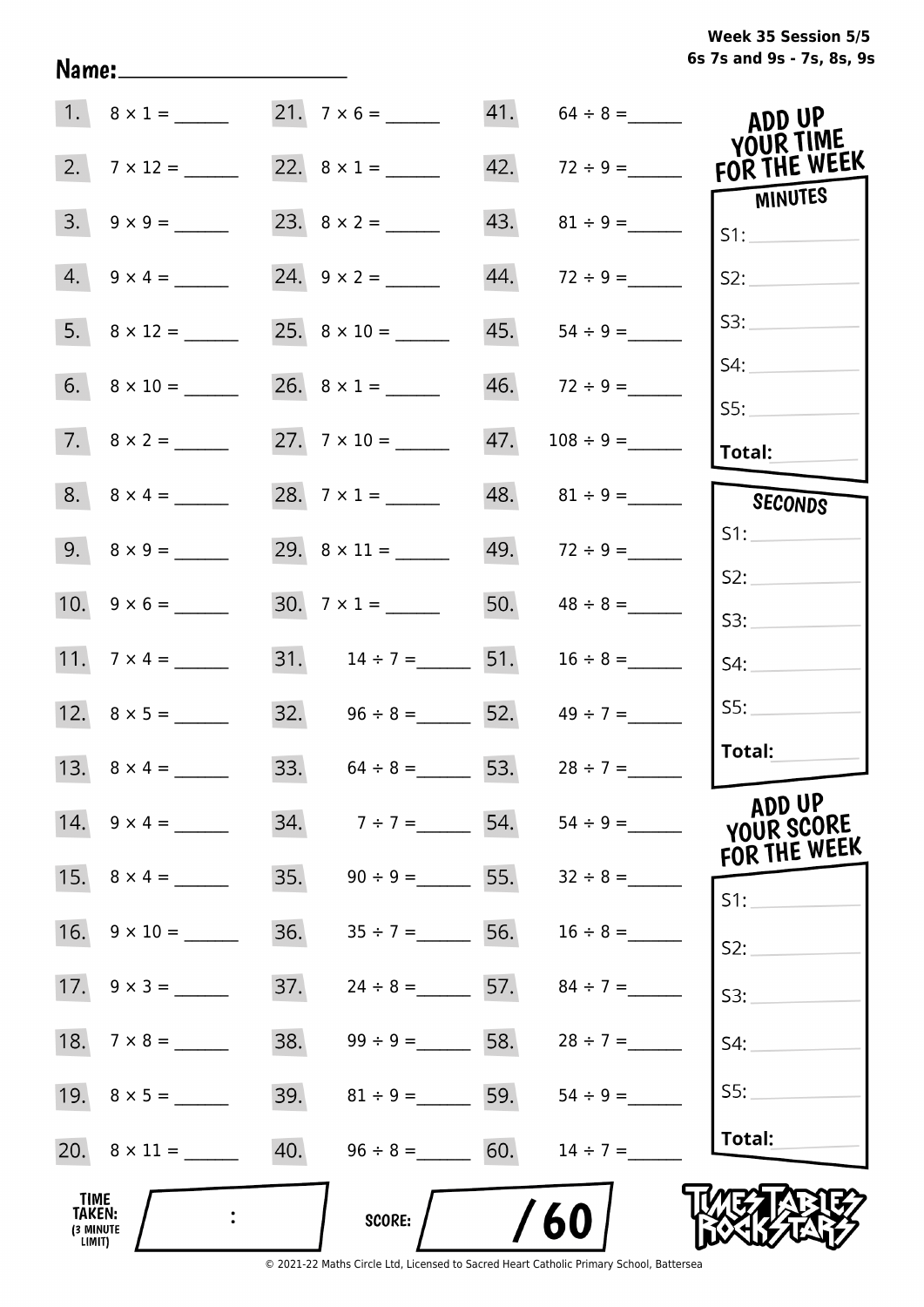**Week 36 Session 1/5** 

|                                       | Name:________________________ |                          |     | 6s 7s and 9s - 2s, 3s, 4s, 5s, 6s, 7s, 8s, 9 |
|---------------------------------------|-------------------------------|--------------------------|-----|----------------------------------------------|
|                                       |                               |                          |     |                                              |
|                                       |                               | 22. $9 \times 12 =$      |     | 42. $7 \times 5 =$                           |
|                                       | $3. 7 \times 4 =$             |                          |     |                                              |
|                                       | $4. 7 \times 8 =$             | $24. \quad 2 \times 8 =$ |     | $44.$ 11 × 5 = ______                        |
|                                       | 5. $4 \times 7 =$             |                          |     |                                              |
|                                       | 6. $4 \times 11 =$            | 26. $2 \times 2 =$       |     | $46. \quad 9 \times 9 =$                     |
|                                       | 7. $7 \times 4 =$             | 27. $5 \times 1 =$       |     | $47. 1 \times 8 =$                           |
|                                       | $8. 2 \times 9 =$             | 28. $2 \times 1 =$       |     | $48. \quad 4 \times 5 =$                     |
|                                       | 9. $4 \times 5 =$             | 29. $5 \times 12 =$      |     | $49. 6 \times 8 =$                           |
|                                       | 10. $4 \times 2 =$            | 30. $4 \times 12 =$      |     |                                              |
|                                       | 11. $9 \times 12 =$           |                          |     |                                              |
|                                       | 12. $7 \times 6 =$            | $32. \quad 2 \times 9 =$ |     | 52. $4 \times 3 =$                           |
|                                       |                               |                          | 53. |                                              |
|                                       | $14. 5 \times 4 =$            | $34. 5 \times 9 =$       |     |                                              |
|                                       | 15. $2 \times 10 =$           |                          |     |                                              |
|                                       | 16. $3 \times 8 =$            | $36. 7 \times 4 =$       |     |                                              |
|                                       | 17. $3 \times 1 =$            | $37. \quad 4 \times 9 =$ |     |                                              |
|                                       |                               |                          |     |                                              |
|                                       | 19. $6 \times 3 =$            | $39. \quad 9 \times 8 =$ |     |                                              |
|                                       | 20. $3 \times 1 =$            | $40. 6 \times 6 =$       |     |                                              |
| TIME<br>TAKEN:<br>(3 MINUTE<br>LIMIT) |                               | /60/<br>SCORE:           |     |                                              |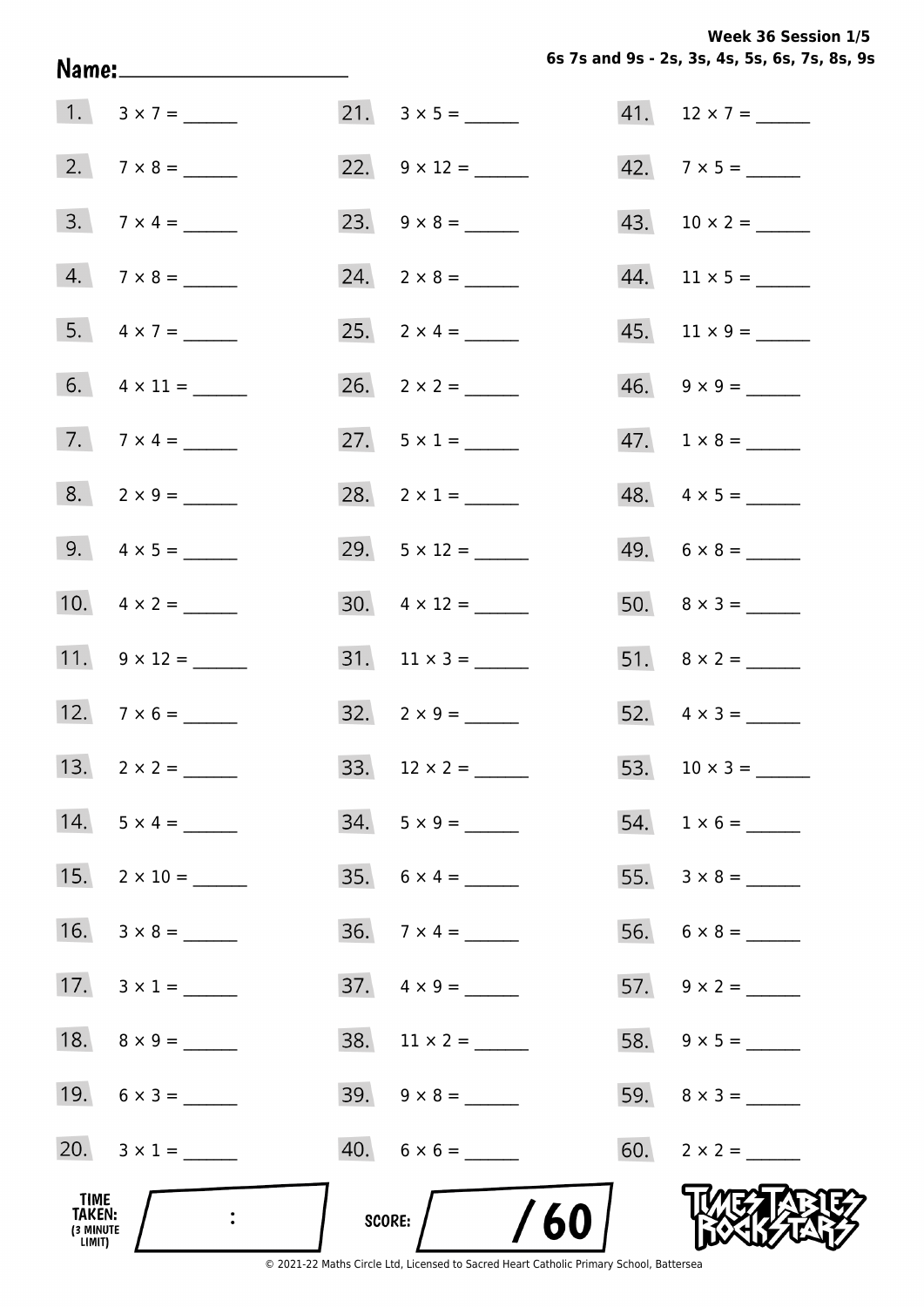**6s 7s and 9s - 2s, 3s, 4s, 5s, 6s, 7s, 8s, 9s** Name:  $\vert 1. \vert$  $13.$ 25. 37. 49. 7 70 3 30 3 18 7 14 8 64  $2.$ 14. 26. 50. 38. 3 9 5 45 7 35 6 12 2 24  $3.$ 15. 27. 39. 51. 9 45 2 22 6 54 4 48 2 18  $\mathcal{A}$ . 16. 40. 28. 52. 8 16 9 63 7 14 5 5 7 56  $5.$  $17.$ 29. 41. 53. 5 35 6 36 3 36 3 36 3 15  $6.$ 18. 30. 42. 54. 5 20 7 49 7 7 7 4 4 4 4 4 4 3 9  $7.$ 19. 31. 43. 55. 3 30 2 22 7 63 4 16 7 56 8.  $20.$ 32. 44. 56. 5 35 9 54 2 24 3 9 3 6  $9.$  $21.$ 33. 45. 57.  $5 \begin{array}{|c|c|c|c|c|c|c|c|} \hline 5 & 30 & \hspace{1.2cm} 9 & 108 & \hspace{1.2cm} 8 & 72 & \hspace{1.2cm} 5 & 60 & \hspace{1.2cm} 3 & 27 \ \hline \end{array}$ 10. 22. 34. 46. 58. 6 42 4 36 4 24 5 40 8 32  $11.$ 23. 35. 47. 59. 8 32 4 24 9 27 6 6 2 12  $12.$ 24. 36. 48. 60. 6 6 8 24 7 84 4 24 5 40**TIME**  $\ddot{\cdot}$ **TAKEN:** 6 **SCORE:** (3 MINUTE<br>LIMIT)

**Week 36 Session 2/5**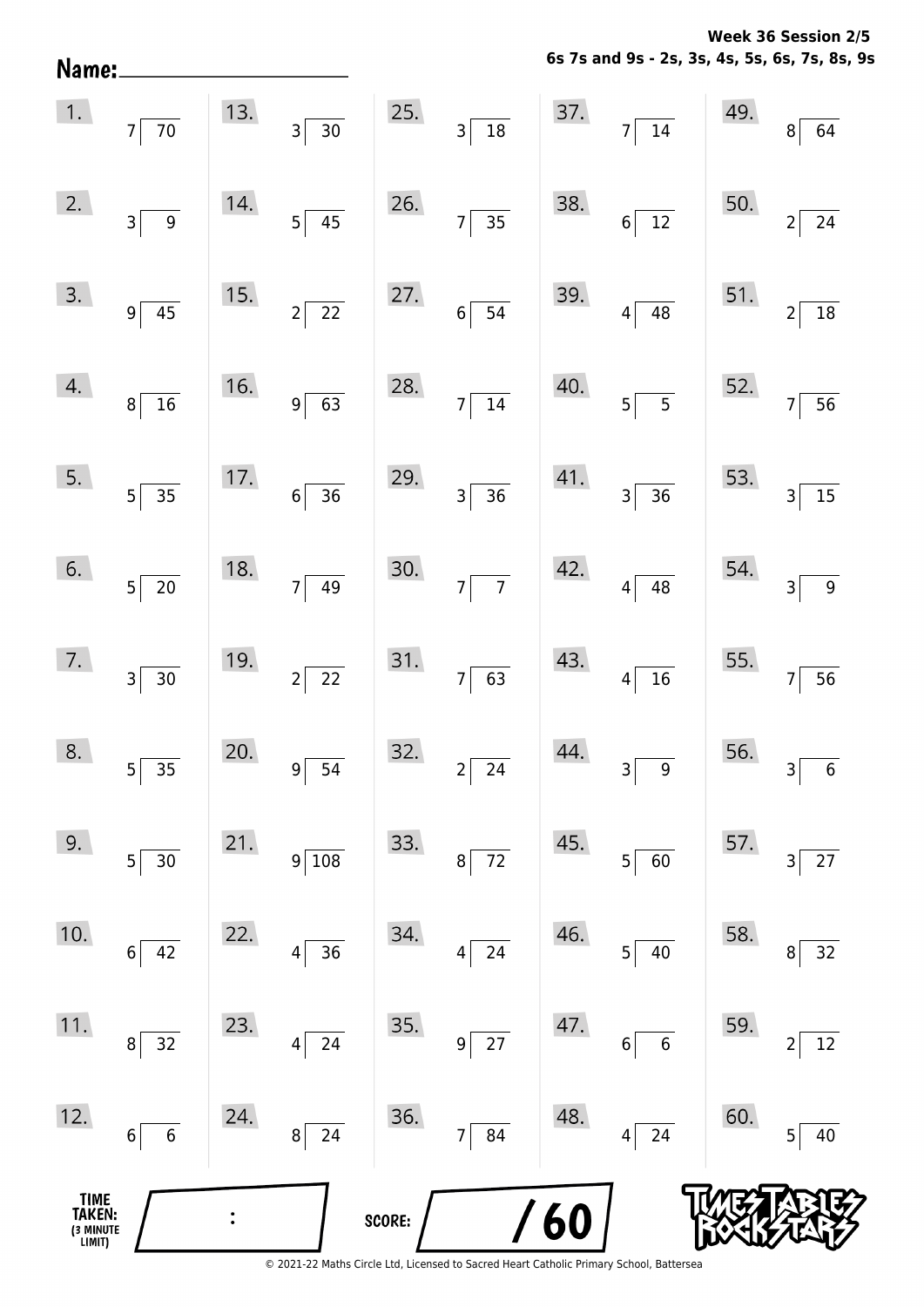**Week 36 Session 3/5** 

**6s 7s and 9s - 2s, 3s, 4s, 5s, 6s, 7s, 8s, 9s**

| Name:                                         |                                |     |                                |        |                                |     | 6s 7s and 9s - 2s, 3s, 4s, 5s, 6s, 7s, 8s, 9 |     |                                         |
|-----------------------------------------------|--------------------------------|-----|--------------------------------|--------|--------------------------------|-----|----------------------------------------------|-----|-----------------------------------------|
| 1.                                            | $\,8\,$<br>$\times$ 9          | 13. | $\mathsf{3}$<br>$\times$ 2     | 25.    | $\mathsf 3$<br>$\times$ 6      | 37. | $\mathsf{3}$<br>$\times$ 1                   | 49. | $\overline{7}$<br>$\times$ 12           |
| 2.                                            | $\overline{c}$<br>$\times$ 6   | 14. | 7<br>$\times$ 11               | 26.    | $\boldsymbol{6}$<br>$\times$ 3 | 38. | $\boldsymbol{6}$<br>$\times$ 4               | 50. | $\mathsf 3$<br>$\times$ 1               |
| 3.                                            | 3<br>$\times$ 10               | 15. | $\frac{5}{2}$                  | 27.    | 4<br>$\times$ 9                | 39. | 8<br>$\times$ 11                             | 51. | $\mathsf S$<br>$\times$ 11              |
| 4.                                            | 6<br>$\times$ 10               | 16. | 9<br>$\times$ 11               | 28.    | 8<br>$\times$ 10               | 40. | 5<br>$\times$ 1                              | 52. | $\, 8$<br>$\times$ 4                    |
| 5.                                            | $\boldsymbol{6}$<br>$\times$ 7 | 17. | $\boldsymbol{6}$<br>$\times$ 9 | 29.    | $\overline{7}$<br>$\times$ 10  | 41. | $\overline{7}$<br>$\times$ 7                 | 53. | $\, 8$<br>$\times$ 1                    |
| 6.                                            | $\overline{7}$<br>$\times$ 3   | 18. | 4<br>$\times$ 5                | 30.    | $\mathsf 3$<br>$\times$ 4      | 42. | 8<br>$\times$ 10                             | 54. | $\boldsymbol{9}$<br>$\times$ 3          |
| 7.                                            | 5<br>$\times$ 10               | 19. | $\boldsymbol{6}$<br>$\times$ 4 | 31.    | $\boldsymbol{6}$<br>$\times$ 5 | 43. | $\boldsymbol{6}$<br>$\times$ 6               | 55. | 9<br>$\times$ 2                         |
| 8.                                            | $\overline{4}$<br>$\times$ 1   | 20. | $6\overline{6}$<br>$\times$ 5  | 32.    | $4\overline{ }$<br>$\times$ 5  | 44. | 8<br>$\times$ 8                              | 56. | $\overline{4}$<br>$\times$ 11           |
| 9.                                            | $\boldsymbol{6}$<br>$\times$ 1 | 21. | 9<br>$\times$ 6                | 33.    | $\overline{2}$<br>$\times$ 11  | 45. | 9<br>$\times$ 10                             | 57. | 5<br>$\times$ 7                         |
| 10.                                           | $\boldsymbol{6}$<br>$\times$ 1 | 22. | 8<br>$\times$ 3                | 34.    | $\, 8$<br>$\times$ 5           | 46. | 8<br>$\times$ 2                              | 58. | $\overline{\mathcal{A}}$<br>$\times$ 12 |
| 11.                                           | $\overline{7}$<br>$\times$ 11  | 23. | 4<br>$\times$ 3                | 35.    | $\overline{2}$<br>$\times$ 1   | 47. | 4<br>$\times$ 8                              | 59. | $\overline{4}$<br>$\times$ 3            |
| 12.                                           | $\,8\,$<br>$\times$ 1          | 24. | 4<br>$\times$ 12               | 36.    | 8<br>$\times$ 1                | 48. | 6<br>$\times$ 5                              | 60. | $\overline{2}$<br>$\times$ 7            |
| <b>TIME<br/>TAKEN:</b><br>(3 MINUTE<br>LIMIT) |                                |     |                                | SCORE: |                                | /60 |                                              |     |                                         |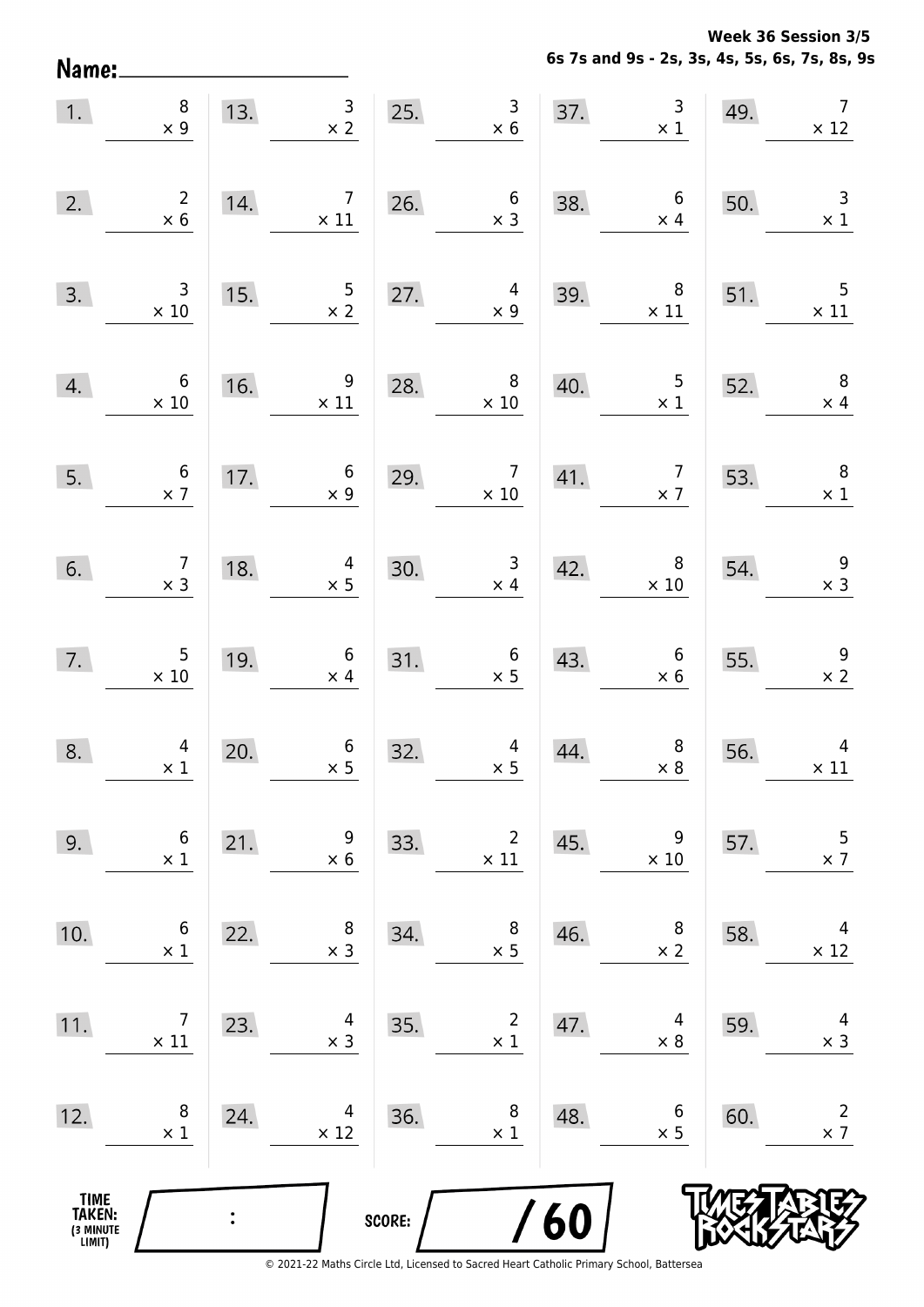**Week 36 Session 4/5** 

|  | Week 36 Session 4/5 |                                               |  |  |  |
|--|---------------------|-----------------------------------------------|--|--|--|
|  |                     | 6s 7s and 9s - 2s, 3s, 4s, 5s, 6s, 7s, 8s, 9s |  |  |  |

|                                       |               |        |                         |     | 6s 7s and 9s - 2s, 3s, 4s, 5s, 6s, 7s, 8s, 9 |
|---------------------------------------|---------------|--------|-------------------------|-----|----------------------------------------------|
| 1.                                    |               |        |                         |     |                                              |
| 2.                                    |               | 22.    |                         |     | 42. $7 \div 7 =$                             |
| 3.                                    |               | 23.    |                         | 43. |                                              |
| 4.                                    |               | 24.    |                         | 44. | $16 \div 2 =$                                |
| 5.                                    | $12 \div 4 =$ | 25.    |                         | 45. |                                              |
| 6.                                    | $16 \div 2 =$ | 26.    | $88 \div 8 =$           | 46. | $72 \div 6 =$                                |
| 7.                                    | $3 \div 3 =$  | 27.    | $28 \div 4 =$           | 47. |                                              |
| 8.                                    |               | 28.    |                         | 48. | $21 \div 7 =$                                |
| 9.                                    |               | 29.    | $63 \div 7 =$           |     | 49. $5 \div 5 =$                             |
| 10.                                   |               | 30.    | $20 \div 5 =$           |     | 50. $5 \div 5 =$                             |
| 11.                                   | $72 \div 9 =$ |        | 31. $8 \div 4 =$        | 51. | $50 \div 5 =$                                |
| 12.                                   | $44 \div 4 =$ | 32.    | $88 \div 8 =$           | 52. | $21 \div 7 =$                                |
| 13.                                   | $70 \div 7 =$ |        | 33. $5 \div 5 =$        |     | 53. $8 \div 4 =$                             |
| 14.                                   | $18 \div 6 =$ |        |                         | 54. | $54 \div 9 =$                                |
| 15.                                   | $27 \div 3 =$ |        |                         | 55. |                                              |
| 16.                                   | $10 \div 2 =$ |        |                         | 56. | $72 \div 6 =$                                |
| 17.                                   | $55 \div 5 =$ | 37.    | $16 \div 8 =$           | 57. |                                              |
| 18.                                   | $66 \div 6 =$ |        | $38. \qquad 9 \div 3 =$ |     | 58. $28 \div 7 =$                            |
| 19.                                   | $77 \div 7 =$ |        | 39. $72 \div 9 =$       | 59. | $18 \div 2 =$                                |
| 20.                                   | $4 \div 2 =$  |        |                         | 60. | $72 \div 8 =$                                |
| TIME<br>TAKEN:<br>(3 MINUTE<br>LIMIT) |               | SCORE: | /60                     |     |                                              |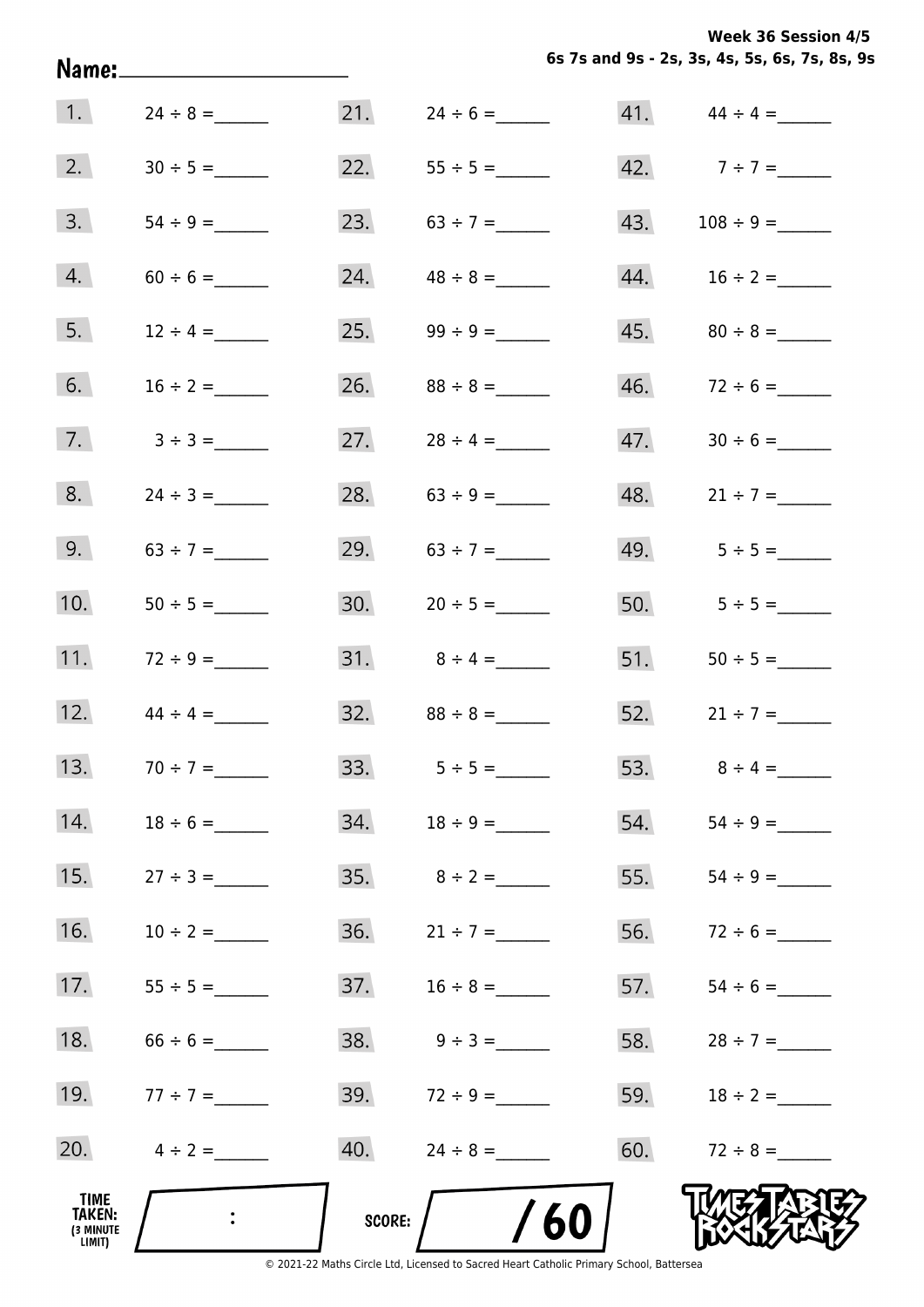| Name:________                                |                                                     |                                   | 6s 7s and 9s - 2s, 3s, 4s, 5s, 6s, 7s, 8s, 9 |
|----------------------------------------------|-----------------------------------------------------|-----------------------------------|----------------------------------------------|
| $1. 5 \times 5 =$                            | 21. $9 \times 6 =$                                  | $41. 20 \div 2 =$                 | ADD UP<br>YOUR TIME                          |
| 2.                                           |                                                     | 42. $8 \div 4 =$                  | FOR THE WEEK                                 |
| $3. \quad 9 \times 6 =$                      |                                                     | 43.<br>$10 \div 2 =$              | MINUTES<br>S1:                               |
| $4. \quad 4 \times 4 =$                      |                                                     | $44.$ $9 \div 3 =$                | S2:                                          |
|                                              |                                                     | 45.<br>$18 \div 3 =$              | S3:                                          |
|                                              |                                                     | 46.<br>$20 \div 5 =$              | S4:                                          |
|                                              |                                                     |                                   | S5:                                          |
|                                              |                                                     |                                   | Total:                                       |
| $8. \quad 8 \times 7 =$                      |                                                     | 48.<br>$36 \div 4 =$              | SECONDS                                      |
| $9. 6 \times 11 =$                           | 29. $2 \times 5 =$                                  | 49. $14 \div 7 =$                 | S1:                                          |
|                                              | $30. 9 \times 7 =$                                  | 50.<br>$18 \div 9 =$              | S2:                                          |
|                                              |                                                     |                                   | S3:                                          |
|                                              | $31.$ $24 \div 8 =$ 51.                             | $36 \div 9 =$                     | S4:                                          |
|                                              | $32. \hspace{1.5cm} 30 \div 5 = \hspace{1.5cm} 52.$ | $18 \div 6 =$                     | SS:                                          |
| 13.<br>$4 \times 8 =$                        | 33.<br>$24 \div 8 =$ 53.                            | $60 \div 5 =$                     | Total:                                       |
| $14. 3 \times 9 =$                           | 34.<br>$77 \div 7 =$                                | 54. $24 \div 6 =$                 | ADD UP<br>YOUR SCORE<br>FOR THE WEEK         |
| 15.<br>$3 \times 5 =$                        | 35.<br>$24 \div 3 =$                                |                                   | $S1$ :                                       |
| 16. $2 \times 11 =$                          | 36.<br>$4 \div 2 =$                                 | 56. $90 \div 9 =$                 | S2:                                          |
|                                              | 37.                                                 | $9 \div 9 =$ 57. 60 ÷ 6 =         | S3:                                          |
|                                              |                                                     | 38. $8 \div 2 =$ 58. $4 \div 2 =$ | S4:                                          |
| 19. $3 \times 10 =$                          | 39.                                                 | $4 \div 2 =$ 59. $12 \div 6 =$    | SS:                                          |
| 20. $9 \times 7 =$                           | 40.                                                 | $4 \div 4 =$ 60. $4 \div 2 =$     | <b>Total:</b>                                |
| <b>TIME</b><br>TAKEN:<br>(3 MINUTE<br>LIMIT) | SCORE:                                              | 60                                |                                              |

© 2021-22 Maths Circle Ltd, Licensed to Sacred Heart Catholic Primary School, Battersea

**6s 7s and 9s - 2s, 3s, 4s, 5s, 6s, 7s, 8s, 9s Week 36 Session 5/5**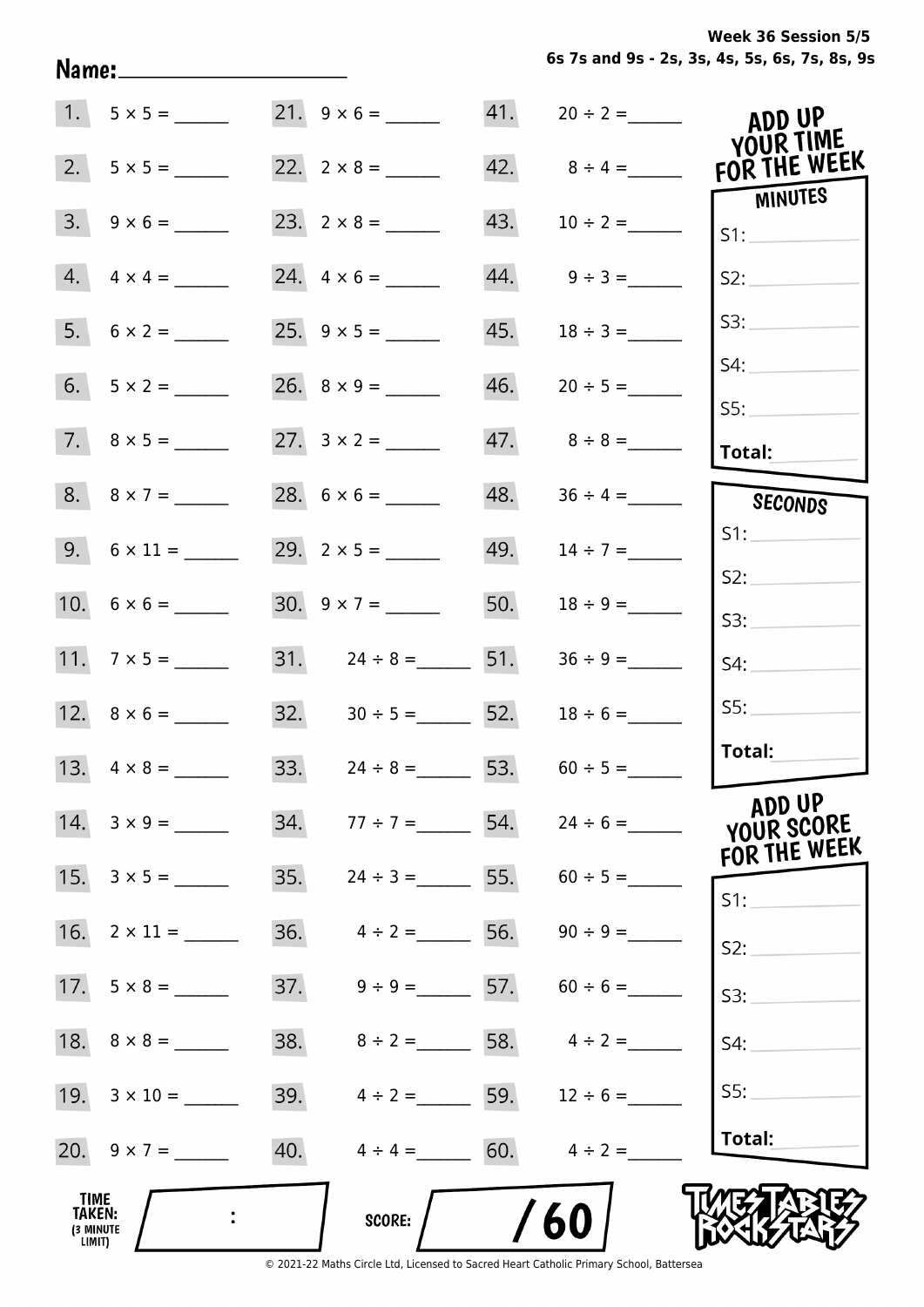**Week 37 Session 1/5** 

|                                       | Name:________________________ |                           | 6s 7s and 9s - 2s, 3s, 4s, 5s, 6s, 7s, 8s, 9 |
|---------------------------------------|-------------------------------|---------------------------|----------------------------------------------|
|                                       |                               |                           | $41. 6 \times 5 =$                           |
|                                       | 2. $8 \times 1 =$             | 22. $7 \times 8 =$        | $42. \quad 2 \times 9 =$                     |
|                                       | $3. \quad 8 \times 11 =$      | 23. $9 \times 10 =$       | 43. $3 \times 4 =$                           |
|                                       | $4. 3 \times 5 =$             | 24. $5 \times 11 =$       |                                              |
|                                       |                               | 25. $8 \times 2 =$        | $45. 5 \times 9 =$                           |
|                                       | 6. $4 \times 3 =$             | $26. 6 \times 10 =$       |                                              |
|                                       | 7. $3 \times 12 =$            | 27. $3 \times 9 =$        | $47.2 \times 7 =$                            |
|                                       | $8. 9 \times 6 =$             |                           | $48.$ 11 × 2 = ______                        |
|                                       |                               | 29. $2 \times 12 =$       | 49. $9 \times 4 =$                           |
|                                       | 10. $7 \times 6 =$            | $30. \quad 3 \times 11 =$ |                                              |
|                                       | 11. $7 \times 7 =$            |                           |                                              |
|                                       | 12. $4 \times 2 =$            | 32. $2 \times 7 =$        | 52. $1 \times 9 =$                           |
|                                       | 13. $5 \times 2 =$            | 33. $9 \times 2 =$        |                                              |
|                                       | $14. 6 \times 7 =$            |                           | 54. $10 \times 7 =$                          |
|                                       | 15. $5 \times 1 =$            |                           |                                              |
|                                       | 16. $8 \times 7 =$            | 36. $11 \times 7 =$       | 56. $4 \times 7 =$                           |
|                                       |                               |                           |                                              |
|                                       |                               | $38. 1 \times 7 =$        |                                              |
|                                       | 19. $9 \times 8 =$            |                           |                                              |
|                                       | 20. $7 \times 6 =$            |                           |                                              |
| TIME<br>TAKEN:<br>(3 MINUTE<br>LIMIT) |                               | /60<br>SCORE:             |                                              |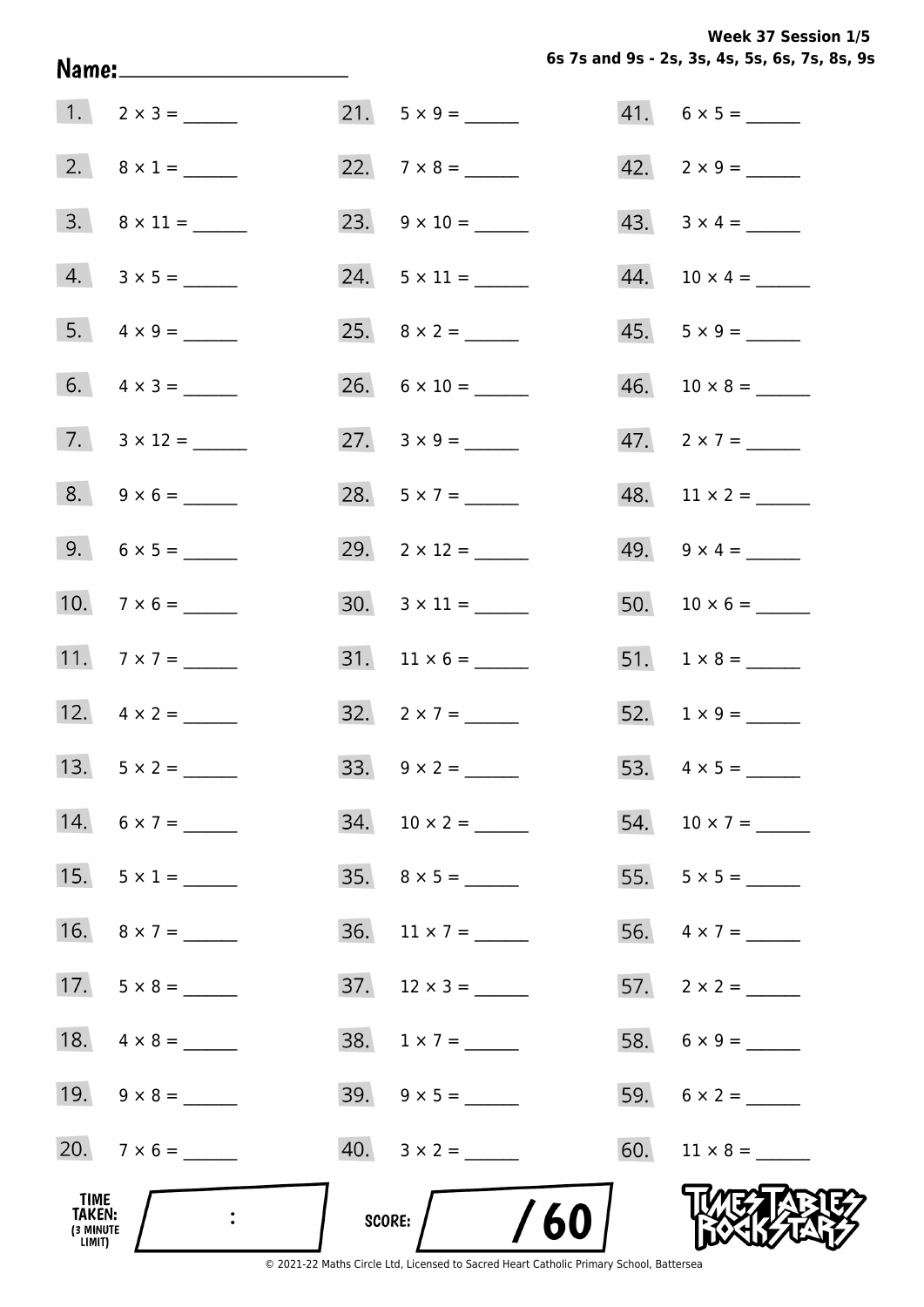**6s 7s and 9s - 2s, 3s, 4s, 5s, 6s, 7s, 8s, 9s Week 37 Session 2/5** 

|                                          |                                                   |                                     | 6s 7s and 9s - 2s, 3s, 4s, 5s, 6s, 7s, 8s, 9 |
|------------------------------------------|---------------------------------------------------|-------------------------------------|----------------------------------------------|
| 13.<br>$\frac{1}{35}$<br>$\overline{7}$  | 25.<br>$3\overline{)18}$                          | 37.<br>$4\overline{)40}$            | 49.<br>54<br>9                               |
| 14.<br>$\overline{36}$<br>$\overline{3}$ | 26.<br>$6\overline{12}$                           | 38.<br>$3\sqrt{21}$                 | 50.<br>$\overline{84}$<br>7                  |
| 15.<br>$\overline{6}$<br>$2\vert$        | 27.<br>$3\overline{)33}$                          | 39.<br>$7\overline{28}$             | 51.<br>$\overline{21}$<br>$\overline{7}$     |
| 16.<br>$\overline{21}$<br>$7\vert$       | 28.<br>$4\overline{12}$                           | 40.<br>$8\sqrt{72}$                 | 52.<br>$\overline{24}$<br>$\boldsymbol{6}$   |
| 17.<br>$\overline{18}$<br>$9\vert$       | 29.<br>$5\overline{\smash{)}\ 55}$                | 41.<br>$7\overline{)42}$            | 53.<br>$\overline{32}$<br>4                  |
| 18.<br>$\overline{70}$<br>$7\vert$       | 30.<br>$5\overline{15}$                           | 42.<br>$2\sqrt{12}$                 | 54.<br>$\overline{56}$<br>7                  |
| 19.<br>$\overline{\phantom{0}}$ 6<br>3   | 31.<br>$8 \overline{96}$                          | 43.<br>$9 \ 90$                     | 55.<br>$\overline{27}$<br>9                  |
| 20.<br>$\overline{77}$<br>$\overline{7}$ | 32.<br>$\overline{24}$<br>$\overline{\mathbf{3}}$ | 44.<br>$7 \overline{\smash{)}\ 84}$ | 56.<br>56<br>8                               |
| 21.<br>96<br>8                           | 33.<br>$\overline{2}$<br>$\overline{2}$           | 45.<br>$3 \overline{\smash{)}\ 24}$ | 57.<br>66<br>6                               |
| 22.<br>8<br>4                            | 34.<br>72<br>8 <sup>1</sup>                       | 46.<br>36<br>3                      | 58.<br>$72\,$<br>8                           |
| 23.<br>$\overline{72}$<br>$\overline{9}$ | 35.<br>$6 \overline{\smash{)}30}$                 | 47.<br>$\boldsymbol{9}$<br>3        | 59.<br>40<br>8                               |
| 24.<br>$\overline{96}$<br>8              | 36.<br>$\overline{5}$<br>$5\vert$                 | 48.<br>$2\sqrt{24}$                 | 60.<br>$30\,$<br>5                           |
|                                          |                                                   |                                     |                                              |
|                                          |                                                   | SCORE:                              | <b>/60</b>                                   |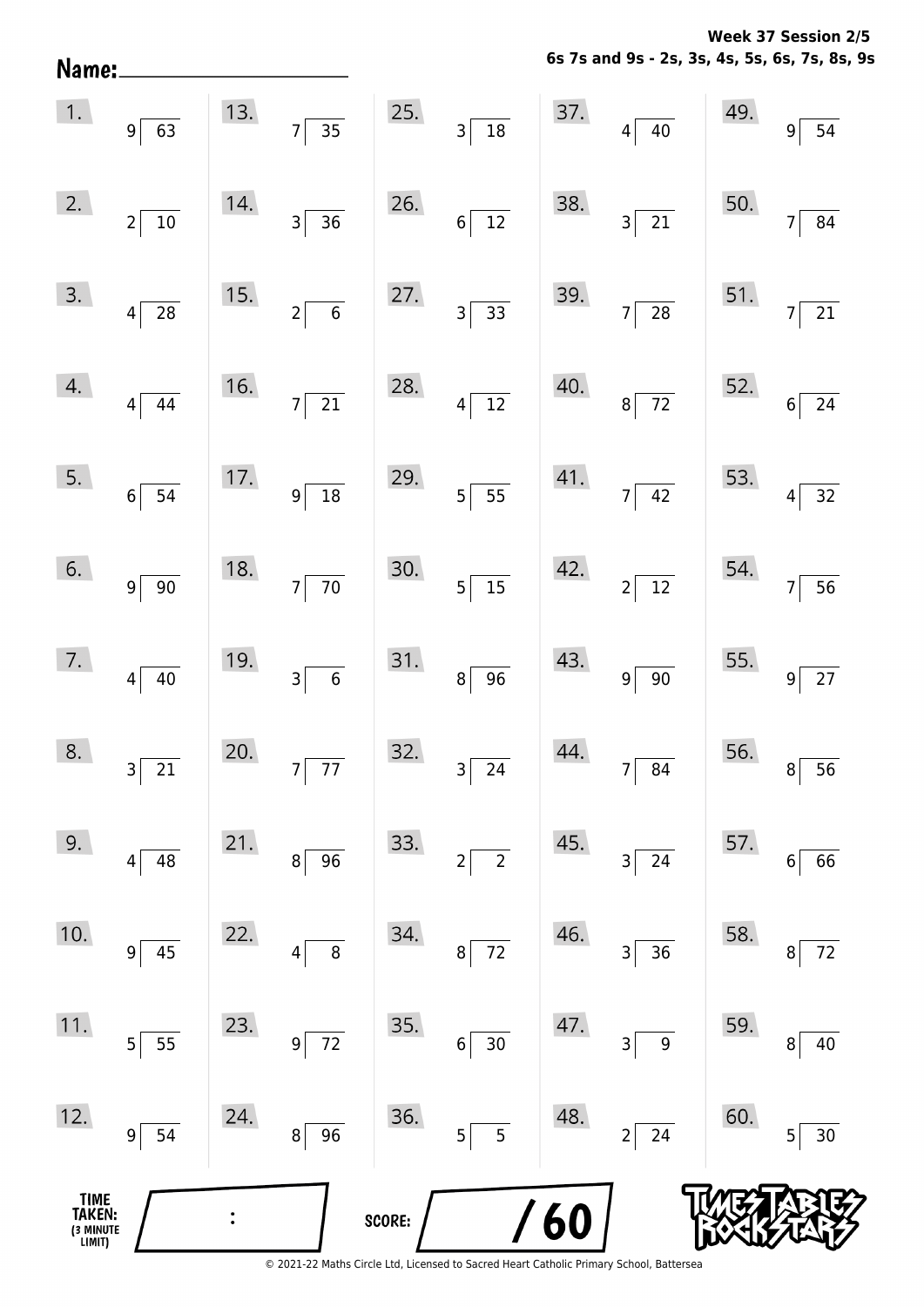**Week 37 Session 3/5** 

**6s 7s and 9s - 2s, 3s, 4s, 5s, 6s, 7s, 8s, 9s**

| Name:                                 |                                              |     |                                |        |                                              |     | 6s 7s and 9s - 2s, 3s, 4s, 5s, 6s, 7s, 8s, 9 |     |                               |
|---------------------------------------|----------------------------------------------|-----|--------------------------------|--------|----------------------------------------------|-----|----------------------------------------------|-----|-------------------------------|
| 1.                                    | $\overline{2}$<br>$\times$ 9                 | 13. | $\overline{4}$<br>$\times$ 10  | 25.    | 8<br>$\times$ 1                              | 37. | 5<br>$\times$ 11                             | 49. | 5<br>$\times$ 6               |
| 2.                                    | 9<br>$\times$ 11                             | 14. | 4<br>$\times 8$                | 26.    | 3<br>$\times$ 4                              | 38. | $\boldsymbol{6}$<br>$\times$ 12              | 50. | $\overline{7}$<br>$\times$ 12 |
| 3.                                    | 6<br>$\times$ 11                             | 15. | 9<br>$\times$ 11               | 27.    | $\,8\,$<br>$\times$ 8                        | 39. | 4<br>$\times$ 9                              | 51. | 5<br>$\times$ 10              |
| 4.                                    | 9<br>$\times$ 7                              | 16. | 4<br>$\times$ 3                | 28.    | 5<br>$\times$ 5                              | 40. | 5<br>$\times$ 11                             | 52. | $\, 8$<br>$\times$ 4          |
| 5.                                    | $\overline{7}$<br>$\times$ 11                | 17. | $\boldsymbol{6}$<br>$\times$ 9 | 29.    | 5<br>$\times$ 1                              | 41. | $\overline{7}$<br>$\times$ 3                 | 53. | $\, 8$<br>$\times$ 4          |
| 6.                                    | $\begin{array}{c} 2 \\ \times 6 \end{array}$ | 18. | $\frac{5}{2}$                  | 30.    | 6<br>$\times$ 10                             | 42. | $\begin{array}{c} 9 \\ x 3 \end{array}$      | 54. | $\, 8$<br>$\times$ 10         |
| 7.                                    | $\begin{array}{c} 6 \\ \times 2 \end{array}$ | 19. | 4<br>$\times$ 9                | 31.    | $\begin{array}{c} 7 \\ \times 7 \end{array}$ | 43. | 4<br>$\times$ 10                             | 55. | $\mathsf{3}$<br>$\times$ 5    |
| 8.                                    | $\overline{2}$<br>$\times$ 5                 | 20. | $2^{\circ}$<br>$\times$ 10     | 32.    | 5<br>$\times$ 5                              | 44. | 8<br>$\times$ 12                             | 56. | $\overline{2}$<br>$\times$ 5  |
| 9.                                    | $\boldsymbol{6}$<br>$\times$ 4               | 21. | 9<br>$\times$ 9                | 33.    | $\overline{7}$<br>$\times$ 10                | 45. | 8<br>$\times$ 2                              | 57. | $\overline{7}$<br>$\times$ 9  |
| 10.                                   | $\mathsf 5$<br>$\times$ 1                    | 22. | 5<br>$\times$ 9                | 34.    | $\,8\,$<br>$\times$ 8                        | 46. | $\boldsymbol{9}$<br>$\times$ 4               | 58. | $\overline{2}$<br>$\times$ 6  |
| 11.                                   | 4<br>$\times$ 9                              | 23. | 6<br>$\times$ 12               | 35.    | $\mathsf 3$<br>$\times$ 11                   | 47. | $\mathsf 3$<br>$\times$ 5                    | 59. | $\mathsf 3$<br>$\times$ 2     |
| 12.                                   | 8<br>$\times$ 7                              | 24. | 8<br>$\times$ 10               | 36.    | 3<br>$\times$ 6                              | 48. | 8<br>$\times$ 6                              | 60. | $\overline{7}$<br>$\times$ 11 |
| TIME<br>TAKEN:<br>(3 MINUTE<br>LIMIT) |                                              |     |                                | SCORE: |                                              | /60 |                                              |     |                               |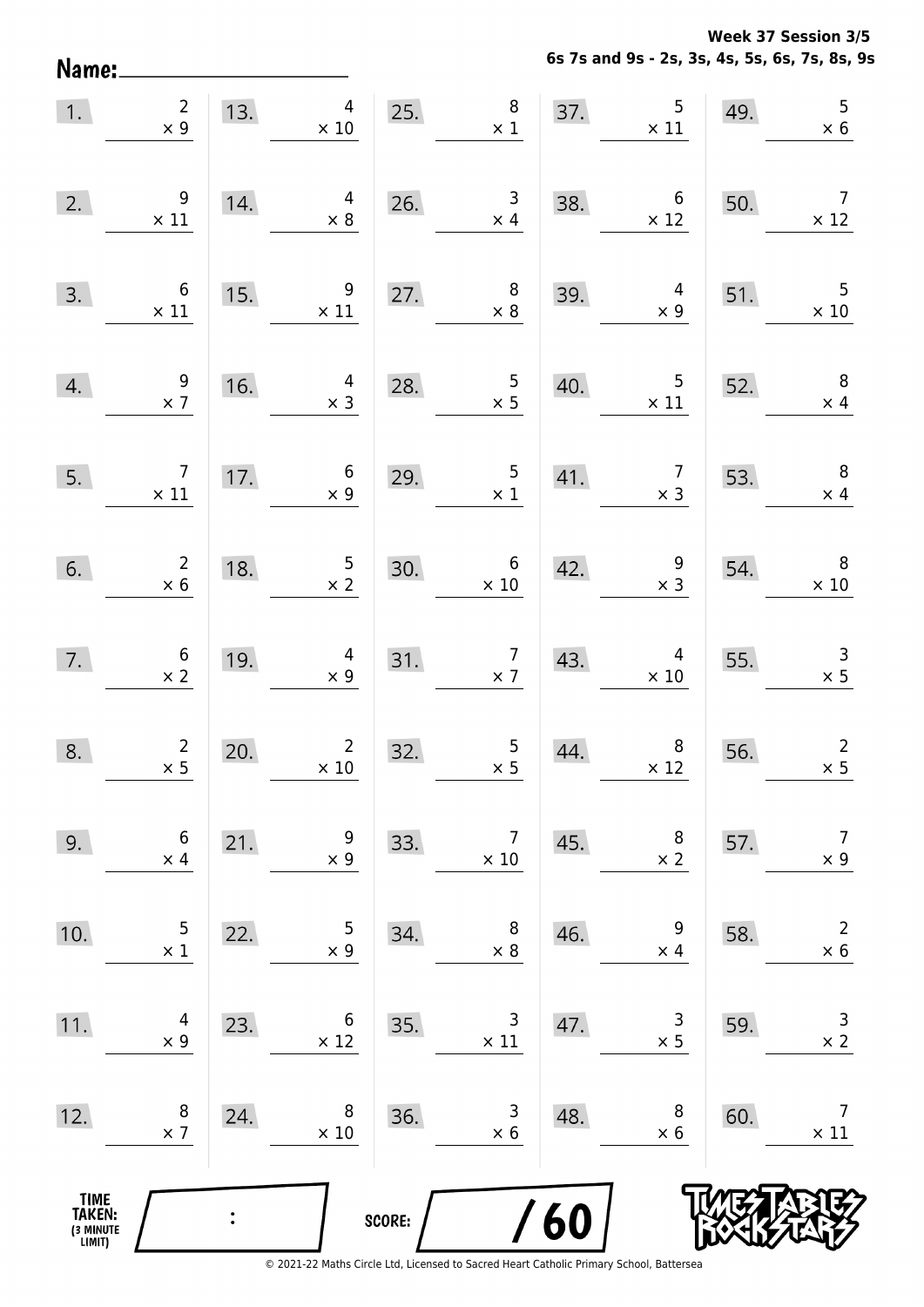**6s 7s and 9s - 2s, 3s, 4s, 5s, 6s, 7s, 8s, 9s Week 37 Session 4/5** 

|                                       | Name:______________________ |               |                   |     | 6s 7s and 9s - 2s, 3s, 4s, 5s, 6s, 7s, 8s, 9 |
|---------------------------------------|-----------------------------|---------------|-------------------|-----|----------------------------------------------|
| $\vert$ 1.                            |                             | 21.           |                   |     | $41.$ $44 \div 4 =$                          |
| 2.                                    | $36 \div 4 =$               | 22.           |                   |     | $42. \hspace{1.5cm} 3 \div 3 =$              |
| 3.                                    | $27 \div 9 =$               |               | 23. $4 \div 4 =$  |     | $43. 60 \div 5 =$                            |
| 4.                                    |                             |               | 24. $6 \div 6 =$  |     |                                              |
| 5.                                    |                             |               |                   |     |                                              |
| 6.                                    |                             | 26.           |                   |     |                                              |
| 7.                                    |                             | 27.           | $4 \div 4 =$      | 47. |                                              |
| 8.                                    | $24 \div 2 =$               | 28.           |                   |     | 48. $4 \div 4 =$                             |
| 9.                                    | $64 \div 8 =$               |               | 29. $42 \div 7 =$ |     | 49. $14 \div 7 =$                            |
| 10.                                   | $18 \div 2 =$               |               | 30. $84 \div 7 =$ |     | 50. $27 \div 3 =$                            |
| 11.                                   | $24 \div 3 =$               | 31.           | $22 \div 2 =$     |     |                                              |
| 12.                                   | $10 \div 2 =$               |               | 32. $81 \div 9 =$ |     | 52. $6 \div 3 =$                             |
| 13.                                   |                             |               |                   |     | 53. $24 \div 4 =$                            |
| 14.                                   | $8 \div 2 =$                |               |                   |     |                                              |
| 15.                                   | $42 \div 7 =$               |               |                   |     |                                              |
| 16.                                   | $12 \div 6 =$               |               |                   |     | 56. $40 \div 4 =$                            |
| 17.                                   | $18 \div 6 =$               | 37.           | $14 \div 2 =$     |     | 57. $64 \div 8 =$                            |
| 18.                                   | $63 \div 7 =$               | 38.           | $5 \div 5 =$      |     | 58. $63 \div 7 =$                            |
| 19.                                   | $40 \div 4 =$               |               | 39. $20 \div 2 =$ |     | 59. $6 \div 3 =$                             |
| 20.                                   |                             |               | $40. 77 \div 7 =$ |     |                                              |
| TIME<br>TAKEN:<br>(3 MINUTE<br>LIMIT) | $\ddot{\cdot}$              | <b>SCORE:</b> | 60                |     |                                              |